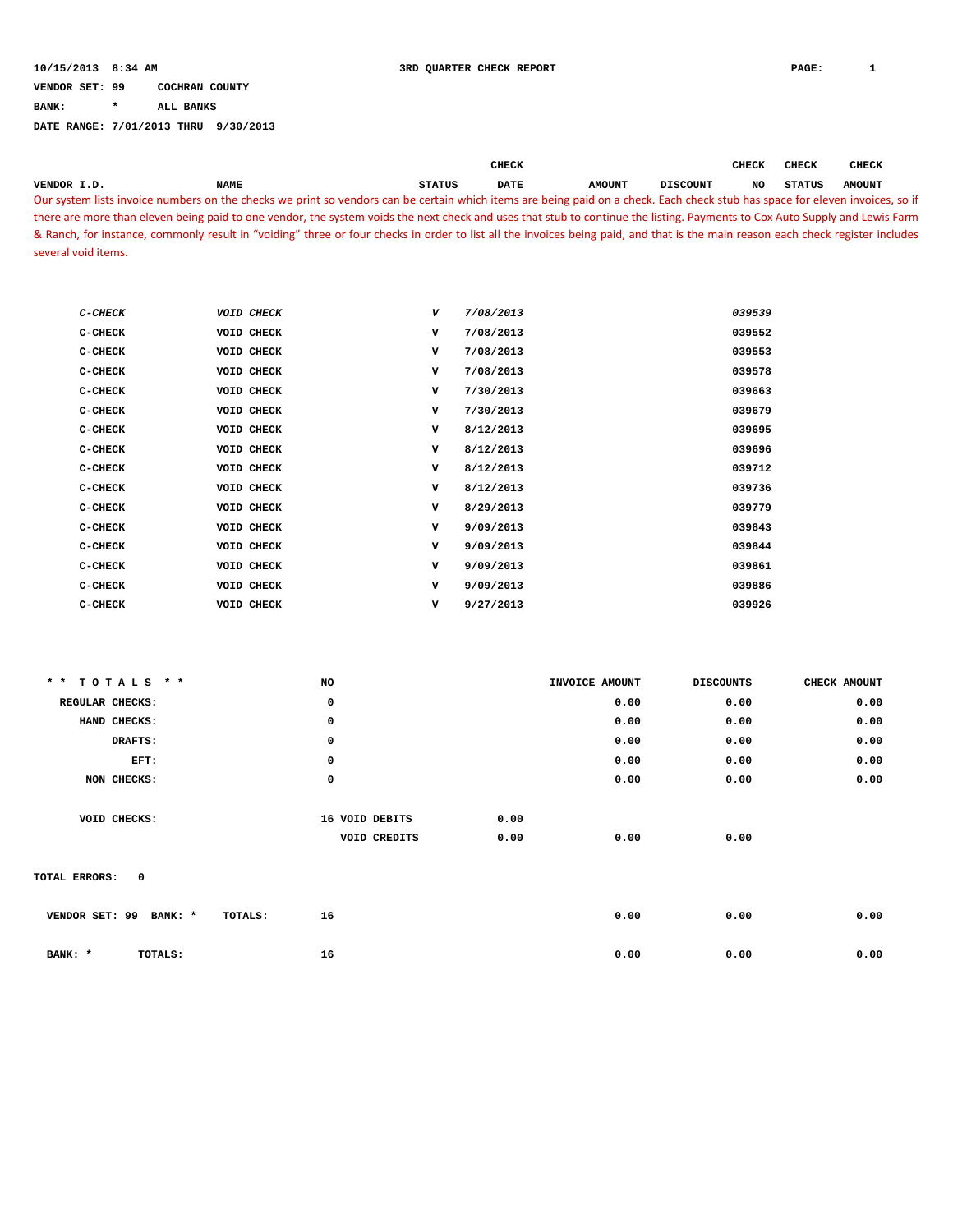**BANK: CC REGULAR NON-P/R PAYABLES**

|             |           |                      |                                | <b>CHECK</b>  |                      |  |               |                 | CHECK  | <b>CHECK</b>  | <b>CHECK</b>  |
|-------------|-----------|----------------------|--------------------------------|---------------|----------------------|--|---------------|-----------------|--------|---------------|---------------|
| VENDOR I.D. |           |                      | <b>NAME</b>                    | <b>STATUS</b> | DATE                 |  | <b>AMOUNT</b> | <b>DISCOUNT</b> | NO     | <b>STATUS</b> | <b>AMOUNT</b> |
|             |           |                      |                                |               |                      |  |               |                 |        |               |               |
| 0022        |           |                      | OVERHEAD DOOR COMPANY OF       |               |                      |  |               |                 |        |               |               |
|             | I-288381  |                      | <b>CEMETERY</b>                | v             | 6/27/2013            |  |               |                 | 039491 |               | 414.00        |
|             |           |                      |                                |               |                      |  |               |                 |        |               |               |
| 0022        |           |                      | OVERHEAD DOOR COMPANY OF       |               |                      |  |               |                 |        |               |               |
|             | $M-CHECK$ |                      | OVERHEAD DOOR COMPANY OFUNPOST | v             | 8/05/2013            |  |               |                 | 039491 |               | 414.00        |
|             |           |                      |                                |               |                      |  |               |                 |        |               |               |
| C051        |           |                      | COCHRAN COUNTY CHILDRENS       |               |                      |  |               |                 |        |               |               |
|             |           | I-GR JURY 7/3/13     | DISTRICT COURT                 | R             | 7/03/2013            |  |               |                 | 039528 |               |               |
|             |           | 10 435-5491          | GRAND JURY                     |               | DONATION/SYLVIA MART |  | 40.00         |                 |        |               |               |
|             | 10        | 435-5491             | GRAND JURY                     |               | DONATION/H A LAMB    |  | 40.00         |                 |        |               |               |
|             | 10        | 435-5491             | GRAND JURY                     |               | DONATION/JOSE MARTIN |  | 40.00         |                 |        |               |               |
|             | 10        | 435-5491             | GRAND JURY                     |               | DONATION/RANDY GEORG |  | 40.00         |                 |        |               |               |
|             | 10        | 435-5491             | <b>GRAND JURY</b>              |               | DONATION/RUSSELL TRU |  | 40.00         |                 |        |               |               |
|             | 10        | 435-5491             | GRAND JURY                     |               | DONATION/KIM SILHAN  |  | 40.00         |                 |        |               |               |
|             | 10        | 435-5491             | GRAND JURY                     |               | DONATION/WADE BAKER  |  | 40.00         |                 |        |               |               |
|             | 10        | 435-5491             | GRAND JURY                     |               | DONATION/DARLA HIGHT |  | 40.00         |                 |        |               |               |
|             | 10        | 435-5491             | GRAND JURY                     |               | DONATION/LOYD WARREN |  | 40.00         |                 |        |               |               |
|             | 10        | 435-5491             | GRAND JURY                     |               | DONATION/TEMPLE KERN |  | 15.00         |                 |        |               |               |
|             | 10        | 435-5491             | <b>GRAND JURY</b>              |               | DONATION/CARLOS CASA |  | 15.00         |                 |        |               |               |
|             | 10        | 435-5491             | <b>GRAND JURY</b>              |               | DONATION/STACEY DUNN |  | 15.00         |                 |        |               |               |
|             | 10        | 435-5491             | GRAND JURY                     |               | DONATION/MARK PRUITT |  | 15.00         |                 |        |               |               |
|             | 10        | 435-5491             | GRAND JURY                     |               | DONATION/JESSICA RIV |  | 15.00         |                 |        |               |               |
|             | 10        | 435-5491             | GRAND JURY                     |               | DONATION/LISA RUBALC |  | 15.00         |                 |        |               |               |
|             | 10        | 435-5491             | GRAND JURY                     |               | DONATION/RANDY GATTI |  | 15.00         |                 |        |               |               |
|             | 10        | 435-5491             | <b>GRAND JURY</b>              |               | DONATION/MELISSA HER |  | 15.00         |                 |        |               |               |
|             | 10        | 435-5491             | GRAND JURY                     |               | DONATION/WAYNE BUTLE |  | 15.00         |                 |        |               |               |
|             | 10        | 435-5491             | GRAND JURY                     |               | DONATION/ELISEO ROCH |  | 15.00         |                 |        |               |               |
|             | 10        | 435-5491             | GRAND JURY                     |               | DONATION/GERALD SAND |  | 15.00         |                 |        |               |               |
|             | 10        | 435-5491             | GRAND JURY                     |               | DONATION/TOMMY OLIVA |  | 15.00         |                 |        |               |               |
|             | 10        | 435-5491             | GRAND JURY                     |               | DONATION/ALVERTO ALV |  | 15.00         |                 |        |               |               |
|             | 10        | 435-5491             | GRAND JURY                     |               | DONATION/CHARLES ELM |  | 15.00         |                 |        |               | 570.00        |
|             |           |                      |                                |               |                      |  |               |                 |        |               |               |
| E076        |           |                      | CLAUDIA ENRIQUEZ               |               |                      |  |               |                 |        |               |               |
|             |           | $I-GR$ JURY $7/3/13$ | DISTRICT COURT                 | R             | 7/03/2013            |  |               |                 | 039529 |               |               |
|             |           | 10 435-5491          | GRAND JURY                     |               | GRAND JURY SVC 7/3/1 |  | 40.00         |                 |        |               | 40.00         |
|             |           |                      |                                |               |                      |  |               |                 |        |               |               |
| G246        |           |                      | WILLIAM GRANT, JR              |               |                      |  |               |                 |        |               |               |
|             |           | I-GR JURY 7/3/13     | DISTRICT COURT                 | R             | 7/03/2013            |  |               |                 | 039530 |               |               |
|             |           | 10 435-5491          | GRAND JURY                     |               | GRAND JURY SVC 7/3/1 |  | 40.00         |                 |        |               | 40.00         |
|             |           |                      |                                |               |                      |  |               |                 |        |               |               |
| K061        |           |                      | <b>DONNIE KUEHLER</b>          |               |                      |  |               |                 |        |               |               |
|             |           | $I-GR$ JURY $7/3/13$ | DISTRICT COURT                 | R             | 7/03/2013            |  |               |                 | 039531 |               |               |
|             |           | 10 435-5491          | GRAND JURY                     |               | GRAND JURY SVC 7/3/1 |  | 40.00         |                 |        |               | 40.00         |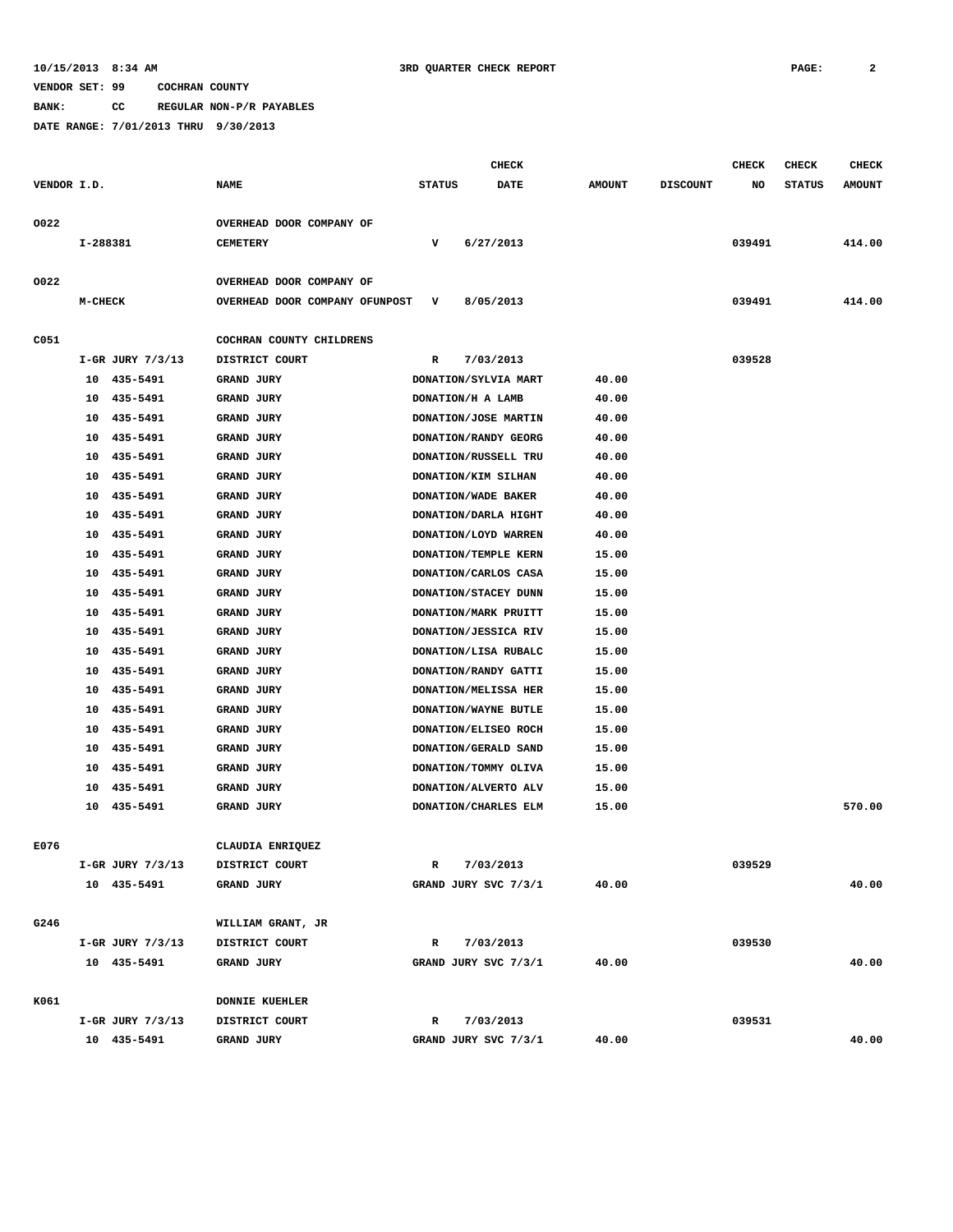**BANK: CC REGULAR NON-P/R PAYABLES**

|             |          |                  |                                  | <b>CHECK</b>            |                      |               |                 | <b>CHECK</b> | <b>CHECK</b>  | <b>CHECK</b>  |
|-------------|----------|------------------|----------------------------------|-------------------------|----------------------|---------------|-----------------|--------------|---------------|---------------|
| VENDOR I.D. |          |                  | <b>NAME</b>                      | <b>STATUS</b>           | DATE                 | <b>AMOUNT</b> | <b>DISCOUNT</b> | NO           | <b>STATUS</b> | <b>AMOUNT</b> |
|             |          |                  |                                  |                         |                      |               |                 |              |               |               |
| P228        |          |                  | LEWIS PEREZ                      |                         |                      |               |                 |              |               |               |
|             |          | I-GR JURY 7/3/13 | DISTRICT COURT                   | $\mathbb{R}$            | 7/03/2013            |               |                 | 039532       |               |               |
|             |          | 10 435-5491      | GRAND JURY                       |                         | GRAND JURY SVC 7/3/1 | 40.00         |                 |              |               | 40.00         |
| R052        |          |                  | THOMAS ROHMFELD                  |                         |                      |               |                 |              |               |               |
|             |          | I-GR JURY 7/3/13 | DISTRICT COURT                   | R                       | 7/03/2013            |               |                 | 039533       |               |               |
|             |          | 10 435-5491      | <b>GRAND JURY</b>                |                         | GRAND JURY SVC 7/3/1 | 40.00         |                 |              |               | 40.00         |
| A053        |          |                  | AMERICAN TIRE DISTRIBUTORS       |                         |                      |               |                 |              |               |               |
|             |          | I-S035709075     | <b>SHERIFF</b>                   | R                       | 7/08/2013            |               |                 | 039534       |               |               |
|             |          | 10 560-5454      | TIRES                            |                         | 2 P235/75SR17 HAN TI | 258.18        |                 |              |               |               |
|             |          | I-S03620164      | <b>SHERIFF</b>                   | R                       | 7/08/2013            |               |                 | 039534       |               |               |
|             |          | 10 560-5454      | TIRES                            |                         | 245/55R18 FIREHAWK G | 123.43        |                 |              |               | 381.61        |
|             |          |                  |                                  |                         |                      |               |                 |              |               |               |
| B001        |          |                  | BAILEY CO. ELECTRIC COOP         |                         |                      |               |                 |              |               |               |
|             | I-287231 |                  | PREC 4                           | $\mathbb{R}$            | 7/08/2013            |               |                 | 039535       |               |               |
|             |          | 15 624-5440      | UTILITIES                        |                         | 290 KWH 5/23-6/21/13 | 36.42         |                 |              |               |               |
|             |          | 15 624-5440      | UTILITIES                        | AREA LIGHT              |                      | 7.83          |                 |              |               |               |
|             | I-287232 |                  | PREC <sub>3</sub>                | R                       | 7/08/2013            |               |                 | 039535       |               |               |
|             |          | 15 623-5440      | <b>UTILITIES</b>                 |                         | 108 KWH 5/20-6/18/13 | 21.22         |                 |              |               |               |
|             |          | 15 623-5440      | UTILITIES                        | 2 AREA LIGHTS           |                      | 18.00         |                 |              |               |               |
|             | I-287233 |                  | NON-DEPT'L/SHERIFF POSSE         | R                       | 7/08/2013            |               |                 | 039535       |               |               |
|             |          | 10 409-5440      | UTILITIES                        |                         | ELEC SVC 5/8-6/7/13  | 20.93         |                 |              |               | 104.40        |
| C007        |          |                  | CITY OF MORTON                   |                         |                      |               |                 |              |               |               |
|             | I-062813 |                  | LIB/MUS/ACT BLDG/CRTHSE/PREC 1 R |                         | 7/08/2013            |               |                 | 039536       |               |               |
|             |          | 10 650-5440      | UTILITIES                        | LIBRARY GAS             |                      | 19.00         |                 |              |               |               |
|             |          | 10 650-5440      | UTILITIES                        | LIBRARY WATER           |                      | 13.50         |                 |              |               |               |
|             |          | 10 650-5440      | UTILITIES                        | LIBRARY GARBAGE         |                      | 45.00         |                 |              |               |               |
|             |          | 10 650-5440      | UTILITIES                        | LIBRARY SEWER           |                      | 15.50         |                 |              |               |               |
|             |          | 10 652-5440      | UTILITIES                        | <b>MUSEUM GAS</b>       |                      | 19.00         |                 |              |               |               |
|             | 10       | 652-5440         | UTILITIES                        | <b>MUSEUM WATER</b>     |                      | 13.50         |                 |              |               |               |
|             |          | 10 652-5440      | UTILITIES                        | <b>MUSEUM GARBAGE</b>   |                      | 21.50         |                 |              |               |               |
|             |          | 10 652-5440      | UTILITIES                        | <b>MUSEUM SEWER</b>     |                      | 13.50         |                 |              |               |               |
|             |          | 10 662-5440      | <b>UTILITIES</b>                 | ACTIVITY BLDG GAS       |                      | 57.85         |                 |              |               |               |
|             |          | 10 662-5440      | UTILITIES                        | ACT. BLDG WATER         |                      | 13.50         |                 |              |               |               |
|             |          | 10 662-5440      | UTILITIES                        | ACT. BLDG GARBAGE       |                      | 70.50         |                 |              |               |               |
|             |          | 10 662-5440      | UTILITIES                        | ACT. BLDG SEWER         |                      | 40.50         |                 |              |               |               |
|             |          | 10 510-5440      | UTILITIES                        | <b>COURTHOUSE GAS</b>   |                      | 50.08         |                 |              |               |               |
|             |          | 10 510-5440      | UTILITIES                        | <b>COURTHOUSE WATER</b> |                      | 590.50        |                 |              |               |               |
|             |          | 10 510-5440      | UTILITIES                        | <b>CRTHSE GARBAGE</b>   |                      | 250.50        |                 |              |               |               |
|             |          | 10 510-5440      | UTILITIES                        | <b>COURTHOUSE SEWER</b> |                      | 46.50         |                 |              |               |               |
|             |          | 15 621-5440      | UTILITIES                        | PREC 1 GAS              |                      | 19.00         |                 |              |               |               |
|             |          | 15 621-5440      | UTILITIES                        | PREC 1 WATER            |                      | 13.50         |                 |              |               |               |
|             |          | 15 621-5440      | UTILITIES                        | PREC 1 GARBAGE          |                      | 45.00         |                 |              |               | 1,357.93      |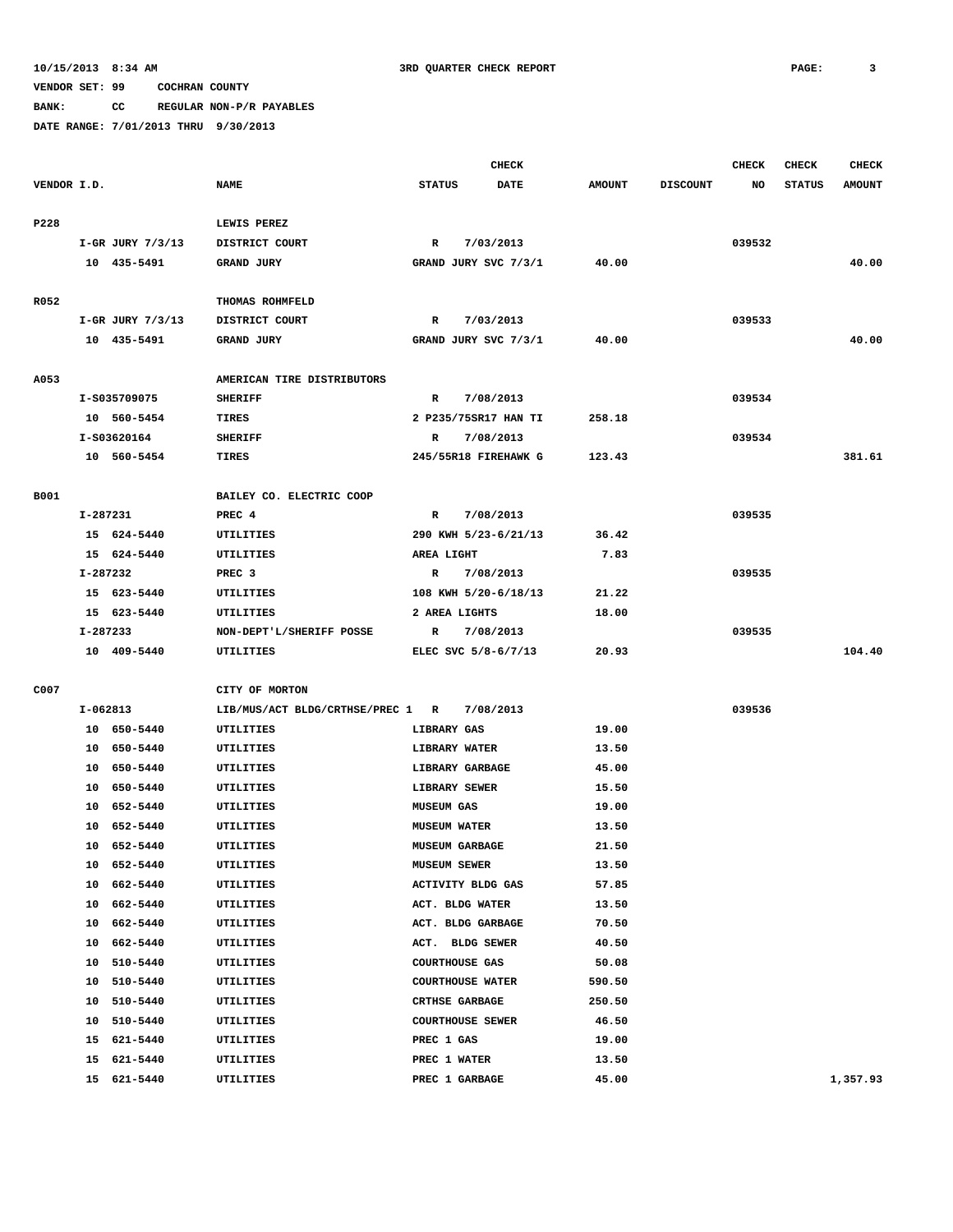## **BANK: CC REGULAR NON-P/R PAYABLES**

|             |               |                                         |                     | <b>CHECK</b> |               |                 | <b>CHECK</b> | <b>CHECK</b>  | <b>CHECK</b>  |
|-------------|---------------|-----------------------------------------|---------------------|--------------|---------------|-----------------|--------------|---------------|---------------|
| VENDOR I.D. |               | <b>NAME</b>                             | <b>STATUS</b>       | <b>DATE</b>  | <b>AMOUNT</b> | <b>DISCOUNT</b> | NO           | <b>STATUS</b> | <b>AMOUNT</b> |
| C008        |               | CITY OF WHITEFACE                       |                     |              |               |                 |              |               |               |
|             | $I-409$ 07/13 | PREC <sub>2</sub>                       | $\mathbb{R}$        | 7/08/2013    |               |                 | 039537       |               |               |
|             | 15 622-5440   | <b>UTILITIES</b>                        | GAS SVC             |              | 16.25         |                 |              |               |               |
|             | 15 622-5440   | UTILITIES                               | WATER SVC           |              | 14.00         |                 |              |               |               |
|             | 15 622-5440   | UTILITIES                               | GARBAGE SVC         |              | 50.10         |                 |              |               |               |
|             | 15 622-5440   | UTILITIES                               | SEWER SVC           |              | 22.50         |                 |              |               | 102.85        |
| C035        |               | COX AUTO SUPPLY CO                      |                     |              |               |                 |              |               |               |
|             | I-16.96       | PREC 4                                  | $\mathbb{R}$        | 7/08/2013    |               |                 | 039538       |               |               |
|             | 15 624-5451   | <b>REPAIRS</b>                          | 5 5/16 STOP NUT     |              | 0.50          |                 |              |               |               |
|             | 15 624-5451   | <b>REPAIRS</b>                          | 5 3/8 STOP NUT      |              | 0.60          |                 |              |               |               |
|             | 15 624-5356   | ROAD MATERIALS & SUPPLIES               | <b>MR CLEAN</b>     |              | 4.59          |                 |              |               |               |
|             |               |                                         |                     |              |               |                 |              |               |               |
|             | 15 624-5356   | ROAD MATERIALS & SUPPLIES               | <b>OXYCLEAN</b>     |              | 1.29          |                 |              |               |               |
|             | 15 624-5356   | ROAD MATERIALS & SUPPLIES               | <b>BATH CLNR</b>    |              | 3.99          |                 |              |               |               |
|             | 15 624-5356   | ROAD MATERIALS & SUPPLIES               | <b>AIR FRESHNER</b> |              | 5.99          |                 |              |               |               |
|             | I-236689      | <b>ACTIVITY BLDG</b>                    | $\mathbb{R}$        | 7/08/2013    |               |                 | 039538       |               |               |
|             | 10 662-5332   | CUSTODIAL SUPPLIES                      | <b>TRU-FUEL</b>     |              | 7.69          |                 |              |               |               |
|             | 10 662-5332   | <b>CUSTODIAL SUPPLIES</b>               | 2 WEEDEATER BLADES  |              | 14.78         |                 |              |               |               |
|             | I-236769      | <b>COURTHOUSE</b>                       | R 7/08/2013         |              |               |                 | 039538       |               |               |
|             | 10 510-5332   | CUSTODIAL SUPPLIES                      | 1PK D-BATT          |              | 12.99         |                 |              |               |               |
|             | I-237345      | PARK                                    | R 7/08/2013         |              |               |                 | 039538       |               |               |
|             | 10 660-5332   | CUSTODIAL SUPPLIES                      | <b>SPRINKLER</b>    |              | 16.99         |                 |              |               |               |
|             | I-237469      | PREC 4                                  | R                   | 7/08/2013    |               |                 | 039538       |               |               |
|             | 15 624-5356   | ROAD MATERIALS & SUPPLIES               | 3 PAPER TOWEL       |              | 4.17          |                 |              |               |               |
|             | 15 624-5356   | ROAD MATERIALS & SUPPLIES               | 2 TISSUE            |              | 4.38          |                 |              |               |               |
|             | I-237522      | PUBLIC SAFETY*OTHER                     | R                   | 7/08/2013    |               |                 | 039538       |               |               |
|             | 10 580-5499   | <b>MISCELLANEOUS</b>                    | HEAVY EXT CORD/COMM |              | 91.89         |                 |              |               |               |
|             | I-238199      | <b>ACTIVITY BLDG</b>                    | R                   | 7/08/2013    |               |                 | 039538       |               |               |
|             | 10 662-5332   | CUSTODIAL SUPPLIES                      | 2PK 30W LIGHT BULBS |              | 9.98          |                 |              |               |               |
|             | I-238246      | PREC <sub>2</sub>                       | $\mathbb{R}$        | 7/08/2013    |               |                 | 039538       |               |               |
|             | 15 622-5451   | <b>REPAIRS</b>                          | 2 GL ROT 15/40      |              | 39.98         |                 |              |               |               |
|             | 15 622-5356   | ROAD MATERIALS & SUPPLIES               | <b>GRAPHITE</b>     |              | 7.99          |                 |              |               |               |
|             | 15 622-5356   | ROAD MATERIALS & SUPPLIES               | AIR-FRESH           |              | 5.85          |                 |              |               |               |
|             | I-238622      | PREC 4                                  | $\mathbb{R}$        | 7/08/2013    |               |                 | 039538       |               |               |
|             | 15 624-5451   | <b>REPAIRS</b>                          | PF7895 FILTER       |              | 25.99         |                 |              |               |               |
|             | I-238714      | <b>SHERIFF</b>                          | $\mathbb{R}$        | 7/08/2013    |               |                 | 039538       |               |               |
|             | 10 560-5451   | MACHINERY-NON-OFFICE REPAIR 2-5/16 BALL |                     |              | 8.19          |                 |              |               |               |
|             | I-238716      | PREC <sub>3</sub>                       | R 7/08/2013         |              |               |                 | 039538       |               |               |
|             | 15 623-5356   | ROAD MATERIALS & SUPPLIES               | ZIP-TIES            |              | 7.69          |                 |              |               |               |
|             | 15 623-5356   | ROAD MATERIALS & SUPPLIES               | 4 TAPE              |              | 19.96         |                 |              |               |               |
|             | 15 623-5451   | <b>REPAIRS</b>                          | 4 3-1GL ROT 15/40C  |              | 224.56        |                 |              |               |               |
|             | 15 623-5356   | ROAD MATERIALS & SUPPLIES               | 2 COTTER PINS       |              | 0.60          |                 |              |               |               |
|             | I-238730      | PREC <sub>2</sub>                       | R 7/08/2013         |              |               |                 | 039538       |               |               |
|             | 15 622-5356   | ROAD MATERIALS & SUPPLIES               | PRUNERS             |              | 31.49         |                 |              |               |               |
|             | I-239245      | SHERIFF/CABINET                         | $\mathbb{R}$        | 7/08/2013    |               |                 | 039538       |               |               |
|             | 10 560-5452   | OFFICE EQUIPMENT REPAIR                 | WOOD STAIN          |              | 9.99          |                 |              |               |               |
|             | I-239383      | SHERIFF/CABINET                         | $\mathbb{R}$        | 7/08/2013    |               |                 | 039538       |               |               |
|             | 10 560-5452   | OFFICE EQUIPMENT REPAIR                 | <b>STAPLES</b>      |              | 6.99          |                 |              |               |               |
|             | I-239616      | <b>ACTIVITY BLDG</b>                    | R                   | 7/08/2013    |               |                 | 039538       |               |               |
|             |               |                                         |                     |              |               |                 |              |               |               |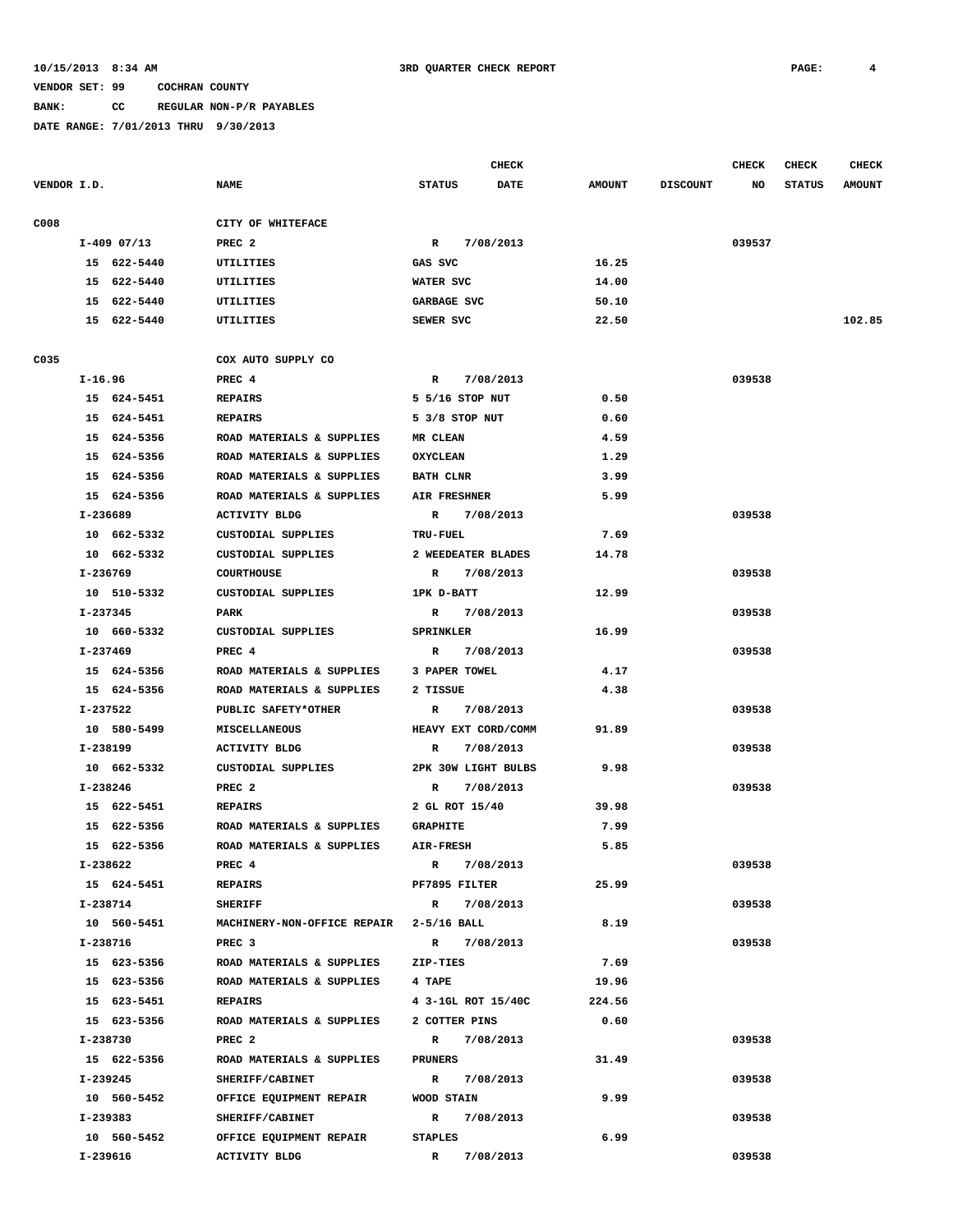**BANK: CC REGULAR NON-P/R PAYABLES**

|             |             |                  |                                   |                                   | <b>CHECK</b>          |               |                 | <b>CHECK</b> | <b>CHECK</b>  | <b>CHECK</b>  |
|-------------|-------------|------------------|-----------------------------------|-----------------------------------|-----------------------|---------------|-----------------|--------------|---------------|---------------|
| VENDOR I.D. |             |                  | <b>NAME</b>                       | <b>STATUS</b>                     | <b>DATE</b>           | <b>AMOUNT</b> | <b>DISCOUNT</b> | NO           | <b>STATUS</b> | <b>AMOUNT</b> |
| C035        |             |                  | COX AUTO SUPPLY CO<br><b>CONT</b> |                                   |                       |               |                 |              |               |               |
|             |             | I-239616         | <b>ACTIVITY BLDG</b>              | R                                 | 7/08/2013             |               |                 | 039538       |               |               |
|             |             | 10 662-5451      | <b>REPAIR</b>                     | 4 WIRE TERMINALS                  |                       | 1.16          |                 |              |               | 570.27        |
| C069        |             |                  | COUNTRY DUMPSTERS, INC.           |                                   |                       |               |                 |              |               |               |
|             | $I - 34150$ |                  | PREC 3/PREC 4                     | R                                 | 7/08/2013             |               |                 | 039540       |               |               |
|             |             | 15 623-5440      | UTILITIES                         | JULY DUMPSTER SVC                 |                       | 53.25         |                 |              |               |               |
|             |             |                  |                                   |                                   |                       |               |                 |              |               |               |
|             |             | 15 624-5440      | UTILITIES                         | JULY DUMPSTER SVC                 |                       | 53.25         |                 |              |               | 106.50        |
| C346        |             |                  | CARPET TECH, LTD                  |                                   |                       |               |                 |              |               |               |
|             |             | I-232374         | DIST CT/CO CT/COMM CT/JP/CLERK R  |                                   | 7/08/2013             |               |                 | 039541       |               |               |
|             |             | 10 435-5499      | MISCELLANEOUS                     | CLEAN CARPET                      |                       | 231.62        |                 |              |               |               |
|             |             | 10 435-5499      | MISCELLANEOUS                     | MILEAGE                           |                       | 60.00         |                 |              |               |               |
|             | 10          | 426-5499         | MISCELLANEOUS                     | CLEAN CARPET                      |                       | 81.40         |                 |              |               |               |
|             | 10          | 403-5451         | <b>REPAIRS</b>                    | CLEAN CARPET                      |                       | 220.15        |                 |              |               |               |
|             | 10          | 455-5499         | <b>MISCELLANEOUS</b>              | CLEAN CARPET                      |                       | 114.70        |                 |              |               |               |
|             |             | 15 610-5499      | MISCELLANEOUS                     | CLEAN CARPET                      |                       | 101.75        |                 |              |               | 809.62        |
| D048        |             |                  | DATA-LINE OFFICE SYSTEMS          |                                   |                       |               |                 |              |               |               |
|             |             | $I-076464$       | LIBRARY                           | R                                 |                       |               |                 | 039542       |               |               |
|             |             | 10 650-5411      | MAINTENANCE CONTRACTS             | 7/08/2013<br>COPIER MAINT 7/8-8/8 |                       | 39.00         |                 |              |               |               |
|             |             | I-076982         | LIBRARY                           | R<br>7/08/2013                    |                       |               |                 | 039542       |               |               |
|             |             | 10 650-5411      | MAINTENANCE CONTRACTS             |                                   | 483 COLOR COPIES/MAI  | 48.30         |                 |              |               | 87.30         |
|             |             |                  |                                   |                                   |                       |               |                 |              |               |               |
| E075        |             |                  | <b>WEX BANK</b>                   |                                   |                       |               |                 |              |               |               |
|             |             | I-33478035       | SHERIFF/EXT SVC/JUV PROBATION     | $\mathbb{R}$                      | 7/08/2013             |               |                 | 039543       |               |               |
|             |             | 10 560-5330      | FUEL AND OIL                      | 82.15GL UNL/WEBER                 |                       | 284.84        |                 |              |               |               |
|             |             | 10 665-5330      | FUEL AND OIL                      |                                   | 118.3GL UNL/MOLLOY    | 415.62        |                 |              |               |               |
|             |             | 10 571-5330      | FUEL                              |                                   | 20.69GL UNL;ALTO, NM  | 72.01         |                 |              |               | 772.47        |
| F010        |             |                  | FIVE-AREA TELEPHONE CO-OP         |                                   |                       |               |                 |              |               |               |
|             |             | I-927-5510 JUL13 | PREC 4                            | R                                 | 7/08/2013             |               |                 | 039544       |               |               |
|             |             | 15 624-5420      | <b>TELECOMMUNICATIONS</b>         | BASIC LOCAL SVC                   |                       | 32.25         |                 |              |               |               |
|             |             | 15 624-5420      | <b>TELECOMMUNICATIONS</b>         | <b>FEES</b>                       |                       | 9.16          |                 |              |               | 41.41         |
|             |             |                  |                                   |                                   |                       |               |                 |              |               |               |
| F073        |             |                  | FRONTIER VALLEY INC.              |                                   |                       |               |                 |              |               |               |
|             |             | I-362770         | <b>PARK</b>                       | $\mathbb{R}$                      | 7/08/2013             |               |                 | 039545       |               |               |
|             |             | 10 660-5451      | <b>REPAIR</b>                     |                                   | CK W WELL; SANDED IN  | 89.00         |                 |              |               |               |
|             |             | I-362868         | PARK                              | $\mathbb{R}$                      | 7/08/2013             |               |                 | 039545       |               |               |
|             |             | 10 660-5451      | <b>REPAIR</b>                     |                                   | PULL 7.5HP;RPL PMP, M | 745.55        |                 |              |               |               |
|             |             | 10 660-5451      | <b>REPAIR</b>                     |                                   | BAIL FROM 202' TO 20  | 150.00        |                 |              |               |               |
|             |             | 10 660-5451      | <b>REPAIR</b>                     |                                   | 6" 7.5HP PUMP END     | 2,104.00      |                 |              |               |               |
|             |             | 10 660-5451      | <b>REPAIR</b>                     | 6" FRNK MTR                       |                       | 1,468.80      |                 |              |               |               |
|             |             | 10 660-5451      | <b>REPAIR</b>                     | PLASTIC SHROUD                    |                       | 70.75         |                 |              |               |               |
|             |             | 10 660-5451      | <b>REPAIR</b>                     | SPLICE KIT                        |                       | 15.95         |                 |              |               |               |
|             |             | 10 660-5451      | <b>REPAIR</b>                     |                                   | 205FT PUMP CABLE W/G  | 268.55        |                 |              |               |               |
|             |             | 10 660-5451      | <b>REPAIR</b>                     |                                   | 21 FT 2" PIPE BLK T/  | 86.31         |                 |              |               |               |
|             |             | 10 660-5451      | <b>REPAIR</b>                     | BUSHING 3"x2"                     |                       | 16.61         |                 |              |               | 5,015.52      |
|             |             |                  |                                   |                                   |                       |               |                 |              |               |               |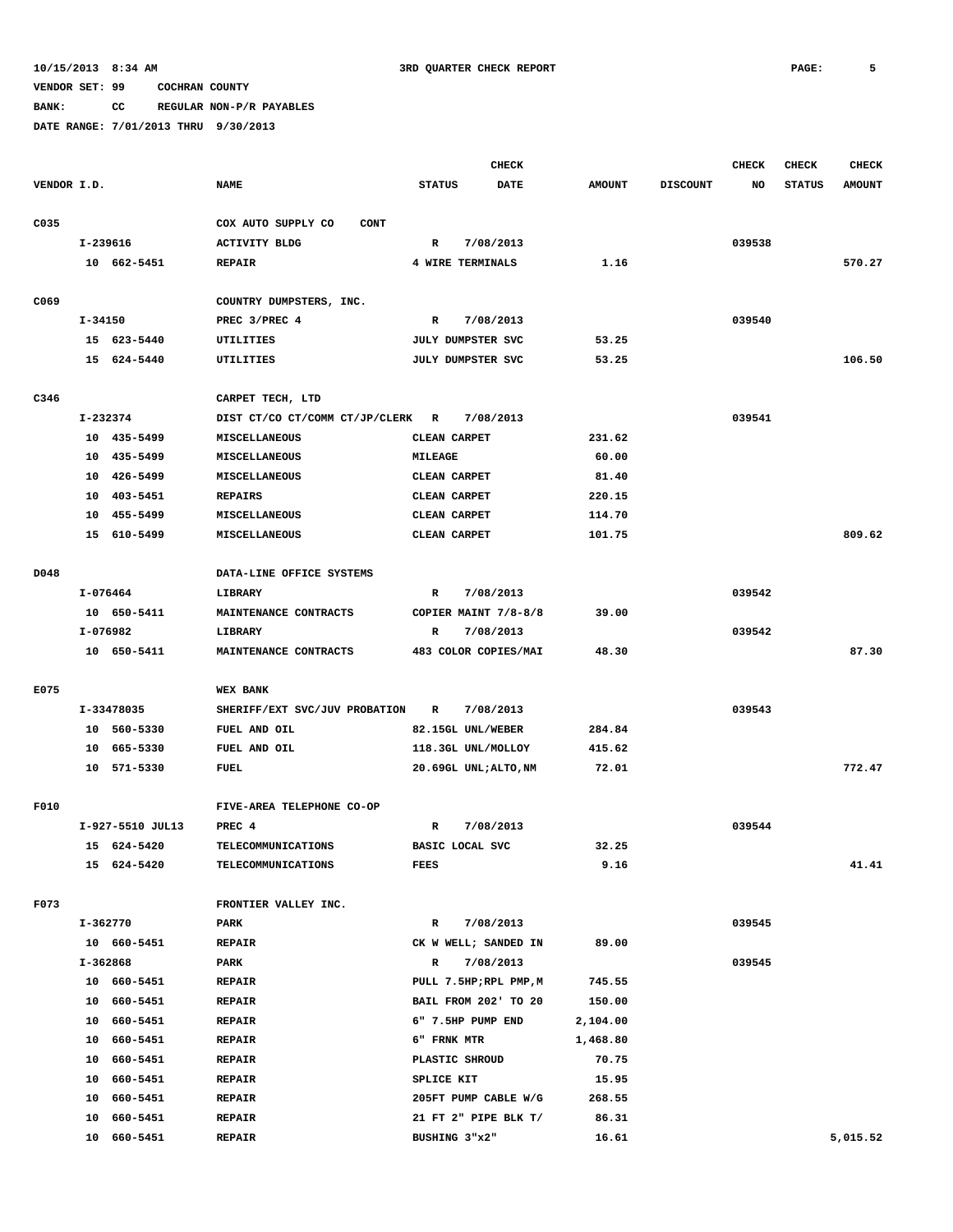**BANK: CC REGULAR NON-P/R PAYABLES**

|             |          |                     |                                                    |                  | <b>CHECK</b>         |               |                 | <b>CHECK</b> | <b>CHECK</b>  | <b>CHECK</b>  |
|-------------|----------|---------------------|----------------------------------------------------|------------------|----------------------|---------------|-----------------|--------------|---------------|---------------|
| VENDOR I.D. |          |                     | <b>NAME</b>                                        | <b>STATUS</b>    | <b>DATE</b>          | <b>AMOUNT</b> | <b>DISCOUNT</b> | NO           | <b>STATUS</b> | <b>AMOUNT</b> |
|             |          |                     |                                                    |                  |                      |               |                 |              |               |               |
| G005        |          |                     | <b>GENERAL FUND</b>                                |                  |                      |               |                 |              |               |               |
|             |          |                     | I-2ND QTR CIVIL 2013 STATE CIVIL FEES              | $\mathbb{R}$     | 7/08/2013            |               |                 | 039546       |               |               |
|             | 90       | 000-2363.004        | Co Filing Fee Ind Lgl Serv.                        |                  | 2ND OTR CIVIL FEES   | 3.00          |                 |              |               |               |
|             | 90       | 000-2363.001        | Divorce & Family Gov't 133.1512ND QTR CIVIL FEES   |                  |                      | 0.25          |                 |              |               |               |
|             | 90       | 000-2363.002        | Other Than Divorce/Family 10B 2ND QTR CIVIL FEES   |                  |                      | 5.50          |                 |              |               |               |
|             | 90       | 000-2363.004        | Co Filing Fee Ind Lgl Serv.                        |                  | 2ND QTR CIVIL FEES   | 4.25          |                 |              |               |               |
|             |          | I-2ND QTR CRIM 2013 | STATE CRIMINAL FEES                                | R                | 7/08/2013            |               |                 | 039546       |               |               |
|             | 90       | 000-2358.001        | State CCC Date 010104 Forward 2ND QTR CRIMINAL FEE |                  |                      | 554.57        |                 |              |               |               |
|             | 90       | 000-2368            | BB Bond Fee (Gov CD 41.258)                        |                  | 2ND QTR CRIMINAL FEE | 34.50         |                 |              |               |               |
|             | 90       | 000-2370            | DNA Test Gov CD 411.147                            |                  | 2ND QTR CRIMINAL FEE | 2.99          |                 |              |               |               |
|             | 90       | 000-2369            | EMS Trauma Sec49.02 SB1131                         |                  | 2ND QTR CRIMINAL FEE | 29.50         |                 |              |               |               |
|             | 90       | 000-2378            | JRF Jury Reimb Fee CCP102.00452ND QTR CRIMINAL FEE |                  |                      | 49.78         |                 |              |               |               |
|             | 90       | 000-2363.003        | Indigent Defense Fee                               |                  | 2ND QTR CRIMINAL FEE | 24.89         |                 |              |               |               |
|             | 90       | 000-2355            | MVF CCP 102.002                                    |                  | 2ND QTR CRIMINAL FEE | 0.62          |                 |              |               |               |
|             | 90       | 000-2367            | STF-Sub 95% C(Trans CD542.40 2ND QTR CRIMINAL FEE  |                  |                      | 97.14         |                 |              |               |               |
|             |          |                     | I-2ND QTR DRUG 2013 DRUG COURT COSTS               | R                | 7/08/2013            |               |                 | 039546       |               |               |
|             | 90       | 000-2379.001        | Drug Court Fee CCP102.0178                         |                  | 2ND QTR DRUG SVC FEE | 11.90         |                 |              |               |               |
|             |          | I-VEH LEASE #3      | <b>JUVENILE PROBATION</b>                          | R                | 7/08/2013            |               |                 | 039546       |               |               |
|             |          | 10 571-5464         | <b>VEHICLE LEASE</b>                               |                  | LEASE 6/25-7/25/13 # | 400.00        |                 |              |               | 1,218.89      |
|             |          |                     |                                                    |                  |                      |               |                 |              |               |               |
| I109        |          |                     | INTERSTATE ALL BATTERY CENTER                      |                  |                      |               |                 |              |               |               |
|             |          | I-24570429          | <b>AUDITOR</b>                                     | R                | 7/08/2013            |               |                 | 039547       |               |               |
|             |          | 10 495-5310         | OFFICE SUPPLIES                                    |                  | 2 PK AA BATT 24/PK   | 8.00          |                 |              |               |               |
|             |          | 10 495-5310         | OFFICE SUPPLIES                                    | <b>FREIGHT</b>   |                      | 7.82          |                 |              |               | 15.82         |
|             |          |                     |                                                    |                  |                      |               |                 |              |               |               |
| J057        |          |                     | MT LIBRARY SERVICES dba                            |                  |                      |               |                 |              |               |               |
|             | I-192376 |                     | LIBRARY                                            | R                | 7/08/2013            |               |                 | 039548       |               |               |
|             | 10       | 650-5590            | <b>BOOKS</b>                                       |                  | INTERMEDIATE RDRS/4  | 42.75         |                 |              |               |               |
|             | 10       | 650-5590            | <b>BOOKS</b>                                       |                  | UPPR ELEM, JR HI     | 42.75         |                 |              |               |               |
|             | 10       | 650-5590            | <b>BOOKS</b>                                       | ADV RDRS C       |                      | 42.75         |                 |              |               |               |
|             | 10       | 650-5590            | <b>BOOKS</b>                                       | ADV RDRS C+      |                      | 42.75         |                 |              |               |               |
|             | 10       | 650-5590            | <b>BOOKS</b>                                       | <b>EASY RDNG</b> |                      | 42.75         |                 |              |               |               |
|             | 10       | 650-5590            | <b>BOOKS</b>                                       | INDEP RDRS       |                      | 42.75         |                 |              |               |               |
|             |          | 10 650-5590         | <b>BOOKS</b>                                       | KINDER           |                      | 42.75         |                 |              |               |               |
|             |          | 10 650-5590         | <b>BOOKS</b>                                       | PRIMARY          |                      | 42.75         |                 |              |               |               |
|             |          | 10 650-5590         | <b>BOOKS</b>                                       | YOUNG ADULTS Y   |                      | 42.75         |                 |              |               |               |
|             |          | 10 650-5590         | <b>BOOKS</b>                                       |                  | YOUNG ADULTS Y+      | 42.75         |                 |              |               |               |
|             |          | 10 650-5590         | <b>BOOKS</b>                                       |                  | MATURE YOUNG ADULTS  | 42.75         |                 |              |               | 470.25        |
|             |          |                     |                                                    |                  |                      |               |                 |              |               |               |
| J074        |          |                     | TREVA JACKSON, TAX ASSESSOR/CO                     |                  |                      |               |                 |              |               |               |
|             | I-062713 |                     | TAX A/C                                            | R                | 7/08/2013            |               |                 | 039549       |               |               |
|             |          | 10 499-5310         | OFFICE SUPPLIES                                    |                  | #S FOR TAX RESALE SI | 7.59          |                 |              |               | 7.59          |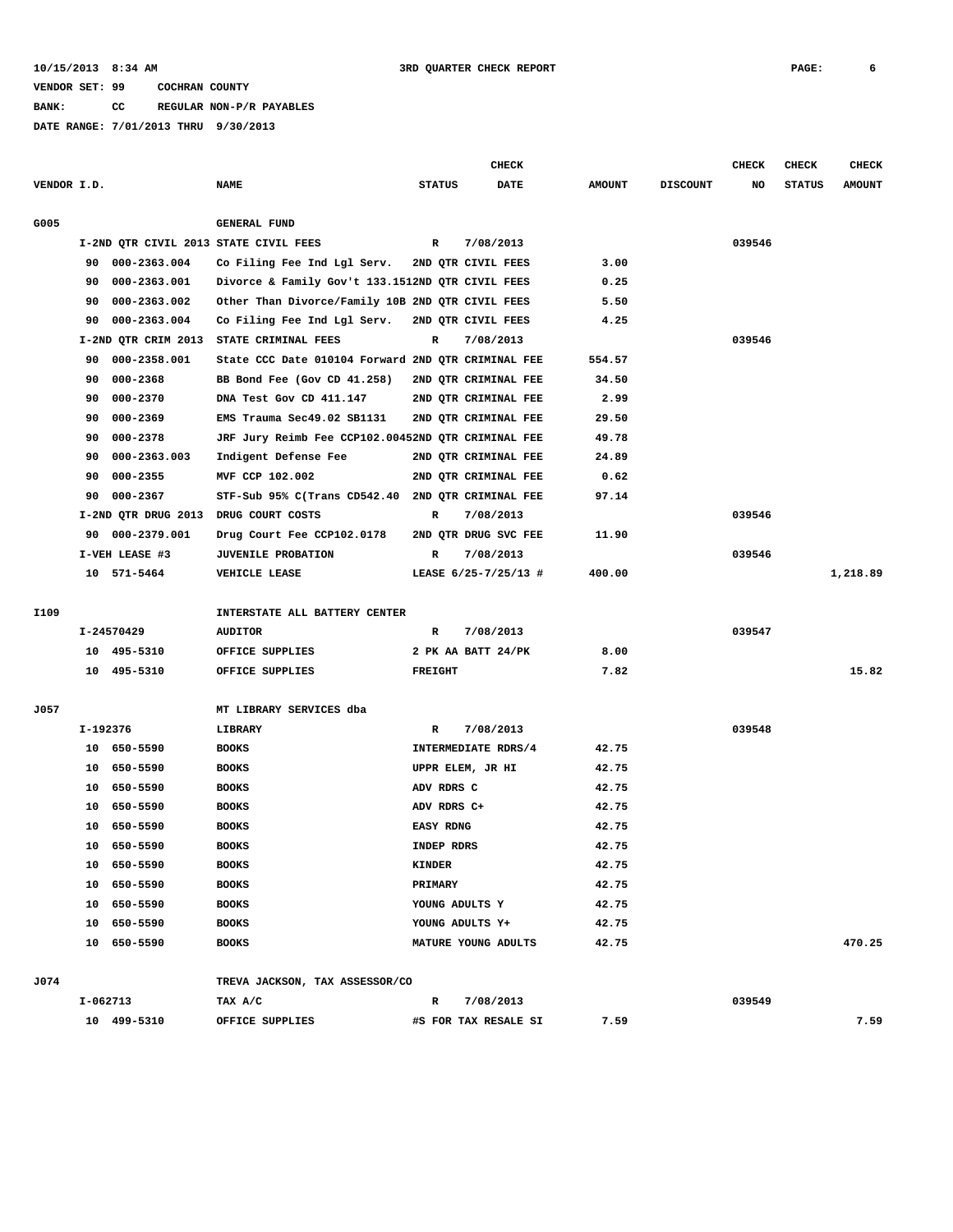### **BANK: CC REGULAR NON-P/R PAYABLES**

|             |             |                                       |                                | <b>CHECK</b> |               |                 | <b>CHECK</b> | <b>CHECK</b>  | <b>CHECK</b>  |
|-------------|-------------|---------------------------------------|--------------------------------|--------------|---------------|-----------------|--------------|---------------|---------------|
| VENDOR I.D. |             | <b>NAME</b>                           | <b>STATUS</b>                  | <b>DATE</b>  | <b>AMOUNT</b> | <b>DISCOUNT</b> | NO           | <b>STATUS</b> | <b>AMOUNT</b> |
| J082        |             | JOHN DEERE FINANCIAL                  |                                |              |               |                 |              |               |               |
|             | I-100112    | <b>CEMETERY</b>                       | R 7/08/2013                    |              |               |                 | 039550       |               |               |
|             | 10 516-5451 | <b>REPAIR</b>                         | <b>DRAWBAR</b>                 |              | 199.80        |                 |              |               |               |
|             | 10 516-5451 | <b>REPAIR</b>                         | PUSH PULL CABLE                |              | 19.59         |                 |              |               |               |
|             | I-100374    | <b>CEMETERY</b>                       | $\mathbb{R}$                   | 7/08/2013    |               |                 | 039550       |               |               |
|             | 10 516-5451 | <b>REPAIR</b>                         | <b>BALL BEARING</b>            |              | 48.11         |                 |              |               |               |
|             | I-100450    | <b>CEMETERY</b>                       | $\mathbb{R}$                   | 7/08/2013    |               |                 | 039550       |               |               |
|             | 10 516-5451 | <b>REPAIR</b>                         | LOCK NUT                       |              | 1.48          |                 |              |               |               |
|             |             | <b>REPAIR</b>                         | CAP SCREW                      |              | 3.11          |                 |              |               |               |
|             | 10 516-5451 |                                       |                                |              |               |                 |              |               |               |
|             | I-94236     | <b>CEMETERY</b>                       | $\mathbb{R}$                   | 7/08/2013    |               |                 | 039550       |               |               |
|             | 10 516-5451 | <b>REPAIR</b>                         | LUBRICANT                      |              | 8.80          |                 |              |               |               |
|             | I-96753     | PREC 4                                | $\mathbb{R}$                   | 7/08/2013    |               |                 | 039550       |               |               |
|             | 15 624-5451 | <b>REPAIRS</b>                        | 18 PLUS-50 TM @ \$18.          |              | 336.06        |                 |              |               |               |
|             | $I-97247$   | <b>CEMETERY</b>                       | R                              | 7/08/2013    |               |                 | 039550       |               |               |
|             | 10 516-5451 | <b>REPAIR</b>                         | LUBRICANT                      |              | 20.32         |                 |              |               |               |
|             | I-97872     | <b>CEMETERY</b>                       | R                              | 7/08/2013    |               |                 | 039550       |               |               |
|             | 10 516-5451 | <b>REPAIR</b>                         | COOL-GARD                      |              | 39.00         |                 |              |               |               |
|             | 10 516-5451 | <b>REPAIR</b>                         | 2 WHEEL KIT                    |              | 54.34         |                 |              |               | 730.61        |
| L010        |             | LEWIS FARM & RANCH STORE INC          |                                |              |               |                 |              |               |               |
|             | I-66494 Bal | PREC <sub>3</sub>                     | $\mathbb{R}$                   | 7/08/2013    |               |                 | 039551       |               |               |
|             | 15 623-5356 | ROAD MATERIALS & SUPPLIES             | TO CORRECT DISC                |              | 0.08          |                 |              |               |               |
|             | I-68153     | <b>SHERIFF</b>                        | R                              | 7/08/2013    |               |                 | 039551       |               |               |
|             | 10 560-5334 | OTHER SUPPLIES                        | STEEL WHEEL/#2, #3             |              | 15.98         |                 |              |               |               |
|             | 10 560-5334 | OTHER SUPPLIES                        | DISC                           |              | 1.60CR        |                 |              |               |               |
|             |             |                                       |                                |              |               |                 |              |               |               |
|             | I-68166     | PARK                                  | $\mathbb{R}$                   | 7/08/2013    |               |                 | 039551       |               |               |
|             | 10 660-5451 | <b>REPAIR</b>                         | 5 URINAL VALVES                |              | 99.95         |                 |              |               |               |
|             | 10 660-5451 | <b>REPAIR</b>                         | 2 CLEVIS                       |              | 11.58         |                 |              |               |               |
|             | I-68289     | PARK/RODEO GROUNDS                    | $\mathbb{R}$                   | 7/08/2013    |               |                 | 039551       |               |               |
|             | 10 660-5451 | <b>REPAIR</b>                         | $2$ TANK $2 \times 2 \times 4$ |              | 231.90        |                 |              |               |               |
|             | 10 660-5451 | <b>REPAIR</b>                         | 2 FLOATS                       |              | 23.98         |                 |              |               |               |
|             | I-68313     | PREC <sub>3</sub>                     | R                              | 7/08/2013    |               |                 | 039551       |               |               |
|             | 15 623-5356 | ROAD MATERIALS & SUPPLIES             | <b>COFFEE</b>                  |              | 16.95         |                 |              |               |               |
|             | 15 623-5356 | ROAD MATERIALS & SUPPLIES             | COFFEE FILTERS                 |              | 1.99          |                 |              |               |               |
|             | 15 623-5356 | ROAD MATERIALS & SUPPLIES             | <b>CREAMER</b>                 |              | 1.95          |                 |              |               |               |
|             | 15 623-5356 | ROAD MATERIALS & SUPPLIES             | SUGAR                          |              | 1.95          |                 |              |               |               |
|             | 15 623-5356 | ROAD MATERIALS & SUPPLIES PINE SOL    |                                |              | 3.99          |                 |              |               |               |
|             | 15 623-5356 | ROAD MATERIALS & SUPPLIES             | CUPS                           |              | 1.99          |                 |              |               |               |
|             | 15 623-5356 | ROAD MATERIALS & SUPPLIES             | DISC                           |              | 2.88CR        |                 |              |               |               |
|             | I-68534     | <b>JAIL/STOVE</b>                     | $\mathbb{R}$                   | 7/08/2013    |               |                 | 039551       |               |               |
|             | 10 512-5392 | MISCELLANEOUS SUPPLIES                | <b>RANGE</b>                   |              | 429.00        |                 |              |               |               |
|             | I-68588     | <b>JAIL</b>                           | $\mathbb{R}$                   | 7/08/2013    |               |                 | 039551       |               |               |
|             | 10 512-5392 | MISCELLANEOUS SUPPLIES                | 1 CS BLEACH                    |              | 22.32         |                 |              |               |               |
|             | 10 512-5392 | MISCELLANEOUS SUPPLIES                | DISC                           |              | 2.23CR        |                 |              |               |               |
|             | I-68608     | PREC 1                                | $\mathbb{R}$                   | 7/08/2013    |               |                 | 039551       |               |               |
|             |             | 15 621-5356 ROAD MATERIALS & SUPPLIES | CLEANING SUPPLIES              |              | 25.33         |                 |              |               |               |
|             |             |                                       |                                |              |               |                 |              |               |               |
|             | 15 621-5356 | ROAD MATERIALS & SUPPLIES             | DISC                           |              | 2.53CR        |                 |              |               |               |
|             | I-68696     | PREC 1                                | $\mathbb{R}$                   | 7/08/2013    |               |                 | 039551       |               |               |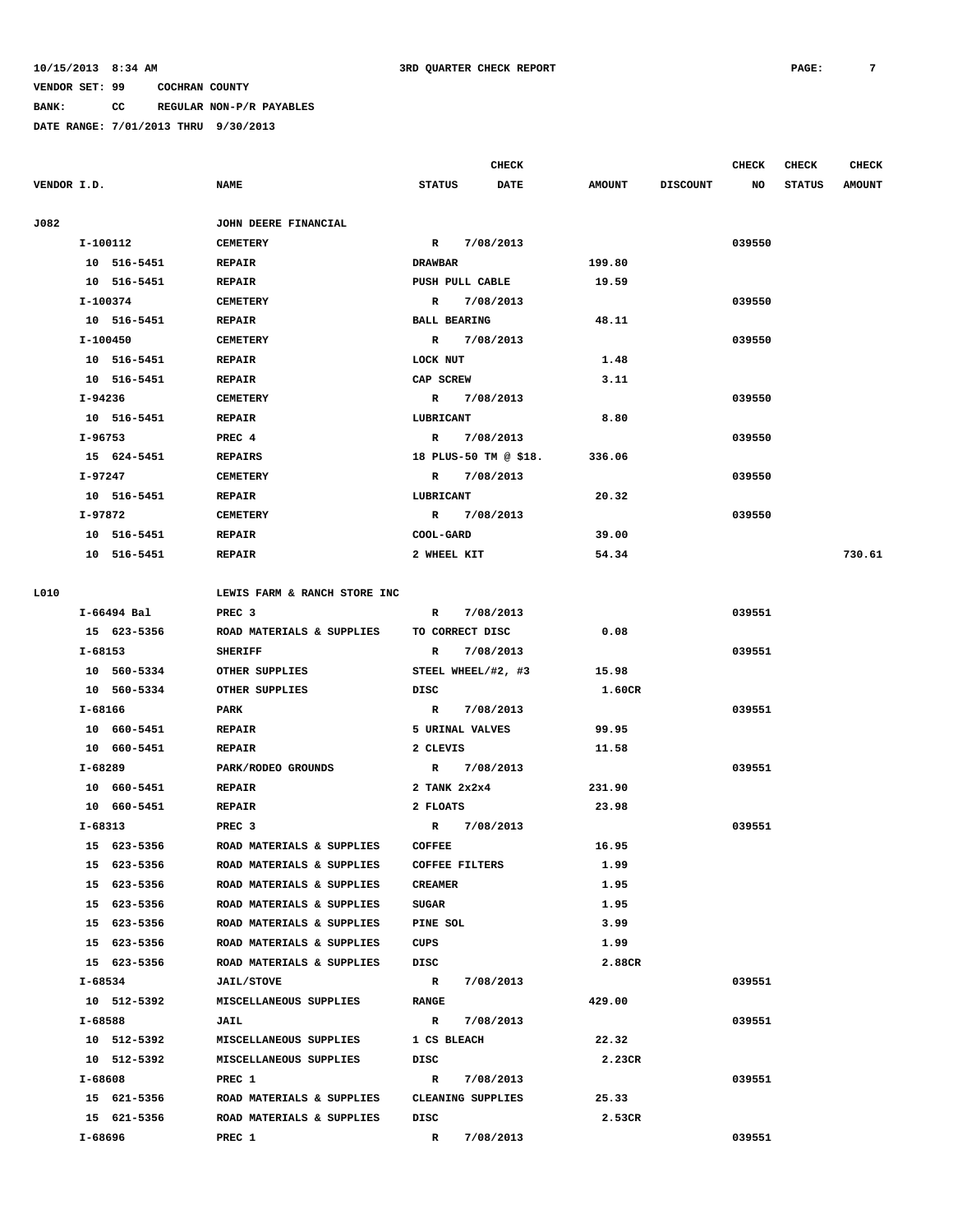### **10/15/2013 8:34 AM 3RD QUARTER CHECK REPORT PAGE: 8**

#### **VENDOR SET: 99 COCHRAN COUNTY**

**BANK: CC REGULAR NON-P/R PAYABLES**

|             |         |             |                                         |                            |             | <b>CHECK</b> |               |                 | <b>CHECK</b> | <b>CHECK</b>  | <b>CHECK</b>  |
|-------------|---------|-------------|-----------------------------------------|----------------------------|-------------|--------------|---------------|-----------------|--------------|---------------|---------------|
| VENDOR I.D. |         |             | <b>NAME</b>                             | <b>STATUS</b>              |             | <b>DATE</b>  | <b>AMOUNT</b> | <b>DISCOUNT</b> | NO           | <b>STATUS</b> | <b>AMOUNT</b> |
| L010        |         |             | LEWIS FARM & RANCH STOCONT              |                            |             |              |               |                 |              |               |               |
|             | I-68696 |             | PREC 1                                  | $\mathbb{R}$               | 7/08/2013   |              |               |                 | 039551       |               |               |
|             |         | 15 621-5356 | ROAD MATERIALS & SUPPLIES               | SOS PADS                   |             |              | 2.79          |                 |              |               |               |
|             |         | 15 621-5356 | ROAD MATERIALS & SUPPLIES               | 3 SCOUR PADS               |             |              | 4.47          |                 |              |               |               |
|             |         | 15 621-5356 | ROAD MATERIALS & SUPPLIES               | <b>FEBREZE</b>             |             |              | 7.99          |                 |              |               |               |
|             |         | 15 621-5356 | ROAD MATERIALS & SUPPLIES               | DISC                       |             |              | 1.53CR        |                 |              |               |               |
|             | I-68734 |             | <b>COURTHOUSE</b>                       |                            | R 7/08/2013 |              |               |                 | 039551       |               |               |
|             |         | 10 510-5332 | CUSTODIAL SUPPLIES                      | VACUUM CLEANER             |             |              | 159.99        |                 |              |               |               |
|             |         | 10 510-5332 | <b>CUSTODIAL SUPPLIES</b>               | <b>STEAM VAC</b>           |             |              | 169.99        |                 |              |               |               |
|             |         | 10 510-5332 | <b>CUSTODIAL SUPPLIES</b>               | WD-40                      |             |              | 6.99          |                 |              |               |               |
|             |         | 10 510-5332 | <b>CUSTODIAL SUPPLIES</b>               | 2 FABULOSO                 |             |              | 17.98         |                 |              |               |               |
|             |         | 10 510-5332 | CUSTODIAL SUPPLIES                      | DISC                       |             |              | 35.50CR       |                 |              |               |               |
|             | I-68848 |             | PARK                                    |                            | R 7/08/2013 |              |               |                 | 039551       |               |               |
|             |         | 10 660-5451 | <b>REPAIR</b>                           | <b>GASKET</b>              |             |              | 1.99          |                 |              |               |               |
|             |         | I-69146     | <b>CEMETERY</b>                         | R                          | 7/08/2013   |              |               |                 | 039551       |               |               |
|             |         | 10 516-5451 | <b>REPAIR</b>                           | 2 SNAP RINGS               |             |              | 6.98          |                 |              |               |               |
|             |         | 10 516-5332 | <b>CUSTODIAL SUPPLIES</b>               | <b>AMDRO</b>               |             |              | 12.99         |                 |              |               |               |
|             |         | 10 516-5332 | <b>CUSTODIAL SUPPLIES</b>               | <b>DISC</b>                |             |              | 2.00CR        |                 |              |               |               |
|             | I-69168 |             | <b>EXTENSION SVC</b>                    |                            |             |              |               |                 | 039551       |               |               |
|             |         |             | <b>MISCELLANEOUS</b>                    |                            | R 7/08/2013 |              | 89.95         |                 |              |               |               |
|             | I-69192 | 10 665-5499 | PARK                                    | HITCH LOCK<br>$\mathbb{R}$ | 7/08/2013   |              |               |                 | 039551       |               |               |
|             |         |             |                                         |                            |             |              |               |                 |              |               |               |
|             |         | 10 660-5332 | CUSTODIAL SUPPLIES                      | 2 1/2GL SPEEDWAY AMS       |             |              | 54.25         |                 |              |               |               |
|             |         | 10 660-5332 | CUSTODIAL SUPPLIES                      | NO DRIFT                   |             |              | 24.95         |                 |              |               |               |
|             |         | 10 660-5332 | <b>CUSTODIAL SUPPLIES</b>               | DISC                       |             |              | 7.92CR        |                 |              |               |               |
|             | I-69294 |             | PREC 4                                  | $\mathbb{R}$               | 7/08/2013   |              |               |                 | 039551       |               |               |
|             |         | 15 624-5356 | ROAD MATERIALS & SUPPLIES               | 2 GAL FUEL COND            |             |              | 57.90         |                 |              |               |               |
|             |         | 15 624-5356 | ROAD MATERIALS & SUPPLIES               | DISC                       |             |              | 5.79CR        |                 |              |               |               |
|             | I-69484 |             | <b>EXTENSION SVC</b>                    | $\mathbb{R}$               | 7/08/2013   |              |               |                 | 039551       |               |               |
|             |         | 10 665-5334 | OTHER SUPPLIES                          | SHOP TOWELS                |             |              | 4.79          |                 |              |               |               |
|             |         | 10 665-5334 | OTHER SUPPLIES                          | 2 INDEX CARDS              |             |              | 1.58          |                 |              |               |               |
|             |         | I-69560     | <b>ACTIVITY BLDG</b>                    | R                          | 7/08/2013   |              |               |                 | 039551       |               |               |
|             |         | 10 662-5332 | CUSTODIAL SUPPLIES                      | TRASH BAGS                 |             |              | 19.99         |                 |              |               |               |
|             |         | 10 662-5332 | <b>CUSTODIAL SUPPLIES</b>               | DISC                       |             |              | 2.00CR        |                 |              |               |               |
|             |         | I-69589     | <b>ACTIVITY BLDG</b>                    |                            | R 7/08/2013 |              |               |                 | 039551       |               |               |
|             |         | 10 662-5332 | CUSTODIAL SUPPLIES                      | 2 SPARK PLUGS              |             |              | 6.98          |                 |              |               |               |
|             |         | 10 662-5332 | CUSTODIAL SUPPLIES                      | <b>GOO-GONE</b>            |             |              | 3.49          |                 |              |               |               |
|             |         | 10 662-5332 | CUSTODIAL SUPPLIES                      | DISC                       |             |              | 1.05CR        |                 |              |               |               |
|             |         | I-69724     | PARK                                    | R 7/08/2013                |             |              |               |                 | 039551       |               |               |
|             |         | 10 660-5332 | CUSTODIAL SUPPLIES                      | <b>HOSE REPAIR</b>         |             |              | 1.99          |                 |              |               |               |
|             |         | 10 660-5332 | CUSTODIAL SUPPLIES                      | 2 OFF SPRAY                |             |              | 12.98         |                 |              |               |               |
|             |         | 10 660-5332 | CUSTODIAL SUPPLIES                      | DISC                       |             |              | 1.50CR        |                 |              |               |               |
|             |         | I-69842     | PREC 4                                  |                            | R 7/08/2013 |              |               |                 | 039551       |               |               |
|             |         | 15 624-5356 | ROAD MATERIALS & SUPPLIES MISC SUPPLIES |                            |             |              | 22.84         |                 |              |               |               |
|             |         | I-69852     | PARK                                    |                            | R 7/08/2013 |              |               |                 | 039551       |               |               |
|             |         | 10 660-5332 | CUSTODIAL SUPPLIES                      | 5 FT 1/2" HOSE             |             |              | 3.95          |                 |              |               |               |
|             |         | 10 660-5332 | CUSTODIAL SUPPLIES                      | CLAMP                      |             |              | 0.79          |                 |              |               |               |
|             |         | 10 660-5332 | CUSTODIAL SUPPLIES                      | DISC                       |             |              | 0.47CR        |                 |              |               |               |
|             |         | I-70056     | ACTIVITY BLDG                           | $\mathbb{R}$               | 7/08/2013   |              |               |                 | 039551       |               |               |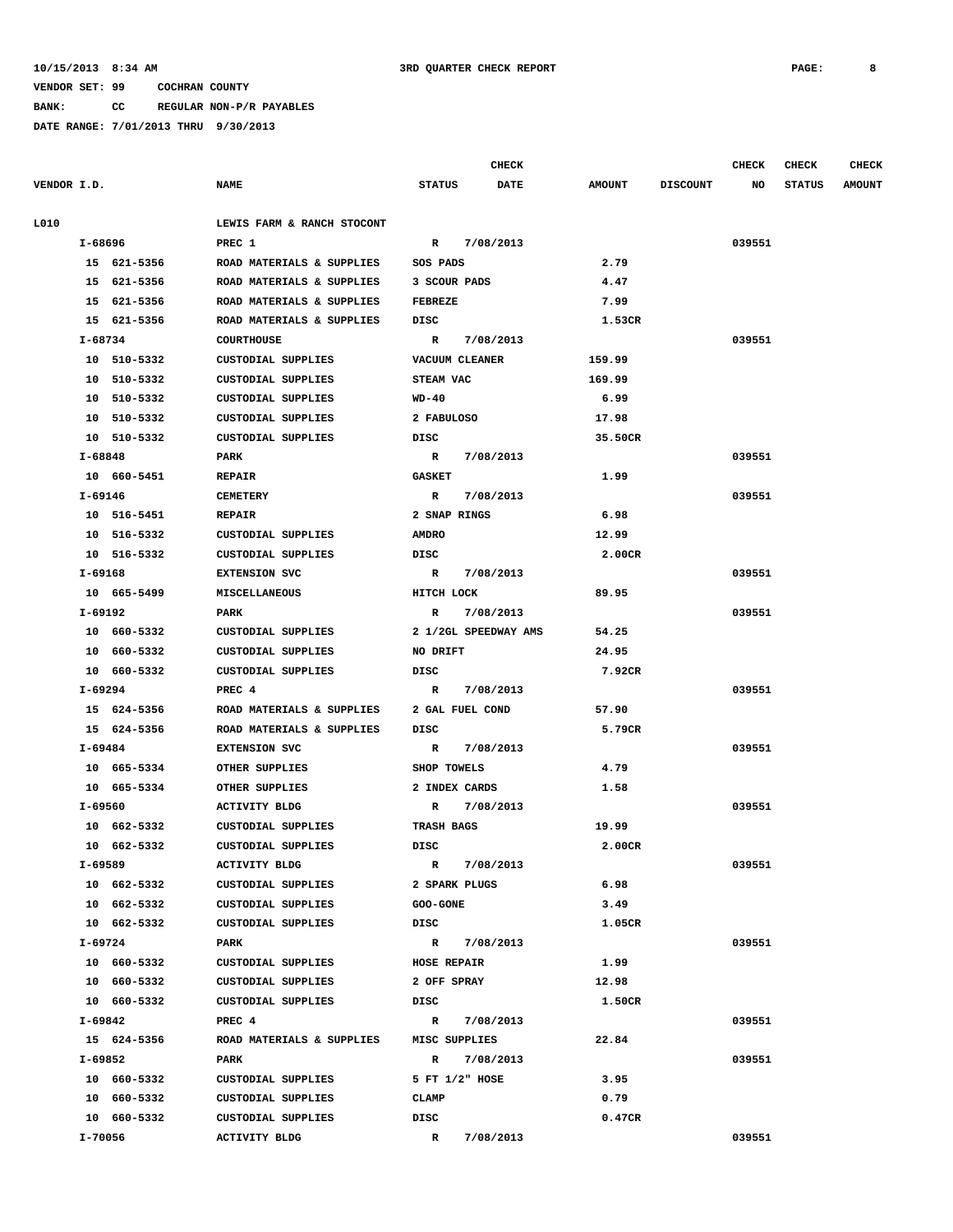## **BANK: CC REGULAR NON-P/R PAYABLES**

|             |                    |                             |                            | CHECK     |               |                 | <b>CHECK</b> | <b>CHECK</b>  | CHECK         |
|-------------|--------------------|-----------------------------|----------------------------|-----------|---------------|-----------------|--------------|---------------|---------------|
| VENDOR I.D. |                    | <b>NAME</b>                 | <b>STATUS</b>              | DATE      | <b>AMOUNT</b> | <b>DISCOUNT</b> | NO           | <b>STATUS</b> | <b>AMOUNT</b> |
| L010        |                    | LEWIS FARM & RANCH STOCONT  |                            |           |               |                 |              |               |               |
|             | I-70056            | <b>ACTIVITY BLDG</b>        | $\mathbb{R}$               | 7/08/2013 |               |                 | 039551       |               |               |
|             | 10 662-5332        | CUSTODIAL SUPPLIES          | 15 FT 3/8" HOSE            |           | 8.25          |                 |              |               |               |
|             | 10 662-5332        | CUSTODIAL SUPPLIES          | DISC                       |           | 0.83CR        |                 |              |               |               |
|             | I-70093            | LIBRARY                     | R                          | 7/08/2013 |               |                 | 039551       |               |               |
|             | 10 650-5499        | MISCELLANEOUS               | <b>SHEARS</b>              |           | 18.99         |                 |              |               |               |
|             | 10 650-5499        | MISCELLANEOUS               | <b>BRUSH K</b>             |           | 10.99         |                 |              |               |               |
|             | 10 650-5499        | <b>MISCELLANEOUS</b>        | <b>BRUSH</b>               |           | 1.99          |                 |              |               |               |
|             | 10 650-5499        | <b>MISCELLANEOUS</b>        | DISC                       |           | 3.20CR        |                 |              |               |               |
|             | I-70104            | <b>ACTIVITY BLDG</b>        | $\mathbb{R}$               | 7/08/2013 |               |                 | 039551       |               |               |
|             | 10 662-5451        | <b>REPAIR</b>               | <b>FLOJET FITTING</b>      |           | 6.95          |                 |              |               |               |
|             | I-70157            | PARK                        | R                          | 7/08/2013 |               |                 | 039551       |               |               |
|             | 10 660-5332        | CUSTODIAL SUPPLIES          | TRIMMER LINE               |           | 28.99         |                 |              |               |               |
|             | 10 660-5332        | <b>CUSTODIAL SUPPLIES</b>   | DISC                       |           | 2.90CR        |                 |              |               |               |
|             | I-70161            | PREC 1                      | R                          | 7/08/2013 |               |                 | 039551       |               |               |
|             | 15 621-5451        | <b>REPAIRS</b>              | $2 \frac{1}{2}$ CLOSE      |           | 1.10          |                 |              |               |               |
|             | 15 621-5451        | <b>REPAIRS</b>              | $1 \frac{1}{2}$ ELBOW      |           | 2.29          |                 |              |               |               |
|             | 15 621-5451        | <b>REPAIRS</b>              | 1 VALVE                    |           | 9.99          |                 |              |               |               |
|             | 15 621-5451        | <b>REPAIRS</b>              | DISC                       |           | 1.34CR        |                 |              |               |               |
|             | I-70199            | PARK                        | R                          | 7/08/2013 |               |                 | 039551       |               |               |
|             | 10 660-5332        | <b>CUSTODIAL SUPPLIES</b>   | CLOROX                     |           | 3.99          |                 |              |               |               |
|             | 10 660-5332        | CUSTODIAL SUPPLIES          | PINE SOL                   |           | 11.99         |                 |              |               |               |
|             | 10 660-5332        | CUSTODIAL SUPPLIES          | DISC                       |           | 1.60CR        |                 |              |               |               |
|             | I-70264            | <b>COURTHOUSE</b>           | $\mathbb{R}$               | 7/08/2013 |               |                 | 039551       |               |               |
|             | 10 510-5332        | CUSTODIAL SUPPLIES          | <b>TOWELS</b>              |           | 38.70         |                 |              |               |               |
|             | 10 510-5332        | CUSTODIAL SUPPLIES          | DISC                       |           | 3.87CR        |                 |              |               | 1,651.01      |
| L015        |                    | LUBBOCK COUNTY, TEXAS       |                            |           |               |                 |              |               |               |
|             | I-JUN ADR FEES '13 | DISTRICT COURT              | R                          | 7/08/2013 |               |                 | 039554       |               |               |
|             | 19 435-5409        | A.D.R. CONTRACT             | DISTRICT COURT             |           | 10.00         |                 |              |               |               |
|             | 19 435-5409        | A.D.R. CONTRACT             | COUNTY COURT               |           | 20.00         |                 |              |               | 30.00         |
|             |                    |                             |                            |           |               |                 |              |               |               |
| L018        |                    | LUBBOCK GRADER BLADE, INC   |                            |           |               |                 |              |               |               |
|             | I-47687            | PREC 3                      | $\mathbb{R}$               | 7/08/2013 |               |                 | 039555       |               |               |
|             | 15 623-5356        | ROAD MATERIALS & SUPPLIES   | 4 PS2036-34 ADAPTER        |           | 2,336.20      |                 |              |               |               |
|             | 15 623-5356        | ROAD MATERIALS & SUPPLIES   | 4 PS2048-34 ADAPTER        |           | 3,118.88      |                 |              |               |               |
|             | 15 623-5356        | ROAD MATERIALS & SUPPLIES   | 260 PS2244-24 F S BI       |           | 1,885.00      |                 |              |               | 7,340.08      |
| M031        |                    | MILLER PAPER & PACKAGING CO |                            |           |               |                 |              |               |               |
|             | I-S2540129.001     | ACTIVITY BLDG               | R                          | 7/08/2013 |               |                 | 039556       |               |               |
|             | 10 662-5332        | CUSTODIAL SUPPLIES          | 4CS 19" RED BUFF PAD       |           | 95.00         |                 |              |               |               |
|             | 10 662-5332        | CUSTODIAL SUPPLIES          | 6EA 9.75" CHEM RES H       |           | 9.00          |                 |              |               |               |
|             | 10 662-5332        | CUSTODIAL SUPPLIES          | <b>3EA PLASTIC BOTTLES</b> |           | 2.97          |                 |              |               |               |
|             | I-S2552111.001     | <b>ACTIVITY BLDG</b>        | R                          | 7/08/2013 |               |                 | 039556       |               |               |
|             | 10 662-5332        | CUSTODIAL SUPPLIES          | CHEETAH 1500 BURNISH       |           | 798.67        |                 |              |               |               |
|             | 10 662-5332        | CUSTODIAL SUPPLIES          | 6CS 20" RED BUFF PAD       |           | 156.11        |                 |              |               |               |
|             | I-S2553205.002     | <b>ACTIVITY BLDG</b>        | R                          | 7/08/2013 |               |                 | 039556       |               |               |
|             | 10 662-5332        | CUSTODIAL SUPPLIES          | 1CS 20" PINK BURNISH       |           | 45.40         |                 |              |               |               |
|             | I-S2556720.001     | <b>COURTHOUSE</b>           | R                          | 7/08/2013 |               |                 | 039556       |               |               |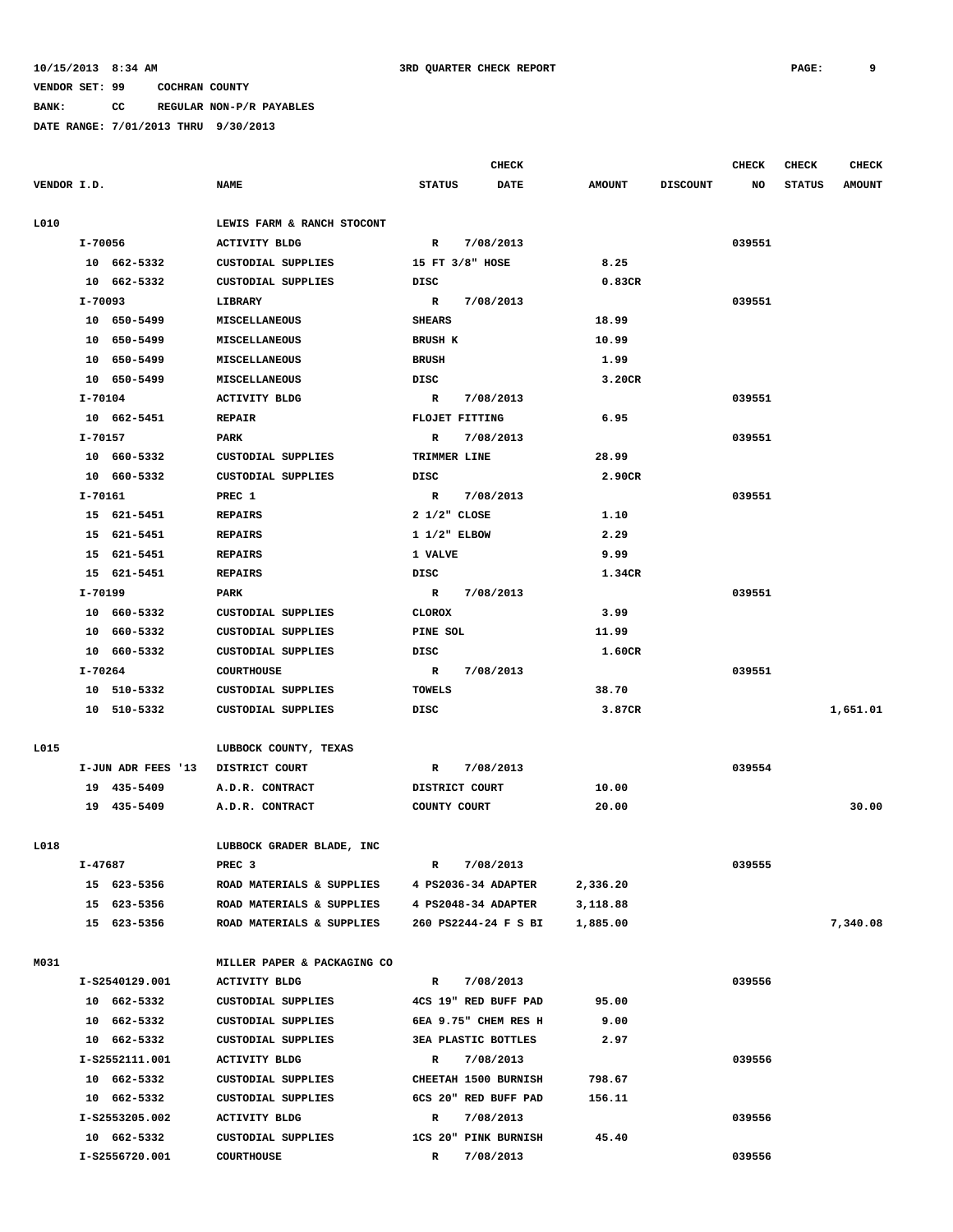#### **BANK: CC REGULAR NON-P/R PAYABLES**

|             |                                    |                                                     |                                    | <b>CHECK</b> |                  |                 | <b>CHECK</b> | <b>CHECK</b>  | <b>CHECK</b>  |
|-------------|------------------------------------|-----------------------------------------------------|------------------------------------|--------------|------------------|-----------------|--------------|---------------|---------------|
| VENDOR I.D. |                                    | <b>NAME</b>                                         | <b>STATUS</b>                      | <b>DATE</b>  | <b>AMOUNT</b>    | <b>DISCOUNT</b> | NO           | <b>STATUS</b> | <b>AMOUNT</b> |
|             |                                    |                                                     |                                    |              |                  |                 |              |               |               |
| M031        |                                    | MILLER PAPER & PACKAGICONT                          |                                    |              |                  |                 |              |               |               |
|             | I-S2556720.001                     | <b>COURTHOUSE</b>                                   | R                                  | 7/08/2013    |                  |                 | 039556       |               |               |
|             | 10 510-5332                        | CUSTODIAL SUPPLIES                                  | YLW RPL VINYL BAG/CU               |              | 59.08            |                 |              |               | 1,166.23      |
|             |                                    |                                                     |                                    |              |                  |                 |              |               |               |
| M252        |                                    | <b>JEFF MOLLOY</b>                                  |                                    |              |                  |                 |              |               |               |
|             | I-STATE CONF '13                   | <b>EXTENSION SVC</b>                                | R                                  | 7/08/2013    |                  |                 | 039557       |               |               |
|             | 10 665-5427                        | CO AGENT-TRAVEL-OUT OF COUNTY MEMBER REGIS, TCAAA/M |                                    |              | 225.00           |                 |              |               |               |
|             | 10 665-5427                        | CO AGENT-TRAVEL-OUT OF COUNTY LATE REGIS FEE        |                                    |              | 50.00            |                 |              |               |               |
|             | 10 665-5427                        | CO AGENT-TRAVEL-OUT OF COUNTY GOLF TOURNAMENT REGI  |                                    |              | 60.00            |                 |              |               |               |
|             | 10<br>665–5427                     | CO AGENT-TRAVEL-OUT OF COUNTY GOLF TOURN DENIED     |                                    |              | 60.00CR          |                 |              |               | 275.00        |
| 0037        |                                    |                                                     |                                    |              |                  |                 |              |               |               |
|             | I-4239/CPS 070213                  | ANGELA OVERMAN, ATTY AT LAW<br>DISTRICT COURT       | R                                  | 7/08/2013    |                  |                 | 039558       |               |               |
|             | 10 435-5400                        | ATTORNEY AD LITEM                                   | 11-06-4239, CPS/CH                 |              | 300.00           |                 |              |               | 300.00        |
|             |                                    |                                                     |                                    |              |                  |                 |              |               |               |
| 0116        |                                    | OASIS WORSHIP CENTER                                |                                    |              |                  |                 |              |               |               |
|             |                                    | I-BUFF SOLDIERS '13 HISTORICAL COMMISSION           | R                                  | 7/08/2013    |                  |                 | 039559       |               |               |
|             | 31 652-5499                        | MISCELLANEOUS                                       | 51 LUNCH PASSES @ \$1              |              | 510.00           |                 |              |               |               |
|             | 31 652-5499                        | MISCELLANEOUS                                       | 4 DINNER TICKETS @ \$              |              | 28.00            |                 |              |               |               |
|             | 31 652-5499                        | MISCELLANEOUS                                       | 161 TICKETS SOLD                   |              | 161.00CR         |                 |              |               | 377.00        |
|             |                                    |                                                     |                                    |              |                  |                 |              |               |               |
| P017        |                                    | <b>POSTMASTER</b>                                   |                                    |              |                  |                 |              |               |               |
|             | I-LIBRARY 06/28/13                 | LIBRARY                                             | R                                  | 7/08/2013    |                  |                 | 039560       |               |               |
|             | 10 650-5311                        | POSTAL EXPENSES                                     | $1$ \$2 STAMP                      |              | 2.00             |                 |              |               |               |
|             | 10 650-5311                        | POSTAL EXPENSES                                     | 18 \$1 STAMPS                      |              | 18.00            |                 |              |               |               |
|             | 650-5311<br>10                     | POSTAL EXPENSES                                     | 10 42c STAMPS                      |              | 4.20             |                 |              |               |               |
|             | 10 650-5311                        | POSTAL EXPENSES                                     | 1 RL 45c STAMPS                    |              | 45.00            |                 |              |               |               |
|             | I-SHERIFF 06/03/13                 | <b>SHERIFF</b>                                      | R                                  | 7/08/2013    |                  |                 | 039560       |               |               |
|             | 10 560-5311                        | POSTAL EXPENSES                                     | 2 ROLLS 45c STAMPS                 |              | 90.00            |                 |              |               | 159.20        |
|             |                                    |                                                     |                                    |              |                  |                 |              |               |               |
| R144        |                                    | ANNA J RICKER dba                                   |                                    |              |                  |                 |              |               |               |
|             | I-4027/CPS 07/02/13 DISTRICT COURT |                                                     | R                                  | 7/08/2013    |                  |                 | 039561       |               |               |
|             | 10 435-5400                        | ATTORNEY AD LITEM                                   | 07-05-4027, CPS/CH                 |              | 300.00           |                 |              |               | 300.00        |
|             |                                    |                                                     |                                    |              |                  |                 |              |               |               |
| S010        |                                    | SILVERS COMPANY                                     |                                    |              |                  |                 |              |               |               |
|             | I-CONSTABLE 07/13                  | <b>CONSTABLE</b>                                    | $\mathbf R$                        | 7/08/2013    |                  |                 | 039562       |               |               |
|             | 10 550-5330                        | FUEL & OIL                                          | 22.17GL PREM UNL 6/1               |              | 84.22            |                 |              |               |               |
|             | 10 550-5330                        | FUEL & OIL                                          | CR FED TAX ON 22.17G               |              | 4.08CR           |                 |              |               |               |
|             | $I-EXT$ SVC 07/13                  | <b>EXTENSION SVC</b>                                | $\mathbb{R}$                       | 7/08/2013    |                  |                 | 039562       |               |               |
|             | 10 665-5330                        | FUEL AND OIL                                        | 26GL UNL 6/27                      |              | 93.57            |                 |              |               |               |
|             | 10 665-5330                        | FUEL AND OIL                                        | 132.58GL UNL                       |              | 477.16           |                 |              |               |               |
|             | 10 665-5330                        | FUEL AND OIL                                        | CR FED TAX ON 158.58               |              | 29.18CR          |                 |              |               |               |
|             | I-JUV PROB 07/13                   | <b>JUVENILE PROBATION</b>                           | $\mathbb{R}$                       | 7/08/2013    |                  |                 | 039562       |               |               |
|             | 10 571-5330                        | FUEL                                                | 77.66GL UNL                        |              | 279.50           |                 |              |               |               |
|             | 10 571-5330                        | FUEL                                                | CR FED TAX ON 77.66G               |              | 14.29CR          |                 |              |               |               |
|             | $I-PARK$ 07/13                     | PARK                                                | R 7/08/2013                        |              |                  |                 | 039562       |               |               |
|             | 10 660-5330<br>10 660-5330         | FUEL AND OIL<br>FUEL AND OIL                        | 104.37GL UNL<br>CR FED TAX ON 29GL |              | 104.37<br>5.34CR |                 |              |               |               |
|             | I-PREC 1 07/13                     | PREC 1                                              | $\mathbb{R}$                       | 7/08/2013    |                  |                 | 039562       |               |               |
|             |                                    |                                                     |                                    |              |                  |                 |              |               |               |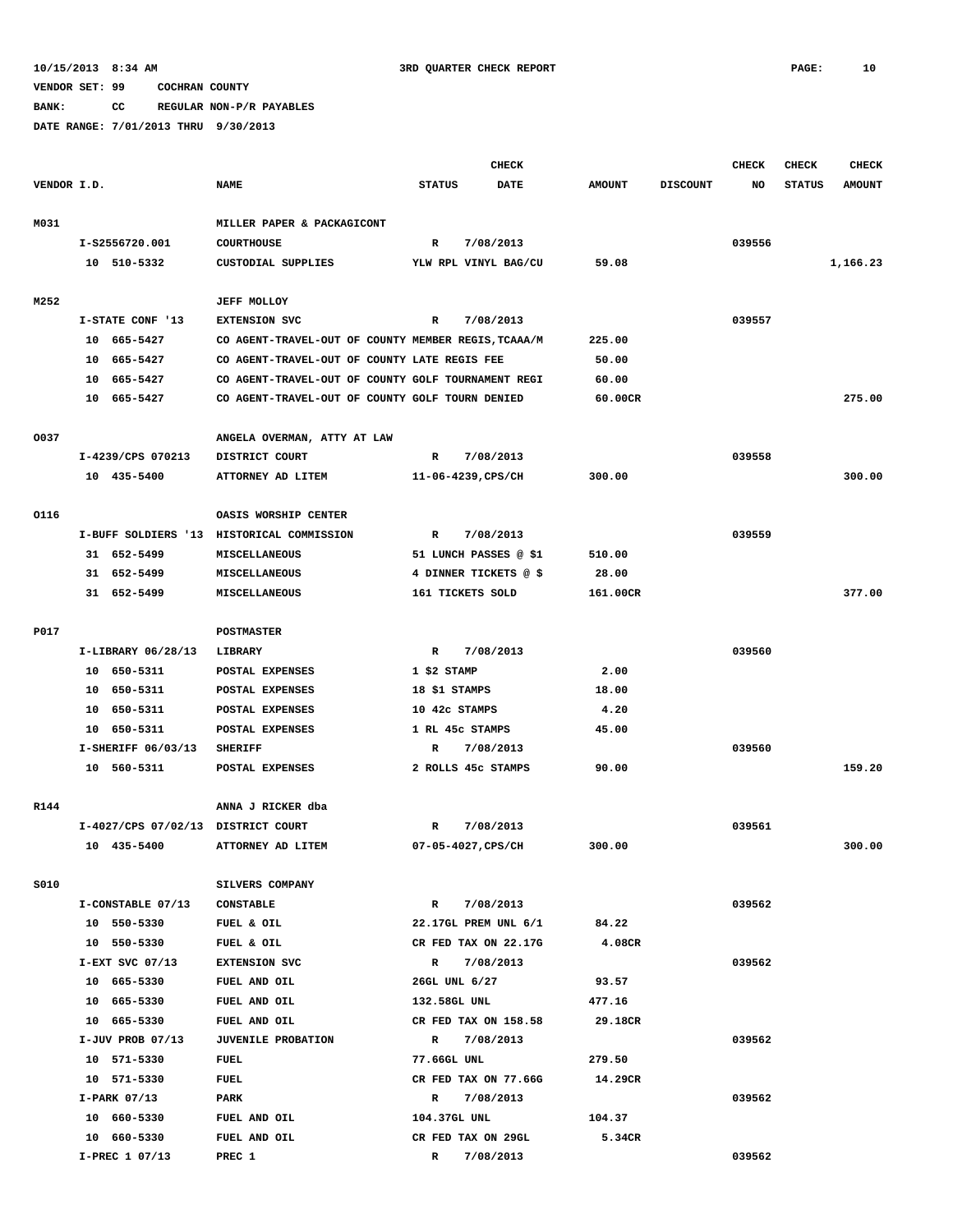**BANK: CC REGULAR NON-P/R PAYABLES**

|             |                 |                                | <b>CHECK</b>                 |               |                 | CHECK  | CHECK         | <b>CHECK</b>  |
|-------------|-----------------|--------------------------------|------------------------------|---------------|-----------------|--------|---------------|---------------|
| VENDOR I.D. |                 | <b>NAME</b>                    | <b>STATUS</b><br><b>DATE</b> | <b>AMOUNT</b> | <b>DISCOUNT</b> | NO     | <b>STATUS</b> | <b>AMOUNT</b> |
| S010        |                 | SILVERS COMPANY<br><b>CONT</b> |                              |               |                 |        |               |               |
|             | I-PREC 1 07/13  | PREC 1                         | 7/08/2013<br>R               |               |                 | 039562 |               |               |
|             | 15 621-5330     | FUEL & OIL                     | 77GL HS DIESEL/GRDR          | 247.94        |                 |        |               |               |
|             | 15 621-5330     | FUEL & OIL                     | 155GL HS DIESEL 6/20         | 506.85        |                 |        |               |               |
|             | 15 621-5330     | FUEL & OIL                     | 120GL HS DIESEL 6/11         | 378.00        |                 |        |               |               |
|             | 15 621-5330     | FUEL & OIL                     | 71GL HS DIESEL 6/10          | 223.65        |                 |        |               |               |
| 15          | 621-5330        | FUEL & OIL                     | 69GL HS DIESEL/GRDR          | 217.35        |                 |        |               |               |
|             | 15 621-5330     | FUEL & OIL                     | 65.7GL HS DIESEL 5/3         | 206.96        |                 |        |               |               |
|             | 15 621-5330     | FUEL & OIL                     | 29.8GL UNL                   | 107.25        |                 |        |               |               |
|             | 15 621-5330     | FUEL & OIL                     | CR FED TAX ON 29.8GL         | 5.48CR        |                 |        |               |               |
|             | I-PREC 2 07/13  | PREC <sub>2</sub>              | $\mathbb{R}$<br>7/08/2013    |               |                 | 039562 |               |               |
|             | 15 622-5330     | FUEL AND OIL                   | 775GL HS DIESEL 6/14         | 2,518.75      |                 |        |               |               |
|             | 15 622-5330     | FUEL AND OIL                   | 30GL LS DIESEL 6/14          | 100.95        |                 |        |               |               |
|             | 15 622-5330     | FUEL AND OIL                   | STATE TAX ON 730GL L         | 6.00          |                 |        |               |               |
|             | 15 622-5330     | FUEL AND OIL                   | 30.02GL UNL 6/24             | 108.04        |                 |        |               |               |
| 15          | 622-5330        | FUEL AND OIL                   | CR FED TAX ON 30.02G         | 5.52CR        |                 |        |               |               |
|             | I-PREC 4 07/13  | PREC 4                         | 7/08/2013<br>R               |               |                 | 039562 |               |               |
|             | 15 624-5330     | FUEL AND OIL                   | FUEL FILLER                  | 11.20         |                 |        |               |               |
|             | 15 624-5330     | FUEL AND OIL                   | 794GL HS DIESEL 6/12         | 2,540.80      |                 |        |               |               |
|             | I-SHERIFF 07/13 | <b>SHERIFF</b>                 | 7/08/2013<br>R               |               |                 | 039562 |               |               |
|             | 10 560-5330     | FUEL AND OIL                   | 157.06GL UNL/#134            | 562.67        |                 |        |               |               |
|             | 10 560-5330     | FUEL AND OIL                   | 85.57GL UNL/#121             | 307.96        |                 |        |               |               |
|             | 10 560-5330     | FUEL AND OIL                   | 121.56GL UNL/#135            | 433.29        |                 |        |               |               |
|             | 560-5330<br>10  | FUEL AND OIL                   | 188.12GL UNL/#136            | 673.18        |                 |        |               |               |
| 10          | 560-5330        | FUEL AND OIL                   | 46.51GL UNL/#122             | 167.39        |                 |        |               |               |
|             | 10<br>560-5330  | FUEL AND OIL                   | 20.75GL UNL/#111             | 74.68         |                 |        |               |               |
| 10          | 560-5330        | FUEL AND OIL                   | 96.39GL UNL/#133             | 346.92        |                 |        |               |               |
| 10          | 560-5330        | FUEL AND OIL                   | CR FED TAX ON 715.96         | 131.74CR      |                 |        |               |               |
|             | 10 560-5451     | MACHINERY-NON-OFFICE REPAIR    | STATE INSP 6/20/13--         | 14.50         |                 |        |               | 10,597.52     |
| S047        |                 | SHELL FLEET PLUS               |                              |               |                 |        |               |               |
|             | I-065177891306  | <b>EXTENSION SVC</b>           | 7/08/2013<br>R               |               |                 | 039563 |               |               |
|             | 10 665-5330     | FUEL AND OIL                   | 19.582GL UNL, LBK 6/         | 66.58         |                 |        |               |               |
|             | 10 665-5330     | FUEL AND OIL                   | 22.755GL UNL, STRLNG         | 79.62         |                 |        |               |               |
|             | 10 665-5330     | FUEL AND OIL                   | CR FED TAX ON 42.3           | 7.74CR        |                 |        |               | 138.46        |
|             |                 |                                |                              |               |                 |        |               |               |
| S063        |                 | ANGEL RAMIREZ, dba             |                              |               |                 |        |               |               |
|             | I-5828          | PREC <sub>2</sub>              | $\mathbf R$<br>7/08/2013     |               |                 | 039564 |               |               |
|             | 15 622-5454     | TIRES                          | 7 MT/DSMT NEW TIRES/         | 280.00        |                 |        |               |               |
|             | 15 622-5454     | TIRES                          | 7 VALVE STEMS                | 87.50         |                 |        |               |               |
|             | I-9822          | PREC <sub>2</sub>              | 7/08/2013<br>$\mathbb{R}$    |               |                 | 039564 |               |               |
|             | 15 622-5454     | TIRES                          | MT/DSMT NEW TIRE/MAC         | 45.00         |                 |        |               |               |
|             | 15 622-5454     | <b>TIRES</b>                   | VALVE STEM                   | 12.50         |                 |        |               | 425.00        |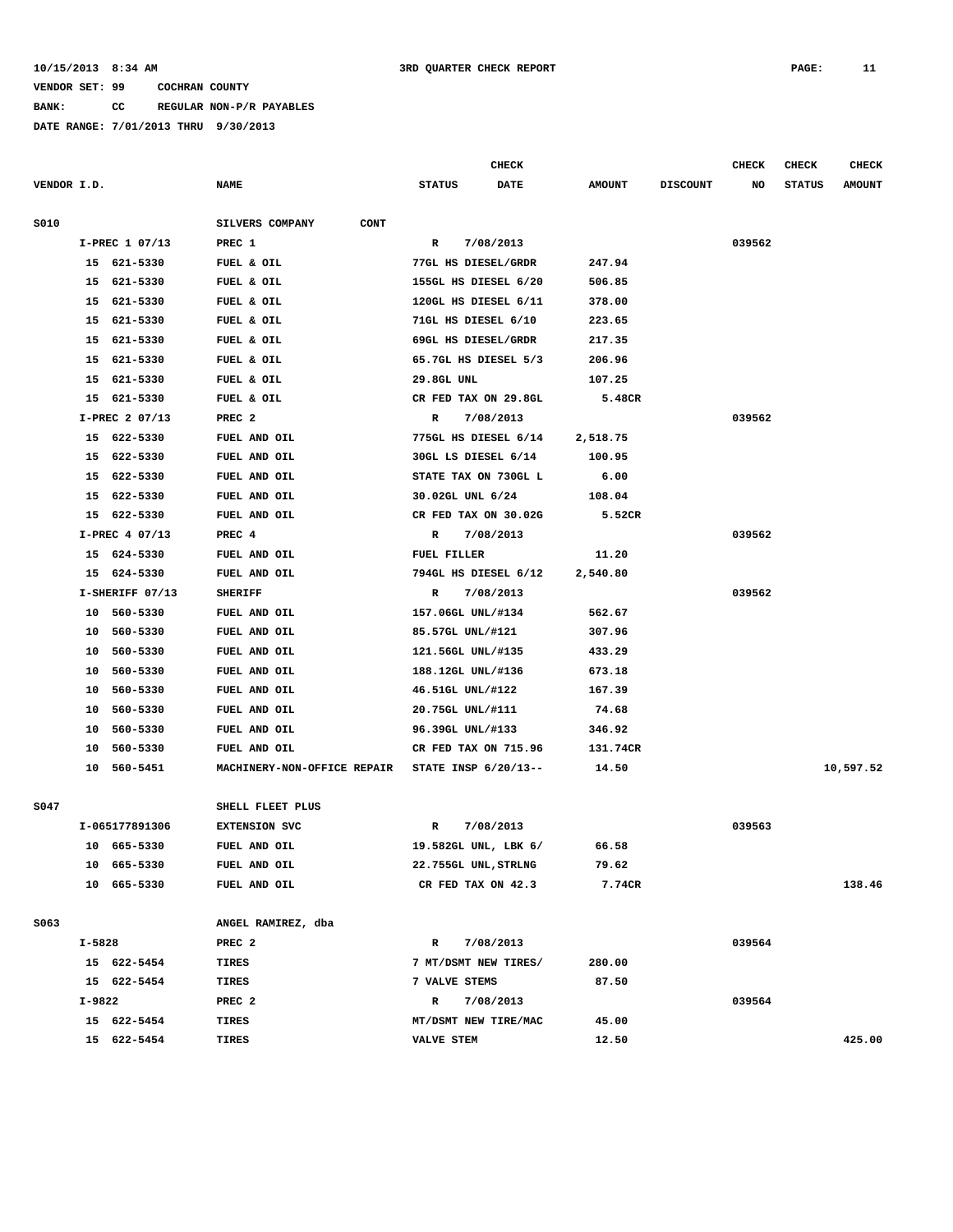**BANK: CC REGULAR NON-P/R PAYABLES**

|             |           |              |                                                    |                 | <b>CHECK</b>          |               |                 | <b>CHECK</b> | <b>CHECK</b>  | <b>CHECK</b>  |
|-------------|-----------|--------------|----------------------------------------------------|-----------------|-----------------------|---------------|-----------------|--------------|---------------|---------------|
| VENDOR I.D. |           |              | <b>NAME</b>                                        | <b>STATUS</b>   | <b>DATE</b>           | <b>AMOUNT</b> | <b>DISCOUNT</b> | NO           | <b>STATUS</b> | <b>AMOUNT</b> |
| S071        |           |              | SCRIPT OFFICE PRODUCTS, INC.                       |                 |                       |               |                 |              |               |               |
|             | I-42753   |              | <b>CLERK</b>                                       | R               | 7/08/2013             |               |                 | 039565       |               |               |
|             |           | 10 403-5310  | OFFICE SUPPLIES                                    |                 | 1BX ENVELOPES, CD MA  | 48.81         |                 |              |               |               |
|             | $I-42799$ |              | <b>CLERK</b>                                       | R               | 7/08/2013             |               |                 | 039565       |               |               |
|             |           | 10 403-5310  | OFFICE SUPPLIES                                    |                 | 2TB .7 PENCIL LEAD    | 2.30          |                 |              |               |               |
|             |           | 10 403-5310  | OFFICE SUPPLIES                                    |                 | 4PK CORR TAPE 2/PK    | 32.28         |                 |              |               |               |
|             |           | 10 403-5310  | OFFICE SUPPLIES                                    |                 | 2EA PEN REFILL, LRN7  | 2.58          |                 |              |               |               |
|             | $I-42920$ |              | CO JUDGE/COMM'R CT                                 | R               | 7/08/2013             |               |                 | 039565       |               |               |
|             |           | 15 610-5310  | OFFICE SUPPLIES                                    |                 | 1DZ BINDER CLIP, SM   | 0.95          |                 |              |               |               |
|             |           | 15 610-5310  | OFFICE SUPPLIES                                    |                 | 1DZ G-2 PEN, .5, BE   | 22.95         |                 |              |               |               |
|             |           | 15 610-5310  | OFFICE SUPPLIES                                    |                 | 1DZ PAD, LTR/LGL, WE  | 11.95         |                 |              |               |               |
|             |           | 15 610-5310  | OFFICE SUPPLIES                                    |                 | 1PK TAPE STRIP, 12/P  | 11.00         |                 |              |               |               |
|             | I-42953   |              | <b>ELECTIONS</b>                                   | R               | 7/08/2013             |               |                 | 039565       |               |               |
|             |           | 10 490-5310  | OFFICE SUPPLIES                                    | 4 RM COPY PAPER |                       | 19.80         |                 |              |               |               |
|             | I-42966   |              | <b>ELECTIONS</b>                                   | R               | 7/08/2013             |               |                 | 039565       |               |               |
|             |           | 10 490-5310  | OFFICE SUPPLIES                                    |                 | 1 HP CRTG 932XL, BK   | 36.95         |                 |              |               |               |
|             | I-42975   |              | <b>SHERIFF</b>                                     | R               | 7/08/2013             |               |                 | 039565       |               |               |
|             |           | 10 560-5310  | OFFICE SUPPLIES                                    |                 | 1BX ENV, #10/REG, PEE | 39.95         |                 |              |               |               |
|             |           | 10 560-5310  | OFFICE SUPPLIES                                    | 2DZ JR/LGL PAD  |                       | 15.90         |                 |              |               |               |
|             | I-42976   |              | <b>AUDITOR</b>                                     | R               | 7/08/2013             |               |                 | 039565       |               |               |
|             |           | 10 495-5310  | OFFICE SUPPLIES                                    |                 | 1PK POST-IT, 3x3 RL   | 13.30         |                 |              |               |               |
|             |           | 10 495-5310  | OFFICE SUPPLIES                                    |                 | 1DZ ROLLBL, RED, XFN  | 28.80         |                 |              |               | 287.52        |
|             |           |              |                                                    |                 |                       |               |                 |              |               |               |
| S217        |           |              | STATE COMPTROLLER                                  |                 |                       |               |                 |              |               |               |
|             |           |              | I-2ND QTR CIVIL '13 STATE CIVIL COSTS              | R               | 7/08/2013             |               |                 | 039566       |               |               |
|             |           | 90 000-2372  | Birth Cert. Gov118.015                             |                 | 2ND QTR REMITTANCE F  | 59.40         |                 |              |               |               |
|             | 90        | 000-2373     | Marriage License Gov 118.011 2ND QTR REMITTANCE F  |                 |                       | 150.00        |                 |              |               |               |
|             | 90        | 000-2363.004 | Co Filing Fee Ind Lgl Serv.                        |                 | 2ND QTR REMITTANCE F  | 57.00         |                 |              |               |               |
|             | 90        | 000-2363.001 | Divorce & Family Gov't 133.1512ND QTR REMITTANCE F |                 |                       | 44.75         |                 |              |               |               |
|             | 90        | 000-2363.002 | Other Than Divorce/Family 10B 2ND QTR REMITTANCE F |                 |                       | 518.50        |                 |              |               |               |
|             | 90        | 000-2363.004 | Co Filing Fee Ind Lgl Serv.                        |                 | 2ND OTR REMITTANCE F  | 80.75         |                 |              |               |               |
|             | 90        | 000-2379     | Judicial Support Fee/L133.105 2ND QTR REMITTANCE F |                 |                       | 457.00        |                 |              |               | 1,367.40      |
|             |           |              |                                                    |                 |                       |               |                 |              |               |               |
| S217        |           |              | STATE COMPTROLLER                                  |                 |                       |               |                 |              |               |               |
|             |           |              | I-2ND QTR CRIM 2013 STATE CRIMINAL COSTS           | R               | 7/08/2013             |               |                 | 039567       |               |               |
|             | 90        | 000-2358.001 | State CCC Date 010104 Forward 2ND QTR REMITTANCE F |                 |                       | 4,991.10      |                 |              |               |               |
|             | 90        | 000-2368     | BB Bond Fee (Gov CD 41.258)                        |                 | 2ND QTR REMITTANCE F  | 310.50        |                 |              |               |               |
|             | 90        | 000-2370     | DNA Test Gov CD 411.147                            |                 | 2ND QTR REMITTANCE F  | 26.86         |                 |              |               |               |
|             | 90        | 000-2369     | EMS Trauma Sec49.02 SB1131                         |                 | 2ND QTR REMITTANCE F  | 265.50        |                 |              |               |               |
|             | 90        | 000-2378     | JRF Jury Reimb Fee CCP102.00452ND QTR REMITTANCE F |                 |                       | 447.98        |                 |              |               |               |
|             | 90        | 000-2363.003 | Indigent Defense Fee                               |                 | 2ND OTR REMITTANCE F  | 224.00        |                 |              |               |               |
|             | 90        | $000 - 2355$ | MVF CCP 102.002                                    |                 | 2ND OTR REMITTANCE F  | 5.56          |                 |              |               |               |
|             | 90        | 000-2367     | STF-Sub 95% C(Trans CD542.40                       |                 | 2ND QTR REMITTANCE F  | 1,845.61      |                 |              |               |               |
|             | 90        | 000-2342     | Arrest Fees - State Officers                       |                 | 2ND QTR REMITTANCE F  | 59.94         |                 |              |               |               |
|             | 90        | 000-2342.001 | Omni FTA                                           |                 | 2ND QTR REMITTANCE F  | 120.00        |                 |              |               |               |
|             | 90        | 000-2376     | Co. CrtCriminal Judicial Fund 2ND QTR REMITTANCE F |                 |                       | 120.00        |                 |              |               |               |
|             | 90        | 000-2357     | 50% Overweight Fine                                |                 | 2ND QTR REMITTANCE F  | 1,229.00      |                 |              |               |               |
|             | 90        | 000-2361     | 50% of Time Payment to State 2ND QTR REMITTANCE F  |                 |                       | 140.10        |                 |              |               |               |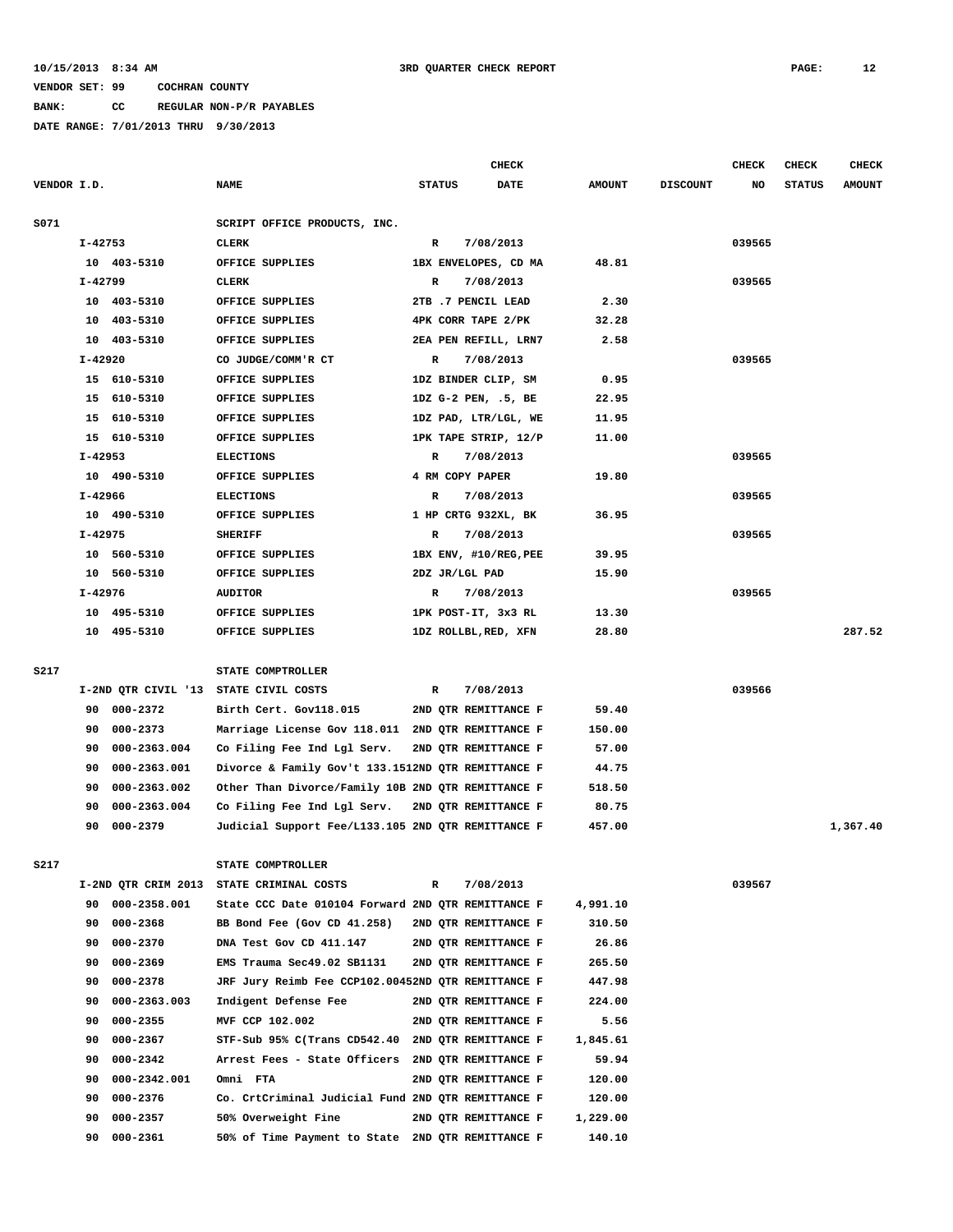**BANK: CC REGULAR NON-P/R PAYABLES**

|             |          |                    |                                                    |                | <b>CHECK</b>         |               |                 | <b>CHECK</b> | <b>CHECK</b>  | <b>CHECK</b>  |
|-------------|----------|--------------------|----------------------------------------------------|----------------|----------------------|---------------|-----------------|--------------|---------------|---------------|
| VENDOR I.D. |          |                    | <b>NAME</b>                                        | <b>STATUS</b>  | <b>DATE</b>          | <b>AMOUNT</b> | <b>DISCOUNT</b> | NO           | <b>STATUS</b> | <b>AMOUNT</b> |
|             |          |                    |                                                    |                |                      |               |                 |              |               |               |
| S217        |          |                    | STATE COMPTROLLER<br><b>CONT</b>                   |                |                      |               |                 |              |               |               |
|             |          |                    | I-2ND QTR CRIM 2013 STATE CRIMINAL COSTS           | R              | 7/08/2013            |               |                 | 039567       |               |               |
|             |          | 90 000-2379        | Judicial Support Fee/L133.105 2ND QTR REMITTANCE F |                |                      | 678.20        |                 |              |               | 10,464.35     |
|             |          |                    |                                                    |                |                      |               |                 |              |               |               |
| S217        |          |                    | STATE COMPTROLLER                                  |                |                      |               |                 |              |               |               |
|             |          | I-2ND QTR DRUG '13 | DRUG COURT COSTS                                   | R              | 7/08/2013            |               |                 | 039568       |               |               |
|             |          | 90 000-2379.001    | Drug Court Fee CCP102.0178                         |                | 2ND QTR DRUG REMITTA | 107.10        |                 |              |               | 107.10        |
| <b>S222</b> |          |                    | SOUTH PLAINS COMMUNICATIONS                        |                |                      |               |                 |              |               |               |
|             |          | I-0101743-IN       | PREC 1                                             | R              | 7/08/2013            |               |                 | 039569       |               |               |
|             |          | 15 621-5356        | ROAD MATERIALS & SUPPLIES                          |                | 3.5mm SPKR PLUG ASSY | 7.50          |                 |              |               |               |
|             |          | 15 621-5356        | ROAD MATERIALS & SUPPLIES                          | <b>FREIGHT</b> |                      | 13.00         |                 |              |               | 20.50         |
|             |          |                    |                                                    |                |                      |               |                 |              |               |               |
| S316        |          |                    | BRYANT SEARS                                       |                |                      |               |                 |              |               |               |
|             |          | I-RUIDOSO JUV TRNG | <b>JUVENILE PROBATION</b>                          | R              | 7/08/2013            |               |                 | 039570       |               |               |
|             |          | 10 571-5427        | CONTINUING EDUCATION                               |                | MEALS 6/23-6/26/13   | 90.23         |                 |              |               |               |
|             |          | 10 571-5427        | CONTINUING EDUCATION                               |                | 3 NITES/LODGE @SIERR | 327.00        |                 |              |               |               |
|             |          | 10 571-5427        | CONTINUING EDUCATION                               | LODGING TAX    |                      | 62.55         |                 |              |               | 479.78        |
|             |          |                    |                                                    |                |                      |               |                 |              |               |               |
| S387        |          |                    | IRENE SEALY                                        |                |                      |               |                 |              |               |               |
|             | I-062813 |                    | LIBRARY                                            | R              | 7/08/2013            |               |                 | 039571       |               |               |
|             |          | 10 650-5499        | MISCELLANEOUS                                      |                | R/B CRAFT SUPPLIES/S | 7.00          |                 |              |               |               |
|             |          | 10 650-5499        | MISCELLANEOUS                                      |                | R/B CANDIES/SAM'S    | 30.32         |                 |              |               |               |
|             |          | 10 650-5499        | MISCELLANEOUS                                      |                | R/B SUPPLIES/FAMILY  | 6.75          |                 |              |               |               |
|             | I-070113 |                    | LIBRARY                                            | R              | 7/08/2013            |               |                 | 039571       |               |               |
|             |          | 10 650-5499        | <b>MISCELLANEOUS</b>                               |                | R/B PARTY SUPPLIES/S | 65.96         |                 |              |               |               |
|             |          | 10 650-5499        | MISCELLANEOUS                                      |                | R/B HOBBY LOBBY/SRP  | 16.76         |                 |              |               | 126.79        |
|             |          |                    |                                                    |                |                      |               |                 |              |               |               |
| T083        |          |                    | TYLER TECHNOLOGIES, INC                            |                |                      |               |                 |              |               |               |
|             |          | I-025-72423        | NON-DEPT'L                                         | R              | 7/08/2013            |               |                 | 039572       |               |               |
|             |          | 10 409-5411        | MAINTENANCE CONTRACTS                              |                | MONTHLY NETWORK FEE  | 210.00        |                 |              |               | 210.00        |
|             |          |                    |                                                    |                |                      |               |                 |              |               |               |
| T148        |          |                    | TASCOSA OFFICE MACHINES INC                        |                |                      |               |                 |              |               |               |
|             | I-9CG464 |                    | <b>SHERIFF</b>                                     | R              | 7/08/2013            |               |                 | 039573       |               |               |
|             |          | 10 560-5411        | MAINTENANCE CONTRACTS                              | COPIER MAINT   |                      | 75.90         |                 |              |               |               |
|             |          | 10 560-5411        | MAINTENANCE CONTRACTS                              |                | 1685 COPIES OVERAGE  | 43.81         |                 |              |               |               |
|             | I-9CH198 |                    | CLERK                                              | $\mathbb{R}$   | 7/08/2013            |               |                 | 039573       |               |               |
|             |          | 10 403-5411        | MAINTENANCE CONTRACTS                              |                | 3176 COPIES/MAINT AG | 38.11         |                 |              |               | 157.82        |
| T184        |          |                    | THYSSENKRUPP ELEVATOR COR                          |                |                      |               |                 |              |               |               |
|             |          | I-3000640755       | <b>COURTHOUSE</b>                                  | R              | 7/08/2013            |               |                 | 039574       |               |               |
|             |          | 10 510-5411        | MAINTENANCE CONTRACTS                              |                | ELEVATOR MAINT/3RD Q | 1,764.24      |                 |              |               | 1,764.24      |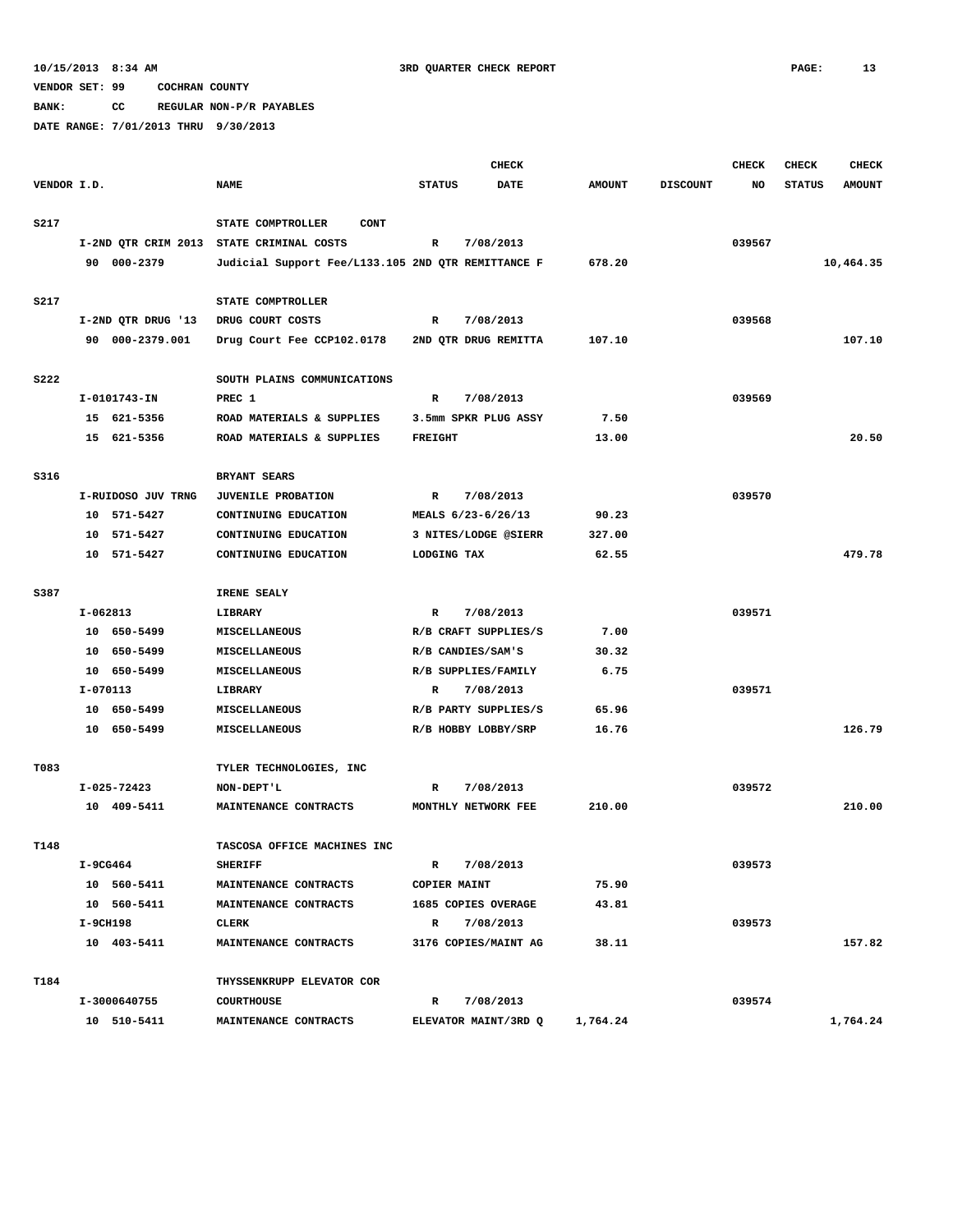**BANK: CC REGULAR NON-P/R PAYABLES**

**DATE RANGE: 7/01/2013 THRU 9/30/2013**

**CHECK CHECK CHECK CHECK** 

| VENDOR I.D. |    |                 | <b>NAME</b>             | <b>STATUS</b>          |           | DATE | <b>AMOUNT</b> | <b>DISCOUNT</b> | NO     | <b>STATUS</b> | <b>AMOUNT</b> |
|-------------|----|-----------------|-------------------------|------------------------|-----------|------|---------------|-----------------|--------|---------------|---------------|
| V039        |    |                 | HIGINIO VASQUEZ JR. dba |                        |           |      |               |                 |        |               |               |
|             |    | I-110100 062113 | <b>JAIL</b>             | R                      | 7/08/2013 |      |               |                 | 039575 |               |               |
|             |    | 10 512-5333     | <b>FOOD-PRISONERS</b>   | 3 BIMBO SFT WHITE      |           |      | 7.17          |                 |        |               |               |
|             |    | 10 512-5333     | <b>FOOD-PRISONERS</b>   | 3 BIMBO WHEAT          |           |      | 7.47          |                 |        |               |               |
|             |    | I-16100 060613  | <b>JAIL</b>             | R                      | 7/08/2013 |      |               |                 | 039575 |               |               |
|             |    | 10 512-5333     | <b>FOOD-PRISONERS</b>   | 2 FLAVOR MIX           |           |      | 15.98         |                 |        |               |               |
|             |    | 10 512-5333     | <b>FOOD-PRISONERS</b>   | LETTUCE CELLO          |           |      | 1.09          |                 |        |               |               |
|             |    | 10 512-5333     | FOOD-PRISONERS          | 5 BAR S HAM CHOP       |           |      | 10.95         |                 |        |               |               |
|             |    | 10 512-5333     | <b>FOOD-PRISONERS</b>   | 3 SF SUGAR             |           |      | 17.37         |                 |        |               |               |
|             |    | 10 512-5333     | FOOD-PRISONERS          | 3 SF DRNK MX GR        |           |      | 9.27          |                 |        |               |               |
|             |    | 10 512-5333     | FOOD-PRISONERS          | 3 SF DRNK MX CHR       |           |      | 9.27          |                 |        |               |               |
|             |    | 10 512-5333     | <b>FOOD-PRISONERS</b>   | 3 SF DRNK MX LEM       |           |      | 9.27          |                 |        |               |               |
|             |    | I-40103 061413  | <b>JAIL</b>             | $\mathbb{R}$           | 7/08/2013 |      |               |                 | 039575 |               |               |
|             |    | 10 512-5333     | <b>FOOD-PRISONERS</b>   | 4 BIMBO WHEAT          |           |      | 9.96          |                 |        |               |               |
|             |    | 10 512-5333     | <b>FOOD-PRISONERS</b>   | 4 BIMBO SFT WHITE      |           |      | 9.56          |                 |        |               |               |
|             |    | 10 512-5333     | FOOD-PRISONERS          | 2 SF WHOLE MILK        |           |      | 8.78          |                 |        |               |               |
|             |    | I-47103 061113  | <b>JAIL</b>             | R                      | 7/08/2013 |      |               |                 | 039575 |               |               |
|             |    | 10 512-5333     | <b>FOOD-PRISONERS</b>   | <b>BIMBO SFT WHITE</b> |           |      | 2.39          |                 |        |               |               |
|             |    | 10 512-5333     | FOOD-PRISONERS          | OLD HOME WHEAT BRD     |           |      | 1.89          |                 |        |               |               |
|             |    | 10 512-5333     | FOOD-PRISONERS          | OLD HOME WHITE BRD     |           |      | 1.79          |                 |        |               |               |
|             | 10 | 512-5333        | <b>FOOD-PRISONERS</b>   | <b>BIMBO SFT WHITE</b> |           |      | 2.39          |                 |        |               |               |
|             |    | 10 512-5333     | FOOD-PRISONERS          | <b>BIMBO WHEAT</b>     |           |      | 2.49          |                 |        |               |               |
|             | 10 | 512-5333        | FOOD-PRISONERS          | <b>BAG ORANGES</b>     |           |      | 3.19          |                 |        |               |               |
|             | 10 | 512-5333        | <b>FOOD-PRISONERS</b>   | GAL MILK               |           |      | 4.39          |                 |        |               |               |
|             |    | 10 512-5333     | <b>FOOD-PRISONERS</b>   | 2 BAR S HAM CHOP       |           |      | 4.38          |                 |        |               |               |
|             | 10 | 512-5333        | <b>FOOD-PRISONERS</b>   | KR VELVEETA IWS        |           |      | 2.89          |                 |        |               |               |
|             | 10 | 512-5333        | <b>FOOD-PRISONERS</b>   | 2 BAG APPLES           |           |      | 6.58          |                 |        |               |               |
|             |    | I-53103 062413  | <b>JAIL</b>             | R                      | 7/08/2013 |      |               |                 | 039575 |               |               |
|             |    | 10 512-5333     | FOOD-PRISONERS          | 3 OLD HOME WHEAT BRE   |           |      | 5.67          |                 |        |               |               |
|             |    | 10 512-5333     | <b>FOOD-PRISONERS</b>   | 3 OLD HOME WHITE BRD   |           |      | 5.37          |                 |        |               |               |
|             |    | 10 512-5333     | FOOD-PRISONERS          | 3 SF WHOLE MILK        |           |      | 13.17         |                 |        |               |               |
|             |    | 10 512-5392     | MISCELLANEOUS SUPPLIES  | <b>COTTON SWABS</b>    |           |      | 1.99          |                 |        |               |               |
|             | 10 | 512-5333        | <b>FOOD-PRISONERS</b>   | 2 BAG APPLES           |           |      | 5.98          |                 |        |               |               |
|             |    | 10 512-5333     | FOOD-PRISONERS          | 2 BAG ORANGES          |           |      | 6.38          |                 |        |               |               |
|             |    | I-70100 060613  | <b>JAIL</b>             | R                      | 7/08/2013 |      |               |                 | 039575 |               |               |
|             |    | 10 512-5333     | <b>FOOD-PRISONERS</b>   | BIMBO WHEAT/2          |           |      | 4.98          |                 |        |               |               |
|             |    | 10 512-5333     | FOOD-PRISONERS          | BIMBO SFT WHITE/2      |           |      | 4.78          |                 |        |               |               |
|             |    | 10 512-5333     | FOOD-PRISONERS          | BIG AZ KICKIN JALAPE   |           |      | 3.09          |                 |        |               |               |
|             |    | 10 512-5333     | <b>FOOD-PRISONERS</b>   | PIERRE JBO CHZBRGR     |           |      | 2.49          |                 |        |               |               |
|             |    | 10 512-5333     | <b>FOOD-PRISONERS</b>   | PIERRE BIG AZ FRIED/   |           |      | 6.18          |                 |        |               |               |
|             |    | 10 512-5333     | <b>FOOD-PRISONERS</b>   | BIG AZ RACKORIB BBQ    |           |      | 3.09          |                 |        |               |               |
|             | 10 | 512-5333        | <b>FOOD-PRISONERS</b>   | PIERRE JBO JALP CHEE   |           |      | 5.58          |                 |        |               |               |
|             | 10 | 512-5333        | <b>FOOD-PRISONERS</b>   | BIG AZ RACKORIB BBQ    |           |      | 3.09          |                 |        |               |               |
|             | 10 | 512-5333        | <b>FOOD-PRISONERS</b>   | PIERRE BIG AZ FRIED    |           |      | 3.09          |                 |        |               |               |
|             | 10 | 512-5333        | <b>FOOD-PRISONERS</b>   | BIG AZ KICKIN JALAPE   |           |      | 3.09          |                 |        |               |               |
|             | 10 | 512-5333        | <b>FOOD-PRISONERS</b>   | PIERRE JBO CHZBRGR     |           |      | 2.49          |                 |        |               |               |
|             | 10 | 512-5333        | <b>FOOD-PRISONERS</b>   | PIERRE BIG AZ W/CHS-   |           |      | 8.67          |                 |        |               |               |
|             | 10 | 512-5333        | <b>FOOD-PRISONERS</b>   | BIG AZ KICKIN JALAPE   |           |      | 3.09          |                 |        |               |               |
|             |    |                 |                         |                        |           |      |               |                 |        |               |               |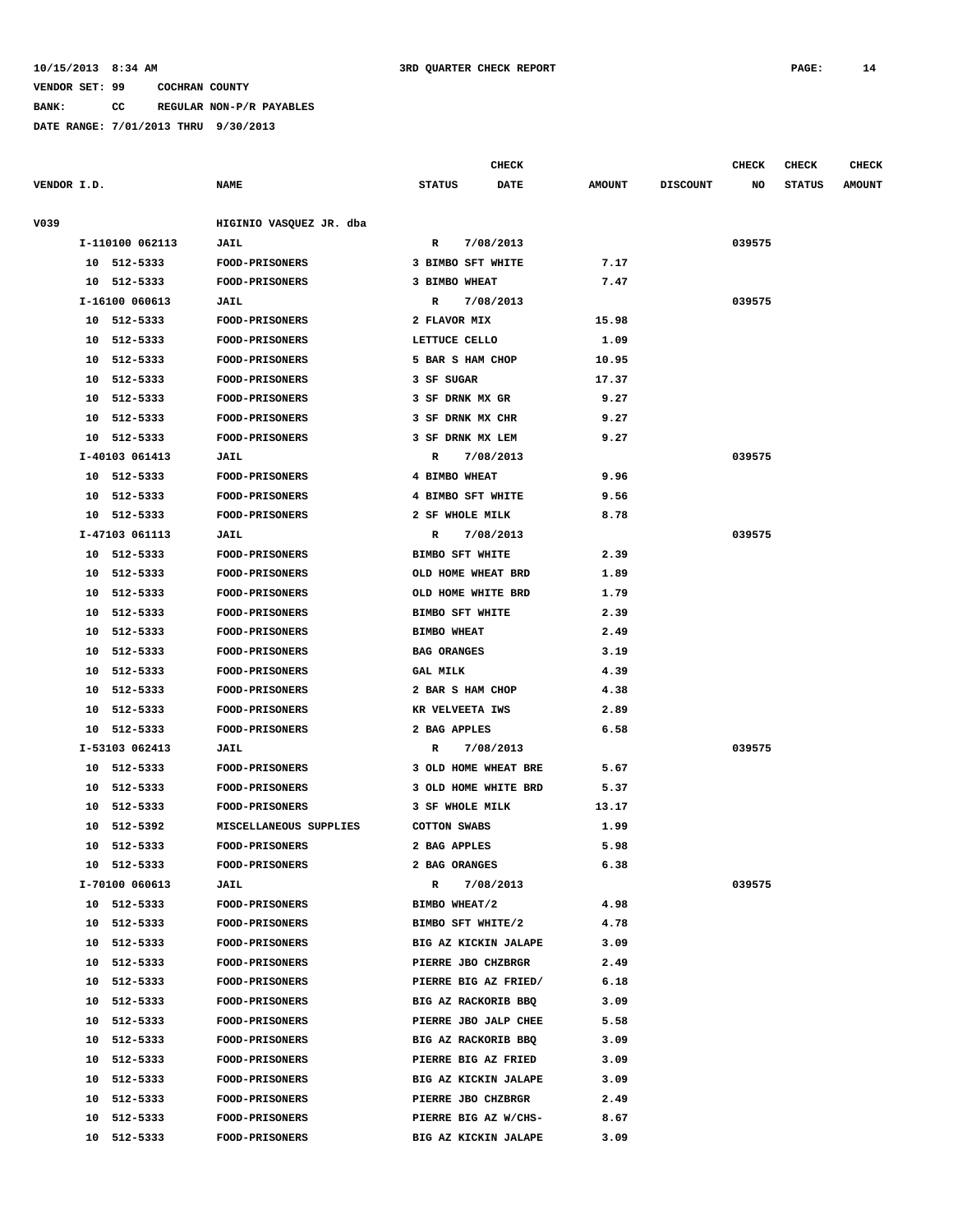## **BANK: CC REGULAR NON-P/R PAYABLES**

|             |    |                  |                                |                      | <b>CHECK</b> |               |                 | <b>CHECK</b> | <b>CHECK</b>  | <b>CHECK</b>  |
|-------------|----|------------------|--------------------------------|----------------------|--------------|---------------|-----------------|--------------|---------------|---------------|
| VENDOR I.D. |    |                  | <b>NAME</b>                    | <b>STATUS</b>        | <b>DATE</b>  | <b>AMOUNT</b> | <b>DISCOUNT</b> | NO           | <b>STATUS</b> | <b>AMOUNT</b> |
| V039        |    |                  | HIGINIO VASQUEZ JR. dbCONT     |                      |              |               |                 |              |               |               |
|             |    | I-70100 060613   | JAIL                           | R                    | 7/08/2013    |               |                 | 039575       |               |               |
|             |    | 10 512-5333      | <b>FOOD-PRISONERS</b>          | BIG AZ RACKORIB BBQ  |              | 3.09          |                 |              |               |               |
|             | 10 | 512-5333         | FOOD-PRISONERS                 | PIERRE JBO JALP CHEE |              | 2.79          |                 |              |               |               |
|             | 10 | 512-5333         | <b>FOOD-PRISONERS</b>          | PIERRE BIG AZ W/CHS  |              | 2.89          |                 |              |               |               |
|             | 10 | 512-5333         | <b>FOOD-PRISONERS</b>          | BIG AZ KICKIN JALAPE |              | 6.18          |                 |              |               |               |
|             | 10 | 512-5333         | FOOD-PRISONERS                 | PIERRE JBO CHZBRGR/2 |              | 4.98          |                 |              |               |               |
|             | 10 | 512-5333         | FOOD-PRISONERS                 | PIERRE JBO JALP CHEE |              | 2.79          |                 |              |               |               |
|             |    | 10 512-5333      | <b>FOOD-PRISONERS</b>          | BIG AZ RACKORIB BBQ  |              | 3.09          |                 |              |               |               |
|             |    | I-83100 062813   | JAIL                           | $\mathbb{R}$         | 7/08/2013    |               |                 | 039575       |               |               |
|             |    | 10 512-5333      | <b>FOOD-PRISONERS</b>          | 4 SF WHOLE MILK      |              | 17.56         |                 |              |               |               |
|             |    | 10 512-5333      | <b>FOOD-PRISONERS</b>          | 2 SF DRNK MX LEM     |              | 6.18          |                 |              |               |               |
|             | 10 | 512-5333         | <b>FOOD-PRISONERS</b>          | CLASSIC MIX          |              | 7.29          |                 |              |               |               |
|             | 10 | 512-5333         | <b>FOOD-PRISONERS</b>          | BIMBO WHEAT/5        |              | 12.45         |                 |              |               |               |
|             | 10 | 512-5333         | <b>FOOD-PRISONERS</b>          | 2 SF DRNK MX CHR     |              | 6.18          |                 |              |               |               |
|             | 10 | 512-5333         | <b>FOOD-PRISONERS</b>          | 2 SF DRNK MX FR P    |              | 6.18          |                 |              |               |               |
|             | 10 | 512-5333         | FOOD-PRISONERS                 | 3 KR VELVEETA IWS    |              | 8.67          |                 |              |               |               |
|             | 10 | 512-5333         | <b>FOOD-PRISONERS</b>          | 4 BAR S HAM CHOP     |              | 8.76          |                 |              |               | 339.87        |
|             |    |                  |                                |                      |              |               |                 |              |               |               |
| <b>W007</b> |    |                  | WEST, A THOMSON REUTERS BUSINE |                      |              |               |                 |              |               |               |
|             |    | I-827422098      | ATTORNEY/LAW LIBRARY           | R                    | 7/08/2013    |               |                 | 039576       |               |               |
|             |    | 10 475-5590      | LAW LIBRARY MTRLS/UPDATES      | TX VERN STAT TRANS V |              | 189.00        |                 |              |               |               |
|             |    | 10 475-5590      | LAW LIBRARY MTRLS/UPDATES      | TX VERN STAT TRANS V |              | 189.00        |                 |              |               |               |
|             |    | 10 475-5590      | LAW LIBRARY MTRLS/UPDATES      | TX VERN STAT TRANS V |              | 189.00        |                 |              |               |               |
|             | 10 | 475-5590         | LAW LIBRARY MTRLS/UPDATES      | TX VERN STAT TRANS V |              | 189.00        |                 |              |               |               |
|             |    | 10 475-5590      | LAW LIBRARY MTRLS/UPDATES      | TX VERN STAT TRANS V |              | 189.00        |                 |              |               | 945.00        |
| <b>W055</b> |    |                  | WINDSTREAM COMMUNICATIONS SW   |                      |              |               |                 |              |               |               |
|             |    | I-266-0638 JUL13 | <b>MUSEUM</b>                  | R                    | 7/08/2013    |               |                 | 039577       |               |               |
|             |    | 10 652-5420      | TELECOMMUNICATIONS             | BASIC LOCAL SVC      |              | 48.70         |                 |              |               |               |
|             | 10 | 652-5420         | TELECOMMUNICATIONS             | HI-SPEED INTERNET    |              | 49.99         |                 |              |               |               |
|             | 10 | 652-5420         | TELECOMMUNICATIONS             | OPTIONAL SVC         |              | 5.92          |                 |              |               |               |
|             |    | 10 652-5420      | TELECOMMUNICATIONS             | LONG DISTANCE SVC    |              | 5.80          |                 |              |               |               |
|             |    | I-266-5051 JUL13 | LIBRARY                        | R                    | 7/08/2013    |               |                 | 039577       |               |               |
|             |    | 10 650-5420      | <b>TELECOMMUNICATIONS</b>      | BASIC LOCAL SVC/2 LI |              | 102.46        |                 |              |               |               |
|             |    | 10 650-5420      | TELECOMMUNICATIONS             | HI-SPEED INTERNET    |              | 49.99         |                 |              |               |               |
|             |    | 10 650-5420      | <b>TELECOMMUNICATIONS</b>      | LONG DISTANCE SVC    |              | 1.72          |                 |              |               |               |
|             |    | I-266-5074 JUL13 | ADULT PROBATION                | R                    | 7/08/2013    |               |                 | 039577       |               |               |
|             |    | 10 570-5420      | <b>TELECOMMUNICATIONS</b>      | BASIC LOCAL SVC      |              | 46.91         |                 |              |               |               |
|             |    | 10 570-5420      | <b>TELECOMMUNICATIONS</b>      | OPTIONAL SVC         |              | 11.97         |                 |              |               |               |
|             |    | 10 570-5420      | TELECOMMUNICATIONS             | LONG DISTANCE SVC    |              | 0.20          |                 |              |               |               |
|             |    | I-266-5161 JUL13 | TREASURER                      | R                    | 7/08/2013    |               |                 | 039577       |               |               |
|             |    | 10 497-5420      | <b>TELECOMMUNICATIONS</b>      | BASIC LOCAL SVC      |              | 46.91         |                 |              |               |               |
|             |    | 10 497-5420      | TELECOMMUNICATIONS             | LONG DISTANCE SVC    |              | 0.52          |                 |              |               |               |
|             |    | I-266-5171 JUL13 | TAX A/C                        | R                    | 7/08/2013    |               |                 | 039577       |               |               |
|             |    | 10 499-5420      | <b>TELECOMMUNICATIONS</b>      | BASIC LOCAL SVC/3 LI |              | 143.56        |                 |              |               |               |
|             |    | 10 499-5420      | <b>TELECOMMUNICATIONS</b>      | HI-SPEED INTERNET    |              | 59.99         |                 |              |               |               |
|             |    | 10 499-5420      | <b>TELECOMMUNICATIONS</b>      | OPTIONAL SVC         |              | 25.95         |                 |              |               |               |
|             |    |                  |                                |                      |              |               |                 |              |               |               |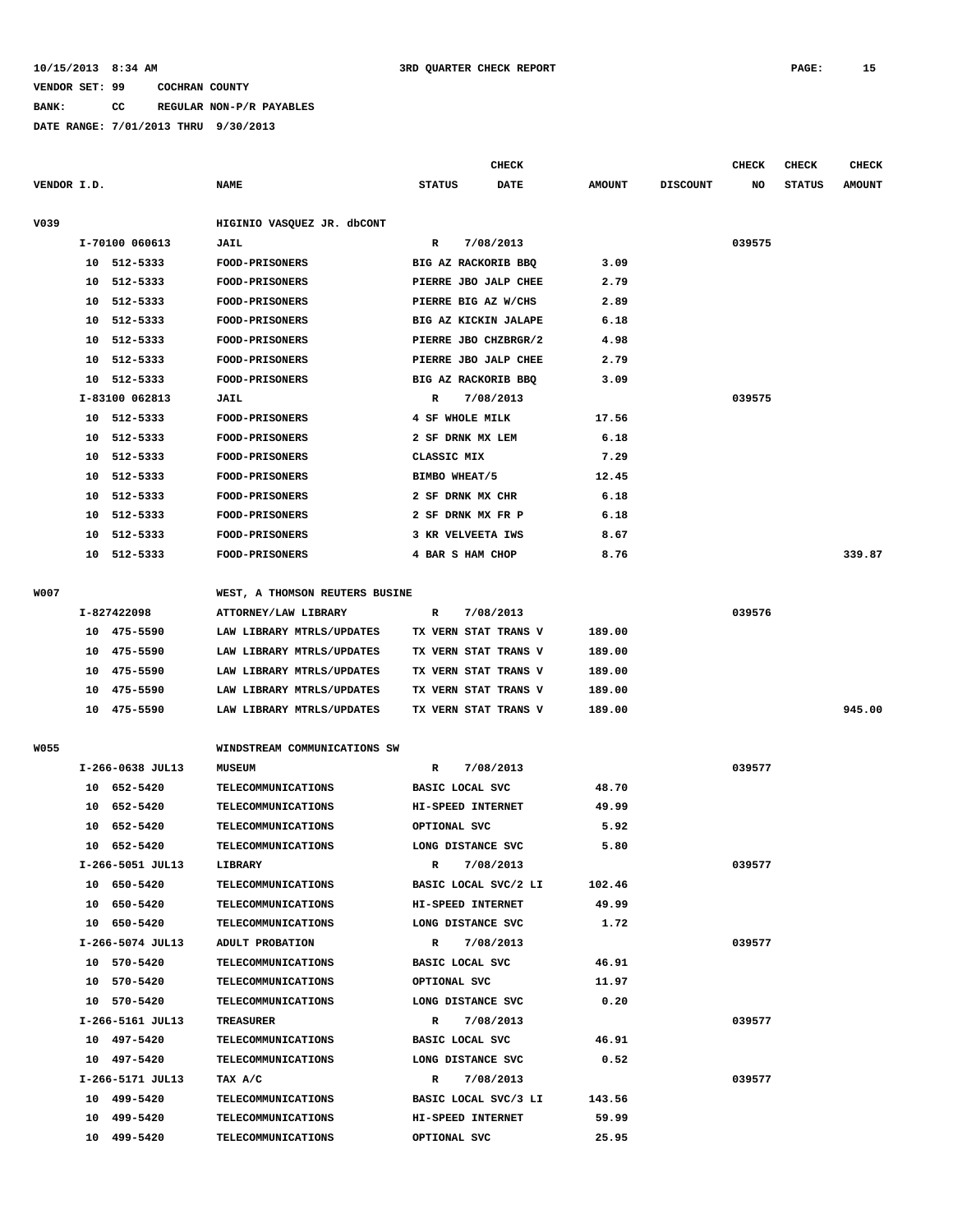**BANK: CC REGULAR NON-P/R PAYABLES**

|             |                  |                            |                      | <b>CHECK</b>         |               |                 | CHECK  | <b>CHECK</b>  | <b>CHECK</b>  |
|-------------|------------------|----------------------------|----------------------|----------------------|---------------|-----------------|--------|---------------|---------------|
| VENDOR I.D. |                  | <b>NAME</b>                | <b>STATUS</b>        | <b>DATE</b>          | <b>AMOUNT</b> | <b>DISCOUNT</b> | NO     | <b>STATUS</b> | <b>AMOUNT</b> |
| W055        |                  | WINDSTREAM COMMUNICATICONT |                      |                      |               |                 |        |               |               |
|             | I-266-5171 JUL13 | TAX A/C                    | $\mathbb{R}$         | 7/08/2013            |               |                 | 039577 |               |               |
|             | 10 499-5420      | TELECOMMUNICATIONS         | LONG DISTANCE SVC    |                      | 6.65          |                 |        |               |               |
|             | I-266-5181 JUL13 | <b>ELECTIONS</b>           | R                    | 7/08/2013            |               |                 | 039577 |               |               |
|             | 10 490-5420      | <b>TELECOMMUNICATIONS</b>  | BASIC LOCAL SVC      |                      | 47.38         |                 |        |               |               |
|             | 10 490-5420      | TELECOMMUNICATIONS         | OPTIONAL SVC         |                      | 3.00          |                 |        |               |               |
|             | 10 490-5420      | <b>TELECOMMUNICATIONS</b>  | LONG DISTANCE SVC    |                      | 5.89          |                 |        |               |               |
|             | I-266-5211 JUL13 | <b>SHERIFF</b>             | R                    | 7/08/2013            |               |                 | 039577 |               |               |
|             | 10 560-5420      | <b>TELECOMMUNICATIONS</b>  |                      | BASIC LOCAL SVC/3 LI | 158.53        |                 |        |               |               |
|             | 10 560-5420      | <b>TELECOMMUNICATIONS</b>  | LONG DISTANCE SVC    |                      | 1.89          |                 |        |               |               |
|             | I-266-5215 JUL13 | <b>EXTENSION SVC</b>       | R                    | 7/08/2013            |               |                 | 039577 |               |               |
|             | 10 665-5420      | <b>TELECOMMUNICATIONS</b>  |                      | BASIC LOCAL SVC/3 LI | 154.88        |                 |        |               |               |
|             | 10 665-5420      | <b>TELECOMMUNICATIONS</b>  | HI-SPEED INTERNET    |                      | 39.99         |                 |        |               |               |
|             | 10 665-5420      | <b>TELECOMMUNICATIONS</b>  | LONG DISTANCE SVC    |                      | 1.41          |                 |        |               |               |
|             | I-266-5302 JUL13 |                            |                      |                      |               |                 | 039577 |               |               |
|             |                  | <b>JUSTICE OF PEACE</b>    | R                    | 7/08/2013            |               |                 |        |               |               |
|             | 10 455-5420      | <b>TELECOMMUNICATIONS</b>  | BASIC LOCAL SVC      |                      | 46.91         |                 |        |               |               |
|             | 10 455-5420      | <b>TELECOMMUNICATIONS</b>  | LONG DISTANCE SVC    |                      | 3.67          |                 |        |               |               |
|             | I-266-5411 JUL13 | <b>JUVENILE PROBATION</b>  | $\mathbb{R}$         | 7/08/2013            |               |                 | 039577 |               |               |
|             | 10 571-5420      | <b>TELECOMMUNICATIONS</b>  | BASIC LOCAL SVC      |                      | 46.91         |                 |        |               |               |
|             | 10 571-5420      | <b>TELECOMMUNICATIONS</b>  | LONG DISTANCE SVC    |                      | 1.61          |                 |        |               |               |
|             | I-266-5412 JUL13 | DISTRICT COURT             | R                    | 7/08/2013            |               |                 | 039577 |               |               |
|             | 10 435-5420      | <b>TELECOMMUNICATIONS</b>  |                      | BASIC LOCAL SVC/2 LI | 107.41        |                 |        |               |               |
|             | 10 435-5420      | <b>TELECOMMUNICATIONS</b>  | HI-SPEED INTERNET    |                      | 109.98        |                 |        |               |               |
|             | 10 435-5420      | <b>TELECOMMUNICATIONS</b>  | LONG DISTANCE SVC    |                      | 0.41          |                 |        |               |               |
|             | I-266-5450 JUL13 | CLERK                      | R                    | 7/08/2013            |               |                 | 039577 |               |               |
|             | 10 403-5420      | TELECOMMUNICATIONS         |                      | BASIC LOCAL SVC/3 LI | 158.58        |                 |        |               |               |
|             | 10 403-5420      | <b>TELECOMMUNICATIONS</b>  | OPTIONAL SVC         |                      | 3.00          |                 |        |               |               |
|             | 10 403-5420      | <b>TELECOMMUNICATIONS</b>  | LONG DISTANCE SVC    |                      | 13.79         |                 |        |               |               |
|             | I-266-5508 JUL13 | CO JUDGE/COMM'R CT         | R                    | 7/08/2013            |               |                 | 039577 |               |               |
|             | 15 610-5420      | <b>TELECOMMUNICATIONS</b>  |                      | BASIC LOCAL SVC/2 LI | 111.09        |                 |        |               |               |
|             | 15 610-5420      | <b>TELECOMMUNICATIONS</b>  | LONG DISTANCE SVC    |                      | 0.48          |                 |        |               |               |
|             | I-266-5700 JUL13 | <b>SHERIFF</b>             | R                    | 7/08/2013            |               |                 | 039577 |               |               |
|             | 10 560-5420      | TELECOMMUNICATIONS         | BASIC LOCAL SVC      |                      | 55.28         |                 |        |               |               |
|             | 10 560-5420      | <b>TELECOMMUNICATIONS</b>  | LONG DISTANCE SVC    |                      | 12.29         |                 |        |               |               |
|             | I-266-5822 JUL13 | AUDITOR/NON-DEPT'L         | $\mathbb{R}$         | 7/08/2013            |               |                 | 039577 |               |               |
|             | 10 495-5420      | TELECOMMUNICATIONS         | BASIC LOCAL SVC      |                      | 47.49         |                 |        |               |               |
|             | 10 495-5420      | <b>TELECOMMUNICATIONS</b>  | <b>BUS BROADBAND</b> |                      | 24.99         |                 |        |               |               |
|             | 10 495-5420      | TELECOMMUNICATIONS         | LONG DISTANCE SVC    |                      | 0.30          |                 |        |               |               |
|             | 10 409-5420      | <b>TELECOMMUNICATIONS</b>  | FAX LINE/266-5629    |                      | 47.48         |                 |        |               |               |
|             | 10 409-5420      | <b>TELECOMMUNICATIONS</b>  | INTERNET SVC         |                      | 144.99        |                 |        |               |               |
|             | 10 409-5420      | TELECOMMUNICATIONS         | FAX LONG DISTANCE    |                      | 0.90          |                 |        |               |               |
|             | I-266-8661 JUL13 | <b>ATTORNEY</b>            | R                    | 7/08/2013            |               |                 | 039577 |               |               |
|             | 10 475-5420      | <b>TELECOMMUNICATIONS</b>  | BASIC LOCAL SVC      |                      | 106.54        |                 |        |               |               |
|             | 10 475-5420      | TELECOMMUNICATIONS         | HI-SPEED INTERNET    |                      | 59.99         |                 |        |               |               |
|             | 10 475-5420      | <b>TELECOMMUNICATIONS</b>  | LONG DISTANCE SVC    |                      | 0.12          |                 |        |               |               |
|             | I-266-8888 JUL13 | <b>SHERIFF</b>             | R                    | 7/08/2013            |               |                 | 039577 |               |               |
|             | 10 560-5420      | <b>TELECOMMUNICATIONS</b>  |                      | FAX LINE & CRIME CON | 44.26         |                 |        |               |               |
|             | 10 560-5420      | <b>TELECOMMUNICATIONS</b>  | LONG DISTANCE SVC    |                      | 1.19          |                 |        |               | 2,169.87      |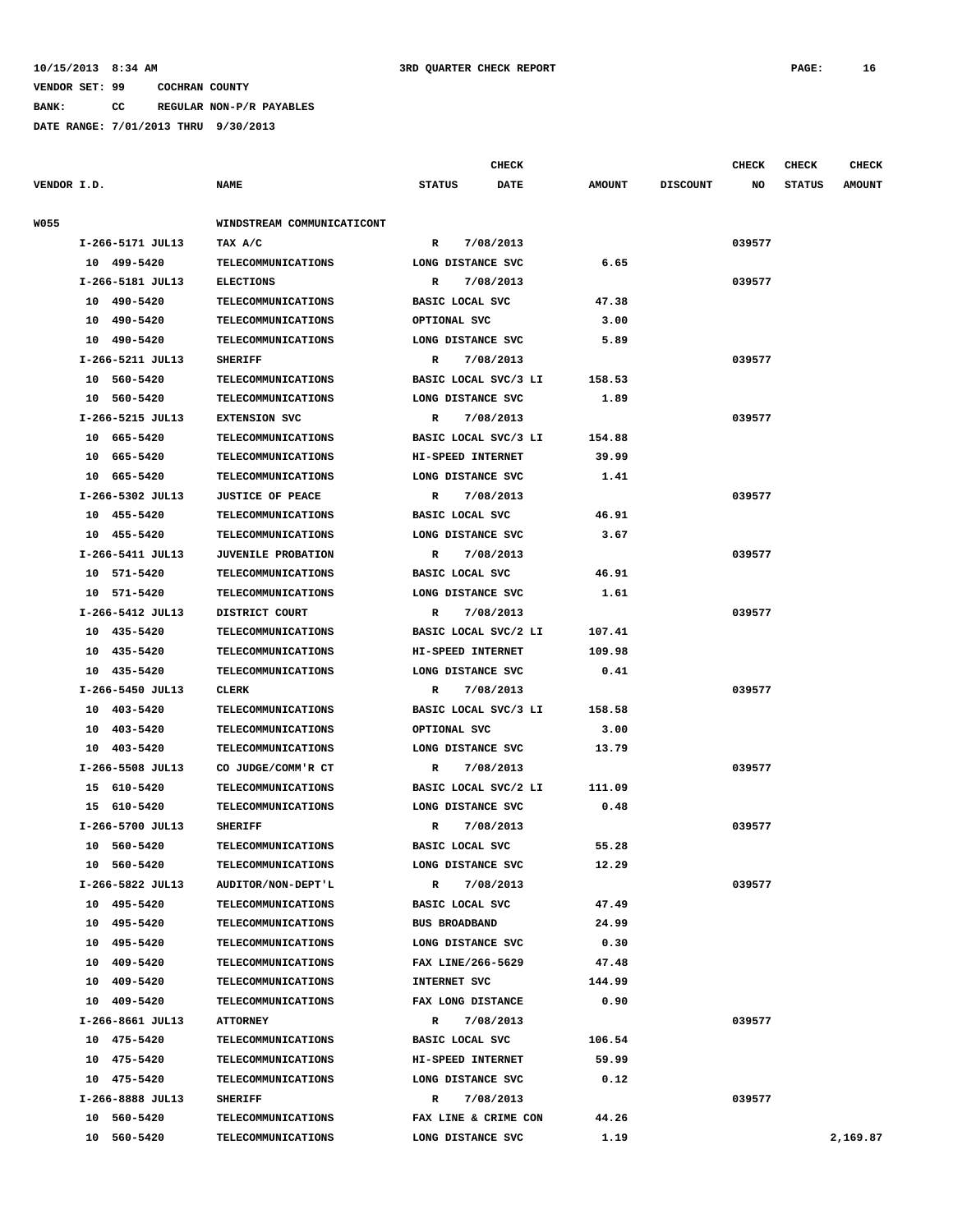**BANK: CC REGULAR NON-P/R PAYABLES**

|             |          |                         |                                  |                   | <b>CHECK</b>                                 |                 |                 | CHECK  | <b>CHECK</b>  | <b>CHECK</b>  |
|-------------|----------|-------------------------|----------------------------------|-------------------|----------------------------------------------|-----------------|-----------------|--------|---------------|---------------|
| VENDOR I.D. |          |                         | <b>NAME</b>                      | <b>STATUS</b>     | <b>DATE</b>                                  | <b>AMOUNT</b>   | <b>DISCOUNT</b> | NO     | <b>STATUS</b> | <b>AMOUNT</b> |
|             |          |                         |                                  |                   |                                              |                 |                 |        |               |               |
| <b>W070</b> |          |                         | R D WALLACE OIL CO INC           |                   |                                              |                 |                 |        |               |               |
|             |          | $I-1400$ 07/13          | PREC 4                           | $\mathbb{R}$      | 7/08/2013                                    |                 |                 | 039579 |               |               |
|             |          | 15 624-5330             | FUEL AND OIL                     | 27GL SUP UNL 5/31 |                                              | 94.91           |                 |        |               |               |
|             |          | 15 624-5330             | FUEL AND OIL                     | 26GL SUP UNL 6/14 |                                              | 91.39           |                 |        |               |               |
|             |          | 15 624-5330             | FUEL AND OIL                     | 16GL UNL 6/26     |                                              | 53.04           |                 |        |               |               |
|             |          | $I-3440$ 07/13          | PREC 1                           | R                 | 7/08/2013                                    |                 |                 | 039579 |               |               |
|             |          | 15 621-5330             | FUEL & OIL                       | 16GL UNL 6/13     |                                              | 53.04           |                 |        |               |               |
|             |          | I-3440B 07/13 LVND      | PREC 1                           | R                 | 7/08/2013                                    |                 |                 | 039579 |               |               |
|             |          | 15 621-5330             | FUEL & OIL                       |                   | 24.5GL UNL/LEVELLAND                         | 78.77           |                 |        |               |               |
|             |          | $I-3540$ 07/13          | PREC <sub>3</sub>                | R                 | 7/08/2013                                    |                 |                 | 039579 |               |               |
|             |          | 15 623-5330             | FUEL AND OIL                     |                   | 912.1GL DYED DIESEL                          | 3,009.93        |                 |        |               |               |
|             |          | 15 623-5330             | FUEL AND OIL                     | 4 80-OZ PWR SVC   |                                              | 47.44           |                 |        |               |               |
|             |          | 15 623-5330             | FUEL AND OIL                     | 87.4GL UNL 6/25   |                                              | 289.73          |                 |        |               |               |
|             |          | $I-3600$ 07/13          | PARK/AIRPORT                     |                   | R 7/08/2013                                  |                 |                 | 039579 |               |               |
|             |          | 30 518-5330             | FUEL & OIL                       | 29 GL UNL 6/24    |                                              | 96.14           |                 |        |               |               |
|             |          | 10 660-5330             | FUEL AND OIL                     | 1GL UNL 6/27      |                                              | 3.32            |                 |        |               |               |
|             |          | $I-3620$ 07/13          | <b>CEMETERY</b>                  | $\mathbb{R}$      | 7/08/2013                                    |                 |                 | 039579 |               |               |
|             |          | 10 516-5330             | FUEL & OIL                       | 28GL UNL 6/10     |                                              | 92.82           |                 |        |               |               |
|             |          | 10 516-5330             | FUEL & OIL                       | 5GL UNL 6/10      |                                              | 16.58           |                 |        |               |               |
|             |          | $I-3700$ 07/13          | <b>SHERIFF</b>                   | $\mathbb{R}$      | 7/08/2013                                    |                 |                 | 039579 |               |               |
|             |          | 10 560-5330             | FUEL AND OIL                     | 157.5GL UNL/#107  |                                              | 522.13          |                 |        |               |               |
|             |          | 10 560-5330             | FUEL AND OIL                     | 37GL UNL/#133     |                                              | 122.67          |                 |        |               | 4,571.91      |
|             |          |                         |                                  |                   |                                              |                 |                 |        |               |               |
| W092        |          |                         | WTG FUELS, INC                   |                   |                                              |                 |                 |        |               |               |
|             |          | I-15006-03496 JUL13     | <b>SHERIFF</b>                   | R                 | 7/08/2013                                    |                 |                 | 039580 |               |               |
|             |          | 10 560-5330             | FUEL AND OIL                     | 17.22GL UNL/#112  |                                              | 58.82           |                 |        |               |               |
|             | 10       | 560-5330                | FUEL AND OIL                     | 35.51GL UNL/#107  |                                              | 121.31          |                 |        |               |               |
|             | 10       | 560-5330                | FUEL AND OIL                     | 10GL UNL/#133     |                                              | 34.06           |                 |        |               |               |
|             | 10       | 560-5330                | FUEL AND OIL                     | 9GL UNL/#137      |                                              | 30.65           |                 |        |               |               |
|             | 10       | 560-5330                | FUEL AND OIL                     | 16GL UNL/#121     |                                              | 54.50           |                 |        |               |               |
|             | 10       | 560-5330                | FUEL AND OIL                     | 12GL UNL/#135     |                                              | 40.99           |                 |        |               |               |
|             |          | 10 560-5330             | FUEL AND OIL                     | 24GL UNL/#122     |                                              | 71.90           |                 |        |               | 412.23        |
|             |          |                         |                                  |                   |                                              |                 |                 |        |               |               |
| W115        |          |                         | RAYMOND D WEBER, SHERIFF         |                   |                                              |                 |                 |        |               |               |
|             | I-070113 |                         | JAIL                             | R                 | 7/08/2013                                    |                 |                 | 039581 |               |               |
|             |          | 10 512-5333             | FOOD-PRISONERS                   | GAL MILK/ALLSUP'S |                                              | 3.99            |                 |        |               | 3.99          |
|             |          |                         |                                  |                   |                                              |                 |                 |        |               |               |
| W164        |          |                         | WARREN CAT                       |                   |                                              |                 |                 |        |               |               |
|             |          | I-PS020257991           | PREC 3                           | R                 | 7/08/2013                                    |                 |                 | 039582 |               |               |
|             |          | 15 623-5451             | <b>REPAIRS</b>                   | 12 FILTER AS-LU   |                                              | 118.20          |                 |        |               |               |
|             |          | 15 623-5451             | <b>REPAIRS</b>                   |                   | 3 FUEL FILTER #360-8                         | 90.21           |                 |        |               |               |
|             |          | 15 623-5451             | <b>REPAIRS</b>                   |                   | 3 FUEL FILTER #360-8                         | 51.84           |                 |        |               |               |
|             |          | 15 623-5451             | <b>REPAIRS</b>                   | 3 RECIR FILTER    |                                              | 82.02           |                 |        |               |               |
|             |          | 15 623-5451             | <b>REPAIRS</b>                   |                   | 3 FILTER #266-7765                           | 86.25           |                 |        |               |               |
|             | 15       | 15 623-5451<br>623-5451 | <b>REPAIRS</b><br><b>REPAIRS</b> |                   | 2 ELEM ACL #346-6693<br>2 ELEM ACL #346-6694 | 124.50<br>99.86 |                 |        |               |               |
|             |          |                         |                                  |                   | 2 ELEMENT AS #348-18                         | 93.42           |                 |        |               | 746.30        |
|             |          | 15 623-5451             | <b>REPAIRS</b>                   |                   |                                              |                 |                 |        |               |               |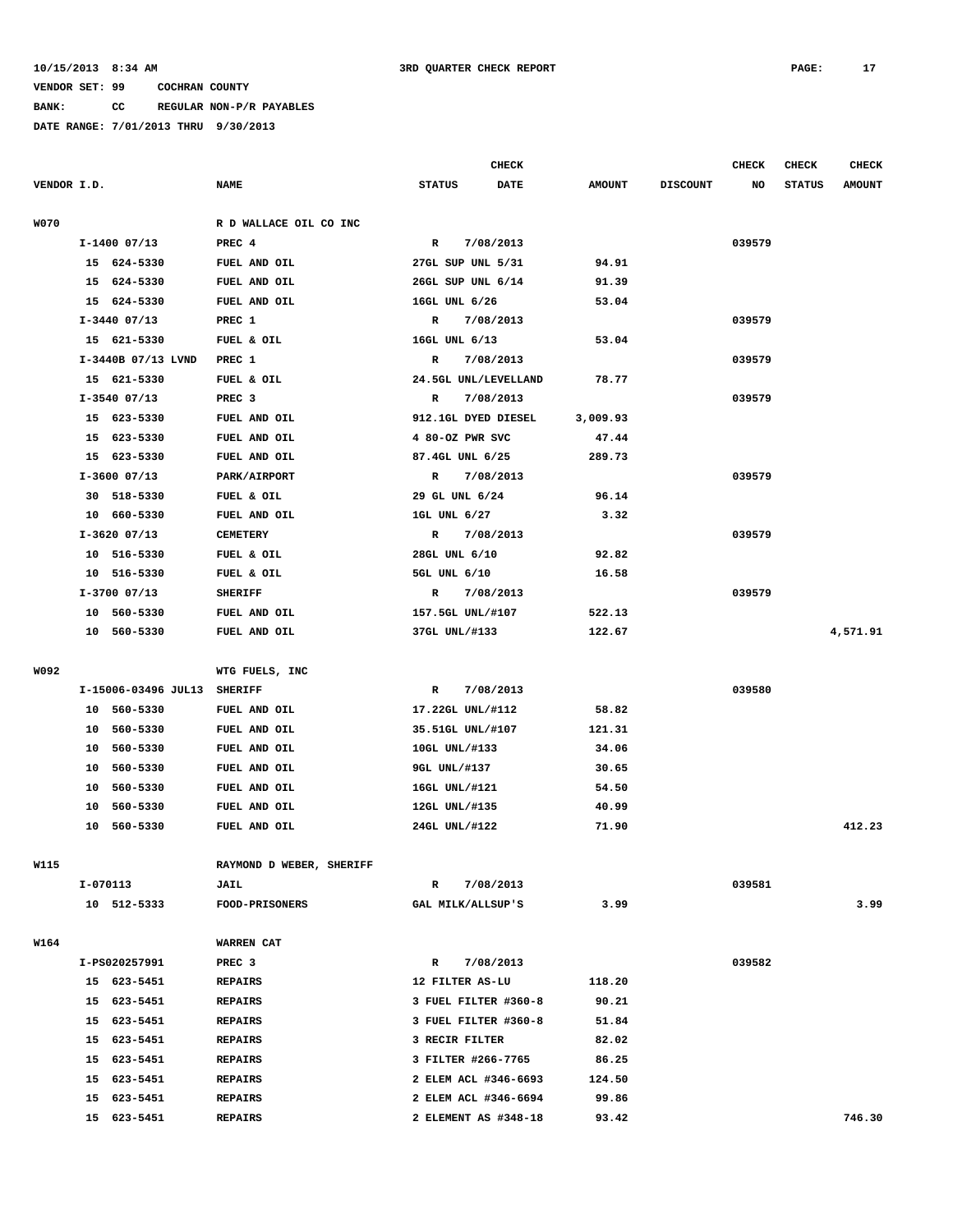**BANK: CC REGULAR NON-P/R PAYABLES**

|                  |                                     |                                     |                           | <b>CHECK</b> |               |                 | <b>CHECK</b> | <b>CHECK</b>  | <b>CHECK</b>  |
|------------------|-------------------------------------|-------------------------------------|---------------------------|--------------|---------------|-----------------|--------------|---------------|---------------|
| VENDOR I.D.      |                                     | <b>NAME</b>                         | <b>STATUS</b>             | <b>DATE</b>  | <b>AMOUNT</b> | <b>DISCOUNT</b> | NO           | <b>STATUS</b> | <b>AMOUNT</b> |
|                  |                                     |                                     |                           |              |               |                 |              |               |               |
| W194             |                                     | DOROTHY PATTON WHITFIELD            |                           |              |               |                 |              |               |               |
|                  | I-DW#15415<br>10 000-4370.101       | <b>ACTIVITY BLDG</b>                | $\mathbb{R}$              | 7/08/2013    | 160.00        |                 | 039583       |               | 160.00        |
|                  |                                     | RENT-ACTIVITY BUILDING              | REF DEP/RENT FOR 7/2      |              |               |                 |              |               |               |
| Y026             |                                     | YOAKUM COUNTY SHERIFF'S OFFICE      |                           |              |               |                 |              |               |               |
|                  | I-JUN '13/PRISONERS                 | JAIL                                | R                         | 7/08/2013    |               |                 | 039584       |               |               |
|                  | 10 512-5499                         | <b>MISCELLANEOUS</b>                | 8 DAS/JASON CIPOLLA       |              | 272.00        |                 |              |               |               |
|                  | 512-5499<br>10                      | MISCELLANEOUS                       | 5 DAS/PABLO HERNANDE      |              | 170.00        |                 |              |               |               |
|                  | 512-5499<br>10                      | <b>MISCELLANEOUS</b>                | 12 DAS/ROBERT W NEWM      |              | 408.00        |                 |              |               |               |
|                  | 10 512-5499                         | MISCELLANEOUS                       | 12 DAS/XAVIER JAROD       |              | 408.00        |                 |              |               |               |
|                  | 10 512-5499                         | MISCELLANEOUS                       | 8 DAS/JEFFERY ROMERO      |              | 272.00        |                 |              |               | 1,530.00      |
|                  |                                     |                                     |                           |              |               |                 |              |               |               |
| A244             |                                     | ALVERTO ALVARADO                    |                           |              |               |                 |              |               |               |
|                  | I-GR JURY 7/3/13                    | DISTRICT COURT                      | R                         | 7/10/2013    |               |                 | 039585       |               |               |
|                  | 10 435-5491                         | <b>GRAND JURY</b>                   | GRAND JURY SVC 7/3/1      |              | 15.00         |                 |              |               | 15.00         |
|                  |                                     |                                     |                           |              |               |                 |              |               |               |
| B249             |                                     | WAYNE TRAVIS BUTLER                 |                           |              |               |                 |              |               |               |
|                  | I-GR JURY $7/3/13$                  | DISTRICT COURT                      | R                         | 7/10/2013    |               |                 | 039586       |               |               |
|                  | 10 435-5491                         | <b>GRAND JURY</b>                   | GRAND JURY SVC 7/3/1      |              | 15.00         |                 |              |               | 15.00         |
| C <sub>294</sub> |                                     |                                     |                           |              |               |                 |              |               |               |
|                  |                                     | CARLOS CASAREZ<br>DISTRICT COURT    | R                         |              |               |                 | 039587       |               |               |
|                  | I-GR JURY 7/3/13<br>10 435-5491     | GRAND JURY                          | GRAND JURY SVC 7/3/1      | 7/10/2013    | 15.00         |                 |              |               | 15.00         |
|                  |                                     |                                     |                           |              |               |                 |              |               |               |
| E035             |                                     | CHARLES ELMORE                      |                           |              |               |                 |              |               |               |
|                  | I-GR JURY 7/3/13                    | DISTRICT COURT                      | R                         | 7/10/2013    |               |                 | 039588       |               |               |
|                  | 10 435-5491                         | <b>GRAND JURY</b>                   | GRAND JURY SVC 7/3/1      |              | 15.00         |                 |              |               | 15.00         |
|                  |                                     |                                     |                           |              |               |                 |              |               |               |
| H143             |                                     | MELISSA HERNANDEZ                   |                           |              |               |                 |              |               |               |
|                  | I-GR JURY 7/3/13                    | DISTRICT COURT                      | R                         | 7/10/2013    |               |                 | 039589       |               |               |
|                  | 10 435-5491                         | GRAND JURY                          | GRAND JURY SVC 7/3/1      |              | 15.00         |                 |              |               | 15.00         |
|                  |                                     |                                     |                           |              |               |                 |              |               |               |
| H222             |                                     | DARLA HIGHTOWER                     |                           |              |               |                 |              |               |               |
|                  | I-GR JURY 7/3/13                    | DISTRICT COURT                      | R                         | 7/10/2013    |               |                 | 039590       |               |               |
|                  | 10 435-5491                         | <b>GRAND JURY</b>                   | GRAND JURY SVC 7/3/1      |              | 40.00         |                 |              |               | 40.00         |
|                  |                                     |                                     |                           |              |               |                 |              |               |               |
| K024             |                                     | TEMPLE KERN                         |                           |              |               |                 |              |               |               |
|                  | $I-GR$ JURY $7/3/13$<br>10 435-5491 | DISTRICT COURT<br><b>GRAND JURY</b> | R<br>GRAND JURY SVC 7/3/1 | 7/10/2013    | 15.00         |                 | 039591       |               | 15.00         |
|                  |                                     |                                     |                           |              |               |                 |              |               |               |
| M092             |                                     | SYLVIA MARTINEZ                     |                           |              |               |                 |              |               |               |
|                  | I-GR JURY 7/3/13                    | DISTRICT COURT                      | R                         | 7/10/2013    |               |                 | 039592       |               |               |
|                  | 10 435-5491                         | GRAND JURY                          | GRAND JURY SVC 7/3/1      |              | 40.00         |                 |              |               | 40.00         |
|                  |                                     |                                     |                           |              |               |                 |              |               |               |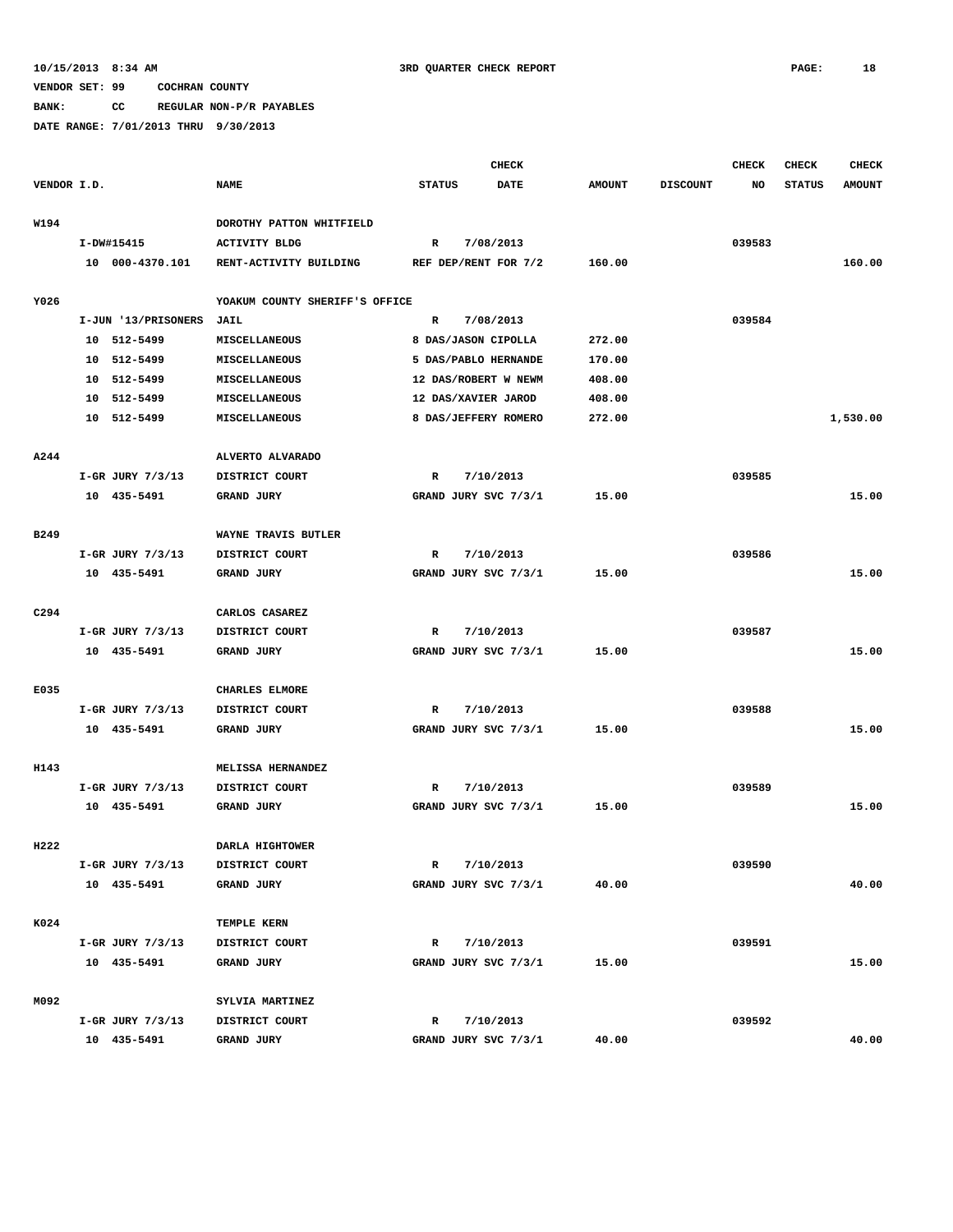# **BANK: CC REGULAR NON-P/R PAYABLES**

|             |          |                              |                               |                |                  | <b>CHECK</b>         |               |                 | <b>CHECK</b> | <b>CHECK</b>  | <b>CHECK</b>  |
|-------------|----------|------------------------------|-------------------------------|----------------|------------------|----------------------|---------------|-----------------|--------------|---------------|---------------|
| VENDOR I.D. |          |                              | <b>NAME</b>                   | <b>STATUS</b>  |                  | <b>DATE</b>          | <b>AMOUNT</b> | <b>DISCOUNT</b> | NO           | <b>STATUS</b> | <b>AMOUNT</b> |
|             |          |                              |                               |                |                  |                      |               |                 |              |               |               |
| R270        |          |                              | <b>JESSICA RIVAS</b>          |                |                  |                      |               |                 |              |               |               |
|             |          | I-GR JURY 7/3/13             | DISTRICT COURT                | R              |                  | 7/10/2013            |               |                 | 039593       |               |               |
|             |          | 10 435-5491                  | <b>GRAND JURY</b>             |                |                  | GRAND JURY SVC 7/3/1 | 15.00         |                 |              |               | 15.00         |
|             |          |                              |                               |                |                  |                      |               |                 |              |               |               |
| R271        |          |                              | ELISEO ROCHA                  |                |                  |                      |               |                 |              |               |               |
|             |          | I-GR JURY 7/3/13             | DISTRICT COURT                | R              |                  | 7/10/2013            |               |                 | 039594       |               |               |
|             |          | 10 435-5491                  | <b>GRAND JURY</b>             |                |                  | GRAND JURY SVC 7/3/1 | 15.00         |                 |              |               | 15.00         |
|             |          |                              |                               |                |                  |                      |               |                 |              |               |               |
| S388        |          |                              | GERALD SANDERS                |                |                  |                      |               |                 |              |               |               |
|             |          | I-GR JURY 7/3/13             | DISTRICT COURT                | R              |                  | 7/10/2013            |               |                 | 039595       |               |               |
|             |          | 10 435-5491                  | GRAND JURY                    |                |                  | GRAND JURY SVC 7/3/1 | 15.00         |                 |              |               | 15.00         |
|             |          |                              |                               |                |                  |                      |               |                 |              |               |               |
| H144        |          |                              | HIGH PLAINS CONTRACTORS &     |                |                  |                      |               |                 |              |               |               |
|             |          | I-DRAW#1/D ORNELAS           | <b>WELFARE</b>                | R              |                  | 7/15/2013            |               |                 | 039596       |               |               |
|             |          | 10 640-5499                  | <b>MISCELLANEOUS</b>          |                |                  | COSTS \$29,343 - RTN | 26,408.70     |                 |              |               | 26,408.70     |
|             |          |                              |                               |                |                  |                      |               |                 |              |               |               |
| S083        |          |                              | SOUTH PLAINS COMMUNITY ACTION |                |                  |                      |               |                 |              |               |               |
|             |          | I-#37280.1 D ORNELAS WELFARE |                               | R              |                  | 7/15/2013            |               |                 | 039597       |               |               |
|             |          | 10 640-5499                  | <b>MISCELLANEOUS</b>          |                |                  | PER INV/DOMINGA ORNE | 6,715.00      |                 |              |               | 6,715.00      |
|             |          |                              |                               |                |                  |                      |               |                 |              |               |               |
| <b>A165</b> |          |                              | AFFILIATED COMPUTER SERVICES  |                |                  |                      |               |                 |              |               |               |
|             | I-931234 |                              | COUNTY/DIST CLERK             | R              |                  | 7/30/2013            |               |                 | 039630       |               |               |
|             |          | 10 403-5416                  | FILMING & INDEXING            |                |                  | 92 CO ARCHIVAL PRINT | 81.88         |                 |              |               |               |
|             |          | 10 403-5416                  | FILMING & INDEXING            | <b>FREIGHT</b> |                  |                      | 49.03         |                 |              |               |               |
|             |          | 10 403-5416                  | FILMING & INDEXING            |                |                  | 20/20 LAND REC/#1569 | 1,250.00      |                 |              |               |               |
|             | I-932319 |                              | CLERK                         | R              |                  | 7/30/2013            |               |                 | 039630       |               |               |
|             |          | 10 403-5416                  | FILMING & INDEXING            |                |                  | 427 REC, JUNE/DFW #1 | 91.00         |                 |              |               | 1,471.91      |
|             |          |                              |                               |                |                  |                      |               |                 |              |               |               |
| A178        |          |                              | <b>AMAZON</b>                 |                |                  |                      |               |                 |              |               |               |
|             |          | C-082645204427               | LIBRARY                       | R              |                  | 7/30/2013            |               |                 | 039631       |               |               |
|             |          | 10 650-5590                  | <b>BOOKS</b>                  |                |                  | DISC?/ONE HEART TO W | 0.33CR        |                 |              |               |               |
|             |          | I-082642649505               | LIBRARY                       | R              |                  | 7/30/2013            |               |                 | 039631       |               |               |
|             |          | 10 650-5590                  | <b>BOOKS</b>                  |                | ONE HEART TO WIN |                      | 16.17         |                 |              |               |               |
|             |          | I-108136286893               | LIBRARY                       | R              |                  | 7/30/2013            |               |                 | 039631       |               |               |
|             |          | 10 650-5590                  | <b>BOOKS</b>                  |                |                  | BASIC MATH & PRE-ALG | 13.54         |                 |              |               |               |
|             |          | 10 650-5590                  | <b>BOOKS</b>                  |                |                  | U S HISTORY FOR DUMM | 14.99         |                 |              |               |               |
|             |          | I-133906481690               | LIBRARY                       | R              |                  | 7/30/2013            |               |                 | 039631       |               |               |
|             |          | 10 650-5590                  | <b>BOOKS</b>                  |                | THE POWER OF SIX |                      | 13.19         |                 |              |               |               |
|             | 10       | 650-5590                     | <b>BOOKS</b>                  |                | THE RISE OF NINE |                      | 14.49         |                 |              |               |               |
|             |          | 10 650-5590                  | <b>BOOKS</b>                  |                |                  | THE LAST ORIGINAL WI | 15.99         |                 |              |               |               |
|             | 10       | 650-5590                     | <b>BOOKS</b>                  |                |                  | THE OCEAN AT THE END | 14.92         |                 |              |               |               |
|             | 10       | 650-5590                     | <b>BOOKS</b>                  |                |                  | THE ABSENT ONE: A DE | 12.38         |                 |              |               |               |
|             | 10       | 650-5590                     | <b>BOOKS</b>                  |                |                  | THE BERENSTAIN BEARS | 13.98         |                 |              |               |               |
|             | 10       | 650-5590                     | <b>BOOKS</b>                  |                |                  | THE HEIST: A NOVEL   | 15.69         |                 |              |               |               |
|             | 10       | 650-5590                     | <b>BOOKS</b>                  |                |                  | THE VERY HUNGRY CATE | 5.98          |                 |              |               |               |
|             | 10       | 650-5590                     | <b>BOOKS</b>                  |                |                  | A CONSPIRACY OF FAIT | 19.20         |                 |              |               |               |
|             | 10       | 650-5590                     | <b>BOOKS</b>                  |                |                  | THE FOUNTAINHEAD, CE | 15.25         |                 |              |               |               |
|             | 10       | 650-5590                     | <b>BOOKS</b>                  |                | SWEET SALT AIR   |                      | 15.88         |                 |              |               |               |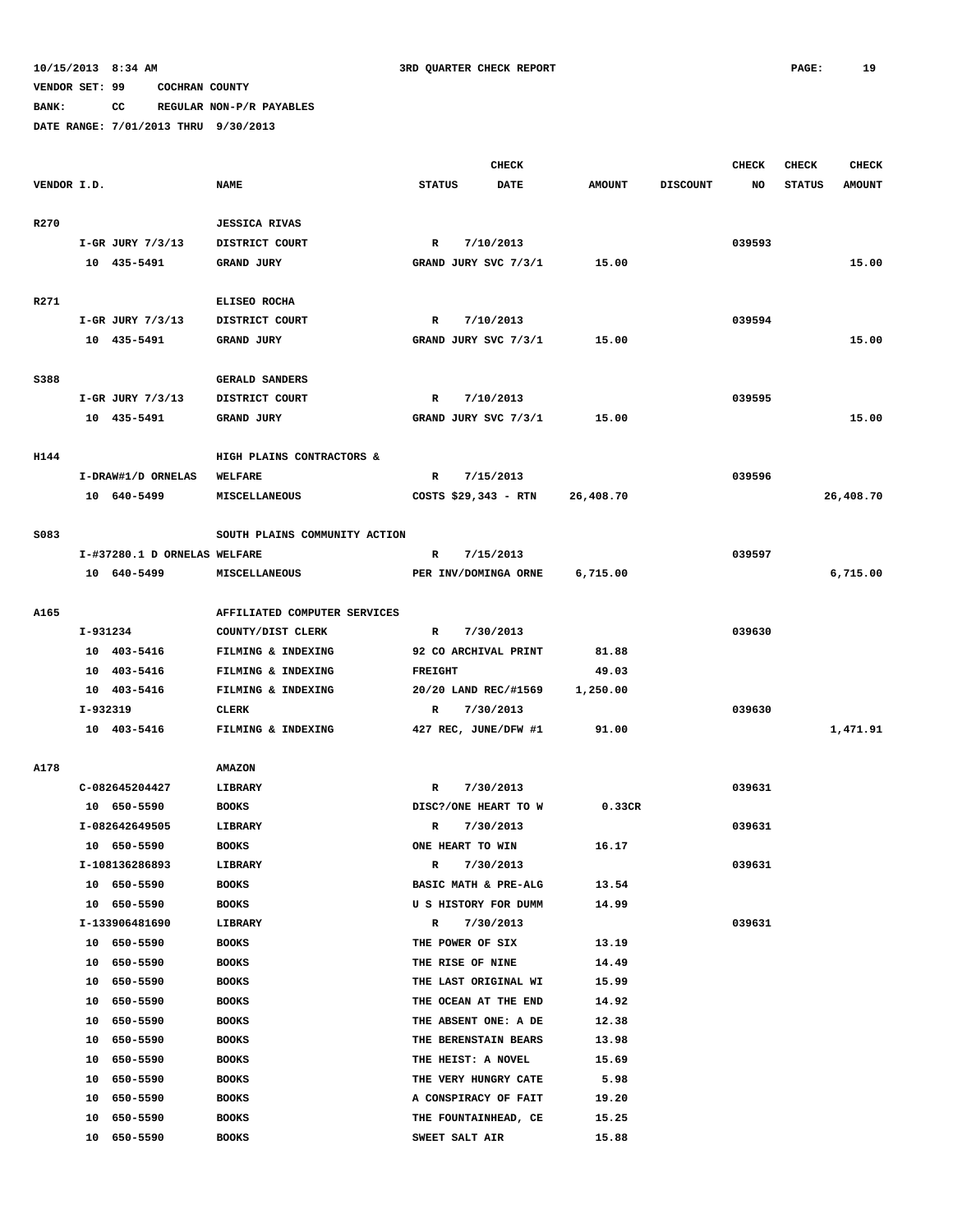### **BANK: CC REGULAR NON-P/R PAYABLES**

|             |         |                   |                               |                     | CHECK                |               |                 | <b>CHECK</b> | <b>CHECK</b>  | <b>CHECK</b>  |
|-------------|---------|-------------------|-------------------------------|---------------------|----------------------|---------------|-----------------|--------------|---------------|---------------|
| VENDOR I.D. |         |                   | <b>NAME</b>                   | <b>STATUS</b>       | <b>DATE</b>          | <b>AMOUNT</b> | <b>DISCOUNT</b> | NO           | <b>STATUS</b> | <b>AMOUNT</b> |
| A178        |         |                   | CONT<br><b>AMAZON</b>         |                     |                      |               |                 |              |               |               |
|             |         | I-133906481690    | <b>LIBRARY</b>                | R                   | 7/30/2013            |               |                 | 039631       |               |               |
|             |         | 10 650-5590       | <b>BOOKS</b>                  |                     | THE SILVER STAR: A N | 15.76         |                 |              |               |               |
|             |         | I-133909683601    | LIBRARY                       | R                   | 7/30/2013            |               |                 | 039631       |               |               |
|             |         | 10 650-5590       | <b>BOOKS</b>                  | I AM NUMBER 4       |                      | 13.87         |                 |              |               |               |
|             |         | 10 650-5590       | <b>BOOKS</b>                  |                     | THE KEEPER OF LOST C | 12.27         |                 |              |               |               |
|             |         | 10 650-5590       | <b>BOOKS</b>                  |                     | CHARLIE THE CATERPIL | 15.48         |                 |              |               | 258.70        |
| A235        |         |                   | R&D DANIEL, INC dba           |                     |                      |               |                 |              |               |               |
|             | I-3823  |                   | <b>COURTHOUSE</b>             | R                   | 7/30/2013            |               |                 | 039632       |               |               |
|             |         | 10 510-5451       | <b>REPAIR</b>                 | RPL START CAPACITOR |                      | 150.47        |                 |              |               |               |
|             |         | 10 510-5451       | <b>REPAIR</b>                 | LABOR               |                      | 105.00        |                 |              |               | 255.47        |
| B026        |         |                   | BLEDSOE WATER SUPPLY CORP     |                     |                      |               |                 |              |               |               |
|             |         | I-3004 0713       | PREC <sub>3</sub>             | R                   | 7/30/2013            |               |                 | 039633       |               |               |
|             |         | 15 623-5440       | UTILITIES                     |                     | WATER BILL DATED 7/7 | 20.10         |                 |              |               | 20.10         |
| B029        |         |                   | BRUCKNER'S TRUCK SALES, INC   |                     |                      |               |                 |              |               |               |
|             |         | C-CM326273L       | ALL PRECINCTS/WATER TRK       | R                   | 7/30/2013            |               |                 | 039634       |               |               |
|             |         | 15 621-5451       | <b>REPAIRS</b>                | 1/4 CR 3 BRACKETS   |                      | 62.66CR       |                 |              |               |               |
|             |         | 15 622-5451       | <b>REPAIRS</b>                | 1/4 CR 3 BRACKETS   |                      | 62.67CR       |                 |              |               |               |
|             |         | 15 623-5451       | <b>REPAIRS</b>                | 1/4 CR 3 BRACKETS   |                      | 62.66CR       |                 |              |               |               |
|             |         | 15 624-5451       | <b>REPAIRS</b>                | 1/4 CR 3 BRACKETS   |                      | 62.66CR       |                 |              |               |               |
|             |         | I-328922L         | ALL PRECINCTS/WATER TRK       | $\mathbb{R}$        | 7/30/2013            |               |                 | 039634       |               |               |
|             |         | 15 621-5451       | <b>REPAIRS</b>                |                     | 1/4 FUEL FILTER/WATE | 103.70        |                 |              |               |               |
|             |         | 15 622-5451       | <b>REPAIRS</b>                |                     | 1/4 FUEL FILTER/WATE | 103.71        |                 |              |               |               |
|             |         | 15 623-5451       | <b>REPAIRS</b>                |                     | 1/4 FUEL FILTER/WATE | 103.71        |                 |              |               |               |
|             |         | 15 624-5451       | <b>REPAIRS</b>                |                     | 1/4 FUEL FILTER/WATE | 103.71        |                 |              |               | 164.18        |
| <b>B050</b> |         |                   | BERRYHILL SEWER SERVICE,      |                     |                      |               |                 |              |               |               |
|             | I-22398 |                   | NON-DEPT'L/RODEO GROUNDS      | R                   | 7/30/2013            |               |                 | 039635       |               |               |
|             |         | 10 409-5499       | <b>MISCELLANEOUS</b>          |                     | 2 PORT. TOILETS/JULY | 500.00        |                 |              |               | 500.00        |
| C015        |         |                   | COCHRAN COUNTY SENIOR         |                     |                      |               |                 |              |               |               |
|             |         | I-JUL '13 INSTLMT | <b>SENIOR CITIZENS</b>        | R                   | 7/30/2013            |               |                 | 039636       |               |               |
|             |         | 10 663-5418       | SENIOR CITIZENS CONTRACT      | <b>JULY 2013</b>    |                      | 6, 250.00     |                 |              |               | 6,250.00      |
| C019        |         |                   | COCHRAN MEMORIAL HOSPITAL     |                     |                      |               |                 |              |               |               |
|             |         | I-316923/316918   | <b>SHERIFF</b>                | R                   | 7/30/2013            |               |                 | 039637       |               |               |
|             |         | 10 560-5499       | MISCELLANEOUS                 |                     | NEW EMPL PHYS/J MOOR | 60.00         |                 |              |               |               |
|             |         | 10 560-5499       | <b>MISCELLANEOUS</b>          |                     | NEW EMPL PHYS/C J PE | 60.00         |                 |              |               | 120.00        |
| C031        |         |                   | COUNTY & DISTRICT CLERKS ASSN |                     |                      |               |                 |              |               |               |
|             |         | I-DUES 7/13-14    | COUNTY & DIST CLERK           | R                   | 7/30/2013            |               |                 | 039638       |               |               |
|             |         | 10 403-5481       | DUES AND REGISTRATION         |                     | COMB CLERK DUES/R TY | 80.00         |                 |              |               | 80.00         |
|             |         |                   |                               |                     |                      |               |                 |              |               |               |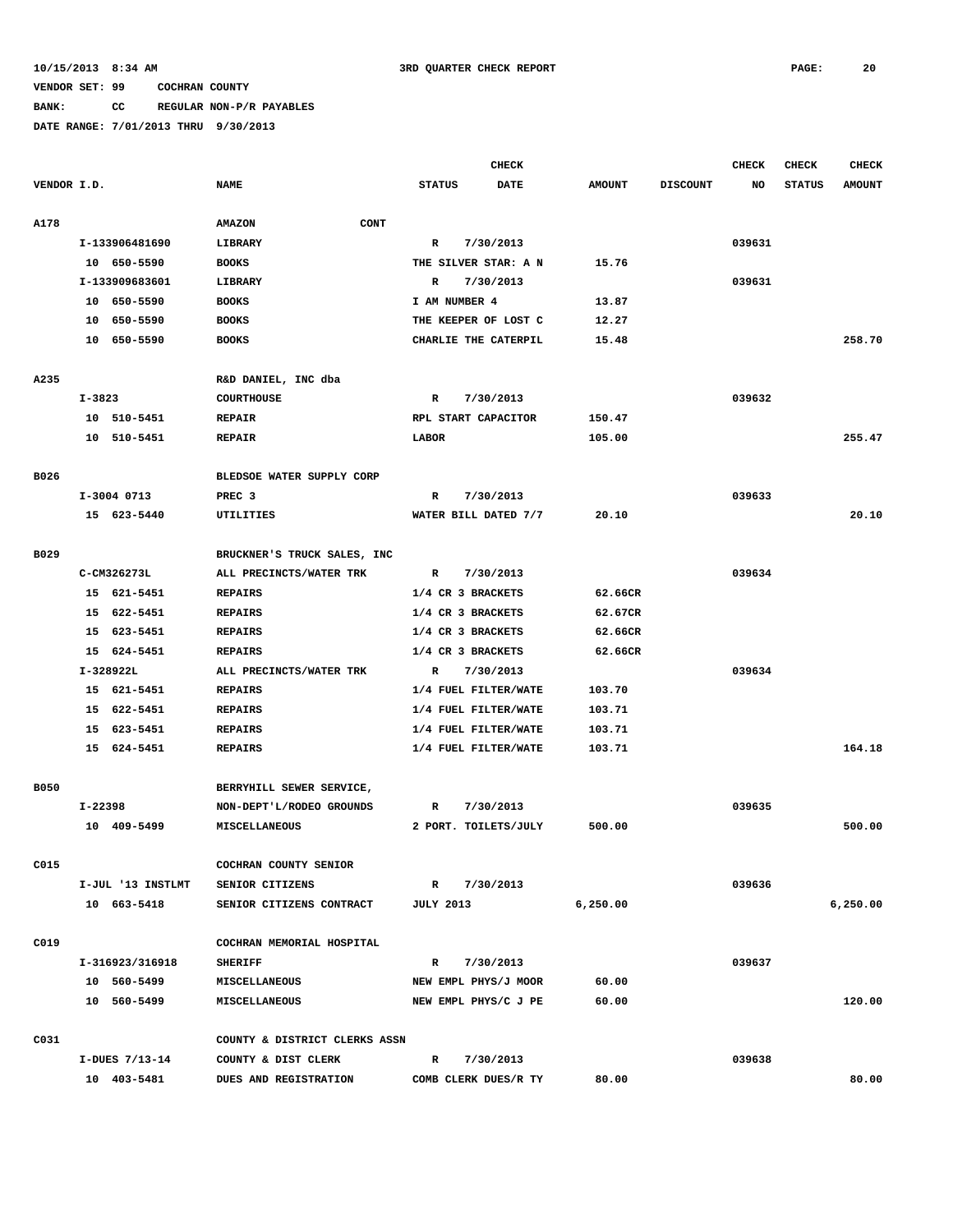**BANK: CC REGULAR NON-P/R PAYABLES**

|             |          |                 |                                              |                   | <b>CHECK</b>          |               |                 | <b>CHECK</b> | <b>CHECK</b>  | <b>CHECK</b>  |
|-------------|----------|-----------------|----------------------------------------------|-------------------|-----------------------|---------------|-----------------|--------------|---------------|---------------|
| VENDOR I.D. |          |                 | <b>NAME</b>                                  | <b>STATUS</b>     | DATE                  | <b>AMOUNT</b> | <b>DISCOUNT</b> | NO           | <b>STATUS</b> | <b>AMOUNT</b> |
| C057        |          |                 | CITY BANK AS DEPOSITORY                      |                   |                       |               |                 |              |               |               |
|             |          | I-3RD QTR 2013  | NON-DEPT'L--APPR DIST                        | R                 | 7/30/2013             |               |                 | 039639       |               |               |
|             |          | 10 409-5406     | APPRAISAL DISTRICT                           |                   | 3RD OTR ASSESSMENT--  | 15,801.39     |                 |              |               | 15,801.39     |
|             |          |                 |                                              |                   |                       |               |                 |              |               |               |
| C064        |          |                 | CITY OF MORTON F D                           |                   |                       |               |                 |              |               |               |
|             |          | I-JUN 2013      | PUBLIC SAFETY*OTHER                          | R                 | 7/30/2013             |               |                 | 039640       |               |               |
|             |          | 10 580-5414     | FIRE PROTECTION CONTRACTS                    |                   | 6/5 NW CO--WEATHER W  |               |                 |              |               |               |
|             |          | 10 580-5414     | FIRE PROTECTION CONTRACTS                    |                   | 6/11 1700BK CR 64;FI  | 350.00        |                 |              |               |               |
|             |          | 10 580-5414     | FIRE PROTECTION CONTRACTS                    |                   | 6/17 W CO--WEATHER    |               |                 |              |               |               |
|             |          | 10 580-5414     | FIRE PROTECTION CONTRACTS                    |                   | 6/26 2205 CR110; FIRE | 350.00        |                 |              |               | 700.00        |
|             |          |                 |                                              |                   |                       |               |                 |              |               |               |
| C084        |          |                 | CLERK, SEVENTH COURT OF APPEAL               |                   |                       |               |                 |              |               |               |
|             |          | I-JUN 2013      | <b>STATE FEES</b>                            | R                 | 7/30/2013             |               |                 | 039641       |               |               |
|             |          | 90 000-2379.002 | 7th Crt of Appeal Gov't22.2081COUNTY COURT   |                   |                       | 5.00          |                 |              |               |               |
|             |          | 90 000-2379.002 | 7th Crt of Appeal Gov't22.2081DISTRICT COURT |                   |                       | 10.00         |                 |              |               | 15.00         |
|             |          |                 |                                              |                   |                       |               |                 |              |               |               |
| C340        |          |                 | COUNTY INFORMATION RESOURCE AG               |                   |                       |               |                 |              |               |               |
|             |          | I-SOP000913     | NON-DEPT'L                                   | R                 | 7/30/2013             |               |                 | 039642       |               |               |
|             |          | 10 409-5420     | <b>TELECOMMUNICATIONS</b>                    | 16 EMAIL ACCOUNTS |                       | 32.00         |                 |              |               | 32.00         |
| C349        |          |                 | CPE FEEDS INC.                               |                   |                       |               |                 |              |               |               |
|             | I-728771 |                 | PREC <sub>3</sub>                            | R                 | 7/30/2013             |               |                 | 039643       |               |               |
|             |          | 15 623-5356     | ROAD MATERIALS & SUPPLIES                    |                   | 16'x83" Trlr41MAU162  | 1,640.00      |                 |              |               | 1,640.00      |
|             |          |                 |                                              |                   |                       |               |                 |              |               |               |
| D023        |          |                 | PHILIP J. DAVIS, PH.D.                       |                   |                       |               |                 |              |               |               |
|             |          | I-071013-2 EMPL | <b>SHERIFF</b>                               | R                 | 7/30/2013             |               |                 | 039644       |               |               |
|             |          | 10 560-5499     | <b>MISCELLANEOUS</b>                         |                   | TCOLEOSE EXAM/C J PE  | 195.00        |                 |              |               |               |
|             |          | 10 560-5499     | MISCELLANEOUS                                |                   | TCOLEOSE EXAM/J MOOR  | 195.00        |                 |              |               | 390.00        |
| G031        |          |                 | <b>GRAINGER</b>                              |                   |                       |               |                 |              |               |               |
|             |          | I-9184685916    | <b>COURTHOUSE</b>                            | R                 | 7/30/2013             |               |                 | 039645       |               |               |
|             |          | 10 510-5451     | <b>REPAIR</b>                                | START CAPACITOR   |                       | 12.00         |                 |              |               |               |
|             |          | I-9185685915    | PARK                                         | R                 |                       |               |                 | 039645       |               |               |
|             |          |                 |                                              |                   | 7/30/2013             |               |                 |              |               |               |
|             |          | 10 660-5451     | <b>REPAIR</b>                                | 2 TOILETS/#1ZKZ3  |                       | 406.88        |                 |              |               |               |
|             |          | 10 660-5451     | <b>REPAIR</b>                                | 2 TOILET SEATS    |                       | 25.54         |                 |              |               |               |
|             |          | 10 660-5451     | <b>REPAIR</b>                                | 2 GASKETS         |                       | 5.24          |                 |              |               | 449.66        |
| G145        |          |                 | GT DISTRIBUTORS, INC.                        |                   |                       |               |                 |              |               |               |
|             |          | I-INV0455301    | <b>JAIL</b>                                  | R                 | 7/30/2013             |               |                 | 039646       |               |               |
|             |          | 10 512-5205     | <b>UNIFORMS</b>                              |                   | 2PR TROUSER/T FLORES  | 77.90         |                 |              |               |               |
|             |          | 10 512-5205     | <b>UNIFORMS</b>                              |                   | 3PR TROUSER/R HERNAN  | 116.85        |                 |              |               |               |
|             |          | I-INV0457487    | <b>SHERIFF</b>                               | R                 | 7/30/2013             |               |                 | 039646       |               |               |
|             |          | 10 560-5334     | OTHER SUPPLIES                               |                   | 6 GLOCK NIGHT SIGHTS  | 342.00        |                 |              |               |               |
|             |          | 10 560-5334     | OTHER SUPPLIES                               | FREIGHT           |                       | 10.00         |                 |              |               | 546.75        |
|             |          |                 |                                              |                   |                       |               |                 |              |               |               |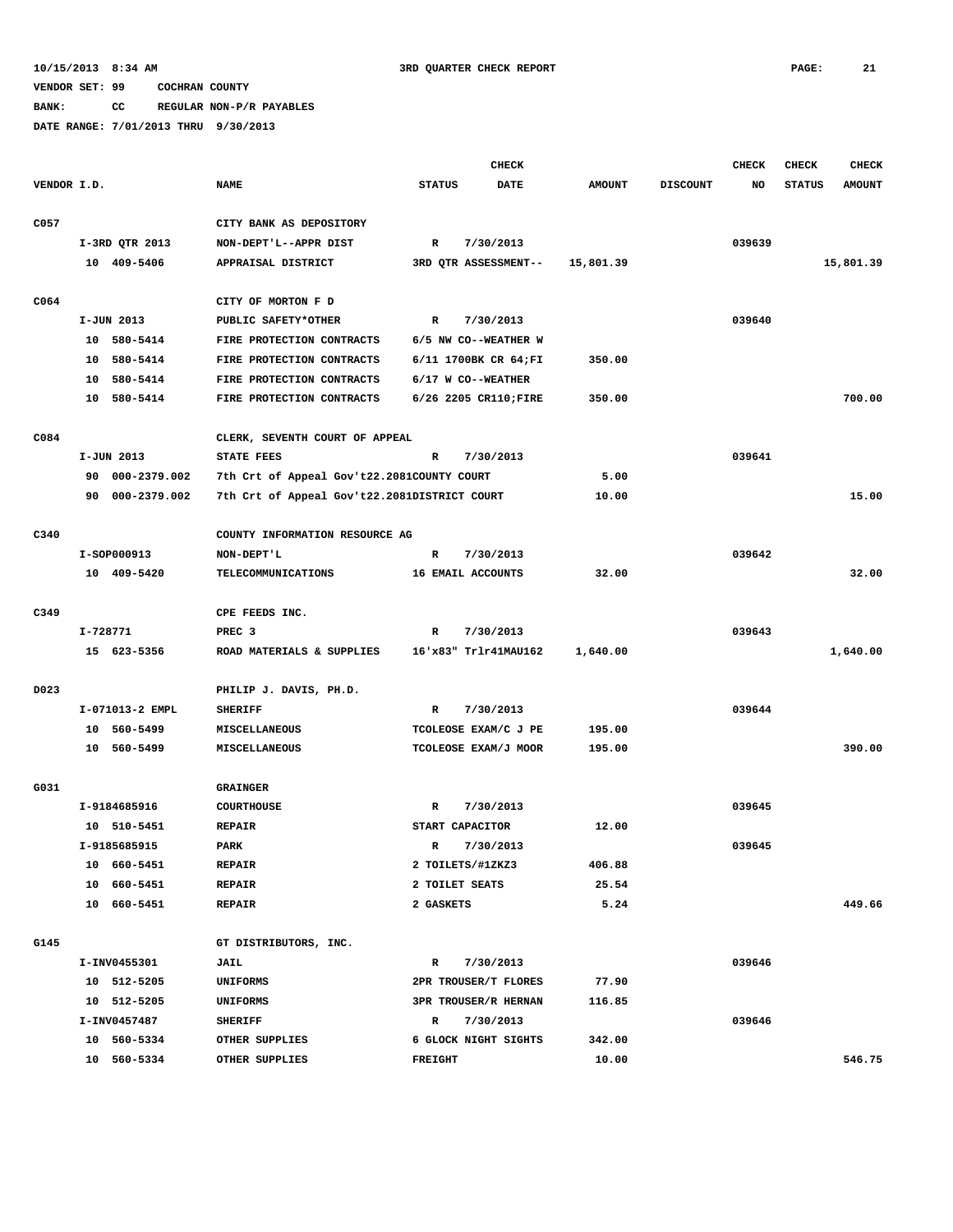**BANK: CC REGULAR NON-P/R PAYABLES**

|             |                                       |                                           |               | <b>CHECK</b>          |               |                 | <b>CHECK</b> | <b>CHECK</b>  | <b>CHECK</b>  |
|-------------|---------------------------------------|-------------------------------------------|---------------|-----------------------|---------------|-----------------|--------------|---------------|---------------|
| VENDOR I.D. |                                       | <b>NAME</b>                               | <b>STATUS</b> | <b>DATE</b>           | <b>AMOUNT</b> | <b>DISCOUNT</b> | NO           | <b>STATUS</b> | <b>AMOUNT</b> |
|             |                                       |                                           |               |                       |               |                 |              |               |               |
| H026        |                                       | RICHARD L. HUSEN, ATTY.                   |               |                       |               |                 |              |               |               |
|             | I-10-01-1382/ORNELAS DISTRICT COURT   |                                           | R             | 7/30/2013             |               |                 | 039647       |               |               |
|             | 10 435-5400                           | ATTORNEY AD LITEM                         |               | PLEA(F)6/6/13-FIN/JO  | 350.00        |                 |              |               | 350.00        |
|             |                                       |                                           |               |                       |               |                 |              |               |               |
| H144        |                                       | HIGH PLAINS CONTRACTORS &                 |               |                       |               |                 |              |               |               |
|             | I-DRAW#1-K SMITH                      | <b>WELFARE</b>                            | R             | 7/30/2013             |               |                 | 039648       |               |               |
|             | 10 640-5499                           | MISCELLANEOUS                             |               | COSTS \$29,943 - RETN | 26,948.70     |                 |              |               |               |
|             | I-DRAW#1/D TARANGO                    | WELFARE                                   | R             | 7/30/2013             |               |                 | 039648       |               |               |
|             | 10 640-5499                           | <b>MISCELLANEOUS</b>                      |               | COSTS $$29,943; RTN$$ | 26,948.70     |                 |              |               | 53,897.40     |
|             |                                       |                                           |               |                       |               |                 |              |               |               |
| H145        | I-DW#15462                            | ELIDIA HERNANDEZ<br><b>ACTIVITY BLDG</b>  | R             | 7/30/2013             |               |                 | 039649       |               |               |
|             | 10 000-4370.101                       | RENT-ACTIVITY BUILDING                    |               | REF DEP FOR 7/20/13   | 150.00        |                 |              |               | 150.00        |
|             |                                       |                                           |               |                       |               |                 |              |               |               |
| J040        |                                       | JONES MCCLURE PUBLISHING                  |               |                       |               |                 |              |               |               |
|             | I-FAM CODE+ 2013                      | DISTRICT COURT                            | R             | 7/30/2013             |               |                 | 039650       |               |               |
|             | 10 435-5310                           | OFFICE SUPPLIES                           |               | PREPAY FAM CODE+ '13  | 83.00         |                 |              |               |               |
|             | I-FAMILY CODE+ '13                    | CO/DIST CLERK                             | R             | 7/30/2013             |               |                 | 039650       |               |               |
|             | 10 403-5310                           | OFFICE SUPPLIES                           |               | PREPAY FAMILY CODE+   | 83.00         |                 |              |               |               |
|             | I-PROP CODE+ 2013                     | CO/DIST CLERK                             | R             | 7/30/2013             |               |                 | 039650       |               |               |
|             | 10 403-5310                           | OFFICE SUPPLIES                           |               | PREPAY PROP CODE+ '1  | 83.00         |                 |              |               |               |
|             | I-PROP+, CPRC, COA '13 DISTRICT COURT |                                           | R             | 7/30/2013             |               |                 | 039650       |               |               |
|             | 10 435-5310                           | OFFICE SUPPLIES                           |               | PREPAY PROP CODE+ '1  | 83.00         |                 |              |               |               |
|             | 10 435-5310                           | OFFICE SUPPLIES                           |               | PREPAY CPRC+ '13-'14  | 83.00         |                 |              |               |               |
|             | 10 435-5310                           | OFFICE SUPPLIES                           |               | PREPAY CAUSES OF ACT  | 140.00        |                 |              |               | 555.00        |
|             |                                       |                                           |               |                       |               |                 |              |               |               |
| J067        |                                       | KATHERINE JOYCE                           |               |                       |               |                 |              |               |               |
|             |                                       | I-MEALS '13 BUFFALO HISTORICAL COMMISSION | R             | 7/30/2013             |               |                 | 039651       |               |               |
|             | 31 652-5499                           | MISCELLANEOUS                             |               | 5 MEALS, BUFFALO SOL  | 50.00         |                 |              |               | 50.00         |
|             |                                       |                                           |               |                       |               |                 |              |               |               |
| J074        |                                       | TREVA JACKSON, TAX ASSESSOR/CO            |               |                       |               |                 |              |               |               |
|             | I-TRUTH/TAX 2013                      | TAX A/C                                   | R             | 7/30/2013             |               |                 | 039652       |               |               |
|             | 10 499-5427                           | CONTINUING EDUCATION                      |               | 880 MI TO/FR AUSTIN   | 497.20        |                 |              |               |               |
|             | 10 499-5427                           | CONTINUING EDUCATION                      |               | 3 NITES/AUSTIN 7/14   | 327.00        |                 |              |               |               |
|             | 10 499-5427                           | CONTINUING EDUCATION                      | LODGING TAX   |                       | 51.69         |                 |              |               |               |
|             | 10 499-5427                           | CONTINUING EDUCATION                      | <b>MEALS</b>  |                       | 77.72         |                 |              |               |               |
|             | 10 499-5427                           | CONTINUING EDUCATION                      |               | TRUTH IN TAXATION RE  | 305.00        |                 |              |               |               |
|             | 10 499-5427                           | CONTINUING EDUCATION                      |               | R/B FR GARZA CO TAX   | 45.00CR       |                 |              |               | 1,213.61      |
|             |                                       |                                           |               |                       |               |                 |              |               |               |
| M018        |                                       | MORTON INSURANCE AGENCY                   |               |                       |               |                 |              |               |               |
|             | C-CR BOND#1808                        | <b>SHERIFF</b>                            | R             | 7/30/2013             |               |                 | 039653       |               |               |
|             | 10 560-5480                           | BONDS & NOTARY FEES                       |               | CR RES DEP BOND FEE/  | 50.00CR       |                 |              |               |               |
|             | I-RES DEP K DAVIS                     | <b>SHERIFF</b>                            | R             | 7/30/2013             |               |                 | 039653       |               |               |
|             | 10 560-5480                           | BONDS & NOTARY FEES                       |               | DEP BOND/KEVIN DAVIS  | 50.00         |                 |              |               |               |
|             | I-RES DEP/PETERSON                    | <b>SHERIFF</b>                            | R             | 7/30/2013             |               |                 | 039653       |               |               |
|             | 10 560-5480                           | BONDS & NOTARY FEES                       |               | RES DEP BOND/CJ PETE  | 50.00         |                 |              |               | 50.00         |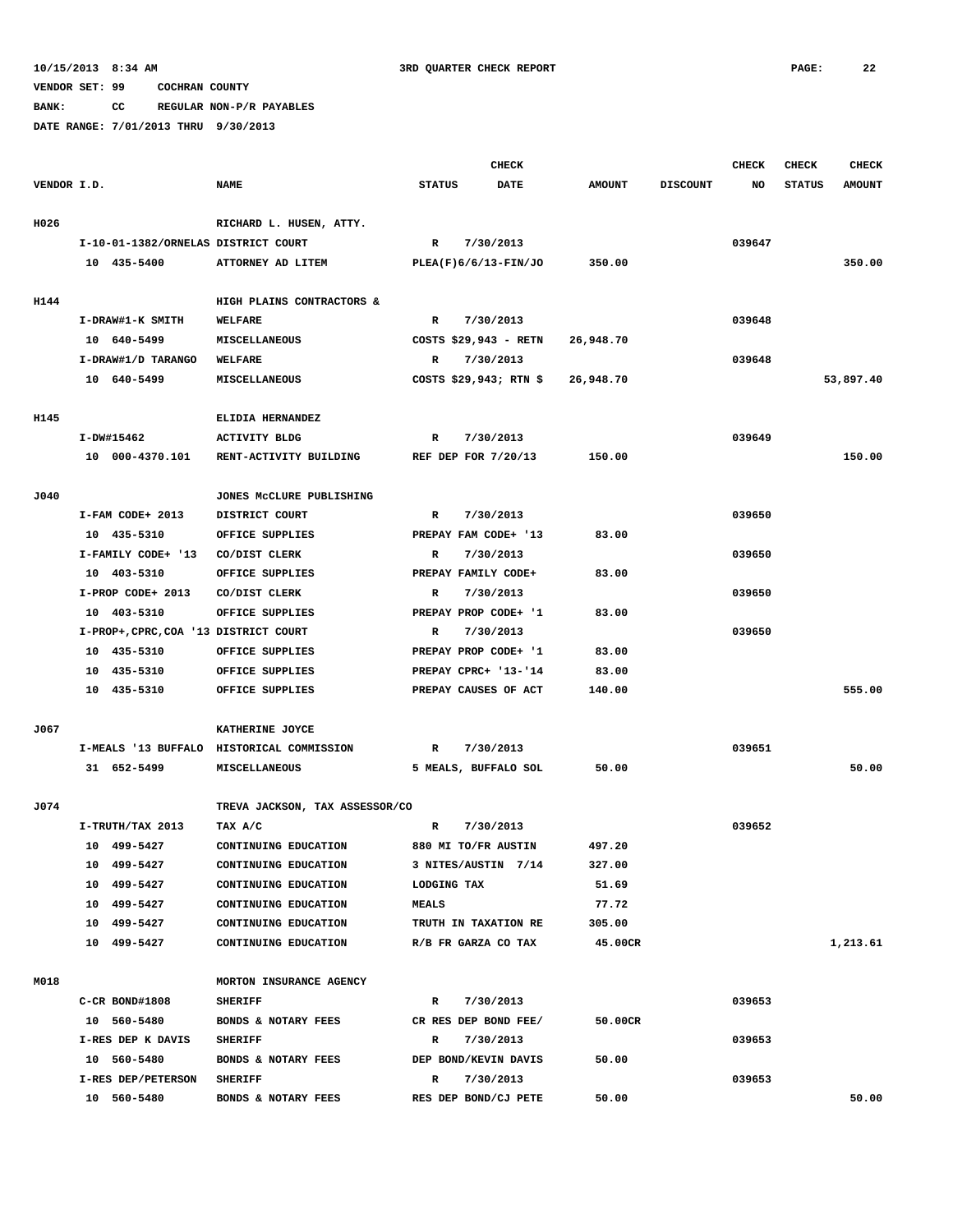**BANK: CC REGULAR NON-P/R PAYABLES**

|             |         |                                     |                                                    |               | <b>CHECK</b>              |               |                 | <b>CHECK</b> | CHECK         | <b>CHECK</b>  |
|-------------|---------|-------------------------------------|----------------------------------------------------|---------------|---------------------------|---------------|-----------------|--------------|---------------|---------------|
| VENDOR I.D. |         |                                     | <b>NAME</b>                                        | <b>STATUS</b> | DATE                      | <b>AMOUNT</b> | <b>DISCOUNT</b> | NO           | <b>STATUS</b> | <b>AMOUNT</b> |
| M252        |         |                                     | <b>JEFF MOLLOY</b>                                 |               |                           |               |                 |              |               |               |
|             |         | I-DECATUR, TCAAA 2013 EXTENSION SVC |                                                    | R             | 7/30/2013                 |               |                 | 039654       |               |               |
|             |         | 10 665-5427                         | CO AGENT-TRAVEL-OUT OF COUNTY 323 MI TO DECATUR/LA |               |                           | 182.50        |                 |              |               |               |
|             |         | 10 665-5427                         | CO AGENT-TRAVEL-OUT OF COUNTY 213 MI DECATUR/MRBL  |               |                           | 120.35        |                 |              |               |               |
|             | 10      | 665–5427                            | CO AGENT-TRAVEL-OUT OF COUNTY 1 NITE/FT WORTH 7/27 |               |                           | 65.00         |                 |              |               |               |
|             | 10      | 665–5427                            | CO AGENT-TRAVEL-OUT OF COUNTY LODGING TAX          |               |                           | 10.21         |                 |              |               |               |
|             | 10      | 665–5427                            | CO AGENT-TRAVEL-OUT OF COUNTY 390 MI HORSESHOE BAY |               |                           | 220.34        |                 |              |               |               |
|             | 10      | 665–5427                            | CO AGENT-TRAVEL-OUT OF COUNTY 4 NITES/HRSHOE BAY 7 |               |                           | 388.00        |                 |              |               |               |
|             | 10      | 665–5427                            | CO AGENT-TRAVEL-OUT OF COUNTY RESORT FEE/4         |               |                           | 104.00        |                 |              |               |               |
|             |         | 10 665-5427                         | CO AGENT-TRAVEL-OUT OF COUNTY LODGING TAX, FEES    |               |                           | 29.52         |                 |              |               | 1,119.92      |
| N066        |         |                                     | NTS COMMUNICATIONS                                 |               |                           |               |                 |              |               |               |
|             |         | I-8062660032 07/13                  | COMM'R CT/CO JUDGE                                 | R             | 7/30/2013                 |               |                 | 039655       |               |               |
|             |         | 15 610-5420                         | <b>TELECOMMUNICATIONS</b>                          | WATS LINE     |                           | 1.00          |                 |              |               |               |
|             |         | 15 610-5420                         | <b>TELECOMMUNICATIONS</b>                          | FEES          |                           | 6.65          |                 |              |               |               |
|             |         | 15 610-5420                         | TELECOMMUNICATIONS                                 | INCOMING CALL |                           | 0.04          |                 |              |               | 7.69          |
| 0045        |         |                                     | OLD COLONY MENONITE CHURCH                         |               |                           |               |                 |              |               |               |
|             |         | I-DW#15396                          | <b>ACTIVITY BLDG</b>                               | R             | 7/30/2013                 |               |                 | 039656       |               |               |
|             |         | 10 000-4370.101                     | RENT-ACTIVITY BUILDING                             |               | REF DEP FOR $7/12$ , $7/$ | 125.00        |                 |              |               | 125.00        |
| 0109        |         |                                     | 110TH JUDICIAL DISTRICT JUVENI                     |               |                           |               |                 |              |               |               |
|             |         | I-430/JUV #803                      | <b>JUVENILE PROBATION</b>                          | R             | 7/30/2013                 |               |                 | 039657       |               |               |
|             |         | 17 575-5413                         | PURCHASED RESIDENTIAL SERVICE 30 DAS/POST(N)/JUV#8 |               |                           | 2,100.00      |                 |              |               | 2,100.00      |
| P094        |         |                                     | PEOPLE EN ESPANOL                                  |               |                           |               |                 |              |               |               |
|             |         | I-059678165/22 ISS                  | LIBRARY                                            | R             | 7/30/2013                 |               |                 | 039658       |               |               |
|             |         | 10 650-5590                         | <b>BOOKS</b>                                       |               | 22 ISSUES PEOPLE/SPA      | 20.00         |                 |              |               | 20.00         |
| P232        |         |                                     | THE POLICE AND SHERIFFS PRESS,                     |               |                           |               |                 |              |               |               |
|             | I-48922 |                                     | <b>SHERIFF</b>                                     | R             | 7/30/2013                 |               |                 | 039659       |               |               |
|             |         | 10 560-5310                         | OFFICE SUPPLIES                                    |               | 2 SECURE ID CARDS         | 30.00         |                 |              |               |               |
|             |         | 10 560-5310                         | OFFICE SUPPLIES                                    | SHIPPING      |                           | 2.46          |                 |              |               | 32.46         |
| R002        |         |                                     | R & R EQUIPMENT CO.                                |               |                           |               |                 |              |               |               |
|             | I-12417 |                                     | MULTIPLE DEPTS                                     | R             | 7/30/2013                 |               |                 | 039660       |               |               |
|             |         | 10 662-5451                         | <b>REPAIR</b>                                      |               | 3 FIRE EXTING ANNUAL      | 45.00         |                 |              |               |               |
|             |         | 10 650-5451                         | <b>REPAIR</b>                                      |               | FIRE EXTING ANNUAL I      | 15.00         |                 |              |               |               |
|             |         | 10 510-5451                         | <b>REPAIR</b>                                      |               | 3 FIRE EXTING ANNUAL      | 45.00         |                 |              |               |               |
|             |         | 15 621-5451                         | <b>REPAIRS</b>                                     |               | 2 FIRE EXTING ANNUAL      | 30.00         |                 |              |               |               |
|             | 15      | 623-5451                            | <b>REPAIRS</b>                                     |               | 2 FIRE EXTING ANNUAL      | 30.00         |                 |              |               |               |
|             | 15      | 624-5451                            | <b>REPAIRS</b>                                     |               | FIRE EXTING ANNUAL I      | 15.00         |                 |              |               |               |
|             | 10      | 560-5451                            | MACHINERY-NON-OFFICE REPAIR                        |               | 1 20# ABC FIRE EXT S      | 80.00         |                 |              |               |               |
|             | 10      | 560-5451                            | MACHINERY-NON-OFFICE REPAIR                        |               | 3 10# ABC FIRE EXT S      | 180.00        |                 |              |               |               |
|             | 10      | 560-5451                            | MACHINERY-NON-OFFICE REPAIR                        |               | 2 5# ABC FIRE EXT SV      | 70.00         |                 |              |               |               |
|             | 10      | 510-5451                            | <b>REPAIR</b>                                      |               | 1 5# ABC FIRE EXT SV      | 35.00         |                 |              |               |               |
|             | 10      | 662-5451                            | <b>REPAIR</b>                                      |               | 1 10# ABC FIRE EXT S      | 60.00         |                 |              |               | 605.00        |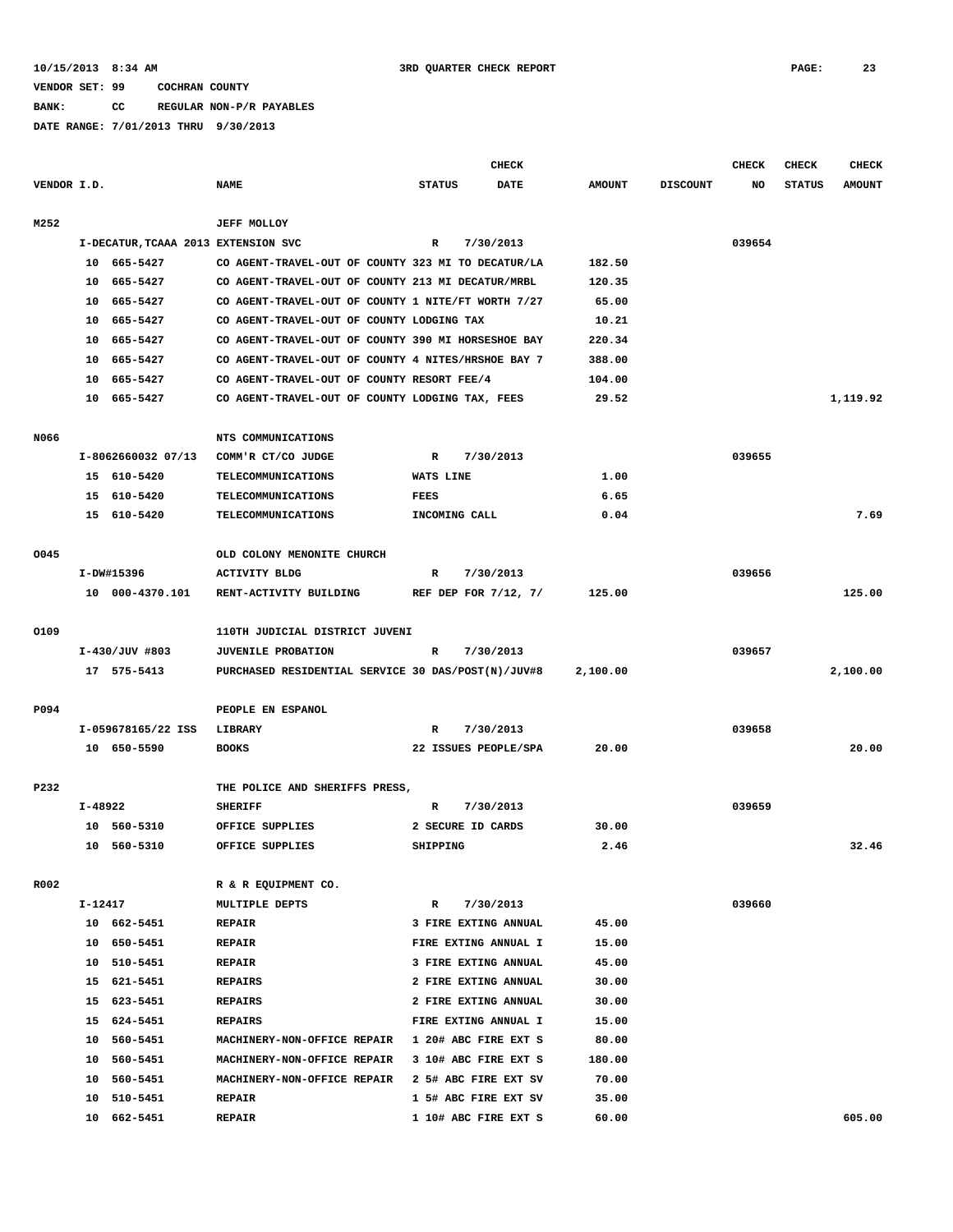**BANK: CC REGULAR NON-P/R PAYABLES**

**DATE RANGE: 7/01/2013 THRU 9/30/2013**

 **I-105642 PREC 4 R 7/30/2013 039662**

 **I-105662** SHERIFF R R 7/30/2013 8

 **I-105726 PREC 3 R 7/30/2013 039662**

 **I-105740 SHERIFF R 7/30/2013 039662**

 **10 560-5454 TIRES P245/75/17 FLAT R/R 13.00 1,452.85**

 **I-105739 PREC 1 R 7/30/2013 039662**

 **I-105655 PREC 3 R 7/30/2013 039662**

 **15 624-5454 TIRES 1400x24 FLAT SP 65.00 15 624-5454 TIRES 57205x15 FLAT/TRLR 10.00**

 **15 623-5454 TIRES 14.00-24 FLAT R/R 60.00 15 623-5454 TIRES 24" O-RING 9.95 15 623-5454 TIRES CALL OUT/22 MI 55.00**

 **10 560-5454 TIRES P275/60/17 FLAT R/F 13.00**

 **15 623-5454 TIRES 5 25" O-RINGS INST 49.75 15 623-5454 TIRES CALL OUT/21 MI 52.50 15 623-5454 TIRES 5 TIRE CHG 1400x24 300.00**

 **15 621-5454 TIRES FLAT 750x1577 10.00 15 621-5454 TIRES BOOT 13.95**

|             |                |                         |               | <b>CHECK</b>         |               |                 | <b>CHECK</b> | <b>CHECK</b>  | <b>CHECK</b>  |
|-------------|----------------|-------------------------|---------------|----------------------|---------------|-----------------|--------------|---------------|---------------|
| VENDOR I.D. |                | <b>NAME</b>             | <b>STATUS</b> | <b>DATE</b>          | <b>AMOUNT</b> | <b>DISCOUNT</b> | NO           | <b>STATUS</b> | <b>AMOUNT</b> |
|             |                |                         |               |                      |               |                 |              |               |               |
| R033        |                | <b>GERALD RAMSEY</b>    |               |                      |               |                 |              |               |               |
|             | I-AUG '13 RENT | NON-DEPT'L/STORAGE BLDG | $\mathbb{R}$  | 7/30/2013            |               |                 | 039661       |               |               |
|             | 10 409-5499    | <b>MISCELLANEOUS</b>    |               | STORAGE BLDG RENT AU | 300.00        |                 |              |               | 300.00        |
|             |                |                         |               |                      |               |                 |              |               |               |
| R099        |                | CYNDIA LEA GUAJARDO dba |               |                      |               |                 |              |               |               |
|             | I-105467       | PREC 1                  | $\mathbb{R}$  | 7/30/2013            |               |                 | 039662       |               |               |
|             | 15 621-5454    | TIRES                   |               | 4 LT245/75R16--07 CH | 527.80        |                 |              |               |               |
|             | 15 621-5454    | <b>TIRES</b>            | $4$ P&B       |                      | 6.00          |                 |              |               |               |
|             | 15 621-5454    | TIRES                   | 4 TIRE CHG    |                      | 48.00         |                 |              |               |               |
|             | 15 621-5454    | TIRES                   | 4 NORTRON BAL |                      | 26.00         |                 |              |               |               |
|             | I-105470       | <b>SHERIFF</b>          | R             | 7/30/2013            |               |                 | 039662       |               |               |
|             | 10 560-5454    | <b>TIRES</b>            |               | 245/55R18 FLAT R/F # | 13.00         |                 |              |               |               |
|             | 10 560-5454    | TIRES                   | TIRE CHG      |                      | 13.00         |                 |              |               |               |
|             | 10 560-5454    | TIRES                   | 2 NORTRON BAL |                      | 16.00         |                 |              |               |               |
|             | I-105518       | <b>SHERIFF</b>          | $\mathbb{R}$  | 7/30/2013            |               |                 | 039662       |               |               |
|             | 10 560-5454    | <b>TIRES</b>            |               | FLAT R/R;235/55/17   | 13.00         |                 |              |               |               |
|             | I-105599       | PARK                    | $\mathbb{R}$  | 7/30/2013            |               |                 | 039662       |               |               |
|             | 10 660-5454    | TIRES                   |               | DEESTONE 23x10.5x12  | 81.95         |                 |              |               |               |
|             | 10 660-5454    | <b>TIRES</b>            |               | 1/2GL TIRE SEALER    | 15.95         |                 |              |               |               |
|             | 10 660-5454    | TIRES                   | TDF           |                      | 3.00          |                 |              |               |               |
|             | 10 660-5454    | TIRES                   | TIRE CHG      |                      | 10.00         |                 |              |               |               |
|             | I-105606       | <b>SHERIFF</b>          | $\mathbb{R}$  | 7/30/2013            |               |                 | 039662       |               |               |
|             | 10 560-5454    | TIRES                   |               | P235/55R17 FLAT R/R  | 13.00         |                 |              |               |               |
|             | I-105618       | <b>SHERIFF</b>          | $\mathbb{R}$  | 7/30/2013            |               |                 | 039662       |               |               |
|             | 10 560-5454    | <b>TIRES</b>            |               | 245/55/18 FLAT/SP #1 | 14.00         |                 |              |               |               |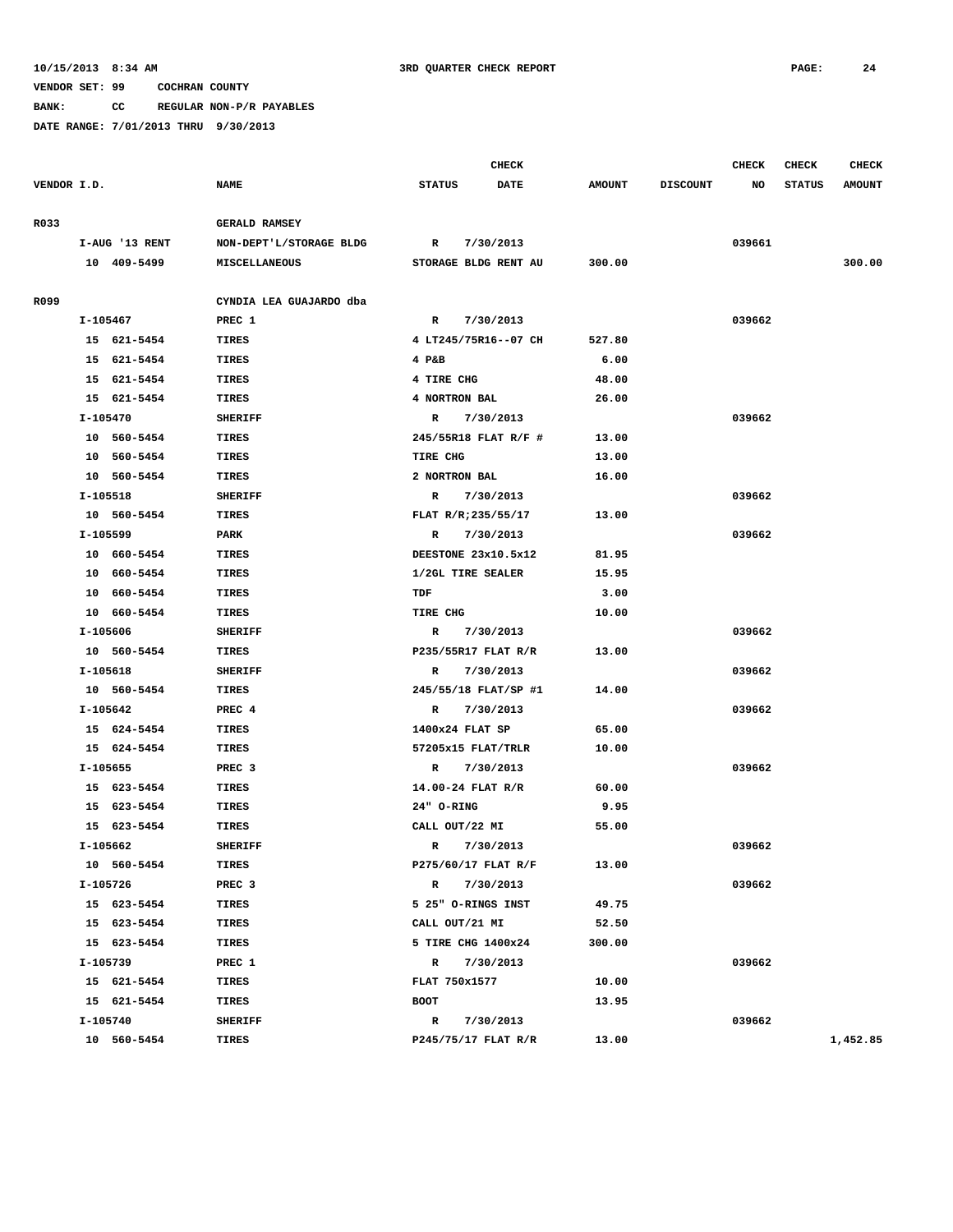**BANK: CC REGULAR NON-P/R PAYABLES**

|             |                                               |                             |                               |                      | <b>CHECK</b>             |               |                 | CHECK  | <b>CHECK</b>  | <b>CHECK</b>  |
|-------------|-----------------------------------------------|-----------------------------|-------------------------------|----------------------|--------------------------|---------------|-----------------|--------|---------------|---------------|
| VENDOR I.D. |                                               |                             | <b>NAME</b>                   | <b>STATUS</b>        | <b>DATE</b>              | <b>AMOUNT</b> | <b>DISCOUNT</b> | NO     | <b>STATUS</b> | <b>AMOUNT</b> |
| R115        |                                               |                             | ROGERS, HARVEY & CRUTCHER     |                      |                          |               |                 |        |               |               |
|             | I-87915-MC                                    |                             | DISTRICT COURT                | $\mathbb{R}$         | 7/30/2013                |               |                 | 039664 |               |               |
|             | 10 435-5410                                   |                             | COURT REPORTER SERVICES       |                      | 6/13/13; #1201-1409/     | 172.00        |                 |        |               | 172.00        |
| S071        |                                               |                             | SCRIPT OFFICE PRODUCTS, INC.  |                      |                          |               |                 |        |               |               |
|             | I-42978                                       |                             | <b>CLERK</b>                  | R                    | 7/30/2013                |               |                 | 039665 |               |               |
|             | 10 403-5310                                   |                             | OFFICE SUPPLIES               |                      | 2 CT COPY PAPER 8.5x     | 79.00         |                 |        |               |               |
|             | 10 403-5310                                   |                             | OFFICE SUPPLIES               |                      | 1DZ SHARPIE MRKR, BK     | 13.95         |                 |        |               |               |
|             | I-43039                                       |                             | <b>JUSTICE OF PEACE</b>       | R                    | 7/30/2013                |               |                 | 039665 |               |               |
|             | 10 455-5310                                   |                             | OFFICE SUPPLIES               |                      | 2 HP TONER CE278A        | 161.90        |                 |        |               |               |
|             | I-43075                                       |                             | CO JUDGE/COMM'R CT            | R                    | 7/30/2013                |               |                 | 039665 |               |               |
|             | 15 610-5310                                   |                             | OFFICE SUPPLIES               |                      | 2 RL HIGHLAND TAPE 3     | 4.38          |                 |        |               |               |
|             | 10 426-5310                                   |                             | OFFICE SUPPLIES               |                      | POP-UP SCOTCH TAPE       | 3.43          |                 |        |               |               |
|             | 10 426-5310                                   |                             | OFFICE SUPPLIES               |                      | 12 EA ENERGEL PEN, .     | 41.88         |                 |        |               |               |
|             | 15 610-5310                                   |                             | OFFICE SUPPLIES               |                      | HP CRTG 74XL, BK         | 42.95         |                 |        |               |               |
|             | 15 610-5310                                   |                             | OFFICE SUPPLIES               |                      | HP CRTG 75XL, CLR        | 50.95         |                 |        |               |               |
|             | $I - 43076$                                   |                             | TAX A/C                       | R                    | 7/30/2013                |               |                 | 039665 |               |               |
|             | 10 499-5310                                   |                             | OFFICE SUPPLIES               |                      | 1BX BIC PEN, BK          | 9.95          |                 |        |               |               |
|             | 10 499-5310                                   |                             | OFFICE SUPPLIES               |                      | 2TB PENCIL LEAD REFI     | 2.38          |                 |        |               |               |
|             | 10 499-5310                                   |                             | OFFICE SUPPLIES               |                      | <b>1TB ERASER REFILL</b> | 1.65          |                 |        |               |               |
|             |                                               |                             | OFFICE SUPPLIES               |                      | 1PK POST-IT, 2x2, SS     | 10.80         |                 |        |               |               |
|             | 10 499-5310<br>10 499-5310<br>OFFICE SUPPLIES |                             |                               | 6PK POST-IT 4x4, YW, | 51.24                    |               |                 |        |               |               |
|             | I-43080<br><b>AUDITOR</b>                     |                             | R                             | 7/30/2013            |                          |               | 039665          |        |               |               |
|             | 10 495-5310                                   |                             | OFFICE SUPPLIES               |                      | 1BX SMD FOLDER, LTR      | 28.95         |                 |        |               |               |
|             | 10 495-5310                                   |                             | OFFICE SUPPLIES               |                      | 2 EA USB FLASHDRV, 8     | 28.00         |                 |        |               |               |
|             | I-43126                                       |                             | <b>TREASURER</b>              |                      |                          |               |                 |        |               |               |
|             |                                               |                             |                               | R                    | 7/30/2013                |               |                 | 039665 |               |               |
|             | 10 497-5310                                   |                             | OFFICE SUPPLIES               |                      | USB DRIVE, 32GB          | 37.95         |                 |        |               |               |
|             | I-43127                                       |                             | COUNTY COURT                  | R                    | 7/30/2013                |               |                 | 039665 |               |               |
|             | 10 426-5310                                   |                             | OFFICE SUPPLIES               |                      | HP CRTG 920XL BK         | 37.95         |                 |        |               |               |
|             | 10 426-5310                                   |                             | OFFICE SUPPLIES               |                      | HP CRTG 920XL CYAN       | 19.98         |                 |        |               |               |
|             | 10 426-5310                                   |                             | OFFICE SUPPLIES               |                      | HP CRTG 920XL MAG        | 19.98         |                 |        |               |               |
|             | 10 426-5310                                   |                             | OFFICE SUPPLIES               |                      | HP CRTG 920XL YLW        | 19.98         |                 |        |               |               |
|             | I-43162                                       |                             | <b>JUSTICE OF PEACE</b>       | $\mathbb{R}$         | 7/30/2013                |               |                 | 039665 |               |               |
|             | 10 455-5310                                   |                             | OFFICE SUPPLIES               |                      | EXEC CHAIR, MESH LLR     | 281.95        |                 |        |               | 949.20        |
| S083        |                                               |                             | SOUTH PLAINS COMMUNITY ACTION |                      |                          |               |                 |        |               |               |
|             |                                               | I-37260.1 K SMITH           | <b>WELFARE</b>                | $\mathbb{R}$         | 7/30/2013                |               |                 | 039666 |               |               |
|             | 10 640-5499                                   |                             | <b>MISCELLANEOUS</b>          |                      | PER INVOICE/KATHY J      | 6,621.00      |                 |        |               |               |
|             |                                               | I-37275.1 D TARANGO WELFARE |                               | $\mathbf R$          | 7/30/2013                |               |                 | 039666 |               |               |
|             | 10 640-5499                                   |                             | <b>MISCELLANEOUS</b>          |                      | PER INV/DIONISIO TAR     | 6,715.00      |                 |        |               | 13,336.00     |
| <b>S242</b> |                                               |                             | SAM'S CLUB                    |                      |                          |               |                 |        |               |               |
|             |                                               | C-CR INT 05/02/13           | JAIL                          | $\mathbf{R}$         | 7/30/2013                |               |                 | 039667 |               |               |
|             | 10 512-5499                                   |                             | <b>MISCELLANEOUS</b>          |                      | CR INTEREST CHG 05/0     | 2.11CR        |                 |        |               |               |
|             | I-818 070513                                  |                             | JAIL                          | R                    | 7/30/2013                |               |                 | 039667 |               |               |
|             | 10 512-5392                                   |                             | MISCELLANEOUS SUPPLIES        | 2 LYSOL 3PK          |                          | 26.56         |                 |        |               |               |
|             | 10 512-5392                                   |                             | MISCELLANEOUS SUPPLIES        |                      | 8 OZ FOAM CUPS           | 16.42         |                 |        |               |               |
|             | 10 512-5392                                   |                             | MISCELLANEOUS SUPPLIES        |                      | 20 OZ FOAM CUPS          | 20.57         |                 |        |               |               |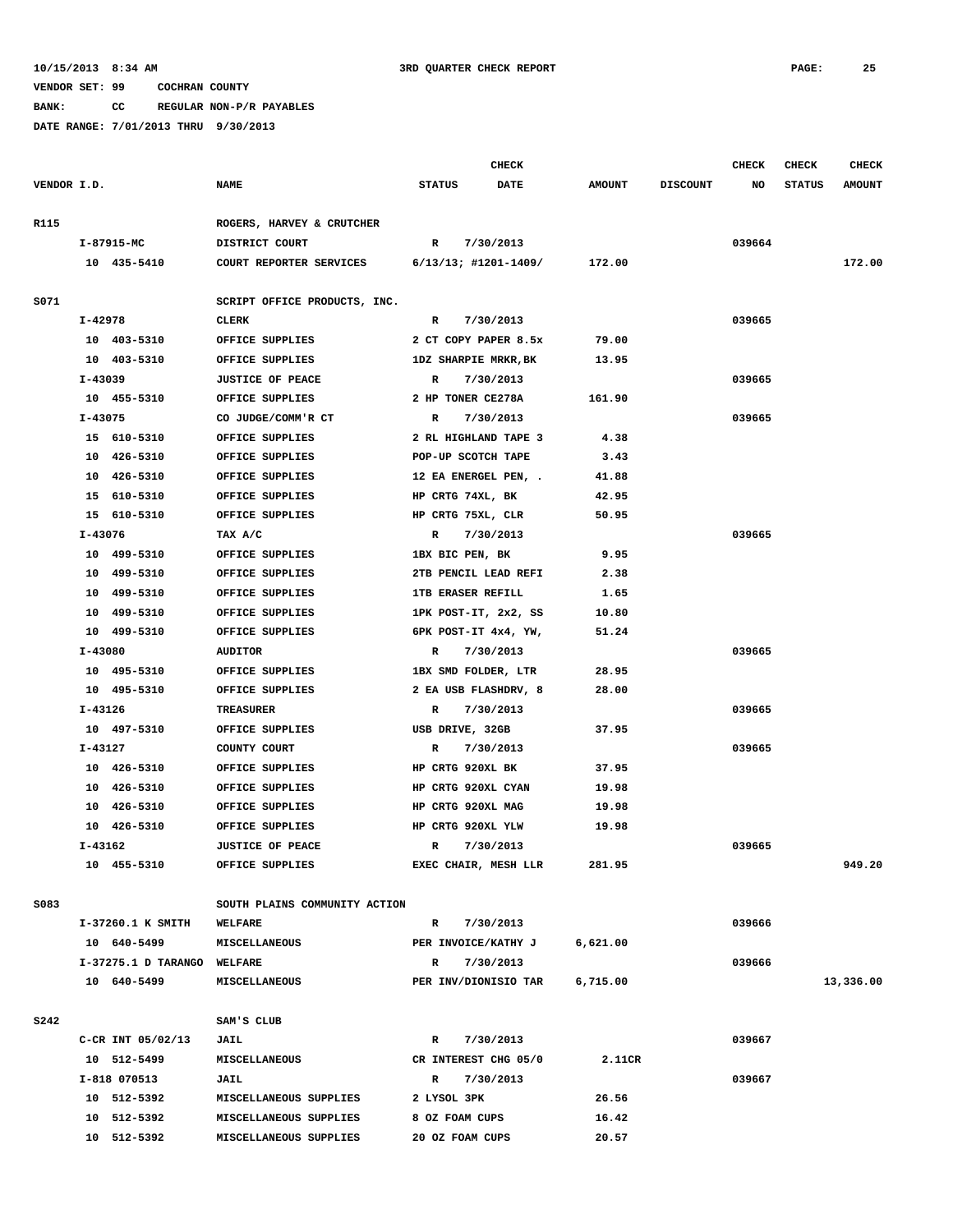**BANK: CC REGULAR NON-P/R PAYABLES**

|             |          |                      |                              |                                     | <b>CHECK</b> |               |                 | CHECK  | <b>CHECK</b>  | <b>CHECK</b>  |
|-------------|----------|----------------------|------------------------------|-------------------------------------|--------------|---------------|-----------------|--------|---------------|---------------|
| VENDOR I.D. |          |                      | <b>NAME</b>                  | <b>STATUS</b>                       | <b>DATE</b>  | <b>AMOUNT</b> | <b>DISCOUNT</b> | NO     | <b>STATUS</b> | <b>AMOUNT</b> |
|             |          |                      |                              |                                     |              |               |                 |        |               |               |
| S242        |          |                      | SAM'S CLUB<br>CONT           |                                     |              |               |                 |        |               |               |
|             |          | I-818 070513         | JAIL                         | R                                   | 7/30/2013    | 8.98          |                 | 039667 |               |               |
|             | 10       | 512-5392             | MISCELLANEOUS SUPPLIES       | <b>BLEACH</b>                       |              |               |                 |        |               |               |
|             | 10       | 512-5392             | MISCELLANEOUS SUPPLIES       | MM PAPER TOWELS                     |              | 14.98         |                 |        |               |               |
|             | 10       | 512-5392             | MISCELLANEOUS SUPPLIES       | <b>BATH TISSUE</b><br>3 13 GAL BAGS |              | 16.48         |                 |        |               |               |
|             | 10       | 512-5392<br>512-5392 | MISCELLANEOUS SUPPLIES       |                                     |              | 35.88         |                 |        |               |               |
|             | 10       |                      | MISCELLANEOUS SUPPLIES       | 33 GAL BAGS                         |              | 14.67         |                 | 039667 |               |               |
|             |          | $I-838$ 07/19/13     | JAIL                         | R<br>2BX HONEY NUT CRUNCH           | 7/30/2013    |               |                 |        |               |               |
|             | 10       | 512-5333             | <b>FOOD-PRISONERS</b>        |                                     |              | 7.48          |                 |        |               |               |
|             | 10       | 512-5333             | <b>FOOD-PRISONERS</b>        | <b>RAISIN BRAN F</b>                |              | 7.48          |                 |        |               |               |
|             | 10       | 512-5333             | <b>FOOD-PRISONERS</b>        | FROSTED FLAKES                      |              | 7.38          |                 |        |               |               |
|             | 10       | 512-5333             | <b>FOOD-PRISONERS</b>        | QKR QIK OATS                        |              | 7.98          |                 |        |               |               |
|             | 10       | 512-5392             | MISCELLANEOUS SUPPLIES       | 30CT VP CHIF                        |              | 11.66         |                 |        |               |               |
|             | 10       | 512-5392             | MISCELLANEOUS SUPPLIES       | 20 OZ CUPS                          |              | 20.57         |                 |        |               |               |
|             | 10       | 512-5392             | MISCELLANEOUS SUPPLIES       | LYSL 3PK                            |              | 13.28         |                 |        |               |               |
|             | 10       | 512-5392             | MISCELLANEOUS SUPPLIES       | LYSL 3PK                            |              | 13.28         |                 |        |               |               |
|             | 10       | 512-5392             | MISCELLANEOUS SUPPLIES       | DISINFECTANT/2                      |              | 12.72         |                 |        |               |               |
|             | 10       | 512-5392             | MISCELLANEOUS SUPPLIES       | FORKS                               |              | 8.98          |                 |        |               |               |
|             | 10       | 512-5333             | <b>FOOD-PRISONERS</b>        | WELCH'S 2/6F                        |              | 6.48          |                 |        |               |               |
|             | 10       | 512-5333             | <b>FOOD-PRISONERS</b>        | TROP 100% OJ                        |              | 8.98          |                 |        |               |               |
|             | 10       | 512-5392             | MISCELLANEOUS SUPPLIES       | <b>BATH TISSUE</b>                  |              | 16.48         |                 |        |               |               |
|             | 10       | 512-5392             | MISCELLANEOUS SUPPLIES       | MM TOWEL                            |              | 14.98         |                 |        |               |               |
|             | 10       | 512-5333             | <b>FOOD-PRISONERS</b>        | MM APPLE                            |              | 4.48          |                 |        |               |               |
|             | 10       | 512-5333             | <b>FOOD-PRISONERS</b>        | CPN/HONEY NUT CRNCH                 |              | 2.00CR        |                 |        |               | 312.64        |
| S331        |          |                      | STANDARD COFFEE SERVICE      |                                     |              |               |                 |        |               |               |
|             |          | I-131836579017       | NON-DEPT'L                   | R                                   | 7/30/2013    |               |                 | 039668 |               |               |
|             | 10       | 409-5300             | COUNTY-WIDE SUPPLIES         | 9 AAA REG                           |              | 309.60        |                 |        |               |               |
|             | 10       | 409-5300             | COUNTY-WIDE SUPPLIES         | 8 FR VAN CREAMER                    |              | 60.80         |                 |        |               |               |
|             | 10       | 409-5300             | COUNTY-WIDE SUPPLIES         | 2 NESTLE COCOA W/MIN                |              | 37.82         |                 |        |               |               |
|             | 10       | 409-5300             | COUNTY-WIDE SUPPLIES         | <b>ENERGY SHRCHG</b>                |              | 3.08          |                 |        |               | 411.30        |
|             |          |                      |                              |                                     |              |               |                 |        |               |               |
| S346        |          |                      | SUPERCIRCUITS, INC.          |                                     |              |               |                 |        |               |               |
|             |          | I-842728A            | <b>JAIL</b>                  | R                                   | 7/30/2013    |               |                 | 039669 |               |               |
|             |          | 10 512-5392          | MISCELLANEOUS SUPPLIES       | 12V 8 CAMERA PWR SUP                |              | 129.99        |                 |        |               |               |
|             |          | 10 512-5392          | MISCELLANEOUS SUPPLIES       | SHIPPING                            |              | 15.44         |                 |        |               | 145.43        |
| T081        |          |                      | TAC RISK MANAGEMENT POOL     |                                     |              |               |                 |        |               |               |
|             | I-127724 |                      | NON-DEPT'L-PROPERTY COVERAGE | R                                   | 7/30/2013    |               |                 | 039670 |               |               |
|             |          | 10 409-5482          | PROPERTY INSURANCE           | BLDGS & CONTENTS                    |              | 14,194.58     |                 |        |               |               |
|             |          | 10 409-5482          | PROPERTY INSURANCE           | EDP EQUIPMENT                       |              | 453.76        |                 |        |               |               |
|             |          | 10 409-5482          | PROPERTY INSURANCE           | MOBILE VOTING EQUIPM                |              | 122.00        |                 |        |               |               |
|             |          | 10 409-5482          | PROPERTY INSURANCE           | <b>TOWERS</b>                       |              | 287.58        |                 |        |               |               |
|             |          | 10 409-5482          | PROPERTY INSURANCE           | MOTOR GRADERS                       |              | 3,772.08      |                 |        |               | 18,830.00     |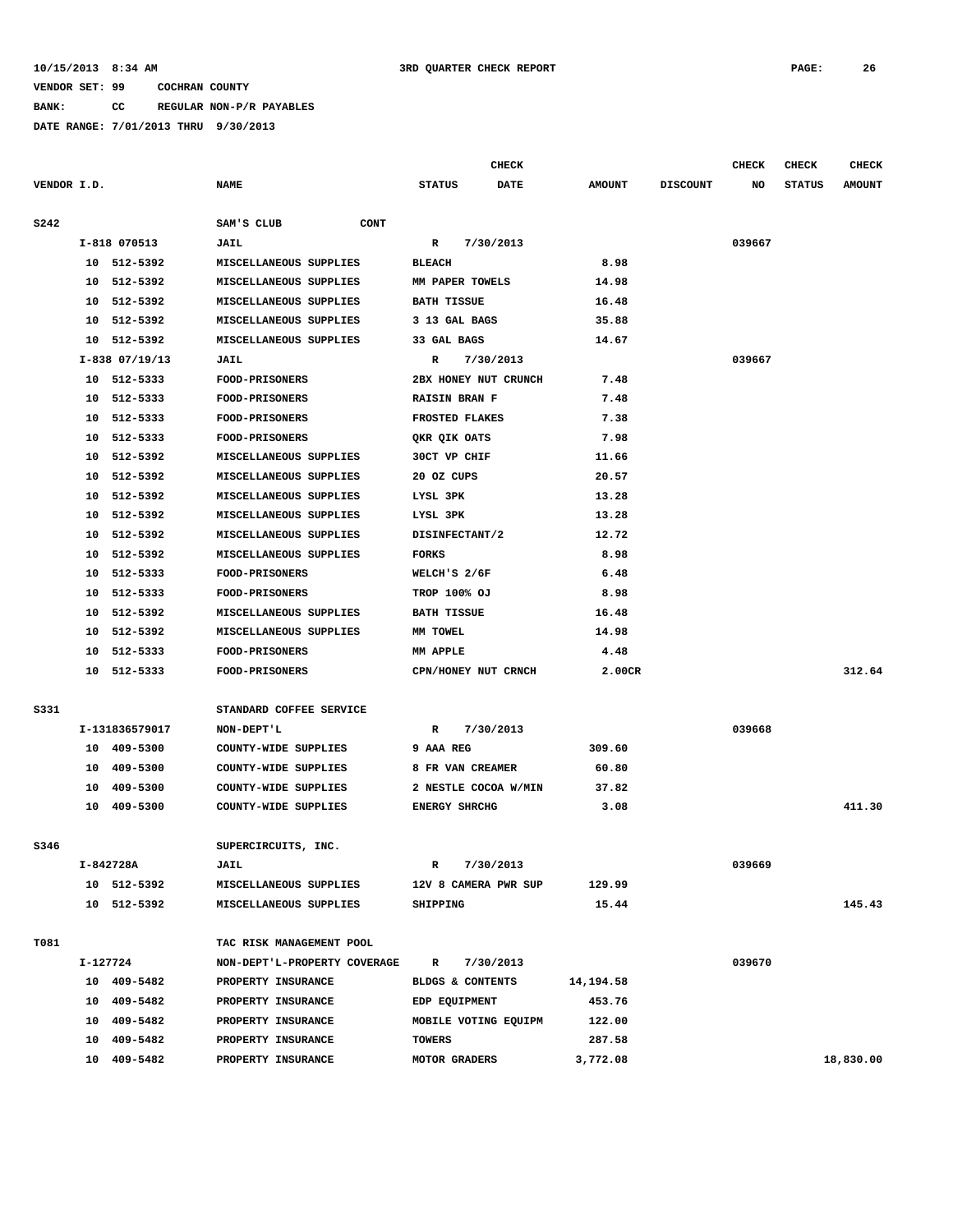**BANK: CC REGULAR NON-P/R PAYABLES**

|             |                                    |                              | <b>CHECK</b>     |                      |               |                 | <b>CHECK</b> | <b>CHECK</b>  | <b>CHECK</b>  |
|-------------|------------------------------------|------------------------------|------------------|----------------------|---------------|-----------------|--------------|---------------|---------------|
| VENDOR I.D. |                                    | <b>NAME</b>                  | <b>STATUS</b>    | <b>DATE</b>          | <b>AMOUNT</b> | <b>DISCOUNT</b> | NO           | <b>STATUS</b> | <b>AMOUNT</b> |
|             |                                    |                              |                  |                      |               |                 |              |               |               |
| T083        |                                    | TYLER TECHNOLOGIES, INC      |                  |                      |               |                 |              |               |               |
|             | I-025-74568                        | NON-DEPT'L                   | R                | 7/30/2013            |               |                 | 039671       |               |               |
|             | 10 409-5411                        | MAINTENANCE CONTRACTS        |                  | MONTHLY NETWORK FEE/ | 210.00        |                 |              |               | 210.00        |
|             |                                    |                              |                  |                      |               |                 |              |               |               |
| T087        |                                    | TEXAS DEPARTMENT OF HEALTH   |                  |                      |               |                 |              |               |               |
|             | I-18871                            | CLERK                        | R                | 7/30/2013            |               |                 | 039672       |               |               |
|             | 10 403-5310                        | OFFICE SUPPLIES              |                  | 8 REMOTE BIRTH ACCES | 14.64         |                 |              |               | 14.64         |
| T090        |                                    | TEXAS COLLEGE OF PROBATE     |                  |                      |               |                 |              |               |               |
|             | I-PROB JDG CONF '13 CLERK          |                              | R                | 7/30/2013            |               |                 | 039673       |               |               |
|             | 10 403-5427                        | CONTINUING EDUCATION         |                  | REG FEE/SHANNA DEWBR | 400.00        |                 |              |               | 400.00        |
|             |                                    |                              |                  |                      |               |                 |              |               |               |
| T174        |                                    | TEXAS DIST COURT ALLIANCE    |                  |                      |               |                 |              |               |               |
|             | I-CLERK COLLEGE '13 CLERK          |                              | R                | 7/30/2013            |               |                 | 039674       |               |               |
|             | 10 403-5427                        | CONTINUING EDUCATION         |                  | REG FEE/SHANNA DEWBR | 30.00         |                 |              |               | 30.00         |
|             |                                    |                              |                  |                      |               |                 |              |               |               |
| T269        |                                    | CHARLOTTE TRULL              |                  |                      |               |                 |              |               |               |
|             | I-07/15/13 MILEAGE                 | <b>JUSTICE OF PEACE</b>      | R                | 7/30/2013            |               |                 | 039675       |               |               |
|             | 10 455-5427                        | CONTINUING EDUCATION         | 48.8 MI @ \$.565 |                      | 27.57         |                 |              |               | 27.57         |
|             |                                    |                              |                  |                      |               |                 |              |               |               |
| U033        |                                    | UTILITY ASSOCIATES, INC      |                  |                      |               |                 |              |               |               |
|             | I-14971                            | <b>SHERIFF</b>               | R                | 7/30/2013            |               |                 | 039676       |               |               |
|             | 10 560-5310                        | OFFICE SUPPLIES              |                  | ONSITE FLD ENGINEER/ | 900.00        |                 |              |               | 900.00        |
|             |                                    |                              |                  |                      |               |                 |              |               |               |
| W010        |                                    | WEST TEXAS GAS INC           |                  |                      |               |                 |              |               |               |
|             | I-004036001501 08/13 PARK/SHOP     |                              | R                | 7/30/2013            |               |                 | 039677       |               |               |
|             | 10 660-5440                        | UTILITIES & IRRIGATION       |                  | GAS SVC 6/5-7/3/13   | 9.00          |                 |              |               |               |
|             | I-004036002501 08/13 PARK/SHOWBARN |                              | R                | 7/30/2013            | 9.00          |                 | 039677       |               | 18.00         |
|             | 10 660-5440                        | UTILITIES & IRRIGATION       |                  | GAS SVC 6/5-7/3/13   |               |                 |              |               |               |
| <b>W055</b> |                                    | WINDSTREAM COMMUNICATIONS SW |                  |                      |               |                 |              |               |               |
|             | I-266-0638 AUG13                   | <b>MUSEUM</b>                | R                | 7/30/2013            |               |                 | 039678       |               |               |
|             | 10 652-5420                        | <b>TELECOMMUNICATIONS</b>    | BASIC LOCAL SVC  |                      | 52.06         |                 |              |               |               |
|             | 10 652-5420                        | <b>TELECOMMUNICATIONS</b>    |                  | HI-SPEED INTERNET    | 52.48         |                 |              |               |               |
|             | 10 652-5420                        | <b>TELECOMMUNICATIONS</b>    | OPTIONAL SVC     |                      | 6.21          |                 |              |               |               |
|             | 10 652-5420                        | <b>TELECOMMUNICATIONS</b>    |                  | LONG DISTANCE SVC    | 6.06          |                 |              |               |               |
|             | I-266-5051 AUG13                   | LIBRARY                      | $\mathbb{R}$     | 7/30/2013            |               |                 | 039678       |               |               |
|             | 10 650-5420                        | <b>TELECOMMUNICATIONS</b>    | BASIC LOCAL SVC  |                      | 106.20        |                 |              |               |               |
|             | 10 650-5420                        | <b>TELECOMMUNICATIONS</b>    |                  | HI-SPEED INTERNET    | 49.99         |                 |              |               |               |
|             | 10 650-5420                        | <b>TELECOMMUNICATIONS</b>    |                  | LONG DISTANCE SVC    | 0.74          |                 |              |               |               |
|             | I-266-5074 AUG13                   | ADULT PROBATION              | R                | 7/30/2013            |               |                 | 039678       |               |               |
|             | 10 570-5420                        | <b>TELECOMMUNICATIONS</b>    | BASIC LOCAL SVC  |                      | 47.26         |                 |              |               |               |
|             | 10 570-5420                        | <b>TELECOMMUNICATIONS</b>    |                  | OPTIONAL SVC/VOICEMA | 11.97         |                 |              |               |               |
|             | 10 570-5420                        | <b>TELECOMMUNICATIONS</b>    |                  | LONG DISTANCE SVC    | 0.09          |                 |              |               |               |
|             | I-266-5161 AUG13                   | TREASURER                    | R                | 7/30/2013            |               |                 | 039678       |               |               |
|             | 10 497-5420                        | <b>TELECOMMUNICATIONS</b>    | BASIC LOCAL SVC  |                      | 47.83         |                 |              |               |               |
|             | 10 497-5420                        | <b>TELECOMMUNICATIONS</b>    |                  | LONG DISTANCE SVC    | 0.06          |                 |              |               |               |
|             | I-266-5171 AUG13                   | TAX A/C                      | R                | 7/30/2013            |               |                 | 039678       |               |               |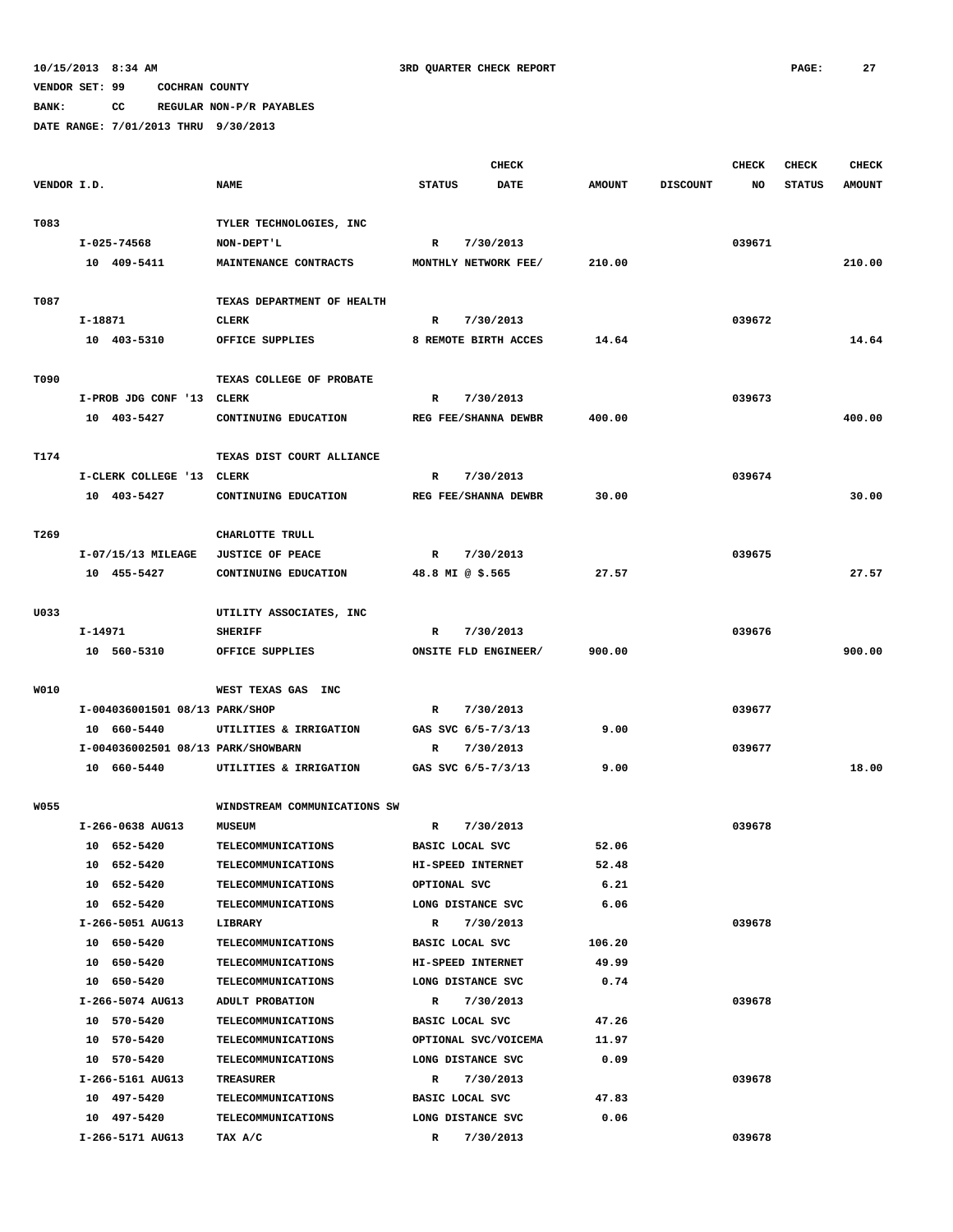#### **10/15/2013 8:34 AM 3RD QUARTER CHECK REPORT PAGE: 28**

#### **VENDOR SET: 99 COCHRAN COUNTY**

**BANK: CC REGULAR NON-P/R PAYABLES**

**DATE RANGE: 7/01/2013 THRU 9/30/2013**

|                  |                            | <b>CHECK</b>                 |               |                 | <b>CHECK</b> | <b>CHECK</b>  | <b>CHECK</b>  |  |
|------------------|----------------------------|------------------------------|---------------|-----------------|--------------|---------------|---------------|--|
| VENDOR I.D.      | <b>NAME</b>                | <b>STATUS</b><br><b>DATE</b> | <b>AMOUNT</b> | <b>DISCOUNT</b> | NO.          | <b>STATUS</b> | <b>AMOUNT</b> |  |
| W055             | WINDSTREAM COMMUNICATICONT |                              |               |                 |              |               |               |  |
| I-266-5171 AUG13 | TAX A/C                    | 7/30/2013<br>$\mathbb{R}$    |               |                 | 039678       |               |               |  |
| 499-5420<br>10   | <b>TELECOMMUNICATIONS</b>  | BASIC LOCAL SVC/3 LI         | 149.17        |                 |              |               |               |  |
| 499-5420<br>10   | <b>TELECOMMUNICATIONS</b>  | HI-SPEED INTERNET            | 59.99         |                 |              |               |               |  |
| 499-5420<br>10   | TELECOMMUNICATIONS         | OPTIONAL SVC                 | 25.95         |                 |              |               |               |  |
| 499-5420<br>10   | TELECOMMUNICATIONS         | LONG DISTANCE SVC            | 12.82         |                 |              |               |               |  |
| I-266-5181 AUG13 | <b>ELECTIONS</b>           | 7/30/2013<br>$\mathbb{R}$    |               |                 | 039678       |               |               |  |
| 10<br>490-5420   | <b>TELECOMMUNICATIONS</b>  | <b>BASIC LOCAL SVC</b>       | 50.61         |                 |              |               |               |  |
| 10<br>490-5420   | <b>TELECOMMUNICATIONS</b>  | OPTIONAL SVC                 | 3.15          |                 |              |               |               |  |
| 10<br>490-5420   | <b>TELECOMMUNICATIONS</b>  | LONG DISTANCE SVC            | 6.07          |                 |              |               |               |  |
| I-266-5211 AUG13 | <b>SHERIFF</b>             | $\mathbb{R}$<br>7/30/2013    |               |                 | 039678       |               |               |  |
| 10<br>560-5420   | TELECOMMUNICATIONS         | BASIC LOCAL SVC/3 LI         | 164.14        |                 |              |               |               |  |
| 560-5420<br>10   | TELECOMMUNICATIONS         | LONG DISTANCE SVC            | 1.91          |                 |              |               |               |  |
| I-266-5215 AUG13 | <b>EXTENSION SVC</b>       | 7/30/2013<br>R               |               |                 | 039678       |               |               |  |
| 665-5420<br>10   | TELECOMMUNICATIONS         | BASIC LOCAL SVC/3 LI         | 165.00        |                 |              |               |               |  |
| 665-5420<br>10   | <b>TELECOMMUNICATIONS</b>  | HI-SPEED INTERNET            | 39.99         |                 |              |               |               |  |
| 10 665-5420      | <b>TELECOMMUNICATIONS</b>  | LONG DISTANCE SVC            | 1.75          |                 |              |               |               |  |
| I-266-5302 AUG13 | <b>JUSTICE OF PEACE</b>    | R<br>7/30/2013               |               |                 | 039678       |               |               |  |
| 10 455-5420      | TELECOMMUNICATIONS         | BASIC LOCAL SVC              | 47.83         |                 |              |               |               |  |
| 10<br>455-5420   | TELECOMMUNICATIONS         | LONG DISTANCE SVC            | 2.06          |                 |              |               |               |  |
| I-266-5411 AUG13 | <b>JUVENILE PROBATION</b>  | R<br>7/30/2013               |               |                 | 039678       |               |               |  |
| 571-5420<br>10   | TELECOMMUNICATIONS         | BASIC LOCAL SVC              | 47.83         |                 |              |               |               |  |
| 10<br>571-5420   | TELECOMMUNICATIONS         | LONG DISTANCE SVC            | 1.79          |                 |              |               |               |  |
| I-266-5412 AUG13 | DISTRICT COURT             | $\mathbb{R}$<br>7/30/2013    |               |                 | 039678       |               |               |  |
| 435-5420<br>10   | <b>TELECOMMUNICATIONS</b>  | BASIC LOCAL SVC/2 LI         | 111.15        |                 |              |               |               |  |
| 10<br>435-5420   | TELECOMMUNICATIONS         | HI-SPEED INTERNET            | 109.98        |                 |              |               |               |  |
| 10<br>435-5420   | TELECOMMUNICATIONS         | LONG DISTANCE SVC            | 0.12          |                 |              |               |               |  |
| I-266-5450 AUG13 | <b>CLERK</b>               | $\mathbb{R}$<br>7/30/2013    |               |                 | 039678       |               |               |  |
| 403-5420<br>10   | TELECOMMUNICATIONS         | BASIC LOCAL SVC/3 LI         | 164.13        |                 |              |               |               |  |
| 10<br>403-5420   | TELECOMMUNICATIONS         | OPTIONAL SVC                 | 3.00          |                 |              |               |               |  |
| 403-5420<br>10   | TELECOMMUNICATIONS         | LONG DISTANCE SVC            | 15.52         |                 |              |               |               |  |
| I-266-5508 AUG13 | CO JUDGE/COMM'R CT         | $\mathbb R$<br>7/30/2013     |               |                 | 039678       |               |               |  |
| 15 610-5420      | TELECOMMUNICATIONS         | BASIC LOCAL SVC/2 LI         | 114.77        |                 |              |               |               |  |
| 15 610-5420      | <b>TELECOMMUNICATIONS</b>  | LONG DISTANCE SVC            | 0.21          |                 |              |               |               |  |
| I-266-5700 AUG13 | <b>SHERIFF</b>             | $\mathbb{R}$<br>7/30/2013    |               |                 | 039678       |               |               |  |

 **10 560-5420 TELECOMMUNICATIONS BASIC LOCAL SVC 56.21 10 560-5420 TELECOMMUNICATIONS LONG DISTANCE SVC 16.17 I-266-5822 AUG13 AUDITOR/NON-DEPT'L R 7/30/2013 039678 10 495-5420 TELECOMMUNICATIONS BASIC LOCAL SVC 49.35 10 495-5420 TELECOMMUNICATIONS BUS BROADBAND 24.99 10 495-5420 TELECOMMUNICATIONS LONG DISTANCE SVC 0.76 10 409-5420 TELECOMMUNICATIONS FAX LINE/266-5629 49.36 10 409-5420 TELECOMMUNICATIONS INTERNET SVC 144.99 10 409-5420 TELECOMMUNICATIONS FAX LONG DISTANCE 0.50 I-266-8661 AUG13 COUNTY ATTORNEY R 7/30/2013 039678 10 475-5420 TELECOMMUNICATIONS BASIC LOCAL SVC/2 LI 110.28 10 475-5420 TELECOMMUNICATIONS HI-SPEED INTERNET 59.99 10 475-5420 TELECOMMUNICATIONS LONG DISTANCE SVC 0.40 I-266-8888 AUG13 SHERIFF R 7/30/2013 039678**

| n | 396 |  |  |
|---|-----|--|--|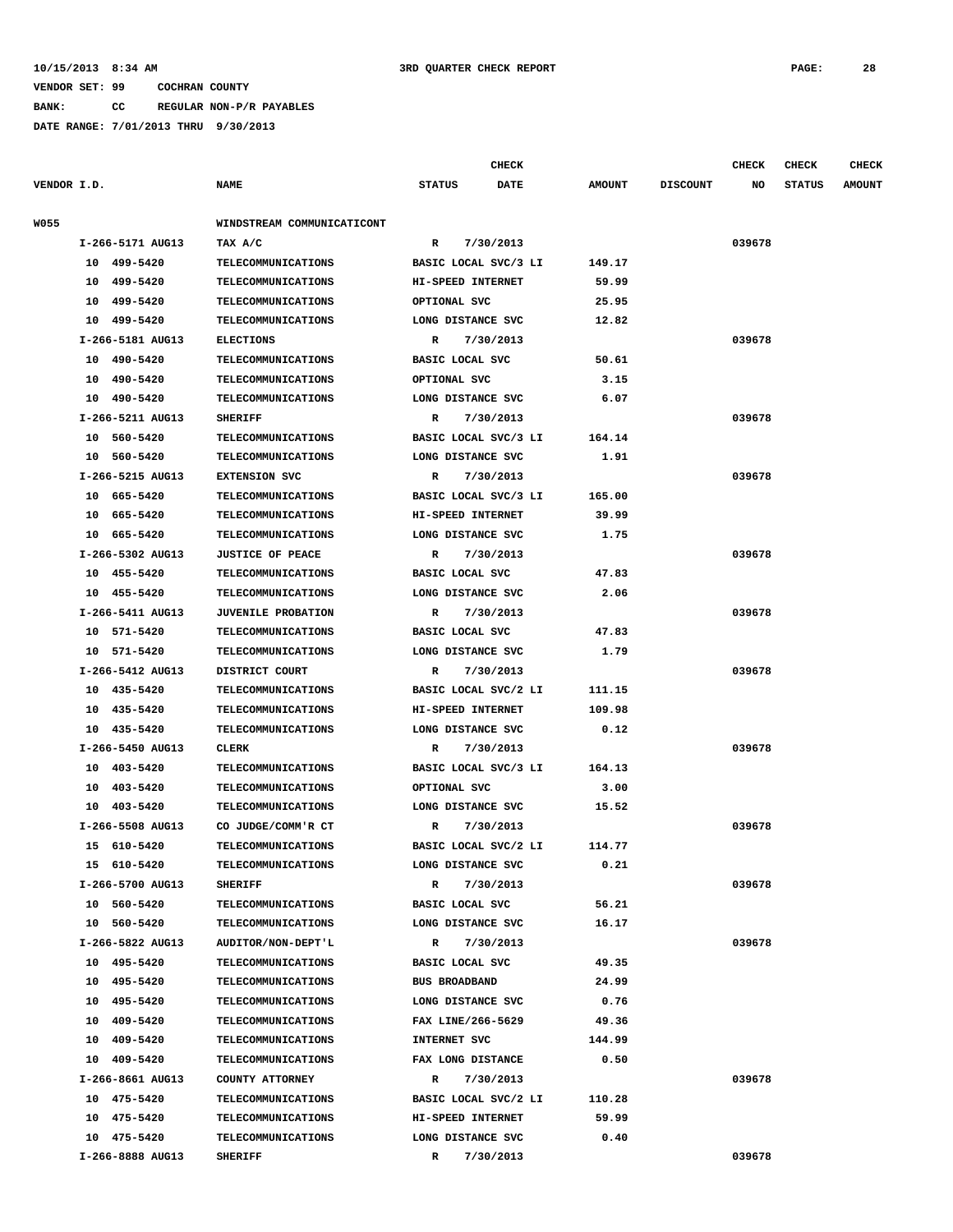**BANK: CC REGULAR NON-P/R PAYABLES**

|             |            |                                    |                                            |                           | <b>CHECK</b> |               |                 | <b>CHECK</b> | <b>CHECK</b>  | <b>CHECK</b>  |
|-------------|------------|------------------------------------|--------------------------------------------|---------------------------|--------------|---------------|-----------------|--------------|---------------|---------------|
| VENDOR I.D. |            |                                    | <b>NAME</b>                                | <b>STATUS</b>             | DATE         | <b>AMOUNT</b> | <b>DISCOUNT</b> | NO           | <b>STATUS</b> | <b>AMOUNT</b> |
| <b>W055</b> |            |                                    | WINDSTREAM COMMUNICATICONT                 |                           |              |               |                 |              |               |               |
|             |            | I-266-8888 AUG13                   | <b>SHERIFF</b>                             | $\mathbb{R}$              | 7/30/2013    |               |                 | 039678       |               |               |
|             |            | 10 560-5420                        | <b>TELECOMMUNICATIONS</b>                  | FAX LINE & CRIME CON      |              | 44.62         |                 |              |               |               |
|             |            | 10 560-5420                        | TELECOMMUNICATIONS                         | LONG DISTANCE SVC         |              | 1.10          |                 |              |               | 2,238.61      |
|             |            |                                    |                                            |                           |              |               |                 |              |               |               |
| <b>W058</b> |            |                                    | <b>BRIAN S WALSH</b>                       |                           |              |               |                 |              |               |               |
|             |            | I-10-07-1387 072213 DISTRICT COURT |                                            | R                         | 7/30/2013    |               |                 | 039680       |               |               |
|             |            | 10 435-5400                        | ATTORNEY AD LITEM                          | PLEA HRNG(F)/ANGELA       |              | 350.00        |                 |              |               | 350.00        |
|             |            |                                    |                                            |                           |              |               |                 |              |               |               |
| W097        |            |                                    | WILDRED L. MATHENY dba                     |                           |              |               |                 |              |               |               |
|             | I-27804    |                                    | CRTHSE/ACT BLDG/LIBRARY                    | R                         | 7/30/2013    |               |                 | 039681       |               |               |
|             |            | 10 510-5332                        | <b>CUSTODIAL SUPPLIES</b>                  | <b>SPRAY BUGS</b>         |              | 70.00         |                 |              |               |               |
|             |            | 10 662-5332                        | CUSTODIAL SUPPLIES                         | SPRAY BUGS                |              | 45.00         |                 |              |               |               |
|             |            | 10 650-5332                        | <b>CUSTODIAL SUPPLIES</b>                  | SPRAY BUGS                |              | 35.00         |                 |              |               | 150.00        |
|             |            |                                    |                                            |                           |              |               |                 |              |               |               |
| W115        |            |                                    | RAYMOND D WEBER, SHERIFF                   |                           |              |               |                 |              |               |               |
|             | I-071613   |                                    | <b>JAIL/SHERIFF</b>                        | R                         | 7/30/2013    |               |                 | 039682       |               |               |
|             |            | 10 512-5333                        | FOOD-PRISONERS                             | APPLE JUICE/ALLSUP'S      |              | 5.38          |                 |              |               |               |
|             |            | 10 560-5311                        | POSTAL EXPENSES                            | <b>POSTAGE</b>            |              | 0.63          |                 |              |               |               |
|             |            | 10 512-5333                        | <b>FOOD-PRISONERS</b>                      | MILK/ALLSUP'S             |              | 3.99          |                 |              |               |               |
|             |            | 10 512-5333                        | <b>FOOD-PRISONERS</b>                      | APPLE JUICE/ALLSUP'S      |              | 2.69          |                 |              |               | 12.69         |
|             |            |                                    |                                            |                           |              |               |                 |              |               |               |
| W115        |            |                                    | RAYMOND D WEBER, SHERIFF                   |                           |              |               |                 |              |               |               |
|             |            | I-071713                           | <b>SHERIFF</b>                             | R                         | 7/30/2013    |               |                 | 039683       |               |               |
|             |            | 10 560-5311                        | POSTAL EXPENSES                            | POSTAGE/NM GOV-R K W      |              | 19.95         |                 |              |               | 19.95         |
| W115        |            |                                    |                                            |                           |              |               |                 |              |               |               |
|             |            |                                    | RAYMOND D WEBER, SHERIFF<br><b>SHERIFF</b> |                           |              |               |                 | 039684       |               |               |
|             |            | I-4 LCD MONITORS                   | OTHER SUPPLIES                             | R<br>R/B 4 DP2 LCD MONITO | 7/30/2013    | 103.51        |                 |              |               | 103.51        |
|             |            | 10 560-5334                        |                                            |                           |              |               |                 |              |               |               |
| W193        |            |                                    | WESTWARD AUTOMOTIVE REPAIR LLC             |                           |              |               |                 |              |               |               |
|             | $I - 2789$ |                                    | PREC 3/97 CHEV                             | R                         | 7/30/2013    |               |                 | 039685       |               |               |
|             |            | 15 623-5451                        | <b>REPAIRS</b>                             | RMV ENG; RPL GSKT, SEA    |              | 650.00        |                 |              |               |               |
|             |            | 15 623-5451                        | <b>REPAIRS</b>                             | RPL TIE RODS              |              | 30.00         |                 |              |               |               |
|             |            | 15 623-5451                        | <b>REPAIRS</b>                             | SET TOE IN                |              | 30.00         |                 |              |               |               |
|             | 15         | 623-5451                           | <b>REPAIRS</b>                             | RPL STR SHFT FR GEAR      |              | 60.00         |                 |              |               |               |
|             | 15         | 623-5451                           | <b>REPAIRS</b>                             | OIL PAN GASKET/97 CH      |              | 38.19         |                 |              |               |               |
|             | 15         | 623-5451                           | <b>REPAIRS</b>                             | <b>REAR MAIN SEAL</b>     |              | 32.20         |                 |              |               |               |
|             | 15         | 623-5451                           | <b>REPAIRS</b>                             | NEW WATER PUMP            |              | 78.60         |                 |              |               |               |
|             | 15         | 623-5451                           | <b>REPAIRS</b>                             | 2 GAL ANTIFREEZE          |              | 32.50         |                 |              |               |               |
|             | 15         | 623-5451                           | <b>REPAIRS</b>                             | 5 QT ENGINE OIL           |              | 30.50         |                 |              |               |               |
|             | 15         | 623-5451                           | <b>REPAIRS</b>                             | OIL FILTER                |              | 8.90          |                 |              |               |               |
|             | 15         | 623-5451                           | <b>REPAIRS</b>                             | STEERING SHAFT            |              | 358.80        |                 |              |               |               |
|             | 15         | 623-5451                           | <b>REPAIRS</b>                             | INNER TIE ROD             |              | 32.99         |                 |              |               |               |
|             | 15         | 623-5451                           | <b>REPAIRS</b>                             | OUTER TIE ROD             |              | 27.80         |                 |              |               |               |
|             | 15         | 623-5451                           | <b>REPAIRS</b>                             | SLEEVE                    |              | 14.85         |                 |              |               |               |
|             |            | 15 623-5451                        | <b>REPAIRS</b>                             | <b>SILICONE</b>           |              | 4.99          |                 |              |               | 1,430.32      |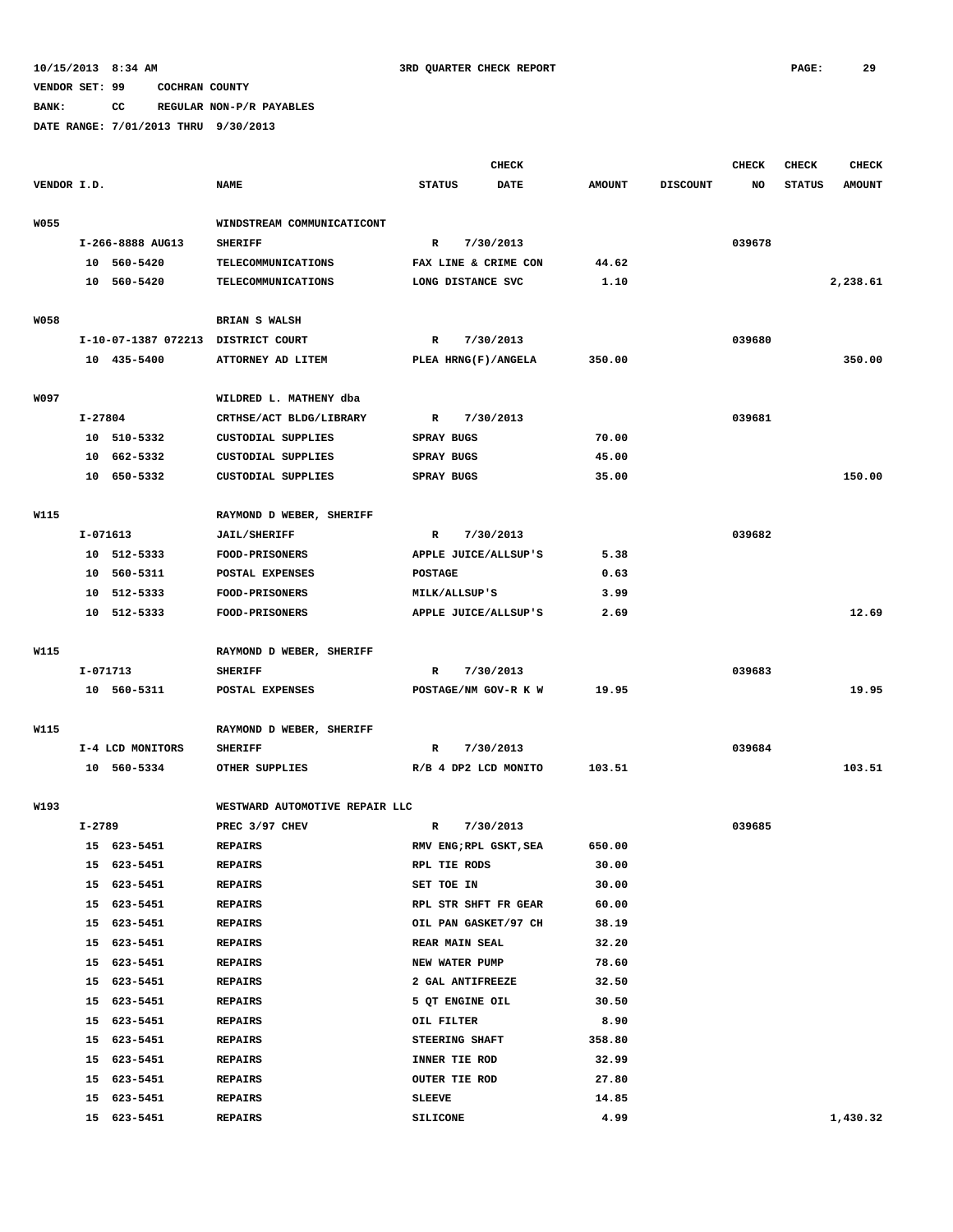**BANK: CC REGULAR NON-P/R PAYABLES**

|             |          |                             |                                       |                    | <b>CHECK</b>         |               |                 | <b>CHECK</b> | <b>CHECK</b>  | <b>CHECK</b>  |
|-------------|----------|-----------------------------|---------------------------------------|--------------------|----------------------|---------------|-----------------|--------------|---------------|---------------|
| VENDOR I.D. |          |                             | <b>NAME</b>                           | <b>STATUS</b>      | <b>DATE</b>          | <b>AMOUNT</b> | <b>DISCOUNT</b> | NO           | <b>STATUS</b> | <b>AMOUNT</b> |
| X001        |          |                             | XCEL ENERGY                           |                    |                      |               |                 |              |               |               |
|             |          |                             | I-54-1324315-7 AUG13 ALMOST ALL DEPTS | R                  | 7/30/2013            |               |                 | 039686       |               |               |
|             | 30       | 518-5440                    | UTILITIES                             |                    | 300210167 RUNWAY LIG | 74.63         |                 |              |               |               |
|             | 10       | 510-5440                    | UTILITIES                             |                    | 300240736 COURTHOUSE | 1,772.70      |                 |              |               |               |
|             | 10       | 660-5440                    | UTILITIES & IRRIGATION                |                    | 300265059 SOFTBALL P | 23.80         |                 |              |               |               |
|             | 10       | 580-5440                    | UTILITIES [TOWER]                     | 300282806 TOWER    |                      | 96.95         |                 |              |               |               |
|             | 15       | 621-5440                    | UTILITIES                             |                    | 300294119 PREC 1 SHO | 74.98         |                 |              |               |               |
|             | 10       | 650-5440                    | UTILITIES                             | 300338546 LIBRARY  |                      | 409.51        |                 |              |               |               |
|             | 10       | 652-5440                    | UTILITIES                             | 300342232 MUSEUM   |                      | 16.49         |                 |              |               |               |
|             | 10       | 662-5440                    | UTILITIES                             |                    | 300390484 ACTIVITY B | 786.02        |                 |              |               |               |
|             | 10       | 660-5440                    | UTILITIES & IRRIGATION                | 300410370 PARK     |                      | 502.95        |                 |              |               |               |
|             | 10       | 660-5440                    | UTILITIES & IRRIGATION                |                    | 300457515 PARK/SHOP  | 16.27         |                 |              |               |               |
|             | 10       | 660-5440                    | UTILITIES & IRRIGATION                |                    | 300505444 HOFMAN BAS |               |                 |              |               |               |
|             | 10       | 516-5440                    | UTILITIES                             | 300555198 CEMETERY |                      | 213.05        |                 |              |               |               |
|             | 10       | 409-5440                    | UTILITIES                             |                    | 300577364 102 N MAIN | 14.35         |                 |              |               |               |
|             | 10       | 660-5440                    | UTILITIES & IRRIGATION                | 300587052 SHOWBARN |                      | 134.76        |                 |              |               |               |
|             | 10       | 660-5440                    | UTILITIES & IRRIGATION                |                    | 300587753 RODEO GROU | 195.20        |                 |              |               |               |
|             | 10       | 516-5440                    | UTILITIES                             | 300603417 CEMETERY |                      | 69.98         |                 |              |               |               |
|             | 10       | 516-5440                    | UTILITIES                             |                    | 300637038 CEMETERY S | 280.89        |                 |              |               |               |
|             | 10       | 650-5440                    | UTILITIES                             | AREA LIGHT LIBRARY |                      | 15.50         |                 |              |               |               |
|             | 10       | 662-5440                    | UTILITIES                             |                    | 2 AREA LIGHTS ACT BL | 46.48         |                 |              |               |               |
|             | 10       | 660-5440                    | UTILITIES & IRRIGATION                |                    | AREA LIGHT PARK SHOP | 15.04         |                 |              |               | 4,759.55      |
| X001        |          |                             | XCEL ENERGY                           |                    |                      |               |                 |              |               |               |
|             |          | I-54-1829977-7 AUG13 PREC 2 |                                       | R                  | 7/30/2013            |               |                 | 039687       |               |               |
|             |          | 15 622-5440                 | UTILITIES                             |                    | 11 KWH 6/12-7/12/13  | 12.89         |                 |              |               |               |
|             |          | 15 622-5440                 | UTILITIES                             | AREA LIGHT         |                      | 16.32         |                 |              |               | 29.21         |
| Y001        |          |                             | YELLOWHOUSE MACHINERY CO.             |                    |                      |               |                 |              |               |               |
|             |          | I-01 219725                 | PREC 4                                | R                  | 7/30/2013            |               |                 | 039688       |               |               |
|             |          | 15 624-5451                 | <b>REPAIRS</b>                        | 10 OIL SAMPLE KITS |                      | 150.00        |                 |              |               | 150.00        |
|             |          |                             |                                       |                    |                      |               |                 |              |               |               |
| Z110        |          |                             | ZACHRY PUBLICATIONS, LP               |                    |                      |               |                 |              |               |               |
|             |          | I-2013 TX CO DIR            | CLERK                                 | $\mathbb{R}$       | 7/30/2013            |               |                 | 039689       |               |               |
|             |          | 10 403-5310                 | OFFICE SUPPLIES                       |                    | 3 2013 TX COUNTY DIR | 93.40         |                 |              |               | 93.40         |
| B001        |          |                             | BAILEY CO. ELECTRIC COOP              |                    |                      |               |                 |              |               |               |
|             | I-289232 |                             | PREC 4                                | $\mathbb{R}$       | 8/12/2013            |               |                 | 039690       |               |               |
|             |          | 15 624-5440                 | UTILITIES                             |                    | 330 KWH 6/21-7/22/13 | 34.48         |                 |              |               |               |
|             |          | 15 624-5440                 | UTILITIES                             | AREA LIGHT         |                      | 6.63          |                 |              |               |               |
|             | I-289233 |                             | PREC <sub>3</sub>                     | $\mathbb{R}$       | 8/12/2013            |               |                 | 039690       |               |               |
|             |          | 15 623-5440                 | UTILITIES                             |                    | 75 KWH 6/18-7/16/13  | 17.26         |                 |              |               |               |
|             |          | 15 623-5440                 | UTILITIES                             | 2 AREA LIGHTS      |                      | 16.24         |                 |              |               |               |
|             | I-289234 |                             | NON-DEPT'L/SHERIFF POSSE              | $\mathbf{R}$       | 8/12/2013            |               |                 | 039690       |               |               |
|             |          | 10 409-5440                 | UTILITIES                             |                    | ELEC SVC 6/7/13-7/5/ | 20.93         |                 |              |               | 95.54         |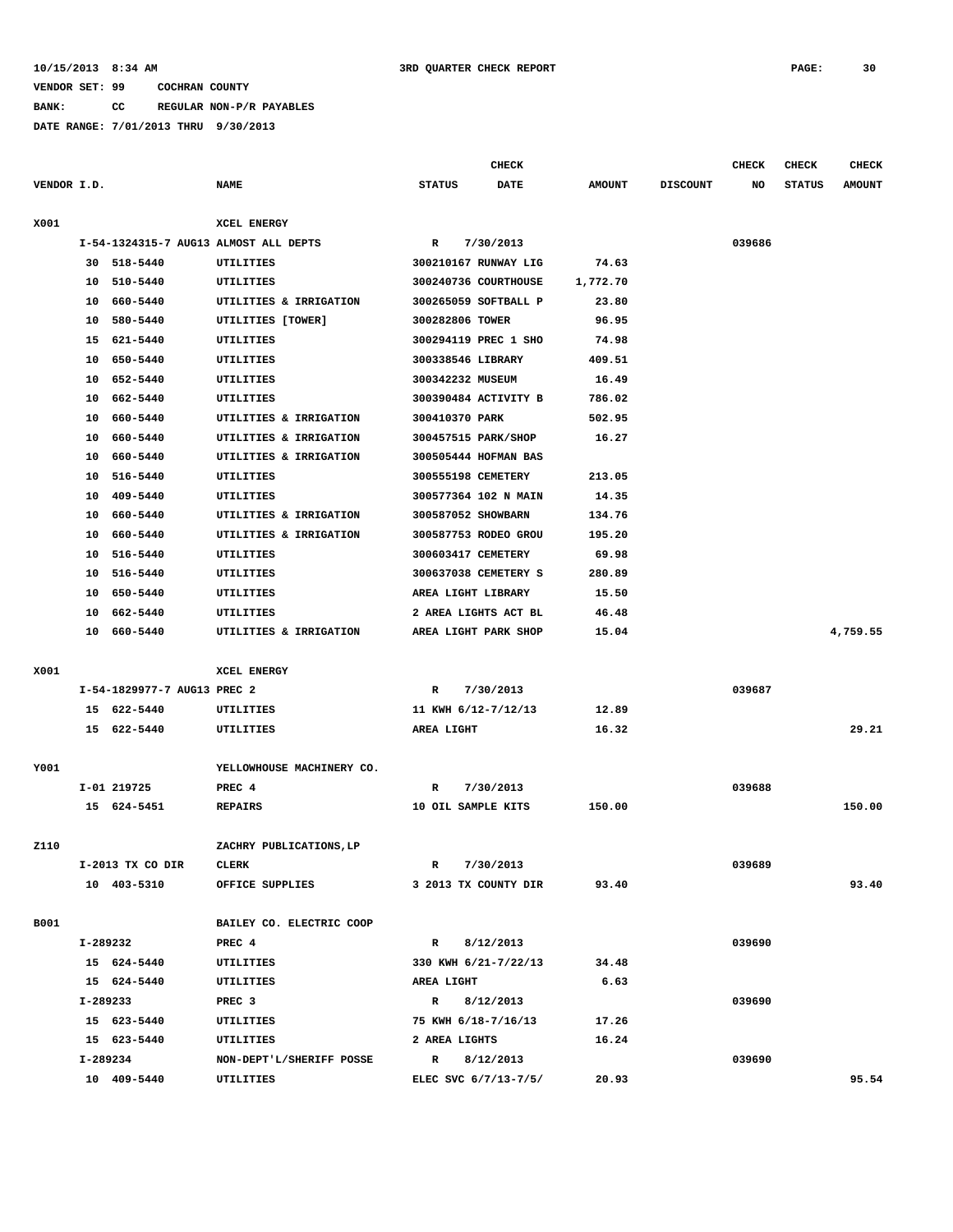# **BANK: CC REGULAR NON-P/R PAYABLES**

|             |          |                  |                                |                          | <b>CHECK</b> |               |                 | <b>CHECK</b> | <b>CHECK</b>  | <b>CHECK</b>  |
|-------------|----------|------------------|--------------------------------|--------------------------|--------------|---------------|-----------------|--------------|---------------|---------------|
| VENDOR I.D. |          |                  | <b>NAME</b>                    | <b>STATUS</b>            | <b>DATE</b>  | <b>AMOUNT</b> | <b>DISCOUNT</b> | NO           | <b>STATUS</b> | <b>AMOUNT</b> |
|             |          |                  |                                |                          |              |               |                 |              |               |               |
| B119        |          |                  | CHERYL BUTLER                  |                          |              |               |                 |              |               |               |
|             |          | I-ELEC LAW 07/13 | <b>ELECTIONS</b>               | R                        | 8/12/2013    |               |                 | 039691       |               |               |
|             |          | 10 490-5427      | CONTINUING EDUCATION           | 3 NITES/AUSTIN           |              | 324.00        |                 |              |               |               |
|             |          | 10 490-5427      | CONTINUING EDUCATION           | LODGING TAX              |              | 48.60         |                 |              |               |               |
|             | 10       | 490-5427         | CONTINUING EDUCATION           | 888 MI @ \$.565          |              | 501.72        |                 |              |               |               |
|             | 10       | 490-5427         | CONTINUING EDUCATION           | <b>MEALS</b>             |              | 94.20         |                 |              |               | 968.52        |
|             |          |                  |                                |                          |              |               |                 |              |               |               |
| C007        |          |                  | CITY OF MORTON                 |                          |              |               |                 |              |               |               |
|             | I-073113 |                  | LIB/MUS/ACT BLDG/CRTHSE/PREC 1 | R                        | 8/12/2013    |               |                 | 039692       |               |               |
|             |          | 10 650-5440      | UTILITIES                      | LIBRARY GAS              |              | 19.00         |                 |              |               |               |
|             |          | 10 650-5440      | UTILITIES                      | LIBRARY WATER            |              | 13.50         |                 |              |               |               |
|             |          | 10 650-5440      | UTILITIES                      | LIBRARY GARBAGE          |              | 45.00         |                 |              |               |               |
|             |          | 10 650-5440      | UTILITIES                      | LIBRARY SEWER            |              | 15.50         |                 |              |               |               |
|             |          | 10 652-5440      | UTILITIES                      | <b>MUSEUM GAS</b>        |              | 19.00         |                 |              |               |               |
|             | 10       | 652-5440         | UTILITIES                      | <b>MUSEUM WATER</b>      |              | 13.50         |                 |              |               |               |
|             | 10       | 652-5440         | UTILITIES                      | <b>MUSEUM GARBAGE</b>    |              | 21.50         |                 |              |               |               |
|             |          | 10 652-5440      | UTILITIES                      | MUSEUM SEWER             |              | 13.50         |                 |              |               |               |
|             | 10       | 662-5440         | UTILITIES                      | <b>ACTIVITY BLDG GAS</b> |              | 63.08         |                 |              |               |               |
|             | 10       | 662-5440         | UTILITIES                      | ACT. BLDG WATER          |              | 13.50         |                 |              |               |               |
|             | 10       | 662-5440         | UTILITIES                      | ACT. BLDG GARBAGE        |              | 70.50         |                 |              |               |               |
|             | 10       | 662-5440         | UTILITIES                      | ACT. BLDG SEWER          |              | 40.50         |                 |              |               |               |
|             | 10       | 510-5440         | UTILITIES                      | <b>COURTHOUSE GAS</b>    |              | 40.99         |                 |              |               |               |
|             | 10       | 510-5440         | UTILITIES                      | <b>COURTHOUSE WATER</b>  |              | 607.50        |                 |              |               |               |
|             |          | 10 510-5440      | UTILITIES                      | <b>CRTHSE GARBAGE</b>    |              | 295.50        |                 |              |               |               |
|             |          | 10 510-5440      | UTILITIES                      | <b>COURTHOUSE SEWER</b>  |              | 46.50         |                 |              |               |               |
|             |          | 15 621-5440      | UTILITIES                      | PREC 1 GAS               |              | 19.00         |                 |              |               |               |
|             | 15       | 621-5440         | UTILITIES                      | PREC 1 WATER             |              | 13.50         |                 |              |               |               |
|             | 15       | 621-5440         | UTILITIES                      | PREC 1 GARBAGE           |              | 45.00         |                 |              |               | 1,416.07      |
|             |          |                  |                                |                          |              |               |                 |              |               |               |
| C008        |          |                  | CITY OF WHITEFACE              |                          |              |               |                 |              |               |               |
|             |          | $I-409$ 08/13    | PREC <sub>2</sub>              | R                        | 8/12/2013    |               |                 | 039693       |               |               |
|             |          | 15 622-5440      | UTILITIES                      | GAS SVC 6/17-7/17/13     |              | 16.25         |                 |              |               |               |
|             |          | 15 622-5440      | UTILITIES                      | WATER SVC                |              | 14.00         |                 |              |               |               |
|             |          | 15 622-5440      | UTILITIES                      | GARBAGE SVC              |              | 50.10         |                 |              |               |               |
|             |          | 15 622-5440      | UTILITIES                      | SEWER SVC                |              | 22.50         |                 |              |               | 102.85        |
|             |          |                  |                                |                          |              |               |                 |              |               |               |
| C035        |          |                  | COX AUTO SUPPLY CO             |                          |              |               |                 |              |               |               |
|             |          | I-239988         | EXTENSION SVC                  | R 8/12/2013              |              |               |                 | 039694       |               |               |
|             |          | 10 665-5451      | <b>REPAIRS</b>                 | <b>BATTERY</b>           |              | 86.99         |                 |              |               |               |
|             |          | 10 665-5451      | <b>REPAIRS</b>                 | STATE BATT FEE           |              | 3.00          |                 |              |               |               |
|             |          | I-240103         | PREC <sub>2</sub>              | R 8/12/2013              |              |               |                 | 039694       |               |               |
|             |          | 15 622-5356      | ROAD MATERIALS & SUPPLIES      | <b>WEED-B-GON</b>        |              | 14.15         |                 |              |               |               |
|             |          | I-240126         | PREC 4                         | R 8/12/2013              |              |               |                 | 039694       |               |               |
|             |          | 15 624-5451      | <b>REPAIRS</b>                 | 1CS 5/20 OIL             |              | 59.37         |                 |              |               |               |
|             |          | 15 624-5451      | <b>REPAIRS</b>                 | 2 GAL FUEL CLNR          |              | 55.38         |                 |              |               |               |
|             |          | 15 624-5451      | <b>REPAIRS</b>                 | OIL FILTER               |              | 7.69          |                 |              |               |               |
|             |          | I-240222         | PREC 1                         | R 8/12/2013              |              |               |                 | 039694       |               |               |
|             |          | 15 621-5451      | <b>REPAIRS</b>                 | FUEL LINE/WEED-EATER     |              | 2.99          |                 |              |               |               |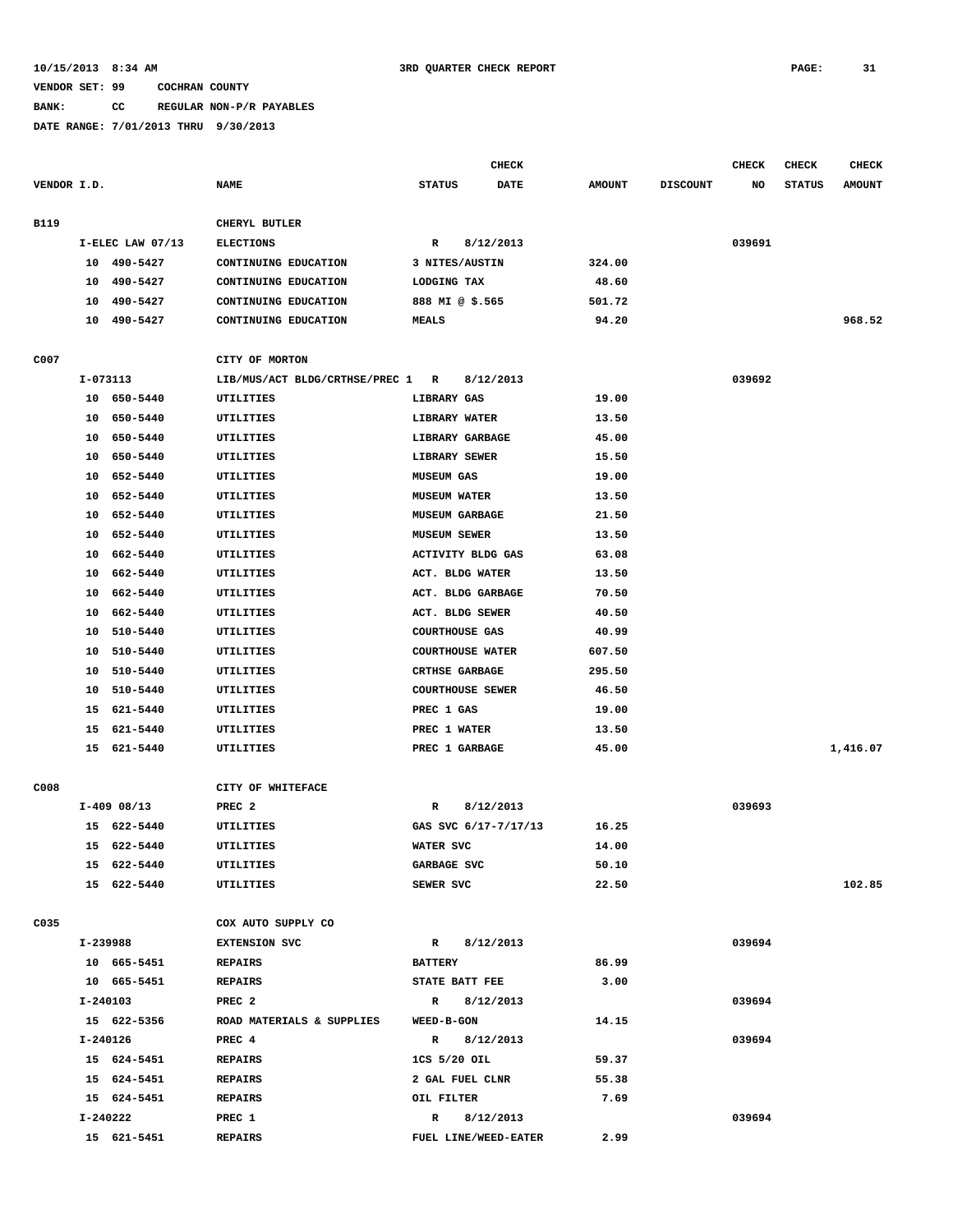**BANK: CC REGULAR NON-P/R PAYABLES**

|             |                   |                                                |                      | <b>CHECK</b> |               |                 | CHECK  | <b>CHECK</b>  | <b>CHECK</b>  |
|-------------|-------------------|------------------------------------------------|----------------------|--------------|---------------|-----------------|--------|---------------|---------------|
| VENDOR I.D. |                   | <b>NAME</b>                                    | <b>STATUS</b>        | <b>DATE</b>  | <b>AMOUNT</b> | <b>DISCOUNT</b> | NO     | <b>STATUS</b> | <b>AMOUNT</b> |
| C035        |                   | COX AUTO SUPPLY CO<br>CONT                     |                      |              |               |                 |        |               |               |
|             | I-240222          | PREC 1                                         | $\mathbf{R}$         | 8/12/2013    |               |                 | 039694 |               |               |
|             | 15 621-5451       | <b>REPAIRS</b>                                 | FUEL LINE            |              | 3.15          |                 |        |               |               |
|             | 15 621-5451       | REPAIRS                                        | <b>FUEL</b>          |              | 7.49          |                 |        |               |               |
|             | I-240232          | PREC <sub>2</sub>                              | $\mathbb{R}$         | 8/12/2013    |               |                 | 039694 |               |               |
|             | 15 622-5451       | <b>REPAIRS</b>                                 | 134 STOP LEAK        |              | 5.99          |                 |        |               |               |
|             | 15 622-5451       | <b>REPAIRS</b>                                 | R134A OIL            |              | 4.75          |                 |        |               |               |
|             | I-240294          | PREC 1                                         | R 8/12/2013          |              |               |                 | 039694 |               |               |
|             | 15 621-5356       | ROAD MATERIALS & SUPPLIES                      | BLO GUN              |              | 8.11          |                 |        |               |               |
|             | 15 621-5451       | <b>REPAIRS</b>                                 | PLUG                 |              | 2.19          |                 |        |               |               |
|             | I-240359          | <b>SHERIFF</b>                                 | R 8/12/2013          |              |               |                 | 039694 |               |               |
|             | 10 560-5452       | OFFICE EQUIPMENT REPAIR                        | STEEL WOOL           |              | 2.99          |                 |        |               |               |
|             | I-240397          | LIBRARY                                        | R 8/12/2013          |              |               |                 | 039694 |               |               |
|             | 10 650-5499       | <b>MISCELLANEOUS</b>                           | WILD BIRD SEED       |              | 4.99          |                 |        |               |               |
|             | I-240407          | <b>SHERIFF</b>                                 | $\mathbb{R}$         | 8/12/2013    |               |                 | 039694 |               |               |
|             | 10 560-5334       | OTHER SUPPLIES                                 | KEY MADE/DS PREC 1   |              | 1.00          |                 |        |               |               |
|             | I-240408 07/05/13 | <b>SHERIFF</b>                                 | R 8/12/2013          |              |               |                 | 039694 |               |               |
|             | 10 560-5334       | OTHER SUPPLIES                                 | <b>KEY MADE</b>      |              | 1.00          |                 |        |               |               |
|             | I-240693          | <b>SHERIFF</b>                                 | R                    | 8/12/2013    |               |                 | 039694 |               |               |
|             | 10 560-5451       | MACHINERY-NON-OFFICE REPAIR 3/4" T-PEX BIOTE   |                      |              | 5.79          |                 |        |               |               |
|             | 10 560-5451       | MACHINERY-NON-OFFICE REPAIR 1/2x3/4" PEX ADPTR |                      |              | 1.79          |                 |        |               |               |
|             | I-240708          | <b>SHERIFF</b>                                 | $\mathbb{R}$         | 8/12/2013    |               |                 | 039694 |               |               |
|             | 10 560-5334       | OTHER SUPPLIES                                 | 5/16" DRILL BIT      |              | 3.35          |                 |        |               |               |
|             | I-240834          | <b>COURTHOUSE</b>                              | R                    | 8/12/2013    |               |                 | 039694 |               |               |
|             | 10 510-5332       | CUSTODIAL SUPPLIES                             | 2 "WET FLOOR" SIGNS  |              | 79.52         |                 |        |               |               |
|             | I-240979          | <b>SHERIFF</b>                                 | R                    | 8/12/2013    |               |                 | 039694 |               |               |
|             | 10 560-5334       | OTHER SUPPLIES                                 | <b>RUBBER TAPE</b>   |              | 4.99          |                 |        |               |               |
|             | 10 560-5334       | OTHER SUPPLIES                                 | 3M TAPE              |              | 4.99          |                 |        |               |               |
|             | I-241177          | PREC 4                                         | $\mathbf{R}$         | 8/12/2013    |               |                 | 039694 |               |               |
|             | 15 624-5356       | ROAD MATERIALS & SUPPLIES                      | 2 CARB CLNR          |              | 7.98          |                 |        |               |               |
|             | 15 624-5356       | ROAD MATERIALS & SUPPLIES                      | WRENCH               |              | 3.49          |                 |        |               |               |
|             | I-241178          | PREC 4                                         | R 8/12/2013          |              |               |                 | 039694 |               |               |
|             | 15 624-5356       | ROAD MATERIALS & SUPPLIES                      | RET FILTER WRENCH    |              | 3.49CR        |                 |        |               |               |
|             | 15 624-5356       | ROAD MATERIALS & SUPPLIES                      | <b>WRENCH</b>        |              | 11.75         |                 |        |               |               |
|             | I-241201          | PREC 4                                         | R 8/12/2013          |              |               |                 | 039694 |               |               |
|             | 15 624-5451       | REPAIRS                                        | WIX FILTER           |              | 21.69         |                 |        |               |               |
|             | I-241570          | PREC <sub>2</sub>                              | R 8/12/2013          |              |               |                 | 039694 |               |               |
|             | 15 622-5451       | <b>REPAIRS</b>                                 | <b>BATTERY/EXCHG</b> |              | 92.99         |                 |        |               |               |
|             | 15 622-5451       | <b>REPAIRS</b>                                 | STATE BATT FEE       |              | 3.00          |                 |        |               |               |
|             | I-241896          | PREC 1                                         | R 8/12/2013          |              |               |                 | 039694 |               |               |
|             | 15 621-5451       | <b>REPAIRS</b>                                 | <b>BALL BRNG</b>     |              | 168.32        |                 |        |               |               |
|             | I-241937          | PREC 1                                         | R 8/12/2013          |              |               |                 | 039694 |               |               |
|             | 15 621-5451       | REPAIRS                                        | 1/4" BLACK PLUG      |              | 0.59          |                 |        |               |               |
|             | I-242127          | <b>COURTHOUSE</b>                              | R 8/12/2013          |              |               |                 | 039694 |               |               |
|             | 10 510-5332       | CUSTODIAL SUPPLIES                             | <b>TAPE</b>          |              | 12.79         |                 |        |               |               |
|             | I-242426          | <b>COURTHOUSE</b>                              | R 8/12/2013          |              |               |                 | 039694 |               |               |
|             | 10 510-5451       | <b>REPAIR</b>                                  | TRFLX BELT/EXHAUST F |              | 5.68          |                 |        |               |               |
|             | I-242541          | <b>ACTIVITY BLDG</b>                           | $\mathbb{R}$         | 8/12/2013    |               |                 | 039694 |               |               |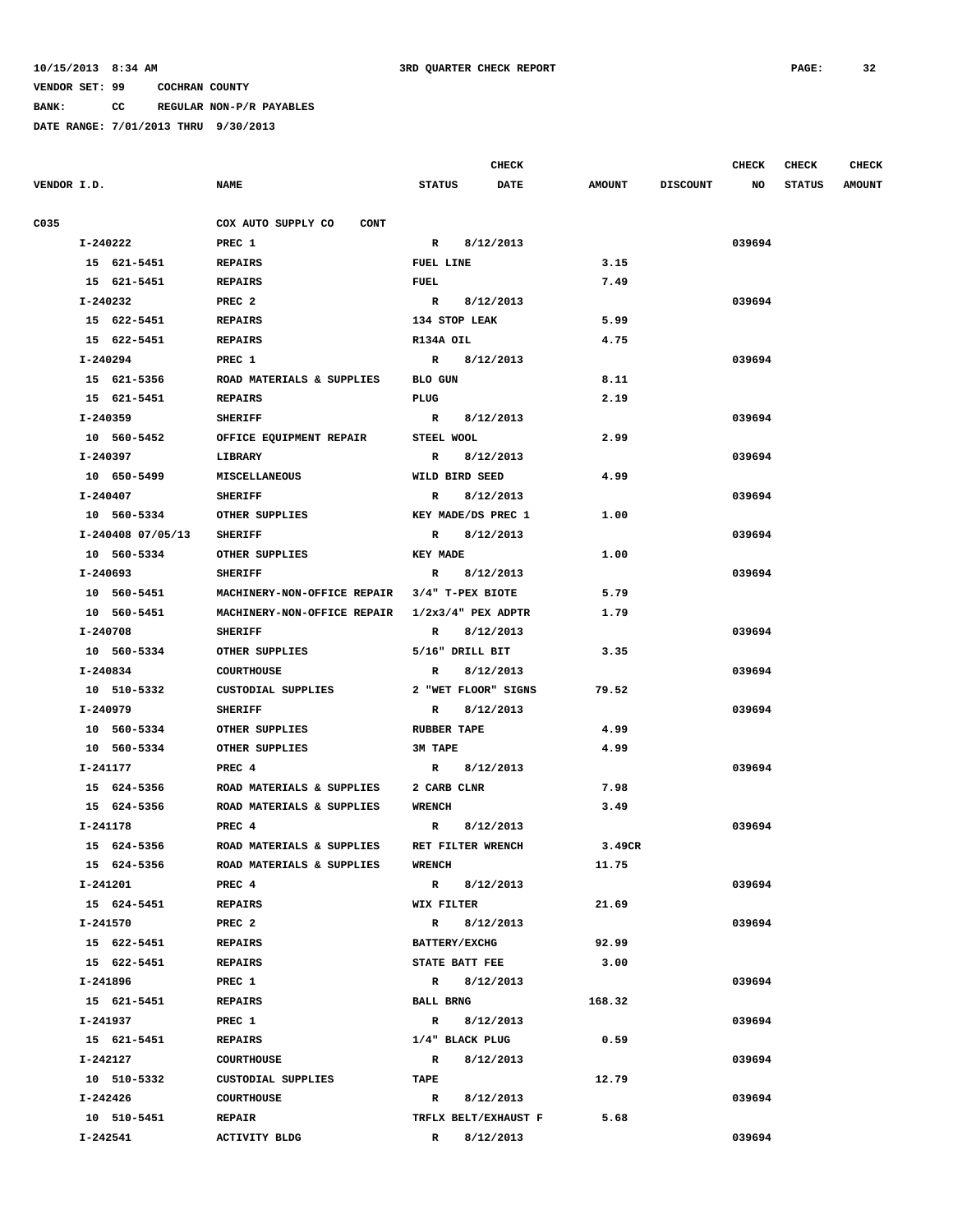### **BANK: CC REGULAR NON-P/R PAYABLES**

|             |         |                           |                                              |                    | <b>CHECK</b>          |               |                 | <b>CHECK</b> | <b>CHECK</b>  | <b>CHECK</b>  |
|-------------|---------|---------------------------|----------------------------------------------|--------------------|-----------------------|---------------|-----------------|--------------|---------------|---------------|
| VENDOR I.D. |         |                           | <b>NAME</b>                                  | <b>STATUS</b>      | <b>DATE</b>           | <b>AMOUNT</b> | <b>DISCOUNT</b> | NO           | <b>STATUS</b> | <b>AMOUNT</b> |
| C035        |         |                           | COX AUTO SUPPLY CO<br><b>CONT</b>            |                    |                       |               |                 |              |               |               |
|             |         | $I - 242541$              | <b>ACTIVITY BLDG</b>                         | R                  | 8/12/2013             |               |                 | 039694       |               |               |
|             |         | 10 662-5332               | CUSTODIAL SUPPLIES                           | <b>KEY MADE</b>    |                       | 1.00          |                 |              |               |               |
|             |         | 10 662-5332               | CUSTODIAL SUPPLIES                           | <b>KEY CODER</b>   |                       | 1.89          |                 |              |               |               |
|             |         | I-242716                  | PREC <sub>3</sub>                            | R                  | 8/12/2013             |               |                 | 039694       |               |               |
|             |         | 15 623-5451               | <b>REPAIRS</b>                               |                    | HD BATTERY/EXCHG      | 69.99         |                 |              |               |               |
|             |         | 15 623-5451               | <b>REPAIRS</b>                               | STATE BATT FEE     |                       | 3.00          |                 |              |               |               |
|             |         | 15 623-5451               | <b>REPAIRS</b>                               | BATTERY CABLE      |                       | 19.99         |                 |              |               | 792.32        |
| C069        |         |                           | COUNTRY DUMPSTERS, INC.                      |                    |                       |               |                 |              |               |               |
|             | I-34479 |                           | PREC 3/PREC 4                                | $\mathbb{R}$       | 8/12/2013             |               |                 | 039697       |               |               |
|             |         | 15 623-5440               | UTILITIES                                    |                    | AUG DUMPSTER SVC      | 53.25         |                 |              |               |               |
|             |         | 15 624-5440               | UTILITIES                                    |                    | AUG DUMPSTER SVC      | 53.25         |                 |              |               | 106.50        |
|             |         |                           |                                              |                    |                       |               |                 |              |               |               |
| C084        |         |                           | CLERK, SEVENTH COURT OF APPEAL               |                    |                       |               |                 |              |               |               |
|             |         | I-JUL 2013                | STATE FEES                                   | R                  | 8/12/2013             |               |                 | 039698       |               |               |
|             |         | 90 000-2379.002           | 7th Crt of Appeal Gov't22.2081DISTRICT COURT |                    |                       | 5.00          |                 |              |               | 5.00          |
| D039        |         |                           | <b>DUVALL TECHNOLOGY</b>                     |                    |                       |               |                 |              |               |               |
|             | $I-76$  |                           | TAX A/C                                      | R                  | 8/12/2013             |               |                 | 039699       |               |               |
|             |         | 10 499-5451               | <b>REPAIR</b>                                |                    | 1.5 HR RPL SWTCH; SET | 135.00        |                 |              |               | 135.00        |
|             |         |                           |                                              |                    |                       |               |                 |              |               |               |
| D048        |         |                           | DATA-LINE OFFICE SYSTEMS                     |                    |                       |               |                 |              |               |               |
|             |         | I-077409                  | LIBRARY                                      | $\mathbb{R}$       | 8/12/2013             |               |                 | 039700       |               |               |
|             |         | 10 650-5411               | MAINTENANCE CONTRACTS                        |                    | COPIER MAINTENANCE 6  | 37.50         |                 |              |               |               |
|             |         | 10 650-5411               | MAINTENANCE CONTRACTS                        | <b>FUEL SURCHG</b> |                       | 1.50          |                 |              |               |               |
|             |         | I-077943                  | LIBRARY                                      | R                  | 8/12/2013             |               |                 | 039700       |               |               |
|             |         | 10 650-5411               | MAINTENANCE CONTRACTS                        |                    | 251 COLOR COPIES/MAI  | 25.10         |                 |              |               | 64.10         |
| E017        |         |                           | ELLIS AND SON INC                            |                    |                       |               |                 |              |               |               |
|             |         |                           | I-E COURTNEY 8/7/13 JUSTICE OF PEACE         | $\mathbb{R}$       | 8/12/2013             |               |                 | 039701       |               |               |
|             |         | 10 455-5405               | <b>AUTOPSY</b>                               | <b>BASE CHG</b>    |                       | 65.00         |                 |              |               |               |
|             |         | 10 455-5405               | <b>AUTOPSY</b>                               | TRNSPRT TO LBK     |                       | 50.00         |                 |              |               |               |
|             |         | 10 455-5405               | <b>AUTOPSY</b>                               | TRNSPRT FR LBK     |                       | 50.00         |                 |              |               |               |
|             |         | 10 455-5405               | <b>AUTOPSY</b>                               | HD BAG             |                       | 87.50         |                 |              |               | 252.50        |
|             |         |                           |                                              |                    |                       |               |                 |              |               |               |
| E075        |         |                           | <b>WEX BANK</b>                              |                    |                       |               |                 |              |               |               |
|             |         | I-33737367<br>10 560-5330 | SHERIFF/EXT SVC<br>FUEL AND OIL              | $\mathbf{R}$       | 8/12/2013             |               |                 | 039702       |               |               |
|             |         |                           |                                              | 53.01GL UNL/#1     |                       | 181.93        |                 |              |               |               |
|             |         | 10 560-5330               | FUEL AND OIL                                 | 9.52GL UNL/#2      |                       | 35.22         |                 |              |               |               |
|             |         | 10 665-5330               | FUEL AND OIL                                 |                    | 117.05GL UNL/MOLLOY   | 415.20        |                 |              |               | 632.35        |
| F010        |         |                           | FIVE-AREA TELEPHONE CO-OP                    |                    |                       |               |                 |              |               |               |
|             |         | I-927-5510 AUG13          | PREC 4                                       | R                  | 8/12/2013             |               |                 | 039703       |               |               |
|             |         | 15 624-5420               | TELECOMMUNICATIONS                           | BASIC LOCAL SVC    |                       | 32.25         |                 |              |               |               |
|             |         | 15 624-5420               | TELECOMMUNICATIONS                           | FEES               |                       | 9.19          |                 |              |               | 41.44         |
|             |         |                           |                                              |                    |                       |               |                 |              |               |               |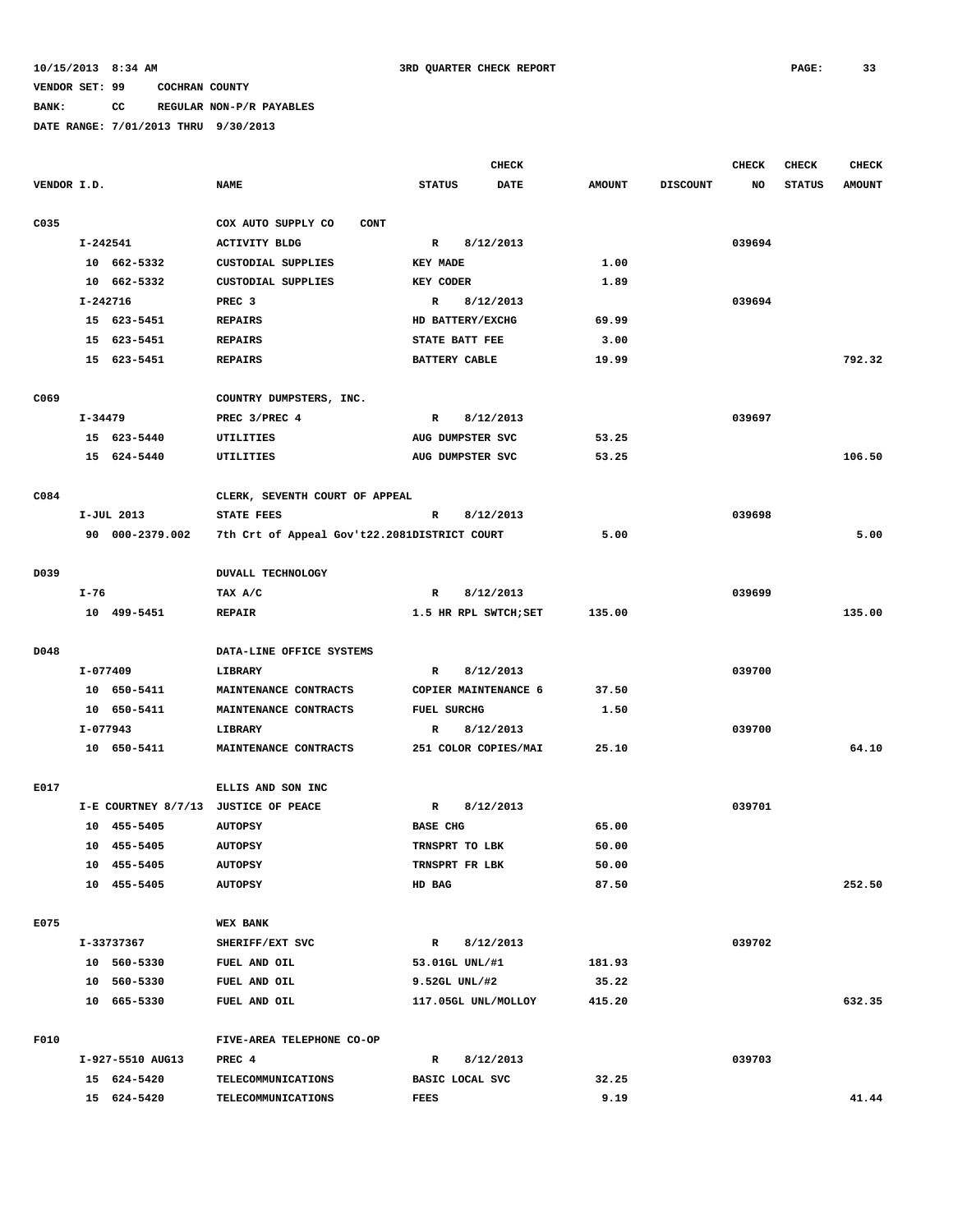## **BANK: CC REGULAR NON-P/R PAYABLES**

|             |                     |                                            |                           | <b>CHECK</b> |               |                 | <b>CHECK</b> | <b>CHECK</b>  | <b>CHECK</b>  |
|-------------|---------------------|--------------------------------------------|---------------------------|--------------|---------------|-----------------|--------------|---------------|---------------|
| VENDOR I.D. |                     | <b>NAME</b>                                | <b>STATUS</b>             | <b>DATE</b>  | <b>AMOUNT</b> | <b>DISCOUNT</b> | NO           | <b>STATUS</b> | <b>AMOUNT</b> |
| F073        |                     | FRONTIER VALLEY INC.                       |                           |              |               |                 |              |               |               |
|             | $I-363114$          | <b>CEMETERY</b>                            | $\mathbf{R}$<br>8/12/2013 |              |               |                 | 039704       |               |               |
|             | 10 516-5451         | <b>REPAIR</b>                              | RPR AUTO/NW WELL          |              | 89.00         |                 |              |               |               |
|             | 10 516-5451         | <b>REPAIR</b>                              | PRSR SWITCH 30/50         |              | 30.56         |                 |              |               |               |
|             | 10 516-5451         | <b>REPAIR</b>                              | 2.5" PRSR GAUGE           |              | 23.99         |                 |              |               | 143.55        |
|             |                     |                                            |                           |              |               |                 |              |               |               |
| G005        |                     | <b>GENERAL FUND</b>                        |                           |              |               |                 |              |               |               |
|             | I-VEH LEASE #4      | <b>JUVENILE PROBATION</b>                  | $\mathbf{R}$              | 8/12/2013    |               |                 | 039705       |               |               |
|             | 10 571-5464         | VEHICLE LEASE                              | LEASE 7/25-8/25/13 #      |              | 400.00        |                 |              |               | 400.00        |
| G145        |                     | GT DISTRIBUTORS, INC.                      |                           |              |               |                 |              |               |               |
|             | I-INV0459099        | <b>SHERIFF</b>                             | $\mathbb{R}$              | 8/12/2013    |               |                 | 039706       |               |               |
|             | 10 560-5334         | OTHER SUPPLIES                             | 1M GOLD DOT HOLLOW.       |              | 468.80        |                 |              |               | 468.80        |
| H144        |                     | HIGH PLAINS CONTRACTORS &                  |                           |              |               |                 |              |               |               |
|             | I-DRAW#1/M FRANCO   | <b>WELFARE</b>                             | $\mathbb{R}$              | 8/12/2013    |               |                 | 039707       |               |               |
|             | 10 640-5499         | <b>MISCELLANEOUS</b>                       | COSTS \$33,036; RETN      |              | 29,732.40     |                 |              |               | 29,732.40     |
|             |                     |                                            |                           |              |               |                 |              |               |               |
| J040        |                     | JONES MCCLURE PUBLISHING                   |                           |              |               |                 |              |               |               |
|             | I-CRIM CODE+ '2013  | CO/DIST CLERK                              | $\mathbf{R}$              | 8/12/2013    |               |                 | 039708       |               |               |
|             | 10 403-5310         | OFFICE SUPPLIES                            | PREPAY CRIM CODE+ '1      |              | 83.00         |                 |              |               | 83.00         |
| J074        |                     | TREVA JACKSON, TAX ASSESSOR/CO             |                           |              |               |                 |              |               |               |
|             | I-TA COLL MTG 08/13 | TAX A/C                                    | R                         | 8/12/2013    |               |                 | 039709       |               |               |
|             | 10 499-5427         | CONTINUING EDUCATION                       | 112 MI TO/FR LBK 8/5      |              | 63.28         |                 |              |               |               |
|             |                     | I-TAX A/C SCH 11/13 TAX ASSESSOR/COLLECTOR | $\mathbb{R}$              | 8/12/2013    |               |                 | 039709       |               |               |
|             | 10 499-5427         | CONTINUING EDUCATION                       | R/B REG FEE--A&M SCH      |              | 155.00        |                 |              |               | 218.28        |
|             |                     |                                            |                           |              |               |                 |              |               |               |
| J082        |                     | JOHN DEERE FINANCIAL                       |                           |              |               |                 |              |               |               |
|             | I-105290            | PREC <sub>3</sub>                          | R                         | 8/12/2013    |               |                 | 039710       |               |               |
|             | 15 623-5451         | <b>REPAIRS</b>                             | OIL FILTER #AT310905      |              | 79.39         |                 |              |               |               |
|             | I-108137            | <b>CEMETERY</b>                            | R                         | 8/12/2013    |               |                 | 039710       |               |               |
|             | 10 516-5451         | <b>REPAIR</b>                              | SPRING PIN                |              | 0.69          |                 |              |               |               |
|             | I-111732            | PREC 1                                     | R                         | 8/12/2013    |               |                 | 039710       |               |               |
|             | 15 621-5451         | <b>REPAIRS</b>                             | 4 BLADES #W48577          |              | 178.04        |                 |              |               |               |
|             | 15 621-5451         | REPAIRS                                    | 2 BLADES #W48578          |              | 81.60         |                 |              |               | 339.72        |
| L010        |                     | LEWIS FARM & RANCH STORE INC               |                           |              |               |                 |              |               |               |
|             | I-70318             | <b>SHERIFF</b>                             | R                         | 8/12/2013    |               |                 | 039711       |               |               |
|             | 10 560-5452         | OFFICE EQUIPMENT REPAIR                    | <b>STAIN</b>              |              | 12.99         |                 |              |               |               |
|             | 10 560-5310         | OFFICE SUPPLIES                            | RACK                      |              | 39.95         |                 |              |               |               |
|             | 10 560-5452         | OFFICE EQUIPMENT REPAIR                    | DISC                      |              | 5.29CR        |                 |              |               |               |
|             | I-70525             | <b>SHERIFF</b>                             | R                         | 8/12/2013    |               |                 | 039711       |               |               |
|             | 10 560-5452         | OFFICE EQUIPMENT REPAIR                    | WOOD FILLER               |              | 3.49          |                 |              |               |               |
|             | 10 512-5392         | MISCELLANEOUS SUPPLIES                     | DISC                      |              | 0.35CR        |                 |              |               |               |
|             | I-70679             | <b>ACTIVITY BLDG</b>                       | R                         | 8/12/2013    |               |                 | 039711       |               |               |
|             | 10 662-5332         | CUSTODIAL SUPPLIES                         | <b>AMDRO</b>              |              | 7.49          |                 |              |               |               |
|             | 10 662-5332         | CUSTODIAL SUPPLIES                         | DISC                      |              | 0.75CR        |                 |              |               |               |
|             | I-70839             | PARK                                       | $\mathbf{R}$              | 8/12/2013    |               |                 | 039711       |               |               |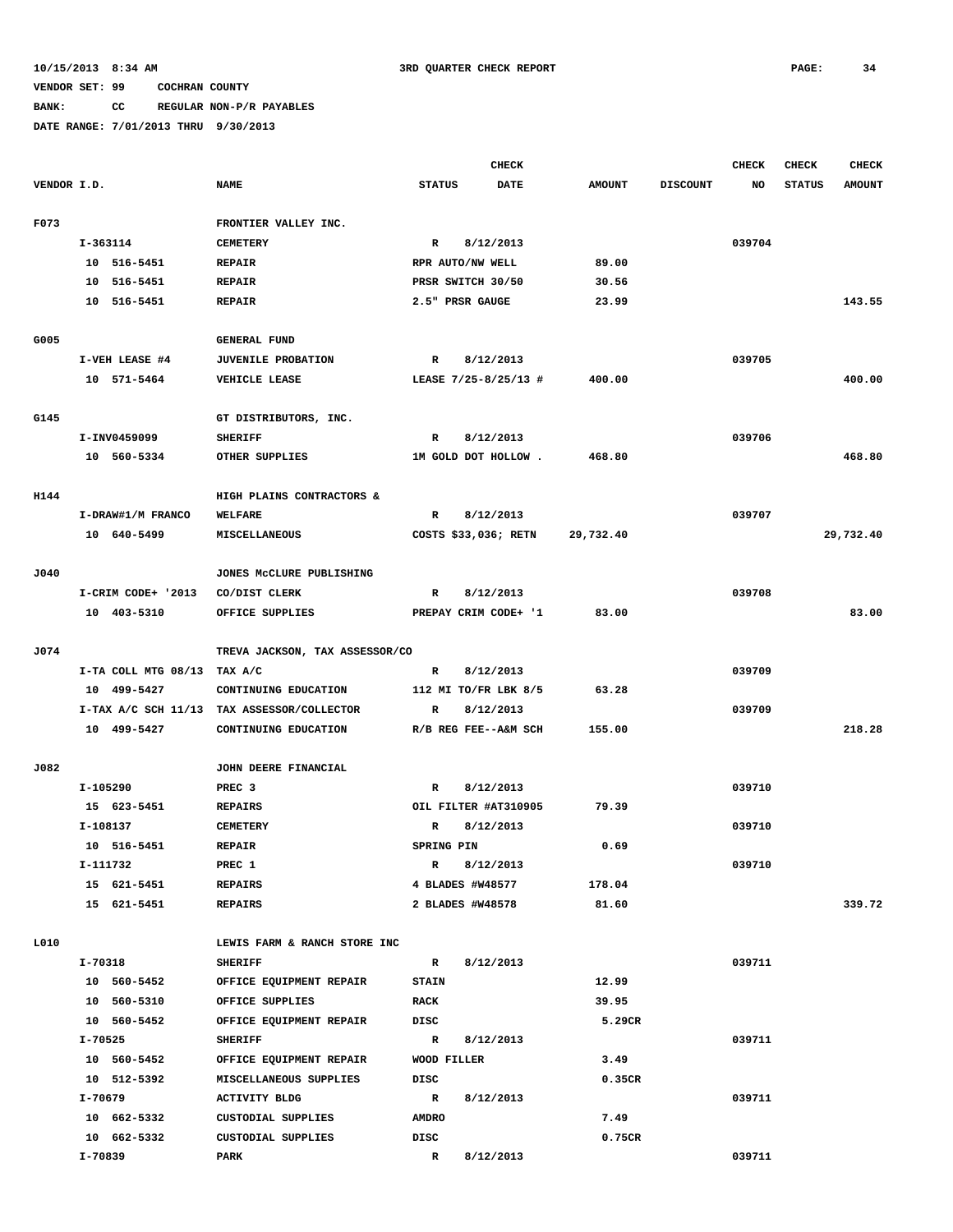#### **10/15/2013 8:34 AM 3RD QUARTER CHECK REPORT PAGE: 35**

### **VENDOR SET: 99 COCHRAN COUNTY**

## **BANK: CC REGULAR NON-P/R PAYABLES**

|             |                |                            |                       | <b>CHECK</b> |               |                 | <b>CHECK</b> | <b>CHECK</b>  | CHECK         |
|-------------|----------------|----------------------------|-----------------------|--------------|---------------|-----------------|--------------|---------------|---------------|
| VENDOR I.D. |                | <b>NAME</b>                | <b>STATUS</b>         | DATE         | <b>AMOUNT</b> | <b>DISCOUNT</b> | NO           | <b>STATUS</b> | <b>AMOUNT</b> |
| L010        |                | LEWIS FARM & RANCH STOCONT |                       |              |               |                 |              |               |               |
|             | I-70839        | PARK                       | $\mathbb{R}$          | 8/12/2013    |               |                 | 039711       |               |               |
|             | 10 660-5451    | <b>REPAIR</b>              | PVC CEMENT            |              | 7.49          |                 |              |               |               |
|             | 10 660-5451    | <b>REPAIR</b>              | PRIMER                |              | 11.49         |                 |              |               |               |
|             | 10 660-5451    | <b>REPAIR</b>              | DISC                  |              | 1.89CR        |                 |              |               |               |
|             | 10 660-5451    | <b>REPAIR</b>              | CLEAR CLNR            |              | 9.99          |                 |              |               |               |
|             | I-70869        | PREC <sub>2</sub>          | $\mathbf R$           | 8/12/2013    |               |                 | 039711       |               |               |
|             | 15 622-5356    | ROAD MATERIALS & SUPPLIES  | 2 WEED-B-GON          |              | 12.98         |                 |              |               |               |
|             | 15 622-5356    | ROAD MATERIALS & SUPPLIES  | DISC                  |              | 1.30CR        |                 |              |               |               |
|             | I-70896        | <b>SHERIFF</b>             | $\mathbf R$           | 8/12/2013    |               |                 | 039711       |               |               |
|             | 10 560-5452    | OFFICE EQUIPMENT REPAIR    | <b>STAIN</b>          |              | 7.29          |                 |              |               |               |
|             | 10 560-5452    | OFFICE EQUIPMENT REPAIR    | 5 SAND PAPER          |              | 4.45          |                 |              |               |               |
|             | 10 560-5452    | OFFICE EQUIPMENT REPAIR    | 2 FOAM BRUSHES        |              | 1.98          |                 |              |               |               |
|             | 10 560-5452    | OFFICE EQUIPMENT REPAIR    | 2 1x12x14             |              | 39.20         |                 |              |               |               |
|             | 10 560-5452    | OFFICE EQUIPMENT REPAIR    | DISC                  |              | 5.29CR        |                 |              |               |               |
|             | I-70897        | PREC <sub>3</sub>          | $\mathbb{R}$          | 8/12/2013    |               |                 | 039711       |               |               |
|             | 15 623-5356    | ROAD MATERIALS & SUPPLIES  | MOSQUITO SPRAY        |              | 10.98         |                 |              |               |               |
|             | 15 623-5356    | ROAD MATERIALS & SUPPLIES  | DISC                  |              | 1.10CR        |                 |              |               |               |
|             | I-71040        | <b>ACTIVITY BLDG</b>       | R                     | 8/12/2013    |               |                 | 039711       |               |               |
|             | 10 662-5332    | CUSTODIAL SUPPLIES         | WEED-FREE ZONE        |              | 31.95         |                 |              |               |               |
|             | 10 662-5332    | CUSTODIAL SUPPLIES         | DISC                  |              | 3.20CR        |                 |              |               |               |
|             | I-71129        | PREC 1                     | $\mathbb{R}$          | 8/12/2013    |               |                 | 039711       |               |               |
|             | 15 621-5356    | ROAD MATERIALS & SUPPLIES  | 2 TISSUE PAPER        |              | 17.98         |                 |              |               |               |
|             | 15 621-5356    | ROAD MATERIALS & SUPPLIES  | DISC                  |              | 1.80CR        |                 |              |               |               |
|             | I-71529        | <b>SHERIFF</b>             | $\mathbb{R}$          | 8/12/2013    |               |                 | 039711       |               |               |
|             | 10 560-5452    | OFFICE EQUIPMENT REPAIR    | 4 LIGHT COVERS        |              | 4.36          |                 |              |               |               |
|             | I-71707        | <b>COURTHOUSE</b>          | R                     | 8/12/2013    |               |                 | 039711       |               |               |
|             | 10 510-5451    | <b>REPAIR</b>              | <b>ROLLER</b>         |              | 2.49          |                 |              |               |               |
|             | 10 510-5451    | <b>REPAIR</b>              | ROLLER                |              | 2.49          |                 |              |               |               |
|             | 10 510-5451    | <b>REPAIR</b>              | PAINT BRUSH           |              | 2.95          |                 |              |               |               |
|             | 10 510-5451    | <b>REPAIR</b>              | TAPE                  |              | 4.49          |                 |              |               |               |
|             | 10<br>510-5451 | <b>REPAIR</b>              | 2 GL PAINT/SHERIFF    |              | 53.98         |                 |              |               |               |
|             | 10 510-5451    | <b>REPAIR</b>              | DISC                  |              | 6.64CR        |                 |              |               |               |
|             | I-71721        | <b>SHERIFF</b>             | $\mathbb{R}$          | 8/12/2013    |               |                 | 039711       |               |               |
|             | 10 560-5452    | OFFICE EQUIPMENT REPAIR    | $2 \times 4 \times 8$ |              | 7.18          |                 |              |               |               |
|             | 10 560-5452    | OFFICE EQUIPMENT REPAIR    | DISC                  |              | 0.72CR        |                 |              |               |               |
|             | I-71752        | <b>SHERIFF</b>             | $\mathbb{R}$          | 8/12/2013    |               |                 | 039711       |               |               |
|             | 10 560-5452    | OFFICE EQUIPMENT REPAIR    | <b>EPOXY</b>          |              | 5.99          |                 |              |               |               |
|             | 10 560-5452    | OFFICE EQUIPMENT REPAIR    | 3 TAPE                |              | 13.47         |                 |              |               |               |
|             | 10 560-5452    | OFFICE EQUIPMENT REPAIR    | DISC                  |              | 1.95CR        |                 |              |               |               |
|             | I-71829        | <b>SHERIFF</b>             | R                     | 8/12/2013    |               |                 | 039711       |               |               |
|             | 10 560-5452    | OFFICE EQUIPMENT REPAIR    | <b>BLADE</b>          |              | 2.29          |                 |              |               |               |
|             | 10 560-5452    | OFFICE EQUIPMENT REPAIR    | DISC                  |              | 0.23CR        |                 |              |               |               |
|             | I-71872        | PARK/AIRPORT               | $\mathbb{R}$          | 8/12/2013    |               |                 | 039711       |               |               |
|             | 30 518-5332    | CUSTODIAL SUPPLIES         | GLUE                  |              | 13.49         |                 |              |               |               |
|             | 30 518-5332    | CUSTODIAL SUPPLIES         | DISC                  |              | 1.35CR        |                 |              |               |               |
|             | I-71878        | <b>SHERIFF</b>             | R                     | 8/12/2013    |               |                 | 039711       |               |               |
|             | 10 560-5334    | OTHER SUPPLIES             | SHOP TOWELS           |              | 13.99         |                 |              |               |               |
|             |                |                            |                       |              |               |                 |              |               |               |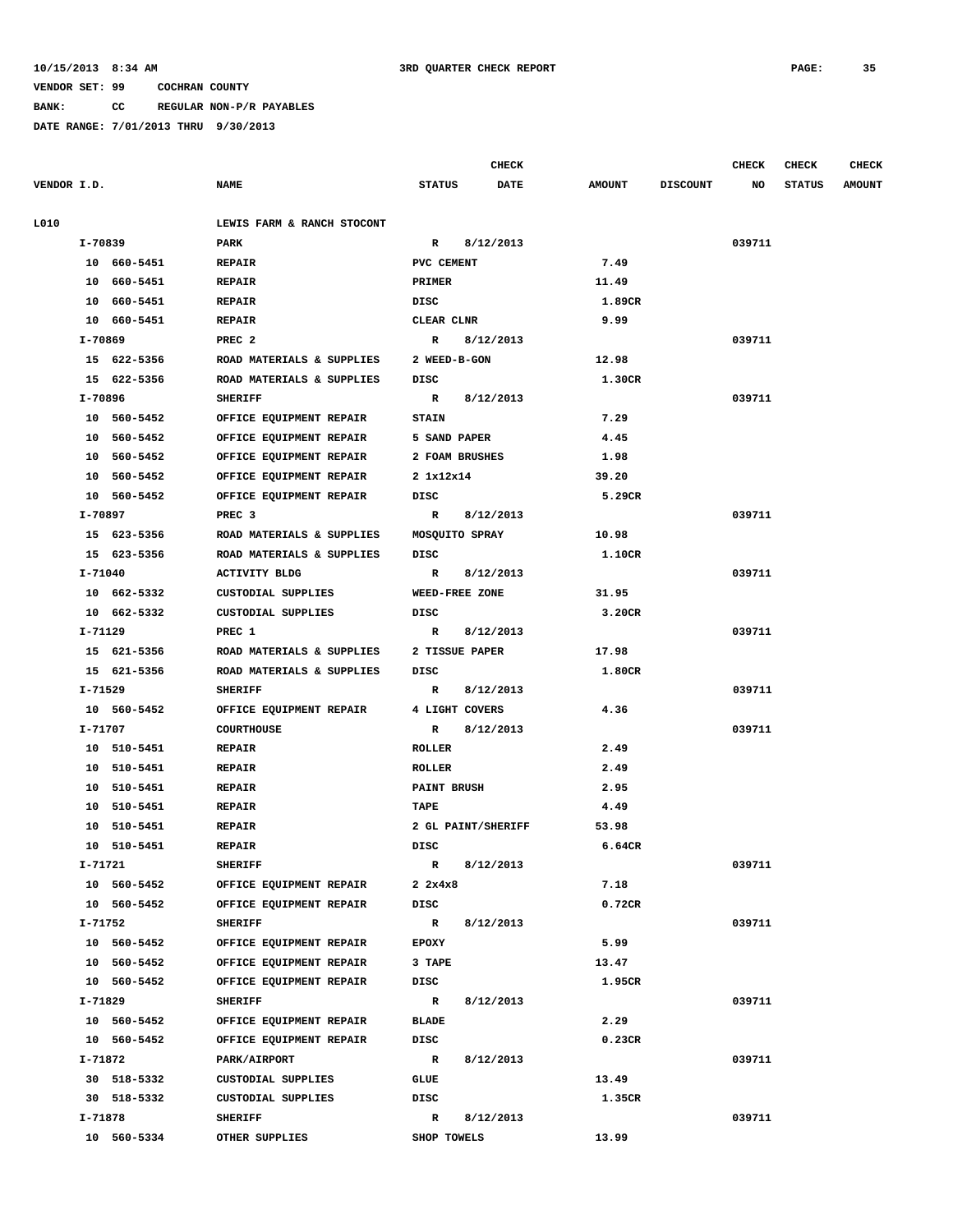**BANK: CC REGULAR NON-P/R PAYABLES**

|             |                               |                                |                      | <b>CHECK</b>         |               |                 | <b>CHECK</b> | <b>CHECK</b>  | <b>CHECK</b>  |
|-------------|-------------------------------|--------------------------------|----------------------|----------------------|---------------|-----------------|--------------|---------------|---------------|
| VENDOR I.D. |                               | <b>NAME</b>                    | <b>STATUS</b>        | <b>DATE</b>          | <b>AMOUNT</b> | <b>DISCOUNT</b> | NO           | <b>STATUS</b> | <b>AMOUNT</b> |
| L010        |                               | LEWIS FARM & RANCH STOCONT     |                      |                      |               |                 |              |               |               |
|             | I-71878                       | <b>SHERIFF</b>                 |                      | 8/12/2013            |               |                 | 039711       |               |               |
|             | 10 560-5334<br>OTHER SUPPLIES |                                | DISC                 |                      | 1.40CR        |                 |              |               |               |
|             | I-72107                       | <b>COURTHOUSE</b>              |                      | 8/12/2013            |               |                 | 039711       |               |               |
|             | 10 510-5451                   | <b>REPAIR</b>                  | 2GL PAINT/SHERIFF    |                      | 53.98         |                 |              |               |               |
|             | 10 510-5451                   | <b>REPAIR</b>                  | 2 CAULK              |                      | 4.98          |                 |              |               |               |
|             | 10 510-5451                   | <b>REPAIR</b>                  | DROP CLOTH           |                      | 2.49          |                 |              |               |               |
|             | 10 510-5451                   | <b>REPAIR</b>                  | DISC                 |                      | 6.15CR        |                 |              |               |               |
|             | $I - 72219$                   | PREC 4                         | $\mathbf R$          | 8/12/2013            |               |                 | 039711       |               |               |
|             | 15 624-5356                   | ROAD MATERIALS & SUPPLIES      | 2 PAINT MRKR         |                      | 7.58          |                 |              |               |               |
|             | 15 624-5356                   | ROAD MATERIALS & SUPPLIES      | SLIME                |                      | 10.95         |                 |              |               |               |
|             | 15 624-5356                   | ROAD MATERIALS & SUPPLIES      | DISC                 |                      | 1.85CR        |                 |              |               |               |
|             | I-72435                       | <b>ACTIVITY BLDG</b>           | $\mathbb{R}$         | 8/12/2013            |               |                 | 039711       |               |               |
|             | 10 662-5332                   | CUSTODIAL SUPPLIES             | 2 DISH SOAP          |                      | 4.98          |                 |              |               |               |
|             | 10 662-5332                   | CUSTODIAL SUPPLIES             | DISC                 |                      | 0.50CR        |                 |              |               |               |
|             | I-72512                       | JAIL                           | R                    | 8/12/2013            |               |                 | 039711       |               |               |
|             | 10 512-5392                   | MISCELLANEOUS SUPPLIES         |                      | 4 BAR KEEPERS FRIEND | 9.16          |                 |              |               |               |
|             | 10 512-5392                   | MISCELLANEOUS SUPPLIES         | 2 COMET              |                      | 2.98          |                 |              |               |               |
|             | 10 512-5392                   | MISCELLANEOUS SUPPLIES         | 8 BX KLEENEX         |                      | 19.92         |                 |              |               |               |
|             | 512-5392<br>10                | MISCELLANEOUS SUPPLIES         | DISC                 |                      | 3.21CR        |                 |              |               |               |
|             | I-73058                       | <b>COURTHOUSE</b>              | $\mathbb{R}$         | 8/12/2013            |               |                 | 039711       |               |               |
|             | 10 510-5332                   | CUSTODIAL SUPPLIES             | ANT KILLER           |                      | 13.99         |                 |              |               |               |
|             | 10 510-5332                   | CUSTODIAL SUPPLIES             | DISC                 |                      | 1.40CR        |                 |              |               | 431.51        |
| L015        |                               | LUBBOCK COUNTY, TEXAS          |                      |                      |               |                 |              |               |               |
|             | I-JUL ADR FEES '13            | DISTRICT COURT                 | $\mathbb{R}$         | 8/12/2013            |               |                 | 039713       |               |               |
|             | 19 435-5409                   | A.D.R. CONTRACT                | DISTRICT COURT       |                      | 10.00         |                 |              |               | 10.00         |
| L113        |                               | LAW ENFORCEMENT SYSTEMS        |                      |                      |               |                 |              |               |               |
|             | I-07/26/2013                  | <b>SHERIFF</b>                 | R                    | 8/12/2013            |               |                 | 039714       |               |               |
|             | 10 560-5310                   | OFFICE SUPPLIES                | 250 VEHICLE IMP 2PT/ |                      | 39.00         |                 |              |               |               |
|             | 10 560-5310                   | OFFICE SUPPLIES                | SHIPPING             |                      | 11.00         |                 |              |               | 50.00         |
| L189        |                               | HOCKLEY COUNTY PUBLISHING CO.I |                      |                      |               |                 |              |               |               |
|             | I-08/01/13                    | COMMISSIONERS COURT            | $\mathbb{R}$         | 8/12/2013            |               |                 | 039715       |               |               |
|             | 15 610-5430                   | LEGAL NOTICES                  |                      | TREAS QTRLY REPORT 7 | 207.90        |                 |              |               | 207.90        |
|             |                               |                                |                      |                      |               |                 |              |               |               |
| M031        |                               | MILLER PAPER & PACKAGING CO    |                      |                      |               |                 |              |               |               |
|             | C-S2115631.003                | <b>ACTIVITY BLDG</b>           | R                    | 8/12/2013            |               |                 | 039716       |               |               |
|             | 10 662-5332                   | CUSTODIAL SUPPLIES             | RET 1CS RESTORER, MO |                      | 51.59CR       |                 |              |               |               |
|             | C-S2553205.004                | <b>ACTIVITY BLDG</b>           | R                    | 8/12/2013            |               |                 | 039716       |               |               |
|             | 10 662-5332                   | CUSTODIAL SUPPLIES             | RET 4CS 19" RED BUFF |                      | 97.93CR       |                 |              |               |               |
|             | I-S2553205.003                | <b>ACTIVITY BLDG</b>           | R                    | 8/12/2013            |               |                 | 039716       |               |               |
|             | 10 662-5332                   | CUSTODIAL SUPPLIES             |                      | 4CS 19" RED SPRAY BU | 97.93         |                 |              |               |               |
|             | I-S2573891.001                | <b>ACTIVITY BLDG</b>           | $\mathbb{R}$         | 8/12/2013            |               |                 | 039716       |               |               |
|             | 10 662-5332                   | CUSTODIAL SUPPLIES             | 1CS BROWN S/F TOWELS |                      | 28.73         |                 |              |               |               |
|             | 10 662-5332                   | CUSTODIAL SUPPLIES             |                      | 4EA MOP HEAD, FANTAI | 27.88         |                 |              |               |               |
|             | 10 662-5332                   | CUSTODIAL SUPPLIES             |                      | 3CS 20" RED SPRAY BU | 78.39         |                 |              |               |               |
|             | I-S2578055.001                | <b>COURTHOUSE</b>              | R                    | 8/12/2013            |               |                 | 039716       |               |               |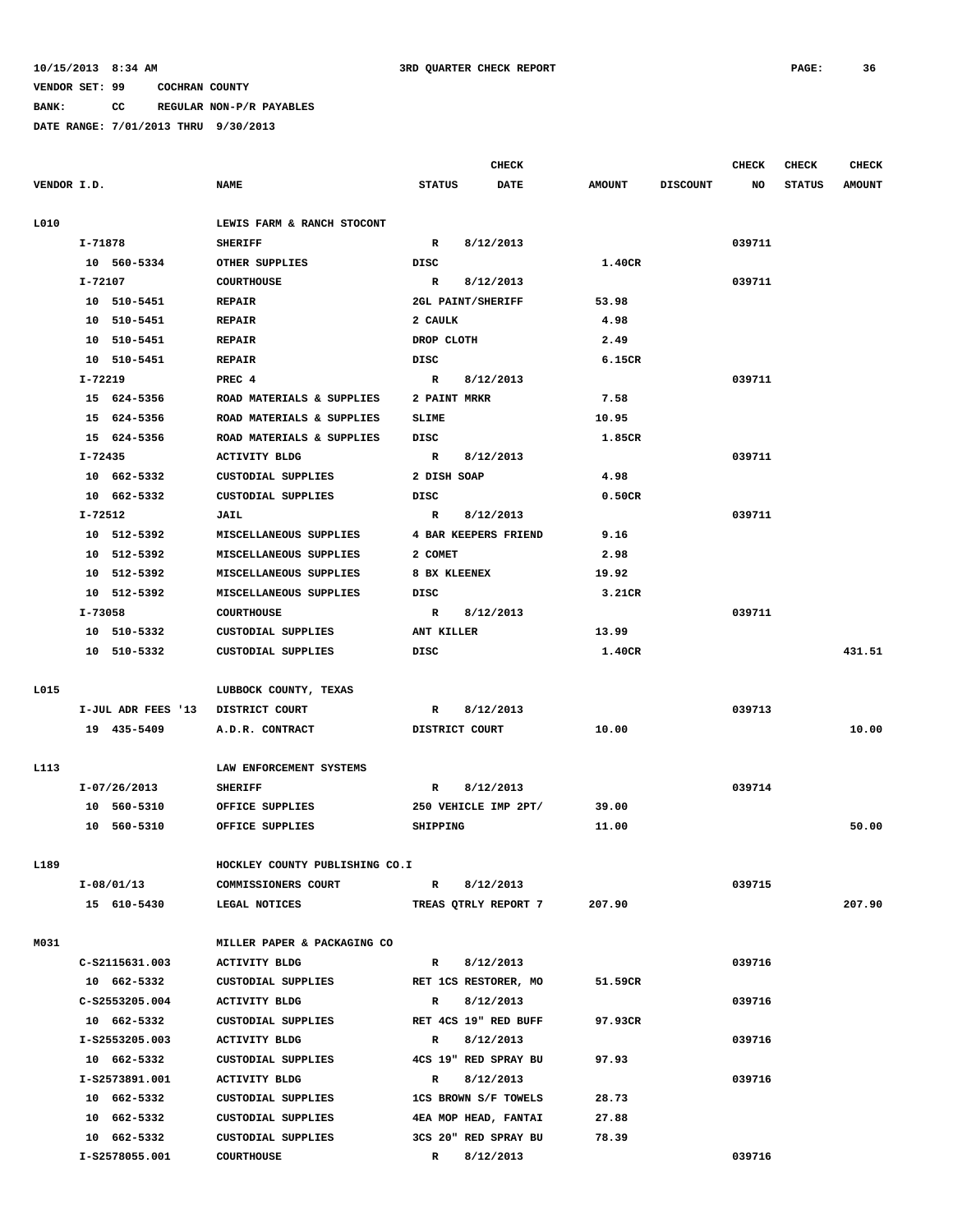**BANK: CC REGULAR NON-P/R PAYABLES**

|             |         |                   |                                                    |                    |                          | <b>CHECK</b>                |               |                 | <b>CHECK</b> | CHECK         | <b>CHECK</b>  |
|-------------|---------|-------------------|----------------------------------------------------|--------------------|--------------------------|-----------------------------|---------------|-----------------|--------------|---------------|---------------|
| VENDOR I.D. |         |                   | <b>NAME</b>                                        | <b>STATUS</b>      |                          | <b>DATE</b>                 | <b>AMOUNT</b> | <b>DISCOUNT</b> | NO           | <b>STATUS</b> | <b>AMOUNT</b> |
| M031        |         |                   | MILLER PAPER & PACKAGICONT                         |                    |                          |                             |               |                 |              |               |               |
|             |         | I-S2578055.001    | <b>COURTHOUSE</b>                                  | R                  | 8/12/2013                |                             |               |                 | 039716       |               |               |
|             |         | 10 510-5332       | CUSTODIAL SUPPLIES                                 |                    |                          | <b>1CS SINGLEFOLD TOWEL</b> | 43.07         |                 |              |               |               |
|             |         | 10 510-5332       | CUSTODIAL SUPPLIES                                 |                    |                          | <b>1CS MILL EMERALD FLR</b> | 30.26         |                 |              |               |               |
|             |         | 10 510-5332       | CUSTODIAL SUPPLIES                                 |                    | <b>6RL CLEAR TAPE 2"</b> |                             | 10.50         |                 |              |               |               |
|             |         | 10 510-5332       | CUSTODIAL SUPPLIES                                 |                    | 1CS LINERS 2ML, BK,      |                             | 44.96         |                 |              |               |               |
|             |         | 10 510-5332       | CUSTODIAL SUPPLIES                                 |                    |                          | 1EA YLW BAG/CART (TO        | 35.52         |                 |              |               |               |
|             |         | 10 510-5332       | CUSTODIAL SUPPLIES                                 |                    |                          | <b>1CS ORCHARD SPC SPRA</b> | 54.81         |                 |              |               |               |
|             |         | 10 510-5332       | CUSTODIAL SUPPLIES                                 |                    |                          | 1CS CLOROX WIPES 12/        | 40.39         |                 |              |               |               |
|             |         | 10 510-5332       | CUSTODIAL SUPPLIES                                 |                    |                          | 6EA ORCHARD SPC AIRW        | 69.53         |                 |              |               |               |
|             |         | I-S2583377.001    | <b>COURTHOUSE</b>                                  | R                  | 8/12/2013                |                             |               |                 | 039716       |               |               |
|             |         | 10 510-5332       | CUSTODIAL SUPPLIES                                 |                    |                          | 2EA WASTEBASKET 22GL        | 192.17        |                 |              |               |               |
|             |         | 10 510-5332       | CUSTODIAL SUPPLIES                                 |                    |                          | 1EA LID, WSTEBSKT, B        | 44.98         |                 |              |               |               |
|             |         | 10 510-5332       | CUSTODIAL SUPPLIES                                 |                    |                          | 1CS PLEASCENT CLNR/D        | 35.87         |                 |              |               | 685.47        |
|             |         |                   |                                                    |                    |                          |                             |               |                 |              |               |               |
| M034        |         |                   | MATTHEW BENDER & CO, INC                           |                    |                          |                             |               |                 |              |               |               |
|             |         | I-48246573        | <b>SHERIFF</b>                                     | R                  | 8/12/2013                |                             |               |                 | 039717       |               |               |
|             |         | 10 560-5310       | OFFICE SUPPLIES                                    |                    |                          | TX CIV PROCESS '13-'        | 36.00         |                 |              |               |               |
|             |         | 10 560-5310       | OFFICE SUPPLIES                                    | SHIPPING           |                          |                             | 9.49          |                 |              |               | 45.49         |
|             |         |                   |                                                    |                    |                          |                             |               |                 |              |               |               |
| M182        |         |                   | BEVERLY MCCLELLAN                                  |                    |                          |                             |               |                 |              |               |               |
|             |         | I-TJJD BDGT 08/13 | <b>AUDITOR</b>                                     | R                  | 8/12/2013                |                             |               |                 | 039718       |               |               |
|             |         | 10 495-5427       | CONTINUING EDUCATION                               |                    |                          | 122 MI TO/FR LBK AIR        | 68.93         |                 |              |               |               |
|             |         | 10 495-5427       | CONTINUING EDUCATION                               |                    |                          | AIRFARE TO/FR AUSTIN        | 335.70        |                 |              |               |               |
|             |         | 10 495-5427       | CONTINUING EDUCATION                               |                    | 1 NITE/AUSTIN 7/31       |                             | 85.00         |                 |              |               |               |
|             |         | 10 495-5427       | CONTINUING EDUCATION                               | LODGING TAX        |                          |                             | 12.75         |                 |              |               |               |
|             |         | 10 495-5427       | CONTINUING EDUCATION                               | <b>MEALS</b>       |                          |                             | 32.96         |                 |              |               | 535.34        |
| M252        |         |                   | <b>JEFF MOLLOY</b>                                 |                    |                          |                             |               |                 |              |               |               |
|             |         | I-JUL '13 MEALS   | <b>EXTENSION SVC</b>                               | R                  | 8/12/2013                |                             |               |                 | 039719       |               |               |
|             |         | 10 665-5427       | CO AGENT-TRAVEL-OUT OF COUNTY MEAL 7/27            |                    |                          |                             | 14.53         |                 |              |               |               |
|             |         | 10 665-5427       | CO AGENT-TRAVEL-OUT OF COUNTY MEALS 7/29-31, TCAAA |                    |                          |                             | 49.52         |                 |              |               | 64.05         |
|             |         |                   |                                                    |                    |                          |                             |               |                 |              |               |               |
| N082        |         |                   | <b>NETDATA</b>                                     |                    |                          |                             |               |                 |              |               |               |
|             | I-14733 |                   | <b>JUSTICE OF PEACE</b>                            | R                  | 8/12/2013                |                             |               |                 | 039720       |               |               |
|             |         | 10 455-5499       | <b>MISCELLANEOUS</b>                               |                    | ITICKET JUN13            |                             | 28.00         |                 |              |               | 28.00         |
|             |         |                   |                                                    |                    |                          |                             |               |                 |              |               |               |
| 0022        |         |                   | OVERHEAD DOOR COMPANY OF                           |                    |                          |                             |               |                 |              |               |               |
|             |         | I-00288381        | <b>CEMETERY</b>                                    | R                  | 8/12/2013                |                             |               |                 | 039721       |               |               |
|             |         | 10 516-5451       | <b>REPAIR</b>                                      |                    |                          | SVC CALL/RESET CABLE        | 409.00        |                 |              |               |               |
|             |         | 10 516-5451       | <b>REPAIR</b>                                      | <b>FUEL SURCHG</b> |                          |                             | 5.00          |                 |              |               | 414.00        |
|             |         |                   |                                                    |                    |                          |                             |               |                 |              |               |               |
| P073        |         |                   | THE PENWORTHY COMPANY                              |                    |                          |                             |               |                 |              |               |               |
|             |         | I-550721          | <b>LIBRARY</b>                                     | R                  | 8/12/2013                |                             |               |                 | 039722       |               |               |
|             |         | 10 650-5590       | <b>BOOKS</b>                                       |                    | GOODNIGHT GOON           |                             | 6.99          |                 |              |               |               |
|             |         | 10 650-5590       | <b>BOOKS</b>                                       |                    | RAIN, RAIN GO AWAY       |                             | 6.99          |                 |              |               |               |
|             |         | 10 650-5590       | <b>BOOKS</b>                                       |                    |                          | SPOOKY SPOOKY SPOOKY        | 6.95          |                 |              |               |               |
|             |         | 10 650-5590       | <b>BOOKS</b>                                       |                    | HUMPTY DUMPTY            |                             | 9.99          |                 |              |               |               |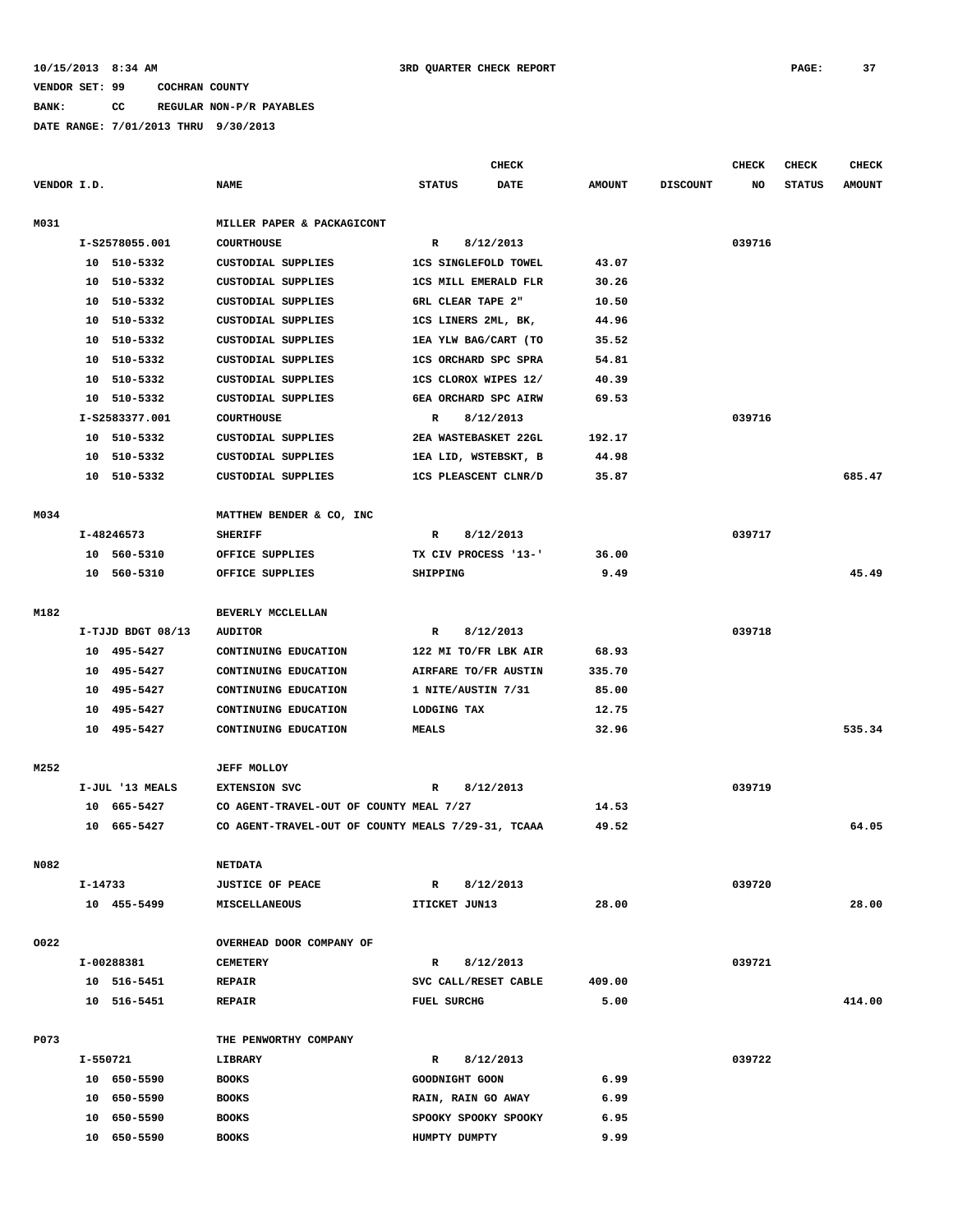# **BANK: CC REGULAR NON-P/R PAYABLES**

|             |          |                   |                                 |                      | <b>CHECK</b> |               |                 | <b>CHECK</b> | <b>CHECK</b>  | <b>CHECK</b>  |
|-------------|----------|-------------------|---------------------------------|----------------------|--------------|---------------|-----------------|--------------|---------------|---------------|
| VENDOR I.D. |          |                   | <b>NAME</b>                     | <b>STATUS</b>        | <b>DATE</b>  | <b>AMOUNT</b> | <b>DISCOUNT</b> | NO           | <b>STATUS</b> | <b>AMOUNT</b> |
| P073        |          |                   | THE PENWORTHY COMPANY CONT      |                      |              |               |                 |              |               |               |
|             | I-550721 |                   | LIBRARY                         | R                    | 8/12/2013    |               |                 | 039722       |               |               |
|             |          | 10 650-5590       | <b>BOOKS</b>                    | ITSY BITSY SPIDER    |              | 9.99          |                 |              |               |               |
|             | 10       | 650-5590          | <b>BOOKS</b>                    | THIS LITTLE PIGGY    |              | 9.99          |                 |              |               |               |
|             | 10       | 650-5590          | <b>BOOKS</b>                    | TWINKLE, TWINKLE, LI |              | 9.99          |                 |              |               |               |
|             | 10       | 650-5590          | <b>BOOKS</b>                    | HEIDI HECKELBECKA    |              | 15.96         |                 |              |               |               |
|             | 10       | 650-5590          | <b>BOOKS</b>                    | HEIDI HECKELBECKC    |              | 15.96         |                 |              |               |               |
|             | 10       | 650-5590          | <b>BOOKS</b>                    | HEIDI HECKELBECKD    |              | 15.96         |                 |              |               |               |
|             | 10       | 650-5590          | <b>BOOKS</b>                    | HEIDI HECKELBECKG    |              | 15.96         |                 |              |               |               |
|             | 10       | 650-5590          |                                 | CINDER SLIPPERS      |              | 13.96         |                 |              |               |               |
|             |          |                   | <b>BOOKS</b>                    |                      |              | 13.96         |                 |              |               |               |
|             | 10       | 650-5590          | <b>BOOKS</b>                    | HARMONY TAKES THE ST |              |               |                 |              |               |               |
|             | 10       | 650-5590          | <b>BOOKS</b>                    | CRAZY DAY WITH COBRA |              | 16.49         |                 |              |               |               |
|             | 10       | 650-5590          | <b>BOOKS</b>                    | DOGS IN THE DEAD OF  |              | 16.49         |                 |              |               |               |
|             | 10       | 650-5590          | <b>BOOKS</b>                    | GHOST TALE FORTIM    |              | 16.49         |                 |              |               |               |
|             | 10       | 650-5590          | <b>BOOKS</b>                    | FUNNY LUNCH          |              | 13.96         |                 |              |               | 216.08        |
| P229        |          |                   | PANHANDLE AREA JUVENILE PROBAT  |                      |              |               |                 |              |               |               |
|             |          | I-2013-14 DUES    | <b>JUVENILE PROBATION</b>       | R                    | 8/12/2013    |               |                 | 039723       |               |               |
|             |          | 10 571-5427       | CONTINUING EDUCATION            | 2013-14 DUES/BRYANT  |              | 20.00         |                 |              |               | 20.00         |
| Q001        |          |                   | QUILL CORPORATION               |                      |              |               |                 |              |               |               |
|             |          | I-4219985         | LIBRARY                         | R                    | 8/12/2013    |               |                 | 039724       |               |               |
|             |          | 10 650-5310       | OFFICE SUPPLIES                 | N-JOY CRMR 3/PK      |              | 6.29          |                 |              |               |               |
|             | 10       | 650-5310          | OFFICE SUPPLIES                 | N-JOY SUGAR 3/PK     |              | 6.29          |                 |              |               |               |
|             | 10       | 650–5499          | MISCELLANEOUS                   | 2 PK DUM DUM POPS    |              | 15.98         |                 |              |               |               |
|             | 10       | 650–5499          | <b>MISCELLANEOUS</b>            | 2 PK CHEWY CANDY     |              | 14.58         |                 |              |               |               |
|             | 10       | 650-5499          | MISCELLANEOUS                   | 2 PK WONKA MIX-UPS   |              | 20.98         |                 |              |               |               |
|             |          | 650-5499          |                                 |                      |              | 6.58          |                 |              |               |               |
|             | 10       |                   | MISCELLANEOUS<br><b>LIBRARY</b> | 2 PK 12-OZ COLD CUPS |              |               |                 |              |               |               |
|             |          | I-4273022         |                                 | R                    | 8/12/2013    |               |                 | 039724       |               |               |
|             |          | 10 650-5310       | OFFICE SUPPLIES                 | YAHTZEE              |              | 9.99          |                 |              |               | 80.69         |
| S010        |          |                   | SILVERS COMPANY                 |                      |              |               |                 |              |               |               |
|             |          | $I-EXT$ SVC 08/13 | <b>EXTENSION SVC</b>            | $\mathbb{R}$         | 8/12/2013    |               |                 | 039725       |               |               |
|             |          | 10 665-5330       | FUEL AND OIL                    | 24.59GL UNL 7/9      |              | 85.06         |                 |              |               |               |
|             |          | 10 665-5330       | FUEL AND OIL                    | 25.24GL UNL 7/26     |              | 92.35         |                 |              |               |               |
|             |          | 10 665-5330       | FUEL AND OIL                    | CR FED TAX ON 49.83G |              | 9.17CR        |                 |              |               |               |
|             |          | I-JUV PROB 08/13  | JUVENILE PROBATION              | R                    | 8/12/2013    |               |                 | 039725       |               |               |
|             |          | 10 571-5330       | FUEL                            | 55.81GL UNL          |              | 198.52        |                 |              |               |               |
|             |          | 10 571-5330       | <b>FUEL</b>                     | CR FED TAX ON 55.81G |              | 10.27CR       |                 |              |               |               |
|             |          | $I-PARK$ 08/13    | PARK                            | $\mathbb{R}$         | 8/12/2013    |               |                 | 039725       |               |               |
|             |          | 10 660-5330       | FUEL AND OIL                    | 284.8GL HS DIESEL    |              | 931.30        |                 |              |               |               |
|             |          | I-PREC 1 08/13    | PREC 1                          | R                    | 8/12/2013    |               |                 | 039725       |               |               |
|             |          | 15 621-5330       | FUEL & OIL                      | 145GL HS DIESEL      |              | 482.85        |                 |              |               |               |
|             |          | 15 621-5330       | FUEL & OIL                      | 82GL HS DIESEL/GRADE |              | 278.80        |                 |              |               |               |
|             |          | 15 621-5330       | FUEL & OIL                      | 72GL HS DIESEL/GRADE |              | 244.80        |                 |              |               |               |
|             |          | 15 621-5330       | FUEL & OIL                      | 88GL HS DIESEL/GRADE |              | 290.40        |                 |              |               |               |
|             | 15       | 621-5330          | FUEL & OIL                      | 54.4GL LS DIESEL     |              | 174.90        |                 |              |               |               |
|             |          | 15 621-5330       | FUEL & OIL                      | STATE TAX ON 54.4GL  |              | 10.80         |                 |              |               |               |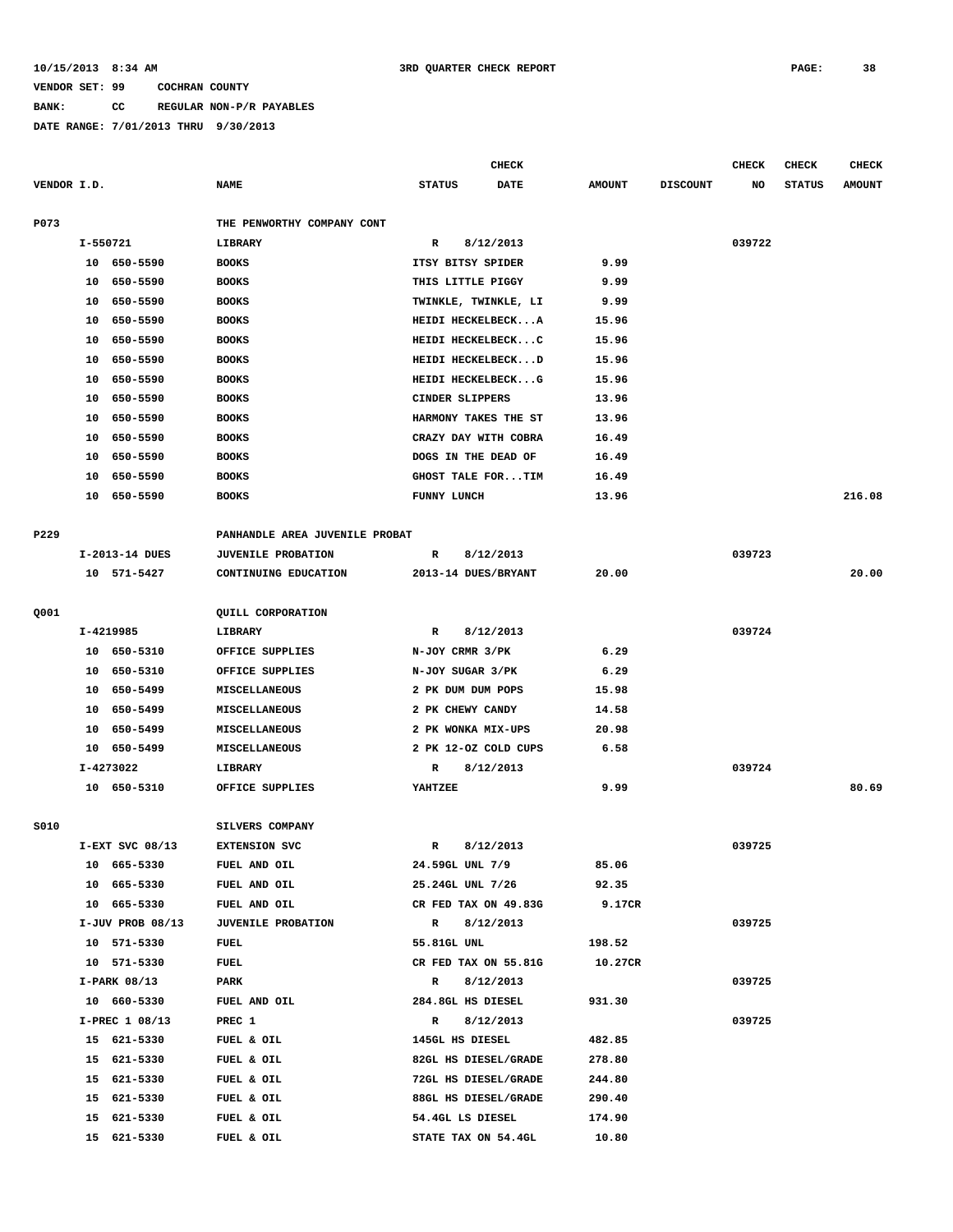**BANK: CC REGULAR NON-P/R PAYABLES**

|             |         |                      |                                | CHECK          |                      |               |                 | <b>CHECK</b> | <b>CHECK</b>  | <b>CHECK</b>  |
|-------------|---------|----------------------|--------------------------------|----------------|----------------------|---------------|-----------------|--------------|---------------|---------------|
| VENDOR I.D. |         |                      | <b>NAME</b>                    | <b>STATUS</b>  | <b>DATE</b>          | <b>AMOUNT</b> | <b>DISCOUNT</b> | NO           | <b>STATUS</b> | <b>AMOUNT</b> |
|             |         |                      |                                |                |                      |               |                 |              |               |               |
| S010        |         |                      | SILVERS COMPANY<br><b>CONT</b> |                |                      |               |                 |              |               |               |
|             |         | I-PREC 1 08/13       | PREC 1                         | R              | 8/12/2013            |               |                 | 039725       |               |               |
|             |         | 15 621-5330          | FUEL & OIL                     | 20GL HS DIESEL |                      | 66.00         |                 |              |               |               |
|             |         | 15 621-5330          | FUEL & OIL                     | 95GL HS DIESEL |                      | 313.50        |                 |              |               |               |
|             |         | 15 621-5330          | FUEL & OIL                     |                | 127.3GL LS DIESEL    | 419.45        |                 |              |               |               |
|             |         | 15 621-5330          | FUEL & OIL                     |                | STATE TAX ON 127.3GL | 25.46         |                 |              |               |               |
|             |         | 15 621-5330          | FUEL & OIL                     | 17GL HS DIESEL |                      | 56.10         |                 |              |               |               |
|             | 15      | 621-5330             | FUEL & OIL                     | 87GL HS DIESEL |                      | 282.75        |                 |              |               |               |
|             |         | 15 621-5330          | FUEL & OIL                     | 62GL HS DIESEL |                      | 204.60        |                 |              |               |               |
|             | 15      | 621-5330             | FUEL & OIL                     |                | 33.1GL HS DIESEL     | 107.58        |                 |              |               |               |
|             |         | I-PREC 2 08/13       | PREC <sub>2</sub>              | R              | 8/12/2013            |               |                 | 039725       |               |               |
|             |         | 15 622-5330          | FUEL AND OIL                   |                | 953.5GL HS DIESEL    | 3,194.23      |                 |              |               |               |
|             |         | I-PREC 4 08/13       | PREC 4                         | R              | 8/12/2013            |               |                 | 039725       |               |               |
|             |         | 15 624-5451          | <b>REPAIRS</b>                 |                | STATE INSP 7/31/13   | 14.50         |                 |              |               |               |
|             |         | 15 624-5330          | FUEL AND OIL                   |                | 861.6GL HS DIESEL 7/ | 2,782.97      |                 |              |               |               |
|             |         | 15 624-5330          | FUEL AND OIL                   |                | 29GL HS DIESEL 7/25  | 98.60         |                 |              |               |               |
|             | 15      | 624-5330             | FUEL AND OIL                   |                | 909.7GL HS DIESEL 7/ | 3,138.47      |                 |              |               |               |
|             |         | I-SHERIFF 08/13      | <b>SHERIFF</b>                 | R              | 8/12/2013            |               |                 | 039725       |               |               |
|             |         | 10 560-5330          | FUEL AND OIL                   |                | CR FED TAX ON 515.65 | 94.88CR       |                 |              |               |               |
|             |         | 10 560-5330          | FUEL AND OIL                   |                | 80.78GL UNL/#134     | 287.07        |                 |              |               |               |
|             |         | 10 560-5330          | FUEL AND OIL                   |                | 33.55GL UNL/#121     | 119.14        |                 |              |               |               |
|             | 10      | 560-5330             | FUEL AND OIL                   |                | 97.02GL UNL/#135     | 346.60        |                 |              |               |               |
|             | 10      | 560-5330             | FUEL AND OIL                   |                | 141.15GL UNL/#136    | 501.53        |                 |              |               |               |
|             | 10      | 560-5330             | FUEL AND OIL                   |                | 57.01GL UNL/#122     | 205.85        |                 |              |               |               |
|             | 10      | 560-5330             | FUEL AND OIL                   |                | 19.01GL UNL/#111     | 69.56         |                 |              |               |               |
|             |         | 10 560-5330          | FUEL AND OIL                   |                | 87.13GL UNL/#133     | 309.19        |                 |              |               | 15,218.61     |
|             |         |                      |                                |                |                      |               |                 |              |               |               |
| S071        |         |                      | SCRIPT OFFICE PRODUCTS, INC.   |                |                      |               |                 |              |               |               |
|             | I-43173 |                      | <b>CLERK</b>                   | R              | 8/12/2013            |               |                 | 039726       |               |               |
|             |         | 10 403-5310          | OFFICE SUPPLIES                |                | 1PK WARRANTY DEED/10 | 51.95         |                 |              |               |               |
|             |         | 10 403-5310          | OFFICE SUPPLIES                |                | 1PK BUS CARD AVE5371 | 15.34         |                 |              |               | 67.29         |
|             |         |                      |                                |                |                      |               |                 |              |               |               |
| S083        |         |                      | SOUTH PLAINS COMMUNITY ACTION  |                |                      |               |                 |              |               |               |
|             |         | I-37351.1 M FRANCO   | <b>WELFARE</b>                 | R              | 8/12/2013            |               |                 | 039727       |               |               |
|             |         | 10 640-5499          | <b>MISCELLANEOUS</b>           |                | PER INV/MARIA L FRAN | 6,715.00      |                 |              |               | 6,715.00      |
|             |         |                      |                                |                |                      |               |                 |              |               |               |
| S316        |         |                      | BRYANT SEARS                   |                |                      |               |                 |              |               |               |
|             |         | $I-NORTON A/V 08/13$ | <b>JUVENILE PROBATION</b>      | $\mathbf{R}$   | 8/12/2013            |               |                 | 039728       |               |               |
|             |         | 10 571-5310          | OFFICE SUPPLIES                | R/B NORTON ONE |                      | 79.99         |                 |              |               |               |
|             |         | 10 571-5310          | OFFICE SUPPLIES                | R/B SALES TAX  |                      | 6.20          |                 |              |               |               |
|             |         | $I-TJJD W/S 07/13$   | <b>JUVENILE PROBATION</b>      | $\mathbb{R}$   | 8/12/2013            |               |                 | 039728       |               |               |
|             |         | 10 571-5427          | CONTINUING EDUCATION           | MEALS 7/29-31  |                      | 157.58        |                 |              |               |               |
|             |         | 10 571-5427          | CONTINUING EDUCATION           | 3 NITES/AUSTIN |                      | 255.00        |                 |              |               |               |
|             |         | 10 571-5427          | CONTINUING EDUCATION           | LODGING TAX/3  |                      | 38.25         |                 |              |               | 537.02        |
|             |         |                      |                                |                |                      |               |                 |              |               |               |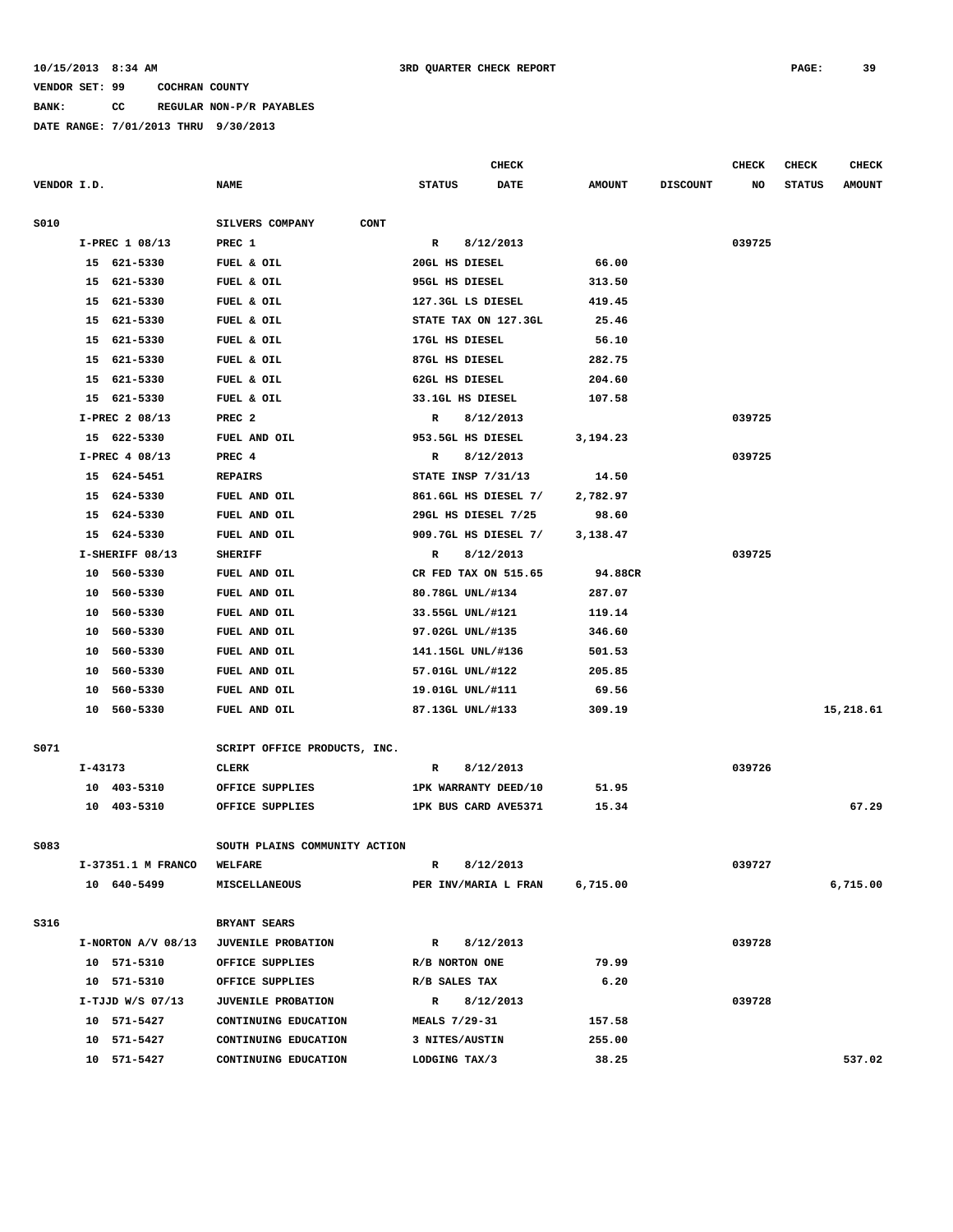## **BANK: CC REGULAR NON-P/R PAYABLES**

|             |         |                                |                                  |                                              | <b>CHECK</b> |               |                 | <b>CHECK</b> | <b>CHECK</b>  | <b>CHECK</b>  |
|-------------|---------|--------------------------------|----------------------------------|----------------------------------------------|--------------|---------------|-----------------|--------------|---------------|---------------|
| VENDOR I.D. |         |                                | <b>NAME</b>                      | <b>STATUS</b>                                | <b>DATE</b>  | <b>AMOUNT</b> | <b>DISCOUNT</b> | NO           | <b>STATUS</b> | <b>AMOUNT</b> |
| S331        |         |                                | STANDARD COFFEE SERVICE          |                                              |              |               |                 |              |               |               |
|             |         | I-132116579016                 | NON-DEPT'L                       | $\mathbb{R}$                                 | 8/12/2013    |               |                 | 039729       |               |               |
|             |         | 10 409-5300                    | COUNTY-WIDE SUPPLIES             | 2 AAA REG                                    |              | 68.80         |                 |              |               |               |
|             | 10      | 409-5300                       | COUNTY-WIDE SUPPLIES             | 1 AAA DECAF                                  |              | 47.55         |                 |              |               |               |
|             | 10      | 409-5300                       | COUNTY-WIDE SUPPLIES             | 1 TEA BAGS                                   |              | 27.71         |                 |              |               |               |
|             | 10      | 409-5300                       | COUNTY-WIDE SUPPLIES             | 8 FR VAN CRMR                                |              | 60.80         |                 |              |               |               |
|             | 10      | 409-5300                       | COUNTY-WIDE SUPPLIES             | 1 COCOA W/MRSH                               |              | 18.91         |                 |              |               |               |
|             |         | 10 409-5300                    | COUNTY-WIDE SUPPLIES             | <b>ENERGY SURCHG</b>                         |              | 3.08          |                 |              |               | 226.85        |
| S386        |         |                                | <b>GILBERT SEPULBEDA</b>         |                                              |              |               |                 |              |               |               |
|             |         | I-DW#15471                     | <b>ACTIVITY BLDG</b>             | R                                            | 8/12/2013    |               |                 | 039730       |               |               |
|             |         | 10 000-4370.101                | RENT-ACTIVITY BUILDING           | REF DEP FOR 7/27/13                          |              | 150.00        |                 |              |               | 150.00        |
| T068        |         |                                | TEXAS COMPTROLLER OF PUBLIC AC   |                                              |              |               |                 |              |               |               |
|             |         | I-2013 CO-OP DUES              | COMMISSIONERS COURT              | R                                            | 8/12/2013    |               |                 | 039731       |               |               |
|             |         | 15 610-5481                    | DUES AND REGISTRATION            | 2013 CO-OP MEMBERSHI                         |              | 100.00        |                 |              |               | 100.00        |
| T087        |         |                                | TEXAS DEPARTMENT OF HEALTH       |                                              |              |               |                 |              |               |               |
|             | I-19074 |                                | <b>CLERK</b>                     | R                                            | 8/12/2013    |               |                 | 039732       |               |               |
|             |         | 10 403-5310                    | OFFICE SUPPLIES                  | 16 REMOTE BIRTH ACCE                         |              | 29.28         |                 |              |               | 29.28         |
| T148        |         |                                | TASCOSA OFFICE MACHINES INC      |                                              |              |               |                 |              |               |               |
|             |         | I-9CJ872                       | <b>SHERIFF</b>                   | $\mathbb{R}$                                 | 8/12/2013    |               |                 | 039733       |               |               |
|             |         | 10 560-5411                    | MAINTENANCE CONTRACTS            | COPIER MAINTENANCE 7                         |              | 75.90         |                 |              |               |               |
|             |         | I-9CK701                       | <b>CLERK</b>                     | R                                            | 8/12/2013    |               |                 | 039733       |               |               |
|             |         | 10 403-5411                    | MAINTENANCE CONTRACTS            | 2643 COPIES/MAINT AG                         |              | 31.72         |                 |              |               | 107.62        |
|             |         |                                |                                  |                                              |              |               |                 |              |               |               |
| U019        |         | I-MEDS/TRINIDAD 0806 JAIL/MEDS | UNITED SUPERMARKETS, INC         |                                              |              |               |                 |              |               |               |
|             |         | 10 512-5391                    | MEDICAL CARE-PRISONERS           | R<br>MEDS/NANCY TRINIDAD                     | 8/12/2013    | 21.44         |                 | 039734       |               | 21.44         |
|             |         |                                |                                  |                                              |              |               |                 |              |               |               |
| V039        |         |                                | HIGINIO VASQUEZ JR. dba          |                                              |              |               |                 |              |               |               |
|             |         | I-14103 070413                 | <b>JAIL</b>                      | $\mathbb{R}$                                 | 8/12/2013    |               |                 | 039735       |               |               |
|             |         | 10 512-5333                    | <b>FOOD-PRISONERS</b>            | 4 BIMBO WHEAT                                |              | 9.96          |                 |              |               |               |
|             |         | 10 512-5333                    | <b>FOOD-PRISONERS</b>            | 3 BIMBO SFT WHITE                            |              | 7.17          |                 |              |               |               |
|             |         | 10 512-5333                    | FOOD-PRISONERS                   | MRS BAIRD'S 16 HOT                           |              | 2.99          |                 |              |               |               |
|             |         | 10 512-5333<br>10 512-5333     | FOOD-PRISONERS<br>FOOD-PRISONERS | 5 J DEAN BRK BOWL SA<br>2 J DEAN BRK BOWL SA |              | 16.45<br>6.58 |                 |              |               |               |
|             |         | 10 512-5333                    | <b>FOOD-PRISONERS</b>            | J DEAN BRKFST BOWLS                          |              | 3.29          |                 |              |               |               |
|             | 10      | 512-5333                       | FOOD-PRISONERS                   | 3 J DEAN BRK BOWLS P                         |              | 9.87          |                 |              |               |               |
|             | 10      | 512-5333                       | FOOD-PRISONERS                   | 5 J DEAN BRKFST BOWL                         |              | 16.45         |                 |              |               |               |
|             | 10      | 512-5333                       | FOOD-PRISONERS                   | 3 WOLF CHILI W/BEANS                         |              | 7.47          |                 |              |               |               |
|             |         | 10 512-5333                    | <b>FOOD-PRISONERS</b>            | 3 BAR S FRANKS                               |              | 3.57          |                 |              |               |               |
|             |         | 10 512-5333                    | <b>FOOD-PRISONERS</b>            | 6 J DEAN BRKFST BOWL                         |              | 19.74         |                 |              |               |               |
|             |         | 10 512-5333                    | <b>FOOD-PRISONERS</b>            | 3 SF DRNK MX CHR                             |              | 9.27          |                 |              |               |               |
|             |         | 10 512-5333                    | <b>FOOD-PRISONERS</b>            | 2 SF DRNK MX LEM                             |              | 6.18          |                 |              |               |               |
|             | 10      | 512-5333                       | <b>FOOD-PRISONERS</b>            | 3 SF DRNK MX GR                              |              | 9.27          |                 |              |               |               |
|             |         | 10 512-5333                    | FOOD-PRISONERS                   | 3 J DEAN BRK BOWLS P                         |              | 9.87          |                 |              |               |               |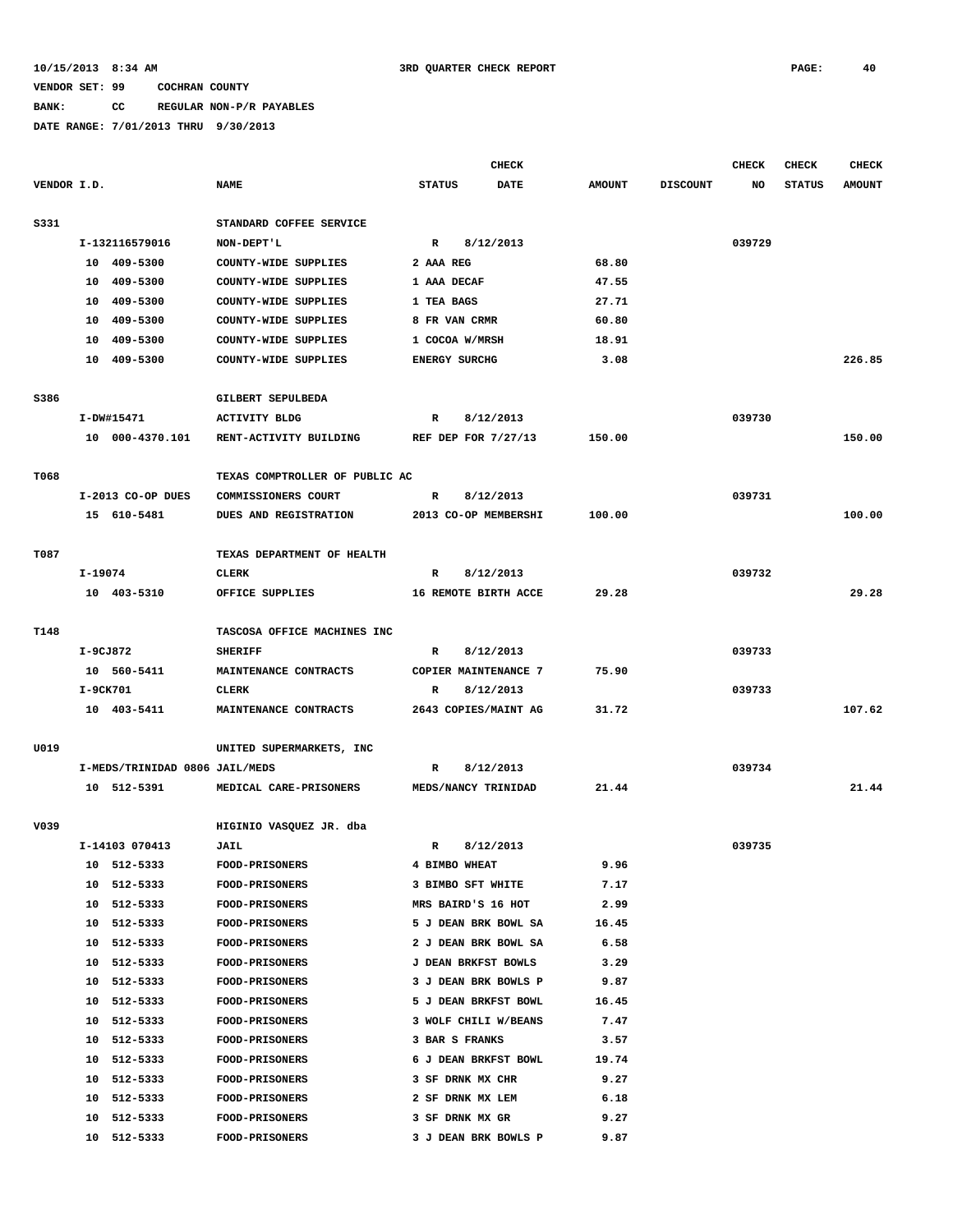**BANK: CC REGULAR NON-P/R PAYABLES**

|             |                            |                                                | <b>CHECK</b>                                |           |                |                 | <b>CHECK</b> | <b>CHECK</b>  | <b>CHECK</b>  |
|-------------|----------------------------|------------------------------------------------|---------------------------------------------|-----------|----------------|-----------------|--------------|---------------|---------------|
| VENDOR I.D. |                            | <b>NAME</b>                                    | <b>STATUS</b><br><b>DATE</b>                |           | <b>AMOUNT</b>  | <b>DISCOUNT</b> | NO           | <b>STATUS</b> | <b>AMOUNT</b> |
|             |                            |                                                |                                             |           |                |                 |              |               |               |
| V039        |                            | HIGINIO VASQUEZ JR. dbCONT                     |                                             |           |                |                 |              |               |               |
|             | I-14103 070413             | JAIL                                           | R                                           | 8/12/2013 |                |                 | 039735       |               |               |
|             | 10 512-5333                | FOOD-PRISONERS                                 | 6 J DEAN BRKFST BOWL                        |           | 19.74          |                 |              |               |               |
|             | 10 512-5333                | <b>FOOD-PRISONERS</b>                          | 11 AJ SCR EGG/SAUS/H                        |           | 26.29          |                 |              |               |               |
|             | 10 512-5333<br>10 512-5333 | <b>FOOD-PRISONERS</b><br><b>FOOD-PRISONERS</b> | 7 AJ SCR EGG/SAUS/HB<br>3 J DEAN SAU EG CHS |           | 16.73<br>19.47 |                 |              |               |               |
|             | I-16103 072813             | <b>JAIL</b>                                    | R                                           | 8/12/2013 |                |                 | 039735       |               |               |
|             | 10 512-5333                | <b>FOOD-PRISONERS</b>                          | 2 GAL MILK                                  |           | 8.78           |                 |              |               |               |
|             | I-39100 070113             | <b>JAIL</b>                                    | R                                           | 8/12/2013 |                |                 | 039735       |               |               |
|             | 10 512-5333                | <b>FOOD-PRISONERS</b>                          | 8 OLD HOME WHITE BRD                        |           | 14.32          |                 |              |               |               |
|             | 10 512-5333                | <b>FOOD-PRISONERS</b>                          | <b>GAL MILK</b>                             |           | 4.39           |                 |              |               |               |
|             | 10 512-5333                | <b>FOOD-PRISONERS</b>                          | 4 HAMB DILL SLICES                          |           | 9.96           |                 |              |               |               |
|             | 10<br>512-5333             | <b>FOOD-PRISONERS</b>                          | FLAVOR MIX/2                                |           | 15.98          |                 |              |               |               |
|             | 512-5333<br>10             | FOOD-PRISONERS                                 | 2 LETTUCE                                   |           | 2.78           |                 |              |               |               |
|             | 512-5333<br>10             | <b>FOOD-PRISONERS</b>                          | 4 SF KETCHUP SQZ                            |           | 6.36           |                 |              |               |               |
|             | 512-5333<br>10             | <b>FOOD-PRISONERS</b>                          | 4 SF MUSTARD SQZ                            |           | 3.96           |                 |              |               |               |
|             | 10 512-5333                | <b>FOOD-PRISONERS</b>                          | 4 KR MIRACLE WHIP SQ                        |           | 18.36          |                 |              |               |               |
|             | I-41103 072313             | <b>JAIL</b>                                    | R                                           | 8/12/2013 |                |                 | 039735       |               |               |
|             | 10 512-5333                | FOOD-PRISONERS                                 | <b>DAIRY</b>                                |           | 3.89           |                 |              |               |               |
|             | 10 512-5333                | <b>FOOD-PRISONERS</b>                          | 2 GAL MILK                                  |           | 8.58           |                 |              |               |               |
|             | I-45103 070713             | JAIL                                           | R                                           | 8/12/2013 |                |                 | 039735       |               |               |
|             | 512-5333<br>10             | <b>FOOD-PRISONERS</b>                          | GAL MILK/2                                  |           | 8.78           |                 |              |               |               |
|             | 10 512-5333                | FOOD-PRISONERS                                 | SF OJ 100%/2                                |           | 7.38           |                 |              |               |               |
|             | I-46100 070813             | JAIL                                           | R                                           | 8/12/2013 |                |                 | 039735       |               |               |
|             | 10 512-5333                | <b>FOOD-PRISONERS</b>                          | 2 SF SUGAR                                  |           | 11.58          |                 |              |               |               |
|             | I-52100 071613             | <b>JAIL</b>                                    | R                                           | 8/12/2013 |                |                 | 039735       |               |               |
|             | 10 512-5333                | <b>FOOD-PRISONERS</b>                          | 4 BIMBO WHEAT                               |           | 9.96           |                 |              |               |               |
|             | 10 512-5333                | FOOD-PRISONERS                                 | <b>DAIRY</b>                                |           | 4.09           |                 |              |               |               |
|             | 10 512-5333                | FOOD-PRISONERS                                 | <b>GAL MILK</b>                             |           | 4.39           |                 |              |               |               |
|             | 512-5333<br>10             | <b>FOOD-PRISONERS</b>                          | 6 EL CHARRITO CHSE E                        |           | 12.54          |                 |              |               |               |
|             | 10<br>512-5333             | FOOD-PRISONERS                                 | FROZEN FOODS                                |           | 2.59           |                 |              |               |               |
|             | 512-5333<br>10             | <b>FOOD-PRISONERS</b>                          | SF SHRD TACO CHZ                            |           | 2.29           |                 |              |               |               |
|             | 10 512-5333                | FOOD-PRISONERS                                 | SLCD BACON/2                                |           | 9.38           |                 |              |               |               |
|             | 10 512-5333                | <b>FOOD-PRISONERS</b>                          | 3 BORDEN IWS CHIPTLE                        |           | 7.47           |                 |              |               |               |
|             | 10 512-5333                | <b>FOOD-PRISONERS</b>                          | SF SAUS WHL HOG REG                         |           | 5.99           |                 |              |               |               |
|             | 10 512-5333                | <b>FOOD-PRISONERS</b>                          | SF SHRD TACO CHZ                            |           | 2.29           |                 |              |               |               |
|             | I-55103 072613             | <b>JAIL</b>                                    | $\mathbb{R}$                                | 8/12/2013 |                |                 | 039735       |               |               |
|             | 10 512-5333                | FOOD-PRISONERS                                 | J DEAN BRKFST BOWLS/                        |           | 13.16          |                 |              |               |               |
|             | 10 512-5333                | <b>FOOD-PRISONERS</b>                          | J DEAN SAU EGG CHS M                        |           | 6.49           |                 |              |               |               |
|             | 10 512-5333                | <b>FOOD-PRISONERS</b>                          | J DEAN SAUS EGG CH B                        |           | 6.49           |                 |              |               |               |
|             | 10 512-5333                | FOOD-PRISONERS                                 | J DEAN SAU EG CHS CR                        |           | 6.49           |                 |              |               |               |
|             | 10 512-5333                | FOOD-PRISONERS                                 | 5 J DEAN BRKFST BOWL                        |           | 16.45          |                 |              |               |               |
|             | 10 512-5333                | <b>FOOD-PRISONERS</b>                          | 7 J DEAN BRKFST BOWL                        |           | 23.03          |                 |              |               |               |
|             | 10 512-5333                | FOOD-PRISONERS                                 | 9 J DEAN BRK BOWLS P                        |           | 29.61          |                 |              |               |               |
|             | 10 512-5333                | <b>FOOD-PRISONERS</b>                          | 6 J DEAN BRK BOWL SA                        |           | 19.74          |                 |              |               |               |
|             | 10 512-5333                | <b>FOOD-PRISONERS</b>                          | 10 AJ SCR EGG/SAUS/H                        |           | 23.90          |                 |              |               |               |
|             | 10 512-5333                | FOOD-PRISONERS                                 | J DEAN BRK BOWLS PAN                        |           | 3.29           |                 |              |               |               |
|             | 10 512-5333                | <b>FOOD-PRISONERS</b>                          | 2 OLD HOME WHEAT BRD                        |           | 3.78           |                 |              |               |               |
|             |                            |                                                |                                             |           |                |                 |              |               |               |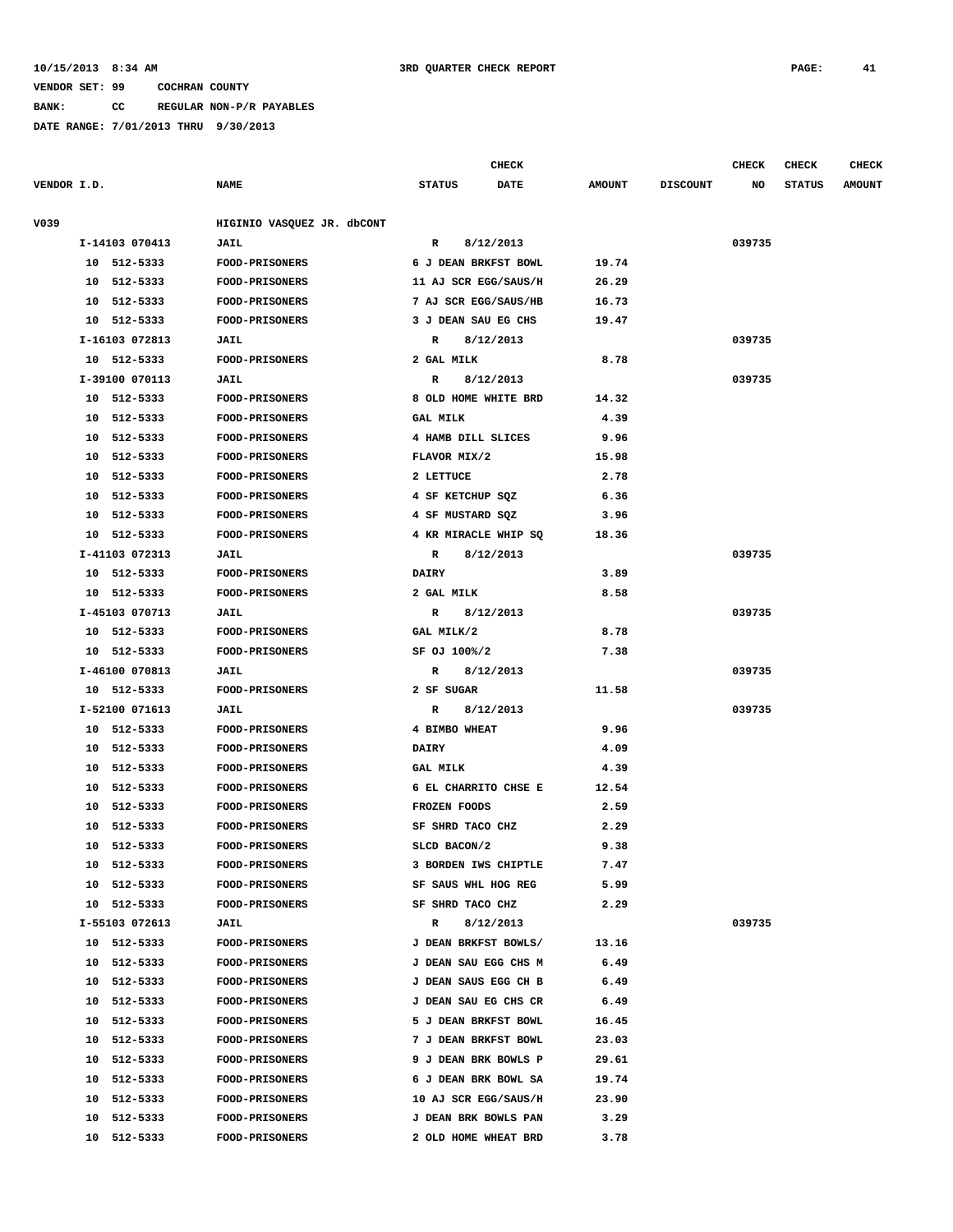**BANK: CC REGULAR NON-P/R PAYABLES**

|             |                 |                            | <b>CHECK</b>              |                       |                 | <b>CHECK</b> | CHECK         | <b>CHECK</b>  |
|-------------|-----------------|----------------------------|---------------------------|-----------------------|-----------------|--------------|---------------|---------------|
| VENDOR I.D. |                 | <b>NAME</b>                | <b>STATUS</b>             | DATE<br><b>AMOUNT</b> | <b>DISCOUNT</b> | NO           | <b>STATUS</b> | <b>AMOUNT</b> |
| V039        |                 | HIGINIO VASQUEZ JR. dbCONT |                           |                       |                 |              |               |               |
|             | I-55103 072613  | JAIL                       | $\mathbb{R}$<br>8/12/2013 |                       |                 | 039735       |               |               |
|             | 10 512-5333     | <b>FOOD-PRISONERS</b>      | 3 OLD HOME WHITE BRD      | 5.37                  |                 |              |               |               |
|             | I-67100 071413  | JAIL                       | 8/12/2013<br>R            |                       |                 | 039735       |               |               |
|             | 10 512-5333     | <b>FOOD-PRISONERS</b>      | 3 SF OJ 100%              | 11.07                 |                 |              |               |               |
|             | I-83100 071913  | JAIL                       | 8/12/2013<br>R            |                       |                 | 039735       |               |               |
|             | 10 512-5333     | FOOD-PRISONERS             | 3 BIMBO WHEAT             | 7.47                  |                 |              |               |               |
|             | 10 512-5333     | <b>FOOD-PRISONERS</b>      | 4 BIMBO SFT WHITE         | 9.56                  |                 |              |               |               |
|             | 10 512-5333     | <b>FOOD-PRISONERS</b>      | GAL MILK/2                | 8.78                  |                 |              |               |               |
|             | I-85100 071013  | JAIL                       | 8/12/2013<br>R            |                       |                 | 039735       |               |               |
|             | 10 512-5333     | <b>FOOD-PRISONERS</b>      | 3 OLD HOME WHEAT BRD      | 5.67                  |                 |              |               |               |
|             | 10 512-5333     | <b>FOOD-PRISONERS</b>      | 2 OLD HOME WHITE BRD      | 3.58                  |                 |              |               |               |
|             | 10 512-5333     | FOOD-PRISONERS             | FLAVOR MIX                | 7.99                  |                 |              |               |               |
|             | 10 512-5333     | FOOD-PRISONERS             | 2 BAG ORANGES             | 6.38                  |                 |              |               |               |
|             | 10 512-5333     | <b>FOOD-PRISONERS</b>      | RED DEL APPLES            | 2.99                  |                 |              |               |               |
|             | I-94100 072213  | JAIL                       | 8/12/2013<br>R            |                       |                 | 039735       |               |               |
|             | 10 512-5333     | FOOD-PRISONERS             | 3 SF SUGAR                | 17.37                 |                 |              |               | 645.11        |
| W062        |                 | WAL-MART COMMUNITY         |                           |                       |                 |              |               |               |
|             | I-1250 08/01/13 | JAIL                       | 8/12/2013<br>R            |                       |                 | 039737       |               |               |
|             | 10 512-5310     | OFFICE SUPPLIES            | REFILL TAPE/LABELER       | 7.44                  |                 |              |               |               |
|             | 10 512-5310     | OFFICE SUPPLIES            | UPC-A/LABELER             | 12.97                 |                 |              |               | 20.41         |
| <b>W070</b> |                 | R D WALLACE OIL CO INC     |                           |                       |                 |              |               |               |
|             | $I-1400$ 08/13  | PREC 4                     | $\mathbb{R}$<br>8/12/2013 |                       |                 | 039738       |               |               |
|             | 15 624-5330     | FUEL AND OIL               | 25.9GL SUPER UNL @3.      | 90.00                 |                 |              |               |               |
|             | $I-3540$ 08/13  | PREC <sub>3</sub>          | 8/12/2013<br>R            |                       |                 | 039738       |               |               |
|             | 15 623-5330     | FUEL AND OIL               | 819GL DYED DIESEL 7/      | 2,702.70              |                 |              |               |               |
|             | 15 623-5330     | FUEL AND OIL               | 3 80-OZ PWR SVC           | 35.58                 |                 |              |               |               |
|             | 15 623-5330     | FUEL AND OIL               | 1 12/1 PWR SVC            | 5.95                  |                 |              |               |               |
|             | 15 623-5330     | FUEL AND OIL               | 654.1GL DYED DIESEL       | 2,178.15              |                 |              |               |               |
|             | 15<br>623-5330  | FUEL AND OIL               | 2 80-OZ PWR SVC           | 23.72                 |                 |              |               |               |
|             | 15 623-5330     | FUEL AND OIL               | 1 12/1 PWR SVC            | 5.95                  |                 |              |               |               |
|             | 15 623-5330     | FUEL AND OIL               | 819GL DYED DIESEL 7/      | 405.42                |                 |              |               |               |
|             | $I-3600$ 08/13  | PARK/AIRPORT               | $\mathbb{R}$<br>8/12/2013 |                       |                 | 039738       |               |               |
|             | 30 518-5330     | FUEL & OIL                 | 27.1GL UNL                | 87.13                 |                 |              |               |               |
|             | 10 660-5330     | FUEL AND OIL               | 24GL UNL                  | 81.00                 |                 |              |               |               |
|             | $I-3620$ 08/13  | <b>CEMETERY</b>            | 8/12/2013<br>$\mathbf{R}$ |                       |                 | 039738       |               |               |
|             | 10 516-5330     | FUEL & OIL                 | 20GL UNL 7/26             | 68.30                 |                 |              |               |               |
|             | $I-3700$ 08/13  | SHERIFF                    | 8/12/2013<br>$\mathbb{R}$ |                       |                 | 039738       |               |               |
|             | 10 560-5330     | FUEL AND OIL               | 103.1GL UNL/#107          | 340.77                |                 |              |               |               |
|             | 10 560-5330     | FUEL AND OIL               | 12.2GL UNL/#111           | 39.22                 |                 |              |               |               |
|             | 10 560-5330     | FUEL AND OIL               | 55.7GL UNL/#133           | 185.38                |                 |              |               | 6,249.27      |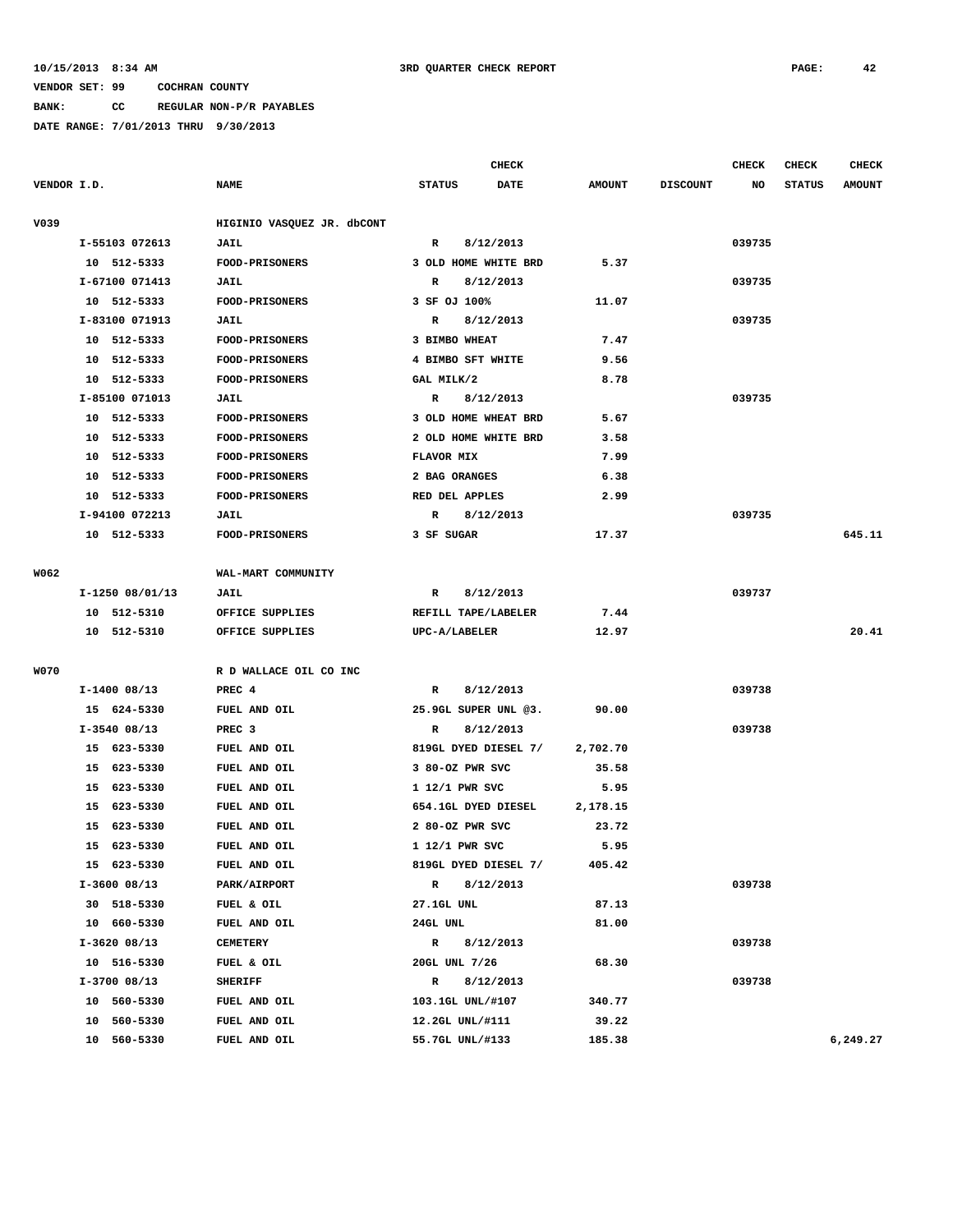# **BANK: CC REGULAR NON-P/R PAYABLES**

|             |        |                          |                                |                  | <b>CHECK</b>         |               |                 | <b>CHECK</b> | <b>CHECK</b>  | <b>CHECK</b>  |
|-------------|--------|--------------------------|--------------------------------|------------------|----------------------|---------------|-----------------|--------------|---------------|---------------|
| VENDOR I.D. |        |                          | <b>NAME</b>                    | <b>STATUS</b>    | <b>DATE</b>          | <b>AMOUNT</b> | <b>DISCOUNT</b> | NO           | <b>STATUS</b> | <b>AMOUNT</b> |
| W092        |        |                          | WTG FUELS, INC                 |                  |                      |               |                 |              |               |               |
|             |        | I-15006-03496 AUG13      | <b>SHERIFF</b>                 | R                | 8/12/2013            |               |                 | 039739       |               |               |
|             |        | 10 560-5330              | FUEL AND OIL                   | 31GL UNL/#111    |                      | 106.09        |                 |              |               |               |
|             | 10     | 560-5330                 | FUEL AND OIL                   | 34.51GL UNL/#107 |                      | 118.31        |                 |              |               |               |
|             | 10     | 560-5330                 | FUEL AND OIL                   | 28GL UNL/#133    |                      | 95.36         |                 |              |               |               |
|             | 10     | 560-5330                 | FUEL AND OIL                   |                  | 118.55GL UNL/#121    | 403.35        |                 |              |               |               |
|             |        | 10 560-5330              | FUEL AND OIL                   |                  | 30.01GL UNL/#135     | 103.08        |                 |              |               | 826.19        |
| W092        |        |                          | WTG FUELS, INC                 |                  |                      |               |                 |              |               |               |
|             |        | I-15006-47129 AUG13      | <b>JUVENILE PROBATION</b>      | R                | 8/12/2013            |               |                 | 039740       |               |               |
|             |        | 10 571-5330              | FUEL                           |                  | 20GL UNL/COMANCHE 7/ | 67.12         |                 |              |               | 67.12         |
|             |        |                          |                                |                  |                      |               |                 |              |               |               |
| W115        |        |                          | RAYMOND D WEBER, SHERIFF       |                  |                      |               |                 |              |               |               |
|             |        | $I-07/31/13$             | <b>SHERIFF</b>                 | R                | 8/12/2013            |               |                 | 039741       |               |               |
|             |        | 10 560-5334              | OTHER SUPPLIES                 |                  | GLOCK SIGHT TL ST/OP | 126.65        |                 |              |               | 126.65        |
| W115        |        |                          | RAYMOND D WEBER, SHERIFF       |                  |                      |               |                 |              |               |               |
|             |        | I-080113                 | <b>SHERIFF</b>                 | R                | 8/12/2013            |               |                 | 039742       |               |               |
|             |        | 10 560-5311              | POSTAL EXPENSES                | <b>ENVELOPE</b>  |                      | 1.69          |                 |              |               |               |
|             | 10     | 560-5499                 | <b>MISCELLANEOUS</b>           |                  | MEALS--TRNSPRT INMAT | 36.99         |                 |              |               |               |
|             |        | 10 560-5499              | MISCELLANEOUS                  |                  | MEALS/TRNSPRT MHMR P | 19.03         |                 |              |               | 57.71         |
|             |        |                          |                                |                  |                      |               |                 |              |               |               |
| W164        |        |                          | WARREN CAT                     |                  |                      |               |                 |              |               |               |
|             |        | I-PS020259406            | PREC <sub>2</sub>              | $\mathbb{R}$     | 8/12/2013            |               |                 | 039743       |               |               |
|             |        | 15 622-5451              | <b>REPAIRS</b>                 | 2 LUBE FILTER    |                      | 30.00         |                 |              |               |               |
|             |        | 15 622-5451              | <b>REPAIRS</b>                 |                  | 2 ELEMENT ASM #245-6 | 124.10        |                 |              |               |               |
|             |        | 15 622-5451              | <b>REPAIRS</b>                 |                  | 2 ELEMENT ASM #245-6 | 76.10         |                 |              |               |               |
|             |        | I-W0020081980            | PREC <sub>2</sub>              | R                | 8/12/2013            |               |                 | 039743       |               |               |
|             |        | 15 622-5451              | <b>REPAIRS</b>                 |                  | 2 TRIPS TO/FR WHTFC  | 490.00        |                 |              |               |               |
|             | 15     | 622-5451                 | <b>REPAIRS</b>                 |                  | RPR A/C; 140M #1789  | 220.00        |                 |              |               |               |
|             |        | 15 622-5451              | <b>REPAIRS</b>                 |                  | WARR CVR \$2017.67   |               |                 |              |               | 940.20        |
| W193        |        |                          | WESTWARD AUTOMOTIVE REPAIR LLC |                  |                      |               |                 |              |               |               |
|             | I-2849 |                          | <b>SHERIFF</b>                 | R                | 8/12/2013            |               |                 | 039744       |               |               |
|             |        | 10 650-5451              | <b>REPAIR</b>                  |                  | RPL FUSE HOLDER/SIRE | 20.00         |                 |              |               |               |
|             |        | 10 650-5451              | <b>REPAIR</b>                  |                  | FUSE HOLDER/'10 CVP  | 3.50          |                 |              |               | 23.50         |
|             |        |                          |                                |                  |                      |               |                 |              |               |               |
| Y026        |        |                          | YOAKUM COUNTY SHERIFF'S OFFICE |                  |                      |               |                 |              |               |               |
|             |        | I-JUL '13/PRISONERS JAIL |                                | $\mathbb{R}$     | 8/12/2013            |               |                 | 039745       |               |               |
|             |        | 10 512-5499              | MISCELLANEOUS                  |                  | 4 DAS/EBONY HARVEY   | 136.00        |                 |              |               |               |
|             |        | 10 512-5499              | <b>MISCELLANEOUS</b>           |                  | 9 DAYS/XAVIER J PALM | 306.00        |                 |              |               |               |
|             |        | 10 512-5499              | MISCELLANEOUS                  |                  | 4 DAYS/ANGELA SIMS   | 136.00        |                 |              |               | 578.00        |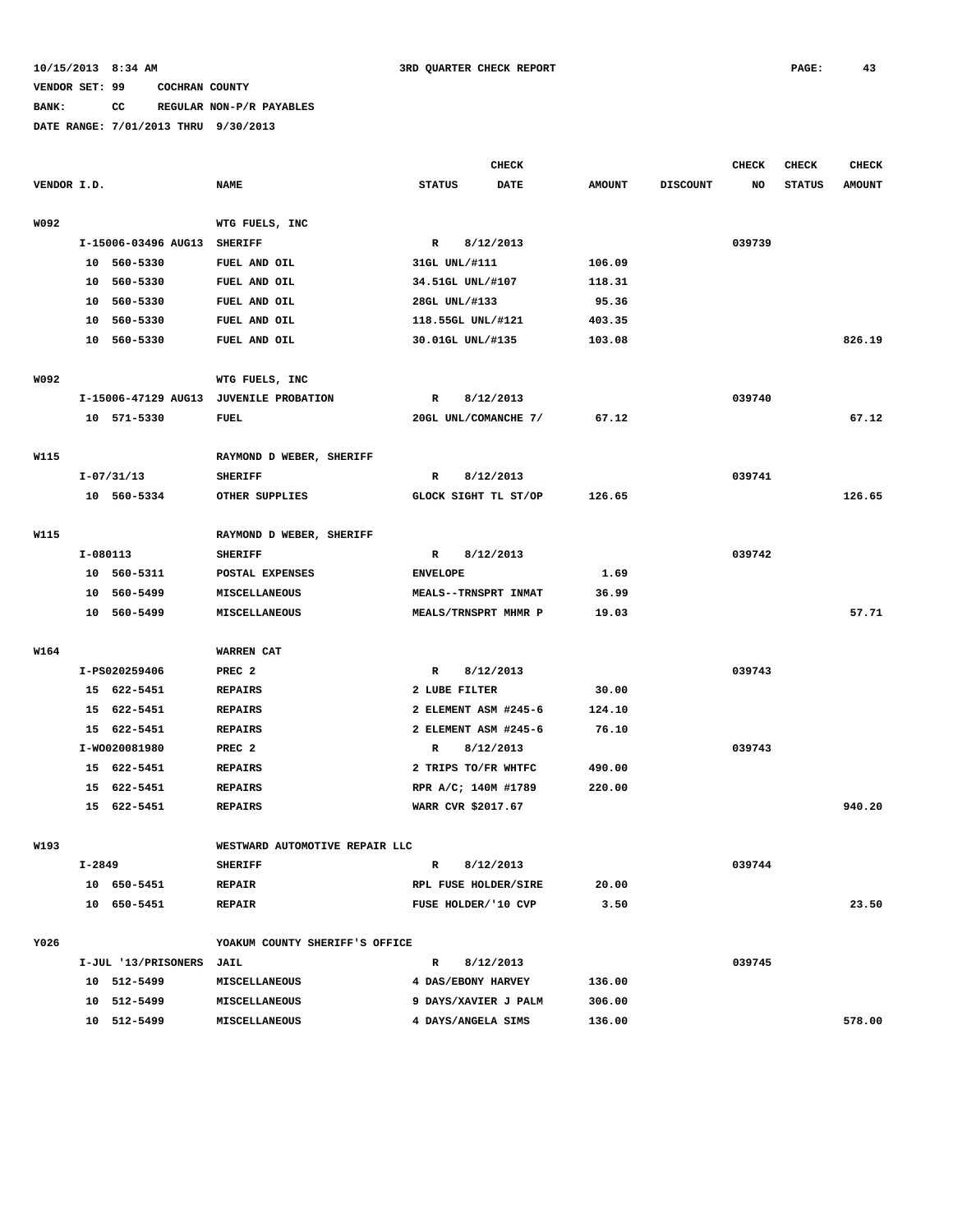**BANK: CC REGULAR NON-P/R PAYABLES**

**DATE RANGE: 7/01/2013 THRU 9/30/2013**

**CHECK CHECK CHECK CHECK CHECK CHECK CHECK** 

| VENDOR I.D. |                | <b>NAME</b>          | <b>STATUS</b><br><b>DATE</b> | <b>AMOUNT</b> | <b>DISCOUNT</b> | NO     | <b>STATUS</b> | <b>AMOUNT</b> |
|-------------|----------------|----------------------|------------------------------|---------------|-----------------|--------|---------------|---------------|
| A178        |                | <b>AMAZON</b>        |                              |               |                 |        |               |               |
|             | C-205085467311 | LIBRARY              | 8/29/2013<br>R               |               |                 | 039778 |               |               |
|             | 10 650-5310    | OFFICE SUPPLIES      | RET ACER X1161P 3D-D         | 323.49CR      |                 |        |               |               |
|             | I-121334275573 | LIBRARY              | 8/29/2013<br>$\mathbb{R}$    |               |                 | 039778 |               |               |
|             | 10 650-5590    | <b>BOOKS</b>         | BIG NATE FLIPS OUT           | 10.98         |                 |        |               |               |
|             | 10 650-5590    | <b>BOOKS</b>         | ZOM-B ANGELS                 | 12.29         |                 |        |               |               |
|             | 10 650-5590    | <b>BOOKS</b>         | BOMBSHELL (AN FBI TH         | 16.12         |                 |        |               |               |
|             | 10 650-5590    | <b>BOOKS</b>         | THE LEMON ORCHARD            | 20.07         |                 |        |               |               |
|             | 10 650-5590    | <b>BOOKS</b>         | TELL ME                      | 14.70         |                 |        |               |               |
|             | 10 650-5590    | <b>BOOKS</b>         | NO EASY WAY OUT:NO S         | 14.56         |                 |        |               |               |
|             | 10 650-5590    | <b>BOOKS</b>         | HOW TO EAT FRIED WOR         | 13.46         |                 |        |               |               |
|             | 10 650-5590    | <b>BOOKS</b>         | TIGER'S VOYAGE (BK 3         | 7.18          |                 |        |               |               |
|             | I-121337698969 | LIBRARY              | 8/29/2013<br>R               |               |                 | 039778 |               |               |
|             | 10 650-5590    | <b>BOOKS</b>         | BLESSED (TANTALIZE)          | 13.11         |                 |        |               |               |
|             | 10 650-5590    | <b>BOOKS</b>         | HIDDEN ORDER: A THRIL        | 16.46         |                 |        |               |               |
|             | I-121337904746 | LIBRARY              | 8/29/2013<br>R               |               |                 | 039778 |               |               |
|             | 10 650-5590    | <b>BOOKS</b>         | BEAUTIFUL DAY: A NO          | 15.75         |                 |        |               |               |
|             | 10 650-5590    | <b>BOOKS</b>         | SECOND HONEYMOON             | 15.54         |                 |        |               |               |
|             | 10 650-5590    | <b>BOOKS</b>         | THE 5TH WAVE                 | 11.58         |                 |        |               |               |
|             | 10 650-5590    | <b>BOOKS</b>         | TANTALIZE                    | 12.48         |                 |        |               |               |
|             | 10 650-5590    | <b>BOOKS</b>         | TIGER'S DESTINY (BK          | 12.19         |                 |        |               |               |
|             | 10 650-5590    | <b>BOOKS</b>         | $\mathtt{CPN}$               | 0.79CR        |                 |        |               |               |
|             | I-121338604701 | LIBRARY              | 8/29/2013<br>R               |               |                 | 039778 |               |               |
|             | 10 650-5590    | <b>BOOKS</b>         | ETERNAL (TANTALIZE)          | 14.28         |                 |        |               |               |
|             | I-195973879624 | LIBRARY              | 8/29/2013<br>$\mathbb{R}$    |               |                 | 039778 |               |               |
|             | 10 650-5590    | <b>BOOKS</b>         | CALLE DUBLIN (SPANIS         | 11.72         |                 |        |               |               |
|             | 10 650-5499    | <b>MISCELLANEOUS</b> | DORK DIARIES 3 1/2:          | 10.00         |                 |        |               |               |
|             | 10 650-5499    | MISCELLANEOUS        | DORK DIARIES BOX SET         | 20.28         |                 |        |               |               |
|             | 10 650-5590    | <b>BOOKS</b>         | LIGHT OF THE WORLD:          | 14.17         |                 |        |               |               |
|             | 10 650-5590    | <b>BOOKS</b>         | M?A EL GATO Y EL RAT         | 8.55          |                 |        |               |               |
|             | I-195974019645 | LIBRARY              | R<br>8/29/2013               |               |                 | 039778 |               |               |
|             | 10 650-5590    | <b>BOOKS</b>         | THE AMITYVILLE HORRO         | 16.56         |                 |        |               |               |
|             | I-195976154354 | LIBRARY              | R<br>8/29/2013               |               |                 | 039778 |               |               |
|             | 10 650-5590    | <b>BOOKS</b>         | TRUE HAUNTING                | 12.77         |                 |        |               |               |
|             | I-195978973406 | LIBRARY              | 8/29/2013<br>R               |               |                 | 039778 |               |               |
|             | 10 650-5590    | BOOKS                | EL ULTIMO CATON/THE          | 19.38         |                 |        |               |               |
|             | I-205084721964 | LIBRARY              | 8/29/2013<br>$\mathbb{R}$    |               |                 | 039778 |               |               |
|             | 10 650-5590    | BOOKS                | FALLING INTO YOU             | 11.29         |                 |        |               |               |
|             | I-205086432150 | LIBRARY              | 8/29/2013<br>$\mathbb{R}$    |               |                 | 039778 |               |               |
|             | 10 650-5310    | OFFICE SUPPLIES      | ACER X1161P 3D-DLP P         | 323.49        |                 |        |               |               |
|             | I-205087307398 | LIBRARY              | 8/29/2013<br>$\mathbb{R}$    |               |                 | 039778 |               |               |
|             | 10 650-5310    | OFFICE SUPPLIES      | DELL INSPIRON I15RV-         | 299.99        |                 |        |               |               |
|             | I-205089612492 | LIBRARY              | R 8/29/2013                  |               |                 | 039778 |               |               |
|             | 10 650-5310    | OFFICE SUPPLIES      | EPSON DUET 80" DUAL          | 109.06        |                 |        |               | 753.73        |
|             |                |                      |                              |               |                 |        |               |               |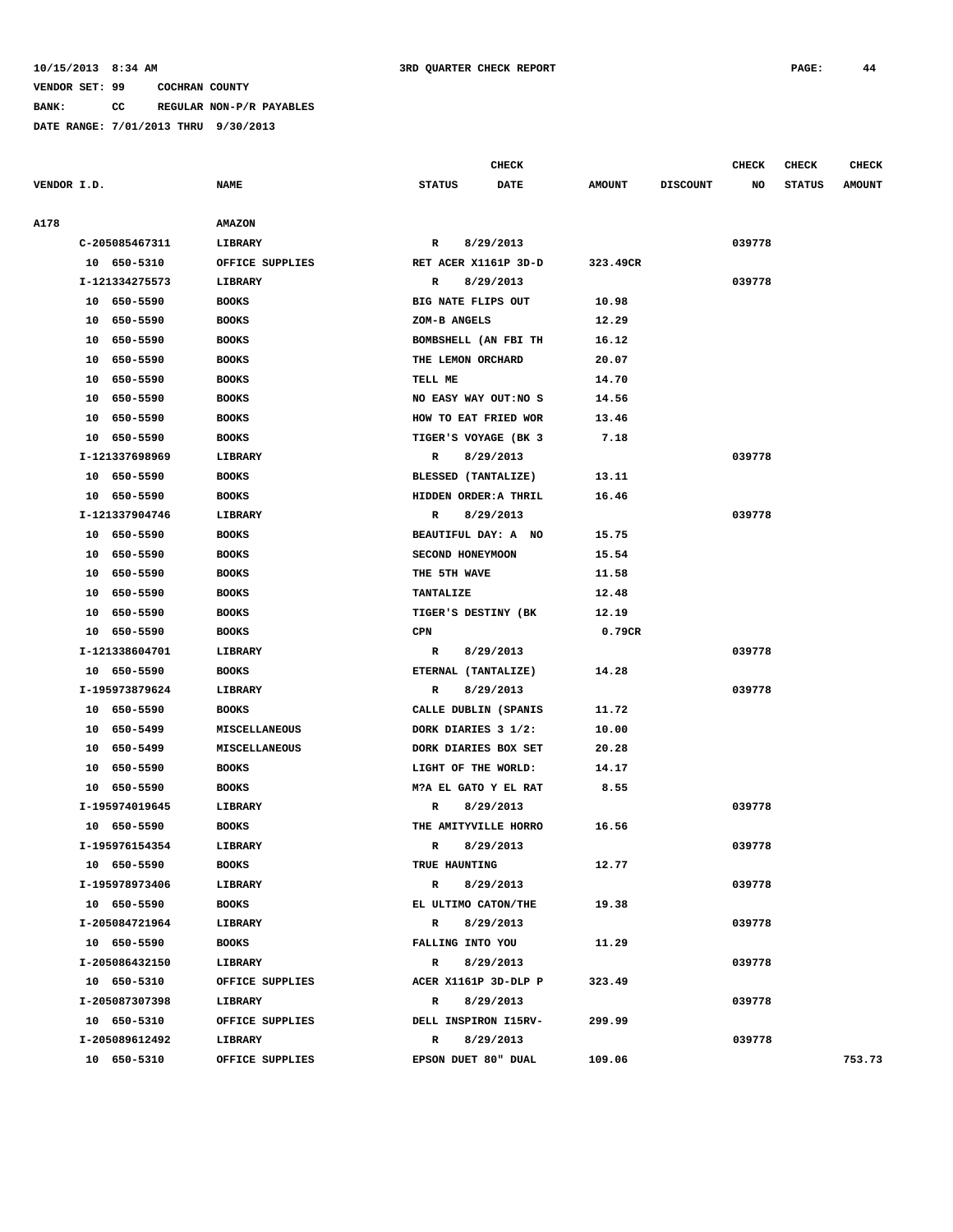# **BANK: CC REGULAR NON-P/R PAYABLES**

|             |             |                   |                                               |                      | <b>CHECK</b> |               |                 | <b>CHECK</b> | CHECK         | <b>CHECK</b>  |
|-------------|-------------|-------------------|-----------------------------------------------|----------------------|--------------|---------------|-----------------|--------------|---------------|---------------|
| VENDOR I.D. |             |                   | <b>NAME</b>                                   | <b>STATUS</b>        | <b>DATE</b>  | <b>AMOUNT</b> | <b>DISCOUNT</b> | NO           | <b>STATUS</b> | <b>AMOUNT</b> |
| A235        |             |                   | R&D DANIEL, INC dba                           |                      |              |               |                 |              |               |               |
|             | I-4047      |                   | <b>COURTHOUSE</b>                             | $\mathbb{R}$         | 8/29/2013    |               |                 | 039780       |               |               |
|             |             | 10 510-5451       | <b>REPAIR</b>                                 | R&R FAN MOTOR JUV PR |              |               |                 |              |               |               |
|             |             | 10 510-5451       | <b>REPAIR</b>                                 | CLEAN CONDENSATE DRA |              | 212.50        |                 |              |               |               |
|             |             | 10 510-5451       | <b>REPAIR</b>                                 | MILEAGE              |              | 78.00         |                 |              |               |               |
|             |             | 10 510-5451       | <b>REPAIR</b>                                 | TRAVEL TIME          |              | 120.00        |                 |              |               | 410.50        |
| A241        |             |                   | ROSA ELVA ACOSTA                              |                      |              |               |                 |              |               |               |
|             |             | I-DW#015498       | ACTIVITY BLDG DEPOSIT                         | R                    | 8/29/2013    |               |                 | 039781       |               |               |
|             |             | 10 000-4370.101   | RENT-ACTIVITY BUILDING                        | REFUND DEPOSIT FOR 8 |              | 150.00        |                 |              |               | 150.00        |
|             |             |                   |                                               |                      |              |               |                 |              |               |               |
| B029        |             |                   | BRUCKNER'S TRUCK SALES, INC                   |                      |              |               |                 |              |               |               |
|             |             | I-331998L         | PREC 4                                        | $\mathbb{R}$         | 8/29/2013    |               |                 | 039782       |               |               |
|             |             | 15 624-5451       | <b>REPAIRS</b>                                | 20779144 A/C SWITCH, |              | 47.16         |                 |              |               | 47.16         |
| <b>B050</b> |             |                   | BERRYHILL SEWER SERVICE,                      |                      |              |               |                 |              |               |               |
|             | $I - 22610$ |                   | NON-DEPT'L-RODEO GROUNDS                      | R                    | 8/29/2013    |               |                 | 039783       |               |               |
|             |             | 10 409-5499       | MISCELLANEOUS                                 | 2 TOILETS RENT-AUGUS |              | 500.00        |                 |              |               | 500.00        |
|             |             |                   |                                               |                      |              |               |                 |              |               |               |
| <b>B059</b> |             |                   | B E IMPLEMENT CO                              |                      |              |               |                 |              |               |               |
|             |             | I-P0#02351305     | PRECINCT 1                                    | R                    | 8/29/2013    |               |                 | 039784       |               |               |
|             |             | 15 621-5356       | ROAD MATERIALS & SUPPLIES                     | JD LAWN TRACTOR -436 |              | 1,699.00      |                 |              |               | 1,699.00      |
| C015        |             |                   | COCHRAN COUNTY SENIOR                         |                      |              |               |                 |              |               |               |
|             |             | I-AUG '13 INSTLMT | SENIOR CITIZENS                               | R                    | 8/29/2013    |               |                 | 039785       |               |               |
|             |             | 10 663-5418       | SENIOR CITIZENS CONTRACT                      | AUG 2013             |              | 6,250.00      |                 |              |               | 6,250.00      |
| C165        |             |                   | CITY OF MORTON                                |                      |              |               |                 |              |               |               |
|             |             | $I-07/22/13$      | <b>CEMETERY</b>                               | R                    | 8/29/2013    |               |                 | 039786       |               |               |
|             |             | 10 516-5486       | CONTRACT LABOR-OPEN CLOSE                     |                      |              | 300.00        |                 |              |               |               |
|             |             | 10 516-5486       | CONTRACT LABOR-OPEN CLOSE                     | MIKE DEWBRE 7/27/13  |              |               |                 |              |               | 600.00        |
|             |             |                   |                                               | HENRY WILLIAMS 8/15/ |              | 300.00        |                 |              |               |               |
| C340        |             |                   | COUNTY INFORMATION RESOURCE AG                |                      |              |               |                 |              |               |               |
|             |             | I-SOP001036       | NON-DEPT'L                                    | R                    | 8/29/2013    |               |                 | 039787       |               |               |
|             |             | 10 409-5420       | <b>TELECOMMUNICATIONS</b>                     | 32 EMAIL ACCOUNTS/JU |              | 32.00         |                 |              |               | 32.00         |
| C341        |             |                   | CARVED STONE, INC                             |                      |              |               |                 |              |               |               |
|             | I-15684     |                   | <b>AUDITOR</b>                                | $\mathbb{R}$         | 8/29/2013    |               |                 | 039788       |               |               |
|             |             | 10 495-5451       | <b>REPAIRS</b>                                | CLEANUP ON CNTY SEAL |              | 25.00         |                 |              |               | 25.00         |
|             |             |                   |                                               |                      |              |               |                 |              |               |               |
| G005        |             |                   | <b>GENERAL FUND</b>                           |                      |              |               |                 |              |               |               |
|             |             |                   | I-R/B OPERATING '13 JUV PROB-OPERATING BUDGET | R                    | 8/29/2013    |               |                 | 039789       |               |               |
|             |             | 17 573-5499       | OPERATING EXPENSES                            | R/B FUEL PD BY GEN 2 |              | 2,309.98      |                 |              |               |               |
|             |             | 17 573-5499       | OPERATING EXPENSES                            | R/B FUEL PAID BY GEN |              | 713.08        |                 |              |               | 3,023.06      |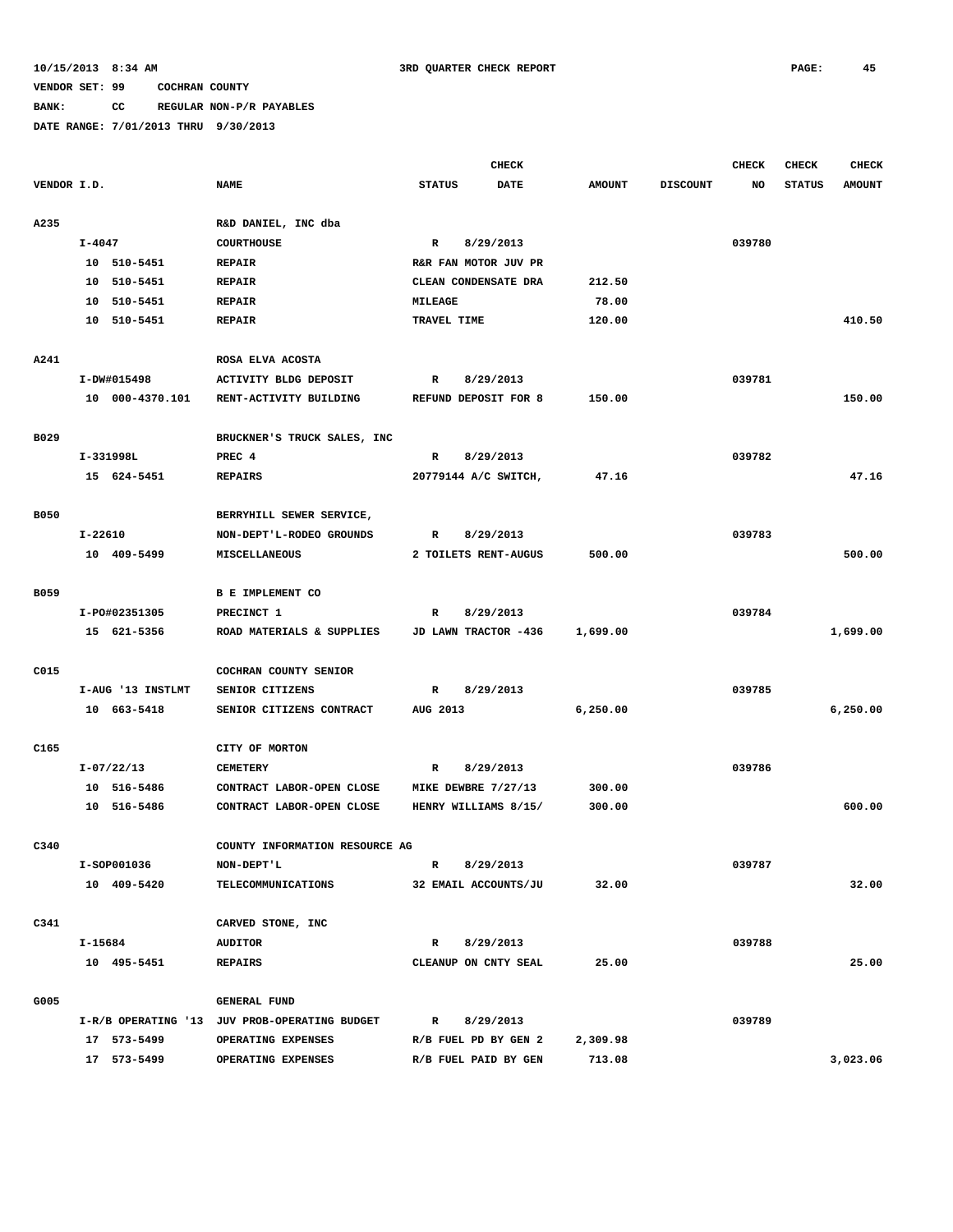# **BANK: CC REGULAR NON-P/R PAYABLES**

|             |        |                                     |                                                   |                     | <b>CHECK</b>         |               |                 | CHECK  | <b>CHECK</b>  | <b>CHECK</b>  |
|-------------|--------|-------------------------------------|---------------------------------------------------|---------------------|----------------------|---------------|-----------------|--------|---------------|---------------|
| VENDOR I.D. |        |                                     | <b>NAME</b>                                       | <b>STATUS</b>       | <b>DATE</b>          | <b>AMOUNT</b> | <b>DISCOUNT</b> | NO     | <b>STATUS</b> | <b>AMOUNT</b> |
|             |        |                                     |                                                   |                     |                      |               |                 |        |               |               |
| G031        |        |                                     | <b>GRAINGER</b>                                   |                     |                      |               |                 |        |               |               |
|             |        | C-9209860809                        | PARK                                              | $\mathbb{R}$        | 8/29/2013            |               |                 | 039790 |               |               |
|             |        | 10 660-5451                         | <b>REPAIR</b>                                     |                     | RET BRKN TOILET/#1ZK | 203.44CR      |                 |        |               |               |
|             |        | I-9198669294                        | PARK                                              | R                   | 8/29/2013            |               |                 | 039790 |               |               |
|             |        | 10 660-5451                         | <b>REPAIR</b>                                     |                     | TOILET/#1ZKZ3/TO RPL | 203.44        |                 |        |               |               |
|             |        | I-9219521326                        | <b>SHERIFF</b>                                    | R                   | 8/29/2013            |               |                 | 039790 |               |               |
|             |        | 10 560-5310                         | OFFICE SUPPLIES                                   |                     | STORAGE CAB, BK #6MN | 372.36        |                 |        |               | 372.36        |
|             |        |                                     |                                                   |                     |                      |               |                 |        |               |               |
| G180        |        |                                     | GUARDIAN SECURITY SOLUTIONS L.                    |                     |                      |               |                 |        |               |               |
|             | I-9725 |                                     | COURTHOUSE SECURITY                               | R                   | 8/29/2013            |               |                 | 039791 |               |               |
|             |        | 24 510-5499                         | COURTHOUSE SECURITY CCP102.0 WAVE 30 CNTRL BOX/SE |                     |                      | 10,000.00     |                 |        |               |               |
|             |        | 24 510-5499                         | COURTHOUSE SECURITY CCP102.0                      |                     | 19 PANIC BUTTONS     | 2,565.00      |                 |        |               |               |
|             |        | 24 510-5499                         | COURTHOUSE SECURITY CCP102.0                      | <b>REPEATER</b>     |                      | 650.00        |                 |        |               |               |
|             |        | 24 510-5499                         | COURTHOUSE SECURITY CCP102.0                      | TRAVEL EXP          |                      | 350.00        |                 |        |               |               |
|             |        | 24 510-5499                         | COURTHOUSE SECURITY CCP102.0                      | <b>INSTALLATION</b> |                      | 750.00        |                 |        |               |               |
|             |        | 24 510-5499                         | COURTHOUSE SECURITY CCP102.0 6 SMOKE DETECTOR TRN |                     |                      | 1,200.00      |                 |        |               | 15,515.00     |
|             |        |                                     |                                                   |                     |                      |               |                 |        |               |               |
| G186        |        |                                     | GAYLORD BROS.                                     |                     |                      |               |                 |        |               |               |
|             |        | I-2192503                           | LIBRARY                                           | R                   | 8/29/2013            |               |                 | 039792 |               |               |
|             |        | 10 650-5590                         | <b>BOOKS</b>                                      |                     | 2 LAM VINYL CLR 9x40 | 36.54         |                 |        |               |               |
|             |        | 10 650-5590                         | <b>BOOKS</b>                                      |                     | 2 LABEL PROTECTOR CL | 42.82         |                 |        |               |               |
|             |        | 10 650-5590                         | <b>BOOKS</b>                                      | SHIPPING            |                      | 14.98         |                 |        |               | 94.34         |
|             |        |                                     |                                                   |                     |                      |               |                 |        |               |               |
| H026        |        |                                     | RICHARD L. HUSEN, ATTY.                           |                     |                      |               |                 |        |               |               |
|             |        | I-10-07-1390/ORNELAS DISTRICT COURT |                                                   | R                   | 8/29/2013            |               |                 | 039793 |               |               |
|             |        | 10 435-5400                         | ATTORNEY AD LITEM                                 |                     | PL HRNG(F)/LORENZO O | 350.00        |                 |        |               | 350.00        |
|             |        |                                     |                                                   |                     |                      |               |                 |        |               |               |
| J040        |        |                                     | JONES MCCLURE PUBLISHING                          |                     |                      |               |                 |        |               |               |
|             |        | I-100332071                         | COUNTY COURT                                      | R                   | 8/29/2013            |               |                 | 039794 |               |               |
|             |        | 10 426-5310                         | OFFICE SUPPLIES                                   |                     | FAMILY CODE+ '13-'14 | 83.00         |                 |        |               |               |
|             |        | 10 426-5310                         | OFFICE SUPPLIES                                   | SHIPPING            |                      | 8.00          |                 |        |               |               |
|             |        | I-EST CODE+ '13-'14 CO/DIST CLERK   |                                                   | R                   | 8/29/2013            |               |                 | 039794 |               |               |
|             |        | 10 403-5310                         | OFFICE SUPPLIES                                   |                     | PREPAY ESTATES CODE+ | 83.00         |                 |        |               |               |
|             |        | I-PRE-P '13 EST, CIV DISTRICT COURT |                                                   | R                   | 8/29/2013            |               |                 | 039794 |               |               |
|             |        | 10 435-5310                         | OFFICE SUPPLIES                                   |                     | PREPAY ESTATES CODE+ | 83.00         |                 |        |               |               |
|             |        | 10 435-5310                         | OFFICE SUPPLIES                                   |                     | PREPAY CIVIL TRIALS  | 103.00        |                 |        |               |               |
|             |        | I-PRE-P '13-14 CRIM DISTRICT COURT  |                                                   | $\mathbf R$         | 8/29/2013            |               |                 | 039794 |               |               |
|             |        | 10 435-5310                         | OFFICE SUPPLIES                                   |                     | PREPAY CRIM CODE+ '1 | 83.00         |                 |        |               | 443.00        |
|             |        |                                     |                                                   |                     |                      |               |                 |        |               |               |
| J049        |        |                                     | JUVENILE PROBATION FUND                           |                     |                      |               |                 |        |               |               |
|             |        | I-CLOSEOUT 2012-13                  | <b>JUVENILE PROBATION REIMB 12-13 R</b>           |                     | 8/29/2013            |               |                 | 039795 |               |               |
|             |        | 10 571-5102                         | JUV PROBATION OFFICER SALARY SALARY REIMB 12-13   |                     |                      | 5,508.60      |                 |        |               |               |
|             |        | 10 571-5102                         | JUV PROBATION OFFICER SALARY LONGEVITY REIMB 12-1 |                     |                      | 400.00        |                 |        |               |               |
|             |        | 10 571-5201                         | SOCIAL SECURITY                                   |                     | FICA REIMB 12-13     | 2,778.09      |                 |        |               |               |
|             |        | 10 571-5202                         | GROUP INSURANCE                                   |                     | GROUP INSURANCE REIM | 2,314.14      |                 |        |               |               |
|             |        | 10 571-5203                         | RETIREMENT                                        |                     | RETIREMENT REIMB 12- | 1,187.76      |                 |        |               | 12,188.59     |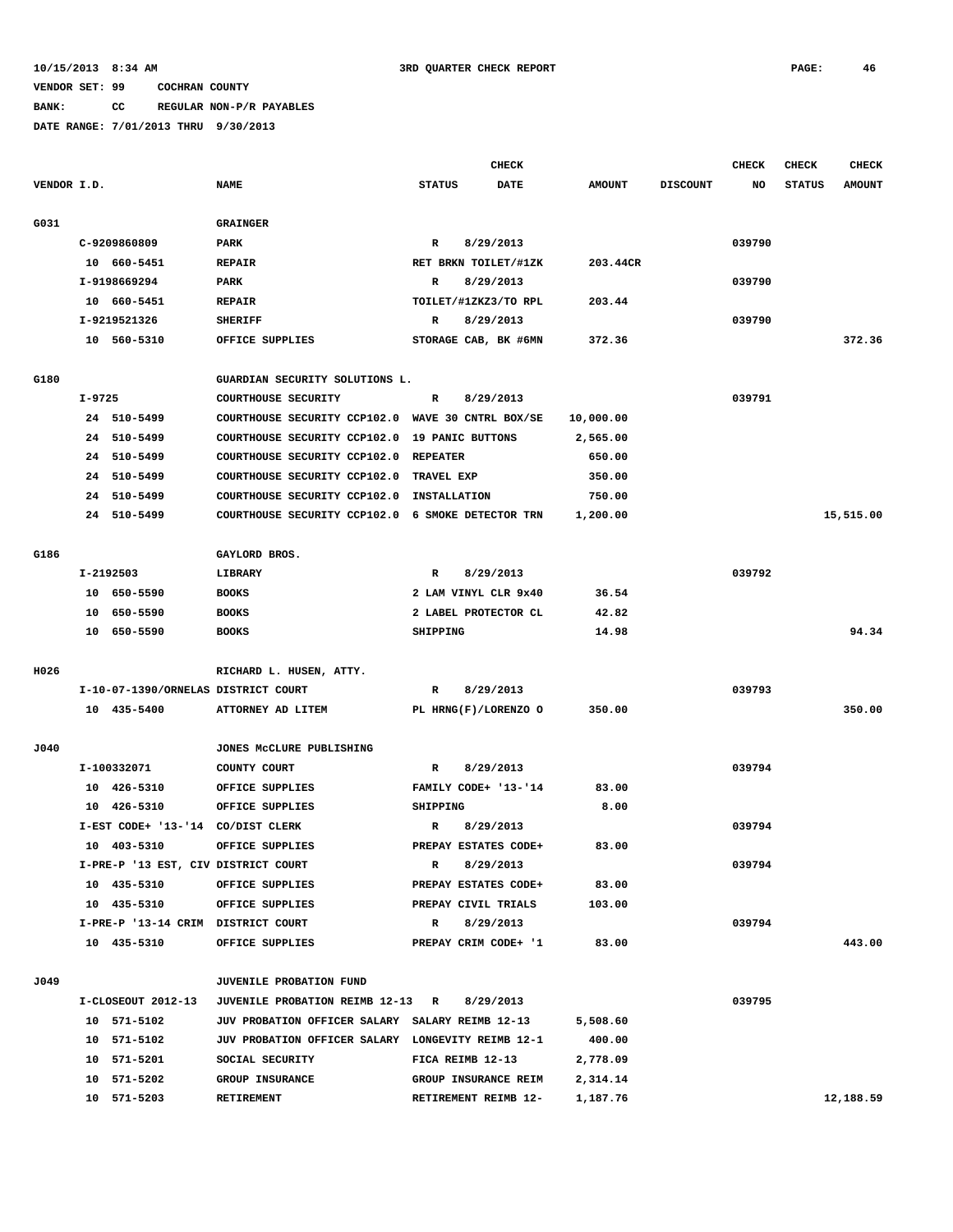# **BANK: CC REGULAR NON-P/R PAYABLES**

|                  |          |                    |                               |               |                   | <b>CHECK</b>         |               |                 | <b>CHECK</b> | <b>CHECK</b>  | <b>CHECK</b>  |
|------------------|----------|--------------------|-------------------------------|---------------|-------------------|----------------------|---------------|-----------------|--------------|---------------|---------------|
| VENDOR I.D.      |          |                    | <b>NAME</b>                   | <b>STATUS</b> |                   | <b>DATE</b>          | <b>AMOUNT</b> | <b>DISCOUNT</b> | NO           | <b>STATUS</b> | <b>AMOUNT</b> |
|                  |          |                    |                               |               |                   |                      |               |                 |              |               |               |
| J057             |          |                    | MT LIBRARY SERVICES dba       |               |                   |                      |               |                 |              |               |               |
|                  | I-196341 |                    | LIBRARY                       | $\mathbb{R}$  |                   | 8/29/2013            |               |                 | 039796       |               |               |
|                  |          | 10 650-5590        | <b>BOOKS</b>                  |               | QTRLY READERS     |                      | 384.75        |                 |              |               | 384.75        |
|                  |          |                    |                               |               |                   |                      |               |                 |              |               |               |
| L <sub>203</sub> |          |                    | PAULA LANEHART                |               |                   |                      |               |                 |              |               |               |
|                  |          | $I-8/19$ MILEAGE   | DISTRICT COURT                | $\mathbb{R}$  |                   | 8/29/2013            |               |                 | 039797       |               |               |
|                  |          | 10 435-5499        | MISCELLANEOUS                 |               |                   | 112.6 MILES ASSIGNED | 63.62         |                 |              |               | 63.62         |
|                  |          |                    |                               |               |                   |                      |               |                 |              |               |               |
| M011             |          |                    | MCWHORTERS INC.               |               |                   |                      |               |                 |              |               |               |
|                  | I-482978 |                    | PREC <sub>2</sub>             | R             |                   | 8/29/2013            |               |                 | 039798       |               |               |
|                  |          | 15 622-5454        | <b>TIRES</b>                  |               |                   | SVC CALL/PREC SHOP   | 45.00         |                 |              |               |               |
|                  |          | 15 622-5454        | TIRES                         | 6 MT/DISMT    |                   |                      | 270.00        |                 |              |               |               |
|                  |          | 15 622-5454        | TIRES                         |               |                   | 2 ARNCO TIRE SEALER  | 150.00        |                 |              |               | 465.00        |
|                  |          |                    |                               |               |                   |                      |               |                 |              |               |               |
| M031             |          |                    | MILLER PAPER & PACKAGING CO   |               |                   |                      |               |                 |              |               |               |
|                  |          | I-S2588163.001     | <b>ACTIVITY BLDG</b>          | R             |                   | 8/29/2013            |               |                 | 039799       |               |               |
|                  |          | 10 662-5451        | <b>REPAIR</b>                 |               |                   | LABOR/RPR BURNISHER  | 75.00         |                 |              |               | 75.00         |
|                  |          |                    |                               |               |                   |                      |               |                 |              |               |               |
| M053             |          |                    | MYATT BLUME & FIDALEO LTD LLP |               |                   |                      |               |                 |              |               |               |
|                  |          | I-JUVENILE 2011-12 | <b>JUVENILE PROBATION</b>     | $\mathbb{R}$  |                   | 8/29/2013            |               |                 | 039800       |               |               |
|                  |          | 17 573-5499        | OPERATING EXPENSES            |               |                   | FINANCIAL AUDIT 2012 | 1,800.00      |                 |              |               | 1,800.00      |
|                  |          |                    |                               |               |                   |                      |               |                 |              |               |               |
| M214             |          |                    | DIXIE MENDOZA                 |               |                   |                      |               |                 |              |               |               |
|                  |          | I-DW015495         | ACTIVITY BLDG DEPOSIT         | R             |                   | 8/29/2013            |               |                 | 039801       |               |               |
|                  |          | 10 000-4370.101    | RENT-ACTIVITY BUILDING        |               |                   | REFUND DEPOSIT 8/17/ | 150.00        |                 |              |               | 150.00        |
|                  |          |                    |                               |               |                   |                      |               |                 |              |               |               |
| M289             |          |                    | MARCELO RODRIGUEZ dba         |               |                   |                      |               |                 |              |               |               |
|                  | I-58537  |                    | PREC 1                        | R             |                   | 8/29/2013            |               |                 | 039802       |               |               |
|                  |          | 15 621-5451        | <b>REPAIRS</b>                |               |                   | R&R RADIATOR FOR REP | 450.00        |                 |              |               |               |
|                  |          | 15 621-5451        | <b>REPAIRS</b>                |               | ADDED NEW COOLANT |                      | 75.00         |                 |              |               |               |
|                  |          | 15 621-5451        | <b>REPAIRS</b>                |               |                   | REPAIR RR BRAKE CHAM | 150.00        |                 |              |               |               |
|                  |          | 15 621-5451        | <b>REPAIRS</b>                |               |                   | REPAIR EXHAUST HOLE  | 150.00        |                 |              |               |               |
|                  | I-58539  |                    | PREC 4                        | $\mathbb{R}$  |                   | 8/29/2013            |               |                 | 039802       |               |               |
|                  |          | 15 624-5451        | <b>REPAIRS</b>                |               |                   | REPL PRESS SW, CHG A | 150.00        |                 |              |               | 975.00        |
|                  |          |                    |                               |               |                   |                      |               |                 |              |               |               |
| N066             |          |                    | NTS COMMUNICATIONS            |               |                   |                      |               |                 |              |               |               |
|                  |          | I-8062660032 08/13 | COMM'R CT/CO JUDGE            | R             |                   | 8/29/2013            |               |                 | 039803       |               |               |
|                  |          | 15 610-5420        | TELECOMMUNICATIONS            | WATS LINE     |                   |                      | 1.00          |                 |              |               |               |
|                  |          | 15 610-5420        | TELECOMMUNICATIONS            | FEES          |                   |                      | 6.65          |                 |              |               | 7.65          |
|                  |          |                    |                               |               |                   |                      |               |                 |              |               |               |
| N082             |          |                    | <b>NETDATA</b>                |               |                   |                      |               |                 |              |               |               |
|                  | I-14779  |                    | <b>JUSTICE OF PEACE</b>       | R             |                   | 8/29/2013            |               |                 | 039804       |               |               |
|                  |          | 10 455-5499        | MISCELLANEOUS                 |               | ITICKET JULY      |                      | 14.00         |                 |              |               | 14.00         |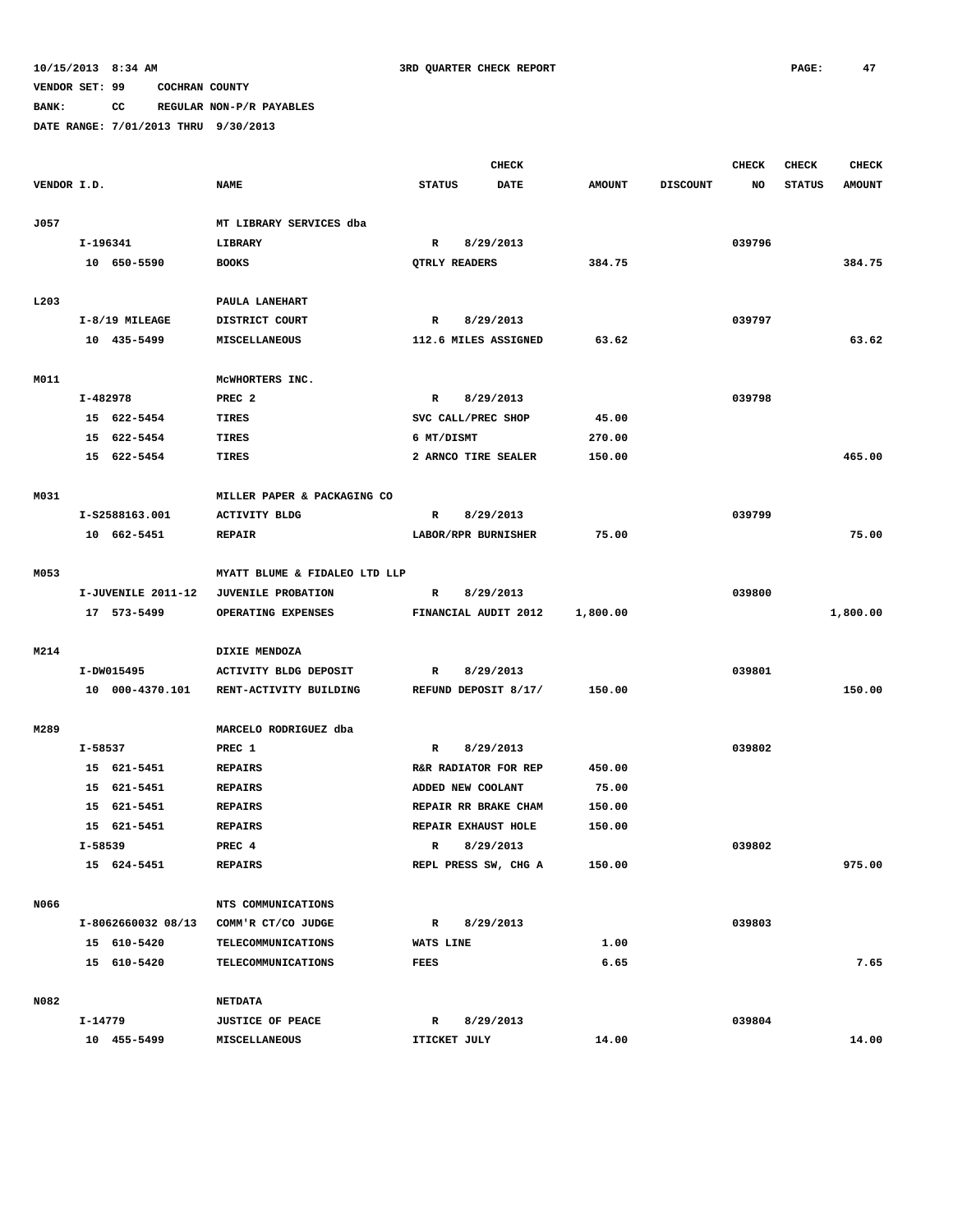**BANK: CC REGULAR NON-P/R PAYABLES**

|             |                                     |                                            |                      | <b>CHECK</b> |               |                 | CHECK  | <b>CHECK</b>  | <b>CHECK</b>  |
|-------------|-------------------------------------|--------------------------------------------|----------------------|--------------|---------------|-----------------|--------|---------------|---------------|
| VENDOR I.D. |                                     | <b>NAME</b>                                | <b>STATUS</b>        | DATE         | <b>AMOUNT</b> | <b>DISCOUNT</b> | NO     | <b>STATUS</b> | <b>AMOUNT</b> |
|             |                                     |                                            |                      |              |               |                 |        |               |               |
| 0037        |                                     | ANGELA OVERMAN, ATTY AT LAW                |                      |              |               |                 |        |               |               |
|             | I-1397/CIPOLLA 81413 DISTRICT COURT |                                            | $\mathbb{R}$         | 8/29/2013    |               |                 | 039805 |               |               |
|             | 10 435-5400                         | ATTORNEY AD LITEM                          | PLEA HRNG (F)/JASON  |              | 350.00        |                 |        |               |               |
|             | I-1437/CIPOLLA 81413 DISTRICT COURT |                                            | R                    | 8/29/2013    |               |                 | 039805 |               |               |
|             | 10 435-5400                         | ATTORNEY AD LITEM                          | DISM HRNG (F)/JASON  |              | 350.00        |                 |        |               | 700.00        |
| 0041        |                                     | OMNIBASE SERVICES OF TEXAS, LP             |                      |              |               |                 |        |               |               |
|             | I-2ND QTR 2013                      | JUSTICE OF THE PEACE                       | $\mathbb{R}$         | 8/29/2013    |               |                 | 039806 |               |               |
|             | 10 000-2206.003                     | Omni Collection Fee                        | 2ND QTR FEES 2013    |              | 30.00         |                 |        |               | 30.00         |
|             |                                     |                                            |                      |              |               |                 |        |               |               |
| 0109        |                                     | 110TH JUDICIAL DISTRICT JUVENI             |                      |              |               |                 |        |               |               |
|             | $I - 440$                           | JUVENILE PROBATION                         | R                    | 8/29/2013    |               |                 | 039807 |               |               |
|             | 17 575-5413                         | PURCHASED RESIDENTIAL SERVICE 19 DAYS/#803 |                      |              | 1,330.00      |                 |        |               | 1,330.00      |
|             |                                     |                                            |                      |              |               |                 |        |               |               |
| P009        |                                     | POSITIVE PROMOTIONS                        |                      |              |               |                 |        |               |               |
|             | I-04789378                          | <b>SHERIFF</b>                             | R                    | 8/29/2013    |               |                 | 039808 |               |               |
|             | 10 560-5334                         | OTHER SUPPLIES                             | 100 MAGNET/FILE OF L |              | 145.00        |                 |        |               |               |
|             | 10 560-5334                         | OTHER SUPPLIES                             | 250 ACT BK/MY FRIEND |              | 155.00        |                 |        |               |               |
|             | 10 560-5334                         | OTHER SUPPLIES                             | SET-UP CHG           |              | 25.00         |                 |        |               |               |
|             | 10 560-5334                         | OTHER SUPPLIES                             | SHIPPING             |              | 31.50         |                 |        |               | 356.50        |
| P073        |                                     | THE PENWORTHY COMPANY                      |                      |              |               |                 |        |               |               |
|             | I-551671                            | LIBRARY                                    | $\mathbb{R}$         | 8/29/2013    |               |                 | 039809 |               |               |
|             | 10 650-5590                         | <b>BOOKS</b>                               | 11 BOOKS             |              | 163.74        |                 |        |               | 163.74        |
|             |                                     |                                            |                      |              |               |                 |        |               |               |
| R033        |                                     | <b>GERALD RAMSEY</b>                       |                      |              |               |                 |        |               |               |
|             | I-SEP '13 RENT                      | NON-DEPT'L/STORAGE BLDG                    | R                    | 8/29/2013    |               |                 | 039810 |               |               |
|             | 10 409-5499                         | MISCELLANEOUS                              | STORAGE BLDG RENT SE |              | 300.00        |                 |        |               | 300.00        |
|             |                                     |                                            |                      |              |               |                 |        |               |               |
| R034        |                                     | ROBERTSON HEATING & AIR, INC               |                      |              |               |                 |        |               |               |
|             | I-38430                             | PRECINCT ONE                               | R                    | 8/29/2013    |               |                 | 039811 |               |               |
|             | 15 621-5451                         | <b>REPAIRS</b>                             | ADD R-22 TO SHOP A/C |              | 80.00         |                 |        |               |               |
|             | 15 621-5451                         | <b>REPAIRS</b>                             | 3 R-22 REFRIGERANT   |              | 150.00        |                 |        |               | 230.00        |
| R099        |                                     | CYNDIA LEA GUAJARDO dba                    |                      |              |               |                 |        |               |               |
|             | I-105826                            | <b>SHERIFF</b>                             | $\mathbb{R}$         | 8/29/2013    |               |                 | 039812 |               |               |
|             | 10 560-5454                         | TIRES                                      | 4 235X17 FIRESTONE   |              |               |                 |        |               |               |
|             | 10 560-5454                         | TIRES                                      | 4 TIRE DISPOSAL FEE  |              | 12.00         |                 |        |               |               |
|             | 10 560-5454                         | TIRES                                      | 4 TIRE CHANGE R/R    |              | 52.00         |                 |        |               |               |
|             | 10 560-5454                         | TIRES                                      | 4 NORTRON BALANCE    |              | 32.00         |                 |        |               |               |
|             | I-105829                            | <b>CEMETERY</b>                            | $\mathbb{R}$         | 8/29/2013    |               |                 | 039812 |               |               |
|             | 10 516-5454                         | TIRES                                      | 1 16.9 X24 FLAT LR   |              | 65.00         |                 |        |               |               |
|             | I-105837                            | PRECINCT 3                                 | R                    | 8/29/2013    |               |                 | 039812 |               |               |
|             | 15 623-5454                         | TIRES                                      | 1 16.9X34 SAMSON T/T |              | 697.95        |                 |        |               |               |
|             | 15 623-5454                         | TIRES                                      | 1 16.9X34 NEW TUBE   |              | 79.95         |                 |        |               |               |
|             | 15 623-5454                         | TIRES                                      | 1 CALLOUT 21 MILES   |              | 52.50         |                 |        |               |               |
|             | 15 623-5454                         | TIRES                                      | TIRE CHG ON R/R      |              | 70.00         |                 |        |               |               |
|             | I-106049                            | PREC <sub>3</sub>                          | $\mathbb{R}$         | 8/29/2013    |               |                 | 039812 |               |               |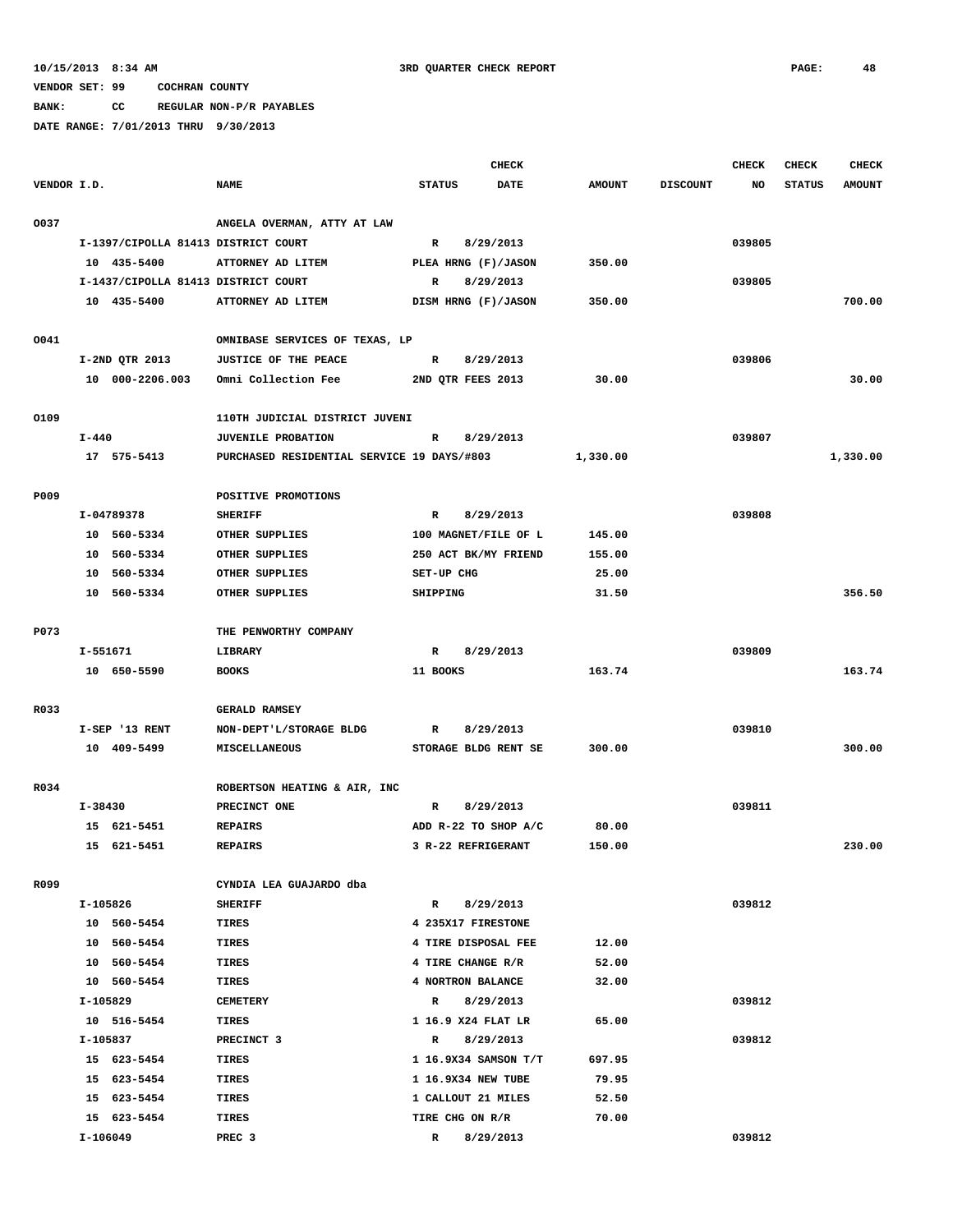**BANK: CC REGULAR NON-P/R PAYABLES**

|             |         |                    |                              |                             | <b>CHECK</b> |               |                 | <b>CHECK</b> | <b>CHECK</b>  | <b>CHECK</b>  |
|-------------|---------|--------------------|------------------------------|-----------------------------|--------------|---------------|-----------------|--------------|---------------|---------------|
| VENDOR I.D. |         |                    | <b>NAME</b>                  | <b>STATUS</b>               | <b>DATE</b>  | <b>AMOUNT</b> | <b>DISCOUNT</b> | NO           | <b>STATUS</b> | <b>AMOUNT</b> |
| R099        |         |                    | CYNDIA LEA GUAJARDO dbCONT   |                             |              |               |                 |              |               |               |
|             |         | I-106049           | PREC <sub>3</sub>            | $\mathbb{R}$                | 8/29/2013    |               |                 | 039812       |               |               |
|             |         | 15 623-5454        | TIRES                        | 2 670X15 TT F;AT            |              | 10.00         |                 |              |               |               |
|             |         | 15 623-5454        | <b>TIRES</b>                 | 1 M? TUBE                   |              | 13.95         |                 |              |               | 1,085.35      |
| S071        |         |                    | SCRIPT OFFICE PRODUCTS, INC. |                             |              |               |                 |              |               |               |
|             | I-43264 |                    | <b>AUDITOR</b>               | R                           | 8/29/2013    |               |                 | 039813       |               |               |
|             |         | 10 495-5310        | OFFICE SUPPLIES              | 1PK CALC PAPER              |              | 8.95          |                 |              |               |               |
|             |         | 10 495-5310        | OFFICE SUPPLIES              | 2EA CALC RIBBON             |              | 7.90          |                 |              |               |               |
|             | I-43301 |                    | TAX A/C                      | $\mathbb{R}$                | 8/29/2013    |               |                 | 039813       |               |               |
|             |         | 10 499-5310        | OFFICE SUPPLIES              | 2BX STAPLES                 |              | 7.90          |                 |              |               |               |
|             | I-43316 |                    |                              | R                           | 8/29/2013    |               |                 | 039813       |               |               |
|             |         | 10 499-5310        | TAX A/C<br>OFFICE SUPPLIES   | <b>3EA 16GB FLASH DRIVE</b> |              | 81.00         |                 |              |               |               |
|             |         |                    |                              |                             |              |               |                 |              |               |               |
|             | I-43317 |                    | <b>AUDITOR</b>               | R                           | 8/29/2013    |               |                 | 039813       |               |               |
|             |         | 10 495-5310        | OFFICE SUPPLIES              | 5 SH PENCIL CARBON P        |              | 1.20          |                 |              |               |               |
|             |         | 10 495-5310        | OFFICE SUPPLIES              | 2CT COPY PAPER, 8.5x        |              | 79.00         |                 |              |               |               |
|             | I-43320 |                    | SHERIFF/JAIL                 | $\mathbb{R}$                | 8/29/2013    |               |                 | 039813       |               |               |
|             |         | 10 560-5310        | OFFICE SUPPLIES              | 1/2 PK STICKY NOTES,        |              | 1.97          |                 |              |               |               |
|             |         | 10 512-5310        | OFFICE SUPPLIES              | 1/2 PK STICKY NOTES,        |              | 1.98          |                 |              |               |               |
|             |         | 10 560-5310        | OFFICE SUPPLIES              | 1/2 PK STICKY NOTES,        |              | 3.98          |                 |              |               |               |
|             |         | 10 512-5310        | OFFICE SUPPLIES              | 1/2 PK STICKY NOTES,        |              | 3.97          |                 |              |               |               |
|             |         | 10 512-5310        | OFFICE SUPPLIES              | 1/2 CT COPY PAPER, 8        |              | 19.75         |                 |              |               |               |
|             |         | 10 560-5310        | OFFICE SUPPLIES              | 1/2 CT COPY PAPER, 8        |              | 19.75         |                 |              |               |               |
|             | I-43321 |                    | CO JUDGE/COMM'R CT           | $\mathbf R$                 | 8/29/2013    |               |                 | 039813       |               |               |
|             |         | 15 610-5310        | OFFICE SUPPLIES              | 2EA HP CRTG, 75XL           |              | 101.90        |                 |              |               |               |
|             |         | 15 610-5310        | OFFICE SUPPLIES              | 1DZ JR LGL PAD, WE          |              | 7.95          |                 |              |               | 347.20        |
| S315        |         |                    | DARLON JAMES SOJAK           |                             |              |               |                 |              |               |               |
|             |         | I-VOUCHERS 8/26/13 | DISTRICT COURT               | $\mathbb{R}$                | 8/29/2013    |               |                 | 039814       |               |               |
|             |         | 10 435-5400        | ATTORNEY AD LITEM            | AG/CIVIL 05-01-3893         |              | 300.00        |                 |              |               |               |
|             |         | 10 435-5400        | ATTORNEY AD LITEM            | AG/CIVIL 07-07-4035         |              | 300.00        |                 |              |               | 600.00        |
| S325        |         |                    | DONNA SCHMIDT                |                             |              |               |                 |              |               |               |
|             |         | I-LEGIS UPD 08/13  | <b>JUSTICE OF PEACE</b>      | R                           | 8/29/2013    |               |                 | 039815       |               |               |
|             |         | 10 455-5427        | CONTINUING EDUCATION         | 120 MI TO/FR LBK @ \$       |              | 67.80         |                 |              |               |               |
|             |         | 10 455-5427        | CONTINUING EDUCATION         | 2 NITES/OVERTON HOTE        |              | 85.00         |                 |              |               |               |
|             |         | 10 455-5427        | CONTINUING EDUCATION         | LODGING TAX                 |              | 11.06         |                 |              |               |               |
|             |         | 10 455-5427        | CONTINUING EDUCATION         | <b>MEALS</b>                |              | 22.63         |                 |              |               | 186.49        |
|             |         |                    |                              |                             |              |               |                 |              |               |               |
| S347        |         |                    | SOUTHERN TIRE MART, LLC      |                             |              |               |                 |              |               |               |
|             |         | I-70159879         | PRECINCT TWO                 | $\mathbb{R}$                | 8/29/2013    |               |                 | 039816       |               |               |
|             |         | 15 622-5454        | TIRES                        | 1 1400xR24 V-STL ULT        |              | 1,081.71      |                 |              |               | 1,081.71      |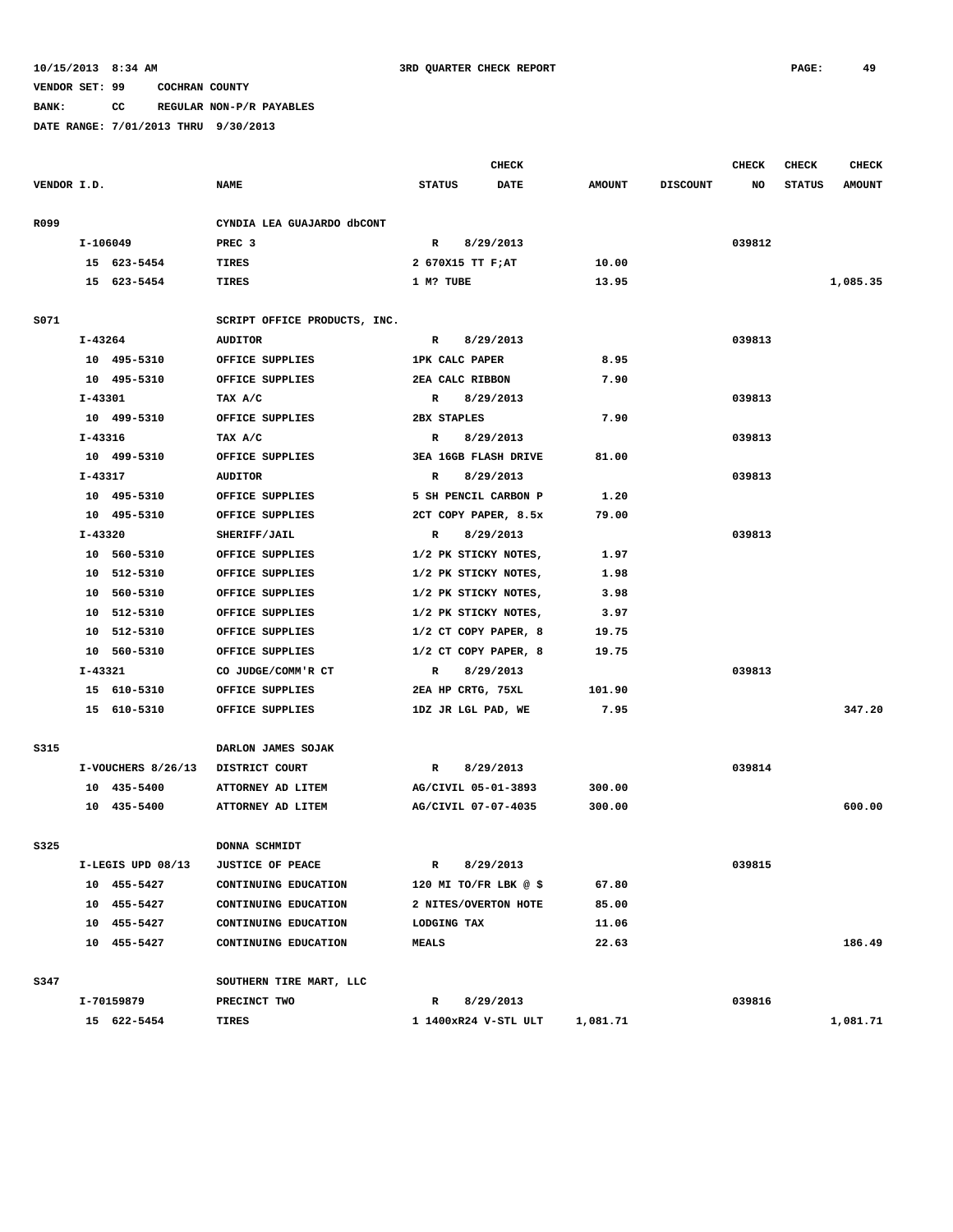## **BANK: CC REGULAR NON-P/R PAYABLES**

|             |          |                                    |                                              |                       | <b>CHECK</b>                   |               |                 | <b>CHECK</b> | <b>CHECK</b>  | <b>CHECK</b>  |
|-------------|----------|------------------------------------|----------------------------------------------|-----------------------|--------------------------------|---------------|-----------------|--------------|---------------|---------------|
| VENDOR I.D. |          |                                    | <b>NAME</b>                                  | <b>STATUS</b>         | <b>DATE</b>                    | <b>AMOUNT</b> | <b>DISCOUNT</b> | NO           | <b>STATUS</b> | <b>AMOUNT</b> |
| S366        |          |                                    | SOUTHEASTERN EMERGENCY EQUIPME               |                       |                                |               |                 |              |               |               |
|             | I-487014 |                                    | PUBLIC SAFETY*OTHER                          | R                     | 8/29/2013                      |               |                 | 039817       |               |               |
|             |          | 10 580-5499                        | MISCELLANEOUS                                |                       | 1 AD SMART PAD CRTG            | 53.00         |                 |              |               |               |
|             |          | 10 580-5499                        | <b>MISCELLANEOUS</b>                         | <b>FREIGHT</b>        |                                | 9.63          |                 |              |               |               |
|             | I-487295 |                                    | PUBLIC SAFETY*OTHER                          | R                     | 8/29/2013                      |               |                 | 039817       |               |               |
|             |          | 10 580-5499                        | MISCELLANEOUS                                |                       | 3 BATTERY ONSITE/FRX           | 390.00        |                 |              |               |               |
|             |          | 10 580-5499                        | MISCELLANEOUS                                | <b>FREIGHT</b>        |                                | 10.57         |                 |              |               | 463.20        |
| T075        |          |                                    | TEXAS TOOL & EQUIPMENT                       |                       |                                |               |                 |              |               |               |
|             | I-352676 |                                    | PREC <sub>4</sub>                            | R                     | 8/29/2013                      |               |                 | 039818       |               |               |
|             |          | 15 624-5356                        | ROAD MATERIALS & SUPPLIES                    |                       | 7.5HP 80GL HZ CMPRSR           | 1,999.00      |                 |              |               |               |
|             |          | 15 624-5356                        | ROAD MATERIALS & SUPPLIES                    |                       | 2 1/2" 50FT AIR HOSE           | 59.96         |                 |              |               |               |
|             |          | 15 624-5356                        | ROAD MATERIALS & SUPPLIES                    | $(2)$ $1/2$ " COUPLER |                                | 5.18          |                 |              |               |               |
|             |          | 15 624-5356                        | ROAD MATERIALS & SUPPLIES                    | (1) BUSHING           |                                | 1.47          |                 |              |               |               |
|             |          | 15 624-5356                        | ROAD MATERIALS & SUPPLIES                    | (1) QUICK COUPLER     |                                | 7.98          |                 |              |               | 2,073.59      |
|             |          |                                    |                                              |                       |                                |               |                 |              |               |               |
| T083        |          |                                    | TYLER TECHNOLOGIES, INC                      |                       |                                |               |                 |              |               |               |
|             |          | $I-025-76803$                      | NON-DEPT'L                                   | $\mathbb{R}$          | 8/29/2013                      |               |                 | 039819       |               |               |
|             |          | 10 409-5411                        | MAINTENANCE CONTRACTS                        | NETWORK FEE/SEPT      |                                | 210.00        |                 |              |               | 210.00        |
| T269        |          |                                    | CHARLOTTE TRULL                              |                       |                                |               |                 |              |               |               |
|             |          | $I-08/13/13$ MILEAGE               | <b>JUSTICE OF PEACE</b>                      | R                     | 8/29/2013                      |               |                 | 039820       |               |               |
|             |          | 10 455-5427                        | CONTINUING EDUCATION                         | 146.4MI @ $$.565$     |                                | 82.72         |                 |              |               | 82.72         |
|             |          |                                    |                                              |                       |                                |               |                 |              |               |               |
| T274        |          |                                    | TEXAS TOLLWAYS                               |                       |                                |               |                 |              |               |               |
|             |          | I-27963858                         | <b>JUVENILE PROBATION</b>                    | R                     | 8/29/2013                      |               |                 | 039821       |               |               |
|             |          | 10 571-5427                        | CONTINUING EDUCATION                         |                       | HIWAY TOLL-DECKERCRE           | 2.25          |                 |              |               |               |
|             |          | 10 571-5427                        | CONTINUING EDUCATION                         |                       | HIWAY TOLL-CAMERON P           | 2.25          |                 |              |               |               |
|             |          | 10 571-5427                        | CONTINUING EDUCATION                         |                       | HIWAY TOLL-MUSTANG P           | 2.25          |                 |              |               |               |
|             |          | 10 571-5427                        | CONTINUING EDUCATION                         |                       | HIWAY TOLL BILLING F           | 1.15          |                 |              |               | 7.90          |
| T275        |          |                                    | TEAGUE LANDSCAPING & IRRIGATIO               |                       |                                |               |                 |              |               |               |
|             |          | I-MORTON CEMETERY                  | <b>CEMETERY</b>                              | $\mathbb{R}$          | 8/29/2013                      |               |                 | 039822       |               |               |
|             |          | 10 516-5571                        | CAPITAL OUTLAY                               |                       | LANDSCAPING PD BY HO 19,645.45 |               |                 |              |               | 19,645.45     |
| <b>W007</b> |          |                                    | WEST, A THOMSON REUTERS BUSINE               |                       |                                |               |                 |              |               |               |
|             |          | I-827825177                        | CO ATTY/LAW LIBRARY                          | $\mathbb{R}$          | 8/29/2013                      |               |                 | 039823       |               |               |
|             |          | 10 475-5590                        | LAW LIBRARY MTRLS/UPDATES 13 TX PROBATE CODE |                       |                                | 111.00        |                 |              |               | 111.00        |
|             |          |                                    |                                              |                       |                                |               |                 |              |               |               |
| W010        |          |                                    | WEST TEXAS GAS INC                           |                       |                                |               |                 |              |               |               |
|             |          | I-004036001501 09/13 PARK/SHOP     |                                              | $\mathbb{R}$          | 8/29/2013                      |               |                 | 039824       |               |               |
|             |          | 10 660-5440                        | UTILITIES & IRRIGATION                       | GAS SVC 7/3-8/6/13    |                                | 10.00         |                 |              |               |               |
|             |          | I-004036002501 09/13 PARK/SHOWBARN |                                              | $\mathbb{R}$          | 8/29/2013                      |               |                 | 039824       |               |               |
|             |          | 10 660-5440                        | UTILITIES & IRRIGATION                       | GAS SVC 7/3-8/6/13    |                                | 10.00         |                 |              |               |               |
|             |          | I-004049022001 09/13 PREC 3        |                                              | $\mathbb{R}$          | 8/29/2013                      |               |                 | 039824       |               |               |
|             |          | 15 623-5440                        | UTILITIES                                    | GAS SVC 7/2-8/7/13    |                                | 10.00         |                 |              |               | 30.00         |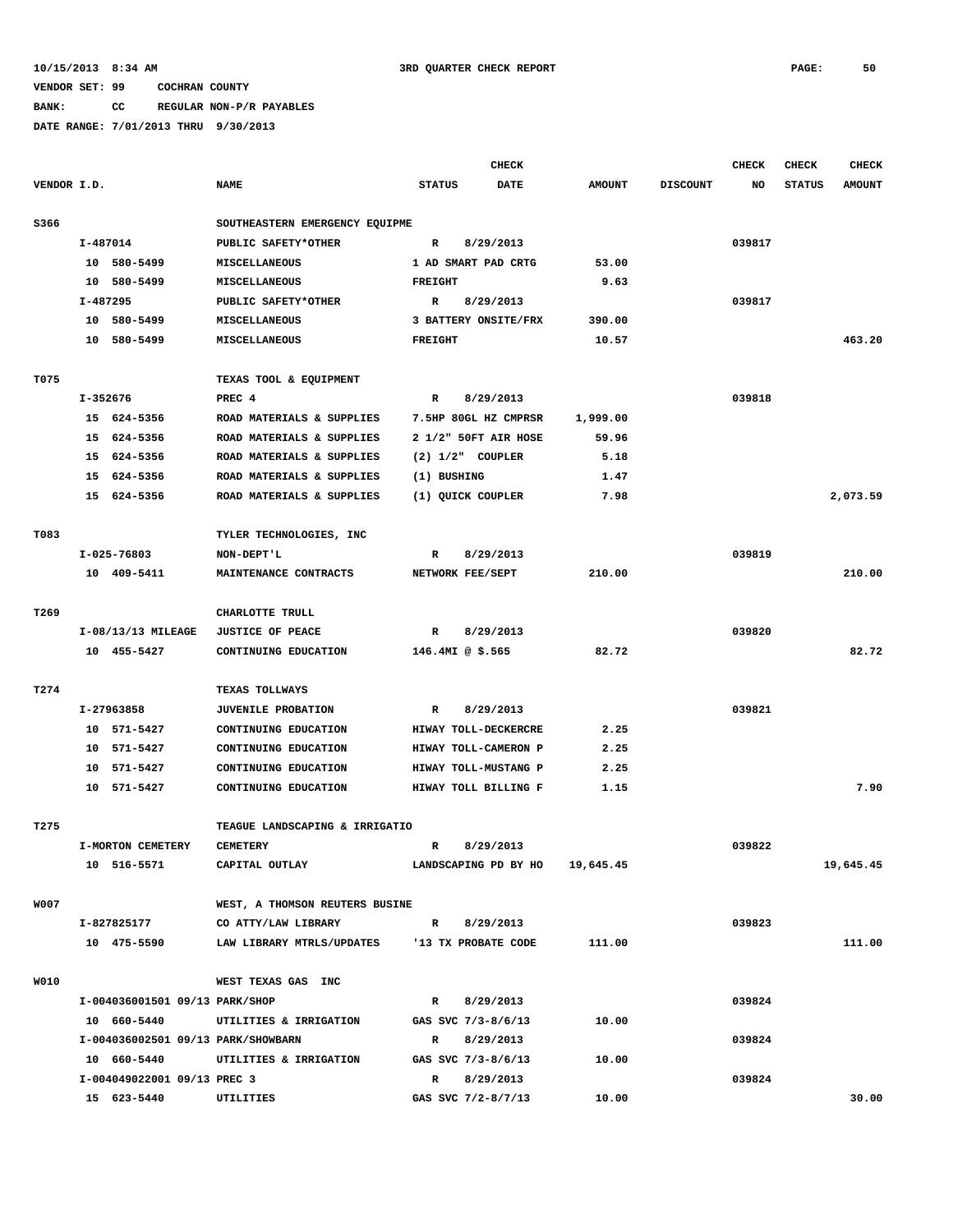**BANK: CC REGULAR NON-P/R PAYABLES**

|             |    |                   |                              |               |                      | <b>CHECK</b> |               |                 | <b>CHECK</b> | <b>CHECK</b>  | <b>CHECK</b>  |
|-------------|----|-------------------|------------------------------|---------------|----------------------|--------------|---------------|-----------------|--------------|---------------|---------------|
| VENDOR I.D. |    |                   | <b>NAME</b>                  | <b>STATUS</b> |                      | <b>DATE</b>  | <b>AMOUNT</b> | <b>DISCOUNT</b> | NO           | <b>STATUS</b> | <b>AMOUNT</b> |
| W055        |    |                   | WINDSTREAM COMMUNICATIONS SW |               |                      |              |               |                 |              |               |               |
|             |    | I-266-5181 SEP13  | ELECTIONS ADMINISTRATOR      | R             | 8/29/2013            |              |               |                 | 039825       |               |               |
|             |    | 10 490-5420       |                              |               |                      |              |               |                 |              |               | 57.13         |
|             |    |                   | TELECOMMUNICATIONS           |               | PHONE 8/19-9/18      |              | 57.13         |                 |              |               |               |
| W062        |    |                   | WAL-MART COMMUNITY           |               |                      |              |               |                 |              |               |               |
|             |    | I-017383 07/17/13 | <b>JAIL</b>                  | R             | 8/29/2013            |              |               |                 | 039826       |               |               |
|             |    | 10 512-5333       | <b>FOOD-PRISONERS</b>        |               | 10 BAN MEATLOAF      |              | 10.00         |                 |              |               |               |
|             | 10 | 512-5333          | <b>FOOD-PRISONERS</b>        |               | 7 MC CD FETT BROC/CK |              | 17.50         |                 |              |               |               |
|             | 10 | 512-5391          | MEDICAL CARE-PRISONERS       |               | 3 NEOSPORIN+         |              | 13.32         |                 |              |               |               |
|             | 10 | 512-5392          | MISCELLANEOUS SUPPLIES       |               | 2 JJ COTTON SWABS    |              | 5.94          |                 |              |               |               |
|             | 10 | 512-5391          | MEDICAL CARE-PRISONERS       |               | ADVIL LGEL 40        |              | 6.88          |                 |              |               |               |
|             | 10 | 512-5333          | <b>FOOD-PRISONERS</b>        |               | 13 BAN FISH STK MEAL |              | 13.00         |                 |              |               |               |
|             | 10 | 512-5333          | <b>FOOD-PRISONERS</b>        |               | 8 MC CD CKN ALFREDO  |              | 20.00         |                 |              |               |               |
|             | 10 | 512-5333          | FOOD-PRISONERS               |               | 6 MC CD ROASTED BEEF |              | 15.00         |                 |              |               |               |
|             | 10 | 512-5333          | FOOD-PRISONERS               |               | 9 EL CH GRANDE SALTI |              | 21.33         |                 |              |               |               |
|             | 10 | 512-5333          | <b>FOOD-PRISONERS</b>        |               | 6 EL CH BF ENCH GRAN |              | 14.22         |                 |              |               |               |
|             | 10 | 512-5333          | <b>FOOD-PRISONERS</b>        |               | 14 EL CH GRANDE CK E |              | 33.18         |                 |              |               |               |
|             | 10 | 512-5391          | MEDICAL CARE-PRISONERS       |               | ALEVE LGEL 40        |              | 7.94          |                 |              |               |               |
|             | 10 | 512-5391          | MEDICAL CARE-PRISONERS       |               | <b>ALAVERT 18CT</b>  |              | 8.72          |                 |              |               |               |
|             | 10 | 512-5333          | <b>FOOD-PRISONERS</b>        |               | 15 MC CD HNY RSTD TU |              | 37.50         |                 |              |               |               |
|             | 10 | 512-5333          | <b>FOOD-PRISONERS</b>        |               | 12 MC CD BEEF BROC   |              | 30.00         |                 |              |               |               |
|             | 10 | 512-5333          | <b>FOOD-PRISONERS</b>        |               | 3 JD KCT SG/EGG/CH C |              | 26.01         |                 |              |               |               |
|             | 10 | 512-5333          | <b>FOOD-PRISONERS</b>        |               | 2 JD HM CHS CRSNT    |              | 8.96          |                 |              |               |               |
|             | 10 | 512-5333          | <b>FOOD-PRISONERS</b>        |               | 13 BAN SPAG/MTBLS    |              | 13.00         |                 |              |               |               |
|             | 10 | 512-5333          | <b>FOOD-PRISONERS</b>        |               | 6 BAN FETT ALFREDO   |              | 6.00          |                 |              |               |               |
|             | 10 | 512-5333          | <b>FOOD-PRISONERS</b>        |               | 11 EL CH GRANDE MEX  |              | 26.07         |                 |              |               |               |
|             | 10 | 512-5333          | FOOD-PRISONERS               |               | 12 HM CLAS FRIED CHK |              | 35.76         |                 |              |               |               |
|             | 10 | 512-5333          | <b>FOOD-PRISONERS</b>        |               | 13 HMAN BONELESS CHI |              | 32.11         |                 |              |               |               |
|             | 10 | 512-5333          | <b>FOOD-PRISONERS</b>        |               | 5 HMAN TURKEY DINNER |              | 12.35         |                 |              |               |               |
|             | 10 | 512-5333          | FOOD-PRISONERS               |               | 2 HMAN BONELS PORK   |              | 4.94          |                 |              |               |               |
|             | 10 | 512-5333          | <b>FOOD-PRISONERS</b>        |               | 3 HMAN SALISBURY STK |              | 7.41          |                 |              |               |               |
|             | 10 | 512-5333          | <b>FOOD-PRISONERS</b>        |               | 7 HMAN PF BEER BAT C |              | 17.29         |                 |              |               |               |
|             |    | 10 512-5391       | MEDICAL CARE-PRISONERS       |               | ZYRTEC 45+15         |              | 26.94         |                 |              |               |               |
|             |    | 10 512-5333       | <b>FOOD-PRISONERS</b>        |               | RED DEL APPLES       |              | 4.97          |                 |              |               |               |
|             |    | 10 512-5391       | MEDICAL CARE-PRISONERS       |               | NON-ASP SEVERE CAPS  |              | 0.88          |                 |              |               |               |
|             |    | 10 512-5333       | <b>FOOD-PRISONERS</b>        |               | VAL ORANGES 4#       |              | 8.96          |                 |              |               |               |
|             |    | 10 512-5333       | <b>FOOD-PRISONERS</b>        |               | 13 BAN BEEF STK MEAL |              | 13.00         |                 |              |               |               |
|             |    | 10 512-5333       | <b>FOOD-PRISONERS</b>        |               | 8 HM LTD ED          |              | 19.76         |                 |              |               |               |
|             |    | 10 512-5392       | MISCELLANEOUS SUPPLIES       |               | ST MD SHOWOFF BK     |              | 3.47          |                 |              |               |               |
|             |    | 10 512-5392       | MISCELLANEOUS SUPPLIES       |               | EQ SUPER MAXI 96CT   |              | 6.97          |                 |              |               |               |
|             |    | I-16385 08/16/13  | JAIL                         | R             | 8/29/2013            |              |               |                 | 039826       |               |               |
|             |    | 10 512-5333       | FOOD-PRISONERS               |               | 307 FROZEN MEALS     |              | 545.60        |                 |              |               | 1,074.98      |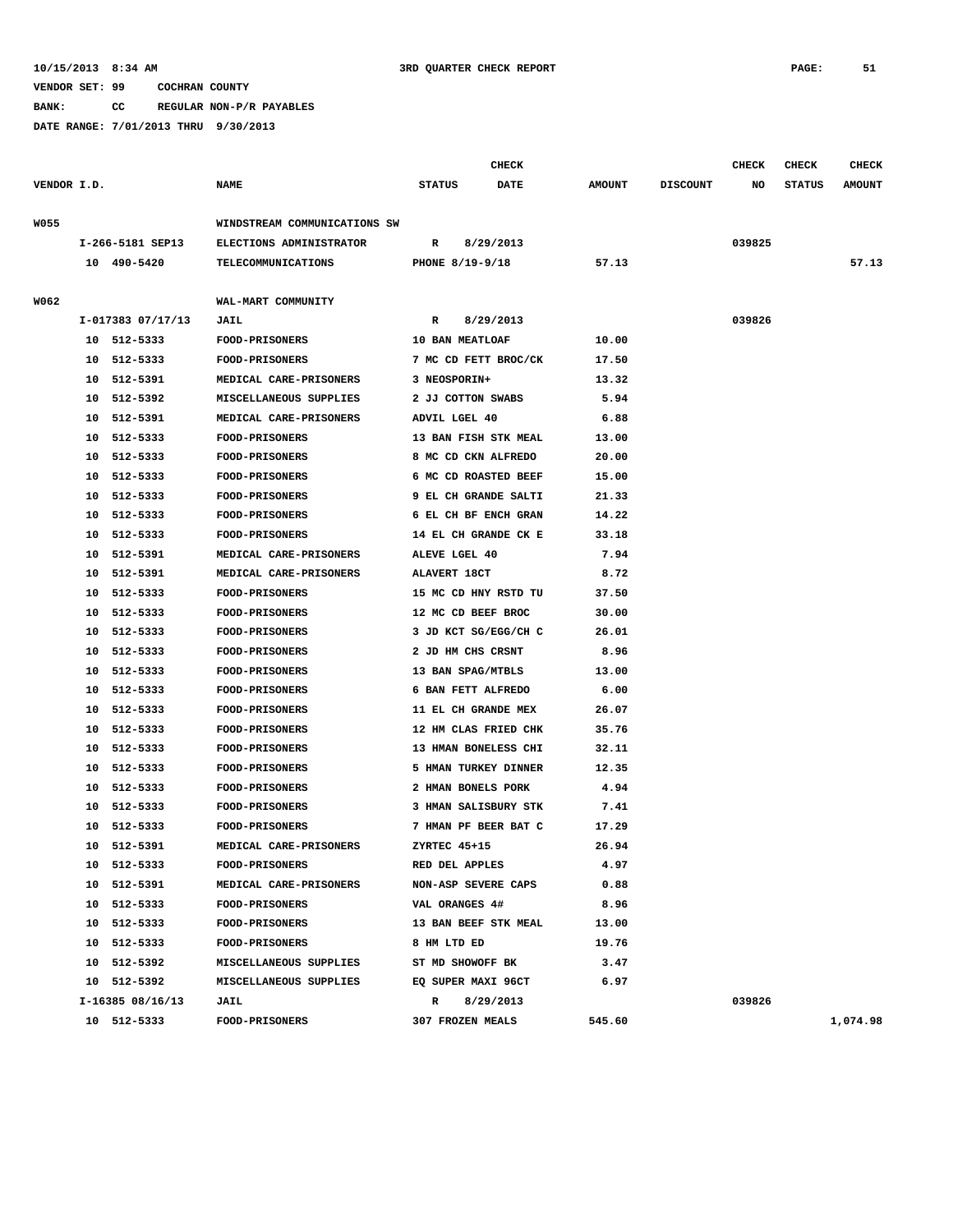# **BANK: CC REGULAR NON-P/R PAYABLES**

|             |         |                             |                                        |                      | <b>CHECK</b> |               |                 | <b>CHECK</b> | <b>CHECK</b>  | <b>CHECK</b>  |
|-------------|---------|-----------------------------|----------------------------------------|----------------------|--------------|---------------|-----------------|--------------|---------------|---------------|
| VENDOR I.D. |         |                             | <b>NAME</b>                            | <b>STATUS</b>        | <b>DATE</b>  | <b>AMOUNT</b> | <b>DISCOUNT</b> | NO           | <b>STATUS</b> | <b>AMOUNT</b> |
|             |         |                             |                                        |                      |              |               |                 |              |               |               |
| W097        |         |                             | WILDRED L. MATHENY dba                 |                      |              |               |                 |              |               |               |
|             | I-27827 |                             | CRTHSE/ACT BLDG/LIBRARY                | $\mathbb{R}$         | 8/29/2013    |               |                 | 039827       |               |               |
|             |         | 10 510-5332                 | <b>CUSTODIAL SUPPLIES</b>              | SPRAY BUGS           |              | 70.00         |                 |              |               |               |
|             |         | 10 662-5332                 | CUSTODIAL SUPPLIES                     | SPRAY BUGS           |              | 45.00         |                 |              |               |               |
|             |         | 10 650-5332                 | CUSTODIAL SUPPLIES                     | <b>SPRAY BUGS</b>    |              | 35.00         |                 |              |               | 150.00        |
|             |         |                             |                                        |                      |              |               |                 |              |               |               |
| <b>W115</b> |         |                             | RAYMOND D WEBER, SHERIFF               |                      |              |               |                 |              |               |               |
|             |         | I-08/08/13                  | <b>SHERIFF</b>                         | R                    | 8/29/2013    |               |                 | 039828       |               |               |
|             |         | 10 560-5427                 | CONTINUING EDUCATION                   | MEALS/SCHOOL 8/5, 8/ |              | 55.90         |                 |              |               | 55.90         |
|             |         |                             |                                        |                      |              |               |                 |              |               |               |
| W115        |         |                             | RAYMOND D WEBER, SHERIFF               |                      |              |               |                 |              |               |               |
|             |         | I-08/13/13                  | <b>SHERIFF</b>                         | R                    | 8/29/2013    |               |                 | 039829       |               |               |
|             |         | 10 560-5427                 | CONTINUING EDUCATION                   | MEALS/SCHOOL 8/7     |              | 7.78          |                 |              |               | 7.78          |
|             |         |                             |                                        |                      |              |               |                 |              |               |               |
| W115        |         |                             | RAYMOND D WEBER, SHERIFF               |                      |              |               |                 |              |               |               |
|             |         | I-08/16/13 TOOL CAB SHERIFF |                                        | R                    | 8/29/2013    |               |                 | 039830       |               |               |
|             |         | 10 560-5310                 | OFFICE SUPPLIES                        | TOOL CABINET/HRBR FR |              | 399.99        |                 |              |               | 399.99        |
|             |         |                             |                                        |                      |              |               |                 |              |               |               |
| W164        |         |                             | <b>WARREN CAT</b>                      |                      |              |               |                 |              |               |               |
|             |         | I-PS020260504               | PRECINCT TWO                           | R                    | 8/29/2013    |               |                 | 039831       |               |               |
|             |         | 15 622-5356                 | ROAD MATERIALS & SUPPLIES              | 3 30W TDTO 5GAL      |              | 323.49        |                 |              |               |               |
|             |         | 15 622-5356                 | ROAD MATERIALS & SUPPLIES              | 3 5F9999 ADAPTER     |              | 16.53         |                 |              |               | 340.02        |
|             |         |                             |                                        |                      |              |               |                 |              |               |               |
| X001        |         |                             | XCEL ENERGY                            |                      |              |               |                 |              |               |               |
|             |         |                             | I-54-1324315-7 SEP13 ALMOST ALL DEPT'S | R                    | 8/29/2013    |               |                 | 039832       |               |               |
|             |         | 30 518-5440                 | UTILITIES                              | 300210167 RUNWAY LIG |              | 78.05         |                 |              |               |               |
|             |         | 10 510-5440                 | UTILITIES                              | 300240736 COURTHOUSE |              | 1,695.29      |                 |              |               |               |
|             |         | 10 660-5440                 | UTILITIES & IRRIGATION                 | 300265059 SOFTBALL P |              | 23.80         |                 |              |               |               |
|             |         | 10 580-5440                 | UTILITIES [TOWER]                      | 300282806 TOWER      |              | 92.91         |                 |              |               |               |
|             |         | 15 621-5440                 | UTILITIES                              | 300294119 PREC 1 SHO |              | 66.40         |                 |              |               |               |
|             |         | 10 650-5440                 | UTILITIES                              | 300338546 LIBRARY    |              | 379.27        |                 |              |               |               |
|             | 10      | 652-5440                    | UTILITIES                              | 300342232 MUSEUM     |              | 16.06         |                 |              |               |               |
|             |         | 10 662-5440                 | <b>UTILITIES</b>                       | 300390484 ACTIVITY B |              | 700.40        |                 |              |               |               |
|             |         | 10 660-5440                 | UTILITIES & IRRIGATION                 | 300410370 PARK       |              | 475.45        |                 |              |               |               |
|             |         | 10 660-5440                 | UTILITIES & IRRIGATION                 | 300457515 PARK/SHOP  |              | 11.60         |                 |              |               |               |
|             |         | 10 660-5440                 | UTILITIES & IRRIGATION                 | 300505444 HOFMAN BAS |              |               |                 |              |               |               |
|             |         | 10 516-5440                 | UTILITIES                              | 300555198 CEMETERY   |              | 111.49        |                 |              |               |               |
|             |         | 10 409-5440                 | UTILITIES                              | 300577364 102 N MAIN |              | 12.03         |                 |              |               |               |
|             |         | 10 660-5440                 | UTILITIES & IRRIGATION                 | 300587052 SHOWBARN   |              | 150.66        |                 |              |               |               |
|             |         | 10 660-5440                 | UTILITIES & IRRIGATION                 | 300587753 RODEO GROU |              | 181.02        |                 |              |               |               |
|             |         | 10 516-5440                 | UTILITIES                              | 300603417 CEMETERY   |              | 20.68         |                 |              |               |               |
|             |         | 10 516-5440                 | UTILITIES                              | 300637038 CEMETERY S |              | 92.93         |                 |              |               |               |
|             |         | 10 650-5440                 | UTILITIES                              | AREA LIGHT LIBRARY   |              | 15.40         |                 |              |               |               |
|             |         | 10 662-5440                 | UTILITIES                              | 2 AREA LIGHTS ACT BL |              | 46.20         |                 |              |               |               |
|             |         | 10 660-5440                 | UTILITIES & IRRIGATION                 | AREA LIGHT PARK SHOP |              | 15.07         |                 |              |               | 4,184.71      |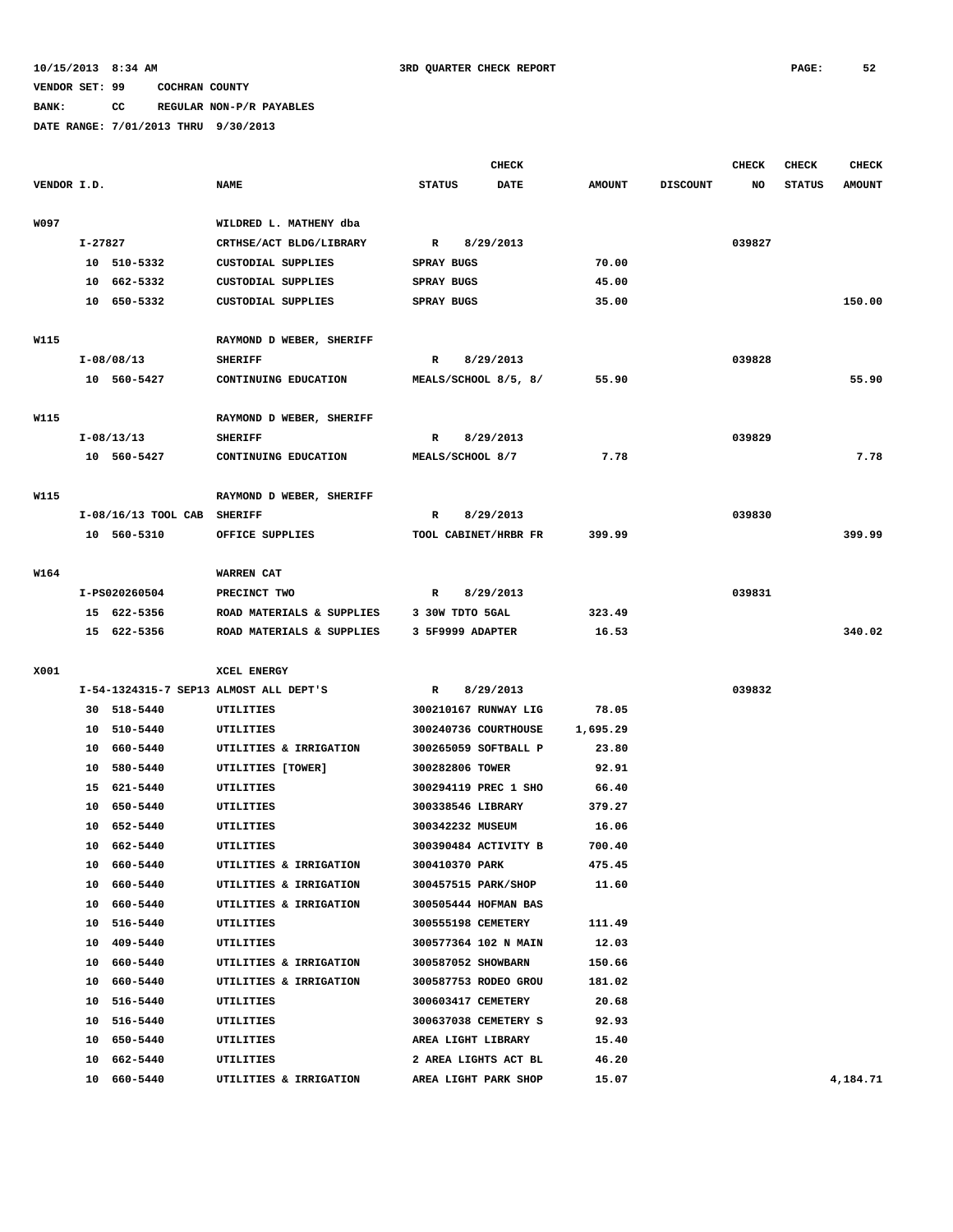# **BANK: CC REGULAR NON-P/R PAYABLES**

|             |            |                                 |                                  |                      | <b>CHECK</b>                     |               |                 | <b>CHECK</b> | <b>CHECK</b>  | <b>CHECK</b>  |
|-------------|------------|---------------------------------|----------------------------------|----------------------|----------------------------------|---------------|-----------------|--------------|---------------|---------------|
| VENDOR I.D. |            |                                 | <b>NAME</b>                      | <b>STATUS</b>        | <b>DATE</b>                      | <b>AMOUNT</b> | <b>DISCOUNT</b> | NO           | <b>STATUS</b> | <b>AMOUNT</b> |
|             |            |                                 |                                  |                      |                                  |               |                 |              |               |               |
| X001        |            |                                 | XCEL ENERGY                      |                      |                                  |               |                 |              |               |               |
|             |            | I-54-1829977-7 SEP13 PREC 2     |                                  | R                    | 8/29/2013                        |               |                 | 039833       |               |               |
|             |            | 15 622-5440                     | UTILITIES                        | 10KWH 7/12-8/12/13   |                                  | 12.80         |                 |              |               |               |
|             |            | 15 622-5440                     | UTILITIES                        | AREA LIGHT           |                                  | 16.36         |                 |              |               | 29.16         |
|             |            |                                 |                                  |                      |                                  |               |                 |              |               |               |
| T273        |            |                                 | TEXAS JUVENILE JUSTICE DEPT.     |                      |                                  |               |                 |              |               |               |
|             |            | I-REF UNUSED 2013               | JUVENILE PROBATION               | $\mathbb{R}$         | 8/31/2013                        |               |                 | 039834       |               |               |
|             |            | 17 000-4333.302                 | GRANT #TJPC-A-2013-040           | TJPC-A-2013-040 UNUS |                                  | 1,157.94      |                 |              |               |               |
|             |            | 17 000-4333.309                 | GRANT #TJPC-C-2013-040           | TJPC-C-2013-040 UNUS |                                  | 821.38        |                 |              |               | 1,979.32      |
|             |            |                                 |                                  |                      |                                  |               |                 |              |               |               |
| A109        |            |                                 | ALBUS FARM EQUIPMENT             |                      |                                  |               |                 |              |               |               |
|             | I-49149    |                                 | <b>EXTENSION SVC</b>             | $\mathbb{R}$         | 9/09/2013                        |               |                 | 039835       |               |               |
|             |            | 10 665-5334                     | OTHER SUPPLIES                   | 5FT 3/8" COLD ROLLED |                                  | 6.25          |                 |              |               |               |
|             | 10         | 665–5334                        | OTHER SUPPLIES                   | 1FT 7/16" COLD ROLLE |                                  | 1.35          |                 |              |               |               |
|             |            | 10 665-5334                     | OTHER SUPPLIES                   | WELDING LABOR        |                                  | 10.00         |                 |              |               | 17.60         |
|             |            |                                 |                                  |                      |                                  |               |                 |              |               |               |
| A165        |            |                                 | AFFILIATED COMPUTER SERVICES     |                      |                                  |               |                 |              |               |               |
|             | I-940946   |                                 | COUNTY/DIST CLERK                | $\mathbb{R}$         | 9/09/2013                        |               |                 | 039836       |               |               |
|             |            | 10 403-5416                     | FILMING & INDEXING               | 20/20 LAND RECORDS   |                                  | 1,250.00      |                 |              |               |               |
|             |            | 10 403-5416                     | FILMING & INDEXING               | 96 CO ARCHIVAL PRINT |                                  | 85.44         |                 |              |               |               |
|             |            | 10 403-5416                     | FILMING & INDEXING               | <b>FREIGHT</b>       |                                  | 36.60         |                 |              |               | 1,372.04      |
|             |            |                                 |                                  |                      |                                  |               |                 |              |               |               |
| B001        |            |                                 | BAILEY CO. ELECTRIC COOP         |                      |                                  |               |                 |              |               |               |
|             | I-291231   |                                 | PREC 4                           | $\mathbb{R}$         | 9/09/2013                        |               |                 | 039837       |               |               |
|             |            | 15 624-5440                     | <b>UTILITIES</b>                 | 540 KWH 7/22-8/27/13 |                                  | 208.21        |                 |              |               |               |
|             |            | 15 624-5440                     | UTILITIES                        | AREA LIGHT           |                                  | 6.70          |                 |              |               |               |
|             | I-291232   |                                 | PREC <sub>3</sub>                | $\mathbb{R}$         | 9/09/2013                        |               |                 | 039837       |               |               |
|             |            | 15 623-5440                     | UTILITIES                        | 117 KWH 7/16-8/22/13 |                                  | 20.21         |                 |              |               |               |
|             |            | 15 623-5440                     | UTILITIES                        | 2 AREA LIGHTS        |                                  | 16.34         |                 |              |               |               |
|             | I-291233   |                                 | NON-DEPT'L/SHERIFF POSSE         | R                    | 9/09/2013                        |               |                 | 039837       |               |               |
|             |            | 10 409-5440                     | UTILITIES                        | ELEC SVC 7/5-8/12/13 |                                  | 20.93         |                 |              |               | 272.39        |
|             |            |                                 |                                  |                      |                                  |               |                 |              |               |               |
| B026        |            |                                 | BLEDSOE WATER SUPPLY CORP        |                      |                                  |               |                 |              |               |               |
|             |            | $I-3004$ 09/13                  | PREC 3                           | R                    | 9/09/2013                        |               |                 | 039838       |               |               |
|             |            | 15 623-5440                     | UTILITIES                        | WATER BILL DATED 9/1 |                                  | 20.10         |                 |              |               | 20.10         |
|             |            |                                 |                                  |                      |                                  |               |                 |              |               |               |
| <b>B078</b> |            |                                 | BIG BOYS CONSTRUCTION LLC        |                      |                                  |               |                 |              |               |               |
|             |            | I-LITTLE HOUSE 09/13 COURTHOUSE |                                  | $\mathbb{R}$         | 9/09/2013                        |               |                 | 039839       |               |               |
|             |            | 10 510-5571                     | CAPITAL OUTLAY                   |                      | RMV, BUILD, BRK 12'x1 12, 240.00 |               |                 |              |               | 12,240.00     |
|             |            |                                 |                                  |                      |                                  |               |                 |              |               |               |
| C007        |            |                                 | CITY OF MORTON                   |                      |                                  |               |                 |              |               |               |
|             | $I-083013$ |                                 | LIB/MUS/ACT BLDG/CRTHSE/PREC 1 R |                      | 9/09/2013                        |               |                 | 039840       |               |               |
|             |            | 10 650-5440                     | UTILITIES                        | <b>LIBRARY GAS</b>   |                                  | 19.00         |                 |              |               |               |
|             |            | 10 650-5440                     | UTILITIES                        | <b>LIBRARY WATER</b> |                                  | 13.50         |                 |              |               |               |
|             |            | 10 650-5440                     | UTILITIES                        | LIBRARY GARBAGE      |                                  | 45.00         |                 |              |               |               |
|             |            | 10 650-5440                     | UTILITIES                        | LIBRARY SEWER        |                                  | 15.50         |                 |              |               |               |
|             |            | 10 652-5440                     | UTILITIES                        | <b>MUSEUM GAS</b>    |                                  | 19.00         |                 |              |               |               |
|             |            | 10 652-5440                     | UTILITIES                        | <b>MUSEUM WATER</b>  |                                  | 13.50         |                 |              |               |               |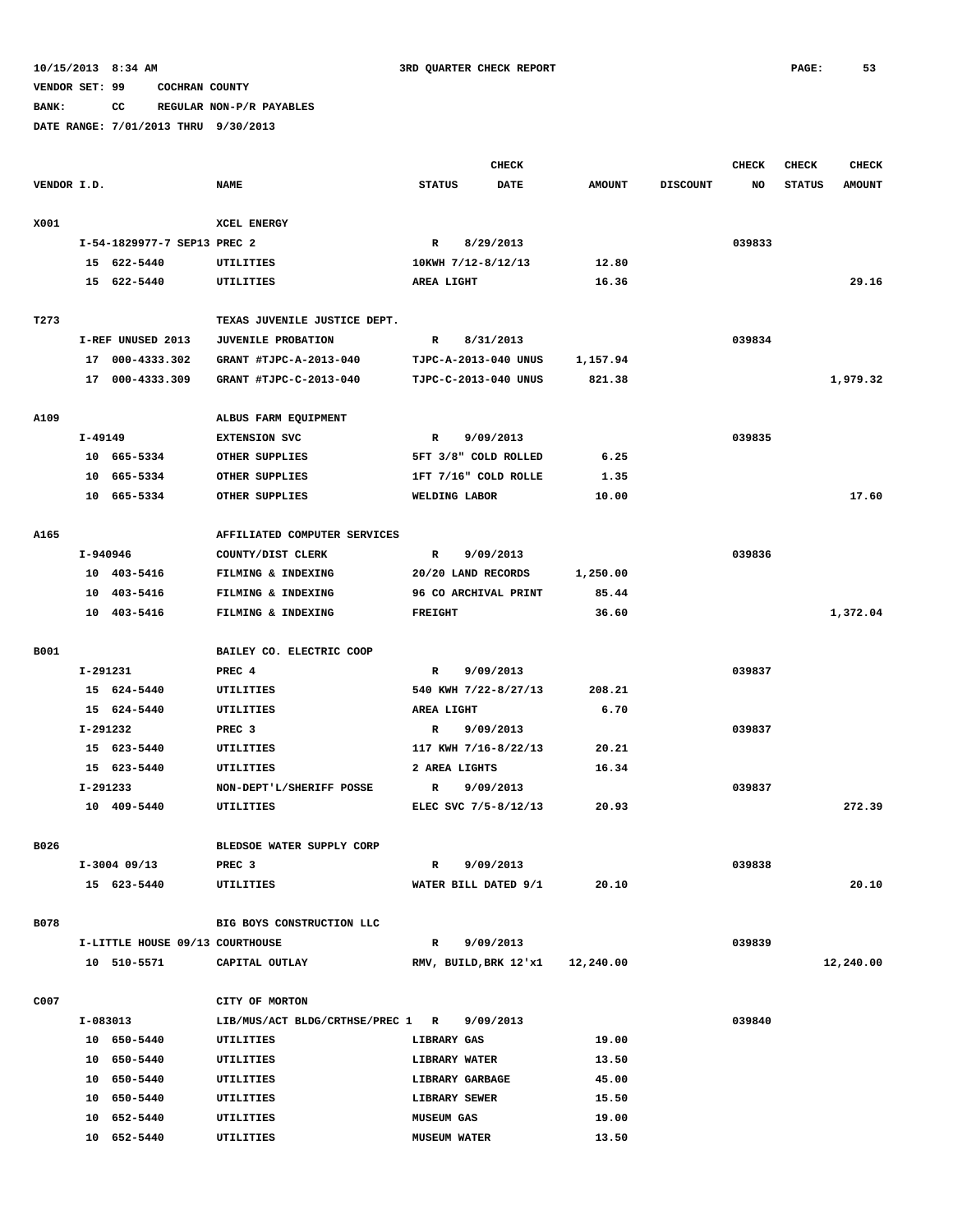#### **BANK: CC REGULAR NON-P/R PAYABLES**

|             |          |               |                                |                         | CHECK                    |               |                 | CHECK  | CHECK         | <b>CHECK</b>  |
|-------------|----------|---------------|--------------------------------|-------------------------|--------------------------|---------------|-----------------|--------|---------------|---------------|
| VENDOR I.D. |          |               | <b>NAME</b>                    | <b>STATUS</b>           | <b>DATE</b>              | <b>AMOUNT</b> | <b>DISCOUNT</b> | NO     | <b>STATUS</b> | <b>AMOUNT</b> |
| C007        |          |               | CITY OF MORTON<br><b>CONT</b>  |                         |                          |               |                 |        |               |               |
|             |          | I-083013      | LIB/MUS/ACT BLDG/CRTHSE/PREC 1 | R                       | 9/09/2013                |               |                 | 039840 |               |               |
|             |          | 10 652-5440   | UTILITIES                      | <b>MUSEUM GARBAGE</b>   |                          | 21.50         |                 |        |               |               |
|             | 10       | 652-5440      | UTILITIES                      | MUSEUM SEWER            |                          | 13.50         |                 |        |               |               |
|             | 10       | 662-5440      | UTILITIES                      |                         | <b>ACTIVITY BLDG GAS</b> | 40.66         |                 |        |               |               |
|             | 10       | 662-5440      | <b>UTILITIES</b>               | ACT. BLDG WATER         |                          | 13.50         |                 |        |               |               |
|             | 10       | 662-5440      | UTILITIES                      |                         | ACT. BLDG GARBAGE        | 70.50         |                 |        |               |               |
|             | 10       | 662-5440      | UTILITIES                      | ACT.                    | <b>BLDG SEWER</b>        | 40.50         |                 |        |               |               |
|             | 10       | 510-5440      | UTILITIES                      | <b>COURTHOUSE GAS</b>   |                          | 40.66         |                 |        |               |               |
|             | 10       | 510-5440      | UTILITIES                      | <b>COURTHOUSE WATER</b> |                          | 242.00        |                 |        |               |               |
|             | 10       | 510-5440      | UTILITIES                      | <b>CRTHSE GARBAGE</b>   |                          | 295.50        |                 |        |               |               |
|             | 10       | 510-5440      | UTILITIES                      | <b>COURTHOUSE SEWER</b> |                          | 46.50         |                 |        |               |               |
|             |          | 15 621-5440   | UTILITIES                      | PREC 1 GAS              |                          | 19.00         |                 |        |               |               |
|             |          |               |                                | PREC 1 WATER            |                          |               |                 |        |               |               |
|             | 15       | 621-5440      | UTILITIES                      |                         |                          | 13.50         |                 |        |               |               |
|             |          | 15 621-5440   | UTILITIES                      | PREC 1 GARBAGE          |                          | 45.00         |                 |        |               | 1,027.82      |
| C008        |          |               | CITY OF WHITEFACE              |                         |                          |               |                 |        |               |               |
|             |          | $I-409$ 09/13 | PREC <sub>2</sub>              | R                       | 9/09/2013                |               |                 | 039841 |               |               |
|             |          | 15 622-5440   | UTILITIES                      |                         | GAS SVC 7/17-8/16/13     | 16.25         |                 |        |               |               |
|             | 15       | 622-5440      | UTILITIES                      | WATER SVC               |                          | 14.00         |                 |        |               |               |
|             | 15       | 622-5440      | UTILITIES                      | GARBAGE SVC             |                          | 50.10         |                 |        |               |               |
|             |          | 15 622-5440   | UTILITIES                      | SEWER SVC               |                          | 22.50         |                 |        |               | 102.85        |
| C035        |          |               | COX AUTO SUPPLY CO             |                         |                          |               |                 |        |               |               |
|             | I-243078 |               | PREC <sub>2</sub>              | R                       | 9/09/2013                |               |                 | 039842 |               |               |
|             |          | 15 622-5451   | <b>REPAIRS</b>                 |                         | 2 3-1GL 15/40 OIL        | 103.98        |                 |        |               |               |
|             |          | 15 622-5451   | <b>REPAIRS</b>                 | 2 BATT TERMINALS        |                          | 1.98          |                 |        |               |               |
|             |          |               |                                |                         |                          |               |                 |        |               |               |
|             | I-243103 |               | <b>ACTIVITY BLDG</b>           | R                       | 9/09/2013                |               |                 | 039842 |               |               |
|             |          | 10 662-5332   | CUSTODIAL SUPPLIES             | KEY MADE                |                          | 1.00          |                 |        |               |               |
|             | I-243356 |               | PREC <sub>3</sub>              | R                       | 9/09/2013                |               |                 | 039842 |               |               |
|             |          | 15 623-5356   | ROAD MATERIALS & SUPPLIES      | TRIMLINE                |                          | 5.49          |                 |        |               |               |
|             | I-243358 |               | PREC <sub>4</sub>              | R                       | 9/09/2013                |               |                 | 039842 |               |               |
|             |          | 15 624-5356   | ROAD MATERIALS & SUPPLIES      | <b>3M ADHSV</b>         |                          | 10.49         |                 |        |               |               |
|             |          | 15 624-5356   | ROAD MATERIALS & SUPPLIES      |                         | 2 RATCHET STRAPS         | 33.78         |                 |        |               |               |
|             |          | I-243410      | SHERIFF                        | R                       | 9/09/2013                |               |                 | 039842 |               |               |
|             |          | 10 560-5451   | MACHINERY-NON-OFFICE REPAIR    |                         | 2 AIR FILTER #46935      | 29.76         |                 |        |               |               |
|             |          | 10 560-5451   | MACHINERY-NON-OFFICE REPAIR    | 2 #FL500S               |                          | 12.98         |                 |        |               |               |
|             |          | 10 560-5451   | MACHINERY-NON-OFFICE REPAIR    |                         | 60 AMSOIL 10/30FS        | 719.40        |                 |        |               |               |
|             |          | 10 560-5451   | MACHINERY-NON-OFFICE REPAIR    |                         | 4 OIL FILTER #51372      | 30.04         |                 |        |               |               |
|             |          | 10 560-5451   | MACHINERY-NON-OFFICE REPAIR    |                         | AIR FILTER #46804        | 29.33         |                 |        |               |               |
|             |          | 10 560-5451   | MACHINERY-NON-OFFICE REPAIR    | FILTER #49883           |                          | 21.69         |                 |        |               |               |
|             |          | 10 560-5451   | MACHINERY-NON-OFFICE REPAIR    |                         | AIR FILTER #46814        | 20.58         |                 |        |               |               |
|             |          | 10 560-5451   | MACHINERY-NON-OFFICE REPAIR    | 4 WASHER FLUID          |                          | 13.96         |                 |        |               |               |
|             |          | 10 560-5451   | MACHINERY-NON-OFFICE REPAIR    |                         | 2 OIL FILTER #51348      | 13.90         |                 |        |               |               |
|             |          | 10 560-5451   | MACHINERY-NON-OFFICE REPAIR    | AMSOIL 75W90            |                          | 14.79         |                 |        |               |               |
|             |          | 10 560-5451   | MACHINERY-NON-OFFICE REPAIR    | WIX #49883              |                          | 21.69         |                 |        |               |               |
|             |          | 10 560-5451   | MACHINERY-NON-OFFICE REPAIR    |                         | OIL FILTER #51372        | 7.51          |                 |        |               |               |
|             |          | 10 560-5451   | MACHINERY-NON-OFFICE REPAIR    | <b>WASHER FLUID</b>     |                          | 2.89          |                 |        |               |               |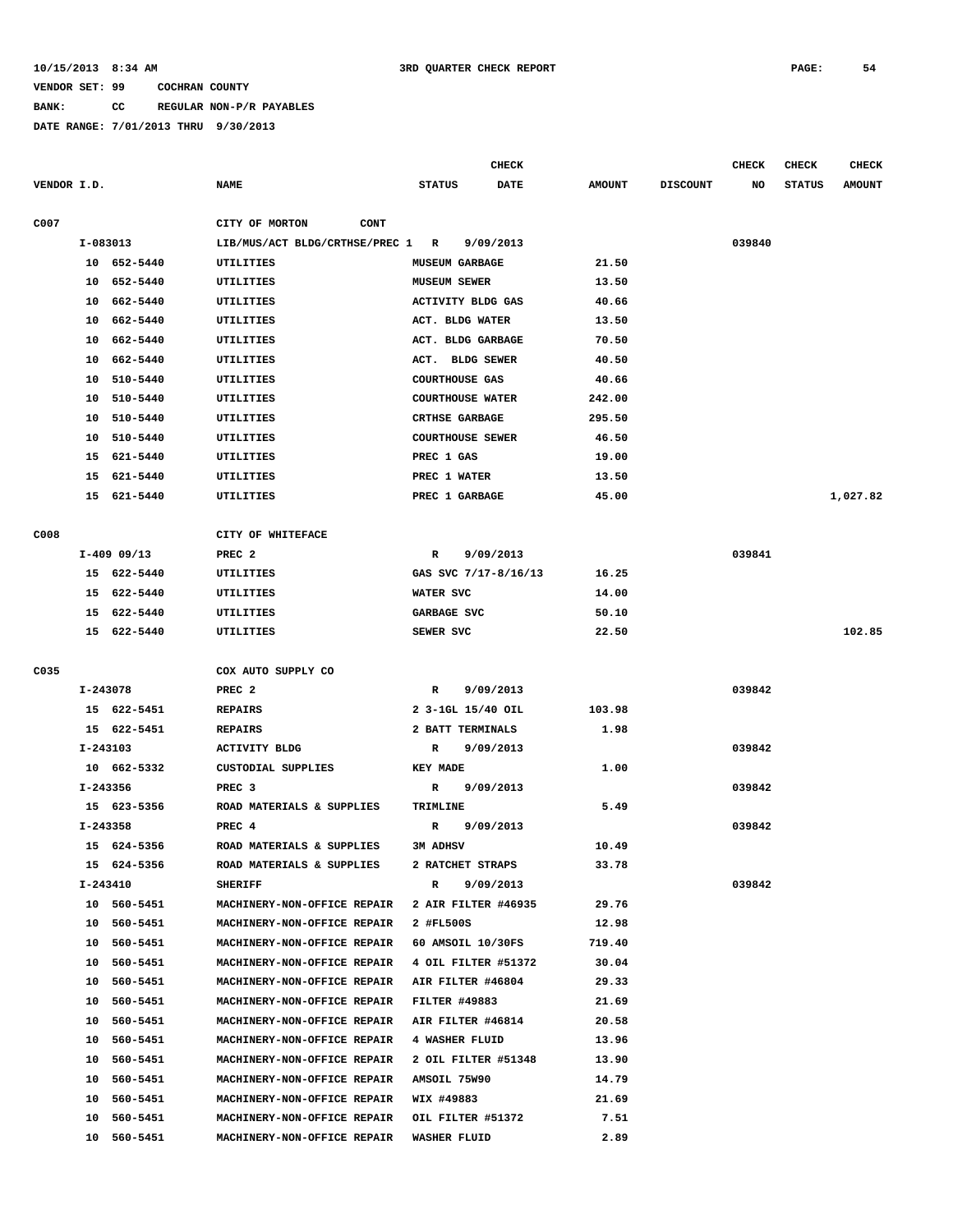**BANK: CC REGULAR NON-P/R PAYABLES**

|             |                         |                                       | <b>CHECK</b>                            |                 |                 | <b>CHECK</b> | <b>CHECK</b>  | <b>CHECK</b>  |
|-------------|-------------------------|---------------------------------------|-----------------------------------------|-----------------|-----------------|--------------|---------------|---------------|
| VENDOR I.D. |                         | <b>NAME</b>                           | <b>STATUS</b><br><b>DATE</b>            | <b>AMOUNT</b>   | <b>DISCOUNT</b> | NO           | <b>STATUS</b> | <b>AMOUNT</b> |
| C035        |                         | COX AUTO SUPPLY CO<br><b>CONT</b>     |                                         |                 |                 |              |               |               |
|             | I-243410                | <b>SHERIFF</b>                        | R<br>9/09/2013                          |                 |                 | 039842       |               |               |
|             | 10 560-5451             | MACHINERY-NON-OFFICE REPAIR           | 3 AMSOIL 75/90                          | 44.37           |                 |              |               |               |
|             | 10 560-5451             | MACHINERY-NON-OFFICE REPAIR           | <b>SILICONE</b>                         | 1.99            |                 |              |               |               |
|             | 10 560-5451             | MACHINERY-NON-OFFICE REPAIR           | BATTERY W/EXCH                          | 59.99           |                 |              |               |               |
|             | 10 560-5451             | MACHINERY-NON-OFFICE REPAIR           | STATE BATT FEE                          | 3.00            |                 |              |               |               |
|             | I-243480                | <b>CEMETERY</b>                       | 9/09/2013<br>$\mathbb{R}$               |                 |                 | 039842       |               |               |
|             | 10 516-5332             | CUSTODIAL SUPPLIES                    | STIHL TRIMMER FS90R                     | 399.17          |                 |              |               |               |
|             | 10 516-5332             | CUSTODIAL SUPPLIES                    | 3 2-CYCLE OIL                           | 20.97           |                 |              |               |               |
|             | I-243496                | PREC <sub>3</sub>                     | 9/09/2013<br>R                          |                 |                 | 039842       |               |               |
|             | 15 623-5356             | ROAD MATERIALS & SUPPLIES             | 2 GRAPHITE                              | 25.77           |                 |              |               |               |
|             | I-244425                | PREC <sub>2</sub>                     | 9/09/2013<br>R                          |                 |                 | 039842       |               |               |
|             | 15 622-5356             | ROAD MATERIALS & SUPPLIES             | <b>BLUE SHOP TOWELS</b>                 | 3.19            |                 |              |               |               |
|             | 15 622-5356             | ROAD MATERIALS & SUPPLIES             | 2 BOWL TICKETS                          | 4.38            |                 |              |               |               |
|             | 15 622-5356             | ROAD MATERIALS & SUPPLIES             | WD40                                    | 6.89            |                 |              |               |               |
|             | 15 622-5356             | ROAD MATERIALS & SUPPLIES             | PAPER TOWELS                            | 1.19            |                 |              |               |               |
|             | I-244788                | PREC <sub>2</sub>                     | 9/09/2013<br>$\mathbb{R}$               |                 |                 | 039842       |               |               |
|             | 15 622-5356             | ROAD MATERIALS & SUPPLIES             | <b>GRAPHITE</b>                         | 8.59            |                 |              |               |               |
|             | 15 622-5356             | ROAD MATERIALS & SUPPLIES             | TANK VALVE                              | 3.07            |                 |              |               |               |
|             | I-244984                | <b>JAIL</b>                           | $\mathbb{R}$<br>9/09/2013               |                 |                 | 039842       |               |               |
|             | 10 512-5392             | MISCELLANEOUS SUPPLIES                | 2 SMOKE ALARMS                          | 13.98           |                 |              |               |               |
|             | I-245136                | PREC 4                                | R 9/09/2013                             |                 |                 | 039842       |               |               |
|             | 15 624-5451             | <b>REPAIRS</b>                        | 4 PLUGS                                 | 15.80           |                 |              |               |               |
|             | 15 624-5451             | <b>REPAIRS</b>                        | FILL-IT                                 | 3.55            |                 |              |               |               |
|             | I-245183                | PREC 4                                | R 9/09/2013                             |                 |                 | 039842       |               |               |
|             | 15 624-5451             | <b>REPAIRS</b>                        | COUPLER                                 | 10.11           |                 |              |               |               |
|             | I-245208                | <b>SHERIFF</b>                        | R 9/09/2013                             |                 |                 | 039842       |               |               |
|             | 10 560-5334             | OTHER SUPPLIES                        | <b>BUG WASH</b>                         | 2.99            |                 |              |               |               |
|             | 10 560-5334             |                                       | ANC REFILL                              | 8.19            |                 |              |               |               |
|             | I-245447                | OTHER SUPPLIES<br><b>SHERIFF</b>      | R 9/09/2013                             |                 |                 | 039842       |               |               |
|             | 10 560-5334             | OTHER SUPPLIES                        | 2 BATT-N                                | 6.90            |                 |              |               |               |
|             |                         |                                       | 9/09/2013                               |                 |                 |              |               |               |
|             | I-245557<br>15 623-5454 | PREC 3<br><b>TIRES</b>                | R<br>TIRE SLIME                         | 46.99           |                 | 039842       |               |               |
|             |                         |                                       |                                         |                 |                 |              |               |               |
|             | I-245733<br>15 622-5451 | PREC <sub>2</sub>                     | R 9/09/2013                             |                 |                 | 039842       |               |               |
|             | 15 622-5451             | <b>REPAIRS</b><br><b>REPAIRS</b>      | 2 3-1GL 15/40 OIL<br><b>FUEL FILTER</b> | 103.98<br>16.05 |                 |              |               |               |
|             |                         |                                       |                                         |                 |                 | 039842       |               |               |
|             | I-245753                | PREC 4                                | R 9/09/2013                             | 2.19            |                 |              |               |               |
|             | 15 624-5451             | REPAIRS                               | 4x6 BRASS BUSHING #7                    |                 |                 |              |               |               |
|             | 15 624-5451             | <b>REPAIRS</b><br><b>REPAIRS</b>      | #75536                                  | 2.99            |                 |              |               |               |
|             | 15 624-5451             |                                       | <b>ANTI-FREEZE</b>                      | 12.99           |                 |              |               |               |
|             | 15 624-5451<br>I-245834 | REPAIRS                               | 2 FUEL CLNR/GAL                         | 63.30           |                 |              |               |               |
|             |                         | PREC 4                                | R 9/09/2013                             |                 |                 | 039842       |               |               |
|             | 15 624-5451             | <b>REPAIRS</b>                        | 2 BARS-LEAK                             | 10.58           |                 |              |               |               |
|             | I-245905                | PREC <sub>2</sub>                     | R 9/09/2013                             |                 |                 | 039842       |               |               |
|             | 15 622-5356             | ROAD MATERIALS & SUPPLIES             | TOILET PAPER                            | 2.19            |                 |              |               |               |
|             |                         | 15 622-5356 ROAD MATERIALS & SUPPLIES | GOJO                                    | 8.89            |                 |              |               |               |
|             |                         | 15 622-5356 ROAD MATERIALS & SUPPLIES | 3 PAPER TOWEL                           | 4.17            |                 |              |               |               |
|             | I-246120                | PREC <sub>3</sub>                     | $\mathbb{R}$<br>9/09/2013               |                 |                 | 039842       |               |               |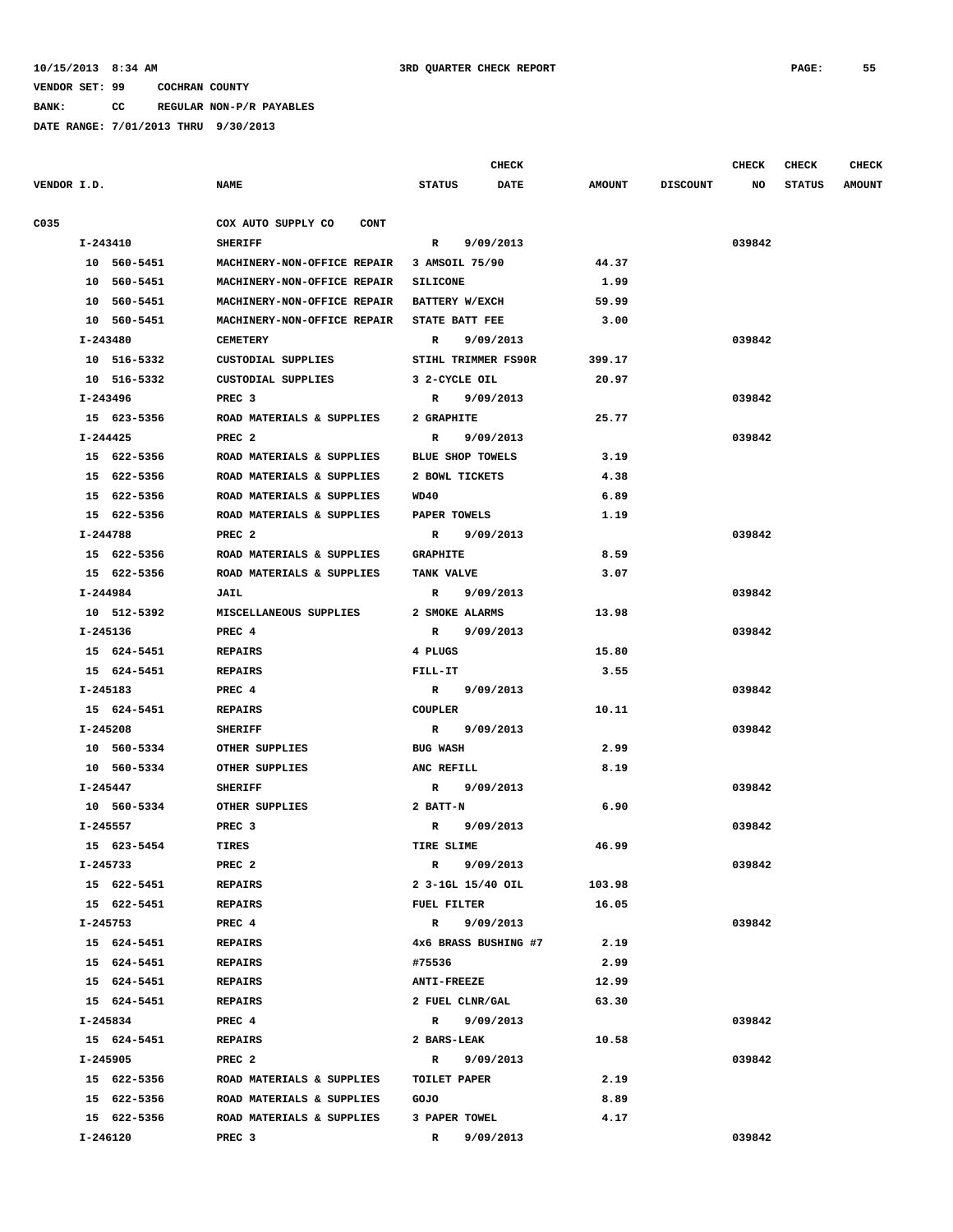**BANK: CC REGULAR NON-P/R PAYABLES**

|             |    |                    |                                              |                                   | <b>CHECK</b> |               |                 | CHECK  | CHECK         | CHECK         |
|-------------|----|--------------------|----------------------------------------------|-----------------------------------|--------------|---------------|-----------------|--------|---------------|---------------|
| VENDOR I.D. |    |                    | <b>NAME</b>                                  | <b>STATUS</b>                     | <b>DATE</b>  | <b>AMOUNT</b> | <b>DISCOUNT</b> | NO     | <b>STATUS</b> | <b>AMOUNT</b> |
| C035        |    |                    | COX AUTO SUPPLY CO<br>CONT                   |                                   |              |               |                 |        |               |               |
|             |    | $I - 246120$       | PREC <sub>3</sub>                            | R                                 | 9/09/2013    |               |                 | 039842 |               |               |
|             |    | 15 623-5451        | <b>REPAIRS</b>                               | 37IN 3/8" BRD HOSE                |              | 9.99          |                 |        |               |               |
|             |    | 15 623-5451        | <b>REPAIRS</b>                               | 2 HYD FITTING                     |              | 10.78         |                 |        |               |               |
|             | 15 | 623-5451           | <b>REPAIRS</b>                               | AIR HOSE                          |              | 28.99         |                 |        |               |               |
|             | 15 | 623-5451           | <b>REPAIRS</b>                               | <b>BRUSHES</b>                    |              | 2.05          |                 |        |               |               |
|             | 15 | 623-5451           | <b>REPAIRS</b>                               | <b>BRUSHES</b>                    |              | 0.39          |                 |        |               |               |
|             |    | 15 623-5451        | <b>REPAIRS</b>                               | <b>PAINT</b>                      |              | 12.59         |                 |        |               |               |
|             |    | I-246130           | PREC 4                                       | R                                 | 9/09/2013    |               |                 | 039842 |               |               |
|             |    | 15 624-5451        | <b>REPAIRS</b>                               | MARVEL MYSTERY OIL                |              | 5.79          |                 |        |               |               |
|             |    | 15 624-5451        | <b>REPAIRS</b>                               | 1CS 2GL HYD OIL                   |              | 63.79         |                 |        |               |               |
|             |    | I-246167           | PREC <sub>3</sub>                            | R                                 | 9/09/2013    |               |                 | 039842 |               |               |
|             |    | 15 623-5356        | ROAD MATERIALS & SUPPLIES                    | MILD STEEL                        |              | 18.59         |                 |        |               |               |
|             |    | $I - 246243$       | PREC 4                                       | R                                 | 9/09/2013    |               |                 | 039842 |               |               |
|             |    | 15 624-5451        | <b>REPAIRS</b>                               | WIX AIR FILTER                    |              | 64.18         |                 |        |               |               |
|             |    | I-246301           | PREC 4                                       | R                                 | 9/09/2013    |               |                 | 039842 |               |               |
|             |    | 15 624-5451        | <b>REPAIRS</b>                               | 2 PLUGS                           |              | 7.90          |                 |        |               | 2,238.69      |
|             |    |                    |                                              |                                   |              |               |                 |        |               |               |
| C049        |    |                    | CRAWFORD RADIATOR SHOP INC                   |                                   |              |               |                 |        |               |               |
|             |    | $I-8/31/13$ PREC 1 | PREC 1                                       | R                                 | 9/09/2013    |               |                 | 039845 |               |               |
|             |    | 15 621-5451        | <b>REPAIRS</b>                               | CHG RADIATOR TANK                 |              | 265.00        |                 |        |               |               |
|             | 15 | 621-5451           | <b>REPAIRS</b>                               | NEW INLET RADIATOR T              |              | 122.00        |                 |        |               |               |
|             |    | 15 621-5451        | <b>REPAIRS</b>                               | INSTL GSKT, CRIMP SE              |              | 97.00         |                 |        |               | 484.00        |
|             |    |                    |                                              |                                   |              |               |                 |        |               |               |
| C065        |    |                    | CITY OF WHITEFACE F D                        |                                   |              |               |                 |        |               |               |
|             |    | I-MAR-AUG '13      | PUBLIC SAFETY*OTHER                          | R                                 | 9/09/2013    |               |                 | 039846 |               |               |
|             |    | 10 580-5414        | FIRE PROTECTION CONTRACTS                    | 1337 & CR110; BURRS; 3            |              | 350.00        |                 |        |               |               |
|             |    | 10 580-5414        | FIRE PROTECTION CONTRACTS                    | 3mi E MRTN; GRASS; 4/5            |              | 350.00        |                 |        |               |               |
|             | 10 | 580-5414           | FIRE PROTECTION CONTRACTS                    | 114 & CR197; WRECK; 4/            |              | 350.00        |                 |        |               |               |
|             | 10 | 580-5414           | FIRE PROTECTION CONTRACTS                    | $CR110$ , $FDYRD; HAY; 6/2$       |              | 350.00        |                 |        |               |               |
|             | 10 | 580-5414           | FIRE PROTECTION CONTRACTS                    | $CR110$ , $FDYRD$ ; $HAY$ ; $6/2$ |              | 350.00        |                 |        |               |               |
|             | 10 | 580-5414           | FIRE PROTECTION CONTRACTS                    | 1585 & CR55; TNK BATT             |              | 350.00        |                 |        |               | 2,450.00      |
|             |    | 10 580-5414        | FIRE PROTECTION CONTRACTS                    | 125 & CR95; GRASS; 8/2            |              | 350.00        |                 |        |               |               |
| C069        |    |                    | COUNTRY DUMPSTERS, INC.                      |                                   |              |               |                 |        |               |               |
|             |    | I-34853            | PREC 3/PREC 4                                | $\mathbb{R}$                      | 9/09/2013    |               |                 | 039847 |               |               |
|             |    | 15 623-5440        | UTILITIES                                    | SEPT DUMPSTER SVC                 |              | 53.25         |                 |        |               |               |
|             |    | 15 624-5440        | UTILITIES                                    | SEPT DUMPSTER SVC                 |              | 53.25         |                 |        |               | 106.50        |
|             |    |                    |                                              |                                   |              |               |                 |        |               |               |
| C084        |    |                    | CLERK, SEVENTH COURT OF APPEAL               |                                   |              |               |                 |        |               |               |
|             |    | I-AUG 2013         | STATE FEES                                   | $\mathbb{R}$                      | 9/09/2013    |               |                 | 039848 |               |               |
|             |    | 90 000-2379.002    | 7th Crt of Appeal Gov't22.2081COUNTY COURT   |                                   |              | 5.00          |                 |        |               |               |
|             |    | 90 000-2379.002    | 7th Crt of Appeal Gov't22.2081DISTRICT COURT |                                   |              | 10.00         |                 |        |               | 15.00         |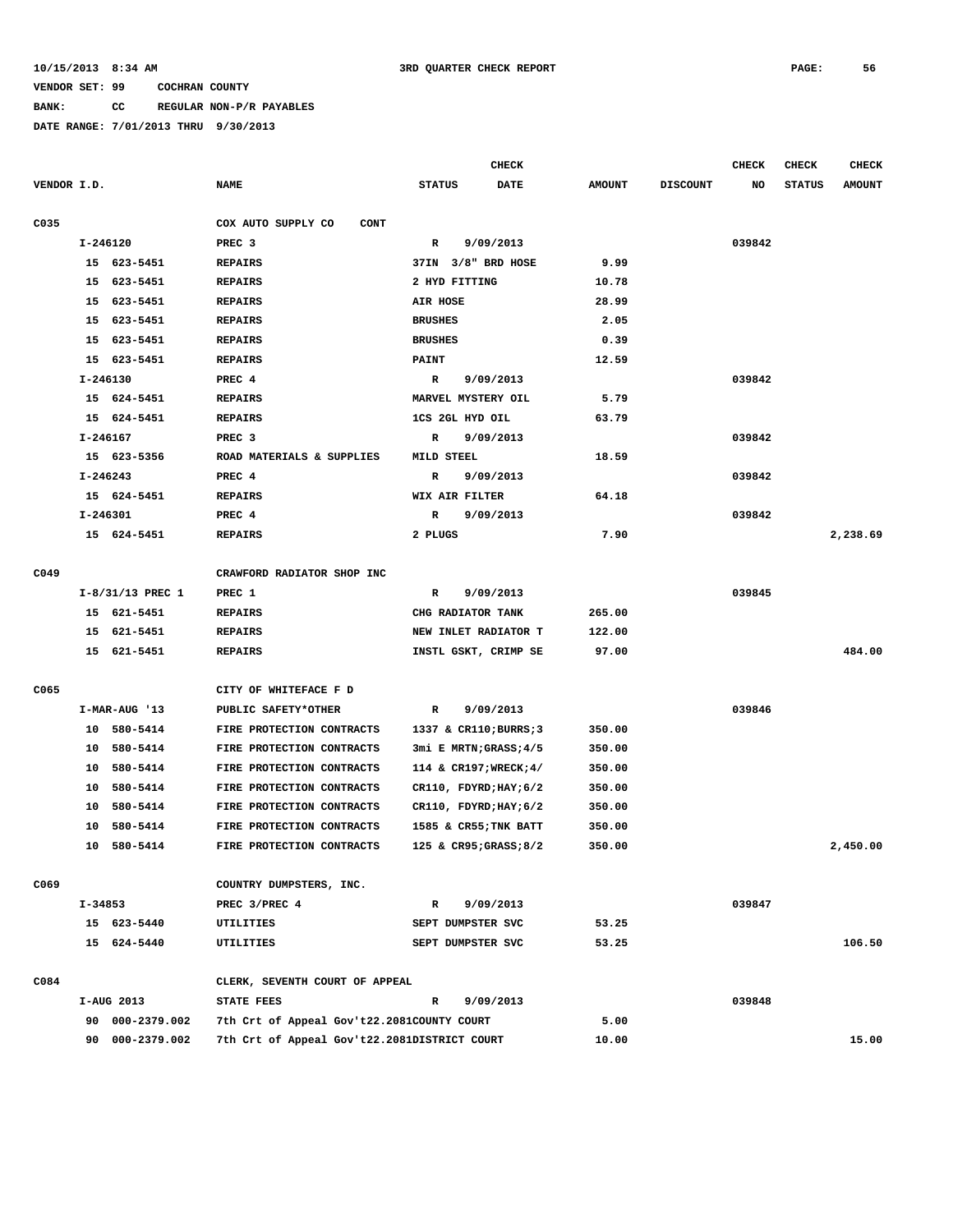### **BANK: CC REGULAR NON-P/R PAYABLES**

|             |          |                  |                                |                    | <b>CHECK</b>                          |               |                 | <b>CHECK</b> | CHECK         | <b>CHECK</b>  |
|-------------|----------|------------------|--------------------------------|--------------------|---------------------------------------|---------------|-----------------|--------------|---------------|---------------|
| VENDOR I.D. |          |                  | <b>NAME</b>                    | <b>STATUS</b>      | DATE                                  | <b>AMOUNT</b> | <b>DISCOUNT</b> | NO           | <b>STATUS</b> | <b>AMOUNT</b> |
| D048        |          |                  | DATA-LINE OFFICE SYSTEMS       |                    |                                       |               |                 |              |               |               |
|             | I-078357 |                  | LIBRARY                        | $\mathbb{R}$       | 9/09/2013                             |               |                 | 039849       |               |               |
|             |          | 10 650-5411      | MAINTENANCE CONTRACTS          |                    | COPIER MAINTENANCE 7                  | 37.50         |                 |              |               |               |
|             |          | 10 650-5411      | MAINTENANCE CONTRACTS          | <b>FUEL SURCHG</b> |                                       | 1.50          |                 |              |               |               |
|             | I-078882 |                  | LIBRARY                        | R                  | 9/09/2013                             |               |                 | 039849       |               |               |
|             |          | 10 650-5411      | MAINTENANCE CONTRACTS          |                    | 351 COLOR COPIES/MAI                  | 35.10         |                 |              |               | 74.10         |
| F010        |          |                  | FIVE-AREA TELEPHONE CO-OP      |                    |                                       |               |                 |              |               |               |
|             |          | I-927-5510 SEP13 | PREC 4                         | $\mathbb{R}$       | 9/09/2013                             |               |                 | 039850       |               |               |
|             |          | 15 624-5420      | TELECOMMUNICATIONS             |                    | BASIC LOCAL SVC                       | 32.25         |                 |              |               |               |
|             |          | 15 624-5420      | <b>TELECOMMUNICATIONS</b>      | <b>FEES</b>        |                                       | 9.19          |                 |              |               | 41.44         |
| F028        |          |                  | FORENSIC NURSE STAFFING OF WES |                    |                                       |               |                 |              |               |               |
|             | I-13-120 |                  | <b>SHERIFF</b>                 | R                  | 9/09/2013                             |               |                 | 039851       |               |               |
|             |          | 10 560-5499      | <b>MISCELLANEOUS</b>           | SANE EXAM          |                                       | 470.00        |                 |              |               | 470.00        |
|             |          |                  |                                |                    |                                       |               |                 |              |               |               |
| F073        |          |                  | FRONTIER VALLEY INC.           |                    |                                       |               |                 |              |               |               |
|             | I-363630 | 15 624-5451      | PREC 4<br><b>REPAIRS</b>       | R                  | 9/09/2013<br>RUN SVC FOR AIR CMPR     | 178.00        |                 | 039852       |               |               |
|             |          | 15 624-5451      | <b>REPAIRS</b>                 |                    | SQR D 60A 240V DISCN                  | 128.17        |                 |              |               |               |
|             |          | 15 624-5451      | <b>REPAIRS</b>                 | 2 FUSE 250V        |                                       | 16.56         |                 |              |               |               |
|             |          | 15 624-5451      | <b>REPAIRS</b>                 |                    |                                       | 17.05         |                 |              |               |               |
|             |          | 15 624-5451      | <b>REPAIRS</b>                 |                    | HUB SQ D 1" B100<br>70 1" EMT CONDUIT | 60.90         |                 |              |               |               |
|             |          | 15 624-5451      | <b>REPAIRS</b>                 |                    | 6 1" EMT COUPLER                      | 12.00         |                 |              |               |               |
|             |          | 15 624-5451      | <b>REPAIRS</b>                 |                    | 5 1" EMT CONCTR                       | 8.90          |                 |              |               |               |
|             |          | 15 624-5451      | <b>REPAIRS</b>                 | $1"$ LB            |                                       | 15.41         |                 |              |               |               |
|             | 15       | 624-5451         | <b>REPAIRS</b>                 |                    | 4 SQ BOX DEEP W 1/2                   | 2.07          |                 |              |               |               |
|             |          | 15 624-5451      | <b>REPAIRS</b>                 | 4 BEAM CLAMP       |                                       |               |                 |              |               |               |
|             | 15       | 624-5451         | <b>REPAIRS</b>                 |                    | 6 1" EMT TIE STRAP                    | 3.36          |                 |              |               |               |
|             | 15       | 624-5451         | <b>REPAIRS</b>                 |                    | 6 3/4" SEALTITE                       | 7.14          |                 |              |               |               |
|             | 15       | 624-5451         | <b>REPAIRS</b>                 |                    | 2 3/4" SEALTITE STR                   | 9.46          |                 |              |               |               |
|             | 15       | 624-5451         | <b>REPAIRS</b>                 |                    | 240 #8 THHN COPPER W                  | 134.40        |                 |              |               |               |
|             |          | 15 624-5451      | <b>REPAIRS</b>                 |                    | 1" WEATHERHEAD                        | 5.52          |                 |              |               |               |
|             |          |                  |                                |                    |                                       |               |                 |              |               |               |
|             |          | 15 624-5451      | <b>REPAIRS</b>                 |                    | 3 BURNDY YHO100 SQZ                   | 3.78          |                 |              |               |               |
|             |          | I-363763         | PREC 4                         | $\mathbb{R}$       | 9/09/2013                             |               |                 | 039852       |               |               |
|             |          | 15 624-5451      | <b>REPAIRS</b>                 |                    | BLD MTR LOOP @ PREC                   | 133.50        |                 |              |               |               |
|             |          | 15 624-5451      | <b>REPAIRS</b>                 |                    | 1-1/2" WEATHERHEAD                    | 9.79          |                 |              |               |               |
|             |          | 15 624-5451      | <b>REPAIRS</b>                 |                    | 20 1-1/2" EMT CONDUI                  | 56.20         |                 |              |               |               |
|             |          | 15 624-5451      | <b>REPAIRS</b>                 |                    | 1-1/2" EMT COUPLER                    | 2.88          |                 |              |               |               |
|             |          | 15 624-5451      | <b>REPAIRS</b>                 |                    | 1-1/2" EMT CONNECTOR                  | 4.33          |                 |              |               |               |
|             |          | 15 624-5451      | <b>REPAIRS</b>                 |                    | 5 1-1/2" EMT TIE STR                  | 3.35          |                 |              |               |               |
|             |          | 15 624-5451      | <b>REPAIRS</b>                 |                    | 1-1/2" CLOSE NIPPLE                   | 2.04          |                 |              |               |               |
|             |          | 15 624-5451      | <b>REPAIRS</b>                 |                    | 2 1-1/2" LOCKRING                     | 1.16          |                 |              |               |               |
|             |          | 15 624-5451      | <b>REPAIRS</b>                 |                    | 30 #6 BARE COPPER WI                  | 34.20         |                 |              |               |               |
|             |          | 15 624-5451      | <b>REPAIRS</b>                 |                    | 66 #2 THHN COPPER WI                  | 130.02        |                 |              |               | 980.19        |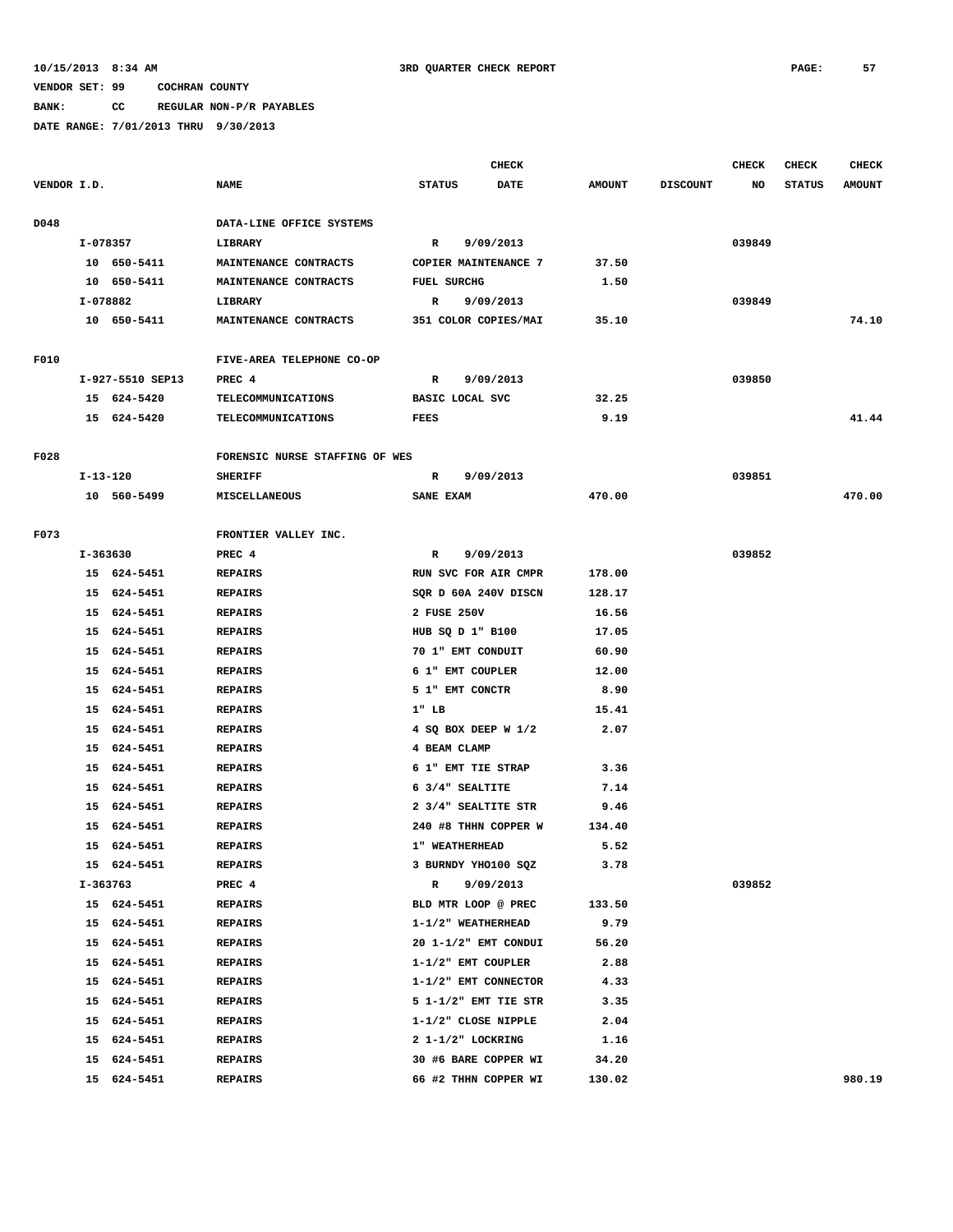**BANK: CC REGULAR NON-P/R PAYABLES**

|             |          |                |                                |                   | CHECK                 |               |                 | <b>CHECK</b> | <b>CHECK</b>  | <b>CHECK</b>  |
|-------------|----------|----------------|--------------------------------|-------------------|-----------------------|---------------|-----------------|--------------|---------------|---------------|
| VENDOR I.D. |          |                | <b>NAME</b>                    | <b>STATUS</b>     | <b>DATE</b>           | <b>AMOUNT</b> | <b>DISCOUNT</b> | NO           | <b>STATUS</b> | <b>AMOUNT</b> |
| F215        |          |                | 1ST CLASS PLUMBING HEATING & A |                   |                       |               |                 |              |               |               |
|             |          | I-2050053      | <b>JAIL</b>                    | R                 | 9/09/2013             |               |                 | 039853       |               |               |
|             |          | 10 512-5451    | <b>REPAIR</b>                  | 2 VAC BREAKER     |                       | 111.38        |                 |              |               |               |
|             | 10       | 512-5451       | <b>REPAIR</b>                  | 2 VAC TUBES       |                       | 5.52          |                 |              |               |               |
|             | 10       | 512-5451       | <b>REPAIR</b>                  | 1 VAC TUBE        |                       | 115.68        |                 |              |               |               |
|             | 10       | 510-5451       | <b>REPAIR</b>                  | <b>BRASS SPUD</b> |                       | 10.95         |                 |              |               |               |
|             | 10       | 510-5451       | <b>REPAIR</b>                  | 2 FLUSH VALVES    |                       | 230.18        |                 |              |               |               |
|             | 10       | 510-5451       | <b>REPAIR</b>                  |                   | A-19-1AC RELIEF VALV  | 8.53          |                 |              |               |               |
|             | 10       | 512-5451       | <b>REPAIR</b>                  |                   | 2.5HR BASE/RPL VAC T  | 200.00        |                 |              |               |               |
|             | 10       | 510-5451       | <b>REPAIR</b>                  |                   | 2.5HR BASE/RPL FAUC   | 200.00        |                 |              |               |               |
|             | 10       | 512-5451       | <b>REPAIR</b>                  | 2.5HR APPR        |                       | 75.00         |                 |              |               |               |
|             |          | 10 510-5451    | <b>REPAIR</b>                  |                   |                       | 75.00         |                 |              |               |               |
|             |          |                |                                | R                 | FLSH VLV WMN RR; INST |               |                 | 039853       |               |               |
|             |          | I-2050054      | JAIL                           |                   | 9/09/2013             |               |                 |              |               |               |
|             |          | 10 512-5451    | <b>REPAIR</b>                  |                   | 1 HR; A/C UNIT LEAKI  | 80.00         |                 |              |               |               |
|             | 10       | 512-5451       | <b>REPAIR</b>                  | 1 HR/APPRENTICE   |                       | 30.00         |                 |              |               | 1,142.24      |
| G005        |          |                | <b>GENERAL FUND</b>            |                   |                       |               |                 |              |               |               |
|             |          | I-VEH LEASE #5 | <b>JUVENILE PROBATION</b>      | R                 | 9/09/2013             |               |                 | 039854       |               |               |
|             |          | 10 571-5464    | VEHICLE LEASE                  |                   | LEASE 8/25-9/25/13 #  | 400.00        |                 |              |               | 400.00        |
|             |          |                |                                |                   |                       |               |                 |              |               |               |
| G077        |          |                | DANNY KAYE KIZER dba           |                   |                       |               |                 |              |               |               |
|             | I-668591 |                | PREC 4                         | R                 | 9/09/2013             |               |                 | 039855       |               |               |
|             |          | 15 624-5451    | <b>REPAIRS</b>                 |                   | STATE INSP/03 MACK    | 14.50         |                 |              |               | 14.50         |
| G145        |          |                | GT DISTRIBUTORS, INC.          |                   |                       |               |                 |              |               |               |
|             |          | I-INV0462468   | <b>SHERIFF</b>                 | R                 | 9/09/2013             |               |                 | 039856       |               |               |
|             |          | 10 560-5334    | OTHER SUPPLIES                 |                   | BUSHMSTR M4 SN: BFIT0 | 949.95        |                 |              |               |               |
|             |          | 10 560-5334    | OTHER SUPPLIES                 |                   | BUSHMSTR M4 SN: BFIT0 | 949.95        |                 |              |               |               |
|             | 10       | 560-5334       | OTHER SUPPLIES                 |                   | 1BX 5.56MM 55gr 500/  | 450.00        |                 |              |               |               |
|             |          | 10 560-5334    | OTHER SUPPLIES                 | <b>FREIGHT</b>    |                       | 45.00         |                 |              |               | 2,394.90      |
|             |          |                |                                |                   |                       |               |                 |              |               |               |
| I028        |          |                | I C S JAIL SUPPLIES INC.       |                   |                       |               |                 |              |               |               |
|             | I-109074 |                | JAIL                           | $\mathbb{R}$      | 9/09/2013             |               |                 | 039857       |               |               |
|             |          | 10 512-5392    | MISCELLANEOUS SUPPLIES         |                   | 7 GREEN MATT W/PLW    | 350.00        |                 |              |               | 350.00        |
| J082        |          |                | JOHN DEERE FINANCIAL           |                   |                       |               |                 |              |               |               |
|             |          | I-110372       | <b>CEMETERY</b>                | $\mathbb{R}$      | 9/09/2013             |               |                 | 039858       |               |               |
|             |          | 10 516-5451    | <b>REPAIR</b>                  |                   | RPR GEAR BOX; RPL HOS | 340.00        |                 |              |               |               |
|             |          | 10 516-5451    | <b>REPAIR</b>                  |                   | PARTS/JD F935 MOWER   | 374.30        |                 |              |               |               |
|             |          | 10 516-5451    | <b>REPAIR</b>                  | <b>SUBLET</b>     |                       | 149.97        |                 |              |               |               |
|             |          | 10 516-5451    | <b>REPAIR</b>                  | MISC              |                       | 20.40         |                 |              |               |               |
|             |          | I-112791       | <b>CEMETERY</b>                | $\mathbb{R}$      | 9/09/2013             |               |                 | 039858       |               |               |
|             |          | 10 516-5451    | <b>REPAIR</b>                  | PIN FASTENER      |                       | 19.01         |                 |              |               |               |
|             |          | 10 516-5451    | <b>REPAIR</b>                  | 5 WASHERS         |                       | 5.70          |                 |              |               |               |
|             |          | I-114863       | <b>CEMETERY</b>                | $\mathbb{R}$      | 9/09/2013             |               |                 | 039858       |               |               |
|             |          | 10 516-5451    | <b>REPAIR</b>                  | 4 WASHERS         |                       | 2.76          |                 |              |               |               |
|             |          | 10 516-5451    | <b>REPAIR</b>                  | <b>BOLT</b>       |                       | 0.24          |                 |              |               |               |
|             |          | I-115791       | PREC 1                         | $\mathbf R$       | 9/09/2013             |               |                 | 039858       |               |               |
|             |          |                |                                |                   |                       |               |                 |              |               |               |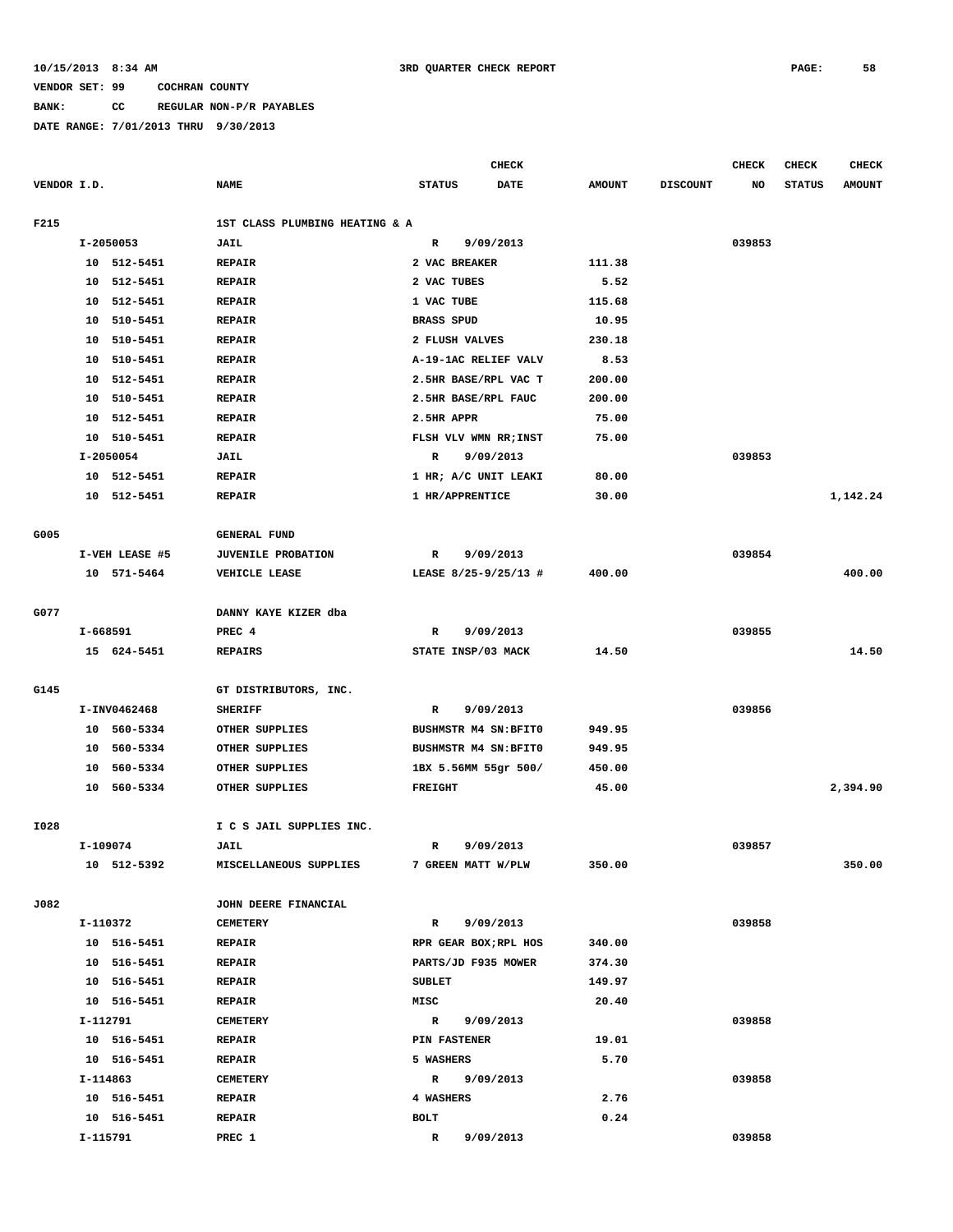# **BANK: CC REGULAR NON-P/R PAYABLES**

|             |               |                              |                          | <b>CHECK</b>         |               |                 | <b>CHECK</b> | <b>CHECK</b>  | <b>CHECK</b>  |
|-------------|---------------|------------------------------|--------------------------|----------------------|---------------|-----------------|--------------|---------------|---------------|
| VENDOR I.D. |               | <b>NAME</b>                  | <b>STATUS</b>            | DATE                 | <b>AMOUNT</b> | <b>DISCOUNT</b> | NO           | <b>STATUS</b> | <b>AMOUNT</b> |
| J082        |               | JOHN DEERE FINANCIAL CONT    |                          |                      |               |                 |              |               |               |
|             | I-115791      | PREC 1                       | R                        | 9/09/2013            |               |                 | 039858       |               |               |
|             | 15 621-5451   | <b>REPAIRS</b>               |                          | FILTER ELEM #RE51629 | 68.90         |                 |              |               |               |
|             | I-116172      | PREC 4                       | R                        | 9/09/2013            |               |                 | 039858       |               |               |
|             | 15 624-5451   | <b>REPAIRS</b>               | 2 FILTER #AT135800       |                      | 69.64         |                 |              |               | 1,050.92      |
|             |               |                              |                          |                      |               |                 |              |               |               |
| L001        |               | L & B SUPPLY, INC            |                          |                      |               |                 |              |               |               |
|             | I-86770       | <b>CEMETERY</b>              | R                        | 9/09/2013            |               |                 | 039859       |               |               |
|             | 10 516-5451   | <b>REPAIR</b>                | 4" VALVE DISC            |                      | 6.00          |                 |              |               |               |
|             | 10 516-5451   | <b>REPAIR</b>                | SHORT VALVE STEM 6"      |                      | 5.72          |                 |              |               | 11.72         |
| L010        |               | LEWIS FARM & RANCH STORE INC |                          |                      |               |                 |              |               |               |
|             | I-73308       | <b>CEMETERY</b>              | R                        | 9/09/2013            |               |                 | 039860       |               |               |
|             | 10 516-5332   | CUSTODIAL SUPPLIES           | $B-12$                   |                      | 3.49          |                 |              |               |               |
|             | 10 516-5332   | CUSTODIAL SUPPLIES           | 2-CYCLE ENG OIL          |                      | 3.99          |                 |              |               |               |
|             | 10 516-5332   | CUSTODIAL SUPPLIES           | DISC                     |                      | 0.75CR        |                 |              |               |               |
|             | I-73587       | JAIL                         | R                        | 9/09/2013            |               |                 | 039860       |               |               |
|             | 10 512-5392   | MISCELLANEOUS SUPPLIES       | 4 PINE SOL/1.12GL        |                      | 47.96         |                 |              |               |               |
|             | 10 512-5392   | MISCELLANEOUS SUPPLIES       | DISC                     |                      | 4.80CR        |                 |              |               |               |
|             | I-73701       | <b>ACTIVITY BLDG</b>         | R                        | 9/09/2013            |               |                 | 039860       |               |               |
|             | 10 662-5332   | CUSTODIAL SUPPLIES           | <b>BACK PACK SPRAYER</b> |                      | 89.99         |                 |              |               |               |
|             | 10 662-5332   | CUSTODIAL SUPPLIES           | 2 CS GLASS CLNR          |                      | 71.76         |                 |              |               |               |
|             | 10 662-5332   | CUSTODIAL SUPPLIES           | DISC                     |                      | 16.18CR       |                 |              |               |               |
|             | I-73763       | <b>ACTIVITY BLDG</b>         | $\mathbb{R}$             | 9/09/2013            |               |                 | 039860       |               |               |
|             | 10 662-5451   | <b>REPAIR</b>                | 8 A/C FILTERS            |                      | 35.92         |                 |              |               |               |
|             | 10 662-5451   | <b>REPAIR</b>                | DISC                     |                      | 3.59CR        |                 |              |               |               |
|             | I-73811       | <b>ACTIVITY BLDG</b>         | R                        | 9/09/2013            |               |                 | 039860       |               |               |
|             | 10 662-5332   | CUSTODIAL SUPPLIES           | <b>GORILLA TAPE</b>      |                      | 9.49          |                 |              |               |               |
|             | 10 662-5332   | CUSTODIAL SUPPLIES           | DISC                     |                      | 0.95CR        |                 |              |               |               |
|             | I-73859       | <b>ACTIVITY BLDG</b>         | R                        | 9/09/2013            |               |                 | 039860       |               |               |
|             | 10 662-5332   | CUSTODIAL SUPPLIES           | FUEL MIX                 |                      | 6.99          |                 |              |               |               |
|             | 10 662-5332   | CUSTODIAL SUPPLIES           | DISC                     |                      | 0.70CR        |                 |              |               |               |
|             | I-73873 09/13 | JAIL                         | $\mathbb{R}$             | 9/09/2013            |               |                 | 039860       |               |               |
|             | 10 512-5392   | MISCELLANEOUS SUPPLIES       | <b>1CS BLEACH</b>        |                      | 22.32         |                 |              |               |               |
|             | 10 512-5392   | MISCELLANEOUS SUPPLIES       | DISC                     |                      | 2.23CR        |                 |              |               |               |
|             | I-74160       | PREC 1                       | R 9/09/2013              |                      |               |                 | 039860       |               |               |
|             | 15 621-5356   | ROAD MATERIALS & SUPPLIES    | <b>24 FT CHAIN</b>       |                      | 107.76        |                 |              |               |               |
|             | 15 621-5356   | ROAD MATERIALS & SUPPLIES    | 2 HOOKS                  |                      | 17.98         |                 |              |               |               |
|             | 15 621-5356   | ROAD MATERIALS & SUPPLIES    | DISC                     |                      | 12.57CR       |                 |              |               |               |
|             | I-74245       | JAIL                         | R 9/09/2013              |                      |               |                 | 039860       |               |               |
|             | 10 512-5392   | MISCELLANEOUS SUPPLIES       | 2 DISH SOAP              |                      | 7.98          |                 |              |               |               |
|             | 10 512-5392   | MISCELLANEOUS SUPPLIES       | 2 HAND SOAP              |                      | 7.98          |                 |              |               |               |
|             | 10 512-5392   | MISCELLANEOUS SUPPLIES       | 5 ASST $@$ \$.69         |                      | 3.45          |                 |              |               |               |
|             | 10 512-5392   | MISCELLANEOUS SUPPLIES       | BULBS                    |                      | 12.99         |                 |              |               |               |
|             | 10 512-5392   | MISCELLANEOUS SUPPLIES       | DISC                     |                      | 3.24CR        |                 |              |               |               |
|             | I-74368       | CEMETERY                     | R 9/09/2013              |                      |               |                 | 039860       |               |               |
|             | 10 516-5451   | <b>REPAIR</b>                |                          | 2 FT 3/8" HI-TEST CH | 8.98          |                 |              |               |               |
|             | 10 516-5451   | <b>REPAIR</b>                |                          | 2 3/8" LINK COUPLER  | 16.98         |                 |              |               |               |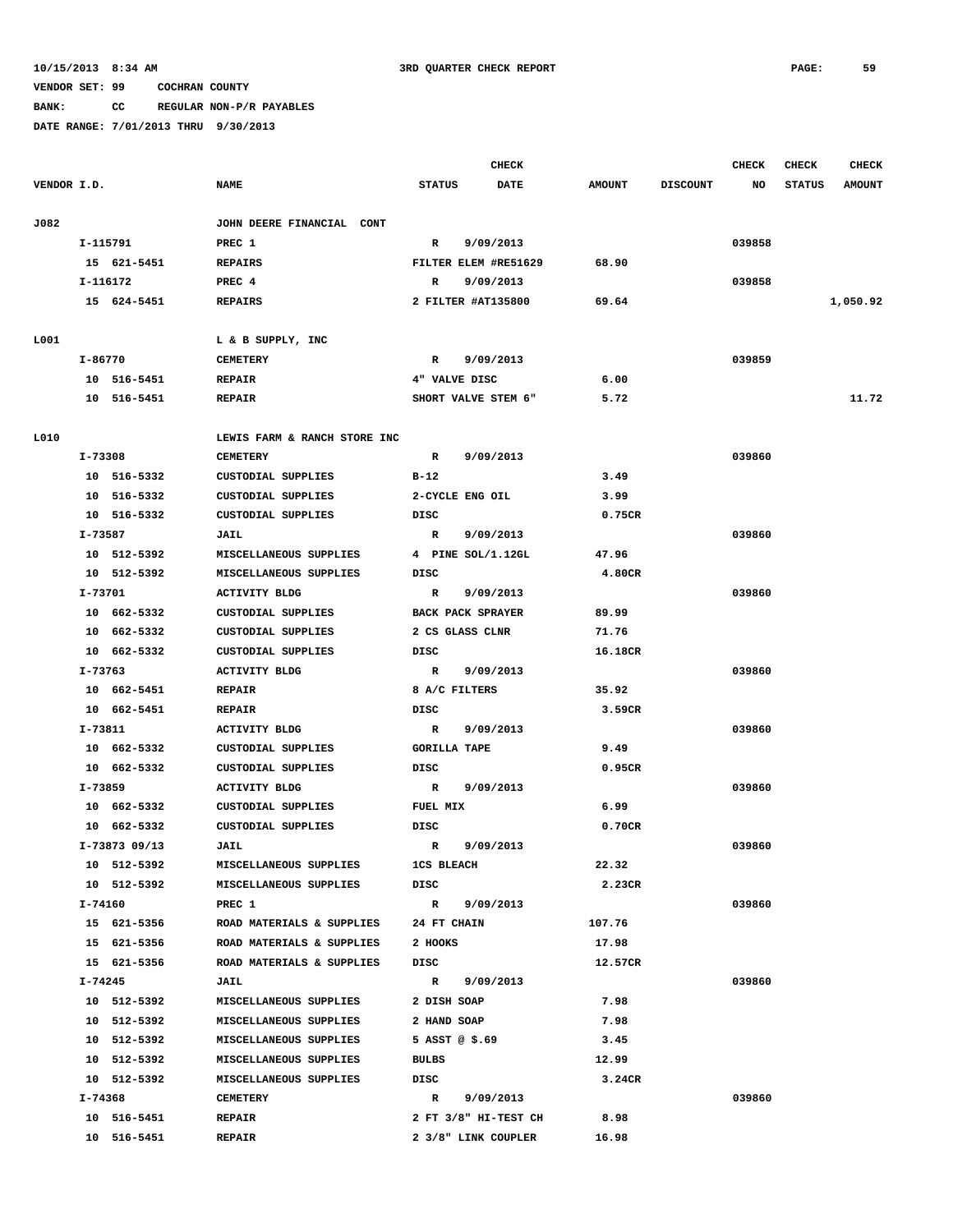**BANK: CC REGULAR NON-P/R PAYABLES**

|             |             |                            |                     | <b>CHECK</b>         |               |                 | CHECK  | CHECK         | <b>CHECK</b>  |
|-------------|-------------|----------------------------|---------------------|----------------------|---------------|-----------------|--------|---------------|---------------|
| VENDOR I.D. |             | <b>NAME</b>                | <b>STATUS</b>       | <b>DATE</b>          | <b>AMOUNT</b> | <b>DISCOUNT</b> | NO     | <b>STATUS</b> | <b>AMOUNT</b> |
| L010        |             | LEWIS FARM & RANCH STOCONT |                     |                      |               |                 |        |               |               |
|             | I-74368     | <b>CEMETERY</b>            | $\mathbf{R}$        | 9/09/2013            |               |                 | 039860 |               |               |
|             | 10 516-5451 | <b>REPAIR</b>              | 2 FARM CLEVIS       |                      | 9.98          |                 |        |               |               |
|             | 10 516-5451 | <b>REPAIR</b>              | DISC                |                      | 3.59CR        |                 |        |               |               |
|             | I-74470     | ACTIVITY BLDG              | R 9/09/2013         |                      |               |                 | 039860 |               |               |
|             | 10 662-5332 | <b>CUSTODIAL SUPPLIES</b>  | LUBRICANT           |                      | 6.49          |                 |        |               |               |
|             | 10 662-5332 | CUSTODIAL SUPPLIES         | <b>GRAPHITE</b>     |                      | 3.99          |                 |        |               |               |
|             | 10 662-5332 | CUSTODIAL SUPPLIES         | DISC                |                      | 1.05CR        |                 |        |               |               |
|             | I-74553     | <b>COURTHOUSE</b>          | R 9/09/2013         |                      |               |                 | 039860 |               |               |
|             | 10 510-5332 | CUSTODIAL SUPPLIES         | <b>FABULOSO</b>     |                      | 8.99          |                 |        |               |               |
|             | 10 510-5332 | CUSTODIAL SUPPLIES         | 1 CS PAPER TOWELS   |                      | 38.70         |                 |        |               |               |
|             | 10 510-5332 | CUSTODIAL SUPPLIES         | DISC                |                      | 4.77CR        |                 |        |               |               |
|             | I-74780     | PREC <sub>3</sub>          | R 9/09/2013         |                      |               |                 | 039860 |               |               |
|             | 15 623-5356 | ROAD MATERIALS & SUPPLIES  | 2 OFF SPRAY         |                      | 12.98         |                 |        |               |               |
|             | 15 623-5356 | ROAD MATERIALS & SUPPLIES  | DISC                |                      | 1.30CR        |                 |        |               |               |
|             | I-74864     | <b>JUVENILE PROBATION</b>  |                     | R 9/09/2013          |               |                 | 039860 |               |               |
|             | 10 571-5310 | OFFICE SUPPLIES            | 1 OFF SPRAY         |                      | 6.49          |                 |        |               |               |
|             | I-74889     | <b>COURTHOUSE</b>          |                     | R 9/09/2013          |               |                 | 039860 |               |               |
|             | 10 510-5451 | <b>REPAIR</b>              | 3 ANCHORS @ \$.15   |                      | 0.45          |                 |        |               |               |
|             | 10 510-5451 | <b>REPAIR</b>              | 4 ANCHORS @ \$.37   |                      | 1.48          |                 |        |               |               |
|             | 10 510-5451 | <b>REPAIR</b>              |                     | DISC/COUNTY COURTROO | 0.19CR        |                 |        |               |               |
|             | I-74924     | <b>ACTIVITY BLDG</b>       | R                   | 9/09/2013            |               |                 | 039860 |               |               |
|             | 10 662-5332 | CUSTODIAL SUPPLIES         | DRUM LINERS         |                      | 19.99         |                 |        |               |               |
|             | 10 662-5332 | CUSTODIAL SUPPLIES         | <b>2 FANTASTIK</b>  |                      | 5.98          |                 |        |               |               |
|             | 10 662-5332 | CUSTODIAL SUPPLIES         | FIX-A-FLAT          |                      | 8.99          |                 |        |               |               |
|             | 10 662-5332 | CUSTODIAL SUPPLIES         | DISC                |                      | 3.50CR        |                 |        |               |               |
|             | I-74981     | <b>ACTIVITY BLDG</b>       | R 9/09/2013         |                      |               |                 | 039860 |               |               |
|             | 10 662-5451 | <b>REPAIR</b>              | A-15-A MOLDED DISC  |                      | 7.99          |                 |        |               |               |
|             | 10 662-5451 | <b>REPAIR</b>              | ROYAL CLOSET REPAIR |                      | 21.99         |                 |        |               |               |
|             | 10 662-5451 | <b>REPAIR</b>              | DISC                |                      | 3.00CR        |                 |        |               |               |
|             | I-75073     | <b>JAIL</b>                | R 9/09/2013         |                      |               |                 | 039860 |               |               |
|             | 10 512-5392 | MISCELLANEOUS SUPPLIES     | 8 GL BLEACH         |                      | 22.32         |                 |        |               |               |
|             | 10 512-5392 | MISCELLANEOUS SUPPLIES     | 12 AJAX             |                      | 21.48         |                 |        |               |               |
|             | 10 512-5392 | MISCELLANEOUS SUPPLIES     | 12 GLASS CLNR       |                      | 35.88         |                 |        |               |               |
|             | 10 512-5392 | MISCELLANEOUS SUPPLIES     | DISC                |                      | 7.97CR        |                 |        |               |               |
|             | I-75167     | PREC <sub>3</sub>          | R 9/09/2013         |                      |               |                 | 039860 |               |               |
|             | 15 623-5356 | ROAD MATERIALS & SUPPLIES  | 11 OIL              |                      | 52.69         |                 |        |               |               |
|             | 15 623-5356 | ROAD MATERIALS & SUPPLIES  | DISC                |                      | 5.27CR        |                 |        |               |               |
|             | I-75174     | PREC 4                     | $\mathbb{R}$        | 9/09/2013            |               |                 | 039860 |               |               |
|             | 15 624-5356 | ROAD MATERIALS & SUPPLIES  | 5 CREAMER & SUGAR   |                      | 9.75          |                 |        |               |               |
|             | 15 624-5356 | ROAD MATERIALS & SUPPLIES  | TOOLS               |                      | 9.29          |                 |        |               |               |
|             | I-75264     | PREC 1                     | R 9/09/2013         |                      |               |                 | 039860 |               |               |
|             | 15 621-5356 | ROAD MATERIALS & SUPPLIES  | 5 GL ROUND-UP       |                      | 90.00         |                 |        |               |               |
|             | 15 621-5356 | ROAD MATERIALS & SUPPLIES  | 2 CS SPRAYWAY       |                      | 54.25         |                 |        |               | 850.51        |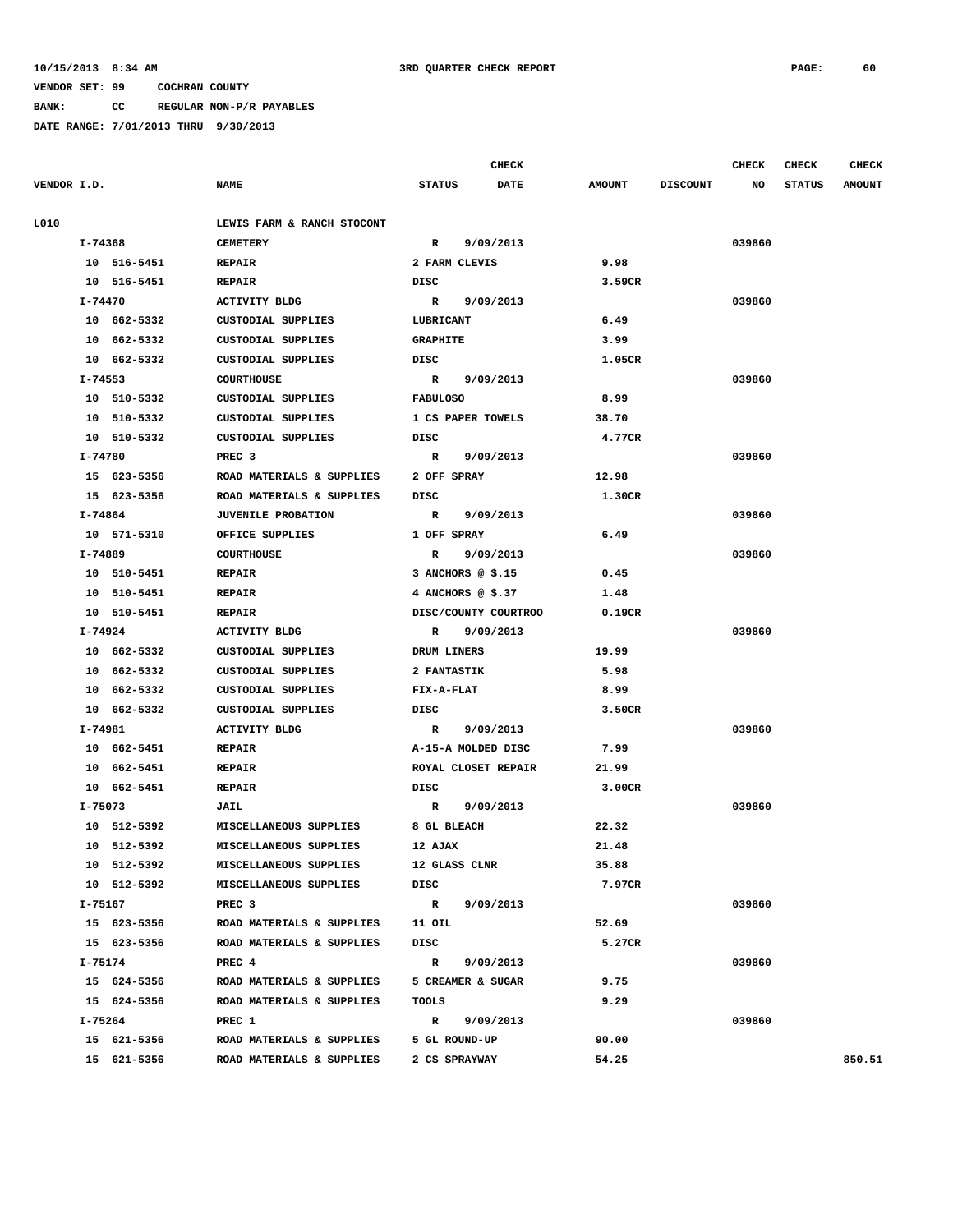**BANK: CC REGULAR NON-P/R PAYABLES**

|             |                                    |                                |                             | <b>CHECK</b> |               |                 | <b>CHECK</b> | <b>CHECK</b>  | <b>CHECK</b>  |
|-------------|------------------------------------|--------------------------------|-----------------------------|--------------|---------------|-----------------|--------------|---------------|---------------|
| VENDOR I.D. |                                    | <b>NAME</b>                    | <b>STATUS</b>               | <b>DATE</b>  | <b>AMOUNT</b> | <b>DISCOUNT</b> | NO           | <b>STATUS</b> | <b>AMOUNT</b> |
| L015        |                                    | LUBBOCK COUNTY, TEXAS          |                             |              |               |                 |              |               |               |
|             | I-AUG ADR FEES 2013 DISTRICT COURT |                                | $\mathbb{R}$                | 9/09/2013    |               |                 | 039862       |               |               |
|             | 19 435-5409                        | A.D.R. CONTRACT                | DISTRICT COURT              |              | 20.00         |                 |              |               |               |
|             | 19 435-5409                        | A.D.R. CONTRACT                | COUNTY COURT                |              | 10.00         |                 |              |               | 30.00         |
|             |                                    |                                |                             |              |               |                 |              |               |               |
| L189        |                                    | HOCKLEY COUNTY PUBLISHING CO.I |                             |              |               |                 |              |               |               |
|             | I-08/28/13                         | COMMISSIONERS COURT            | R                           | 9/09/2013    |               |                 | 039863       |               |               |
|             | 15 610-5430                        | LEGAL NOTICES                  | EFF TAX RATE NOTICE         |              | 415.80        |                 |              |               |               |
|             | 15 610-5430                        | LEGAL NOTICES                  | NTC/HRNG ON TAX INCR        |              | 207.90        |                 |              |               |               |
|             | 15 610-5430                        | LEGAL NOTICES                  | DISC/TIMELY PAY             |              | 80.32CR       |                 |              |               |               |
|             | $I-6176$ 09/04/13                  | COMMISSIONERS COURT            | $\mathbb{R}$                | 9/09/2013    |               |                 | 039863       |               |               |
|             | 15 610-5430                        | LEGAL NOTICES                  | <b>BUDGET HEARING NOTIC</b> |              | 43.20         |                 |              |               |               |
|             | $I - 6180$                         | COMMISSIONERS COURT            | R                           | 9/09/2013    |               |                 | 039863       |               |               |
|             | 15 610-5430                        | LEGAL NOTICES                  | PROP FOR SALE 8/25,         |              | 79.20         |                 |              |               | 665.78        |
| M031        |                                    | MILLER PAPER & PACKAGING CO    |                             |              |               |                 |              |               |               |
|             | C-S2578055.003                     | <b>COURTHOUSE</b>              | R                           | 9/09/2013    |               |                 | 039864       |               |               |
|             | 10 510-5332                        | CUSTODIAL SUPPLIES             | RET YLW CART BAG            |              | 35.52CR       |                 |              |               |               |
|             | I-S2578055.002                     | <b>COURTHOUSE</b>              | R                           | 9/09/2013    |               |                 | 039864       |               |               |
|             | 10 510-5332                        | CUSTODIAL SUPPLIES             | 1CS MR CLEAN W/FBRZ         |              | 29.97         |                 |              |               |               |
|             | 10 510-5332                        | CUSTODIAL SUPPLIES             | <b>1CS SCOTT ROLL TOWEL</b> |              | 76.80         |                 |              |               |               |
|             | 10 510-5332                        | <b>CUSTODIAL SUPPLIES</b>      | 1CS PLEASCENT CLNR/D        |              | 35.88         |                 |              |               |               |
|             | 10 510-5332                        | CUSTODIAL SUPPLIES             | 1CS HD LINERS, 6 MIC        |              | 29.03         |                 |              |               | 136.16        |
| M059        |                                    | MUNICIPAL SERVICES BUREAU      |                             |              |               |                 |              |               |               |
|             | I-HT9727                           | JUVENILE PROBATION             | $\mathbf{R}$                | 9/09/2013    |               |                 | 039865       |               |               |
|             | 10 571-5427                        | CONTINUING EDUCATION           | TOLL CHG 7/29/13 LAK        |              | 0.68          |                 |              |               |               |
|             | 10 571-5427                        | CONTINUING EDUCATION           | PROCESSING FEE              |              | 1.00          |                 |              |               | 1.68          |
| M265        |                                    | <b>MOYERS GROUP</b>            |                             |              |               |                 |              |               |               |
|             | I-3458                             | DISTRICT COURT                 | R                           | 9/09/2013    |               |                 | 039866       |               |               |
|             | 10 435-5499                        | MISCELLANEOUS                  | EIKI RPL LAMP/INCL L        |              | 725.00        |                 |              |               | 725.00        |
| M291        |                                    | ELVIRA MENDEZ                  |                             |              |               |                 |              |               |               |
|             | I-4249/CPS 083013                  | DISTRICT COURT                 | $\mathbf R$                 | 9/09/2013    |               |                 | 039867       |               |               |
|             | 10 435-5400                        | ATTORNEY AD LITEM              | 11-09-4249/CPS/CH; PL       |              | 250.00        |                 |              |               |               |
|             | 10 435-5400                        | ATTORNEY AD LITEM              | TRAVEL/66mi@\$.565          |              | 37.29         |                 |              |               | 287.29        |
| N004        |                                    | NATIONAL GEOGRAPHIC SOCIETY    |                             |              |               |                 |              |               |               |
|             | I-2014 SUBSCRIPT                   | LIBRARY                        | R                           | 9/09/2013    |               |                 | 039868       |               |               |
|             | 10 650-5590                        | <b>BOOKS</b>                   | 12 ISSUES                   |              | 14.00         |                 |              |               |               |
|             | 10 650-5590                        | <b>BOOKS</b>                   | SHIPPING                    |              | 3.95          |                 |              |               | 17.95         |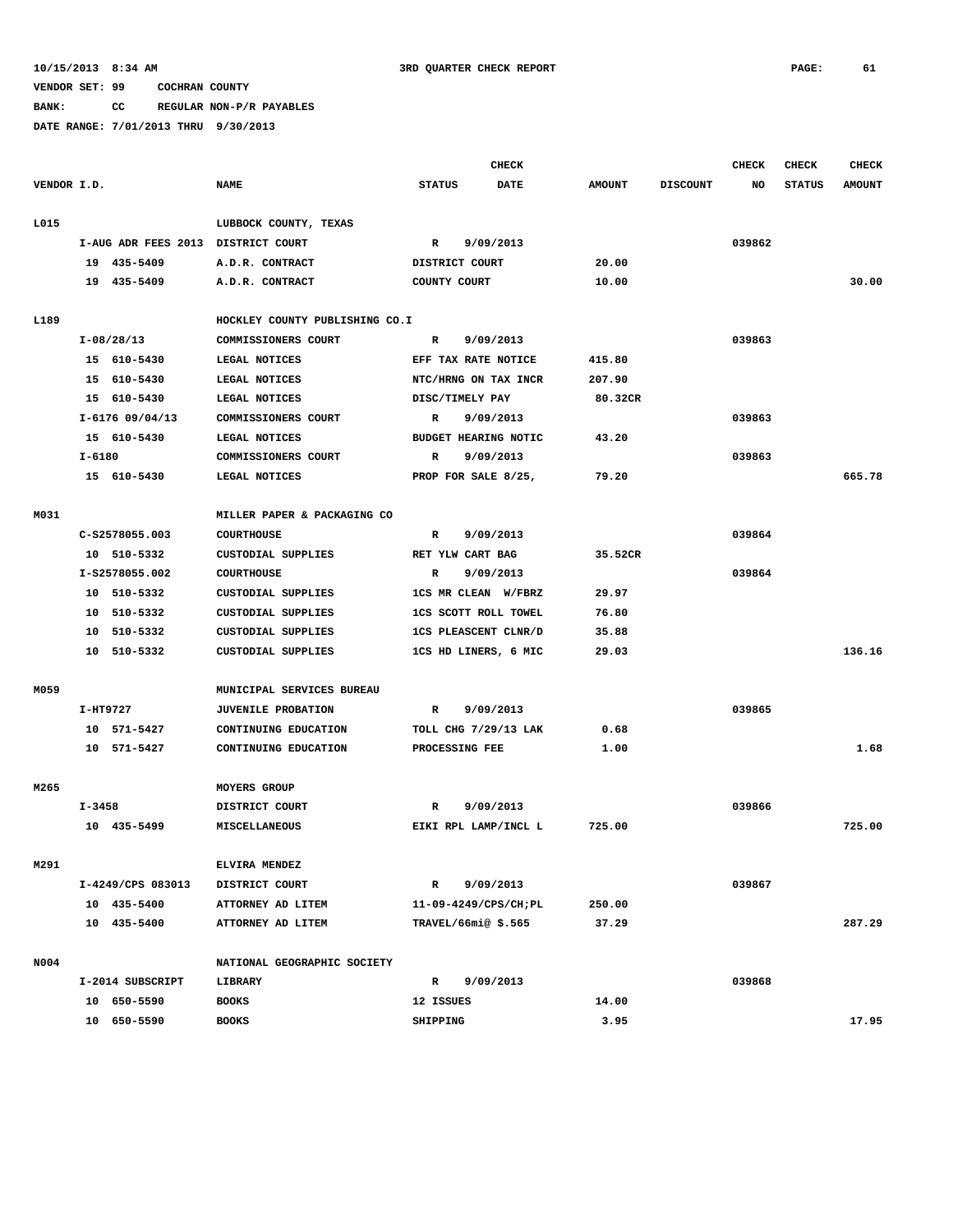## **BANK: CC REGULAR NON-P/R PAYABLES**

|             |         |                            |                                               | <b>CHECK</b>  |                    |                      |                   |                 | CHECK  | <b>CHECK</b>  | <b>CHECK</b>  |
|-------------|---------|----------------------------|-----------------------------------------------|---------------|--------------------|----------------------|-------------------|-----------------|--------|---------------|---------------|
| VENDOR I.D. |         |                            | <b>NAME</b>                                   | <b>STATUS</b> |                    | <b>DATE</b>          | <b>AMOUNT</b>     | <b>DISCOUNT</b> | NO     | <b>STATUS</b> | <b>AMOUNT</b> |
|             |         |                            |                                               |               |                    |                      |                   |                 |        |               |               |
| N082        |         |                            | <b>NETDATA</b>                                |               |                    |                      |                   |                 |        |               |               |
|             | I-14825 |                            | <b>SHERIFF</b>                                | R             |                    | 9/09/2013            |                   |                 | 039869 |               |               |
|             |         | 10 560-5411                | MAINTENANCE CONTRACTS                         |               |                    | LAW ENF/MGSHT 10/1/1 | 6,600.00          |                 |        |               |               |
|             | I-14905 |                            | CLERK                                         | R             |                    | 9/09/2013            |                   |                 | 039869 |               |               |
|             |         | 10 403-5411                | MAINTENANCE CONTRACTS                         |               |                    | ND HRDWR MAINT 10/1/ | 5,000.00          |                 |        |               | 11,600.00     |
|             |         |                            |                                               |               |                    |                      |                   |                 |        |               |               |
| N091        |         |                            | NORTHEAST WISCONSIN                           |               |                    |                      |                   |                 |        |               |               |
|             |         | I-74321/BRISTOW            | <b>SHERIFF</b>                                | R             |                    | 9/09/2013            |                   |                 | 039870 |               |               |
|             |         | 10 560-5427                | CONTINUING EDUCATION                          |               |                    | 2013 FALL; REQ#9694/ | 350.00            |                 |        |               | 350.00        |
|             |         |                            |                                               |               |                    |                      |                   |                 |        |               |               |
| 0037        |         | I-4316/CPS 090313          | ANGELA OVERMAN, ATTY AT LAW<br>DISTRICT COURT | R             |                    | 9/09/2013            |                   |                 | 039871 |               |               |
|             |         | 10 435-5400                | ATTORNEY AD LITEM                             |               | 13-03-4316/CPS/CH  |                      | 300.00            |                 |        |               | 300.00        |
|             |         |                            |                                               |               |                    |                      |                   |                 |        |               |               |
| P092        |         |                            | U.S. POSTAL SERVICE                           |               |                    |                      |                   |                 |        |               |               |
|             |         | I-E95919443 0813           | <b>TREASURER</b>                              | R             |                    | 9/09/2013            |                   |                 | 039872 |               |               |
|             |         | 10 497-5311                | POSTAL EXPENSES                               |               |                    | 3BX #10 STMP ENV, 50 | 784.65            |                 |        |               |               |
|             |         | 10 497-5311                | POSTAL EXPENSES                               | SHIPPING      |                    |                      | 15.00             |                 |        |               | 799.65        |
|             |         |                            |                                               |               |                    |                      |                   |                 |        |               |               |
| R124        |         |                            | JOHN ROLEY AUTOCENTER LTD                     |               |                    |                      |                   |                 |        |               |               |
|             | I-23458 |                            | <b>EXTENSION SVC</b>                          | R             |                    | 9/09/2013            |                   |                 | 039873 |               |               |
|             |         | 10 665-5451                | <b>REPAIRS</b>                                |               | OIL, FILTER CHG    |                      | 13.00             |                 |        |               |               |
|             |         | 10 665-5451                | <b>REPAIRS</b>                                | <b>FILTER</b> |                    |                      | 6.50              |                 |        |               |               |
|             |         | 10 665-5451                | <b>REPAIRS</b>                                | 6QT GM 5W30   |                    |                      | 19.26             |                 |        |               |               |
|             |         | 10 665-5451                | <b>REPAIRS</b>                                |               | TRUCK WASH/VAC     |                      | 30.00             |                 |        |               |               |
|             |         | 10 665-5451                | REPAIRS                                       | SHOP CHG      |                    |                      | 3.44              |                 |        |               | 72.20         |
|             |         |                            |                                               |               |                    |                      |                   |                 |        |               |               |
| <b>S010</b> |         |                            | SILVERS COMPANY                               |               |                    |                      |                   |                 |        |               |               |
|             |         | $I-EXT$ SVC 09/13          | <b>EXTENSION SVC</b>                          | R             |                    | 9/09/2013            |                   |                 | 039874 |               |               |
|             |         | 10 665-5330                | FUEL AND OIL                                  |               | 151.76GL UNL       |                      | 540.90            |                 |        |               |               |
|             |         | 10 665-5330                | FUEL AND OIL                                  |               |                    | CR FED TAX ON 151.76 | 27.92CR           |                 |        |               |               |
|             |         | $I-JUV$ PROB 09/13         | JUVENILE PROBATION                            | R             |                    | 9/09/2013            |                   |                 | 039874 |               |               |
|             |         | 10 571-5330<br>10 571-5330 | <b>FUEL</b><br>FUEL                           | 74.92GL UNL   |                    | CR FED TAX ON 74.92G | 267.05<br>13.79CR |                 |        |               |               |
|             |         | $I-NON-DEF$ 09/13          | TAX A/C; CLERK                                | $\mathbb{R}$  |                    | 9/09/2013            |                   |                 | 039874 |               |               |
|             |         | 10 403-5427                | CONTINUING EDUCATION                          |               | 12.7GL UNL, 8/14   |                      | 44.44             |                 |        |               |               |
|             |         | 10 403-5427                | CONTINUING EDUCATION                          |               | $1/2$ 10.07GL 8/19 |                      | 17.62             |                 |        |               |               |
|             |         | 10 403-5427                | CONTINUING EDUCATION                          | CR FED TAX    |                    |                      | 3.27CR            |                 |        |               |               |
|             |         | 10 499-5427                | CONTINUING EDUCATION                          |               |                    | 1/2 10.07GL UNL 8/19 | 17.61             |                 |        |               |               |
|             |         | 10 499-5427                | CONTINUING EDUCATION                          | CR FED TAX    |                    |                      | 0.92CR            |                 |        |               |               |
|             |         | $I-PARK$ 09/13             | PARK/AIRPORT                                  | $\mathbb{R}$  |                    | 9/09/2013            |                   |                 | 039874 |               |               |
|             |         | 30 518-5330                | FUEL & OIL                                    |               | 25.99GL UNL 8/7    |                      | 95.10             |                 |        |               |               |
|             |         | 30 518-5330                | FUEL & OIL                                    |               |                    | CR FED TAX ON 25.99G | 4.78CR            |                 |        |               |               |
|             |         | I-PREC 1 09/13             | PREC 1                                        | $\mathbf R$   |                    | 9/09/2013            |                   |                 | 039874 |               |               |
|             |         | 15 621-5330                | FUEL & OIL                                    |               |                    | CR FED TAX ON 28.8GL | 5.30CR            |                 |        |               |               |
|             |         | 15 621-5330                | FUEL & OIL                                    |               | 60GL HS DIESEL     |                      | 201.00            |                 |        |               |               |
|             |         | 15 621-5330                | FUEL & OIL                                    |               |                    | 70GL HS DIESEL/GRDR  | 234.50            |                 |        |               |               |
|             |         | 15 621-5330                | FUEL & OIL                                    |               |                    | 93GL HS DIESEL/2 GRD | 306.90            |                 |        |               |               |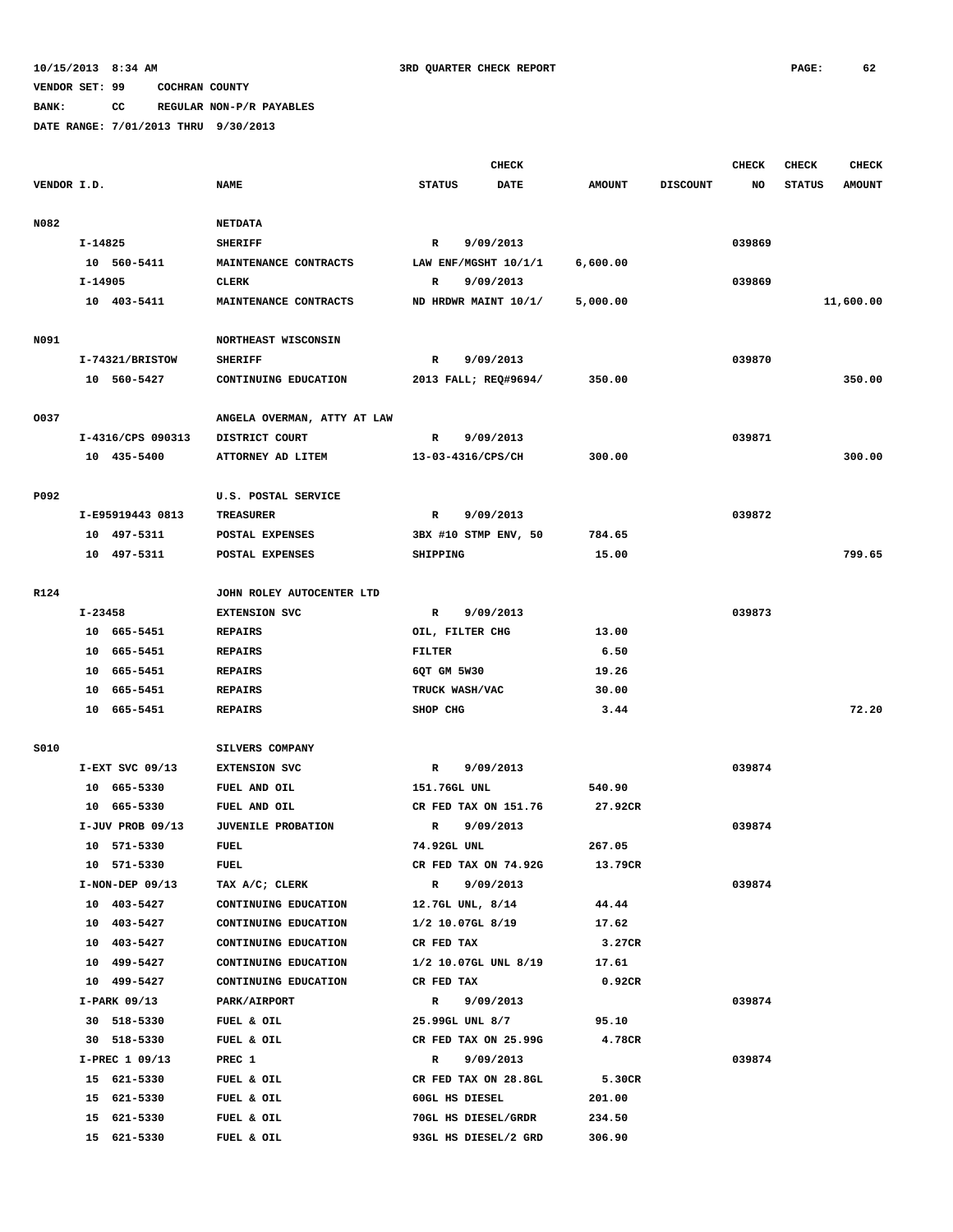#### **10/15/2013 8:34 AM 3RD QUARTER CHECK REPORT PAGE: 63**

#### **VENDOR SET: 99 COCHRAN COUNTY**

**BANK: CC REGULAR NON-P/R PAYABLES**

|             |             |                 |                              |                   | CHECK                |               |                 | <b>CHECK</b> | CHECK         | <b>CHECK</b>  |
|-------------|-------------|-----------------|------------------------------|-------------------|----------------------|---------------|-----------------|--------------|---------------|---------------|
| VENDOR I.D. |             |                 | <b>NAME</b>                  | <b>STATUS</b>     | <b>DATE</b>          | <b>AMOUNT</b> | <b>DISCOUNT</b> | NO           | <b>STATUS</b> | <b>AMOUNT</b> |
| S010        |             |                 | SILVERS COMPANY<br>CONT      |                   |                      |               |                 |              |               |               |
|             |             | I-PREC 1 09/13  | PREC 1                       | R                 | 9/09/2013            |               |                 | 039874       |               |               |
|             |             | 15 621-5330     | FUEL & OIL                   |                   | 120GL HS DIESEL/2 GR | 396.00        |                 |              |               |               |
|             |             | 15 621-5330     | FUEL & OIL                   |                   | 105GL HS DIESEL/2 GR | 349.65        |                 |              |               |               |
|             |             | 15 621-5330     | FUEL & OIL                   | 26.6GL UNL 8/13   |                      | 93.07         |                 |              |               |               |
|             |             | 15 621-5330     | FUEL & OIL                   | 65.5GL LS DIESEL  |                      | 213.20        |                 |              |               |               |
|             |             | 15 621-5330     | FUEL & OIL                   |                   | STATE TAX ON 65.5GL  | 13.10         |                 |              |               |               |
|             | 15          | 621-5330        | FUEL & OIL                   | 1.5GL UNL 8/13    |                      | 4.97          |                 |              |               |               |
|             |             | 15 621-5330     | FUEL & OIL                   |                   | 90GL HS DIESEL/2 GRD | 299.70        |                 |              |               |               |
|             | 15          | 621-5330        | FUEL & OIL                   | 125GL HS DIESEL   |                      | 416.25        |                 |              |               |               |
|             | 15          | 621-5330        | FUEL & OIL                   | 41GL HS DIESEL    |                      | 136.53        |                 |              |               |               |
|             | 15          | 621-5330        | FUEL & OIL                   |                   | 51GL HS DIESEL/LDR   | 169.83        |                 |              |               |               |
|             |             | 15 621-5330     | FUEL & OIL                   |                   | 60GL HS DIESEL/GRDR  | 201.00        |                 |              |               |               |
|             |             | I-PREC 2 09/13  | PREC <sub>2</sub>            | R                 | 9/09/2013            |               |                 | 039874       |               |               |
|             |             | 15 622-5330     | FUEL AND OIL                 | 31.1GL UNL 8/31   |                      | 110.68        |                 |              |               |               |
|             |             | 15 622-5330     | FUEL AND OIL                 |                   | CR FED TAX ON 31.1GL | 5.72CR        |                 |              |               |               |
|             | 15          | 622-5330        | FUEL AND OIL                 | 881GL HS DIESEL   |                      | 2,951.35      |                 |              |               |               |
|             |             | 15 622-5330     | FUEL AND OIL                 | 635.7GL HS DIESEL |                      | 2,148.67      |                 |              |               |               |
|             |             | I-PREC 4 09/13  | PREC 4                       | R                 | 9/09/2013            |               |                 | 039874       |               |               |
|             |             | 15 624-5440     | UTILITIES                    | 600GL LP GAS      |                      | 1,290.00      |                 |              |               |               |
|             |             | 15 624-5330     | FUEL AND OIL                 | 987.2GL HS DIESEL |                      | 3,307.12      |                 |              |               |               |
|             |             | I-SHERIFF 09/13 | <b>SHERIFF</b>               | $\mathbb{R}$      | 9/09/2013            |               |                 | 039874       |               |               |
|             | 10          | 560-5330        | FUEL AND OIL                 | 54.46GL UNL/#107  |                      | 190.55        |                 |              |               |               |
|             | 10          | 560-5330        | FUEL AND OIL                 | 71.17GL UNL/#134  |                      | 254.80        |                 |              |               |               |
|             | 10          | 560-5330        | FUEL AND OIL                 | 30.01GL UNL/#121  |                      | 61.61         |                 |              |               |               |
|             | 10          | 560-5330        | FUEL AND OIL                 | 100.56GL UNL/#135 |                      | 355.55        |                 |              |               |               |
|             | 10          | 560-5330        | FUEL AND OIL                 | 154.54GL UNL/#136 |                      | 550.72        |                 |              |               |               |
|             | 10          | 560-5330        | FUEL AND OIL                 |                   | 105.03GL UNL/#122    | 373.44        |                 |              |               |               |
|             | 10          | 560-5330        | FUEL AND OIL                 | 21.03GL UNL/#133  |                      | 76.95         |                 |              |               |               |
|             | 10          | 560-5330        | FUEL AND OIL                 |                   | CR FED TAX ON 536.8G | 98.77CR       |                 |              |               |               |
|             | 10          | 560-5451        | MACHINERY-NON-OFFICE REPAIR  | STATE INSP/#121   |                      | 14.50         |                 |              |               | 15,543.89     |
|             |             |                 |                              |                   |                      |               |                 |              |               |               |
| S047        |             |                 | SHELL FLEET PLUS             |                   |                      |               |                 |              |               |               |
|             |             | I-065177891308  | <b>EXTENSION SVC</b>         | R                 | 9/09/2013            |               |                 | 039875       |               |               |
|             |             | 10 665-5330     | FUEL AND OIL                 |                   | 18.534GL UNL/PLVW 8/ | 63.00         |                 |              |               |               |
|             |             | 10 665-5330     | FUEL AND OIL                 |                   | CR FED TAX ON 18.5GL | 3.39CR        |                 |              |               | 59.61         |
| S071        |             |                 | SCRIPT OFFICE PRODUCTS, INC. |                   |                      |               |                 |              |               |               |
|             | $I - 43442$ |                 | CLERK                        | $\mathbf{R}$      | 9/09/2013            |               |                 | 039876       |               |               |
|             |             | 10 403-5310     | OFFICE SUPPLIES              |                   | 2EA LRN7-A PEN REFIL | 2.58          |                 |              |               |               |
|             |             | 10 403-5310     | OFFICE SUPPLIES              |                   | 3EA LRN7-C PEN REFIL | 3.87          |                 |              |               |               |
|             |             | 10 403-5310     | OFFICE SUPPLIES              |                   | 2PK CORR TAPE, 2/PK  | 16.14         |                 |              |               |               |
|             | I-43445     |                 | TAX A/C                      | $\mathbf R$       | 9/09/2013            |               |                 | 039876       |               |               |
|             |             | 10 499-5310     | OFFICE SUPPLIES              |                   | 2CT COPY PAPER, 8.5x | 79.00         |                 |              |               |               |
|             |             | 10 499-5310     | OFFICE SUPPLIES              |                   | 1PK CALC PAPER, 2.25 | 8.95          |                 |              |               |               |
|             |             | 10 499-5310     | OFFICE SUPPLIES              |                   | 4EA PEN REFILL, LR7A | 5.16          |                 |              |               |               |
|             |             | 10 499-5310     | OFFICE SUPPLIES              | 1ST SMD A-Z GUIDE |                      | 34.88         |                 |              |               |               |
|             | I-43484     |                 | TAX A/C                      | $\mathbb{R}$      | 9/09/2013            |               |                 | 039876       |               |               |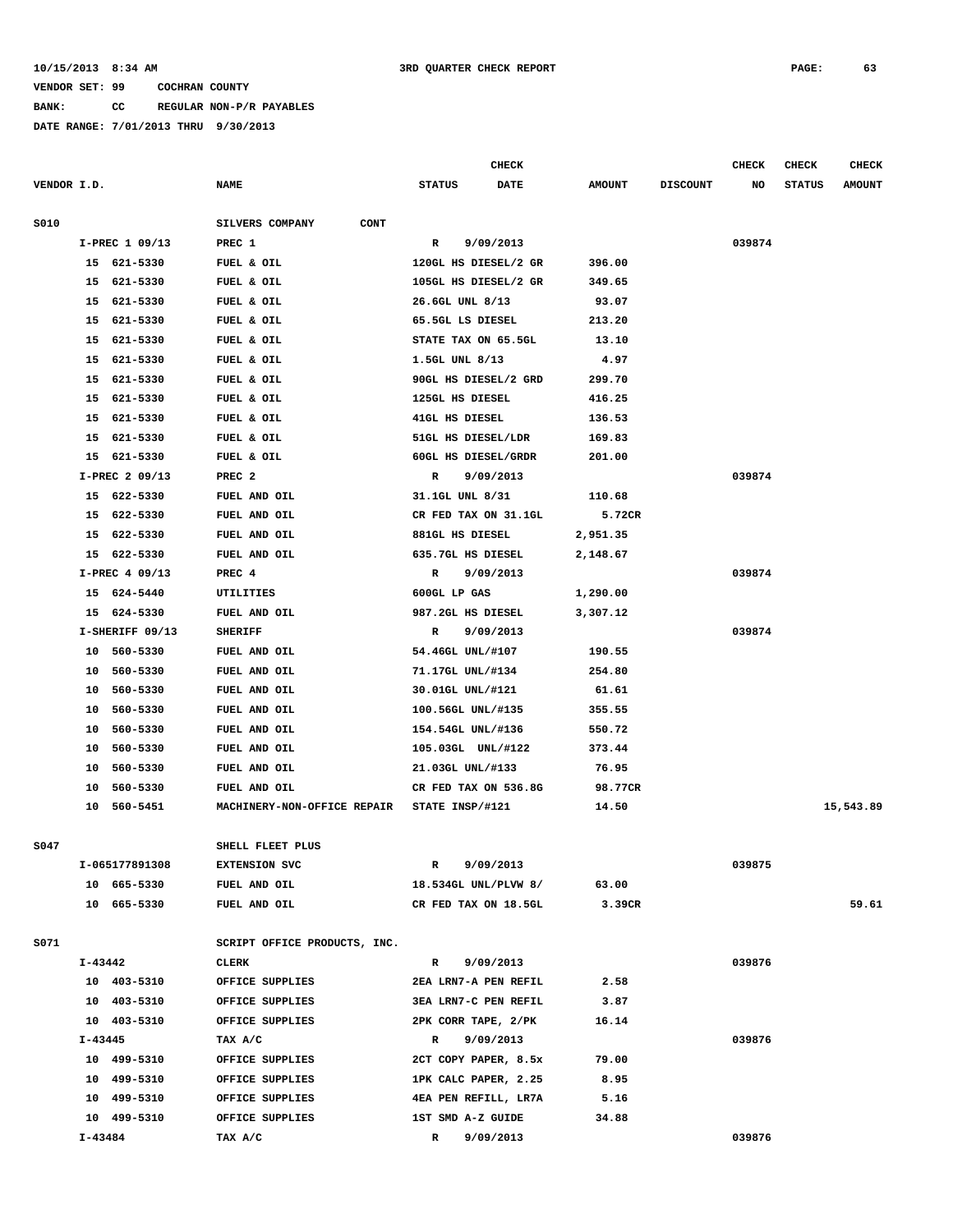# **BANK: CC REGULAR NON-P/R PAYABLES**

|             |             |                |                             |                      | <b>CHECK</b>         |               |                 | <b>CHECK</b> | <b>CHECK</b>  | <b>CHECK</b>  |
|-------------|-------------|----------------|-----------------------------|----------------------|----------------------|---------------|-----------------|--------------|---------------|---------------|
| VENDOR I.D. |             |                | <b>NAME</b>                 | <b>STATUS</b>        | <b>DATE</b>          | <b>AMOUNT</b> | <b>DISCOUNT</b> | NO           | <b>STATUS</b> | <b>AMOUNT</b> |
|             |             |                |                             |                      |                      |               |                 |              |               |               |
| S071        |             |                | SCRIPT OFFICE PRODUCTSCONT  |                      |                      |               |                 |              |               |               |
|             | I-43484     |                | TAX A/C                     | $\mathbb{R}$         | 9/09/2013            |               |                 | 039876       |               |               |
|             |             | 10 499-5310    | OFFICE SUPPLIES             |                      | 1BX HANG FOLDER, LGL | 24.95         |                 |              |               |               |
|             | $I - 43485$ |                | CO JUDGE/COMM'R CT          | R                    | 9/09/2013            |               |                 | 039876       |               |               |
|             |             | 15 610-5310    | OFFICE SUPPLIES             |                      | 1EA BOOK CASE, 6-SHE | 292.95        |                 |              |               |               |
|             |             | 10 426-5310    | OFFICE SUPPLIES             |                      | HP CRTG 920XL, BK    | 37.95         |                 |              |               |               |
|             |             | 10 426-5310    | OFFICE SUPPLIES             |                      | HP CRTG 920XL, CYN   | 19.98         |                 |              |               |               |
|             |             | 10 426-5310    | OFFICE SUPPLIES             |                      | HP CRTG 920XL, MAG   | 19.98         |                 |              |               |               |
|             |             | 10 426-5310    | OFFICE SUPPLIES             |                      | HP CRTG 920XL, YW    | 19.98         |                 |              |               |               |
|             | 15          | 610-5310       | OFFICE SUPPLIES             |                      | HP CRTG 74XL, BK     | 42.95         |                 |              |               |               |
|             |             | 15 610-5310    | OFFICE SUPPLIES             |                      | HP CRTG 74XL, CLR    | 50.95         |                 |              |               |               |
|             | I-43512     |                | <b>ELECTIONS</b>            | R                    | 9/09/2013            |               |                 | 039876       |               |               |
|             |             | 10 490-5310    | OFFICE SUPPLIES             |                      | CORRIDOR SIGN, 2x8,  | 38.73         |                 |              |               | 699.00        |
|             |             |                |                             |                      |                      |               |                 |              |               |               |
| <b>S222</b> |             |                | SOUTH PLAINS COMMUNICATIONS |                      |                      |               |                 |              |               |               |
|             |             | I-0102200-IN   | <b>SHERIFF</b>              | $\mathbb{R}$         | 9/09/2013            |               |                 | 039877       |               |               |
|             |             | 10 560-5451    | MACHINERY-NON-OFFICE REPAIR |                      | RPR TK5210, SN: A960 | 210.00        |                 |              |               |               |
|             |             | 10 560-5451    | MACHINERY-NON-OFFICE REPAIR |                      | KNB41NC, UH CAP BATT | 136.50        |                 |              |               |               |
|             |             | I-0102284-IN   | PUBLIC SAFETY*OTHER         | R                    | 9/09/2013            |               |                 | 039877       |               |               |
|             |             | 10 580-5450    | <b>REPAIR</b>               |                      | PAINT 280' COMM TOWE | 3,200.00      |                 |              |               | 3,546.50      |
|             |             |                |                             |                      |                      |               |                 |              |               |               |
| S242        |             |                | SAM'S CLUB                  |                      |                      |               |                 |              |               |               |
|             |             | I-909 08/22/13 | JAIL                        | $\mathbf R$          | 9/09/2013            |               |                 | 039878       |               |               |
|             |             | 10 512-5392    | MISCELLANEOUS SUPPLIES      | 20 OZ CUPS           |                      | 20.57         |                 |              |               |               |
|             |             | 10 512-5333    | <b>FOOD-PRISONERS</b>       | MM APPLE JC          |                      | 4.48          |                 |              |               |               |
|             |             | 10 512-5333    | <b>FOOD-PRISONERS</b>       | WELCH'S 2/6F         |                      | 6.48          |                 |              |               |               |
|             |             | 10 512-5392    | MISCELLANEOUS SUPPLIES      | <b>FORKS</b>         |                      | 8.98          |                 |              |               |               |
|             | 10          | 512-5392       | MISCELLANEOUS SUPPLIES      | <b>SPOONS</b>        |                      | 8.98          |                 |              |               |               |
|             |             | 10 512-5392    | MISCELLANEOUS SUPPLIES      | <b>BATH TISSUE</b>   |                      | 16.48         |                 |              |               |               |
|             |             | 10 512-5392    | MISCELLANEOUS SUPPLIES      | MM TOWEL             |                      | 14.98         |                 |              |               |               |
|             | 10          | 512-5392       | MISCELLANEOUS SUPPLIES      | PINE-SOL/2           |                      | 18.96         |                 |              |               |               |
|             | 10          | 512-5392       | MISCELLANEOUS SUPPLIES      | LAUNDRY DET/2        |                      | 29.76         |                 |              |               |               |
|             |             | 10 512-5392    | MISCELLANEOUS SUPPLIES      | DISINFECTANT/4       |                      | 25.44         |                 |              |               |               |
|             |             | 10 512-5333    | <b>FOOD-PRISONERS</b>       | <b>TROP 100%OJ</b>   |                      | 8.98          |                 |              |               |               |
|             |             | 10 512-5333    | FOOD-PRISONERS              | <b>GRAPE JUICE</b>   |                      | 6.48          |                 |              |               |               |
|             |             | 10 512-5392    | MISCELLANEOUS SUPPLIES      | 4# BROWN BAGS        |                      | 5.76          |                 |              |               |               |
|             |             | 10 512-5333    | <b>FOOD-PRISONERS</b>       | HVR DRESSING         |                      | 9.98          |                 |              |               |               |
|             |             | 10 512-5333    | FOOD-PRISONERS              | 30CT VP CHIP         |                      | 11.66         |                 |              |               | 197.97        |
|             |             |                |                             |                      |                      |               |                 |              |               |               |
| S331        |             |                | STANDARD COFFEE SERVICE     |                      |                      |               |                 |              |               |               |
|             |             | I-132396579015 | NON-DEPT'L                  | $\mathbb{R}$         | 9/09/2013            |               |                 | 039879       |               |               |
|             |             | 10 409-5300    | COUNTY-WIDE SUPPLIES        | 5 AAA REG            |                      | 172.00        |                 |              |               |               |
|             |             | 10 409-5300    | COUNTY-WIDE SUPPLIES        | 1 AAA DECAF          |                      | 47.55         |                 |              |               |               |
|             |             | 10 409-5300    | COUNTY-WIDE SUPPLIES        | 1 TEA BAGS           |                      | 27.71         |                 |              |               |               |
|             |             | 10 409-5300    | COUNTY-WIDE SUPPLIES        |                      | 6 FR VAN CREAMER     | 45.60         |                 |              |               |               |
|             |             | 10 409-5300    | COUNTY-WIDE SUPPLIES        | 1 STIR STICKS        |                      | 2.99          |                 |              |               |               |
|             |             | 10 409-5300    | COUNTY-WIDE SUPPLIES        | <b>ENERGY SURCHG</b> |                      | 3.04          |                 |              |               | 298.89        |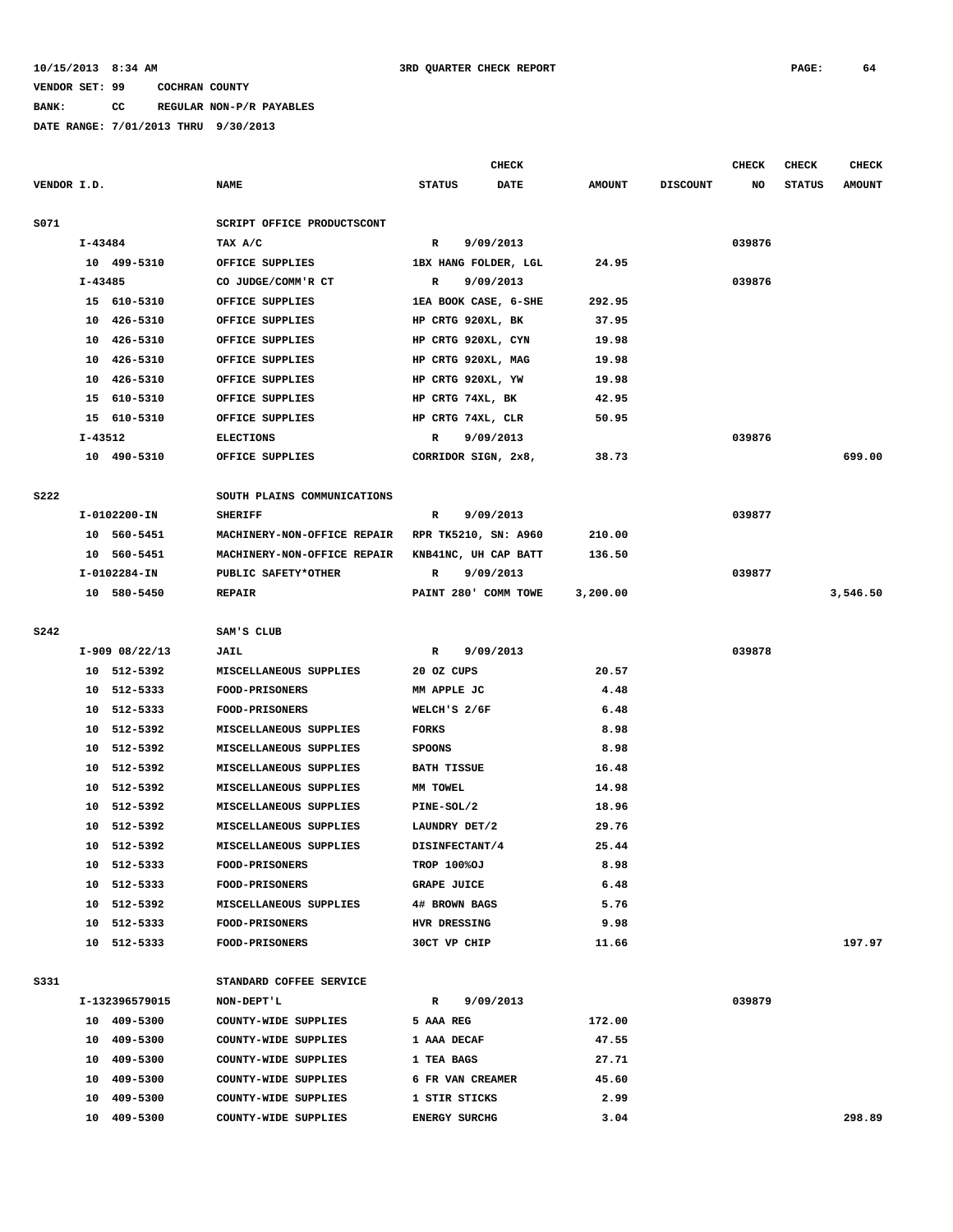**BANK: CC REGULAR NON-P/R PAYABLES**

| VENDOR I.D.<br><b>NAME</b><br><b>STATUS</b><br><b>DATE</b><br><b>AMOUNT</b><br><b>DISCOUNT</b><br>NO<br><b>STATUS</b><br><b>AMOUNT</b><br>T148<br>TASCOSA OFFICE MACHINES INC<br>$I-9CM421$<br><b>SHERIFF</b><br>9/09/2013<br>039880<br>R<br>75.90<br>10 560-5411<br>MAINTENANCE CONTRACTS<br><b>COPIER MAINTENANCE 8</b><br>75.90<br>T225<br>TEXAS STATE LIBRARY AND ARCHIV<br>I-TS14443 TXSHARE<br>9/09/2013<br>039881<br>LIBRARY<br>R<br>89.00<br>10 650-5499<br>MISCELLANEOUS<br>FY14 TEXSHARE MEMBER<br>89.00<br>U019<br>UNITED SUPERMARKETS, INC<br>I-RX/L ORNELAS 82113 JAIL<br>9/09/2013<br>039882<br>R<br>7.75<br>10 512-5391<br>7.75<br>MEDICAL CARE-PRISONERS<br>MEDS/LORENZO ORNELAS<br>U027<br>UNIVERSITY MEDICAL CENTER<br>I-8003807-1<br>9/09/2013<br>039883<br><b>SHERIFF</b><br>R<br>10 560-5499<br><b>MISCELLANEOUS</b><br>SANE EXAM<br>250.00<br>250.00<br>V039<br>HIGINIO VASQUEZ JR. dba<br>I-07103 082713<br>JAIL<br>9/09/2013<br>039884<br>R<br>10 512-5333<br><b>FOOD-PRISONERS</b><br>3 J DEAN SAUS EGG CH<br>19.47<br>10 512-5333<br>12 J DEAN BRKFST BOW<br>39.48<br><b>FOOD-PRISONERS</b><br>10 512-5333<br><b>FOOD-PRISONERS</b><br>4.39<br><b>GAL MILK</b><br>I-17100 081513<br>9/09/2013<br>039884<br><b>JAIL</b><br>R<br>10 512-5333<br>10 TENDER CRST WHITE<br><b>FOOD-PRISONERS</b><br>11.90<br>10 512-5333<br><b>FLAVOR MIX</b><br>7.99<br><b>FOOD-PRISONERS</b><br>10 512-5333<br>FOOD-PRISONERS<br>SF SAUS WHL HOG REG<br>6.49<br>512-5333<br>2 BUENO GRANDMAS TOR<br>4.18<br>10<br><b>FOOD-PRISONERS</b><br>10 512-5333<br><b>FOOD-PRISONERS</b><br>2 LETTUCE CELLO<br>3.98<br>10 512-5333<br>FOOD-PRISONERS<br>SF COOKING SPRAY<br>2.19<br>512-5333<br>2 SF SUGAR<br>10<br><b>FOOD-PRISONERS</b><br>11.58<br>10 512-5333<br>2 FROZEN FOODS<br>5.18<br><b>FOOD-PRISONERS</b><br>10 512-5333<br>FOOD-PRISONERS<br>3 SF DRNK MX LEM<br>9.27<br>512-5333<br>9.27<br>10<br><b>FOOD-PRISONERS</b><br>3 SF DRNK MX CHR<br>10 512-5333<br><b>FOOD-PRISONERS</b><br>3 SF DRNK MX GR<br>9.27<br>9.12<br>10 512-5333<br>RED DEL APPLES<br><b>FOOD-PRISONERS</b> |  |
|---------------------------------------------------------------------------------------------------------------------------------------------------------------------------------------------------------------------------------------------------------------------------------------------------------------------------------------------------------------------------------------------------------------------------------------------------------------------------------------------------------------------------------------------------------------------------------------------------------------------------------------------------------------------------------------------------------------------------------------------------------------------------------------------------------------------------------------------------------------------------------------------------------------------------------------------------------------------------------------------------------------------------------------------------------------------------------------------------------------------------------------------------------------------------------------------------------------------------------------------------------------------------------------------------------------------------------------------------------------------------------------------------------------------------------------------------------------------------------------------------------------------------------------------------------------------------------------------------------------------------------------------------------------------------------------------------------------------------------------------------------------------------------------------------------------------------------------------------------------------------------------------------------------------------------------------------------------------------------------------------------------------------------------------------------------------------------------------|--|
|                                                                                                                                                                                                                                                                                                                                                                                                                                                                                                                                                                                                                                                                                                                                                                                                                                                                                                                                                                                                                                                                                                                                                                                                                                                                                                                                                                                                                                                                                                                                                                                                                                                                                                                                                                                                                                                                                                                                                                                                                                                                                             |  |
|                                                                                                                                                                                                                                                                                                                                                                                                                                                                                                                                                                                                                                                                                                                                                                                                                                                                                                                                                                                                                                                                                                                                                                                                                                                                                                                                                                                                                                                                                                                                                                                                                                                                                                                                                                                                                                                                                                                                                                                                                                                                                             |  |
|                                                                                                                                                                                                                                                                                                                                                                                                                                                                                                                                                                                                                                                                                                                                                                                                                                                                                                                                                                                                                                                                                                                                                                                                                                                                                                                                                                                                                                                                                                                                                                                                                                                                                                                                                                                                                                                                                                                                                                                                                                                                                             |  |
|                                                                                                                                                                                                                                                                                                                                                                                                                                                                                                                                                                                                                                                                                                                                                                                                                                                                                                                                                                                                                                                                                                                                                                                                                                                                                                                                                                                                                                                                                                                                                                                                                                                                                                                                                                                                                                                                                                                                                                                                                                                                                             |  |
|                                                                                                                                                                                                                                                                                                                                                                                                                                                                                                                                                                                                                                                                                                                                                                                                                                                                                                                                                                                                                                                                                                                                                                                                                                                                                                                                                                                                                                                                                                                                                                                                                                                                                                                                                                                                                                                                                                                                                                                                                                                                                             |  |
|                                                                                                                                                                                                                                                                                                                                                                                                                                                                                                                                                                                                                                                                                                                                                                                                                                                                                                                                                                                                                                                                                                                                                                                                                                                                                                                                                                                                                                                                                                                                                                                                                                                                                                                                                                                                                                                                                                                                                                                                                                                                                             |  |
|                                                                                                                                                                                                                                                                                                                                                                                                                                                                                                                                                                                                                                                                                                                                                                                                                                                                                                                                                                                                                                                                                                                                                                                                                                                                                                                                                                                                                                                                                                                                                                                                                                                                                                                                                                                                                                                                                                                                                                                                                                                                                             |  |
|                                                                                                                                                                                                                                                                                                                                                                                                                                                                                                                                                                                                                                                                                                                                                                                                                                                                                                                                                                                                                                                                                                                                                                                                                                                                                                                                                                                                                                                                                                                                                                                                                                                                                                                                                                                                                                                                                                                                                                                                                                                                                             |  |
|                                                                                                                                                                                                                                                                                                                                                                                                                                                                                                                                                                                                                                                                                                                                                                                                                                                                                                                                                                                                                                                                                                                                                                                                                                                                                                                                                                                                                                                                                                                                                                                                                                                                                                                                                                                                                                                                                                                                                                                                                                                                                             |  |
|                                                                                                                                                                                                                                                                                                                                                                                                                                                                                                                                                                                                                                                                                                                                                                                                                                                                                                                                                                                                                                                                                                                                                                                                                                                                                                                                                                                                                                                                                                                                                                                                                                                                                                                                                                                                                                                                                                                                                                                                                                                                                             |  |
|                                                                                                                                                                                                                                                                                                                                                                                                                                                                                                                                                                                                                                                                                                                                                                                                                                                                                                                                                                                                                                                                                                                                                                                                                                                                                                                                                                                                                                                                                                                                                                                                                                                                                                                                                                                                                                                                                                                                                                                                                                                                                             |  |
|                                                                                                                                                                                                                                                                                                                                                                                                                                                                                                                                                                                                                                                                                                                                                                                                                                                                                                                                                                                                                                                                                                                                                                                                                                                                                                                                                                                                                                                                                                                                                                                                                                                                                                                                                                                                                                                                                                                                                                                                                                                                                             |  |
|                                                                                                                                                                                                                                                                                                                                                                                                                                                                                                                                                                                                                                                                                                                                                                                                                                                                                                                                                                                                                                                                                                                                                                                                                                                                                                                                                                                                                                                                                                                                                                                                                                                                                                                                                                                                                                                                                                                                                                                                                                                                                             |  |
|                                                                                                                                                                                                                                                                                                                                                                                                                                                                                                                                                                                                                                                                                                                                                                                                                                                                                                                                                                                                                                                                                                                                                                                                                                                                                                                                                                                                                                                                                                                                                                                                                                                                                                                                                                                                                                                                                                                                                                                                                                                                                             |  |
|                                                                                                                                                                                                                                                                                                                                                                                                                                                                                                                                                                                                                                                                                                                                                                                                                                                                                                                                                                                                                                                                                                                                                                                                                                                                                                                                                                                                                                                                                                                                                                                                                                                                                                                                                                                                                                                                                                                                                                                                                                                                                             |  |
|                                                                                                                                                                                                                                                                                                                                                                                                                                                                                                                                                                                                                                                                                                                                                                                                                                                                                                                                                                                                                                                                                                                                                                                                                                                                                                                                                                                                                                                                                                                                                                                                                                                                                                                                                                                                                                                                                                                                                                                                                                                                                             |  |
|                                                                                                                                                                                                                                                                                                                                                                                                                                                                                                                                                                                                                                                                                                                                                                                                                                                                                                                                                                                                                                                                                                                                                                                                                                                                                                                                                                                                                                                                                                                                                                                                                                                                                                                                                                                                                                                                                                                                                                                                                                                                                             |  |
|                                                                                                                                                                                                                                                                                                                                                                                                                                                                                                                                                                                                                                                                                                                                                                                                                                                                                                                                                                                                                                                                                                                                                                                                                                                                                                                                                                                                                                                                                                                                                                                                                                                                                                                                                                                                                                                                                                                                                                                                                                                                                             |  |
|                                                                                                                                                                                                                                                                                                                                                                                                                                                                                                                                                                                                                                                                                                                                                                                                                                                                                                                                                                                                                                                                                                                                                                                                                                                                                                                                                                                                                                                                                                                                                                                                                                                                                                                                                                                                                                                                                                                                                                                                                                                                                             |  |
|                                                                                                                                                                                                                                                                                                                                                                                                                                                                                                                                                                                                                                                                                                                                                                                                                                                                                                                                                                                                                                                                                                                                                                                                                                                                                                                                                                                                                                                                                                                                                                                                                                                                                                                                                                                                                                                                                                                                                                                                                                                                                             |  |
|                                                                                                                                                                                                                                                                                                                                                                                                                                                                                                                                                                                                                                                                                                                                                                                                                                                                                                                                                                                                                                                                                                                                                                                                                                                                                                                                                                                                                                                                                                                                                                                                                                                                                                                                                                                                                                                                                                                                                                                                                                                                                             |  |
|                                                                                                                                                                                                                                                                                                                                                                                                                                                                                                                                                                                                                                                                                                                                                                                                                                                                                                                                                                                                                                                                                                                                                                                                                                                                                                                                                                                                                                                                                                                                                                                                                                                                                                                                                                                                                                                                                                                                                                                                                                                                                             |  |
|                                                                                                                                                                                                                                                                                                                                                                                                                                                                                                                                                                                                                                                                                                                                                                                                                                                                                                                                                                                                                                                                                                                                                                                                                                                                                                                                                                                                                                                                                                                                                                                                                                                                                                                                                                                                                                                                                                                                                                                                                                                                                             |  |
|                                                                                                                                                                                                                                                                                                                                                                                                                                                                                                                                                                                                                                                                                                                                                                                                                                                                                                                                                                                                                                                                                                                                                                                                                                                                                                                                                                                                                                                                                                                                                                                                                                                                                                                                                                                                                                                                                                                                                                                                                                                                                             |  |
|                                                                                                                                                                                                                                                                                                                                                                                                                                                                                                                                                                                                                                                                                                                                                                                                                                                                                                                                                                                                                                                                                                                                                                                                                                                                                                                                                                                                                                                                                                                                                                                                                                                                                                                                                                                                                                                                                                                                                                                                                                                                                             |  |
|                                                                                                                                                                                                                                                                                                                                                                                                                                                                                                                                                                                                                                                                                                                                                                                                                                                                                                                                                                                                                                                                                                                                                                                                                                                                                                                                                                                                                                                                                                                                                                                                                                                                                                                                                                                                                                                                                                                                                                                                                                                                                             |  |
|                                                                                                                                                                                                                                                                                                                                                                                                                                                                                                                                                                                                                                                                                                                                                                                                                                                                                                                                                                                                                                                                                                                                                                                                                                                                                                                                                                                                                                                                                                                                                                                                                                                                                                                                                                                                                                                                                                                                                                                                                                                                                             |  |
|                                                                                                                                                                                                                                                                                                                                                                                                                                                                                                                                                                                                                                                                                                                                                                                                                                                                                                                                                                                                                                                                                                                                                                                                                                                                                                                                                                                                                                                                                                                                                                                                                                                                                                                                                                                                                                                                                                                                                                                                                                                                                             |  |
|                                                                                                                                                                                                                                                                                                                                                                                                                                                                                                                                                                                                                                                                                                                                                                                                                                                                                                                                                                                                                                                                                                                                                                                                                                                                                                                                                                                                                                                                                                                                                                                                                                                                                                                                                                                                                                                                                                                                                                                                                                                                                             |  |
|                                                                                                                                                                                                                                                                                                                                                                                                                                                                                                                                                                                                                                                                                                                                                                                                                                                                                                                                                                                                                                                                                                                                                                                                                                                                                                                                                                                                                                                                                                                                                                                                                                                                                                                                                                                                                                                                                                                                                                                                                                                                                             |  |
|                                                                                                                                                                                                                                                                                                                                                                                                                                                                                                                                                                                                                                                                                                                                                                                                                                                                                                                                                                                                                                                                                                                                                                                                                                                                                                                                                                                                                                                                                                                                                                                                                                                                                                                                                                                                                                                                                                                                                                                                                                                                                             |  |
|                                                                                                                                                                                                                                                                                                                                                                                                                                                                                                                                                                                                                                                                                                                                                                                                                                                                                                                                                                                                                                                                                                                                                                                                                                                                                                                                                                                                                                                                                                                                                                                                                                                                                                                                                                                                                                                                                                                                                                                                                                                                                             |  |
|                                                                                                                                                                                                                                                                                                                                                                                                                                                                                                                                                                                                                                                                                                                                                                                                                                                                                                                                                                                                                                                                                                                                                                                                                                                                                                                                                                                                                                                                                                                                                                                                                                                                                                                                                                                                                                                                                                                                                                                                                                                                                             |  |
| 10 512-5333<br>SF CANOLA OIL<br>4.09<br><b>FOOD-PRISONERS</b>                                                                                                                                                                                                                                                                                                                                                                                                                                                                                                                                                                                                                                                                                                                                                                                                                                                                                                                                                                                                                                                                                                                                                                                                                                                                                                                                                                                                                                                                                                                                                                                                                                                                                                                                                                                                                                                                                                                                                                                                                               |  |
| 10 512-5333<br>FOOD-PRISONERS<br>SF APPLE JCE/2<br>4.98                                                                                                                                                                                                                                                                                                                                                                                                                                                                                                                                                                                                                                                                                                                                                                                                                                                                                                                                                                                                                                                                                                                                                                                                                                                                                                                                                                                                                                                                                                                                                                                                                                                                                                                                                                                                                                                                                                                                                                                                                                     |  |
| 10 512-5333<br>2 SF GRAPE JCE<br>7.58<br>FOOD-PRISONERS                                                                                                                                                                                                                                                                                                                                                                                                                                                                                                                                                                                                                                                                                                                                                                                                                                                                                                                                                                                                                                                                                                                                                                                                                                                                                                                                                                                                                                                                                                                                                                                                                                                                                                                                                                                                                                                                                                                                                                                                                                     |  |
| 10 512-5333<br>2 BAR S BACON SLCD<br>9.98<br><b>FOOD-PRISONERS</b>                                                                                                                                                                                                                                                                                                                                                                                                                                                                                                                                                                                                                                                                                                                                                                                                                                                                                                                                                                                                                                                                                                                                                                                                                                                                                                                                                                                                                                                                                                                                                                                                                                                                                                                                                                                                                                                                                                                                                                                                                          |  |
| 10 512-5333<br>4 BAR S HAM CHOP<br>8.76<br><b>FOOD-PRISONERS</b>                                                                                                                                                                                                                                                                                                                                                                                                                                                                                                                                                                                                                                                                                                                                                                                                                                                                                                                                                                                                                                                                                                                                                                                                                                                                                                                                                                                                                                                                                                                                                                                                                                                                                                                                                                                                                                                                                                                                                                                                                            |  |
| 10 512-5333<br>14.45<br><b>FOOD-PRISONERS</b><br>5 KR VELVEETA IWS                                                                                                                                                                                                                                                                                                                                                                                                                                                                                                                                                                                                                                                                                                                                                                                                                                                                                                                                                                                                                                                                                                                                                                                                                                                                                                                                                                                                                                                                                                                                                                                                                                                                                                                                                                                                                                                                                                                                                                                                                          |  |
| 10 512-5333<br><b>FOOD-PRISONERS</b><br>PRODUCE<br>10.51                                                                                                                                                                                                                                                                                                                                                                                                                                                                                                                                                                                                                                                                                                                                                                                                                                                                                                                                                                                                                                                                                                                                                                                                                                                                                                                                                                                                                                                                                                                                                                                                                                                                                                                                                                                                                                                                                                                                                                                                                                    |  |
| 10 512-5333<br>2 GAL MILK<br>8.78<br><b>FOOD-PRISONERS</b>                                                                                                                                                                                                                                                                                                                                                                                                                                                                                                                                                                                                                                                                                                                                                                                                                                                                                                                                                                                                                                                                                                                                                                                                                                                                                                                                                                                                                                                                                                                                                                                                                                                                                                                                                                                                                                                                                                                                                                                                                                  |  |
| I-33103 083013<br>9/09/2013<br>039884<br><b>JAIL</b><br>$\mathbb{R}$                                                                                                                                                                                                                                                                                                                                                                                                                                                                                                                                                                                                                                                                                                                                                                                                                                                                                                                                                                                                                                                                                                                                                                                                                                                                                                                                                                                                                                                                                                                                                                                                                                                                                                                                                                                                                                                                                                                                                                                                                        |  |
| 10 512-5333<br>9.86<br><b>FOOD-PRISONERS</b><br>NAVEL ORANGES                                                                                                                                                                                                                                                                                                                                                                                                                                                                                                                                                                                                                                                                                                                                                                                                                                                                                                                                                                                                                                                                                                                                                                                                                                                                                                                                                                                                                                                                                                                                                                                                                                                                                                                                                                                                                                                                                                                                                                                                                               |  |
| 10 512-5333<br>8.46<br><b>FOOD-PRISONERS</b><br>RED DEL APPLES                                                                                                                                                                                                                                                                                                                                                                                                                                                                                                                                                                                                                                                                                                                                                                                                                                                                                                                                                                                                                                                                                                                                                                                                                                                                                                                                                                                                                                                                                                                                                                                                                                                                                                                                                                                                                                                                                                                                                                                                                              |  |
| 10 512-5333<br>14.94<br><b>FOOD-PRISONERS</b><br>6 BIMBO WHEAT                                                                                                                                                                                                                                                                                                                                                                                                                                                                                                                                                                                                                                                                                                                                                                                                                                                                                                                                                                                                                                                                                                                                                                                                                                                                                                                                                                                                                                                                                                                                                                                                                                                                                                                                                                                                                                                                                                                                                                                                                              |  |
| 10 512-5333<br>8.78<br><b>FOOD-PRISONERS</b><br>2 GAL MILK                                                                                                                                                                                                                                                                                                                                                                                                                                                                                                                                                                                                                                                                                                                                                                                                                                                                                                                                                                                                                                                                                                                                                                                                                                                                                                                                                                                                                                                                                                                                                                                                                                                                                                                                                                                                                                                                                                                                                                                                                                  |  |
| I-37103 081013<br>9/09/2013<br>039884<br><b>JAIL</b><br>R                                                                                                                                                                                                                                                                                                                                                                                                                                                                                                                                                                                                                                                                                                                                                                                                                                                                                                                                                                                                                                                                                                                                                                                                                                                                                                                                                                                                                                                                                                                                                                                                                                                                                                                                                                                                                                                                                                                                                                                                                                   |  |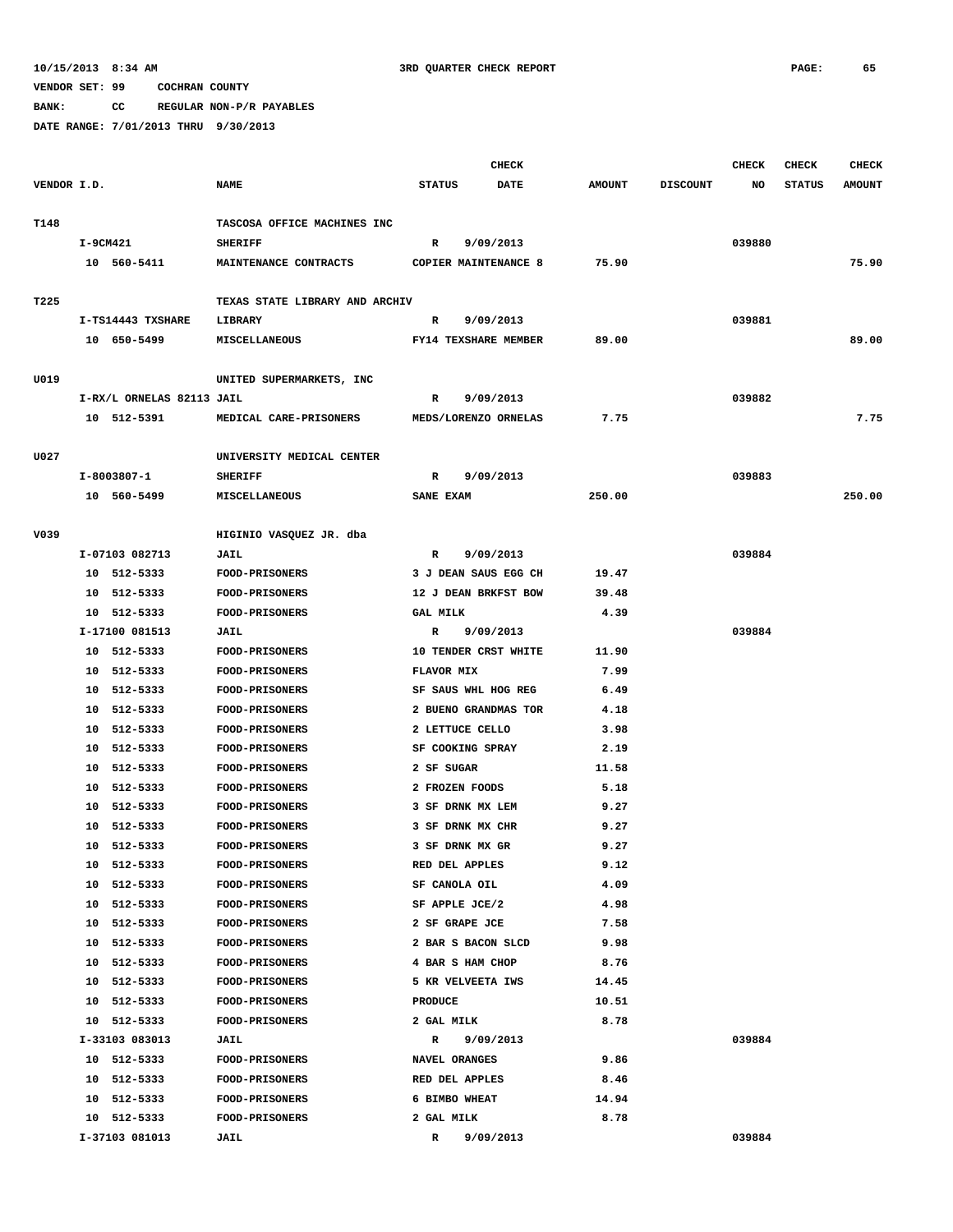#### **10/15/2013 8:34 AM 3RD QUARTER CHECK REPORT PAGE: 66**

### **VENDOR SET: 99 COCHRAN COUNTY**

**BANK: CC REGULAR NON-P/R PAYABLES**

|             |                  |                              | <b>CHECK</b>              |               |                 | CHECK  | <b>CHECK</b>  | <b>CHECK</b>  |
|-------------|------------------|------------------------------|---------------------------|---------------|-----------------|--------|---------------|---------------|
| VENDOR I.D. |                  | <b>NAME</b>                  | <b>STATUS</b><br>DATE     | <b>AMOUNT</b> | <b>DISCOUNT</b> | NO     | <b>STATUS</b> | <b>AMOUNT</b> |
| V039        |                  | HIGINIO VASQUEZ JR. dbCONT   |                           |               |                 |        |               |               |
|             | I-37103 081013   | JAIL                         | R<br>9/09/2013            |               |                 | 039884 |               |               |
|             | 10 512-5333      | <b>FOOD-PRISONERS</b>        | 6 BQT MEATLOAF DNR        | 10.74         |                 |        |               |               |
|             | 10<br>512-5333   | <b>FOOD-PRISONERS</b>        | 4 BQT CHKN NUGGET DN      | 5.56          |                 |        |               |               |
|             | 512-5333<br>10   | <b>FOOD-PRISONERS</b>        | 4 BQT CHKN FRIED STE      | 5.96          |                 |        |               |               |
|             | 512-5333<br>10   | <b>FOOD-PRISONERS</b>        | 6 BQT PORK RIBLET ME      | 8.34          |                 |        |               |               |
|             | 10<br>512-5333   | <b>FOOD-PRISONERS</b>        | BOT CHKN FRIED STEAK      | 1.49          |                 |        |               |               |
|             | 512-5333<br>10   | FOOD-PRISONERS               | 6 BQT TRKY DNR            | 8.94          |                 |        |               |               |
|             | 512-5333<br>10   | <b>FOOD-PRISONERS</b>        | 6 J DEAN BRKFST BOWL      | 19.74         |                 |        |               |               |
|             | 512-5333<br>10   | <b>FOOD-PRISONERS</b>        | 6 J DEAN BRKFST BOWL      | 19.74         |                 |        |               |               |
|             | 512-5333<br>10   | <b>FOOD-PRISONERS</b>        | 3 HM BEER BATTERED C      | 12.57         |                 |        |               |               |
|             | 512-5333<br>10   | FOOD-PRISONERS               | 4 HM BOURBON STEAK S      | 16.76         |                 |        |               |               |
|             | 512-5333<br>10   | <b>FOOD-PRISONERS</b>        | 4 HM CHOPPED BEEF ST      | 16.76         |                 |        |               |               |
|             | 512-5333<br>10   | FOOD-PRISONERS               | 5 HNY BOURBN CHK STK      | 17.50         |                 |        |               |               |
|             | I-55103 080113   | JAIL                         | 9/09/2013<br>R            |               |                 | 039884 |               |               |
|             | 512-5333<br>10   | FOOD-PRISONERS               | <b>GAL MILK</b>           | 4.39          |                 |        |               |               |
|             | 512-5333<br>10   | <b>FOOD-PRISONERS</b>        | <b>BIMBO WHEAT</b>        | 2.49          |                 |        |               |               |
|             | 512-5333<br>10   | FOOD-PRISONERS               | 3 BIMBO SFT WHITE         | 7.17          |                 |        |               |               |
|             | I-57103 080413   | JAIL                         | 9/09/2013<br>R            |               |                 | 039884 |               |               |
|             | 512-5333<br>10   | <b>FOOD-PRISONERS</b>        | 2 BIMBO WHEAT             | 4.98          |                 |        |               |               |
|             | 512-5333<br>10   | FOOD-PRISONERS               | 2 BIMBO SFT WHITE         | 4.78          |                 |        |               |               |
|             | 512-5333<br>10   | <b>FOOD-PRISONERS</b>        | <b>GAL MILK</b>           | 4.39          |                 |        |               |               |
|             | I-66103 080613   | JAIL                         | 9/09/2013<br>R            |               |                 | 039884 |               |               |
|             | 10 512-5333      | FOOD-PRISONERS               | APPLE CIDER               | 2.69          |                 |        |               |               |
|             | 512-5333<br>10   | <b>FOOD-PRISONERS</b>        | GRAPE JCE                 | 3.79          |                 |        |               |               |
|             | 512-5333<br>10   | <b>FOOD-PRISONERS</b>        | OJ 100%                   | 3.69          |                 |        |               |               |
|             | 512-5333<br>10   | FOOD-PRISONERS               | RED DEL APPLES            | 7.90          |                 |        |               |               |
|             | 10<br>512-5333   | <b>FOOD-PRISONERS</b>        | <b>PRODUCE</b>            | 3.00          |                 |        |               |               |
|             | 512-5333<br>10   | FOOD-PRISONERS               | AJ SCR EGG/SAUS/HBRW      | 9.56          |                 |        |               |               |
|             | 512-5333<br>10   | <b>FOOD-PRISONERS</b>        | 4 J DEAN BRKFST BOWL      | 13.16         |                 |        |               |               |
|             | 10<br>512-5333   | FOOD-PRISONERS               | 4 J DEAN BRKFST BOWL      | 13.16         |                 |        |               |               |
|             | I-70103 080813   | JAIL                         | R<br>9/09/2013            |               |                 | 039884 |               |               |
|             | 10 512-5333      | FOOD-PRISONERS               | 2 GAL MILK                | 8.78          |                 |        |               |               |
|             | 10 512-5333      | <b>FOOD-PRISONERS</b>        | 2 OLD HOME WHITE BRD      | 3.58          |                 |        |               |               |
|             | 10 512-5333      | <b>FOOD-PRISONERS</b>        | 2 BIMBO SFT WHITE         | 4.78          |                 |        |               | 511.32        |
|             |                  |                              |                           |               |                 |        |               |               |
| <b>W055</b> |                  | WINDSTREAM COMMUNICATIONS SW |                           |               |                 |        |               |               |
|             | I-266-0638 SEP13 | <b>MUSEUM</b>                | 9/09/2013<br>R            |               |                 | 039885 |               |               |
|             | 10 652-5420      | TELECOMMUNICATIONS           | BASIC LOCAL SVC           | 49.24         |                 |        |               |               |
|             | 10 652-5420      | <b>TELECOMMUNICATIONS</b>    | HI-SPEED INTERNET         | 49.99         |                 |        |               |               |
|             | 10 652-5420      | <b>TELECOMMUNICATIONS</b>    | OPTIONAL SVC              | 7.42          |                 |        |               |               |
|             | 10 652-5420      | <b>TELECOMMUNICATIONS</b>    | LONG DISTANCE SVC         | 5.78          |                 |        |               |               |
|             | 10 652-5420      | <b>TELECOMMUNICATIONS</b>    | CR LATE CHG ON AUG'1      | 5.49CR        |                 |        |               |               |
|             | I-266-5051 SEP13 | LIBRARY                      | 9/09/2013<br>R            |               |                 | 039885 |               |               |
|             | 10 650-5420      | <b>TELECOMMUNICATIONS</b>    | BASIC LOCAL SVC           | 104.66        |                 |        |               |               |
|             | 10 650-5420      | <b>TELECOMMUNICATIONS</b>    | HI-SPEED INTERNET         | 49.99         |                 |        |               |               |
|             | 10 650-5420      | <b>TELECOMMUNICATIONS</b>    | LONG DISTANCE SVC         | 1.39          |                 |        |               |               |
|             | I-266-5074 SEP13 | ADULT PROBATION              | $\mathbb{R}$<br>9/09/2013 |               |                 | 039885 |               |               |
|             |                  |                              |                           |               |                 |        |               |               |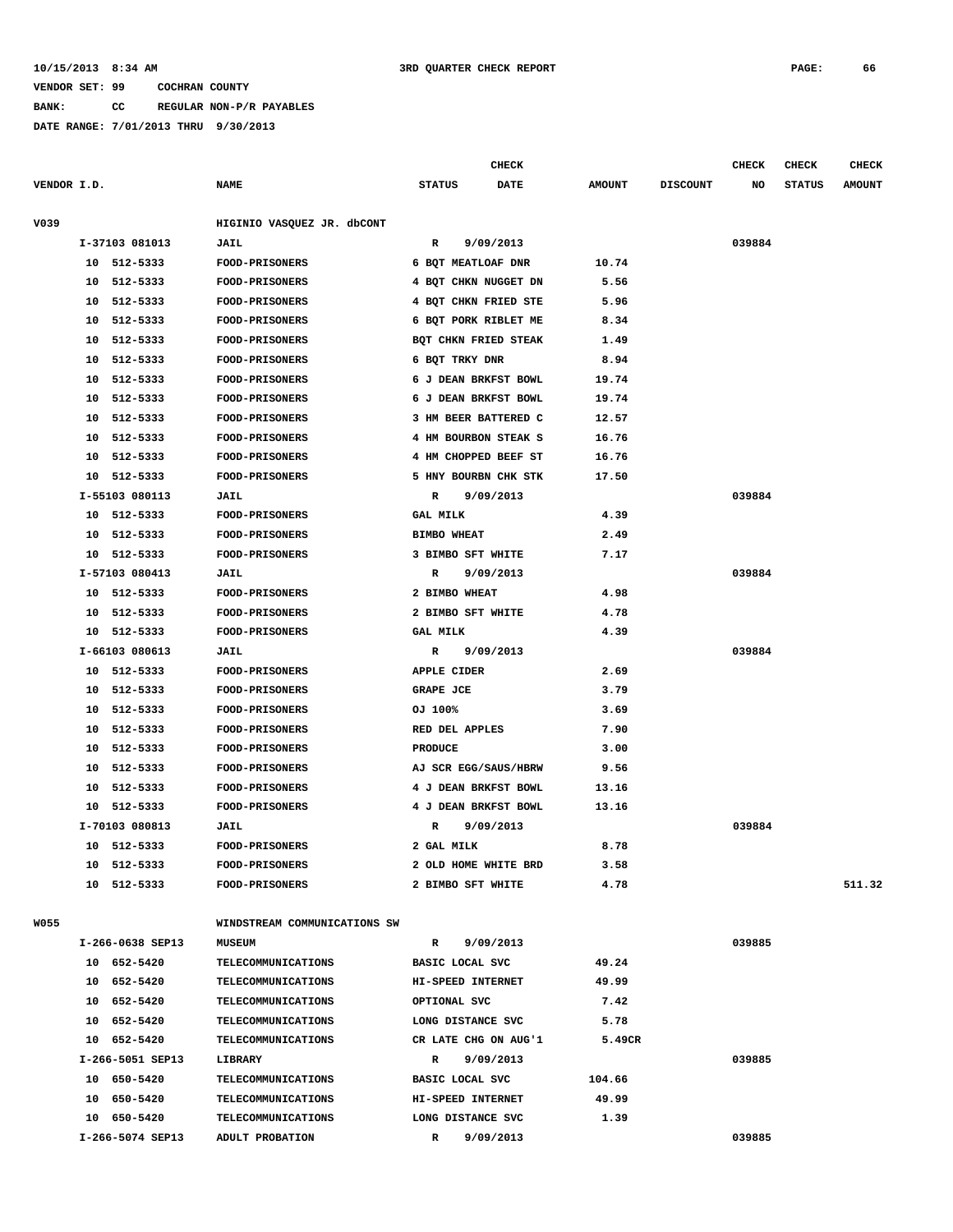**BANK: CC REGULAR NON-P/R PAYABLES**

**DATE RANGE: 7/01/2013 THRU 9/30/2013**

|             |                  |                            |                      | CHECK       |               |                 | CHECK   | <b>CHECK</b>  | <b>CHECK</b>  |
|-------------|------------------|----------------------------|----------------------|-------------|---------------|-----------------|---------|---------------|---------------|
| VENDOR I.D. |                  | <b>NAME</b>                | <b>STATUS</b>        | <b>DATE</b> | <b>AMOUNT</b> | <b>DISCOUNT</b> | NO      | <b>STATUS</b> | <b>AMOUNT</b> |
| W055        |                  | WINDSTREAM COMMUNICATICONT |                      |             |               |                 |         |               |               |
|             | I-266-5074 SEP13 | ADULT PROBATION            | $\mathbb{R}$         | 9/09/2013   |               |                 | 039885  |               |               |
|             | 10 570-5420      | <b>TELECOMMUNICATIONS</b>  | BASIC LOCAL SVC      |             | 47.44         |                 |         |               |               |
|             | 10 570-5420      | <b>TELECOMMUNICATIONS</b>  | OPTIONAL SVC         |             | 11.97         |                 |         |               |               |
|             | 10 570-5420      | <b>TELECOMMUNICATIONS</b>  | LONG DISTANCE SVC    |             | 0.55          |                 |         |               |               |
|             | I-266-5161 SEP13 | <b>TREASURER</b>           | R                    | 9/09/2013   |               |                 | 039885  |               |               |
|             | 10 497-5420      | <b>TELECOMMUNICATIONS</b>  | BASIC LOCAL SVC      |             | 47.44         |                 |         |               |               |
|             | 10 497-5420      | <b>TELECOMMUNICATIONS</b>  | LONG DISTANCE SVC    |             | 0.06          |                 |         |               |               |
|             | I-266-5171 SEP13 | TAX A/C                    | R                    | 9/09/2013   |               |                 | 039885  |               |               |
|             | 10 499-5420      | <b>TELECOMMUNICATIONS</b>  | BASIC LOCAL SVC      |             | 146.86        |                 |         |               |               |
|             | 10 499-5420      | <b>TELECOMMUNICATIONS</b>  | HI-SPEED INTERNET    |             | 59.99         |                 |         |               |               |
|             | 10 499-5420      | <b>TELECOMMUNICATIONS</b>  | OPTIONAL SVC         |             | 27.45         |                 |         |               |               |
|             | 10<br>499-5420   | <b>TELECOMMUNICATIONS</b>  | LONG DISTANCE SVC    |             | 12.71         |                 |         |               |               |
|             | I-266-5211 SEP13 | <b>SHERIFF</b>             | $\mathbb{R}$         | 9/09/2013   |               |                 | 039885  |               |               |
|             | 10 560-5420      | TELECOMMUNICATIONS         | BASIC LOCAL SVC      |             | 161.83        |                 |         |               |               |
|             | 10 560-5420      | <b>TELECOMMUNICATIONS</b>  | LONG DISTANCE SVC    |             | 2.37          |                 |         |               |               |
|             | I-266-5215 SEP13 | <b>EXTENSION SVC</b>       | $\mathbb{R}$         | 9/09/2013   |               |                 | 039885  |               |               |
|             | 10 665-5420      | TELECOMMUNICATIONS         | BASIC LOCAL SVC/3 LI |             | 164.19        |                 |         |               |               |
|             | 10 665-5420      | <b>TELECOMMUNICATIONS</b>  | HI-SPEED INTERNET    |             | 39.99         |                 |         |               |               |
|             | 10 665-5420      | <b>TELECOMMUNICATIONS</b>  | LONG DISTANCE SVC    |             | 3.61          |                 |         |               |               |
|             | I-266-5302 SEP13 | <b>JUSTICE OF PEACE</b>    | R                    | 9/09/2013   |               |                 | 039885  |               |               |
|             | 10 455-5420      | <b>TELECOMMUNICATIONS</b>  | BASIC LOCAL SVC      |             | 47.44         |                 |         |               |               |
|             | 10 455-5420      | <b>TELECOMMUNICATIONS</b>  | LONG DISTANCE SVC    |             | 2.10          |                 |         |               |               |
|             | I-266-5411 SEP13 | <b>JUVENILE PROBATION</b>  | R                    | 9/09/2013   |               |                 | 039885  |               |               |
|             | 10 571-5420      | <b>TELECOMMUNICATIONS</b>  | BASIC LOCAL SVC      |             | 47.44         |                 |         |               |               |
|             | 10 571-5420      | TELECOMMUNICATIONS         | LONG DISTANCE SVC    |             | 0.15          |                 |         |               |               |
|             | I-266-5412 SEP13 | DISTRICT COURT             | R                    | 9/09/2013   |               |                 | 039885  |               |               |
|             | 10 435-5420      | <b>TELECOMMUNICATIONS</b>  | BASIC LOCAL SVC      |             | 111.11        |                 |         |               |               |
|             | 10 435-5420      | <b>TELECOMMUNICATIONS</b>  | HI-SPEED INTERNET    |             | 109.98        |                 |         |               |               |
|             | 10 435-5420      | <b>TELECOMMUNICATIONS</b>  | LONG DISTANCE SVC    |             | 0.61          |                 |         |               |               |
|             | I-266-5450 SEP13 | CLERK                      | R                    | 9/09/2013   |               |                 | 039885  |               |               |
|             | 10 403-5420      | <b>TELECOMMUNICATIONS</b>  | BASIC LOCAL SVC      |             | 161.82        |                 |         |               |               |
|             | 10 403-5420      | TELECOMMUNICATIONS         | OPTIONAL SVC         |             | 3.00          |                 |         |               |               |
|             | 10 403-5420      | <b>TELECOMMUNICATIONS</b>  | LONG DISTANCE SVC    |             | 10.76         |                 |         |               |               |
|             | I-266-5508 SEP13 | CO JUDGE/COMM'R CT         | $\mathbf{R}$         | 9/09/2013   |               |                 | 039885  |               |               |
|             | 15 610-5420      | TELECOMMUNICATIONS         | BASIC LOCAL SVC/2 LI |             | 113.23        |                 |         |               |               |
|             | 15 610-5420      | <b>TELECOMMUNICATIONS</b>  | LONG DISTANCE SVC    |             | 0.22          |                 |         |               |               |
|             | I-266-5700 SEP13 | <b>SHERIFF</b>             | $\mathbb{R}$         | 9/09/2013   |               |                 | 039885  |               |               |
|             | 10 560-5420      | <b>TELECOMMUNICATIONS</b>  | BASIC LOCAL SVC      |             | 55.82         |                 |         |               |               |
|             | 10 560-5420      | <b>TELECOMMUNICATIONS</b>  | LONG DISTANCE SVC    |             | 22.23         |                 |         |               |               |
|             | I-266-5822 SEP13 | AUDITOR/NON-DEPT'L         | $\mathbb{R}$         | 9/09/2013   |               |                 | 039885  |               |               |
|             | 10 495-5420      | <b>TELECOMMUNICATIONS</b>  | BASIC LOCAL SVC      |             | 48.59         |                 |         |               |               |
|             | 10 495-5420      | <b>TELECOMMUNICATIONS</b>  | <b>BUS BROADBAND</b> |             | 24.99         |                 |         |               |               |
|             | 10 495-5420      | <b>TELECOMMUNICATIONS</b>  | LONG DISTANCE SVC    |             | 0.10          |                 |         |               |               |
|             | 10 409-5420      | <b>TELECOMMUNICATIONS</b>  | FAX LINE/266-5629    |             | 48.58         |                 |         |               |               |
|             | 10 409-5420      | <b>TELECOMMUNICATIONS</b>  | HI-SPEED INTERNET    |             | 144.99        |                 |         |               |               |
|             | 10 409-5420      | <b>TELECOMMUNICATIONS</b>  | FAX LONG DISTANCE    |             | 1.18          |                 |         |               |               |
|             |                  |                            |                      | 0.10010012  |               |                 | 0.20005 |               |               |

 **I-266-8661 SEP13 COUNTY ATTORNEY R 9/09/2013 039885**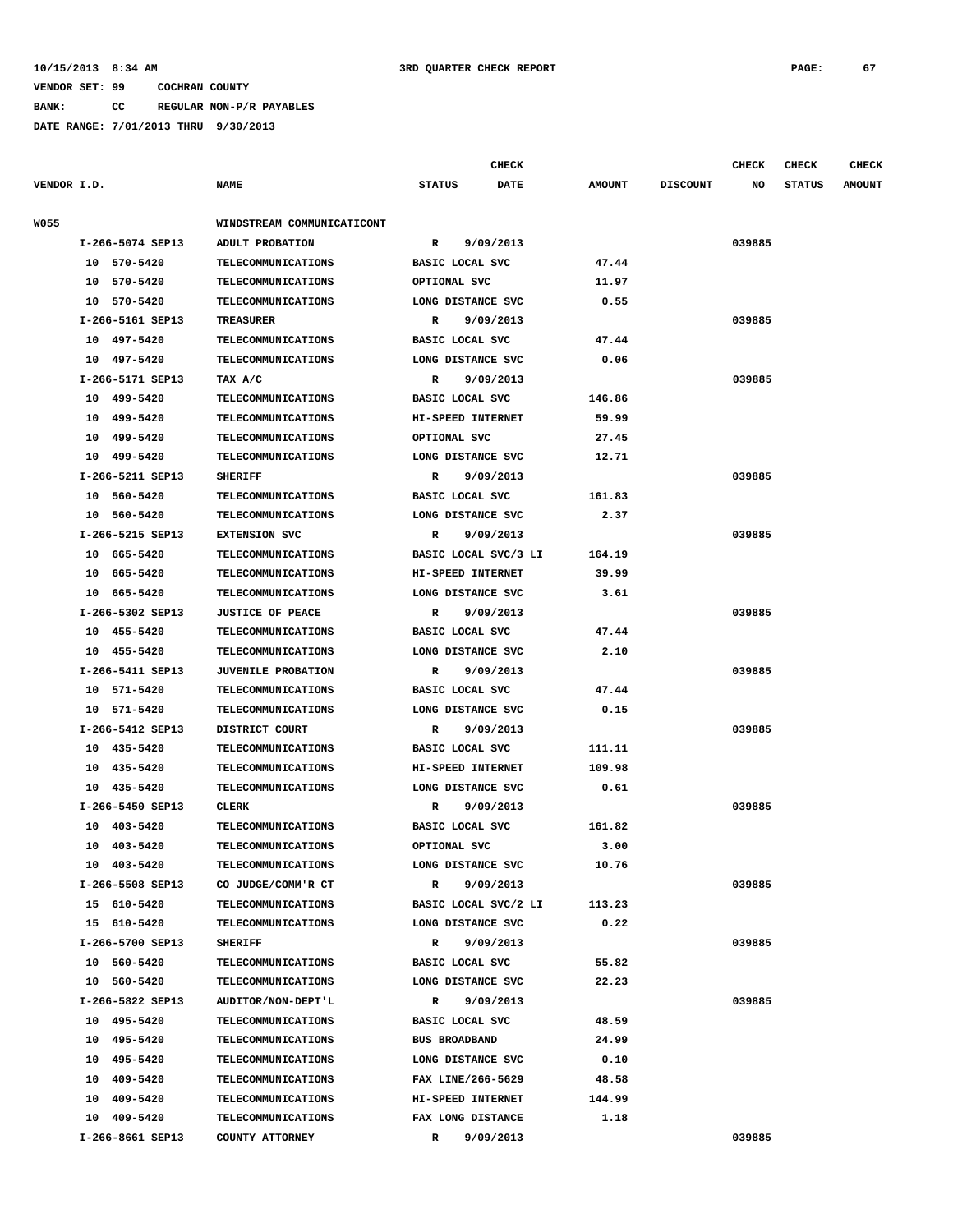**BANK: CC REGULAR NON-P/R PAYABLES**

**DATE RANGE: 7/01/2013 THRU 9/30/2013**

|             | DATE RANGE: 7/01/2013 THRU 9/30/2013 |                            |               |              |               |                 |              |               |               |
|-------------|--------------------------------------|----------------------------|---------------|--------------|---------------|-----------------|--------------|---------------|---------------|
|             |                                      |                            |               | <b>CHECK</b> |               |                 | <b>CHECK</b> | <b>CHECK</b>  | <b>CHECK</b>  |
| VENDOR I.D. |                                      | <b>NAME</b>                | <b>STATUS</b> | <b>DATE</b>  | <b>AMOUNT</b> | <b>DISCOUNT</b> | NO           | <b>STATUS</b> | <b>AMOUNT</b> |
|             |                                      |                            |               |              |               |                 |              |               |               |
| <b>W055</b> |                                      | WINDSTREAM COMMUNICATICONT |               |              |               |                 |              |               |               |
|             | I-266-8661 SEP13                     | COUNTY ATTORNEY            | R             | 9/09/2013    |               |                 | 039885       |               |               |

|      | I-266-8661 SEP13  | COUNTY ATTORNEY            | 9/09/2013<br>R            |        | 039885 |          |
|------|-------------------|----------------------------|---------------------------|--------|--------|----------|
|      | 10 475-5420       | <b>TELECOMMUNICATIONS</b>  | BASIC LOCAL SVC/2 LI      | 108.74 |        |          |
|      | 10 475-5420       | TELECOMMUNICATIONS         | HI-SPEED INTERNET         | 59.99  |        |          |
|      | 10 475-5420       | <b>TELECOMMUNICATIONS</b>  | LONG DISTANCE SVC         | 0.25   |        |          |
|      | I-266-8888 SEP13  | <b>SHERIFF</b>             | 9/09/2013<br>R            |        | 039885 |          |
|      | 10 560-5420       | <b>TELECOMMUNICATIONS</b>  | FAX LINE & CRIME CON      | 44.80  |        |          |
|      | 10 560-5420       | TELECOMMUNICATIONS         | LONG DISTANCE SVC         | 1.39   |        | 2,158.95 |
|      |                   |                            |                           |        |        |          |
| W062 | I-019525 08/19/13 | WAL-MART COMMUNITY<br>JAIL | 9/09/2013<br>$\mathbb{R}$ |        | 039887 |          |
|      | 10 512-5391       | MEDICAL CARE-PRISONERS     | PREVACID 28C              | 18.62  |        |          |
|      | 10 512-5391       | MEDICAL CARE-PRISONERS     | 80CT ALEVE                | 11.88  |        |          |
|      | 10 512-5391       | MEDICAL CARE-PRISONERS     | IMODIUM                   | 7.54   |        |          |
|      | 10 512-5391       | MEDICAL CARE-PRISONERS     | PRILO WB 28               | 18.44  |        |          |
|      | 10 512-5391       | MEDICAL CARE-PRISONERS     | DAYQUIL                   | 7.97   |        |          |
|      | 512-5391<br>10    | MEDICAL CARE-PRISONERS     | <b>ALLERGY MED</b>        | 4.00   |        |          |
|      | 10 512-5391       | MEDICAL CARE-PRISONERS     | <b>STRIPS</b>             | 54.88  |        |          |
|      | 10 512-5391       | MEDICAL CARE-PRISONERS     | <b>DULCOLAX</b>           | 17.42  |        |          |
|      | 512-5391<br>10    | MEDICAL CARE-PRISONERS     | IBUP TABS                 | 12.97  |        |          |
|      | 10 512-5391       | MEDICAL CARE-PRISONERS     | EQ FEX 180MG              | 22.47  |        |          |
|      | 10 512-5391       | MEDICAL CARE-PRISONERS     | CEPACOL LOZ               | 3.28   |        |          |
|      | 512-5391<br>10    | MEDICAL CARE-PRISONERS     | SINUS CAPS                | 0.88   |        |          |
|      | 10 512-5391       | MEDICAL CARE-PRISONERS     | TY SNS CP 24              | 5.67   |        |          |
|      | 10<br>512-5391    | MEDICAL CARE-PRISONERS     | TUMS                      | 7.34   |        |          |
|      | 10<br>512-5392    | MISCELLANEOUS SUPPLIES     | <b>SWABS</b>              | 1.00   |        |          |
|      | 10 512-5392       | MISCELLANEOUS SUPPLIES     | PEROXIDE                  | 0.88   |        |          |
|      | 10 512-5391       | MEDICAL CARE-PRISONERS     | EQ ALLERGY                | 3.46   |        |          |
|      | 10<br>512-5391    | MEDICAL CARE-PRISONERS     | ACR 40CT                  | 14.48  |        |          |
|      | 10 512-5391       | MEDICAL CARE-PRISONERS     | ALKASELTZER               | 5.96   |        |          |
|      | 10 512-5333       | FOOD-PRISONERS             | GV OJ W/CAL--2            | 7.96   |        |          |
|      | 512-5392<br>10    | MISCELLANEOUS SUPPLIES     | LYS WP 3x35               | 4.97   |        |          |
|      | 10 512-5333       | FOOD-PRISONERS             | GV WHITE RT/2             | 1.96   |        |          |
|      | 512-5333<br>10    | FOOD-PRISONERS             | GV VIT D MLK/2            | 5.96   |        |          |
|      | 512-5333<br>10    | FOOD-PRISONERS             | GV WHITE RT/8             | 7.84   |        | 247.83   |
|      |                   |                            |                           |        |        |          |
| WO70 |                   | R D WALLACE OIL CO INC     |                           |        |        |          |
|      | $I-1400$ 09/13    | PREC <sub>4</sub>          | 9/09/2013<br>$\mathbf{R}$ |        | 039888 |          |
|      | 15 624-5330       | FUEL AND OIL               | 16.9GL SUP UNL 8/1        | 61.09  |        |          |
|      | 15 624-5330       | FUEL AND OIL               | 23GL UNL 8/27             | 74.64  |        |          |
|      | $I-3440$ 09/13    | PREC 1                     | 9/09/2013<br>R            |        | 039888 |          |
|      | 15 621-5330       | FUEL & OIL                 | 26GL UNL 8/1              | 88.79  |        |          |
|      |                   |                            |                           |        |        |          |

 **15 623-5330 FUEL AND OIL 3 80-OZ PWR SVC 35.58**

- -
- 
- 
- **15 623-5330 FUEL AND OIL 642.1GL DYED DIESEL 2,195.98**
- 15 621–5330 FUEL & OIL 8GL UNL 8/27 25.96  **15 621-5330 FUEL & OIL 6.4GL UNL 8/27 20.77 I-3540 09/13 PREC 3 R 9/09/2013 039888 15 623-5330 FUEL AND OIL 776GL DYED DIESEL 2,584.08**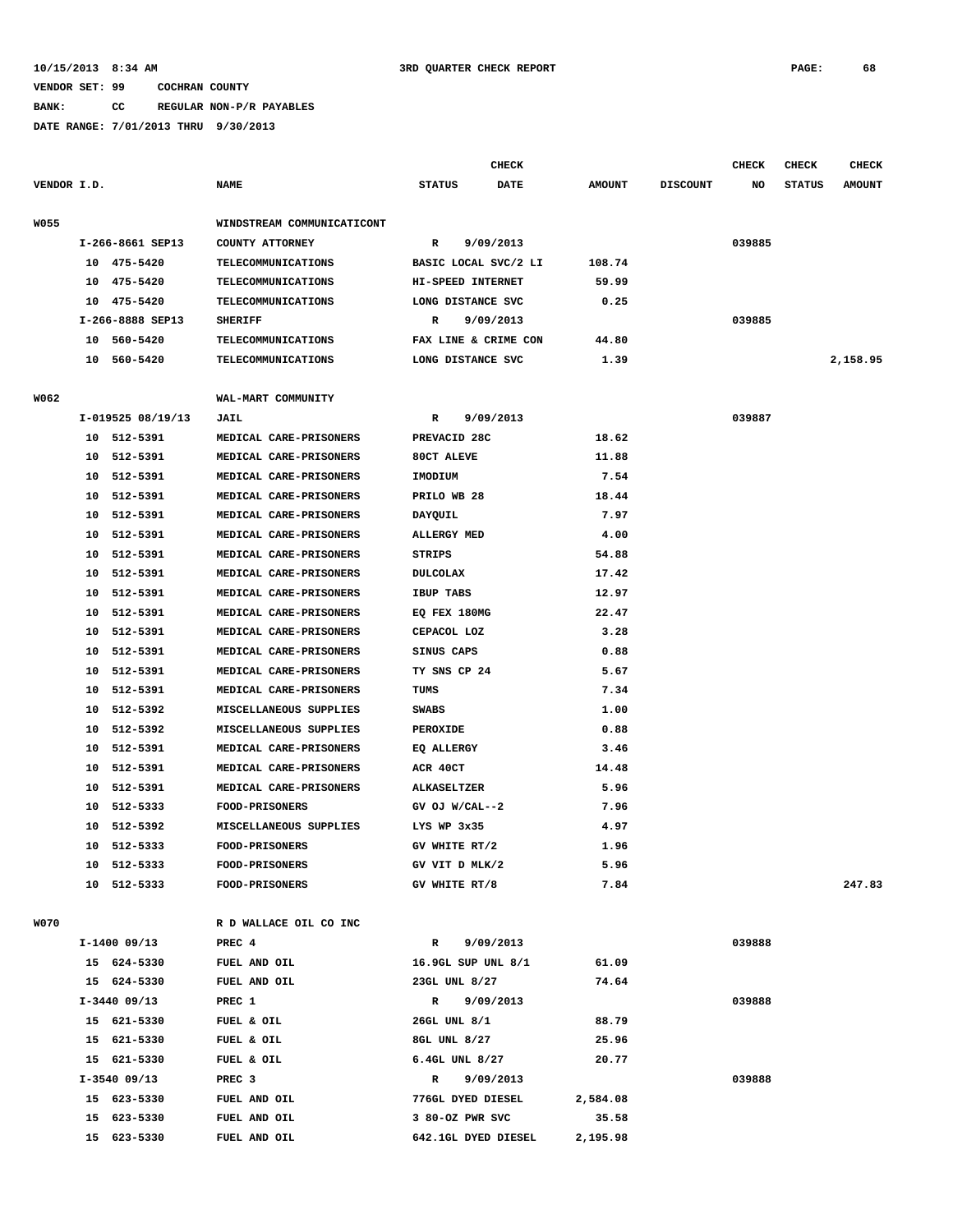# **BANK: CC REGULAR NON-P/R PAYABLES**

|             |    |                              |                                          |                      | <b>CHECK</b> |               |                 | <b>CHECK</b> | CHECK         | <b>CHECK</b>  |
|-------------|----|------------------------------|------------------------------------------|----------------------|--------------|---------------|-----------------|--------------|---------------|---------------|
| VENDOR I.D. |    |                              | <b>NAME</b>                              | <b>STATUS</b>        | DATE         | <b>AMOUNT</b> | <b>DISCOUNT</b> | NO           | <b>STATUS</b> | <b>AMOUNT</b> |
| <b>W070</b> |    |                              | R D WALLACE OIL CO INCCONT               |                      |              |               |                 |              |               |               |
|             |    | $I-3540$ 09/13               | PREC <sub>3</sub>                        | R                    | 9/09/2013    |               |                 | 039888       |               |               |
|             |    | 15 623-5330                  | FUEL AND OIL                             | 2 80-OZ PWR SVC      |              | 23.72         |                 |              |               |               |
|             |    | 15 623-5330                  | FUEL AND OIL                             | 1 12/1 PWR SVC       |              | 5.95          |                 |              |               |               |
|             | 15 | 623-5330                     | FUEL AND OIL                             | 29.5GL UNL 8/12/13   |              | 100.74        |                 |              |               |               |
|             | 15 | 623-5330                     | FUEL AND OIL                             | 53.8GL UNL 8/26/13   |              | 183.73        |                 |              |               |               |
|             |    | $I-3600$ 09/13               | PARK                                     | R                    | 9/09/2013    |               |                 | 039888       |               |               |
|             |    | 10 660-5330                  | FUEL AND OIL                             | 45.7GL UNL           |              | 148.30        |                 |              |               |               |
|             |    | $I-3700$ 09/13               | <b>SHERIFF</b>                           | $\mathbb R$          | 9/09/2013    |               |                 | 039888       |               |               |
|             |    | 10 560-5330                  | FUEL AND OIL                             | 27GL UNL/#107        |              | 92.21         |                 |              |               |               |
|             | 10 | 560-5330                     | FUEL AND OIL                             | 42GL UNL/#133        |              | 143.43        |                 |              |               |               |
|             |    | 10 560-5330                  | FUEL AND OIL                             | 65.1GL UNL/#137      |              | 216.01        |                 |              |               | 6,000.98      |
|             |    |                              |                                          |                      |              |               |                 |              |               |               |
| W092        |    |                              | WTG FUELS, INC                           |                      |              |               |                 |              |               |               |
|             |    | I-15006-03496 SEP13          | <b>SHERIFF</b>                           | R                    | 9/09/2013    |               |                 | 039889       |               |               |
|             |    | 10 560-5330                  | FUEL AND OIL                             | 18.89GL UNL/#111     |              | 59.43         |                 |              |               |               |
|             | 10 | 560-5330                     | FUEL AND OIL                             | 93.04GL UNL/#107     |              | 306.84        |                 |              |               |               |
|             | 10 | 560-5330                     | FUEL AND OIL                             | 11.24GL UNL/#134     |              | 37.27         |                 |              |               |               |
|             | 10 | 560-5330                     | FUEL AND OIL                             | 16.57GL UNL/#121     |              | 54.78         |                 |              |               |               |
|             | 10 | 560-5330                     | FUEL AND OIL                             | 40.6GL UNL/#135      |              | 141.12        |                 |              |               | 599.44        |
|             |    |                              |                                          |                      |              |               |                 |              |               |               |
| W092        |    |                              | WTG FUELS, INC                           |                      |              |               |                 |              |               |               |
|             |    | I-15006-47129 SEP13          | <b>JUVENILE PROBATION</b>                | R                    | 9/09/2013    |               |                 | 039890       |               |               |
|             |    | 10 571-5330                  | <b>FUEL</b>                              | 11.01GL UNL;GRGTN; 8 |              | 35.41         |                 |              |               | 35.41         |
|             |    |                              |                                          |                      |              |               |                 |              |               |               |
| W115        |    | $I-08/27/13$                 | RAYMOND D WEBER, SHERIFF<br>SHERIFF/JAIL | R                    | 9/09/2013    |               |                 | 039891       |               |               |
|             |    | 10 560-5427                  | CONTINUING EDUCATION                     | BIKINI'S BAR & GRL 8 |              | 15.50         |                 |              |               |               |
|             | 10 | 560-5427                     | CONTINUING EDUCATION                     | WHATABURGER 8/23 LUI |              | 7.78          |                 |              |               |               |
|             |    | 10 512-5333                  | <b>FOOD-PRISONERS</b>                    | <b>MILK/INMATES</b>  |              | 3.99          |                 |              |               | 27.27         |
|             |    |                              |                                          |                      |              |               |                 |              |               |               |
| W115        |    |                              | RAYMOND D WEBER, SHERIFF                 |                      |              |               |                 |              |               |               |
|             |    | I-09/04/13 JAIL MGMT SHERIFF |                                          | $\mathbb{R}$         | 9/09/2013    |               |                 | 039892       |               |               |
|             | 10 | 560-5427                     | CONTINUING EDUCATION                     | MEALS 8/25--ESTEBAN, |              | 20.96         |                 |              |               |               |
|             |    | 10 560-5427                  | CONTINUING EDUCATION                     | MEALS 8/26--ESTEBAN, |              | 23.12         |                 |              |               |               |
|             |    | 10 560-5427                  | CONTINUING EDUCATION                     | MEALS 8/27--ESTEBAN, |              | 90.46         |                 |              |               |               |
|             |    | 10 560-5427                  | CONTINUING EDUCATION                     | MEALS 8/28--ESTEBAN, |              | 22.36         |                 |              |               |               |
|             |    | 10 560-5427                  | CONTINUING EDUCATION                     | 4 NITES, GALV--ESTEB |              | 328.00        |                 |              |               |               |
|             |    | 10 560-5427                  | CONTINUING EDUCATION                     | LODGING TAX--ESTEBAN |              | 49.20         |                 |              |               |               |
|             |    | 10 560-5427                  | CONTINUING EDUCATION                     | 4 NITES, GALV--ELIDA |              | 328.00        |                 |              |               |               |
|             |    | 10 560-5427                  | CONTINUING EDUCATION                     | LODGING TAX--ELIDA   |              | 49.20         |                 |              |               | 911.30        |
|             |    |                              |                                          |                      |              |               |                 |              |               |               |
| W164        |    |                              | <b>WARREN CAT</b>                        |                      |              |               |                 |              |               |               |
|             |    | I-PS020260559                | PREC <sub>3</sub>                        | R                    | 9/09/2013    |               |                 | 039893       |               |               |
|             |    | 15 623-5451                  | REPAIRS                                  | 4 STRIP-WEAR #276-13 |              | 165.56        |                 |              |               |               |
|             |    | 15 623-5451                  | REPAIRS                                  | 4 STRIP-WEAR #276-13 |              | 149.04        |                 |              |               |               |
|             |    | 15 623-5451                  | REPAIRS                                  | 4 STRIP-WEAR #276-13 |              | 128.12        |                 |              |               |               |
|             |    | 15 623-5451                  | <b>REPAIRS</b>                           | 8 COVER #243-6652    |              | 180.64        |                 |              |               |               |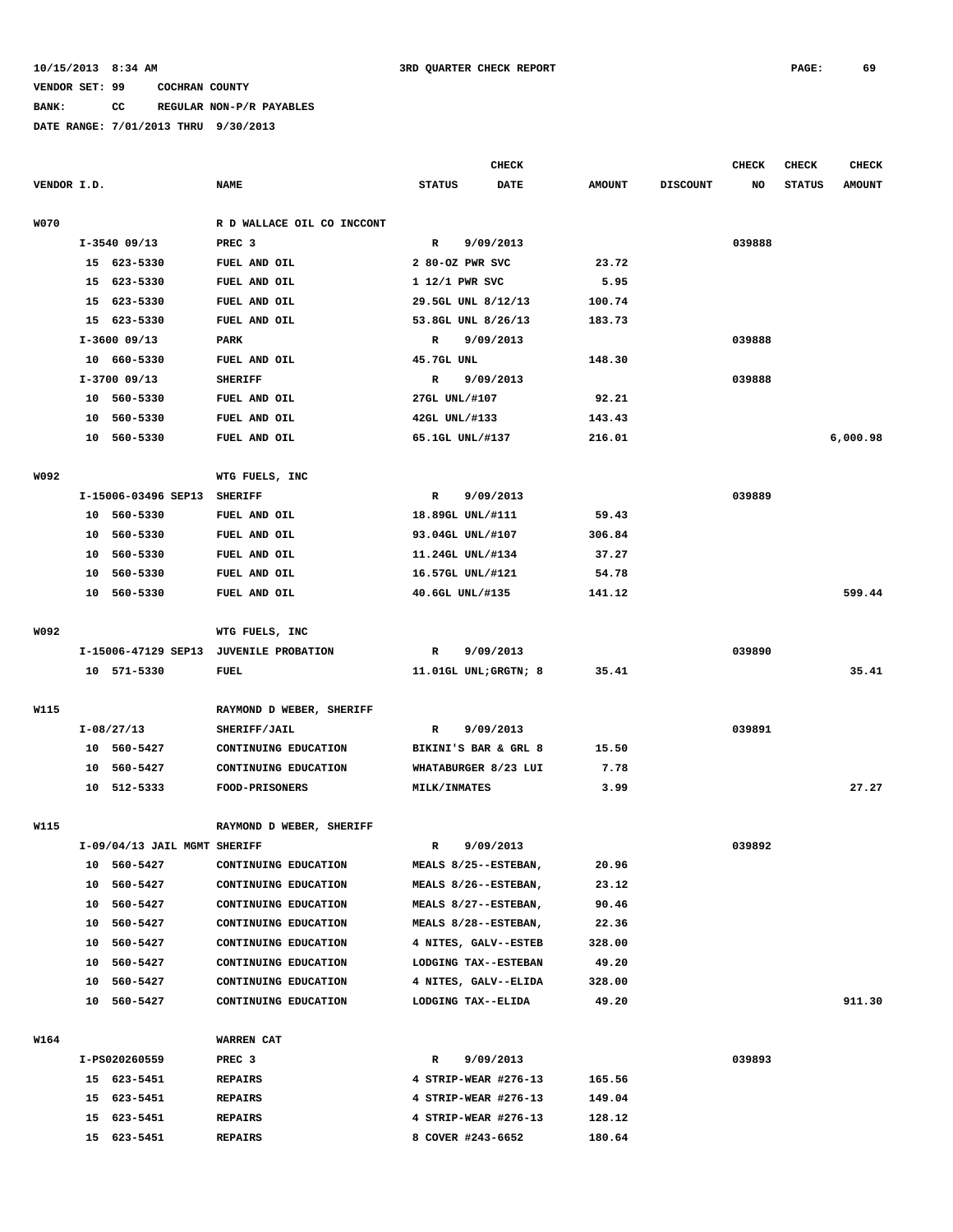#### **BANK: CC REGULAR NON-P/R PAYABLES**

|             |          |                            |                                      |                           | <b>CHECK</b> |               |                 | <b>CHECK</b> | <b>CHECK</b>  | <b>CHECK</b>  |
|-------------|----------|----------------------------|--------------------------------------|---------------------------|--------------|---------------|-----------------|--------------|---------------|---------------|
| VENDOR I.D. |          |                            | <b>NAME</b>                          | <b>STATUS</b>             | <b>DATE</b>  | <b>AMOUNT</b> | <b>DISCOUNT</b> | NO           | <b>STATUS</b> | <b>AMOUNT</b> |
|             |          |                            |                                      |                           |              |               |                 |              |               |               |
| W164        |          |                            | WARREN CAT<br><b>CONT</b>            |                           |              |               |                 |              |               |               |
|             |          | I-PS020260559              | PREC <sub>3</sub>                    | $\mathbb{R}$              | 9/09/2013    |               |                 | 039893       |               |               |
|             |          | 15 623-5451                | <b>REPAIRS</b>                       | 8 COVER #265-6722         |              | 192.24        |                 |              |               |               |
|             |          | 15 623-5451                | <b>REPAIRS</b>                       | 2 ELEMENT ASM #245-6      |              | 111.68        |                 |              |               |               |
|             |          | 15 623-5451                | <b>REPAIRS</b>                       | AIR FILTER #149-1912      |              | 34.27         |                 |              |               |               |
|             |          | 15 623-5451                | <b>REPAIRS</b>                       | AIR FILTER #211-2660      |              | 24.85         |                 |              |               | 986.40        |
|             |          |                            |                                      |                           |              |               |                 |              |               |               |
| A007        |          |                            | ALBERT GONZALEZ, dba                 |                           |              |               |                 |              |               |               |
|             | I-24931  |                            | NON-DEPT'L/COUNTY CAR                | R                         | 9/27/2013    |               |                 | 039923       |               |               |
|             |          | 10 409-5451                | <b>REPAIRS</b>                       | RPR FLAT/SVC CALL         |              | 20.00         |                 |              |               | 20.00         |
|             |          |                            |                                      |                           |              |               |                 |              |               |               |
| A165        |          |                            | AFFILIATED COMPUTER SERVICES         |                           |              |               |                 |              |               |               |
|             | I-950223 |                            | COUNTY/DIST CLERK                    | R                         | 9/27/2013    |               |                 | 039924       |               |               |
|             |          | 10 403-5310<br>10 403-5310 | OFFICE SUPPLIES                      | 3 RL RECEIPT PAPER        |              | 8.73          |                 |              |               |               |
|             | I-950889 |                            | OFFICE SUPPLIES<br>COUNTY/DIST CLERK | <b>FREIGHT</b>            |              | 12.70         |                 | 039924       |               |               |
|             |          | 10 403-5416                | FILMING & INDEXING                   | R<br>20/20 LAND REC #1599 | 9/27/2013    | 1,250.00      |                 |              |               |               |
|             |          | 10 403-5416                | FILMING & INDEXING                   | 136 CO ARCHIVAL PRIN      |              | 121.04        |                 |              |               |               |
|             |          | 10 403-5416                | FILMING & INDEXING                   | <b>FREIGHT</b>            |              | 60.46         |                 |              |               | 1,452.93      |
|             |          |                            |                                      |                           |              |               |                 |              |               |               |
| A178        |          |                            | <b>AMAZON</b>                        |                           |              |               |                 |              |               |               |
|             |          | I-116110561790             | LIBRARY                              | R                         | 9/27/2013    |               |                 | 039925       |               |               |
|             |          | 10 650-5310                | OFFICE SUPPLIES                      | VIEWSONIC PJD5134 PR      |              | 352.00        |                 |              |               |               |
|             |          | 10 650-5310                | OFFICE SUPPLIES                      | S/N TBP132302252          |              |               |                 |              |               |               |
|             |          | I-119602344970             | LIBRARY                              | R                         | 9/27/2013    |               |                 | 039925       |               |               |
|             |          | 10 650-5590                | <b>BOOKS</b>                         | THE FALL OF FIVE          |              | 10.58         |                 |              |               |               |
|             |          | 10 650-5590                | <b>BOOKS</b>                         | THE BITTER KINGDOM        |              | 13.28         |                 |              |               |               |
|             |          | 10 650-5590                | <b>BOOKS</b>                         | FANCY NANCY: APPLES       |              | 11.54         |                 |              |               |               |
|             |          | 10 650-5590                | <b>BOOKS</b>                         | 123 VS ABC                |              | 13.41         |                 |              |               |               |
|             |          | 10 650-5590                | <b>BOOKS</b>                         | SOPHIE'S SQUASH           |              | 11.98         |                 |              |               |               |
|             |          | 10 650-5590                | <b>BOOKS</b>                         | ESCAPE FROM MR. LEMO      |              | 10.19         |                 |              |               |               |
|             | 10       | 650-5590                   | <b>BOOKS</b>                         | FIRST SIGHT: A NOVEL      |              | 16.80         |                 |              |               |               |
|             |          | 10 650-5590                | <b>BOOKS</b>                         | <b>CHEATERS</b>           |              | 5.36          |                 |              |               |               |
|             |          | 10 650-5590                | <b>BOOKS</b>                         | <b>BITES</b>              |              | 5.36          |                 |              |               |               |
|             |          | 10 650-5590                | <b>BOOKS</b>                         | BONES OF THE LOST: A      |              | 16.35         |                 |              |               |               |
|             |          | 10 650-5590                | <b>BOOKS</b>                         | THE CASE OF THE PROW      |              | 14.39         |                 |              |               |               |
|             |          | 10 650-5590                | <b>BOOKS</b>                         | SPIRIT BOUND              |              | 8.96          |                 |              |               |               |
|             |          | 10 650-5590                | <b>BOOKS</b>                         | LAST SACRIFICE            |              | 8.48          |                 |              |               |               |
|             |          | 10 650-5590                | <b>BOOKS</b>                         | CROWN OF MIDNIGHT         |              | 11.00         |                 |              |               |               |
|             |          | I-119603695844             | LIBRARY                              | R                         | 9/27/2013    |               |                 | 039925       |               |               |
|             |          | 10 650-5590                | <b>BOOKS</b>                         | FALLING INTO US           |              | 13.84         |                 |              |               |               |
|             |          | I-119605122216             | LIBRARY                              | R                         | 9/27/2013    |               |                 | 039925       |               |               |
|             |          | 10 650-5310                | OFFICE SUPPLIES                      | AMAZONBASICS 2-PK, H      |              | 9.99          |                 |              |               |               |
|             |          | I-164290988052             | LIBRARY                              | R                         | 9/27/2013    |               |                 | 039925       |               |               |
|             |          | 10 650-5590                | <b>BOOKS</b>                         | HAROLD & THE PURPLE       |              | 12.16         |                 |              |               |               |
|             |          | 10 650-5590                | <b>BOOKS</b>                         | WORLD WAR Z: AN ORAL      |              | 7.86          |                 |              |               |               |
|             | 10       | 650-5590                   | <b>BOOKS</b>                         | THE IMMORTAL RULES        |              | 12.79         |                 |              |               |               |
|             |          | 10 650-5590                | <b>BOOKS</b>                         | HOTSHOT                   |              | 15.89         |                 |              |               |               |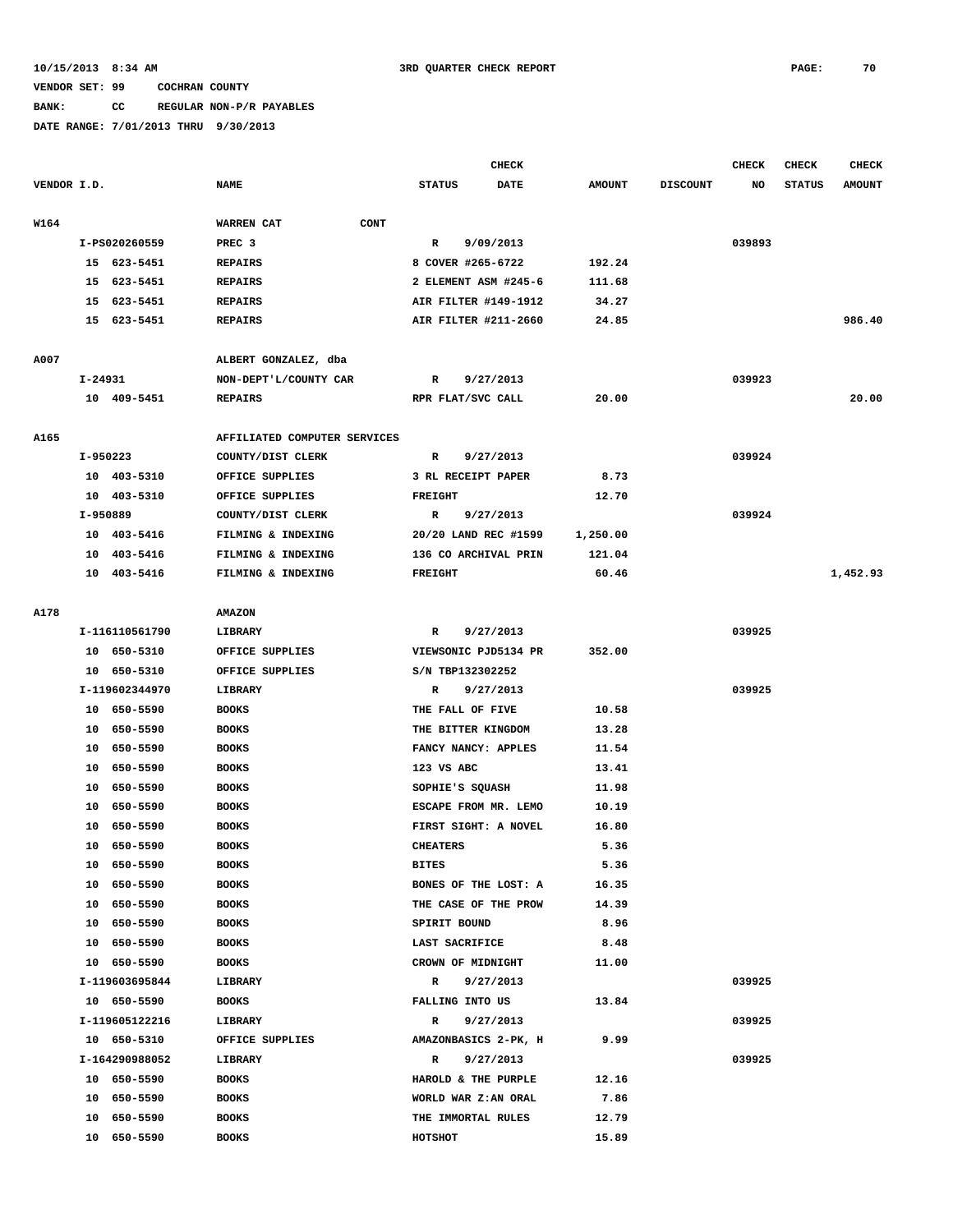**BANK: CC REGULAR NON-P/R PAYABLES**

**DATE RANGE: 7/01/2013 THRU 9/30/2013**

**CHECK CHECK CHECK CHECK** 

| VENDOR I.D. |                | <b>NAME</b>        |             | <b>STATUS</b>         | <b>DATE</b> | <b>AMOUNT</b> | <b>DISCOUNT</b> | NO     | <b>STATUS</b> | <b>AMOUNT</b> |
|-------------|----------------|--------------------|-------------|-----------------------|-------------|---------------|-----------------|--------|---------------|---------------|
| A178        |                | <b>AMAZON</b>      | <b>CONT</b> |                       |             |               |                 |        |               |               |
|             | I-164290988052 | LIBRARY            |             | R                     | 9/27/2013   |               |                 | 039925 |               |               |
|             | 10 650-5590    | <b>BOOKS</b>       |             | LLAMA LLAMA & THE BU  |             | 10.79         |                 |        |               |               |
|             | 10 650-5590    | <b>BOOKS</b>       |             | THE STORY OF FISH AN  |             | 12.68         |                 |        |               |               |
|             | 10 650-5590    | <b>BOOKS</b>       |             | KNUFFLE BUNNY: A CAU  |             | 12.68         |                 |        |               |               |
|             | 10 650-5590    | <b>BOOKS</b>       |             | DON'T LET THE PIGEON  |             | 9.76          |                 |        |               |               |
|             | I-164291999353 | LIBRARY            |             | $\mathbb{R}$          | 9/27/2013   |               |                 | 039925 |               |               |
|             | 10 650-5590    | <b>BOOKS</b>       |             | RIBBIT!               |             | 12.10         |                 |        |               |               |
|             | I-164294339827 | LIBRARY            |             | R                     | 9/27/2013   |               |                 | 039925 |               |               |
|             | 10 650-5590    | <b>BOOKS</b>       |             | HOUSE OF DARKNESS HO  |             | 14.97         |                 |        |               |               |
|             | I-164297788756 | LIBRARY            |             | R                     | 9/27/2013   |               |                 | 039925 |               |               |
|             | 10 650-5590    | <b>BOOKS</b>       |             | THE ETERNITY CURE     |             | 12.68         |                 |        |               |               |
|             | I-164297877460 | LIBRARY            |             | R                     | 9/27/2013   |               |                 | 039925 |               |               |
|             | 10 650-5590    | <b>BOOKS</b>       |             | THE DAY THE CRAYONS   |             | 10.79         |                 |        |               |               |
|             | I-164298234532 | LIBRARY            |             | R                     | 9/27/2013   |               |                 | 039925 |               |               |
|             | 10 650-5590    | <b>BOOKS</b>       |             | GOOD NIGHT, GORILLA   |             | 12.40         |                 |        |               |               |
|             | I-195972990055 | LIBRARY            |             | R                     | 9/27/2013   |               |                 | 039925 |               |               |
|             | 10 650-5590    | <b>BOOKS</b>       |             | CAPS FOR SALE: A TALE |             | 13.53         |                 |        |               |               |
|             | 10 650-5590    | <b>BOOKS</b>       |             | STEAM TRAIN, DREAM T  |             | 8.61          |                 |        |               |               |
|             | I-234353702892 | LIBRARY            |             | R                     | 9/27/2013   |               |                 | 039925 |               |               |
|             | 10 650-5590    | <b>BOOKS</b>       |             | ORPHAN TRAIN: A NOVE  |             | 8.99          |                 |        |               |               |
|             | 10 650-5590    | <b>BOOKS</b>       |             | ME BEFORE YOU: A NOV  |             | 9.60          |                 |        |               |               |
|             | 10 650-5590    | <b>BOOKS</b>       |             | MR TIGER GOES WILD    |             | 11.01         |                 |        |               |               |
|             | 10 650-5590    | <b>BOOKS</b>       |             | NEVER GO BACK: A JAC  |             | 15.55         |                 |        |               |               |
|             | 10 650-5590    | <b>BOOKS</b>       |             | BREWSTER: A NOVEL     |             | 18.06         |                 |        |               |               |
|             | 650-5590<br>10 | <b>BOOKS</b>       |             | THE GIRL YOU LEFT BE  |             | 17.44         |                 |        |               |               |
|             | 10 650-5590    | <b>BOOKS</b>       |             | SECRET KEEPER, THE (  |             | 9.72          |                 |        |               |               |
|             | 10 650-5590    | <b>BOOKS</b>       |             | THE RETURNED          |             | 14.97         |                 |        |               |               |
|             | 10 650-5590    | <b>BOOKS</b>       |             | RISKED (THE MISSING)  |             | 12.68         |                 |        |               |               |
|             | 10 650-5590    | <b>BOOKS</b>       |             | <b>LOCOMOTIVE</b>     |             | 10.52         |                 |        |               |               |
|             | 10 650-5590    | <b>BOOKS</b>       |             | SI-COLOGY 1: TALES &  |             | 12.91         |                 |        |               | 854.65        |
|             |                |                    |             |                       |             |               |                 |        |               |               |
| B074        |                | NEAL A MORGAN dba  |             |                       |             |               |                 |        |               |               |
|             | I-19875        | TAX A/C            |             | R                     | 9/27/2013   |               |                 | 039927 |               |               |
|             | 10 499-5408    | TAX ROLL           |             | 17,500 STATEMENT PAP  |             | 243.25        |                 |        |               |               |
|             | 10 499-5408    | TAX ROLL           |             | <b>FREIGHT</b>        |             | 9.97          |                 |        |               | 253.22        |
|             |                |                    |             |                       |             |               |                 |        |               |               |
| B102        |                | BEAR GRAPHICS INC. |             |                       |             |               |                 |        |               |               |
|             | I-0665850      | COUNTY/DIST CLERK  |             | R 9/27/2013           |             |               |                 | 039928 |               |               |
|             | 10 403-5310    | OFFICE SUPPLIES    |             | N-16 STMP/CERT TRUE   |             | 119.95        |                 |        |               |               |
|             | 10 403-5310    | OFFICE SUPPLIES    |             | COMPOSITION CHG       |             | 15.00         |                 |        |               |               |
|             | 10 403-5310    | OFFICE SUPPLIES    |             | <b>FREIGHT</b>        |             | 3.75          |                 |        |               |               |
|             | I-0665854      | COUNTY/DIST CLERK  |             | R 9/27/2013           |             |               |                 | 039928 |               |               |
|             | 10 403-5310    | OFFICE SUPPLIES    |             | 2 N-18 STMP/FILED     |             | 209.00        |                 |        |               |               |
|             | I-0665856      | COUNTY/DIST CLERK  |             | $\mathbb{R}$          | 9/27/2013   |               |                 | 039928 |               |               |
|             | 10 403-5310    | OFFICE SUPPLIES    |             | 2 N-12 STMP/CERTIFIE  |             | 229.90        |                 |        |               |               |
|             | I-0665857      | COUNTY/DIST CLERK  |             | R 9/27/2013           |             |               |                 | 039928 |               |               |
|             | 10 403-5310    | OFFICE SUPPLIES    |             | N-22 STMP/CERTIFICAT  |             | 124.50        |                 |        |               |               |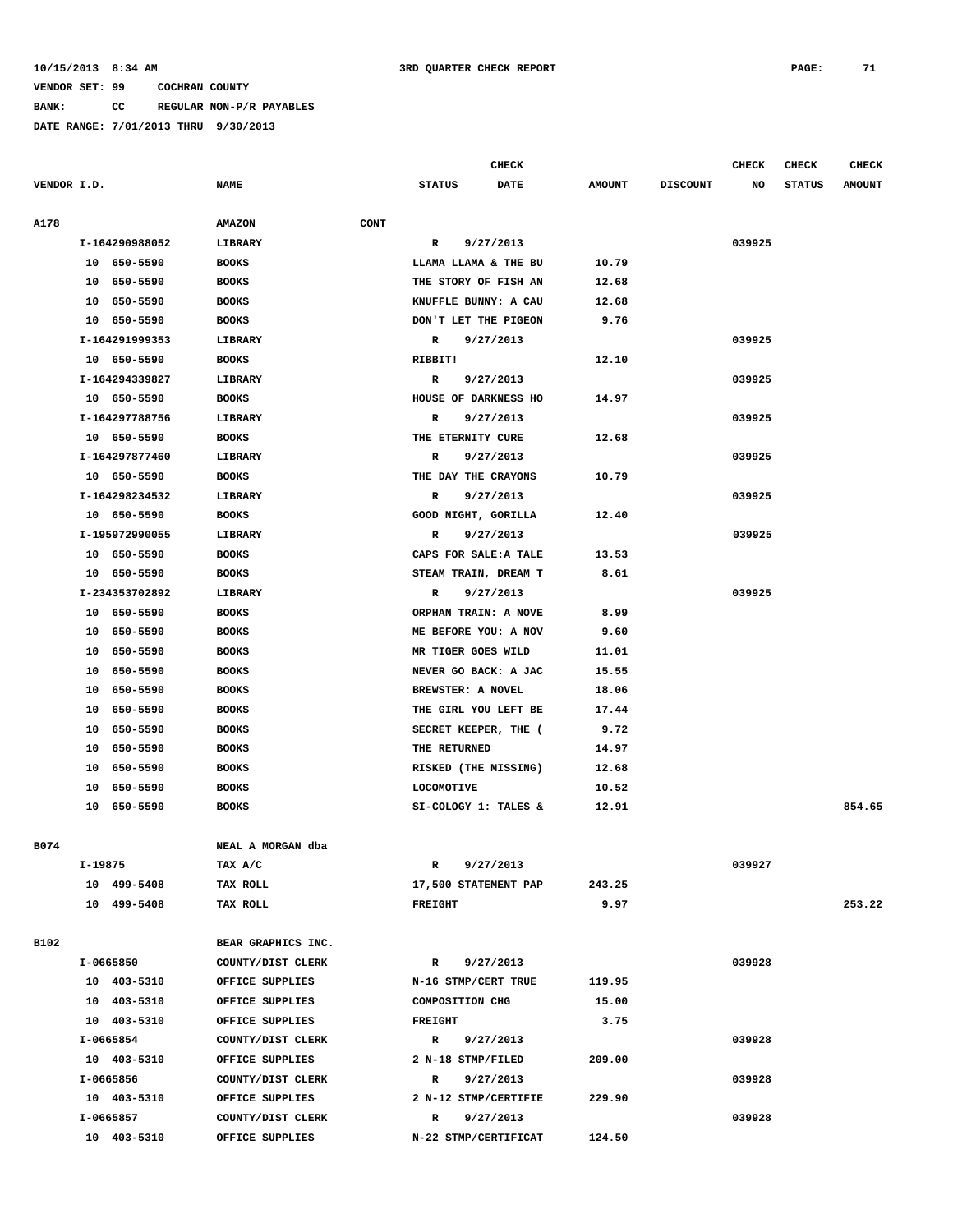# **BANK: CC REGULAR NON-P/R PAYABLES**

|                  |                                |                              |                           | <b>CHECK</b> |               |                 | <b>CHECK</b> | <b>CHECK</b>  | <b>CHECK</b>  |
|------------------|--------------------------------|------------------------------|---------------------------|--------------|---------------|-----------------|--------------|---------------|---------------|
| VENDOR I.D.      |                                | <b>NAME</b>                  | <b>STATUS</b>             | <b>DATE</b>  | <b>AMOUNT</b> | <b>DISCOUNT</b> | NO           | <b>STATUS</b> | <b>AMOUNT</b> |
| B102             |                                | BEAR GRAPHICS INC.<br>CONT   |                           |              |               |                 |              |               |               |
|                  | I-0665857                      | COUNTY/DIST CLERK            | $\mathbb{R}$              | 9/27/2013    |               |                 | 039928       |               |               |
|                  | 10 403-5310                    | OFFICE SUPPLIES              | <b>FREIGHT</b>            |              | 9.84          |                 |              |               |               |
|                  | I-0665859                      | COUNTY/DIST CLERK            | R                         | 9/27/2013    |               |                 | 039928       |               |               |
|                  | 10 403-5310                    | OFFICE SUPPLIES              | N-14 X-STMP/DISTRICT      |              | 103.95        |                 |              |               |               |
|                  | I-0665860                      | COUNTY/DIST CLERK            | $\mathbb{R}$<br>9/27/2013 |              |               |                 | 039928       |               |               |
|                  | 10 403-5310                    | OFFICE SUPPLIES              | X-STMP/SHANNA DEWBRE      |              | 107.95        |                 |              |               |               |
|                  | I-0665862                      | COUNTY/DIST CLERK            | 9/27/2013<br>R            |              |               |                 | 039928       |               |               |
|                  | 10 403-5310                    | OFFICE SUPPLIES              | N-12 STMP/ADDRESS         |              | 107.95        |                 |              |               |               |
|                  | I-0665863                      | COUNTY/DIST CLERK            | R                         | 9/27/2013    |               |                 | 039928       |               |               |
|                  | 10 403-5310                    | OFFICE SUPPLIES              | N-13 STMP/DEPUTY          |              | 109.95        |                 |              |               |               |
|                  | I-0665865                      | COUNTY/DIST CLERK            | R                         | 9/27/2013    |               |                 | 039928       |               |               |
|                  | 10 403-5310                    | OFFICE SUPPLIES              | X-STMP/COUNTY CLERK       |              | 109.95        |                 |              |               | 1,251.69      |
| C <sub>004</sub> |                                | BILLY D CARTER               |                           |              |               |                 |              |               |               |
|                  | I-BOND '13-'14                 | COMMISSIONERS COURT/CO JUDGE | R                         | 9/27/2013    |               |                 | 039929       |               |               |
|                  | 15 610-5480                    | BONDS & NOTARY FEES          | OFFICIAL BOND 10/13-      |              | 63.00         |                 |              |               | 63.00         |
| C015             |                                | COCHRAN COUNTY SENIOR        |                           |              |               |                 |              |               |               |
|                  | I-SEP '13 INSTLMT              | SENIOR CITIZENS              | R                         | 9/27/2013    |               |                 | 039930       |               |               |
|                  | 10 663-5418                    | SENIOR CITIZENS CONTRACT     | SEP 2013                  |              | 6, 250.00     |                 |              |               | 6,250.00      |
| C019             |                                | COCHRAN MEMORIAL HOSPITAL    |                           |              |               |                 |              |               |               |
|                  | I-316922                       | <b>SHERIFF</b>               | $\mathbb{R}$              | 9/27/2013    |               |                 | 039931       |               |               |
|                  | 10 560-5499                    | <b>MISCELLANEOUS</b>         | NEW EMPL DRUG SCR/PE      |              | 50.00         |                 |              |               | 50.00         |
| C064             |                                | CITY OF MORTON F D           |                           |              |               |                 |              |               |               |
|                  | I-AUG 2013                     | PUBLIC SAFETY*OTHER          | $\mathbb{R}$              | 9/27/2013    |               |                 | 039932       |               |               |
|                  | 10 580-5414                    | FIRE PROTECTION CONTRACTS    | 400 BLK 1585, OILFLD      |              | 350.00        |                 |              |               | 350.00        |
|                  |                                |                              |                           |              |               |                 |              |               |               |
| C069             |                                | COUNTRY DUMPSTERS, INC.      |                           |              |               |                 |              |               |               |
|                  | I-35187                        | PREC 3/PREC 4                | R                         | 9/27/2013    |               |                 | 039933       |               |               |
|                  | 15 623-5440                    | <b>UTILITIES</b>             | OCT DUMPSTER SVC          |              | 53.25         |                 |              |               |               |
|                  | 15 624-5440                    | UTILITIES                    | OCT DUMPSTER SVC          |              | 53.25         |                 |              |               | 106.50        |
| C338             |                                | CAPROCK TIRE, INC.           |                           |              |               |                 |              |               |               |
|                  | I-27723                        | PREC 1                       | $\mathbb{R}$              | 9/27/2013    |               |                 | 039934       |               |               |
|                  | 15 621-5454                    | <b>TIRES</b>                 | SVC CALL/50 MI $@$ \$3    |              | 150.00        |                 |              |               |               |
|                  | 15 621-5454                    | <b>TIRES</b>                 | RMV/RPL 14.00R24; RF      |              | 30.00         |                 |              |               | 180.00        |
| C340             | COUNTY INFORMATION RESOURCE AG |                              |                           |              |               |                 |              |               |               |
|                  | I-S0001160                     | NON-DEPT'L                   | $\mathbb{R}$              | 9/27/2013    |               |                 | 039935       |               |               |
|                  | 10 409-5420                    | TELECOMMUNICATIONS           | 32 EMAIL ACCOUNTS/AU      |              | 32.00         |                 |              |               | 32.00         |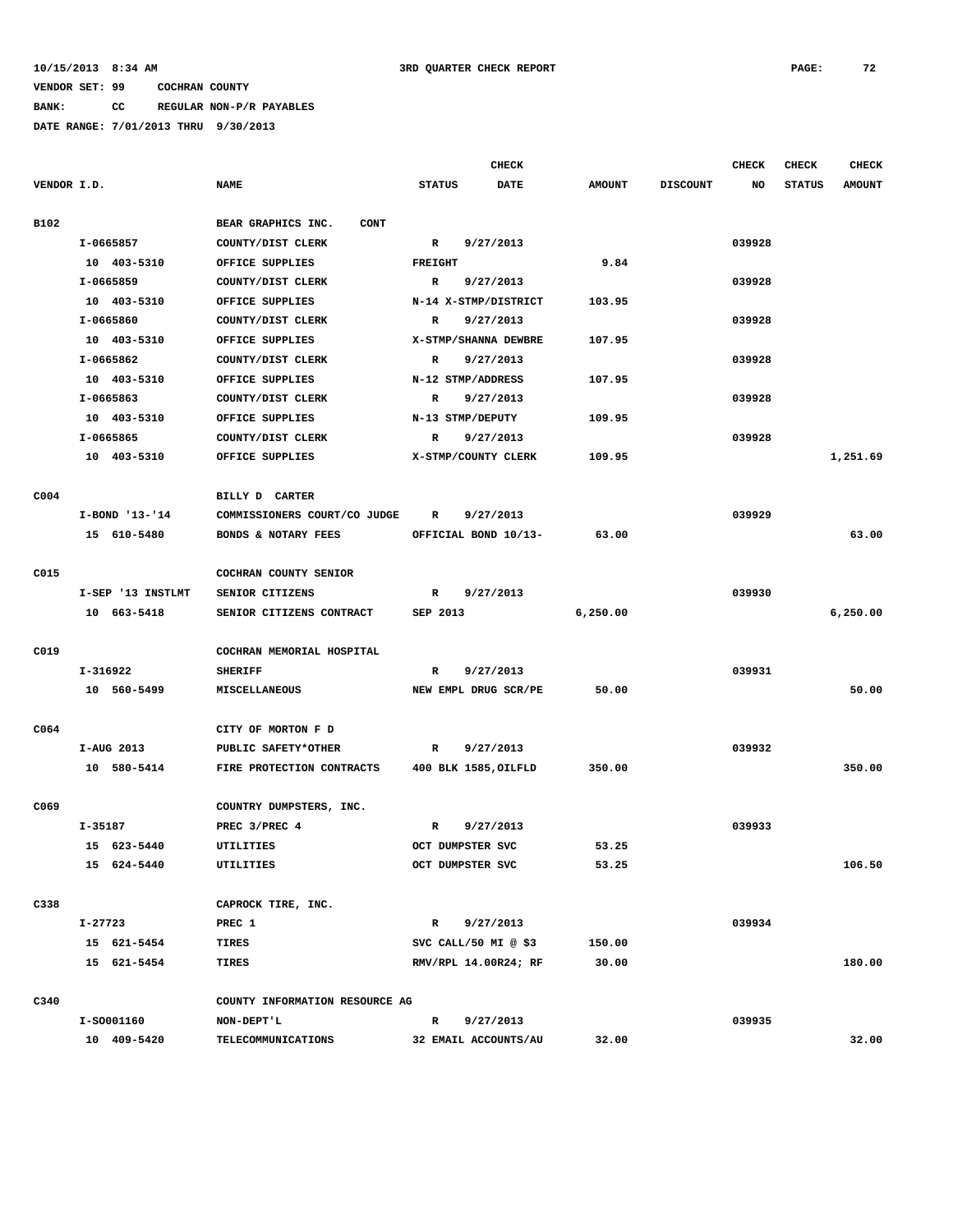**BANK: CC REGULAR NON-P/R PAYABLES**

|             |          |                     |                             |                     | <b>CHECK</b>          |               |                 | <b>CHECK</b> | CHECK         | <b>CHECK</b>  |
|-------------|----------|---------------------|-----------------------------|---------------------|-----------------------|---------------|-----------------|--------------|---------------|---------------|
| VENDOR I.D. |          |                     | <b>NAME</b>                 | <b>STATUS</b>       | DATE                  | <b>AMOUNT</b> | <b>DISCOUNT</b> | NO           | <b>STATUS</b> | <b>AMOUNT</b> |
| D016        |          |                     | DELL MARKETING LP           |                     |                       |               |                 |              |               |               |
|             |          | I-XJ77436K7         | <b>SHERIFF</b>              | R                   | 9/27/2013             |               |                 | 039936       |               |               |
|             |          | 10 560-5310         | OFFICE SUPPLIES             |                     | OPTPLX 3010 DSKTP Sv  | 733.20        |                 |              |               | 733.20        |
| D027        |          |                     | <b>DEMCO</b>                |                     |                       |               |                 |              |               |               |
|             |          | I-5068485           | LIBRARY                     | $\mathbb{R}$        | 9/27/2013             |               |                 | 039937       |               |               |
|             |          | 10 650-5590         | <b>BOOKS</b>                |                     | 2 RL LAM VINYL GL 10  | 31.08         |                 |              |               |               |
|             | 10       | 650-5590            | <b>BOOKS</b>                |                     | 8"L PLASTIC BONE FOL  | 2.04          |                 |              |               |               |
|             | 10       | 650-5310            | OFFICE SUPPLIES             |                     | PLASTIC LAM SQUEEGEE  | 1.44          |                 |              |               |               |
|             | 10       | 650-5310            | OFFICE SUPPLIES             |                     | 'READ' WALL CLOCK 12  | 22.49         |                 |              |               |               |
|             | 10       | 650-5310            | OFFICE SUPPLIES             | <b>4PKG BKMARKS</b> |                       | 15.00         |                 |              |               |               |
|             |          | 10 650-5310         | OFFICE SUPPLIES             | SHIPPING            |                       | 14.33         |                 |              |               | 86.38         |
|             |          |                     |                             |                     |                       |               |                 |              |               |               |
| D039        |          |                     | <b>DUVALL TECHNOLOGY</b>    |                     |                       |               |                 |              |               |               |
|             | $I-87$   |                     | <b>CLERK</b>                | R                   | 9/27/2013             |               |                 | 039938       |               |               |
|             |          | 10 403-5310         | OFFICE SUPPLIES             | ADOBE PRO X         |                       | 169.00        |                 |              |               |               |
|             | 10       | 403-5451            | <b>REPAIRS</b>              |                     | INSTL ADOBE; CONFIG   | 180.00        |                 |              |               | 349.00        |
| D153        |          |                     | <b>SHANNA DEWBRE</b>        |                     |                       |               |                 |              |               |               |
|             |          |                     |                             |                     |                       |               |                 | 039939       |               |               |
|             |          | I-PROBATE SCH 09/13 | CLERK                       | R                   | 9/27/2013             |               |                 |              |               |               |
|             | 10       | 403-5427            | CONTINUING EDUCATION        | MEALS $9/4-6/13$    |                       | 50.34         |                 |              |               |               |
|             | 10       | 403-5427            | CONTINUING EDUCATION        |                     | 2 NITES/SAN ANTONIO   | 178.00        |                 |              |               |               |
|             | 10<br>10 | 403-5427            | CONTINUING EDUCATION        | LODGING TAX         |                       | 29.82         |                 |              |               |               |
|             |          | 403-5427            | CONTINUING EDUCATION        | PARKING/2           |                       | 20.00         |                 |              |               | 279.82        |
|             |          | 10 403-5427         | CONTINUING EDUCATION        | PARKING TAX         |                       | 1.66          |                 |              |               |               |
| E057        |          |                     | ELECTION SYSTEMS & SOFTWARE |                     |                       |               |                 |              |               |               |
|             | I-860804 |                     | <b>ELECTIONS</b>            | R                   | 9/27/2013             |               |                 | 039940       |               |               |
|             |          | 10 490-5335         | <b>ELECTION SUPPLIES</b>    |                     | PREC KIT/EARLY VOTIN  | 39.25         |                 |              |               |               |
|             | 10       | 490-5335            | <b>ELECTION SUPPLIES</b>    |                     | 5 PREC KIT/ELEC DAY-  | 172.00        |                 |              |               |               |
|             | 10       | 490-5335            | <b>ELECTION SUPPLIES</b>    |                     | ADMIN COLLECTION SUR  | 15.00         |                 |              |               |               |
|             | 10       | 490-5335            | <b>ELECTION SUPPLIES</b>    | <b>FREIGHT</b>      |                       | 14.95         |                 |              |               | 241.20        |
| E075        |          |                     | <b>WEX BANK</b>             |                     |                       |               |                 |              |               |               |
|             |          | I-34034349          | <b>SHERIFF</b>              | R                   | 9/27/2013             |               |                 | 039941       |               |               |
|             |          | 10 560-5330         | FUEL AND OIL                |                     | 113.34GL UNL/VEJAR    | 389.92        |                 |              |               |               |
|             |          | 10 560-5330         | FUEL AND OIL                |                     | 16.5GL UNL/SALAMANCA  | 60.37         |                 |              |               |               |
|             |          | 10 560-5330         | FUEL AND OIL                |                     | REBATE (\$.05 x 17.00 | 0.85CR        |                 |              |               | 449.44        |
|             |          |                     |                             |                     |                       |               |                 |              |               |               |
| G031        |          |                     | <b>GRAINGER</b>             |                     |                       |               |                 |              |               |               |
|             |          | I-9229218517        | PUBLIC SAFETY*OTHER         | R                   | 9/27/2013             |               |                 | 039942       |               |               |
|             |          | 10 580-5499         | MISCELLANEOUS               |                     | GENERATOR 14LP/13NG   | 3,712.20      |                 |              |               |               |
|             |          | 10 580-5499         | MISCELLANEOUS               |                     | AUTO XFR SWITCH 240V  | 369.00        |                 |              |               | 4,081.20      |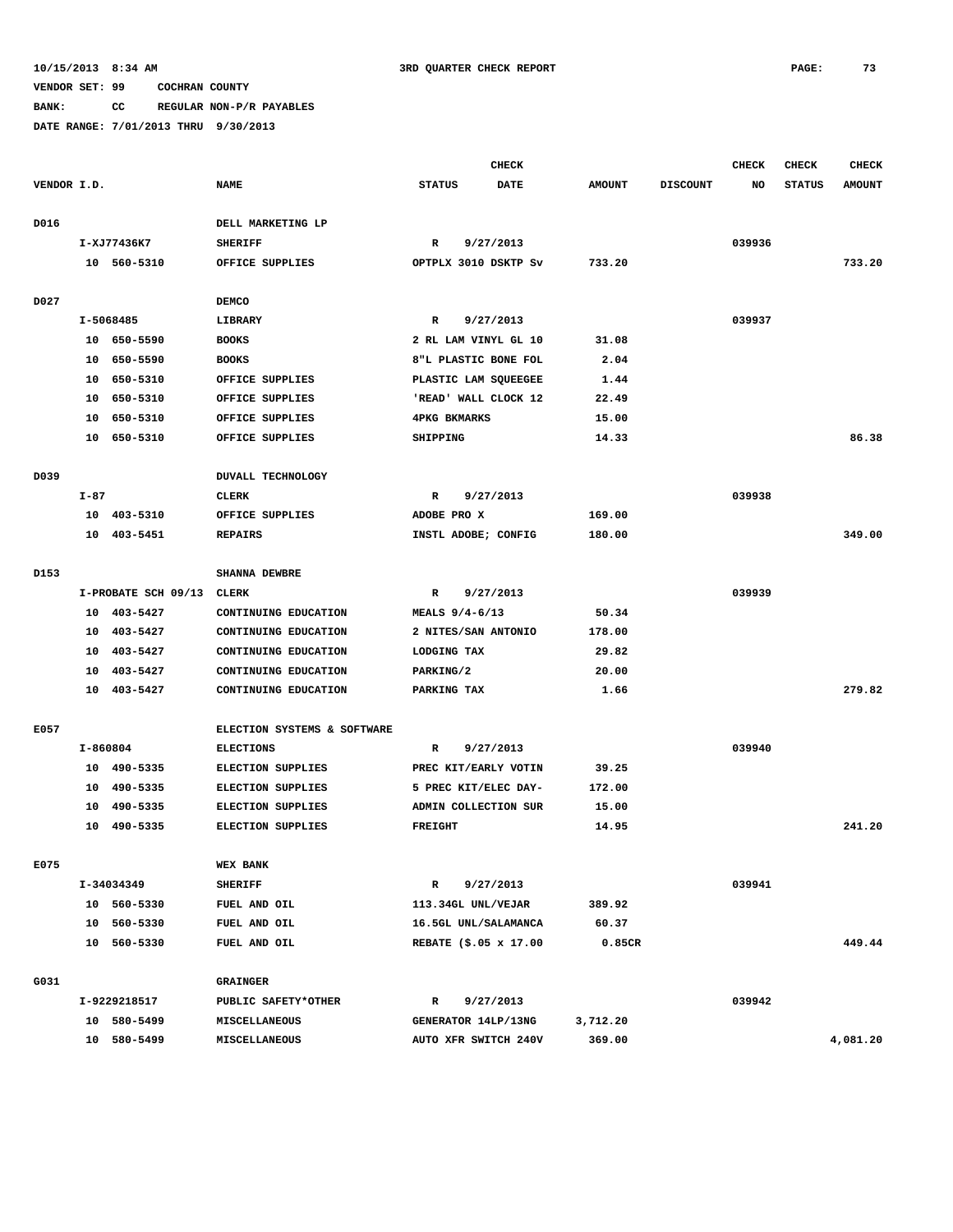# **BANK: CC REGULAR NON-P/R PAYABLES**

|             |    |                             |                                |                         | <b>CHECK</b> |               |                 | <b>CHECK</b> | <b>CHECK</b>  | <b>CHECK</b>  |
|-------------|----|-----------------------------|--------------------------------|-------------------------|--------------|---------------|-----------------|--------------|---------------|---------------|
| VENDOR I.D. |    |                             | <b>NAME</b>                    | <b>STATUS</b>           | DATE         | <b>AMOUNT</b> | <b>DISCOUNT</b> | NO           | <b>STATUS</b> | <b>AMOUNT</b> |
| G247        |    |                             | GALE/CENGAGE LEARNING          |                         |              |               |                 |              |               |               |
|             |    | I-50024464                  | LIBRARY                        | R                       | 9/27/2013    |               |                 | 039943       |               |               |
|             |    | 10 650-5590                 | <b>BOOKS</b>                   | HEARTWOOD: A NOVEL      |              | 7.50          |                 |              |               |               |
|             | 10 | 650-5590                    | <b>BOOKS</b>                   | <b>JUST LIKE HEAVEN</b> |              | 7.50          |                 |              |               |               |
|             |    | 10 650-5590                 | <b>BOOKS</b>                   | A NIGHT LIKE THIS       |              | 7.50          |                 |              |               |               |
|             |    | 10 650-5590                 | <b>BOOKS</b>                   | HOTEL VENDOME           |              | 7.50          |                 |              |               | 30.00         |
|             |    |                             |                                |                         |              |               |                 |              |               |               |
| H144        |    |                             | HIGH PLAINS CONTRACTORS &      |                         |              |               |                 |              |               |               |
|             |    | I-DRAW#2/D ORNELAS          | WELFARE                        | R                       | 9/27/2013    |               |                 | 039944       |               |               |
|             |    | 10 640-5499                 | MISCELLANEOUS                  | COSTS \$18,369.50; RET  |              | 16,532.54     |                 |              |               |               |
|             |    | I-DRAW#2/M FRANCO           | <b>WELFARE</b>                 | 9/27/2013<br>R          |              |               |                 | 039944       |               |               |
|             |    | 10 640-5499                 | MISCELLANEOUS                  | COSTS\$11,980.00; RETN  |              | 10,782.00     |                 |              |               | 27,314.54     |
|             |    |                             |                                |                         |              |               |                 |              |               |               |
| H257        |    |                             | HOME DEPOT CREDIT SERVICES     |                         |              |               |                 |              |               |               |
|             |    | I-2025733                   | PUBLIC SAFETY*OTHER            | R                       | 9/27/2013    |               |                 | 039945       |               |               |
|             |    | 10 580-5499                 | MISCELLANEOUS                  | 4 2x4-96" WHITEWD ST    |              | 10.68         |                 |              |               |               |
|             |    | 10 580-5499                 | <b>MISCELLANEOUS</b>           | 2 48x3/4x1/8" STEEL     |              | 11.22         |                 |              |               |               |
|             | 10 | 580-5499                    | MISCELLANEOUS                  | TEKS LATHE 8x1-1/4"     |              | 5.97          |                 |              |               |               |
|             | 10 | 580-5499                    | <b>MISCELLANEOUS</b>           | 3 1" ELBOW 90o BELL     |              | 3.51          |                 |              |               |               |
|             | 10 | 580-5499                    | MISCELLANEOUS                  | 2 1" RIGID CONDUIT B    |              | 13.84         |                 |              |               |               |
|             | 10 | 580-5499                    | MISCELLANEOUS                  | 2 1" TERM ADAPTER       |              | 1.04          |                 |              |               |               |
|             | 10 | 580-5499                    | MISCELLANEOUS                  | $57/16$ " $4x8$ ' OSB   |              | 39.85         |                 |              |               |               |
|             | 10 | 580-5499                    | MISCELLANEOUS                  | 3 1"x10' PVC CONDUIT    |              | 7.68          |                 |              |               |               |
|             |    | 10 580-5499                 | MISCELLANEOUS                  | 110FT 2-STR THHN BK     |              | 174.90        |                 |              |               |               |
|             | 10 | 580-5499                    | <b>MISCELLANEOUS</b>           | 35FT 18-10UL SPRNKLR    |              | 26.60         |                 |              |               |               |
|             | 10 | 580-5499                    | MISCELLANEOUS                  | VELCRO IND STR          |              | 2.97          |                 |              |               |               |
|             |    | 10 580-5499                 | MISCELLANEOUS                  | 35FT 6-STR THHN GR      |              | 31.15         |                 |              |               |               |
|             |    | I-7072246                   | PUBLIC SAFETY*OTHER            | R                       | 9/27/2013    |               |                 | 039945       |               |               |
|             |    | 10 580-5499                 | MISCELLANEOUS                  | 15FT 18-10 UL SPRNKL    |              | 11.40         |                 |              |               | 340.81        |
| J040        |    |                             | JONES MCCLURE PUBLISHING       |                         |              |               |                 |              |               |               |
|             |    | I-100337110                 | COUNTY COURT                   | R                       | 9/27/2013    |               |                 | 039946       |               |               |
|             |    | 10 426-5310                 | OFFICE SUPPLIES                | TX CRIM CODE+ '13-'1    |              | 83.00         |                 |              |               |               |
|             |    | 10 426-5310                 | OFFICE SUPPLIES                | SHIPPING                |              | 8.00          |                 |              |               |               |
|             |    | I-100337755                 | CO/DIST CLERK                  | R 9/27/2013             |              |               |                 | 039946       |               |               |
|             |    | 10 403-5310                 | OFFICE SUPPLIES                | CPRC+ '13-'14           |              | 83.00         |                 |              |               |               |
|             |    | 10 403-5310                 | OFFICE SUPPLIES                | TX RULES*CIV TRIALS     |              | 103.00        |                 |              |               |               |
|             |    | 10 403-5310                 | OFFICE SUPPLIES                | SHIPPING                |              | 11.00         |                 |              |               | 288.00        |
|             |    |                             |                                |                         |              |               |                 |              |               |               |
| J074        |    |                             | TREVA JACKSON, TAX ASSESSOR/CO |                         |              |               |                 |              |               |               |
|             |    | I-PBFC&M MTG 9/6/13 TAX A/C |                                | R 9/27/2013             |              |               |                 | 039947       |               |               |
|             |    | 10 499-5427                 | CONTINUING EDUCATION           | 112 MI TO/FR LBK $@$ \$ |              | 63.28         |                 |              |               | 63.28         |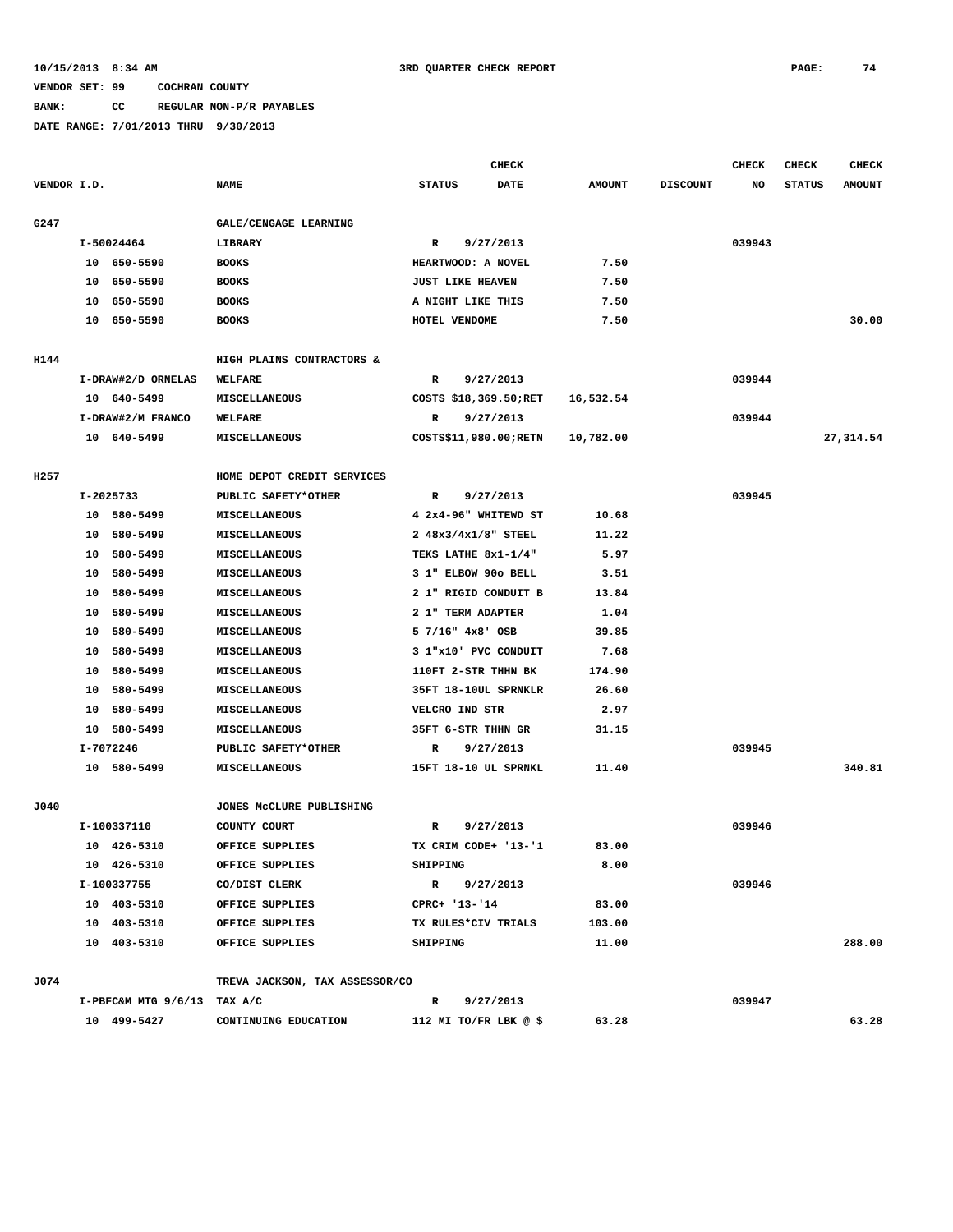## **BANK: CC REGULAR NON-P/R PAYABLES**

|             |          |                                   |                               |                   | <b>CHECK</b>             |               |                 | <b>CHECK</b> | <b>CHECK</b>  | <b>CHECK</b>  |
|-------------|----------|-----------------------------------|-------------------------------|-------------------|--------------------------|---------------|-----------------|--------------|---------------|---------------|
| VENDOR I.D. |          |                                   | <b>NAME</b>                   | <b>STATUS</b>     | <b>DATE</b>              | <b>AMOUNT</b> | <b>DISCOUNT</b> | NO           | <b>STATUS</b> | <b>AMOUNT</b> |
|             |          |                                   |                               |                   |                          |               |                 |              |               |               |
| J082        |          |                                   | JOHN DEERE FINANCIAL          |                   |                          |               |                 |              |               |               |
|             | I-110692 |                                   | <b>CEMETERY</b>               | R                 | 9/27/2013                |               |                 | 039948       |               |               |
|             |          | 10 516-5451                       | <b>REPAIR</b>                 |                   | <b>ACCELERATOR CABLE</b> | 42.36         |                 |              |               | 42.36         |
|             |          |                                   |                               |                   |                          |               |                 |              |               |               |
| K025        |          |                                   | K-BAR TEXAS ELECTRIC, INC     |                   |                          |               |                 |              |               |               |
|             |          | I-2087189                         | PUBLIC SAFETY*OTHER           | R                 | 9/27/2013                |               |                 | 039949       |               |               |
|             |          | 10 580-5499                       | MISCELLANEOUS                 |                   | NEMA1 SCR CVR BOX        | 69.88         |                 |              |               | 69.88         |
| M034        |          |                                   | MATTHEW BENDER & CO, INC      |                   |                          |               |                 |              |               |               |
|             |          | I-49128035                        | <b>SHERIFF</b>                | R                 | 9/27/2013                |               |                 | 039950       |               |               |
|             |          | 10 560-5310                       | OFFICE SUPPLIES               |                   | TX CRIM & TRAF LAW W     | 66.89         |                 |              |               | 66.89         |
|             |          |                                   |                               |                   |                          |               |                 |              |               |               |
| M053        |          |                                   | MYATT BLUME & FIDALEO LTD LLP |                   |                          |               |                 |              |               |               |
|             |          | I-2985/2012 AUDIT                 | NON-DEPARTMENTAL              | R                 | 9/27/2013                |               |                 | 039951       |               |               |
|             |          | 10 409-5401                       | <b>OUTSIDE AUDIT</b>          |                   | ANNUAL AUDIT CAL YR      | 17,500.00     |                 |              |               |               |
|             |          | 10 409-5401                       | <b>OUTSIDE AUDIT</b>          |                   | R/B MEALS, TRAVEL        | 303.33        |                 |              |               | 17,803.33     |
|             |          |                                   |                               |                   |                          |               |                 |              |               |               |
| M090        |          |                                   | MARINE AUTOMOTIVE & DIESEL    |                   |                          |               |                 |              |               |               |
|             |          | I-075719                          | PREC <sub>3</sub>             | $\mathbb{R}$      | 9/27/2013                |               |                 | 039952       |               |               |
|             |          | 15 623-5451                       | <b>REPAIRS</b>                | <b>ALTERNATOR</b> |                          | 228.99        |                 |              |               | 228.99        |
|             |          |                                   |                               |                   |                          |               |                 |              |               |               |
| M292        |          |                                   | JOEL MARTINEZ                 |                   |                          |               |                 |              |               |               |
|             | $I-1$    |                                   | CLERK                         | R                 | 9/27/2013                |               |                 | 039953       |               |               |
|             |          | 10 403-5451                       | <b>REPAIRS</b>                |                   | PRTR TROUBLESHOOT, RP    | 75.00         |                 |              |               |               |
|             |          | 10 403-5451                       | <b>REPAIRS</b>                |                   | PRTR FUSER/CLR LASER     | 105.89        |                 |              |               | 180.89        |
|             |          |                                   |                               |                   |                          |               |                 |              |               |               |
| N015        |          |                                   | NINTH ADM. JUDICIAL REGION    |                   |                          |               |                 |              |               |               |
|             |          | I-2013 ASSESSMENT                 | DISTRICT COURT                | R                 | 9/27/2013                |               |                 | 039954       |               |               |
|             |          | 10 435-5415                       | <b>ASSESSMENT</b>             |                   | 2013 ASSESSMENT          | 330.75        |                 |              |               | 330.75        |
|             |          |                                   |                               |                   |                          |               |                 |              |               |               |
| N066        |          |                                   | NTS COMMUNICATIONS            |                   |                          |               |                 |              |               |               |
|             |          | I-8062660032 09/13<br>15 610-5420 | COMM'R CT/CO JUDGE            | R                 | 9/27/2013                |               |                 | 039955       |               |               |
|             |          |                                   | TELECOMMUNICATIONS            | WATS LINE         |                          | 1.00          |                 |              |               |               |
|             |          | 15 610-5420                       | TELECOMMUNICATIONS            | FEES              |                          | 6.65          |                 |              |               | 7.65          |
| N070        |          |                                   | <b>NUNLEY BROTHERS</b>        |                   |                          |               |                 |              |               |               |
|             |          | I-09/27/13 PREC 2                 | PREC <sub>2</sub>             | $\mathbf{R}$      | 9/27/2013                |               |                 | 039956       |               |               |
|             |          | 15 622-5356                       | ROAD MATERIALS & SUPPLIES     |                   | 10 BELLY DUMPS @ \$4/    | 800.00        |                 |              |               | 800.00        |
|             |          |                                   |                               |                   |                          |               |                 |              |               |               |
| N082        |          |                                   | <b>NETDATA</b>                |                   |                          |               |                 |              |               |               |
|             | I-14862  |                                   | <b>JUSTICE OF PEACE</b>       | $\mathbb{R}$      | 9/27/2013                |               |                 | 039957       |               |               |
|             |          | 10 455-5411                       | <b>MAINTENANCE CONTRACTS</b>  |                   | SFTWR MAINT 1/1/14-1     | 1,500.00      |                 |              |               |               |
|             |          | 10 455-5411                       | MAINTENANCE CONTRACTS         |                   | EARLY PAY DISCOUNT       | 45.00CR       |                 |              |               |               |
|             | I-14966  |                                   | <b>JUSTICE OF PEACE</b>       | $\mathbb{R}$      | 9/27/2013                |               |                 | 039957       |               |               |
|             |          | 10 455-5499                       | MISCELLANEOUS                 |                   | ITICKET AUG 13           | 24.00         |                 |              |               | 1,479.00      |
|             |          |                                   |                               |                   |                          |               |                 |              |               |               |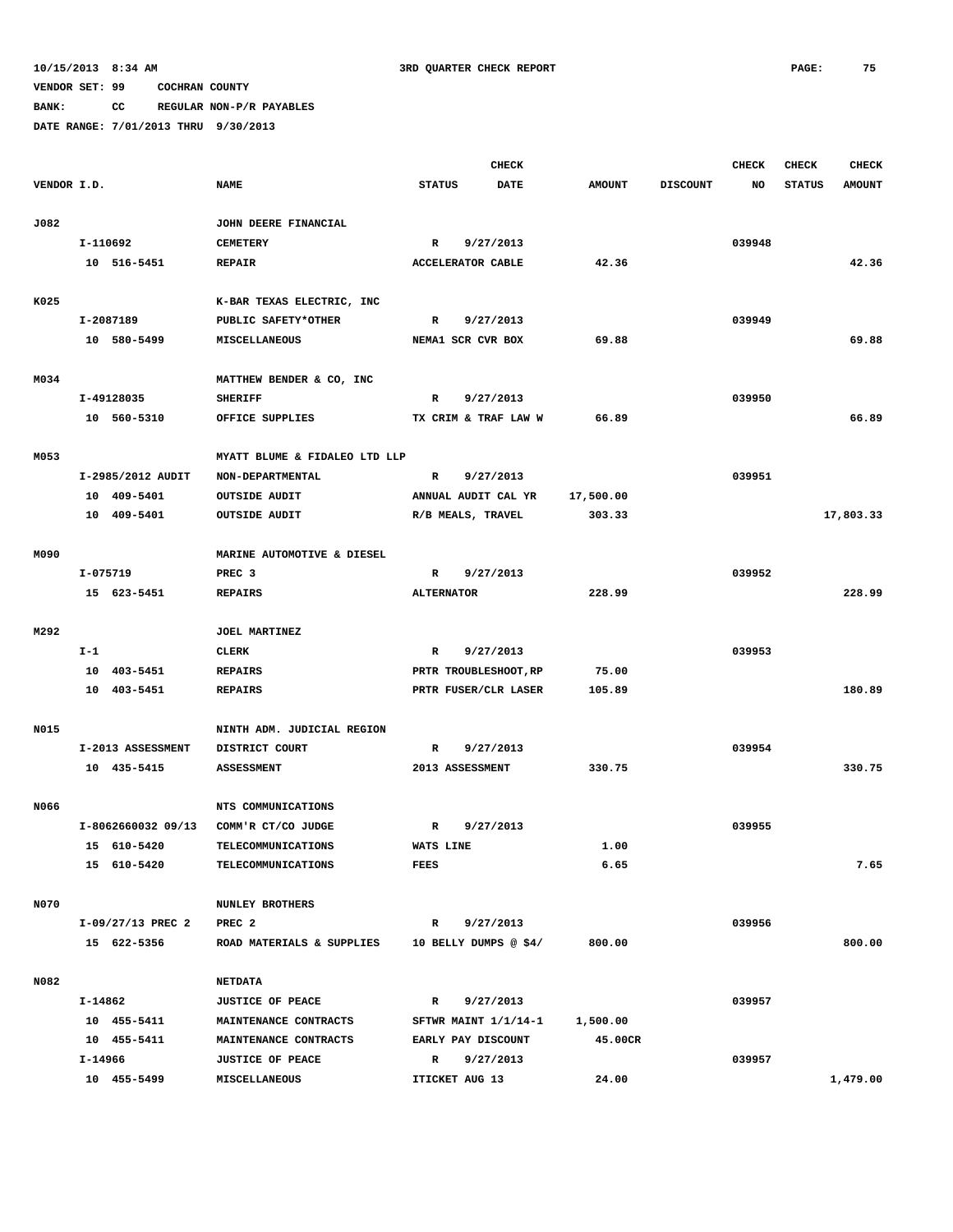### **10/15/2013 8:34 AM 3RD QUARTER CHECK REPORT PAGE: 76**

## **VENDOR SET: 99 COCHRAN COUNTY**

**BANK: CC REGULAR NON-P/R PAYABLES**

**DATE RANGE: 7/01/2013 THRU 9/30/2013**

|             |    |                    |                                          |               | <b>CHECK</b>         |               |                 | <b>CHECK</b> | <b>CHECK</b>  | <b>CHECK</b>  |
|-------------|----|--------------------|------------------------------------------|---------------|----------------------|---------------|-----------------|--------------|---------------|---------------|
| VENDOR I.D. |    |                    | <b>NAME</b>                              | <b>STATUS</b> | <b>DATE</b>          | <b>AMOUNT</b> | <b>DISCOUNT</b> | NO.          | <b>STATUS</b> | <b>AMOUNT</b> |
| 0013        |    |                    | OLD REPUBLIC SURETY COMPA                |               |                      |               |                 |              |               |               |
|             |    | I-CO CLERK/DEWBRE  | CLERK                                    | $\mathbb{R}$  | 9/27/2013            |               |                 | 039958       |               |               |
|             |    | 10 403-5480        | BONDS & NOTARY FEES NEW CO CLERK BOND/SH |               |                      | 50.00         |                 |              |               | 50.00         |
| 0013        |    |                    | OLD REPUBLIC SURETY COMPA                |               |                      |               |                 |              |               |               |
|             |    | I-DIST CLRK/DEWBRE | <b>CLERK</b>                             | $\mathbb{R}$  | 9/27/2013            |               |                 | 039959       |               |               |
|             |    | 10 403-5480        | BONDS & NOTARY FEES NEW DIST CLRK BOND/S |               |                      | 50.00         |                 |              |               | 50.00         |
| P007        |    |                    | PAYROLL CLEARING ACCT                    |               |                      |               |                 |              |               |               |
|             |    | I-3RD QTR 2013     | WORKERS'S COMP-ALL DEPTS R 9/27/2013     |               |                      |               |                 | 039960       |               |               |
|             |    | 10 400-5204        | WORKERS' COMPENSATION                    |               | W/C QTRLY DEPOSIT-CN | 79.68         |                 |              |               |               |
|             |    | 10 403-5204        | WORKERS' COMPENSATION                    |               | W/C QTRLY DEPOSIT-CL | 113.22        |                 |              |               |               |
|             |    | 10 435-5204        | WORKERS' COMPENSATION                    |               | W/C QTRLY DEPOSIT-DI | 15.85         |                 |              |               |               |
|             |    | 10 455-5204        | WORKERS' COMPENSATION                    |               | W/C QTRLY DEPOSIT-J. | 42.45         |                 |              |               |               |
|             |    | 10 475-5204        | WORKERS' COMPENSATION                    |               | W/C QTRLY DEPOSIT-CN | 11.77         |                 |              |               |               |
|             | 10 | 476-5204           | WORKERS' COMPENSATION                    |               | W/C QTRLY DEPOSIT-DI | 35.12         |                 |              |               |               |
|             |    | 10 490-5204        | WORKERS' COMPENSATION                    |               | W/C QTRLY DEPOSIT-EL | 12.41         |                 |              |               |               |
|             | 10 | 495-5204           | WORKERS' COMPENSATION                    |               | W/C QTRLY DEPOSIT-AU | 69.94         |                 |              |               |               |
|             | 10 | 497-5204           | WORKERS' COMPENSATION                    |               | W/C QTRLY DEPOSIT-TR | 37.73         |                 |              |               |               |
|             |    | 10 499-5204        | WORKERS' COMPENSATION                    |               | W/C QTRLY DEPOSIT-TA | 100.30        |                 |              |               |               |
|             |    | 10 510-5204        | WORKERS' COMPENSATION                    |               | W/C QTRLY DEPOSIT-CO | 177.84        |                 |              |               |               |

 **10 512-5204 WORKERS' COMPENSATION W/C QTRLY DEPOSIT-JA 411.87 10 516-5204 WORKERS' COMPENSATION W/C QTRLY DEPOSIT-CE 269.44 10 550-5204 WORKERS' COMPENSATION W/C QTRLY DEPOSIT-CO 125.07 10 560-5204 WORKERS' COMPENSATION W/C QTRLY DEPOSIT-SH 1,591.06 10 571-5204 WORKERS' COMPENSATION W/C QTRLY DEPOSIT-JU 10.83 10 650-5204 WORKERS' COMPENSATION W/C QTRLY DEPOSIT-LI 38.79 10 652-5204 WORKERS' COMPENSATION W/C QTRLY DEPOSIT-MU 10.62 10 660-5204 WORKERS' COMPENSATION W/C QTRLY DEPOSIT-PA 175.83 10 662-5204 WORKERS' COMPENSATION W/C QTRLY DEPOSIT-AC 197.81**

 **10 665-5204 WORKERS' COMPENSATION W/C QTRLY DEPOSIT-EX 30.72 15 610-5204 WORKERS' COMPENSATION W/C QTRLY DEPOSIT-CO 166.54 15 621-5204 WORKERS' COMPENSATION W/C QTRLY DEPOSIT-PR 621.12 15 622-5204 WORKERS' COMPENSATION W/C QTRLY DEPOSIT-PR 623.73 15 623-5204 WORKERS' COMPENSATION W/C QTRLY DEPOSIT-PR 612.76 15 624-5204 WORKERS' COMPENSATION W/C QTRLY DEPOSIT-PR 608.19**

 **10 663-5204 WORKERS' COMPENSATION W/C QTRLY DEPOSIT-SR**

| P088 |                | PITNEY BOWES GLOBAL FINANCIAL |                      |        |        |        |
|------|----------------|-------------------------------|----------------------|--------|--------|--------|
|      | I-9571324-SP13 | NON-DEPT'L/CLERK              | 9/27/2013            |        | 039961 |        |
|      | 409-5411<br>10 | MAINTENANCE CONTRACTS         | 3RD QTR PSTGE MTR LE | 834.00 |        | 834.00 |

 **30 518-5204 WORKERS COMPENSATION W/C QTRLY DEPOSIT-AI 75.35 6,266.04**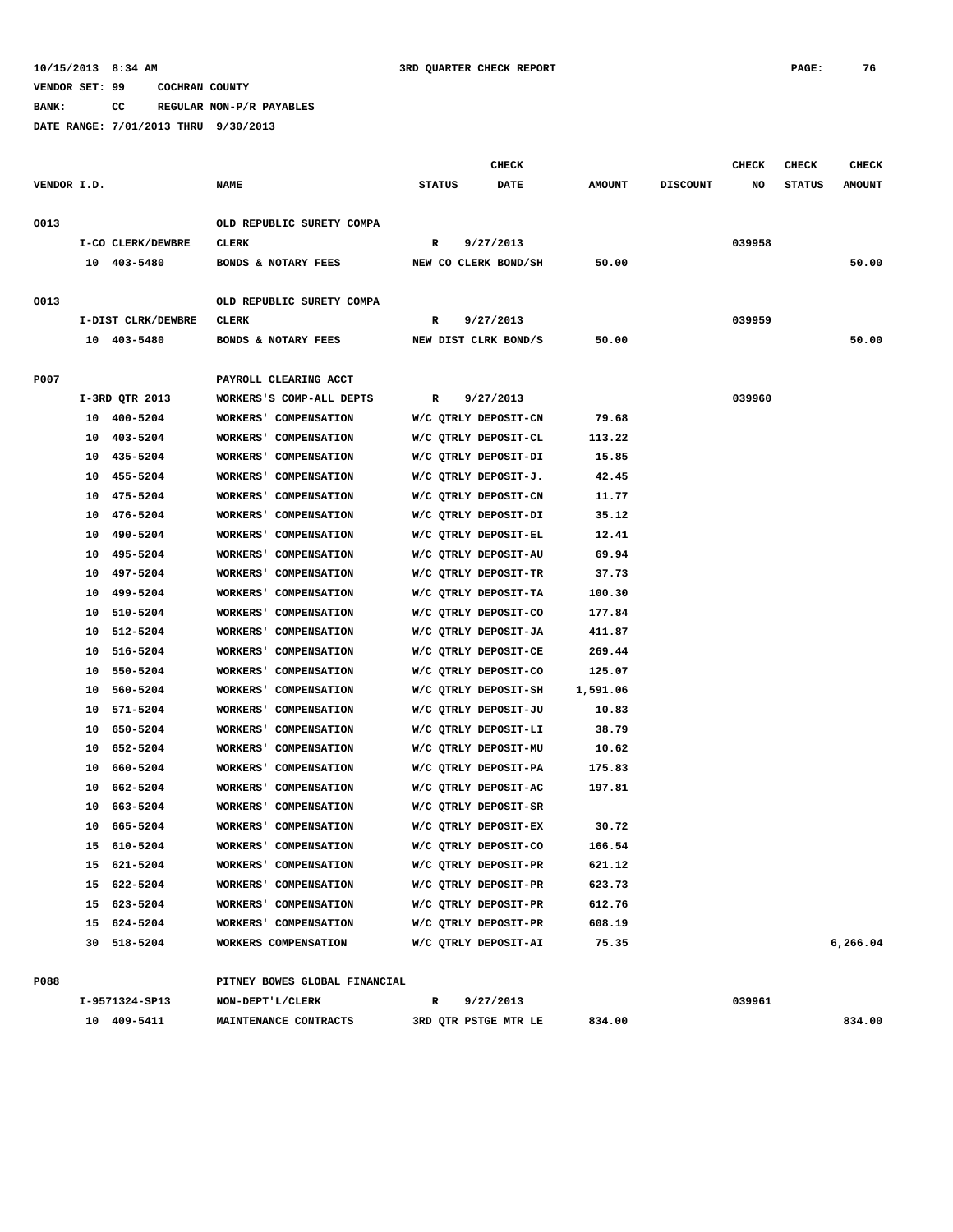# **BANK: CC REGULAR NON-P/R PAYABLES**

|             |          |                             |                               | <b>CHECK</b>  |                      |               |                 | CHECK  | <b>CHECK</b>  | <b>CHECK</b>  |
|-------------|----------|-----------------------------|-------------------------------|---------------|----------------------|---------------|-----------------|--------|---------------|---------------|
| VENDOR I.D. |          |                             | <b>NAME</b>                   | <b>STATUS</b> | <b>DATE</b>          | <b>AMOUNT</b> | <b>DISCOUNT</b> | NO     | <b>STATUS</b> | <b>AMOUNT</b> |
| R033        |          |                             | <b>GERALD RAMSEY</b>          |               |                      |               |                 |        |               |               |
|             |          | I-OCT '13 RENT              | NON-DEPT'L/STORAGE BLDG       | $\mathbb{R}$  | 9/27/2013            |               |                 | 039962 |               |               |
|             |          | 10 409-5499                 | MISCELLANEOUS                 |               | STORAGE BLDG RENT OC | 300.00        |                 |        |               | 300.00        |
|             |          |                             |                               |               |                      |               |                 |        |               |               |
| R099        |          |                             | CYNDIA LEA GUAJARDO dba       |               |                      |               |                 |        |               |               |
|             | I-106168 |                             | PREC 4                        | R             | 9/27/2013            |               |                 | 039963 |               |               |
|             |          | 15 624-5454                 | TIRES                         |               | 2 14.00-24 CHG ON SP | 120.00        |                 |        |               |               |
|             |          | 15 624-5454                 | TIRES                         |               | 3 24" NEW O-RINGS    | 29.85         |                 |        |               |               |
|             |          | 15 624-5454                 | <b>TIRES</b>                  | TRACTOR STEM  |                      | 14.95         |                 |        |               |               |
|             |          | 15 624-5454                 | <b>TIRES</b>                  |               | 14.00X24 FLAT/SP     | 60.00         |                 |        |               |               |
|             |          | 15 624-5454                 | <b>TIRES</b>                  | 2 TDF         |                      | 70.00         |                 |        |               |               |
|             | I-106274 |                             | <b>SHERIFF</b>                | R             | 9/27/2013            |               |                 | 039963 |               |               |
|             |          | 10 560-5454                 | TIRES                         |               | P245/55/18 FLAT LR/# | 14.00         |                 |        |               | 308.80        |
|             |          |                             |                               |               |                      |               |                 |        |               |               |
| S047        |          |                             | SHELL FLEET PLUS              |               |                      |               |                 |        |               |               |
|             |          | I-065174922309              | <b>JUVENILE PROBATION</b>     | R             | 9/27/2013            |               |                 | 039964 |               |               |
|             |          | 10 571-5330                 | FUEL                          |               | 12GL UNL/EDEN 9/4    | 42.00         |                 |        |               |               |
|             |          | 10 571-5330                 | FUEL                          |               | CR FED TAX ON 12GL U | 2.20CR        |                 |        |               | 39.80         |
| S071        |          |                             | SCRIPT OFFICE PRODUCTS, INC.  |               |                      |               |                 |        |               |               |
|             | I-43641  |                             | <b>CLERK</b>                  | R             | 9/27/2013            |               |                 | 039965 |               |               |
|             |          | 10 403-5310                 | OFFICE SUPPLIES               |               | 500 BUS CARDS/DEWBRE | 120.95        |                 |        |               |               |
|             | I-43646  |                             | CO JUDGE/COMM'R CT            | R             | 9/27/2013            |               |                 | 039965 |               |               |
|             |          | 10 426-5310                 | OFFICE SUPPLIES               |               | HEW CZ155A PRINTER   | 168.69        |                 |        |               |               |
|             |          | 10 426-5310                 | OFFICE SUPPLIES               |               | CN053AN CRTG, BK     | 36.95         |                 |        |               |               |
|             |          | 10 426-5310                 | OFFICE SUPPLIES               |               | CN054AN CRTG, CY     | 19.99         |                 |        |               |               |
|             |          | 10 426-5310                 | OFFICE SUPPLIES               |               | CN055AN CRTG, MA     | 19.99         |                 |        |               |               |
|             | 10       | 426-5310                    | OFFICE SUPPLIES               |               | CN056AN CRTG, YW     | 19.99         |                 |        |               |               |
|             |          | 15 610-5310                 | OFFICE SUPPLIES               |               | RET 74XL CRTG, BK    | 42.95CR       |                 |        |               |               |
|             |          | 15 610-5310                 | OFFICE SUPPLIES               |               | RET 75XL CRTG, CLR   | 50.95CR       |                 |        |               |               |
|             | I-43695  |                             | CO JUDGE/COMM'R CT            | R             | 9/27/2013            |               |                 | 039965 |               |               |
|             |          | 15 610-5310                 | OFFICE SUPPLIES               |               | HON 105890NN DESK, M | 1,024.95      |                 |        |               |               |
|             |          | 15 610-5310                 | OFFICE SUPPLIES               |               | HON 4022N KEYBOARD,  | 125.95        |                 |        |               | 1,443.56      |
|             |          |                             |                               |               |                      |               |                 |        |               |               |
| S083        |          |                             | SOUTH PLAINS COMMUNITY ACTION |               |                      |               |                 |        |               |               |
|             |          | I-37280.2/D ORNELAS WELFARE |                               | R             | 9/27/2013            |               |                 | 039966 |               |               |
|             |          | 10 640-5499                 | <b>MISCELLANEOUS</b>          |               | PER INV/DOMINGA ORNE | 350.00        |                 |        |               |               |
|             |          | I-37351.2 M FRANCO          | WELFARE                       | $\mathbb{R}$  | 9/27/2013            |               |                 | 039966 |               |               |
|             |          | 10 640-5499                 | <b>MISCELLANEOUS</b>          |               | PER INV/MARIA FRANCO | 550.00        |                 |        |               | 900.00        |
|             |          |                             |                               |               |                      |               |                 |        |               |               |
| S149        |          |                             | SHERIFFS' ASSOCIATION OF      |               |                      |               |                 |        |               |               |
|             |          | I-2013/GERIK                | <b>SHERIFF</b>                | R             | 9/27/2013            |               |                 | 039967 |               |               |
|             |          | 10 560-5481                 | DUES AND REGISTRATION         |               | 2013 MEMBERSHIP/P GE | 25.00         |                 |        |               | 25.00         |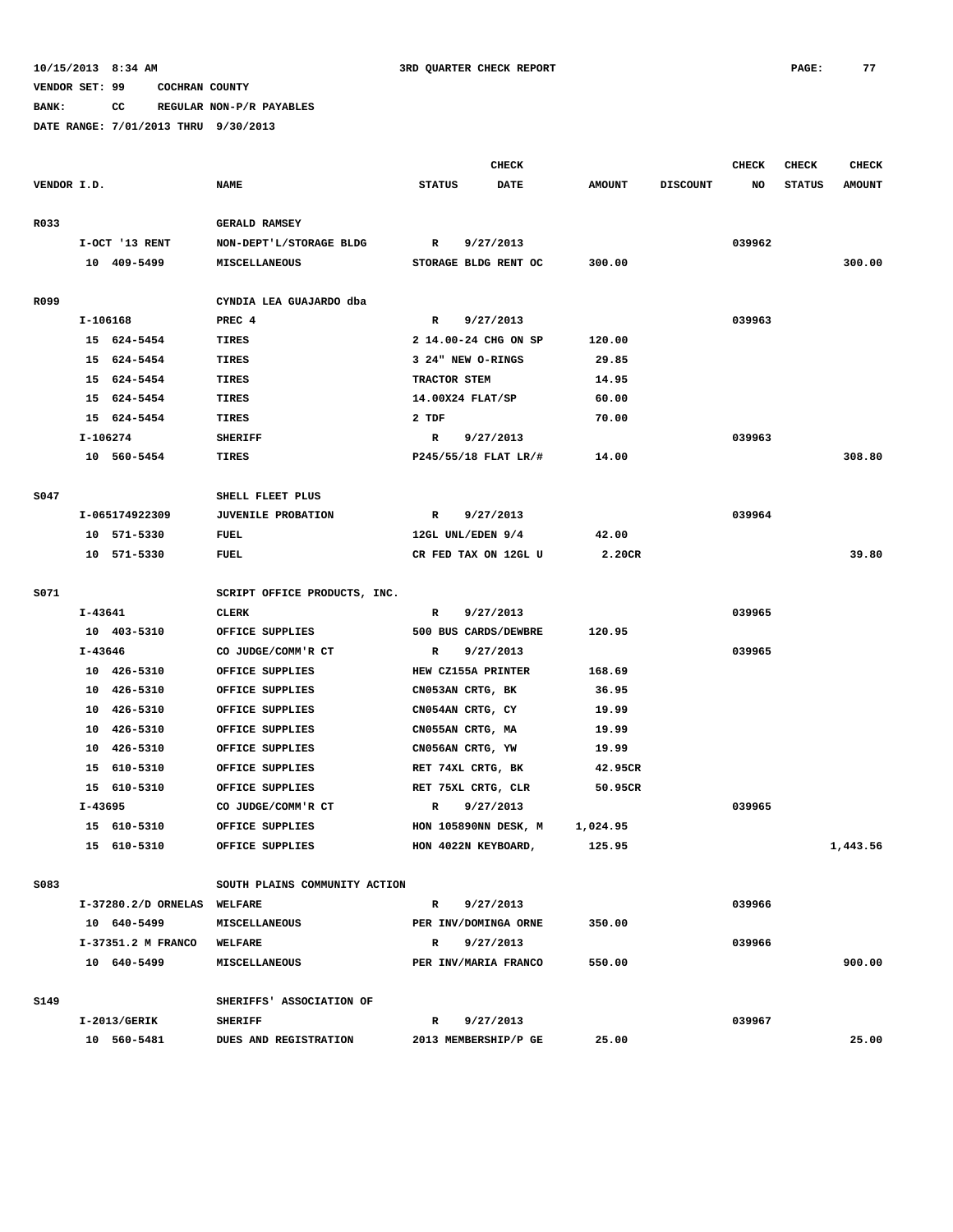**BANK: CC REGULAR NON-P/R PAYABLES**

|             |                  |                                                             |                     | <b>CHECK</b>             |               |                 | <b>CHECK</b> | <b>CHECK</b>  | <b>CHECK</b>  |
|-------------|------------------|-------------------------------------------------------------|---------------------|--------------------------|---------------|-----------------|--------------|---------------|---------------|
| VENDOR I.D. |                  | <b>NAME</b>                                                 | <b>STATUS</b>       | <b>DATE</b>              | <b>AMOUNT</b> | <b>DISCOUNT</b> | NO           | <b>STATUS</b> | <b>AMOUNT</b> |
| <b>S222</b> |                  | SOUTH PLAINS COMMUNICATIONS                                 |                     |                          |               |                 |              |               |               |
|             | I-0102390-IN     | <b>SHERIFF</b>                                              | R                   | 9/27/2013                |               |                 | 039968       |               |               |
|             | 10 560-5452      | OFFICE EQUIPMENT REPAIR                                     |                     | RPR CLA PWR PRT; RE-W    | 37.50         |                 |              |               | 37.50         |
| <b>S242</b> |                  | SAM'S CLUB                                                  |                     |                          |               |                 |              |               |               |
|             | I-2238973451     | NON-DEPT'L                                                  | R                   | 9/27/2013                |               |                 | 039969       |               |               |
|             | 10 409-5300      | COUNTY-WIDE SUPPLIES                                        |                     | 6" PARTY PLATES/RETR     | 74.48         |                 |              |               |               |
|             | 10 409-5300      | COUNTY-WIDE SUPPLIES                                        |                     | 9" PARTY PLATES/RETR     | 106.78        |                 |              |               |               |
|             | 10 409-5300      | COUNTY-WIDE SUPPLIES                                        |                     | 80Z FOAM CUPS/RETRMT     | 20.88         |                 |              |               |               |
|             | $I-815$ 09/18/13 | JAIL/NON-DEPT'L                                             | R                   | 9/27/2013                |               |                 | 039969       |               |               |
|             | 10 409-5300      | COUNTY-WIDE SUPPLIES                                        | 2PK 90Z CUPS        |                          | 15.92         |                 |              |               |               |
|             | 10 409-5300      | COUNTY-WIDE SUPPLIES                                        | 2PK FORKS           |                          | 17.96         |                 |              |               |               |
|             | 10 409-5300      | COUNTY-WIDE SUPPLIES                                        | 2 PK NAPKINS        |                          | 16.96         |                 |              |               |               |
|             | 10 409-5300      | COUNTY-WIDE SUPPLIES                                        | <b>TABLECOVER</b>   |                          | 13.38         |                 |              |               |               |
|             | 10 512-5392      | MISCELLANEOUS SUPPLIES                                      | 2 DISINFECTANT      |                          | 12.72         |                 |              |               | 279.08        |
| S281        |                  | <b>STAPLES</b>                                              |                     |                          |               |                 |              |               |               |
|             | I-4388770001     | JAIL                                                        | R                   | 9/27/2013                |               |                 | 039970       |               |               |
|             | 10 512-5310      | OFFICE SUPPLIES                                             |                     | AVG A/V +PCTUNEUP 20     | 49.99         |                 |              |               |               |
|             | I-4388770002     | JAIL                                                        | R                   | 9/27/2013                |               |                 | 039970       |               |               |
|             | 10 512-5310      | OFFICE SUPPLIES                                             |                     | SPLS 50PK CD/DVD SLI     | 14.99         |                 |              |               |               |
|             | 10 512-5310      | OFFICE SUPPLIES                                             | 3 BX FOLDER         |                          | 137.97        |                 |              |               |               |
|             | 10 512-5310      | OFFICE SUPPLIES                                             | MINI CHRG STATION   |                          | 29.99         |                 |              |               |               |
|             | 10 512-5310      | OFFICE SUPPLIES                                             | CPN                 |                          | 29.99CR       |                 |              |               |               |
|             | I-9244226509     | SHERIFF/JAIL                                                | R                   | 9/27/2013                |               |                 | 039970       |               |               |
|             | 10 512-5310      | OFFICE SUPPLIES                                             |                     | 1.5DZ MARKS-A-LOT, LG    | 15.44         |                 |              |               |               |
|             | 10 560-5310      | OFFICE SUPPLIES                                             |                     | 1.5DZ MARKS-A-LOT, LG    | 15.43         |                 |              |               |               |
|             | 10 512-5310      | OFFICE SUPPLIES                                             |                     | 1.5DZ PILOT G-2 GEL,     | 19.18         |                 |              |               |               |
|             | 10 560-5310      | OFFICE SUPPLIES                                             |                     | 1.5DZ PILOT G-2 GEL,     | 19.19         |                 |              |               |               |
|             | 10 560-5310      | OFFICE SUPPLIES                                             |                     | 2 HP CC364A TONER, B     | 316.78        |                 |              |               | 588.97        |
| S310        |                  | NATALIE SILHAN-TUCKER                                       |                     |                          |               |                 |              |               |               |
|             | I-ACADEMY 9/9/13 | EXTENSION SVC/FARM FAIR '13                                 | R                   | 9/27/2013                |               |                 | 039971       |               |               |
|             | 10 665-5334      | OTHER SUPPLIES                                              | <b>MEGAPHONE</b>    |                          | 14.99         |                 |              |               |               |
|             | 10 665-5310      | OFFICE SUPPLIES                                             | ENERGIZER-MAX ALK   |                          | 6.99          |                 |              |               |               |
|             | 10 665-5310      | OFFICE SUPPLIES                                             | R/B SALES TAX       |                          | 1.81          |                 |              |               |               |
|             |                  | I-OFFICE MAX 9/9/13 EXTENSION SVC/FARM FAIR '13 R 9/27/2013 |                     |                          |               |                 | 039971       |               |               |
|             | 10 665-5310      | OFFICE SUPPLIES                                             |                     | FORM BOARD WHT 30x40     | 7.49          |                 |              |               |               |
|             | 10 665-5310      | OFFICE SUPPLIES                                             | SELF-STK EASEL PAD  |                          | 32.99         |                 |              |               |               |
|             | 10 665-5310      | OFFICE SUPPLIES                                             |                     | $(3)$ HP $61$ INK CRTG/C | 101.97        |                 |              |               |               |
|             | 10 665-5310      | OFFICE SUPPLIES                                             | MAGNUM MRKR, BK     |                          | 4.49          |                 |              |               |               |
|             | 10 665-5310      | OFFICE SUPPLIES                                             |                     | DCK LEOPARD 6DT 1.88     | 5.29          |                 |              |               |               |
|             | 10 665-5310      | OFFICE SUPPLIES                                             | DISC                |                          | 1.29CR        |                 |              |               |               |
|             | 10 665-5310      | OFFICE SUPPLIES                                             | #2 PENCILS          |                          | 7.99          |                 |              |               |               |
|             | 10 665-5310      | OFFICE SUPPLIES                                             | <b>DUCT TAPE</b>    |                          | 7.99          |                 |              |               |               |
|             | 10 665-5310      | OFFICE SUPPLIES                                             | (2) DCK LEOPARD 6DT |                          | 10.58         |                 |              |               |               |
|             | 10 665-5310      | OFFICE SUPPLIES                                             | DISC                |                          | 2.58CR        |                 |              |               |               |
|             | 10 665-5310      | OFFICE SUPPLIES                                             | ENV 10x13 BRN 50PK  |                          | 18.49         |                 |              |               |               |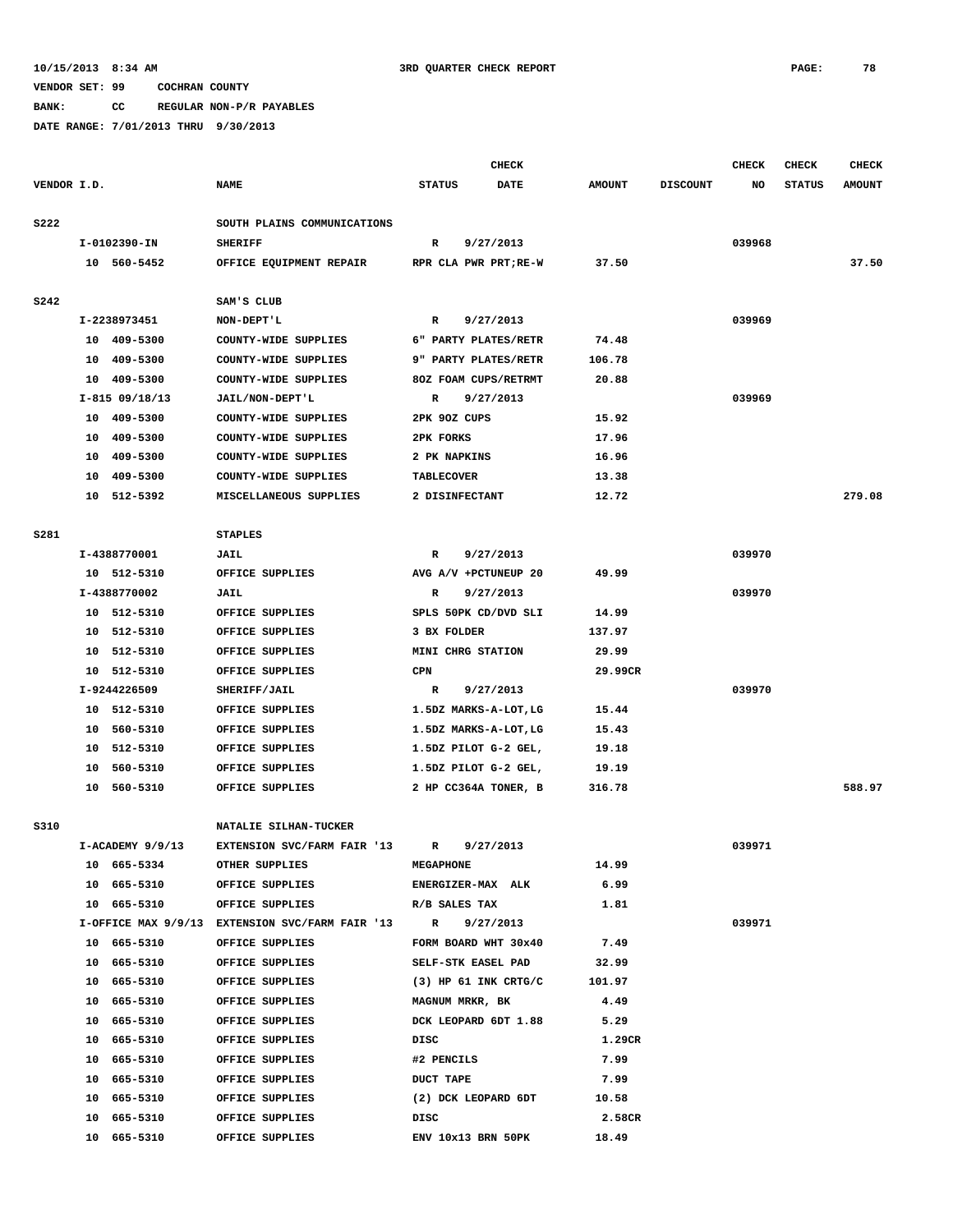**BANK: CC REGULAR NON-P/R PAYABLES DATE RANGE: 7/01/2013 THRU 9/30/2013**

|             |          |                            |                                                 |               | <b>CHECK</b>                                 |                      |                 | <b>CHECK</b> | <b>CHECK</b>  | <b>CHECK</b>  |
|-------------|----------|----------------------------|-------------------------------------------------|---------------|----------------------------------------------|----------------------|-----------------|--------------|---------------|---------------|
| VENDOR I.D. |          |                            | <b>NAME</b>                                     | <b>STATUS</b> | DATE                                         | <b>AMOUNT</b>        | <b>DISCOUNT</b> | NO           | <b>STATUS</b> | <b>AMOUNT</b> |
| S310        |          |                            | NATALIE SILHAN-TUCKER CONT                      |               |                                              |                      |                 |              |               |               |
|             |          |                            | I-OFFICE MAX 9/9/13 EXTENSION SVC/FARM FAIR '13 | R             | 9/27/2013                                    |                      |                 | 039971       |               |               |
|             |          | 10 665-5310                | OFFICE SUPPLIES                                 |               | GP TY TUXEDO BK 50CT                         | 16.29                |                 |              |               |               |
|             |          | 10 665-5310                | OFFICE SUPPLIES                                 |               | FOLDABLE DISPLAY EAS                         | 24.99                |                 |              |               |               |
|             |          | 10 665-5310                | OFFICE SUPPLIES                                 |               | BIG PADS 11"x11" YLW                         | 7.99                 |                 |              |               |               |
|             |          | 10 665-5310                | OFFICE SUPPLIES                                 | R/B SALES TAX |                                              | 20.02                |                 |              |               |               |
|             |          | $I-STAPLES$ 9/9/13         | EXTENSION SVC/FARM FAIR '13                     | R             | 9/27/2013                                    |                      |                 | 039971       |               |               |
|             |          | 10 665-5310                | OFFICE SUPPLIES                                 |               | VINYL LETTER CAPS/2                          | 17.98                |                 |              |               |               |
|             |          | 10 665-5310                | OFFICE SUPPLIES                                 | R/B SALES TAX |                                              | 1.48                 |                 |              |               | 305.95        |
|             |          |                            |                                                 |               |                                              |                      |                 |              |               |               |
| S315        |          |                            | DARLON JAMES SOJAK                              |               |                                              |                      |                 |              |               |               |
|             |          | I-#1424/J ROMERO           | DISTRICT COURT                                  | R             | 9/27/2013                                    |                      |                 | 039972       |               |               |
|             |          | 10 435-5400                | ATTORNEY AD LITEM                               |               | HRNG-M2REL (F)/JEFF                          | 350.00               |                 |              |               | 350.00        |
| S347        |          |                            | SOUTHERN TIRE MART, LLC                         |               |                                              |                      |                 |              |               |               |
|             |          | I-70160610                 | PREC 4                                          | R             | 9/27/2013                                    |                      |                 | 039973       |               |               |
|             |          | 15 624-5454                | TIRES                                           |               | 2 14.00-24 SPR GRP G                         | 1,190.70             |                 |              |               | 1,190.70      |
|             |          |                            |                                                 |               |                                              |                      |                 |              |               |               |
| S387        |          |                            | IRENE SEALY                                     |               |                                              |                      |                 |              |               |               |
|             |          | I-SLM TRNG 9/20/13         | LIBRARY                                         | R             | 9/27/2013                                    |                      |                 | 039974       |               |               |
|             |          | 10 650-5427                | CONTINUING EDUCATION                            |               | ADV TRNG 9/20; 114m                          | 64.41                |                 |              |               | 64.41         |
|             |          |                            |                                                 |               |                                              |                      |                 |              |               |               |
| T036        |          |                            | TARPLEY MUSIC COMPANY                           |               |                                              |                      |                 |              |               |               |
|             |          | I-1702473                  | <b>ACTIVITY BLDG</b>                            | R             | 9/27/2013                                    |                      |                 | 039975       |               |               |
|             |          | 10 662-5571<br>10 662-5571 | CAPITAL OUTLAY<br>CAPITAL OUTLAY                | <b>PARTS</b>  | UPDATE SOUND SYSTEM/                         | 2,000.00<br>5,699.02 |                 |              |               | 7,699.02      |
|             |          |                            |                                                 |               |                                              |                      |                 |              |               |               |
| T050        |          |                            | TAC UNEMPLOYMENT FUND                           |               |                                              |                      |                 |              |               |               |
|             |          | I-3RD QTR 2013             | UNEMPLOYMENT-ALL DEPTS                          | R             | 9/27/2013                                    |                      |                 | 039976       |               |               |
|             |          | 10 400-5206                | UNEMPLOYMENT                                    |               | QTRLY UNEMPLYMNT-CO                          | 21.42                |                 |              |               |               |
|             |          | 10 403-5206                | UNEMPLOYMENT                                    |               | QTRLY UNEMPLYMNT-CLE                         | 51.74                |                 |              |               |               |
|             |          | 10 435-5206                | UNEMPLOYMENT                                    |               | QTRLY UNEMPLYMNT-DIS                         | 7.95                 |                 |              |               |               |
|             |          | 10 455-5206                | UNEMPLOYMENT                                    |               | QTRLY UNEMPLYMNT-JP                          | 1.22                 |                 |              |               |               |
|             | 10       | 475-5206                   | UNEMPLOYMENT                                    |               | QTRLY UNEMPLYMNT-CO                          | 22.45                |                 |              |               |               |
|             | 10       | 476-5206                   | UNEMPLOYMENT                                    |               | QTRLY UNEMPLYMNT-DIS                         | 8.16                 |                 |              |               |               |
|             | 10       | 490-5206                   | UNEMPLOYMENT                                    |               | QTRLY UNEMPLYMNT-ELE                         | 8.51                 |                 |              |               |               |
|             | 10       | 495-5206                   | UNEMPLOYMENT                                    |               | QTRLY UNEMPLYMNT-CO                          | 47.93                |                 |              |               |               |
|             | 10       | 497-5206                   | UNEMPLOYMENT                                    |               | <b>OTRLY UNEMPLYMNT-TRE</b>                  |                      |                 |              |               |               |
|             | 10       | 499-5206                   | UNEMPLOYMENT                                    |               | QTRLY UNEMPLYMNT-TAX                         | 43.80                |                 |              |               |               |
|             | 10       | 510-5206                   | UNEMPLOYMENT                                    |               | QTRLY UNEMPLYMNT-CRT                         | 18.63                |                 |              |               |               |
|             | 10       | 512-5206                   | UNEMPLOYMENT                                    |               | QTRLY UNEMPLYMNT-JAI                         | 59.92                |                 |              |               |               |
|             | 10       | 516-5206                   | UNEMPLOYMENT                                    |               | QTRLY UNEMPLYMNT-CEM                         | 23.34                |                 |              |               |               |
|             | 10       | 560-5206                   | UNEMPLOYMENT                                    |               | QTRLY UNEMPLYMNT-SHE                         | 248.83               |                 |              |               |               |
|             | 10       | 571-5206                   | UNEMPLOYMENT                                    |               | QTRLY UNEMPLYMNT-JUV                         | 21.01                |                 |              |               |               |
|             | 10<br>10 | 650-5206                   | UNEMPLOYMENT                                    |               | QTRLY UNEMPLYMNT-LIB                         | 23.58                |                 |              |               |               |
|             | 10       | 660-5206<br>662-5206       | UNEMPLOYMENT                                    |               | QTRLY UNEMPLYMNT-PAR<br>QTRLY UNEMPLYMNT-ACT | 21.50                |                 |              |               |               |
|             | 10       | 663-5206                   | UNEMPLOYMENT<br>UNEMPLOYMENT                    |               | QTRLY UNEMPLYMNT-SR                          | 22.95                |                 |              |               |               |
|             |          |                            |                                                 |               |                                              |                      |                 |              |               |               |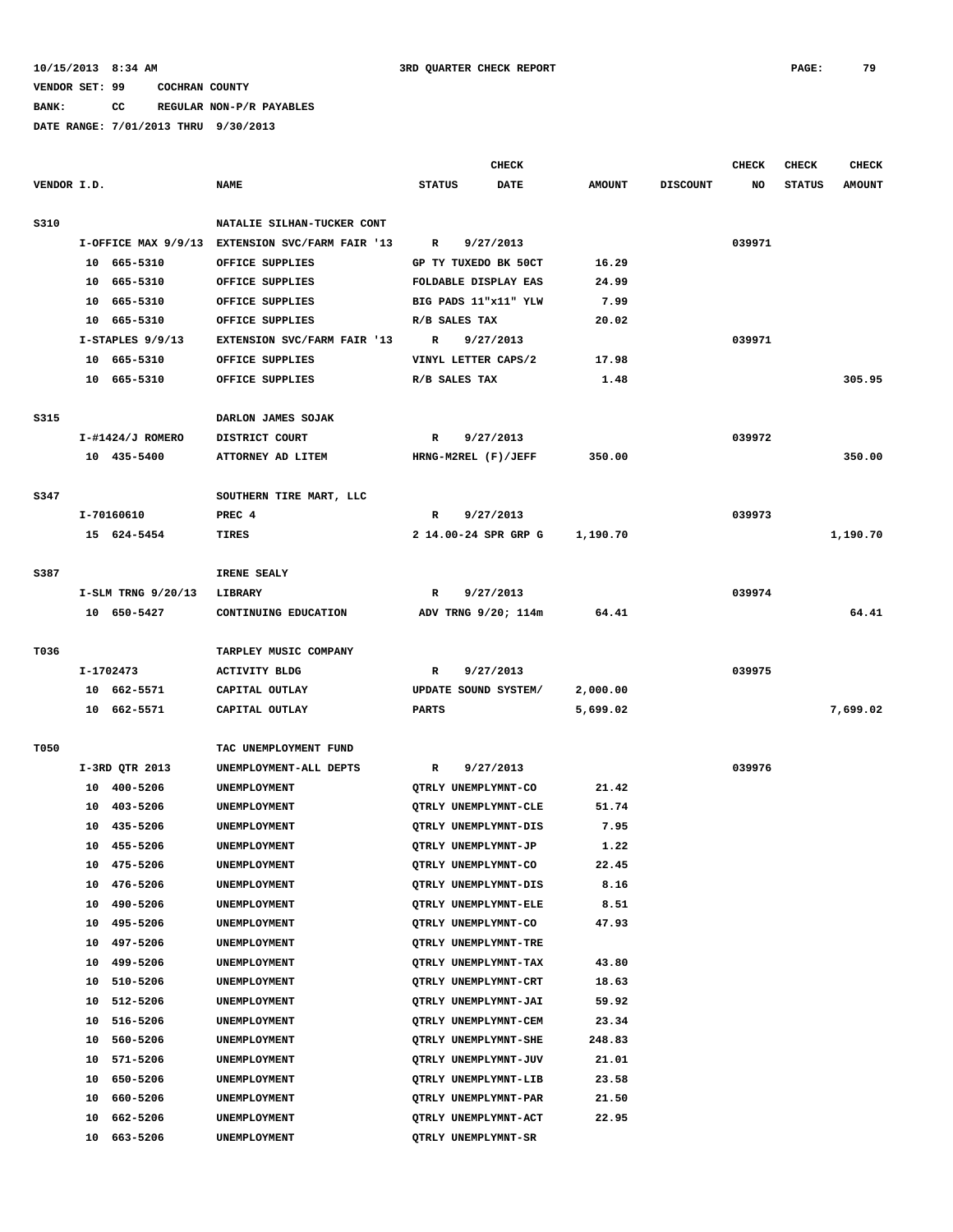## **BANK: CC REGULAR NON-P/R PAYABLES**

|             |          |                          |                                                |                | <b>CHECK</b>                     |               |                 | <b>CHECK</b> | <b>CHECK</b>  | <b>CHECK</b>  |
|-------------|----------|--------------------------|------------------------------------------------|----------------|----------------------------------|---------------|-----------------|--------------|---------------|---------------|
| VENDOR I.D. |          |                          | <b>NAME</b>                                    | <b>STATUS</b>  | DATE                             | <b>AMOUNT</b> | <b>DISCOUNT</b> | NO           | <b>STATUS</b> | <b>AMOUNT</b> |
| T050        |          |                          | TAC UNEMPLOYMENT FUND CONT                     |                |                                  |               |                 |              |               |               |
|             |          | I-3RD QTR 2013           | UNEMPLOYMENT-ALL DEPTS                         | R              | 9/27/2013                        |               |                 | 039976       |               |               |
|             |          | 10 665-5206              | UNEMPLOYMENT                                   |                | QTRLY UNEMPLYMNT-EXT             | 27.72         |                 |              |               |               |
|             |          | 15 621-5206              | UNEMPLOYMENT                                   |                | QTRLY UNEMPLYMNT-PRE             | 46.87         |                 |              |               |               |
|             |          | 15 622-5206              | UNEMPLOYMENT                                   |                | QTRLY UNEMPLYMNT-PRE             | 47.75         |                 |              |               |               |
|             |          | 15 623-5206              | UNEMPLOYMENT                                   |                | QTRLY UNEMPLYMNT-PRE             | 46.24         |                 |              |               |               |
|             |          | 15 624-5206              | UNEMPLOYMENT                                   |                | QTRLY UNEMPLYMNT-PRE             | 45.89         |                 |              |               | 867.41        |
|             |          |                          |                                                |                |                                  |               |                 |              |               |               |
| T051        |          |                          | TAC RISK MANAGEMENT POOL                       |                |                                  |               |                 |              |               |               |
|             |          | I-4TH QTR 2013           | WORKERS COMP/ALL DEPTS                         | R              | 9/27/2013                        |               |                 | 039977       |               |               |
|             |          | 10 000-2500.10           | RESERVE FOR W/C, UNEMPLYMNT                    |                | 4TH QTR WORKERS COMP             | 6,244.00      |                 |              |               | 6,244.00      |
| T075        |          |                          | TEXAS TOOL & EQUIPMENT                         |                |                                  |               |                 |              |               |               |
|             | I-354492 |                          | <b>COURTHOUSE</b>                              | R              | 9/27/2013                        |               |                 | 039978       |               |               |
|             |          | 10 510-5332              | CUSTODIAL SUPPLIES                             |                | $3/4"$ x $18"$ MASONRY B         | 24.75         |                 |              |               |               |
|             |          | 10 510-5451              | <b>REPAIR</b>                                  | 5' HOSE        |                                  | 5.69          |                 |              |               |               |
|             |          | 10 510-5451              | <b>REPAIR</b>                                  | <b>COUPLER</b> |                                  | 2.99          |                 |              |               |               |
|             |          | 10 510-5451              | <b>REPAIR</b>                                  |                | <b>COUPLER PLUG</b>              | 0.89          |                 |              |               |               |
|             |          | 10 510-5451              | <b>REPAIR</b>                                  | <b>CHUCK</b>   |                                  | 1.69          |                 |              |               | 36.01         |
|             |          |                          |                                                |                |                                  |               |                 |              |               |               |
| T087        |          |                          | TEXAS DEPARTMENT OF HEALTH                     |                |                                  |               |                 |              |               |               |
|             | I-19277  |                          | <b>CLERK</b>                                   | R              | 9/27/2013                        |               |                 | 039979       |               |               |
|             |          | 10 403-5310              | OFFICE SUPPLIES                                |                | 13 REMOTE BIRTH ACCE             | 23.79         |                 |              |               | 23.79         |
| T148        |          |                          | TASCOSA OFFICE MACHINES INC                    |                |                                  |               |                 |              |               |               |
|             | I-9CN190 |                          | <b>CLERK</b>                                   | R              | 9/27/2013                        |               |                 | 039980       |               |               |
|             |          | 10 403-5411              | MAINTENANCE CONTRACTS                          |                | 4578 COLOR COPIES/MA             | 54.94         |                 |              |               | 54.94         |
|             |          |                          |                                                |                |                                  |               |                 |              |               |               |
| T242        |          |                          | TEXAS AGRILIFE EXTENSION                       |                |                                  |               |                 |              |               |               |
|             |          | I-SCH/CO&DIST '14        | COUNTY/DIST CLERK                              | $\mathbb{R}$   | 9/27/2013                        |               |                 | 039981       |               |               |
|             |          | 10 403-5427              | CONTINUING EDUCATION                           |                | REGIS/1/13-16/14; S              | 165.00        |                 |              |               | 165.00        |
| T271        |          |                          | TEXAS STATE UNIV/SAN MARCOS                    |                |                                  |               |                 |              |               |               |
|             |          | I-FY14 JP SEMINAR        | <b>JUSTICE OF PEACE</b>                        | R              | 9/27/2013                        |               |                 | 039982       |               |               |
|             |          | 10 455-5427              | CONTINUING EDUCATION                           |                | FY14 JUSTICE OF PEAC             | 100.00        |                 |              |               | 100.00        |
| U019        |          |                          | UNITED SUPERMARKETS, INC                       |                |                                  |               |                 |              |               |               |
|             |          | C-002 4664 09/23/13 JAIL |                                                | R              | 9/27/2013                        |               |                 | 039983       |               |               |
|             |          | 10 512-5333              | FOOD-PRISONERS                                 |                | CR PERSONAL ITEM ON              | 0.69CR        |                 |              |               |               |
|             |          | I-002 4663 09/23/13 JAIL |                                                | R              | 9/27/2013                        |               |                 | 039983       |               |               |
|             |          | 10 512-5333              |                                                |                |                                  |               |                 |              |               |               |
|             |          | 10 512-5333              | <b>FOOD-PRISONERS</b><br><b>FOOD-PRISONERS</b> |                | 32 CT MULTI PK F<br>FC CREAMER/2 | 12.99<br>5.98 |                 |              |               |               |
|             |          |                          |                                                |                |                                  | 7.74          |                 |              |               |               |
|             |          | 10 512-5333              | FOOD-PRISONERS                                 |                | HEARTH OF TEX BR/6               |               |                 |              |               |               |
|             |          | 10 512-5333              | <b>FOOD-PRISONERS</b>                          |                | IMPER EFG SHA/2                  | 3.38          |                 |              |               |               |
|             |          | 10 512-5333              | <b>FOOD-PRISONERS</b>                          |                | SNACK/PERS--SEE CR M             | 0.69          |                 |              |               |               |
|             |          | 10 512-5333              | <b>FOOD-PRISONERS</b>                          |                | ICEBERG LETTUCE                  | 1.29          |                 |              |               |               |
|             |          | 10 512-5333              | <b>FOOD-PRISONERS</b>                          |                | RED DEL APPLES                   | 3.77          |                 |              |               |               |
|             |          | 10 512-5333              | FOOD-PRISONERS                                 |                | VALENCIA ORANGES                 | 2.99          |                 |              |               |               |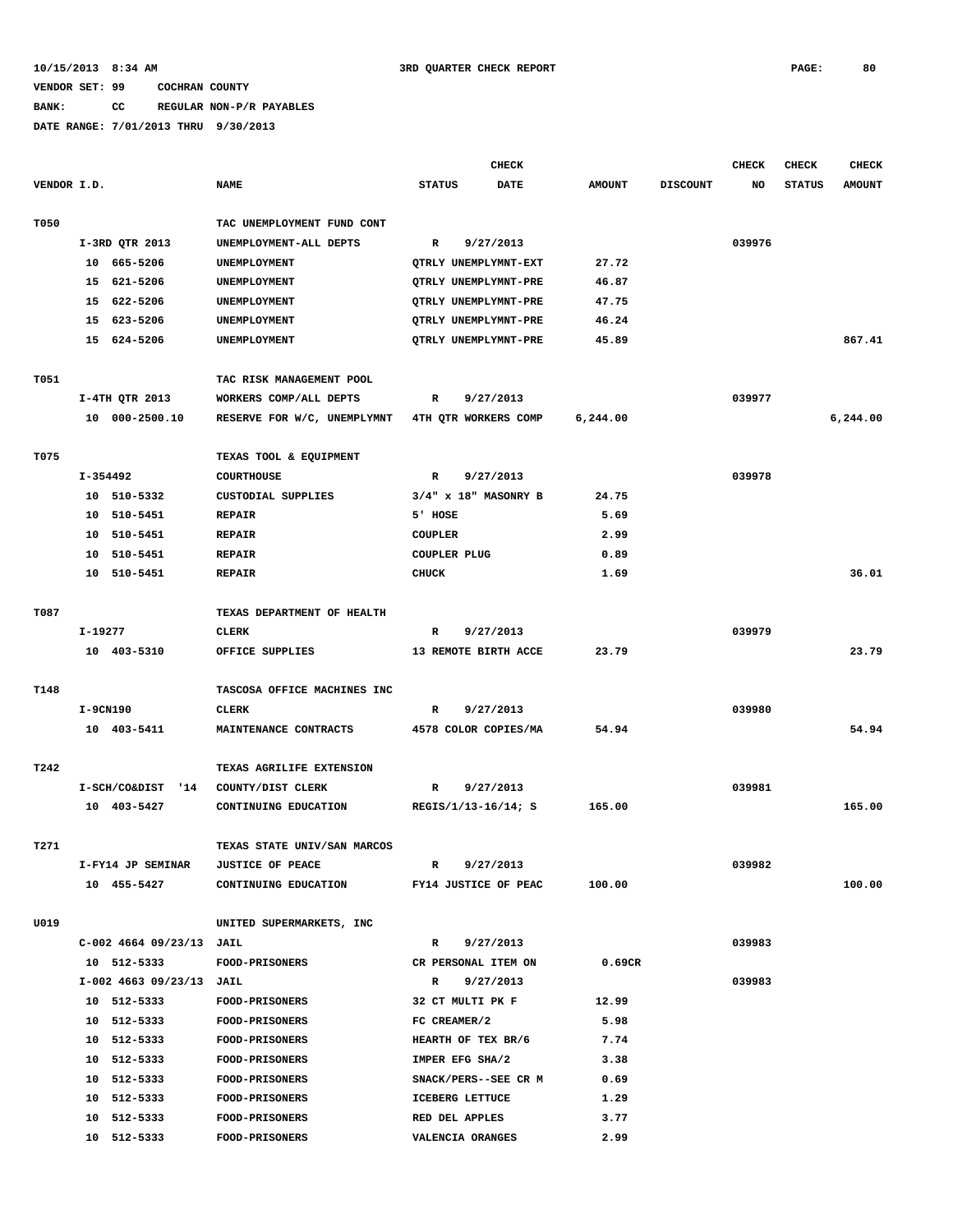## **10/15/2013 8:34 AM 3RD QUARTER CHECK REPORT PAGE: 81**

## **VENDOR SET: 99 COCHRAN COUNTY**

**BANK: CC REGULAR NON-P/R PAYABLES**

|             |         |                       |                                |                      | <b>CHECK</b> |               |                 | <b>CHECK</b> | CHECK         | <b>CHECK</b>  |
|-------------|---------|-----------------------|--------------------------------|----------------------|--------------|---------------|-----------------|--------------|---------------|---------------|
| VENDOR I.D. |         |                       | <b>NAME</b>                    | <b>STATUS</b>        | DATE         | <b>AMOUNT</b> | <b>DISCOUNT</b> | NO           | <b>STATUS</b> | <b>AMOUNT</b> |
|             |         |                       |                                |                      |              |               |                 |              |               |               |
| U019        |         |                       | UNITED SUPERMARKETS, ICONT     |                      |              |               |                 |              |               |               |
|             |         | $I-002$ 4663 09/23/13 | JAIL                           | R                    | 9/27/2013    |               |                 | 039983       |               |               |
|             |         | 10 512-5333           | <b>FOOD-PRISONERS</b>          | AJ BREAKFAST ENT/11  |              | 21.89         |                 |              |               |               |
|             | 10      | 512-5333              | <b>FOOD-PRISONERS</b>          | AJ EGG/BACON/FRI--6  |              | 11.94         |                 |              |               |               |
|             | 10      | 512-5333              | <b>FOOD-PRISONERS</b>          | AJ EGG/SAUSAGE--10   |              | 19.90         |                 |              |               |               |
|             | 10      | 512-5333              | <b>FOOD-PRISONERS</b>          | AJ FRENCH TOAST/10   |              | 19.90         |                 |              |               |               |
|             | 10      | 512-5333              | FOOD-PRISONERS                 | AJ PANCAKE/SAUSA/11  |              | 21.89         |                 |              |               |               |
|             | 10      | 512-5333              | <b>FOOD-PRISONERS</b>          | 21 BANQUET @ \$.97   |              | 20.37         |                 |              |               |               |
|             | 10      | 512-5333              | FOOD-PRISONERS                 | 8 BANQUET DINNER     |              | 7.76          |                 |              |               |               |
|             | 10      | 512-5333              | <b>FOOD-PRISONERS</b>          | 2 BANQUET DINNER     |              | 1.94          |                 |              |               |               |
|             | 10      | 512-5333              | <b>FOOD-PRISONERS</b>          | 22 BANQUET DINNER    |              | 21.34         |                 |              |               |               |
|             | 10      | 512-5333              | FOOD-PRISONERS                 | 9 BANQUET DINNERS @  |              | 16.11         |                 |              |               |               |
|             | 10      | 512-5333              | FOOD-PRISONERS                 | 8 BANQUET DINNER     |              | 7.76          |                 |              |               |               |
|             | 10      | 512-5333              | FOOD-PRISONERS                 | 21 BANQUET LASAGNA   |              | 20.37         |                 |              |               |               |
|             | 10      | 512-5333              | FOOD-PRISONERS                 | 20 BANQUET MEAL      |              | 19.40         |                 |              |               |               |
|             | 10      | 512-5333              | FOOD-PRISONERS                 | 13 BANQUET SPAG MTB  |              | 12.61         |                 |              |               |               |
|             | 10      | 512-5333              | FOOD-PRISONERS                 | 16 BANQUET SWISS ST  |              | 15.52         |                 |              |               |               |
|             | 10      | 512-5333              | <b>FOOD-PRISONERS</b>          | 18 BNQ CKN FRIED CK  |              | 17.46         |                 |              |               |               |
|             | 10      | 512-5333              | FOOD-PRISONERS                 | FC CRINKLE FRIES     |              | 5.99          |                 |              |               |               |
|             | 10      | 512-5333              | <b>FOOD-PRISONERS</b>          | 2 FC TATER TREATS    |              | 4.00          |                 |              |               |               |
|             | 10      | 512-5333              | <b>FOOD-PRISONERS</b>          | 12 HM CHICKEN        |              | 36.00         |                 |              |               |               |
|             | 10      | 512-5333              | <b>FOOD-PRISONERS</b>          | 9 HM CHICKEN STRPS   |              | 27.00         |                 |              |               |               |
|             | 10      | 512-5333              | <b>FOOD-PRISONERS</b>          | 12 HM CHKN DINNER    |              | 36.00         |                 |              |               |               |
|             | 10      | 512-5333              | <b>FOOD-PRISONERS</b>          | 15 HM CHKN STEAK     |              | 45.00         |                 |              |               |               |
|             | 10      | 512-5333              | FOOD-PRISONERS                 | 7 HM GRLD BRBN STK   |              | 21.00         |                 |              |               |               |
|             | 10      | 512-5333              | <b>FOOD-PRISONERS</b>          | 8 HM PORK RIB DIN    |              | 24.00         |                 |              |               |               |
|             | 10      | 512-5333              | FOOD-PRISONERS                 | 10 HM PUB FVR CHPPE  |              | 30.00         |                 |              |               |               |
|             | 10      | 512-5333              | <b>FOOD-PRISONERS</b>          | 12 HM TURKEY DINNER  |              | 36.00         |                 |              |               |               |
|             | 10      | 512-5333              | <b>FOOD-PRISONERS</b>          | 7 HNG MAN DINNER     |              | 21.00         |                 |              |               |               |
|             | 10      | 512-5333              | <b>FOOD-PRISONERS</b>          | 11 HNG MAN DINNER    |              | 33.00         |                 |              |               |               |
|             | 10      | 512-5333              | FOOD-PRISONERS                 | 16 HUNGARY MAN       |              | 48.00         |                 |              |               |               |
|             | 10      | 512-5333              | FOOD-PRISONERS                 | 7 HUNGRY MAN         |              | 21.00         |                 |              |               |               |
|             | 10      | 512-5333              | <b>FOOD-PRISONERS</b>          | SWANSON ENTREE       |              | 15.00         |                 |              |               |               |
|             |         | 10 512-5333           | <b>FOOD-PRISONERS</b>          | 11 SWN HM CHICKEN S  |              | 33.00         |                 |              |               |               |
|             |         | 10 512-5333           | FOOD-PRISONERS                 | GANDY'S MILK GAL     |              | 4.99          |                 |              |               |               |
|             |         | I-MEDS/N ENRIQUEZ     | JAIL                           | R                    | 9/27/2013    |               |                 | 039983       |               |               |
|             |         | 10 512-5391           | MEDICAL CARE-PRISONERS         | MEDS/NANCY ENRIQUEZ  |              | 21.44         |                 |              |               | 756.72        |
|             |         |                       |                                |                      |              |               |                 |              |               |               |
| U033        |         |                       | UTILITY ASSOCIATES, INC        |                      |              |               |                 |              |               |               |
|             | I-14700 |                       | SHERIFF/SFTWR                  | R                    | 9/27/2013    |               |                 | 039984       |               |               |
|             |         | 10 560-5310           | OFFICE SUPPLIES                | REMOTE SFTWR UPGRADE |              | 1,000.00      |                 |              |               | 1,000.00      |
| W007        |         |                       | WEST, A THOMSON REUTERS BUSINE |                      |              |               |                 |              |               |               |
|             |         | I-828021582           | CO ATTY/LAW LIBRARY            | $\mathbf R$          | 9/27/2013    |               |                 | 039985       |               |               |
|             |         | 10 475-5590           | LAW LIBRARY MTRLS/UPDATES      | TX PRACTICE V35 CO/S |              | 78.50         |                 |              |               |               |
|             |         | 10 475-5590           | LAW LIBRARY MTRLS/UPDATES      | TX PRAC V36 PP       |              | 78.50         |                 |              |               |               |
|             |         | 10 475-5590           | LAW LIBRARY MTRLS/UPDATES      | TX PRAC V36A PP      |              | 78.50         |                 |              |               | 235.50        |
|             |         |                       |                                |                      |              |               |                 |              |               |               |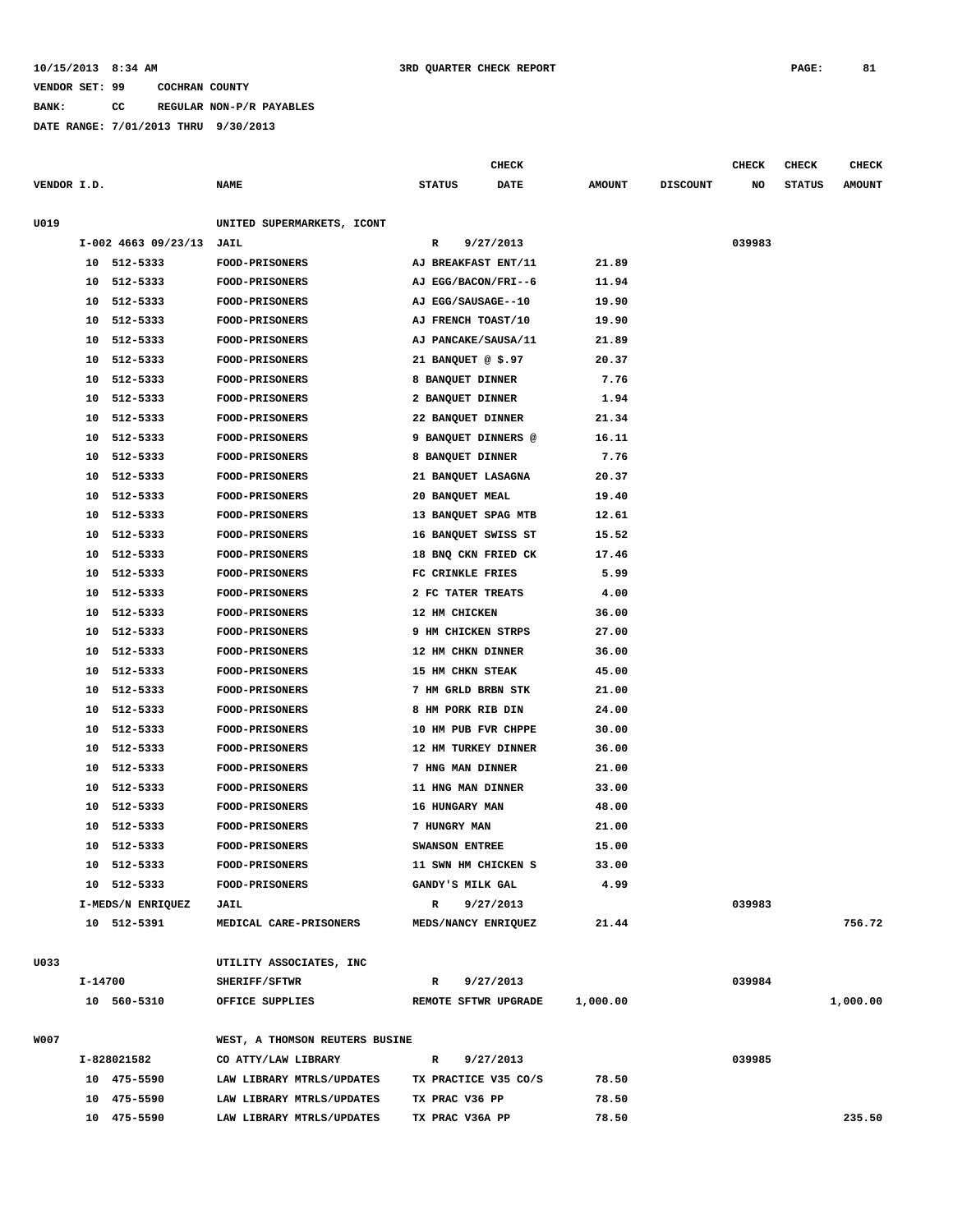**BANK: CC REGULAR NON-P/R PAYABLES**

|             |                                    |                              |                   | <b>CHECK</b>         |               |                 | <b>CHECK</b> | <b>CHECK</b>  | <b>CHECK</b>  |
|-------------|------------------------------------|------------------------------|-------------------|----------------------|---------------|-----------------|--------------|---------------|---------------|
| VENDOR I.D. |                                    | <b>NAME</b>                  | <b>STATUS</b>     | DATE                 | <b>AMOUNT</b> | <b>DISCOUNT</b> | NO           | <b>STATUS</b> | <b>AMOUNT</b> |
| W010        |                                    | WEST TEXAS GAS INC           |                   |                      |               |                 |              |               |               |
|             | I-004036001501 10/13 PARK/SHOP     |                              | $\mathbf{R}$      | 9/27/2013            |               |                 | 039986       |               |               |
|             | 10 660-5440                        | UTILITIES & IRRIGATION       |                   | GAS SVC 8/6-9/11/13  | 10.00         |                 |              |               |               |
|             | I-004036002501 10/13 PARK/SHOWBARN |                              | R                 | 9/27/2013            |               |                 | 039986       |               |               |
|             | 10 660-5440                        | UTILITIES & IRRIGATION       |                   | GAS SVC 8/6-9/11/13  | 10.00         |                 |              |               |               |
|             | I-004049022001 10/13 PREC 3        |                              | R                 | 9/27/2013            |               |                 | 039986       |               |               |
|             | 15 623-5440                        | UTILITIES                    |                   | GAS SVC 8/7-9/12/13  | 10.00         |                 |              |               | 30.00         |
|             |                                    |                              |                   |                      |               |                 |              |               |               |
| <b>W097</b> |                                    | WILDRED L. MATHENY dba       |                   |                      |               |                 |              |               |               |
|             | $I - 27404$                        | CRTHSE/ACT BLDG/LIBRARY      | $\mathbb{R}$      | 9/27/2013            |               |                 | 039987       |               |               |
|             | 10 510-5332                        | <b>CUSTODIAL SUPPLIES</b>    | SPRAY BUGS        |                      | 70.00         |                 |              |               |               |
|             | 10 662-5332                        | CUSTODIAL SUPPLIES           | <b>SPRAY BUGS</b> |                      | 45.00         |                 |              |               |               |
|             | 10 650-5332                        | <b>CUSTODIAL SUPPLIES</b>    | SPRAY BUGS        |                      | 35.00         |                 |              |               | 150.00        |
| W115        |                                    | RAYMOND D WEBER, SHERIFF     |                   |                      |               |                 |              |               |               |
|             | $I-09/19/13$                       | <b>SHERIFF</b>               | R                 | 9/27/2013            |               |                 | 039988       |               |               |
|             | 10 560-5427                        | CONTINUING EDUCATION         |                   | MEALS/SCHOOL 9/10-12 | 25.45         |                 |              |               | 25.45         |
|             |                                    |                              |                   |                      |               |                 |              |               |               |
| W115        |                                    | RAYMOND D WEBER, SHERIFF     |                   |                      |               |                 |              |               |               |
|             | $I-09/26/13$                       | <b>SHERIFF</b>               | R                 | 9/27/2013            |               |                 | 039989       |               |               |
|             | 10 560-5427                        | CONTINUING EDUCATION         |                   | MEALS/SCHOOL/PAULA 9 | 17.40         |                 |              |               | 17.40         |
| W164        |                                    | WARREN CAT                   |                   |                      |               |                 |              |               |               |
|             | C-CS020028585                      | PREC <sub>2</sub>            | R                 | 9/27/2013            |               |                 | 039990       |               |               |
|             | 15 622-5451                        | <b>REPAIRS</b>               |                   | RET 8 STRIP/INV #145 | 253.84CR      |                 |              |               |               |
|             | 15 622-5451                        | <b>REPAIRS</b>               |                   | RET 2 STRIP/INV#1453 | 76.00CR       |                 |              |               |               |
|             | 15 622-5451                        | <b>REPAIRS</b>               |                   | RET 1 STRIP/INV#1055 | 34.52CR       |                 |              |               |               |
|             | 15<br>622-5451                     | <b>REPAIRS</b>               |                   | RET 4 PLATE/INV#1890 | 72.08CR       |                 |              |               |               |
|             | 15 622-5451                        | <b>REPAIRS</b>               | RESTOCK CHG       |                      | 65.47         |                 |              |               |               |
|             | I-PS020262091                      | PREC <sub>2</sub>            | R                 | 9/27/2013            |               |                 | 039990       |               |               |
|             | 15 622-5451                        |                              |                   |                      |               |                 |              |               |               |
|             |                                    | <b>REPAIRS</b>               |                   | 2 ELEMENT ASM #245-6 | 124.10        |                 |              |               |               |
|             | 622-5451<br>15                     | <b>REPAIRS</b>               |                   | 2 ELEMENT ASM #245-6 | 76.10         |                 |              |               |               |
|             | 15 622-5451                        | <b>REPAIRS</b>               |                   | 2 FUEL FILTER #IR-07 | 58.30         |                 |              |               |               |
|             | I-W0020083251                      | PREC 3                       | R                 | 9/27/2013            |               |                 | 039990       |               |               |
|             | 15 623-5451                        | <b>REPAIRS</b>               |                   | LABOR/RPR A/C--CAT#1 | 165.00        |                 |              |               |               |
|             | 15 623-5451                        | REPAIRS                      |                   | 150 MI TO/FR BLEDSOE | 375.00        |                 |              |               | 427.53        |
| W209        |                                    | WRIGHT COLLISION CENTER, INC |                   |                      |               |                 |              |               |               |
|             | I-6909/13 EXPR #5105 SHERIFF       |                              | R                 | 9/27/2013            |               |                 | 039991       |               |               |
|             | 10 560-5451                        | MACHINERY-NON-OFFICE REPAIR  |                   | BODY LABOR/14.6HR    | 657.00        |                 |              |               |               |
|             | 10 560-5451                        | MACHINERY-NON-OFFICE REPAIR  | <b>SUBLET</b>     |                      | 372.50        |                 |              |               |               |
|             | 10 560-5451                        | MACHINERY-NON-OFFICE REPAIR  |                   | REFINISH LABOR/9.3   | 418.50        |                 |              |               |               |
|             | 10 560-5451                        | MACHINERY-NON-OFFICE REPAIR  | MECH LABOR/5.4    |                      | 405.00        |                 |              |               |               |
|             | 10 560-5451                        | MACHINERY-NON-OFFICE REPAIR  | <b>MATERIALS</b>  |                      | 288.30        |                 |              |               |               |
|             | 10 560-5451                        | MACHINERY-NON-OFFICE REPAIR  | <b>PARTS</b>      |                      | 2,562.99      |                 |              |               | 4,704.29      |
|             |                                    |                              |                   |                      |               |                 |              |               |               |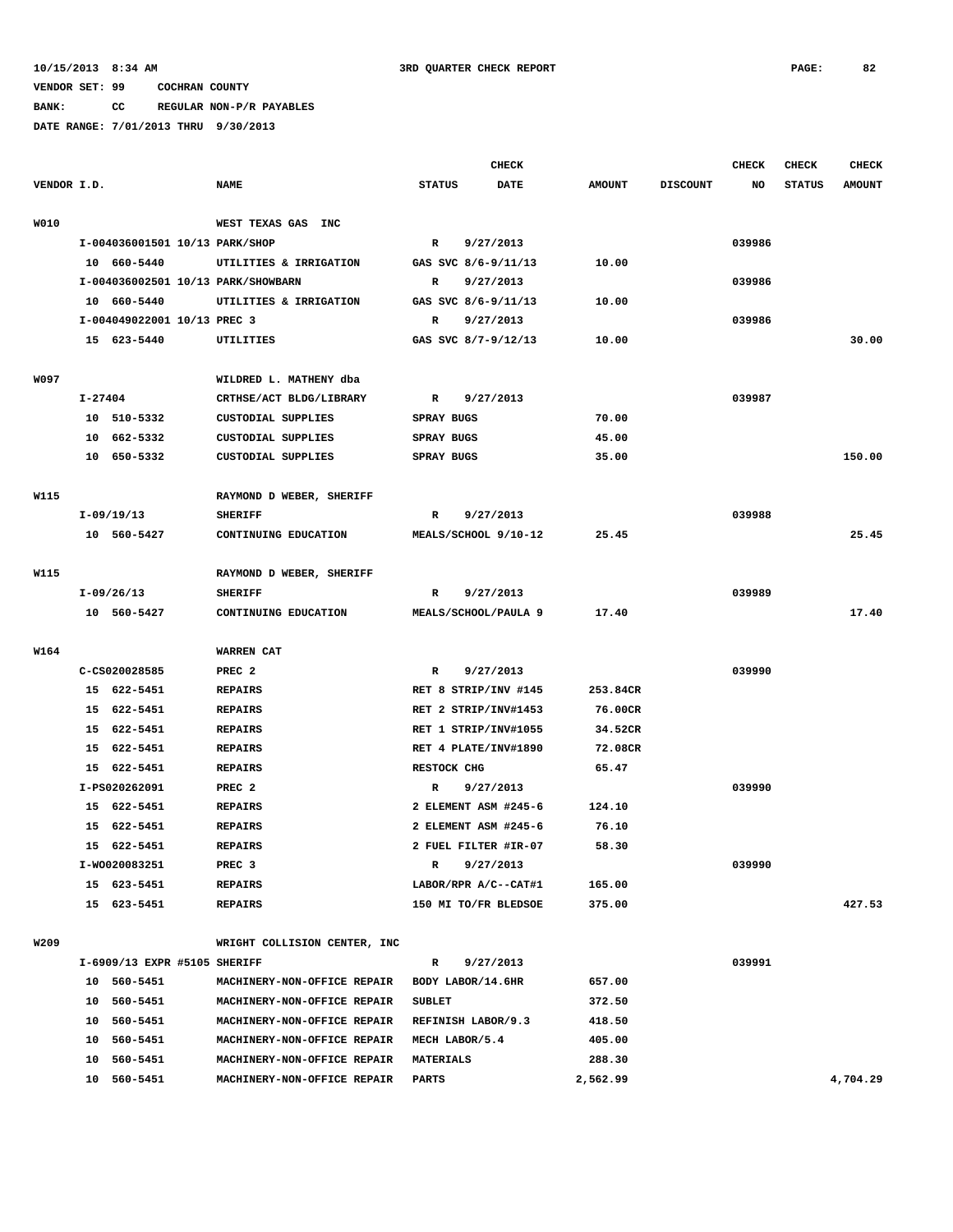# **BANK: CC REGULAR NON-P/R PAYABLES**

**DATE RANGE: 7/01/2013 THRU 9/30/2013**

|             |    |                             |             |               | <b>CHECK</b>       |               |                 | <b>CHECK</b> | <b>CHECK</b>  | <b>CHECK</b>  |
|-------------|----|-----------------------------|-------------|---------------|--------------------|---------------|-----------------|--------------|---------------|---------------|
| VENDOR I.D. |    |                             | <b>NAME</b> | <b>STATUS</b> | <b>DATE</b>        | <b>AMOUNT</b> | <b>DISCOUNT</b> | NO           | <b>STATUS</b> | <b>AMOUNT</b> |
|             |    |                             |             |               |                    |               |                 |              |               |               |
| X001        |    |                             | XCEL ENERGY |               |                    |               |                 |              |               |               |
|             |    | I-54-1829977-7 OCT13 PREC 2 |             | R             | 9/27/2013          |               |                 | 039992       |               |               |
|             | 15 | 622-5440                    | UTILITIES   |               | 13KWH 8/12-9/11/13 | 13.07         |                 |              |               |               |
|             | 15 | 622-5440                    | UTILITIES   | AREA LIGHT    |                    | 16.36         |                 |              |               | 29.43         |
|             |    |                             |             |               |                    |               |                 |              |               |               |

| ** TOTALS **    | NO  |                               | INVOICE AMOUNT | <b>DISCOUNTS</b> | CHECK AMOUNT |
|-----------------|-----|-------------------------------|----------------|------------------|--------------|
| REGULAR CHECKS: | 356 |                               | 0.00           | 0.00             | 562,631.89   |
| HAND CHECKS:    | 0   |                               | 0.00           | 0.00             | 0.00         |
| DRAFTS:         | 0   |                               | 0.00           | 0.00             | 0.00         |
| EFT:            | 0   |                               | 0.00           | 0.00             | 0.00         |
| NON CHECKS:     | 0   |                               | 0.00           | 0.00             | 0.00         |
|                 |     |                               |                |                  |              |
| VOID CHECKS:    |     | 0.00<br>1 VOID DEBITS         |                |                  |              |
|                 |     | 414.00<br><b>VOID CREDITS</b> | 414.00         | 0.00             |              |

**TOTAL ERRORS: 0**

| G/L ACCOUNT | <b>NAME</b> | <b>AMOUNT</b> |
|-------------|-------------|---------------|
|             |             |               |

|    | 10 000-2206.003 | Omni Collection Fee                    | 30.00     |
|----|-----------------|----------------------------------------|-----------|
|    | 10 000-2500.10  | RESERVE FOR W/C, UNEMPLYMNT 6,244.00   |           |
|    |                 | 10 000-4370.101 RENT-ACTIVITY BUILDING | 885.00    |
|    | 10 400-5204     | WORKERS' COMPENSATION                  | 79.68     |
|    | 10 400-5206     | UNEMPLOYMENT                           | 21.42     |
|    | 10 403-5204     | WORKERS' COMPENSATION                  | 113.22    |
|    | 10 403-5206     | UNEMPLOYMENT                           | 51.74     |
|    | 10 403-5310     | OFFICE SUPPLIES                        | 2,521.98  |
|    | 10 403-5411     | MAINTENANCE CONTRACTS                  | 5,124.77  |
|    | 10 403-5416     | FILMING & INDEXING                     | 4,275.45  |
|    | 10 403-5420     | <b>TELECOMMUNICATIONS</b>              | 533.60    |
|    | 10 403-5427     | CONTINUING EDUCATION                   | 933.61    |
|    | 10 403-5451     | REPAIRS                                | 581.04    |
|    | 10 403-5480     | <b>BONDS &amp; NOTARY FEES</b>         | 100.00    |
|    | 10 403-5481     | DUES AND REGISTRATION                  | 80.00     |
|    | 10 409-5300     | COUNTY-WIDE SUPPLIES                   | 1,203.40  |
|    | 10 409-5401     | <b>OUTSIDE AUDIT</b>                   | 17,803.33 |
|    | 10 409-5406     | APPRAISAL DISTRICT                     | 15,801.39 |
|    | 10 409-5411     | MAINTENANCE CONTRACTS                  | 1,464.00  |
| 10 | 409-5420        | <b>TELECOMMUNICATIONS</b>              | 678.97    |
|    | 10 409-5440     | UTILITIES                              | 89.17     |
|    | 10 409-5451     | <b>REPAIRS</b>                         | 20.00     |
|    | 10 409-5482     | PROPERTY INSURANCE                     | 18,830.00 |
|    | 10 409-5499     | <b>MISCELLANEOUS</b>                   | 1,900.00  |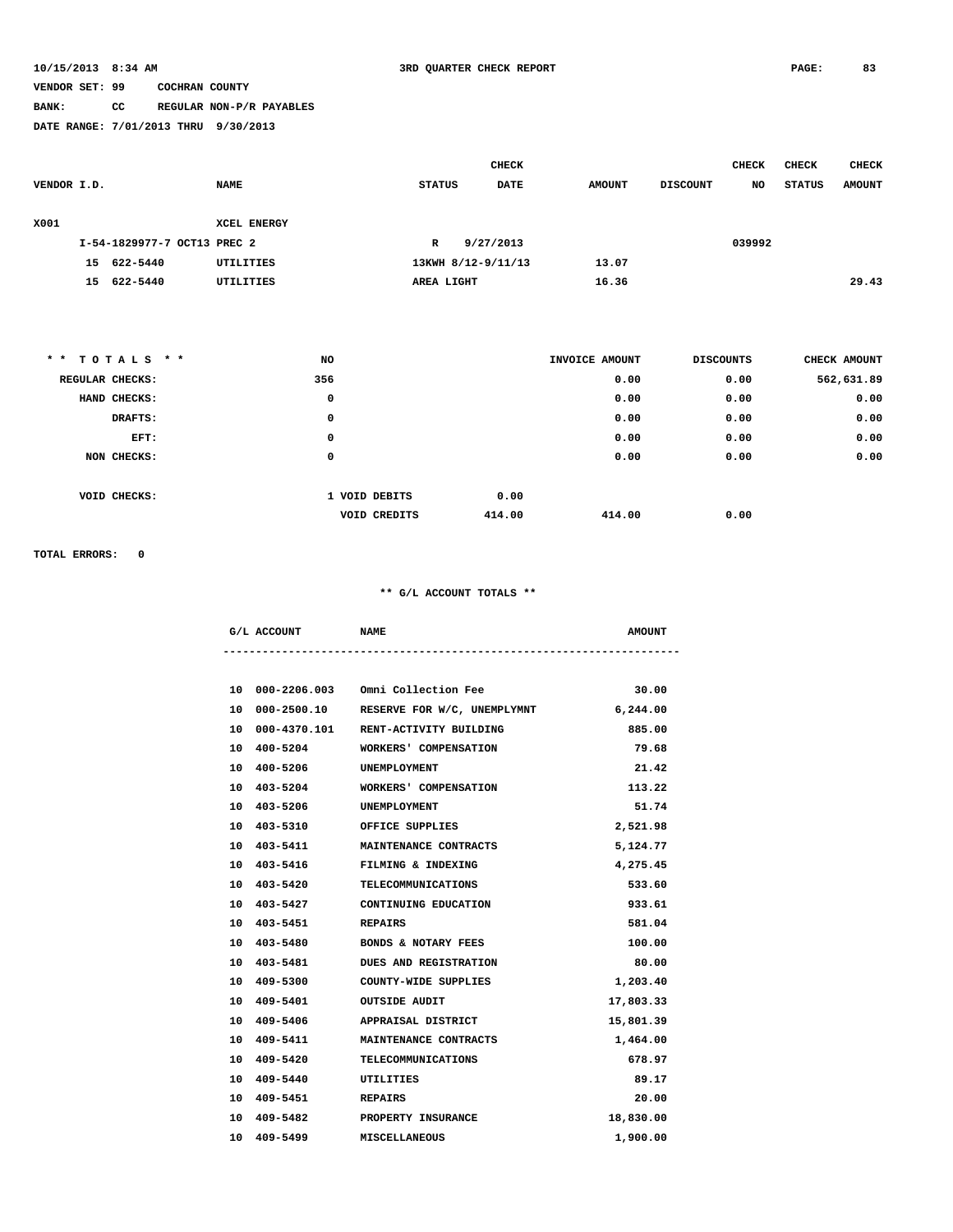**BANK: CC REGULAR NON-P/R PAYABLES**

**DATE RANGE: 7/01/2013 THRU 9/30/2013**

| G/L ACCOUNT |                     | <b>NAME</b>                  | <b>AMOUNT</b> |  |
|-------------|---------------------|------------------------------|---------------|--|
|             |                     |                              |               |  |
|             |                     | 10 426-5310 OFFICE SUPPLIES  | 688.70        |  |
|             |                     | 10 426-5499 MISCELLANEOUS    | 81.40         |  |
| 10 435-5204 |                     | WORKERS' COMPENSATION        | 15.85         |  |
| 10 435-5206 |                     | <b>UNEMPLOYMENT</b>          | 7.95          |  |
| 10 435-5310 |                     | OFFICE SUPPLIES              | 658.00        |  |
| 10 435-5400 |                     | ATTORNEY AD LITEM            | 3,887.29      |  |
| 10 435-5410 |                     | COURT REPORTER SERVICES      | 172.00        |  |
| 10 435-5415 |                     | <b>ASSESSMENT</b>            | 330.75        |  |
| 10 435-5420 |                     | TELECOMMUNICATIONS           | 660.75        |  |
| 10 435-5491 |                     | GRAND JURY                   | 985.00        |  |
| 10 435-5499 |                     | <b>MISCELLANEOUS</b>         | 1,080.24      |  |
| 10 455-5204 |                     | WORKERS' COMPENSATION        | 42.45         |  |
| 10 455-5206 |                     | UNEMPLOYMENT                 | 1.22          |  |
| 10 455-5310 |                     | OFFICE SUPPLIES              | 443.85        |  |
|             | 10 455-5405 AUTOPSY |                              | 252.50        |  |
| 10 455-5411 |                     | MAINTENANCE CONTRACTS        | 1,455.00      |  |
| 10 455-5420 |                     | TELECOMMUNICATIONS           | 150.01        |  |
| 10 455-5427 |                     | CONTINUING EDUCATION         | 396.78        |  |
| 10 455-5499 |                     | <b>MISCELLANEOUS</b>         | 180.70        |  |
| 10 475-5204 |                     | WORKERS' COMPENSATION        | 11.77         |  |
| 10 475-5206 |                     | UNEMPLOYMENT                 | 22.45         |  |
| 10 475-5420 |                     | TELECOMMUNICATIONS           | 506.30        |  |
| 10 475-5590 |                     | LAW LIBRARY MTRLS/UPDATES    | 1,291.50      |  |
| 10 476-5204 |                     | WORKERS' COMPENSATION        | 35.12         |  |
| 10 476-5206 |                     | UNEMPLOYMENT                 | 8.16          |  |
| 10 490-5204 |                     | WORKERS' COMPENSATION        | 12.41         |  |
| 10 490-5206 |                     | UNEMPLOYMENT                 | 8.51          |  |
| 10 490-5310 |                     | OFFICE SUPPLIES              | 95.48         |  |
| 10 490-5335 |                     | <b>ELECTION SUPPLIES</b>     | 241.20        |  |
| 10 490-5420 |                     | TELECOMMUNICATIONS           | 173.23        |  |
| 10 490-5427 |                     | CONTINUING EDUCATION         | 968.52        |  |
| 10 495-5204 |                     | WORKERS' COMPENSATION        | 69.94         |  |
| 10 495-5206 |                     | UNEMPLOYMENT                 | 47.93         |  |
| 10 495-5310 |                     | OFFICE SUPPLIES              | 211.92        |  |
| 10 495-5420 |                     | <b>TELECOMMUNICATIONS</b>    | 221.56        |  |
| 10 495-5427 |                     | CONTINUING EDUCATION         | 535.34        |  |
| 10 495-5451 |                     | REPAIRS                      | 25.00         |  |
| 10 497-5204 |                     | <b>WORKERS' COMPENSATION</b> | 37.73         |  |
| 10 497-5310 |                     | OFFICE SUPPLIES              | 37.95         |  |
| 10 497-5311 |                     | POSTAL EXPENSES              | 799.65        |  |
| 10 497-5420 |                     | <b>TELECOMMUNICATIONS</b>    | 142.82        |  |
| 10 499-5204 |                     | WORKERS' COMPENSATION        | 100.30        |  |
| 10 499-5206 |                     | UNEMPLOYMENT                 | 43.80         |  |
| 10 499-5310 |                     | OFFICE SUPPLIES              | 325.45        |  |
| 10 499-5408 |                     | TAX ROLL                     | 253.22        |  |
| 10 499-5420 |                     | TELECOMMUNICATIONS           | 731.09        |  |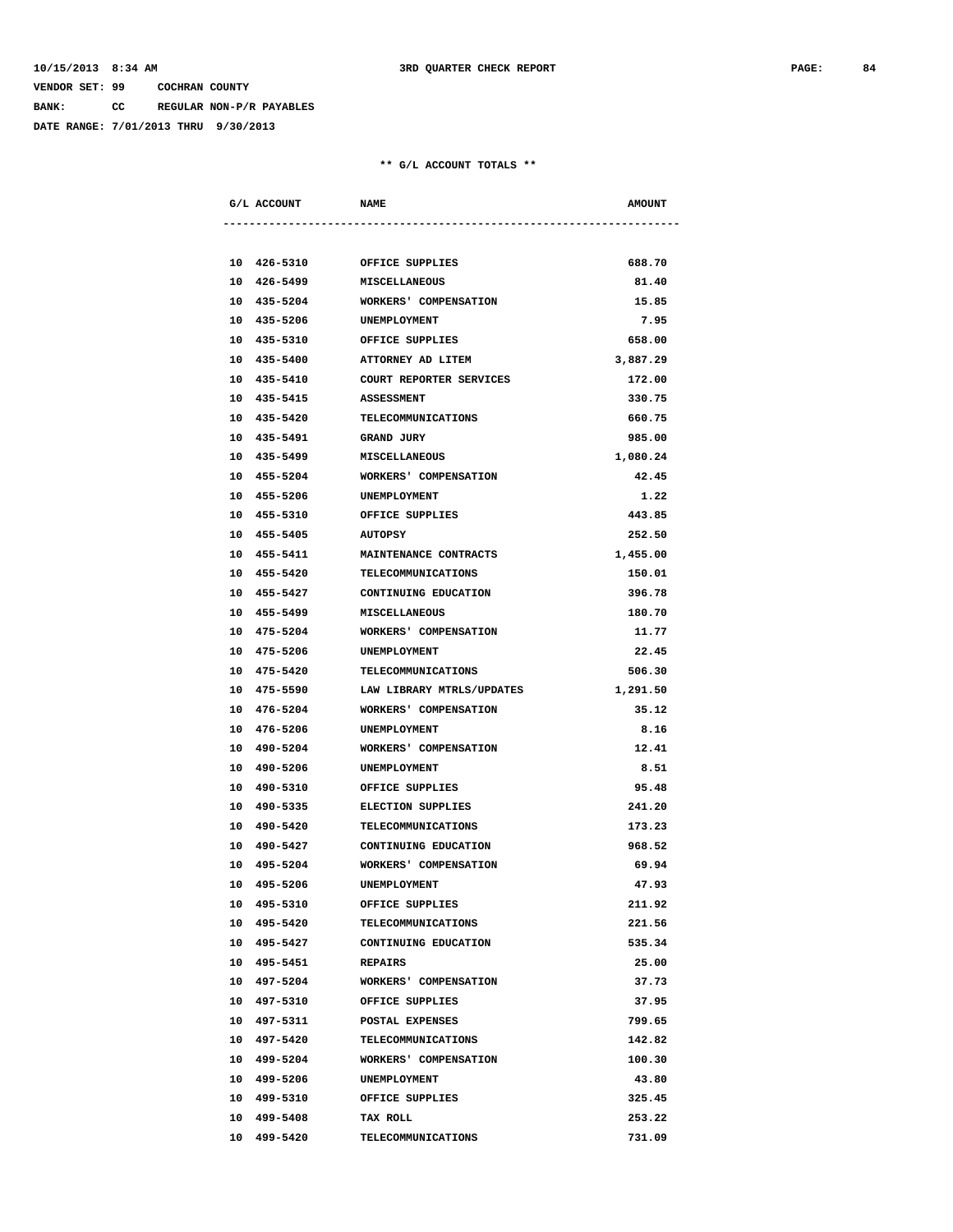**BANK: CC REGULAR NON-P/R PAYABLES**

**DATE RANGE: 7/01/2013 THRU 9/30/2013**

| G/L ACCOUNT                | <b>NAME</b>                           | <b>AMOUNT</b> |
|----------------------------|---------------------------------------|---------------|
|                            |                                       |               |
|                            |                                       |               |
| 10 499-5427                | CONTINUING EDUCATION                  | 1,511.86      |
| 10 499-5451                | <b>REPAIR</b>                         | 135.00        |
| 10 510-5204                | WORKERS' COMPENSATION                 | 177.84        |
| 10 510-5206                | UNEMPLOYMENT                          | 18.63         |
| 10 510-5332                | CUSTODIAL SUPPLIES                    | 1,547.14      |
| 10 510-5411                | MAINTENANCE CONTRACTS                 | 1,764.24      |
| 10 510-5440                | UTILITIES                             | 6,020.72      |
| 10 510-5451                | <b>REPAIR</b>                         | 1,416.37      |
| 10 510-5571                | CAPITAL OUTLAY                        | 12,240.00     |
| 10 512-5204                | WORKERS' COMPENSATION                 | 411.87        |
| 10 512-5205                | <b>UNIFORMS</b>                       | 194.75        |
| 10 512-5206                | UNEMPLOYMENT                          | 59.92         |
| 10 512-5310                | OFFICE SUPPLIES                       | 283.68        |
| 10 512-5333 FOOD-PRISONERS |                                       | 3,363.59      |
| 10 512-5391                | MEDICAL CARE-PRISONERS                | 332.57        |
| 10 512-5392                | MISCELLANEOUS SUPPLIES                | 1,605.46      |
| 10 512-5451                | <b>REPAIR</b>                         | 617.58        |
| 10 512-5499                | <b>MISCELLANEOUS</b>                  | 2,105.89      |
| 10 516-5204                | WORKERS' COMPENSATION                 | 269.44        |
| 10 516-5206                | UNEMPLOYMENT                          | 23.34         |
| 10 516-5330                | FUEL & OIL                            | 177.70        |
| 10 516-5332                | CUSTODIAL SUPPLIES                    | 437.86        |
| 10 516-5440                | UTILITIES                             | 789.02        |
| 10 516-5451                | <b>REPAIR</b>                         | 1,958.58      |
| 10 516-5454                | TIRES                                 | 65.00         |
|                            | 10 516-5486 CONTRACT LABOR-OPEN CLOSE | 600.00        |
| 10 516-5571                | CAPITAL OUTLAY                        | 19,645.45     |
| 10 550-5204                | WORKERS' COMPENSATION                 | 125.07        |
| 10 550-5330                | FUEL & OIL                            | 80.14         |
| 10 560-5204                | WORKERS' COMPENSATION                 | 1,591.06      |
| 10 560-5206                | UNEMPLOYMENT                          | 248.83        |
| 10 560-5310                | OFFICE SUPPLIES                       | 4,073.29      |
| 10 560-5311                | POSTAL EXPENSES                       | 112.27        |
| 10 560-5330                | FUEL AND OIL                          | 10,394.37     |
| 10 560-5334                | OTHER SUPPLIES                        | 3,862.74      |
| 10 560-5411                | MAINTENANCE CONTRACTS                 | 6,871.51      |
| 10 560-5420                | <b>TELECOMMUNICATIONS</b>             | 846.03        |
| 10 560-5427                | CONTINUING EDUCATION                  | 1,391.11      |
| 10 560-5451                | MACHINERY-NON-OFFICE REPAIR           | 6,473.43      |
| 10 560-5452                | OFFICE EQUIPMENT REPAIR               | 146.68        |
| 10 560-5454                | TIRES                                 | 599.61        |
| 10 560-5480                | BONDS & NOTARY FEES                   | 50.00         |
| 10 560-5481                | DUES AND REGISTRATION                 | 25.00         |
| 10 560-5499                | <b>MISCELLANEOUS</b>                  | 1,336.02      |
| 10 570-5420                | <b>TELECOMMUNICATIONS</b>             | 178.36        |
| 10 571-5102                | JUV PROBATION OFFICER SALARY          | 5,908.60      |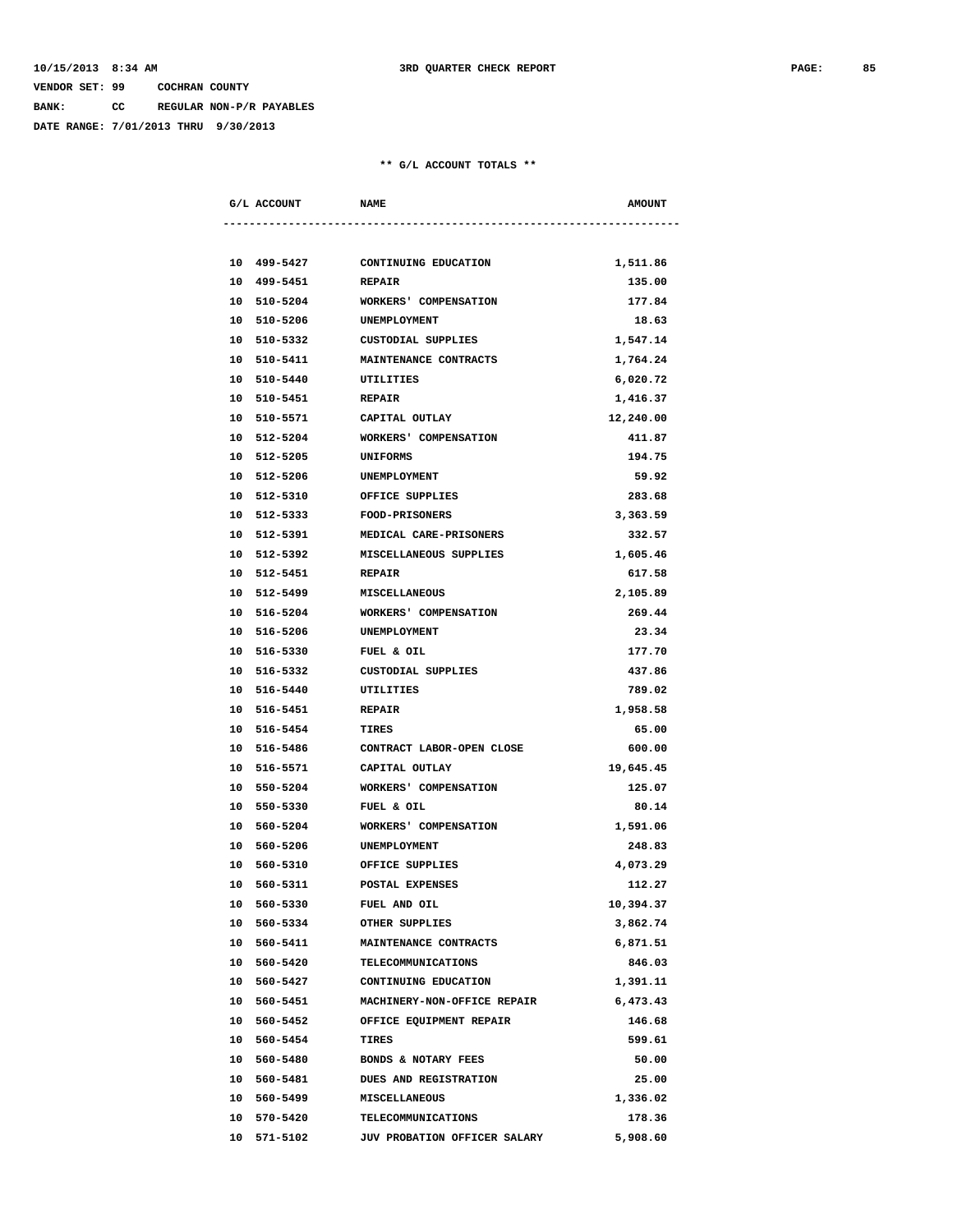**BANK: CC REGULAR NON-P/R PAYABLES**

**DATE RANGE: 7/01/2013 THRU 9/30/2013**

| G/L ACCOUNT | <b>NAME</b>                  | <b>AMOUNT</b> |
|-------------|------------------------------|---------------|
|             |                              |               |
| 10 571-5201 | SOCIAL SECURITY              | 2,778.09      |
| 10 571-5202 | <b>GROUP INSURANCE</b>       | 2,314.14      |
| 10 571-5203 | <b>RETIREMENT</b>            | 1,187.76      |
| 10 571-5204 | <b>WORKERS' COMPENSATION</b> | 10.83         |
| 10 571-5206 | UNEMPLOYMENT                 | 21.01         |
| 10 571-5310 | OFFICE SUPPLIES              | 92.68         |
| 10 571-5330 | FUEL                         | 921.06        |
| 10 571-5420 | TELECOMMUNICATIONS           | 145.73        |
| 10 571-5427 | CONTINUING EDUCATION         | 960.19        |
| 10 571-5464 | <b>VEHICLE LEASE</b>         | 1,200.00      |
| 10 580-5414 | FIRE PROTECTION CONTRACTS    | 3,500.00      |
| 10 580-5440 | UTILITIES [TOWER]            | 189.86        |
| 10 580-5450 | <b>REPAIR</b>                | 3,200,00      |
| 10 580-5499 | <b>MISCELLANEOUS</b>         | 5,046.98      |
| 10 640-5499 | <b>MISCELLANEOUS</b>         | 165,019.04    |
| 10 650-5204 | WORKERS' COMPENSATION        | 38.79         |
| 10 650-5206 | <b>UNEMPLOYMENT</b>          | 23.58         |
| 10 650-5310 | OFFICE SUPPLIES              | 846.87        |
| 10 650-5311 | POSTAL EXPENSES              | 69.20         |
| 10 650-5332 | CUSTODIAL SUPPLIES           | 105.00        |
| 10 650-5411 | <b>MAINTENANCE CONTRACTS</b> | 225.50        |
| 10 650-5420 | <b>TELECOMMUNICATIONS</b>    | 467.14        |
| 10 650-5427 | CONTINUING EDUCATION         | 64.41         |
| 10 650-5440 | UTILITIES                    | 1,098.68      |
| 10 650-5451 | <b>REPAIR</b>                | 38.50         |
| 10 650-5499 | <b>MISCELLANEOUS</b>         | 337.95        |
| 10 650-5590 | <b>BOOKS</b>                 | 2,495.99      |
| 10 652-5204 | WORKERS' COMPENSATION        | 10.62         |
| 10 652-5420 | TELECOMMUNICATIONS           | 334.16        |
| 10 652-5440 | UTILITIES                    | 235.05        |
| 10 660-5204 | <b>WORKERS' COMPENSATION</b> | 175.83        |
| 10 660-5206 | UNEMPLOYMENT                 | 21.50         |
| 10 660-5330 | FUEL AND OIL                 | 1,262.95      |
| 10 660-5332 | CUSTODIAL SUPPLIES           | 146.48        |
| 10 660-5440 | UTILITIES & IRRIGATION       | 1,803.62      |
| 10 660-5451 | <b>REPAIR</b>                | 5,849.66      |
| 10 660-5454 | TIRES                        | 110.90        |
| 10 662-5204 | WORKERS' COMPENSATION        | 197.81        |
| 10 662-5206 | UNEMPLOYMENT                 | 22.95         |
| 10 662-5332 | CUSTODIAL SUPPLIES           | 1,637.99      |
| 10 662-5440 | UTILITIES                    | 2,114.19      |
| 10 662-5451 | <b>REPAIR</b>                | 247.42        |
| 10 662-5571 | CAPITAL OUTLAY               | 7,699.02      |
| 10 663-5418 | SENIOR CITIZENS CONTRACT     | 18,750.00     |
| 10 665-5204 | WORKERS' COMPENSATION        | 30.72         |
| 10 665-5206 | UNEMPLOYMENT                 | 27.72         |
|             |                              |               |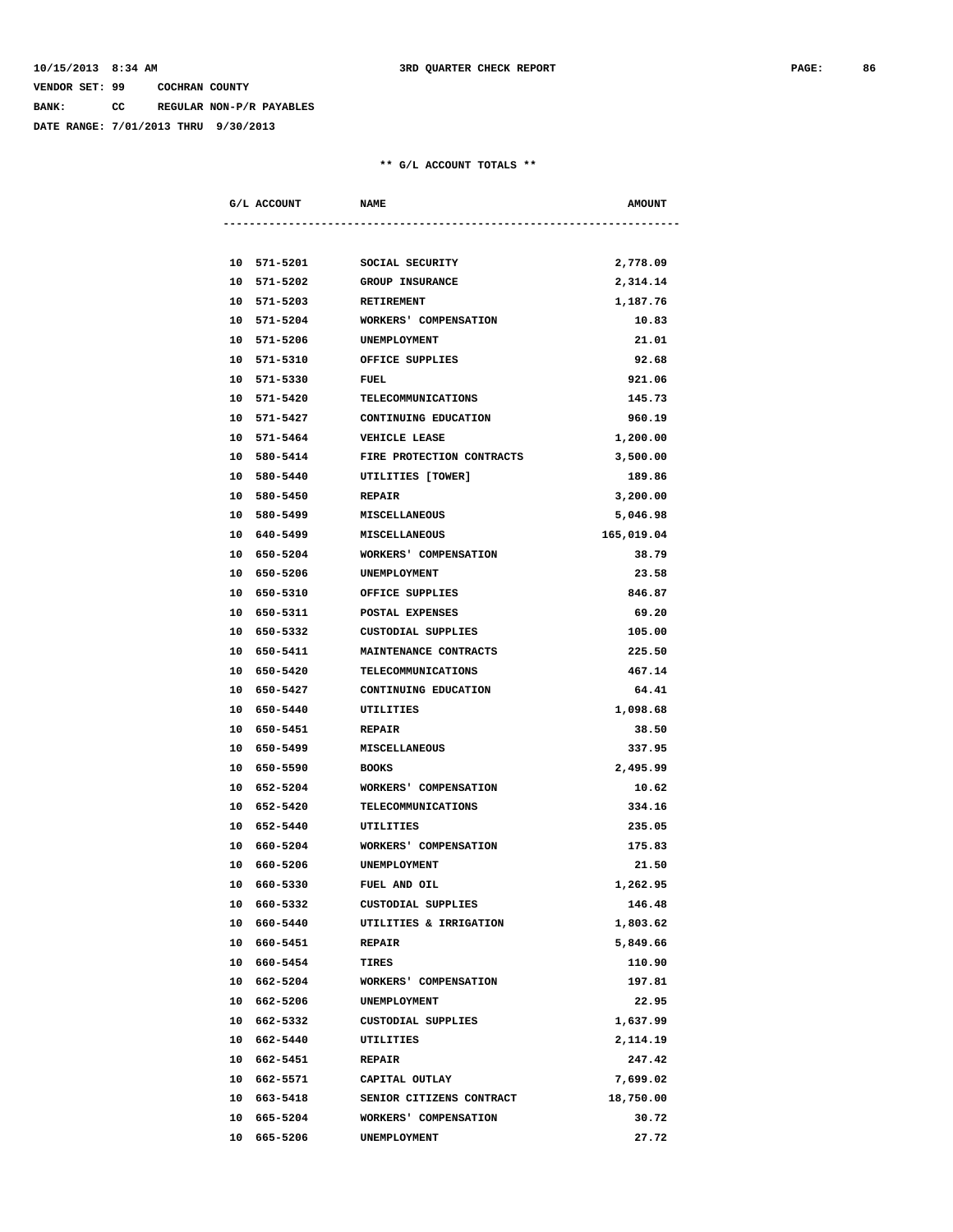**BANK: CC REGULAR NON-P/R PAYABLES**

**DATE RANGE: 7/01/2013 THRU 9/30/2013**

|  | G/L ACCOUNT         | <b>NAME</b>                               | <b>AMOUNT</b> |
|--|---------------------|-------------------------------------------|---------------|
|  |                     |                                           |               |
|  | 10 665-5310         | OFFICE SUPPLIES                           | 290.96        |
|  | 10 665-5330         | FUEL AND OIL                              | 2,251.66      |
|  | 10 665-5334         | OTHER SUPPLIES                            | 38.96         |
|  |                     | 10 665-5420 TELECOMMUNICATIONS            | 610.81        |
|  |                     | 10 665-5427 CO AGENT-TRAVEL-OUT OF COUNTY | 1,458.97      |
|  | 10 665-5451 REPAIRS |                                           | 162.19        |
|  | 10 665-5499         | <b>MISCELLANEOUS</b>                      | 89.95         |
|  |                     | *** FUND TOTAL ***                        | 437,883.25    |
|  |                     |                                           |               |
|  | 15 610-5204         | WORKERS' COMPENSATION                     | 166.54        |
|  | 15 610-5310         | OFFICE SUPPLIES                           | 1,698.83      |
|  | 15 610-5420         | TELECOMMUNICATIONS                        | 362.99        |
|  | 15 610-5430         | <b>LEGAL NOTICES</b>                      | 873.68        |
|  |                     | 15 610-5480 BONDS & NOTARY FEES           | 63.00         |
|  | 15 610-5481         | <b>DUES AND REGISTRATION</b>              | 100.00        |
|  |                     | 15 610-5499 MISCELLANEOUS                 | 101.75        |
|  |                     | 15 621-5204 WORKERS' COMPENSATION         | 621.12        |
|  |                     | 15 621-5206 UNEMPLOYMENT                  | 46.87         |
|  | 15 621-5330         | FUEL & OIL                                | 8,138.24      |
|  | 15 621-5356         | ROAD MATERIALS & SUPPLIES                 | 2,037.73      |
|  | 15 621-5440         | UTILITIES                                 | 373.88        |
|  | 15 621-5451         | <b>REPAIRS</b>                            | 2,135.35      |
|  | 15 621-5454         | TIRES                                     | 811.75        |
|  | 15 622-5204         | WORKERS' COMPENSATION                     | 623.73        |
|  | 15 622-5206         | UNEMPLOYMENT                              | 47.75         |
|  | 15 622-5330         | FUEL AND OIL                              | 11,127.43     |
|  |                     | 15 622-5356 ROAD MATERIALS & SUPPLIES     | 1,253.74      |
|  | 15 622-5440         | UTILITIES                                 | 396.35        |
|  | 15 622-5451         | <b>REPAIRS</b>                            | 1,241.47      |
|  | 15 622-5454 TIRES   |                                           | 1,971.71      |
|  |                     | 15 623-5204 WORKERS' COMPENSATION         | 612.76        |
|  | 15 623-5206         | UNEMPLOYMENT                              | 46.24         |
|  | 15 623-5330         | <b>FUEL AND OIL</b>                       | 13,834.35     |
|  | 15 623-5356         | ROAD MATERIALS & SUPPLIES                 | 9,153.18      |
|  | 15 623-5440         | UTILITIES                                 | 382.47        |
|  | 15 623-5451         | REPAIRS                                   | 4,464.78      |
|  | 15 623-5454         | TIRES                                     | 1,498.54      |
|  | 15 624-5204         | WORKERS' COMPENSATION                     | 608.19        |
|  | 15 624-5206         | UNEMPLOYMENT                              | 45.89         |
|  | 15 624-5330         | FUEL AND OIL                              | 12,344.23     |
|  | 15 624-5356         | ROAD MATERIALS & SUPPLIES                 | 2,272.67      |
|  | 15 624-5420         | TELECOMMUNICATIONS                        | 124.29        |
|  | 15 624-5440         | UTILITIES                                 | 1,803.27      |
|  | 15 624-5451         | REPAIRS                                   | 2,252.49      |
|  | 15 624-5454         | TIRES                                     | 1,560.50      |
|  |                     | *** FUND TOTAL ***                        | 85,197.76     |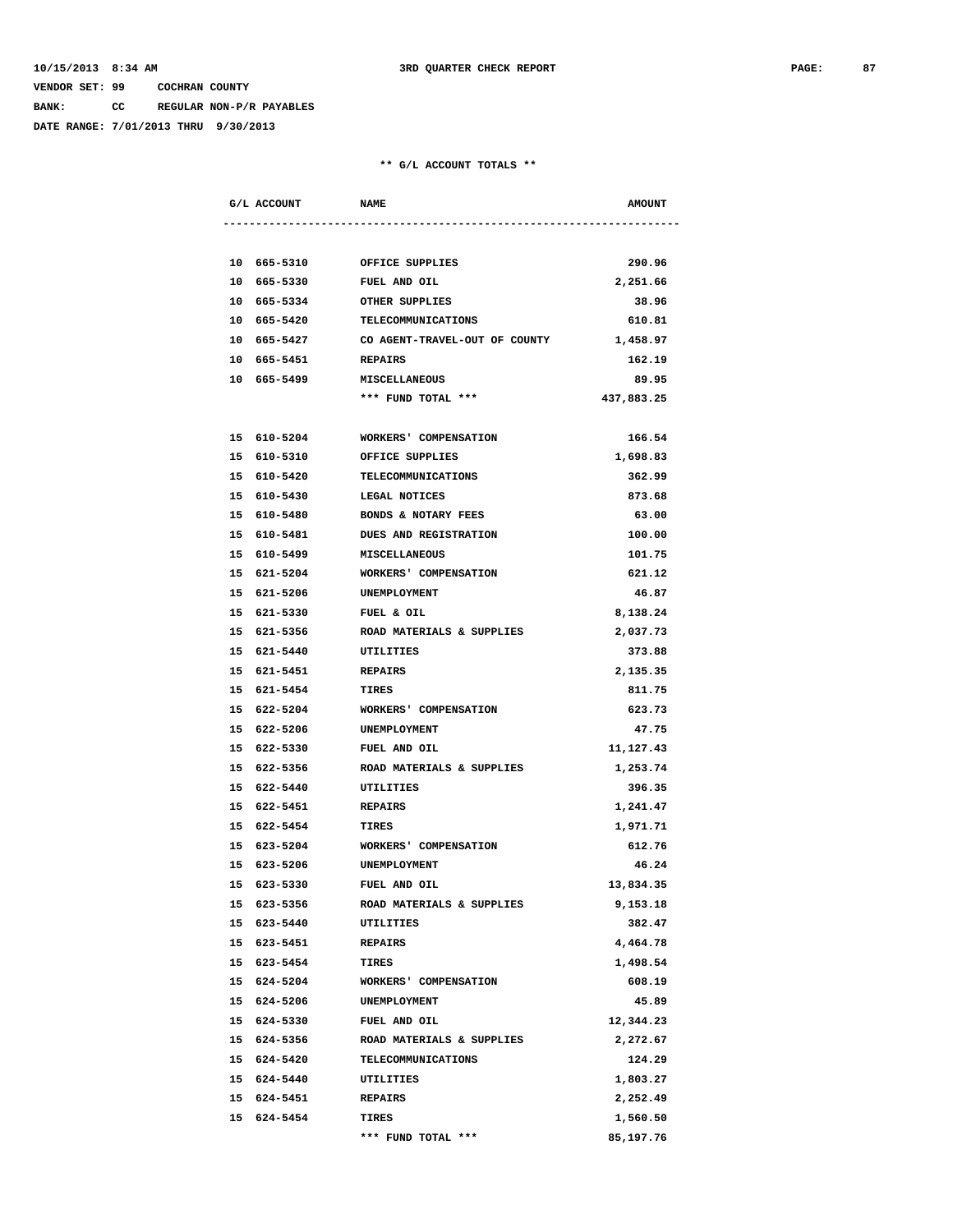**BANK: CC REGULAR NON-P/R PAYABLES**

**DATE RANGE: 7/01/2013 THRU 9/30/2013**

|                        |                | G/L ACCOUNT              | <b>NAME</b>                                                 | <b>AMOUNT</b> |
|------------------------|----------------|--------------------------|-------------------------------------------------------------|---------------|
|                        |                |                          |                                                             |               |
|                        |                |                          | 17 000-4333.302 GRANT #TJPC-A-2013-040 1,157.94             |               |
|                        |                |                          | 17 000-4333.309 GRANT #TJPC-C-2013-040                      | 821.38        |
|                        |                |                          | 17 573-5499 OPERATING EXPENSES                              | 4,823.06      |
|                        |                |                          | 17 575-5413 PURCHASED RESIDENTIAL SERVICE 3,430.00          |               |
|                        |                |                          | *** FUND TOTAL ***                                          | 10,232.38     |
|                        |                | 19 435-5409              | A.D.R. CONTRACT                                             | 70.00         |
|                        |                |                          | *** FUND TOTAL ***                                          | 70.00         |
|                        |                | 24 510-5499              | COURTHOUSE SECURITY CCP102.0                                | 15,515.00     |
|                        |                |                          | *** FUND TOTAL ***                                          | 15,515.00     |
|                        |                | 30 518-5204              | WORKERS COMPENSATION                                        | 75.35         |
|                        |                |                          | 30 518-5330 FUEL & OIL                                      | 273.59        |
|                        |                |                          | 30 518-5332 CUSTODIAL SUPPLIES                              | 12.14         |
|                        |                | 30 518-5440 UTILITIES    |                                                             | 152.68        |
|                        |                |                          | *** FUND TOTAL ***                                          | 513.76        |
|                        |                | 31 652-5499              | <b>MISCELLANEOUS</b>                                        | 427.00        |
|                        |                |                          | *** FUND TOTAL ***                                          | 427.00        |
|                        |                |                          | 90 000-2342 Arrest Fees - State Officers                    | 59.94         |
|                        |                | 90 000-2342.001 Omni FTA |                                                             | 120.00        |
|                        |                |                          | 90 000-2355 MVF CCP 102.002                                 | 6.18          |
|                        |                |                          | 90 000-2357 50% Overweight Fine 1,229.00                    |               |
|                        |                |                          | 90  000-2358.001  State CCC Date  010104  Forward  5,545.67 |               |
|                        |                | 90 000-2361              | 50% of Time Payment to State                                | 140.10        |
|                        |                | 90 000-2363.001          | Divorce & Family Gov't 133.151                              | 45.00         |
|                        |                |                          | 90 000-2363.002 Other Than Divorce/Family 10B               | 524.00        |
|                        |                |                          | 90 000-2363.003 Indigent Defense Fee                        | 248.89        |
|                        |                |                          | 90 000-2363.004 Co Filing Fee Ind Lgl Serv.                 | 145.00        |
|                        |                | 90 000-2367              | STF-Sub 95% C(Trans CD542.40                                | 1,942.75      |
|                        |                | 90 000-2368              | BB Bond Fee (Gov CD 41.258)                                 | 345.00        |
|                        |                | 90 000-2369              | EMS Trauma Sec49.02 SB1131                                  | 295.00        |
|                        |                | 90 000-2370              | DNA Test Gov CD 411.147                                     | 29.85         |
|                        |                | 90 000-2372              | Birth Cert. Gov118.015                                      | 59.40         |
|                        |                | 90 000-2373              | Marriage License Gov 118.011                                | 150.00        |
|                        |                | 90 000-2376              | Co. CrtCriminal Judicial Fund                               | 120.00        |
|                        |                | 90 000-2378              | JRF Jury Reimb Fee CCP102.0045                              | 497.76        |
|                        |                | 90 000-2379              | Judicial Support Fee/L133.105                               | 1,135.20      |
|                        |                | 90 000-2379.001          | Drug Court Fee CCP102.0178                                  | 119.00        |
|                        |                | 90 000-2379.002          | 7th Crt of Appeal Gov't22.2081                              | 35.00         |
|                        |                |                          | *** FUND TOTAL ***                                          | 12,792.74     |
| ററ<br>DANIE.<br>$\sim$ | <b>MOMATC.</b> | 2E7                      |                                                             | EC2 AE0 0000  |

| VENDOR SET: 99 | BANK: CC | 357<br>TOTALS: | 563,459.89CR | 0.00 | 562,631.89 |
|----------------|----------|----------------|--------------|------|------------|
| BANK: CC       | TOTALS:  | 357            | 563,459.89CR | 0.00 | 562,631.89 |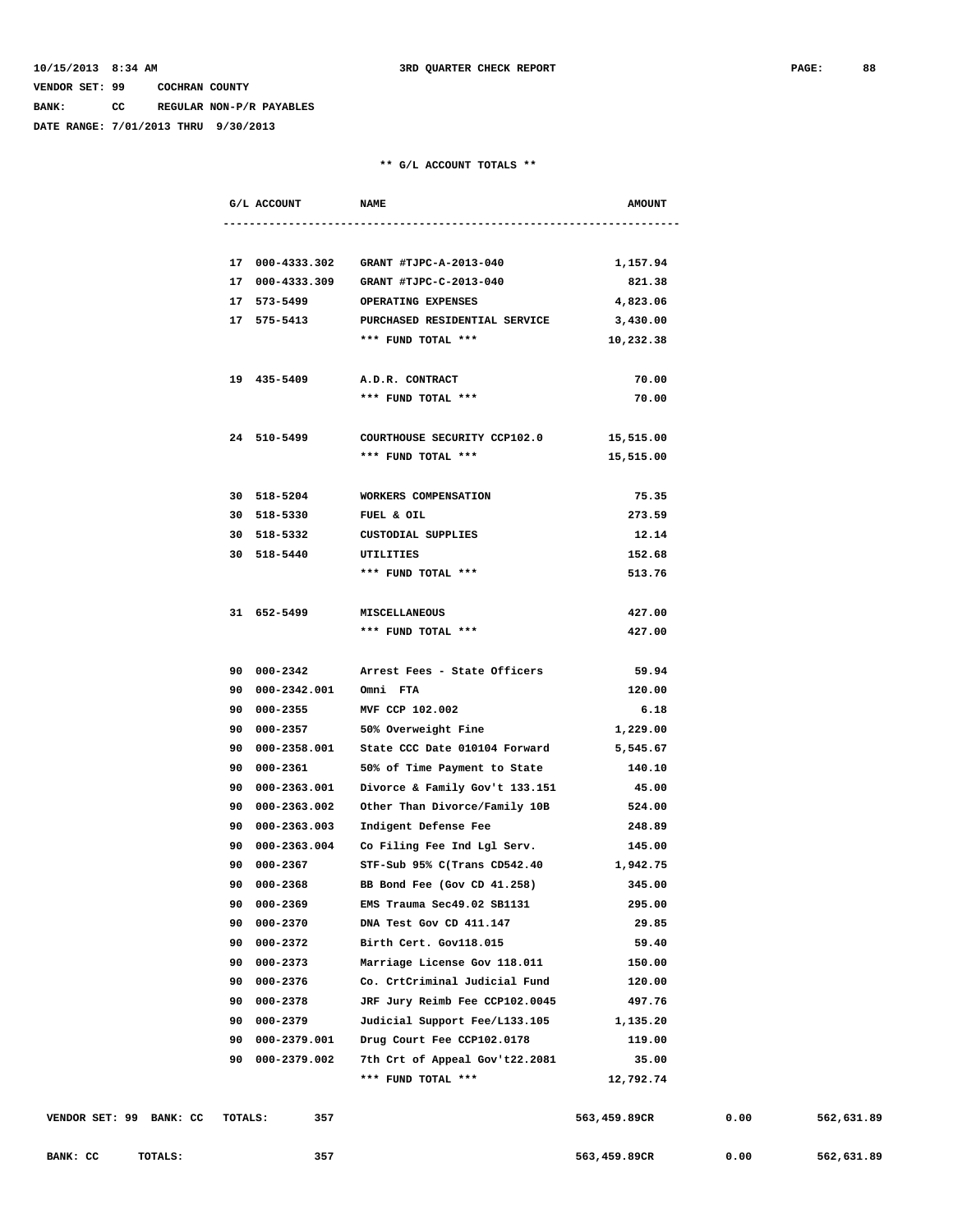**BANK: PR PAYROLL PAYABLES**

|                  |    |                   |                                |               | <b>CHECK</b>         |               |                 | <b>CHECK</b> | <b>CHECK</b>  | <b>CHECK</b>  |
|------------------|----|-------------------|--------------------------------|---------------|----------------------|---------------|-----------------|--------------|---------------|---------------|
| VENDOR I.D.      |    |                   | <b>NAME</b>                    | <b>STATUS</b> | DATE                 | <b>AMOUNT</b> | <b>DISCOUNT</b> | NO           | <b>STATUS</b> | <b>AMOUNT</b> |
| <b>A067</b>      |    |                   | AMERICAN FAMILY LIFE ASSURANCE |               |                      |               |                 |              |               |               |
|                  |    | I-08 201307240519 | MONTHLY PREMIUM                | R             | 7/31/2013            |               |                 | 039619       |               |               |
|                  |    | 10 000-2500.4     | INSURANCE PAYABLE              |               | MONTHLY PREMIUM      | 694.30        |                 |              |               |               |
|                  | 15 | 000-2500.4        | INSURANCE PAYABLE              |               | MONTHLY PREMIUM      | 278.42        |                 |              |               |               |
|                  | 30 | $000 - 2500.4$    | <b>AFLAC</b>                   |               | MONTHLY PREMIUM      | 5.04          |                 |              |               |               |
|                  |    | I-08A201307240519 | MONTHLY PREMIUM                | R             | 7/31/2013            |               |                 | 039619       |               |               |
|                  |    | 10 000-2500.4     | INSURANCE PAYABLE              |               | MONTHLY PREMIUM      | 216.26        |                 |              |               | 1,194.02      |
| C091             |    |                   | <b>COMPBENEFITS</b>            |               |                      |               |                 |              |               |               |
|                  |    | I-17A201307240519 | VISION MONTHLY PREMIUM         | R             | 7/31/2013            |               |                 | 039620       |               |               |
|                  |    | 10 000-2500.4     | INSURANCE PAYABLE              |               | VISION MONTHLY PREMI | 57.86         |                 |              |               | 57.86         |
| C <sub>253</sub> |    |                   | COCHRAN COUNTY MONEY MKT       |               |                      |               |                 |              |               |               |
|                  |    | I-01 201307240519 | RETIREMENT CONTRIBUTIONS       | R             | 7/31/2013            |               |                 | 039621       |               |               |
|                  |    | 10 000-2500.3     | <b>TCDRS PAYABLE</b>           |               | RETIREMENT CONTRIBUT | 8,660.81      |                 |              |               |               |
|                  | 10 | 400-5203          | <b>RETIREMENT</b>              |               | RETIREMENT CONTRIBUT | 1,014.74      |                 |              |               |               |
|                  | 10 | 403-5203          | <b>RETIREMENT</b>              |               | RETIREMENT CONTRIBUT | 1,481.89      |                 |              |               |               |
|                  | 10 | 435-5203          | <b>RETIREMENT</b>              |               | RETIREMENT CONTRIBUT | 211.15        |                 |              |               |               |
|                  | 10 | 455-5203          | RETIREMENT                     |               | RETIREMENT CONTRIBUT | 513.90        |                 |              |               |               |
|                  | 10 | 475-5203          | <b>RETIREMENT</b>              |               | RETIREMENT CONTRIBUT | 1,256.69      |                 |              |               |               |
|                  | 10 | 476-5203          | <b>RETIREMENT</b>              |               | RETIREMENT CONTRIBUT | 215.16        |                 |              |               |               |
|                  | 10 | 490-5203.001      | <b>RETIREMENT</b>              |               | RETIREMENT CONTRIBUT | 150.64        |                 |              |               |               |
|                  | 10 | 495-5203          | <b>RETIREMENT</b>              |               | RETIREMENT CONTRIBUT | 903.37        |                 |              |               |               |
|                  | 10 | 497-5203          | <b>RETIREMENT</b>              |               | RETIREMENT CONTRIBUT | 487.39        |                 |              |               |               |
|                  | 10 | 499-5203          | <b>RETIREMENT</b>              |               | RETIREMENT CONTRIBUT | 1,291.33      |                 |              |               |               |
|                  | 10 | 510-5203          | <b>RETIREMENT</b>              |               | RETIREMENT CONTRIBUT | 351.00        |                 |              |               |               |
|                  | 10 | 512-5203          | <b>RETIREMENT</b>              |               | RETIREMENT CONTRIBUT | 1,185.03      |                 |              |               |               |
|                  | 10 | 516-5203          | <b>RETIREMENT</b>              |               | RETIREMENT CONTRIBUT | 446.87        |                 |              |               |               |
|                  | 10 | 550-5203          | <b>RETIREMENT</b>              |               | RETIREMENT CONTRIBUT | 328.17        |                 |              |               |               |
|                  | 10 | 560-5203          | RETIREMENT                     |               | RETIREMENT CONTRIBUT | 4,632.38      |                 |              |               |               |
|                  | 10 | 571-5203          | RETIREMENT                     |               | RETIREMENT CONTRIBUT | 5.20          |                 |              |               |               |
|                  | 10 | 650-5203          | <b>RETIREMENT</b>              |               | RETIREMENT CONTRIBUT | 505.09        |                 |              |               |               |
|                  | 10 | 652-5203          | RETIREMENT                     |               | RETIREMENT CONTRIBUT | 20.97         |                 |              |               |               |
|                  | 10 | 660-5203          | RETIREMENT                     |               | RETIREMENT CONTRIBUT | 296.44        |                 |              |               |               |
|                  | 10 | 662-5203          | <b>RETIREMENT</b>              |               | RETIREMENT CONTRIBUT | 390.40        |                 |              |               |               |
|                  | 10 | 665-5203          | RETIREMENT                     |               | RETIREMENT CONTRIBUT | 396.60        |                 |              |               |               |
|                  | 15 | $000 - 2500.3$    | TCDRS PAYABLE                  |               | RETIREMENT CONTRIBUT | 3,038.99      |                 |              |               |               |
|                  |    | 15 610-5203       | <b>RETIREMENT</b>              |               | RETIREMENT CONTRIBUT | 2,143.60      |                 |              |               |               |
|                  |    | 15 621-5203       | RETIREMENT                     |               | RETIREMENT CONTRIBUT | 850.38        |                 |              |               |               |
|                  |    | 15 622-5203       | RETIREMENT                     |               | RETIREMENT CONTRIBUT | 898.18        |                 |              |               |               |
|                  |    | 15 623-5203       | <b>RETIREMENT</b>              |               | RETIREMENT CONTRIBUT | 886.80        |                 |              |               |               |
|                  |    | 15 624-5203       | RETIREMENT                     |               | RETIREMENT CONTRIBUT | 864.86        |                 |              |               |               |
|                  |    | 17 000-2500.3     | TCDRS PAYABLE                  |               | RETIREMENT CONTRIBUT | 213.14        |                 |              |               |               |
|                  | 17 | 573-5203          | RETIREMENT                     |               | RETIREMENT CONTRIBUT | 395.82        |                 |              |               |               |
|                  | 30 | $000 - 2500.3$    | TCDRS                          |               | RETIREMENT CONTRIBUT | 68.41         |                 |              |               |               |
|                  |    | 30 518-5203       | RETIREMENT                     |               | RETIREMENT CONTRIBUT | 127.05        |                 |              |               | 34,232.45     |
|                  |    |                   |                                |               |                      |               |                 |              |               |               |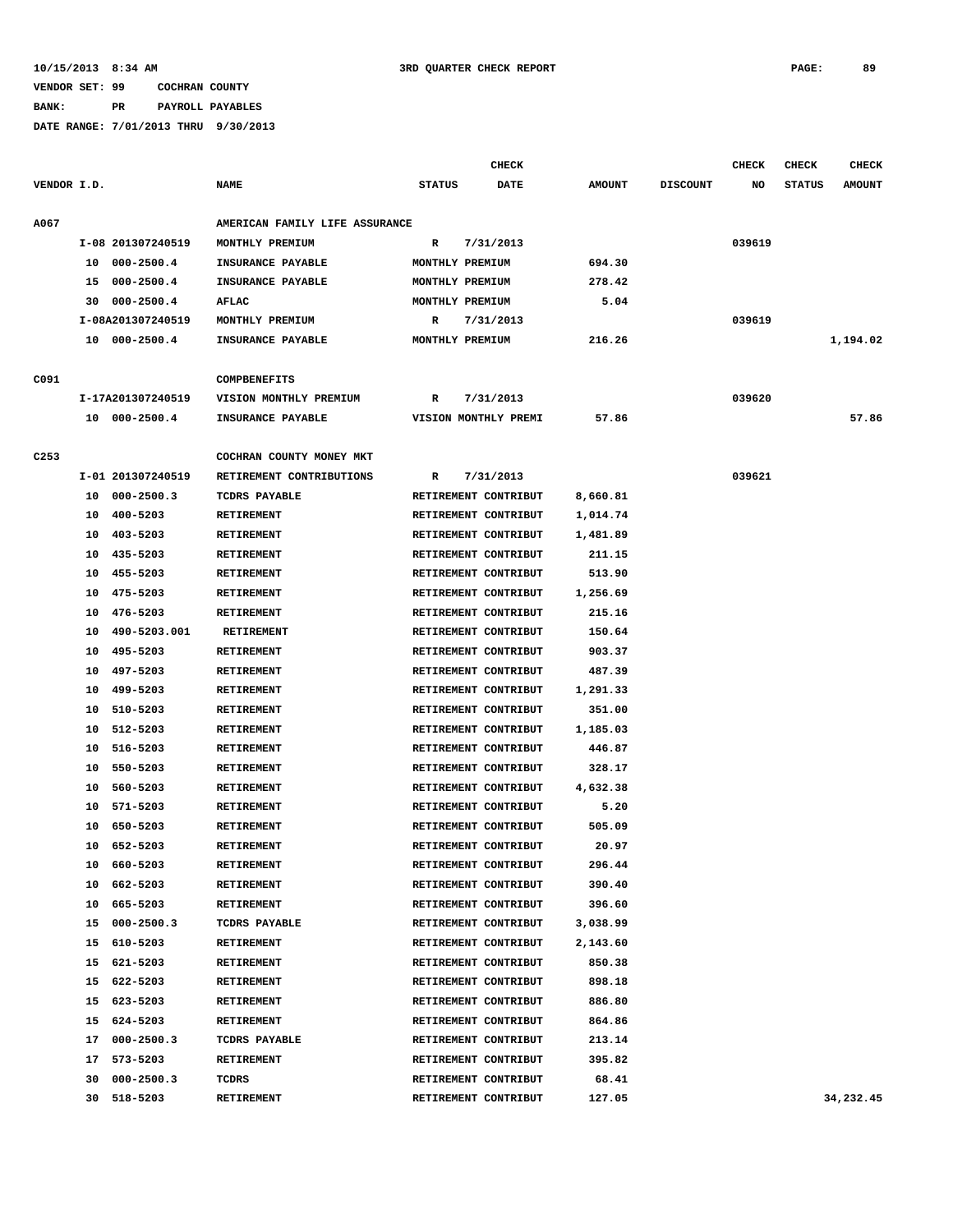**BANK: PR PAYROLL PAYABLES**

|             |                      |                                |                 | <b>CHECK</b>         |               |                 | <b>CHECK</b> | <b>CHECK</b>  | <b>CHECK</b>  |
|-------------|----------------------|--------------------------------|-----------------|----------------------|---------------|-----------------|--------------|---------------|---------------|
| VENDOR I.D. |                      | <b>NAME</b>                    | <b>STATUS</b>   | <b>DATE</b>          | <b>AMOUNT</b> | <b>DISCOUNT</b> | NO           | <b>STATUS</b> | <b>AMOUNT</b> |
| C300        |                      | COCHRAN COUNTY SCHOOLS FEDERAL |                 |                      |               |                 |              |               |               |
|             | I-18A201307240519    | MONTHLY PREMUIM                | $\mathbb{R}$    | 7/31/2013            |               |                 | 039622       |               |               |
|             | 10 000-2500.4        | INSURANCE PAYABLE              | MONTHLY PREMUIM |                      | 9,245.36      |                 |              |               |               |
|             | $000 - 2500.4$<br>15 | INSURANCE PAYABLE              | MONTHLY PREMUIM |                      | 1,841.44      |                 |              |               |               |
|             | 30 000-2500.4        | AFLAC                          | MONTHLY PREMUIM |                      | 182.46        |                 |              |               | 11,269.26     |
|             |                      |                                |                 |                      |               |                 |              |               |               |
| N017        |                      | NATIONAL FARM LIFE             |                 |                      |               |                 |              |               |               |
|             | I-05 201307240519    | NFL PREMIUM                    | R               | 7/31/2013            |               |                 | 039623       |               |               |
|             | 10 000-2500.4        | INSURANCE PAYABLE              | NFL PREMIUM     |                      | 243.13        |                 |              |               |               |
|             | 15 000-2500.4        | INSURANCE PAYABLE              | NFL PREMIUM     |                      | 34.33         |                 |              |               |               |
|             | I-05A201307240519    | AFTER TAX PREM                 | R               | 7/31/2013            |               |                 | 039623       |               |               |
|             | 10 000-2500.4        | INSURANCE PAYABLE              | AFTER TAX PREM  |                      | 114.21        |                 |              |               |               |
|             | 15 000-2500.4        | INSURANCE PAYABLE              | AFTER TAX PREM  |                      | 40.94         |                 |              |               | 432.61        |
|             |                      |                                |                 |                      |               |                 |              |               |               |
| <b>N060</b> |                      | NATIONWIDE RETIREMENT SOL      |                 |                      |               |                 |              |               |               |
|             | I-04 201307240519    | DEFERRED COMP WITHHELD         | R               | 7/31/2013            |               |                 | 039624       |               |               |
|             | 10 000-2500.7        | PEBSCO DEF COMP PAYABLE        |                 | DEFERRED COMP WITHHE | 2,653.90      |                 |              |               |               |
|             | 15 000-2500.7        | PEBSCO DEF COMP PAYABLE        |                 | DEFERRED COMP WITHHE | 1,497.10      |                 |              |               | 4,151.00      |
|             |                      |                                |                 |                      |               |                 |              |               |               |
| N081        |                      | NATIONAL FAMILY CARE LIFE INSU |                 |                      |               |                 |              |               |               |
|             | I-21 201307240519    | NATIONAL FAMILY CARE           | $\mathbb{R}$    | 7/31/2013            |               |                 | 039625       |               |               |
|             | 10 000-2500.4        | INSURANCE PAYABLE              |                 | NATIONAL FAMILY CARE | 205.91        |                 |              |               |               |
|             | 15 000-2500.4        | INSURANCE PAYABLE              |                 | NATIONAL FAMILY CARE | 6.49          |                 |              |               | 212.40        |
|             |                      |                                |                 |                      |               |                 |              |               |               |
| P187        |                      | COCHRAN COUNTY PAYROLL TA      |                 |                      |               |                 |              |               |               |
|             | I-T1 201307240519    | FEDERAL INCOME TAX W/H         | R               | 7/31/2013            |               |                 | 039626       |               |               |
|             | 000-2500.1<br>10     | WITHHOLDING TAX PAYABLE        |                 | FEDERAL INCOME TAX W | 12,308.34     |                 |              |               |               |
|             | 000-2500.1<br>15     | WITHHOLDING TAX PAYABLE        |                 | FEDERAL INCOME TAX W | 3,808.62      |                 |              |               |               |
|             | 17 000-2500.1        | WITHHOLDING TAX PAYABLE        |                 | FEDERAL INCOME TAX W | 258.01        |                 |              |               |               |
|             | $000 - 2500.1$<br>30 | FEDERAL WITHOLDING             |                 | FEDERAL INCOME TAX W | 121.26        |                 |              |               |               |
|             | I-T3 201307240519    | FICA TAX                       | R               | 7/31/2013            |               |                 | 039626       |               |               |
|             | $000 - 2500.2$<br>10 | FICA PAYABLE                   | FICA TAX        |                      | 7,690.93      |                 |              |               |               |
|             | 10 400-5201          | SOCIAL SECURITY                | FICA TAX        |                      | 481.56        |                 |              |               |               |
|             | 10 403-5201          | SOCIAL SECURITY                | FICA TAX        |                      | 708.48        |                 |              |               |               |
|             | 10 435-5201          | SOCIAL SECURITY                | FICA TAX        |                      | 100.71        |                 |              |               |               |
|             | 455-5201<br>10       | SOCIAL SECURITY                | FICA TAX        |                      | 245.09        |                 |              |               |               |
|             | 10 475-5201          | SOCIAL SECURITY                | FICA TAX        |                      | 599.34        |                 |              |               |               |
|             | 476-5201<br>10       | SOCIAL SECURITY                | FICA TAX        |                      | 102.61        |                 |              |               |               |
|             | 490-5201.001<br>10   | SOCIAL SECURITY FICA           | FICA TAX        |                      | 71.84         |                 |              |               |               |
|             | 495-5201<br>10       | SOCIAL SECURITY                | FICA TAX        |                      | 430.84        |                 |              |               |               |
|             | 10 497-5201          | SOCIAL SECURITY                | FICA TAX        |                      | 232.45        |                 |              |               |               |
|             | 10 499-5201          | SOCIAL SECURITY                | FICA TAX        |                      | 609.09        |                 |              |               |               |
|             | 10 510-5201          | SOCIAL SECURITY                | FICA TAX        |                      | 165.23        |                 |              |               |               |
|             | 512-5201<br>10       | SOCIAL SECURITY                | FICA TAX        |                      | 547.02        |                 |              |               |               |
|             | 516-5201<br>10       | SOCIAL SECURITY                | FICA TAX        |                      | 216.20        |                 |              |               |               |
|             | 550-5201<br>10       | SOCIAL SECURITY                | FICA TAX        |                      | 156.51        |                 |              |               |               |
|             | 560-5201<br>10       | SOCIAL SECURITY                | FICA TAX        |                      | 2,191.79      |                 |              |               |               |
|             | 10 571-5201          | SOCIAL SECURITY                | FICA TAX        |                      | 2.52          |                 |              |               |               |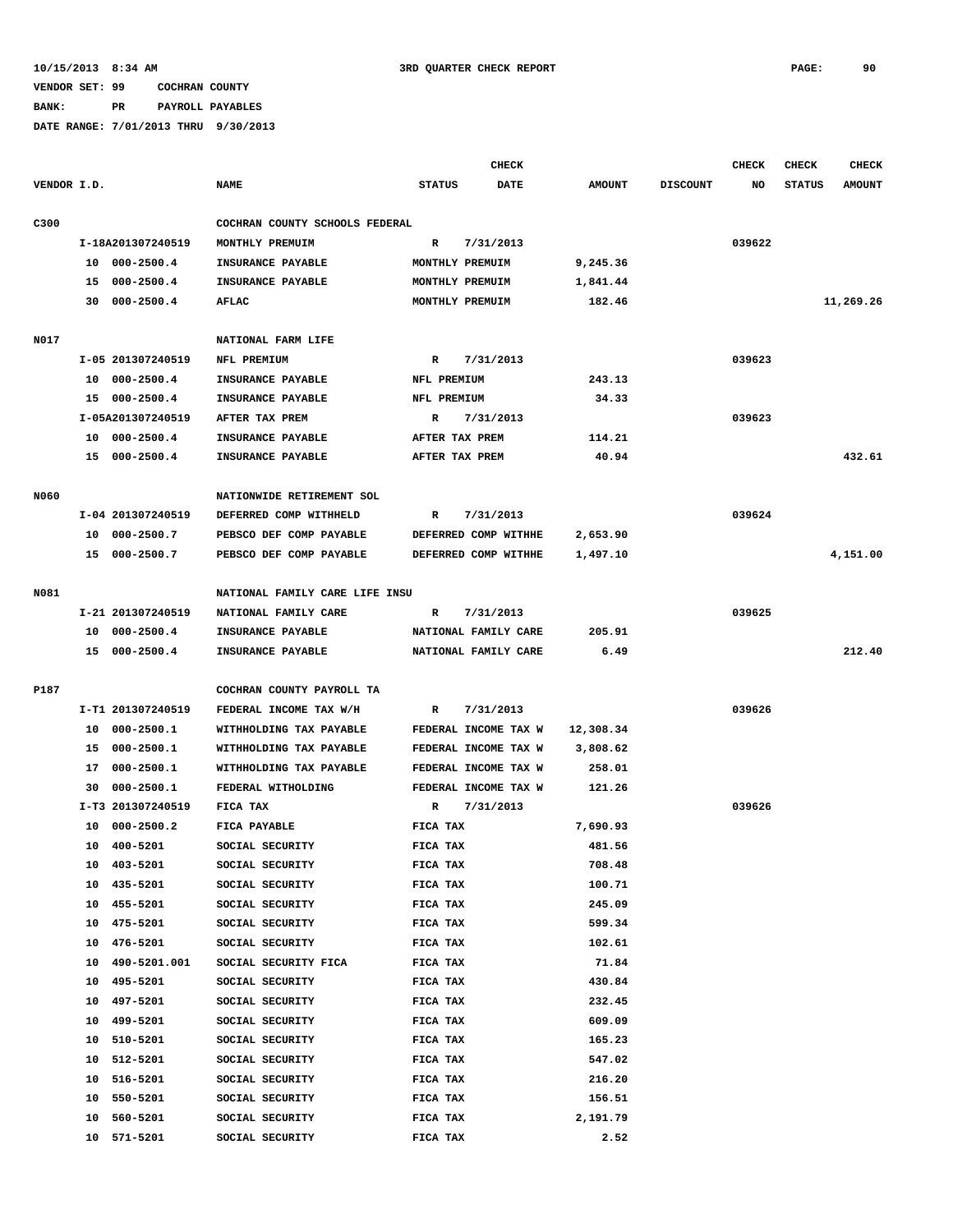**BANK: PR PAYROLL PAYABLES**

|             |    |                   |                            |               | CHECK       |               |                 | <b>CHECK</b> | <b>CHECK</b>  | <b>CHECK</b>  |
|-------------|----|-------------------|----------------------------|---------------|-------------|---------------|-----------------|--------------|---------------|---------------|
| VENDOR I.D. |    |                   | <b>NAME</b>                | <b>STATUS</b> | <b>DATE</b> | <b>AMOUNT</b> | <b>DISCOUNT</b> | NO           | <b>STATUS</b> | <b>AMOUNT</b> |
| P187        |    |                   | COCHRAN COUNTY PAYROLLCONT |               |             |               |                 |              |               |               |
|             |    | I-T3 201307240519 | FICA TAX                   | R             | 7/31/2013   |               |                 | 039626       |               |               |
|             |    | 10 650-5201       | SOCIAL SECURITY            | FICA TAX      |             | 240.89        |                 |              |               |               |
|             | 10 | 652-5201          | SOCIAL SECURITY            | FICA TAX      |             | 10.00         |                 |              |               |               |
|             | 10 | 660-5201          | SOCIAL SECURITY            | FICA TAX      |             | 143.43        |                 |              |               |               |
|             | 10 | 662-5201          | SOCIAL SECURITY            | FICA TAX      |             | 186.19        |                 |              |               |               |
|             | 10 | 665-5201          | SOCIAL SECURITY            | FICA TAX      |             | 249.14        |                 |              |               |               |
|             | 15 | $000 - 2500.2$    | FICA PAYABLE               | FICA TAX      |             | 2,673.03      |                 |              |               |               |
|             | 15 | 610-5201          | SOCIAL SECURITY            | FICA TAX      |             | 1,020.27      |                 |              |               |               |
|             | 15 | 621-5201          | SOCIAL SECURITY            | FICA TAX      |             | 459.76        |                 |              |               |               |
|             | 15 | 622-5201          | SOCIAL SECURITY            | FICA TAX      |             | 423.24        |                 |              |               |               |
|             | 15 | 623-5201          | SOCIAL SECURITY            | FICA TAX      |             | 419.55        |                 |              |               |               |
|             | 15 | 624-5201          | SOCIAL SECURITY            | FICA TAX      |             | 350.21        |                 |              |               |               |
|             | 17 | $000 - 2500.2$    | FICA PAYABLE               | FICA TAX      |             | 191.71        |                 |              |               |               |
|             | 17 | 573-5201          | SOCIAL SECURITY            | FICA TAX      |             | 191.71        |                 |              |               |               |
|             | 30 | $000 - 2500.2$    | FICA                       | FICA TAX      |             | 61.47         |                 |              |               |               |
|             | 30 | 518-5201          | SOCIAL SECURITY            | FICA TAX      |             | 61.47         |                 |              |               |               |
|             |    | I-T4 201307240519 | MEDICARE TAX               | R             | 7/31/2013   |               |                 | 039626       |               |               |
|             | 10 | $000 - 2500.2$    | FICA PAYABLE               | MEDICARE TAX  |             | 1,798.63      |                 |              |               |               |
|             | 10 | 400-5201          | SOCIAL SECURITY            | MEDICARE TAX  |             | 112.62        |                 |              |               |               |
|             | 10 | 403-5201          | SOCIAL SECURITY            | MEDICARE TAX  |             | 165.68        |                 |              |               |               |
|             | 10 | 435-5201          | SOCIAL SECURITY            | MEDICARE TAX  |             | 23.55         |                 |              |               |               |
|             | 10 | 455-5201          | SOCIAL SECURITY            | MEDICARE TAX  |             | 57.32         |                 |              |               |               |
|             | 10 | 475-5201          | SOCIAL SECURITY            | MEDICARE TAX  |             | 140.17        |                 |              |               |               |
|             | 10 | 476-5201          | SOCIAL SECURITY            | MEDICARE TAX  |             | 23.99         |                 |              |               |               |
|             | 10 | 490-5201.001      | SOCIAL SECURITY FICA       | MEDICARE TAX  |             | 16.80         |                 |              |               |               |
|             | 10 | 495-5201          | SOCIAL SECURITY            | MEDICARE TAX  |             | 100.76        |                 |              |               |               |
|             | 10 | 497-5201          | SOCIAL SECURITY            | MEDICARE TAX  |             | 54.36         |                 |              |               |               |
|             | 10 | 499-5201          | SOCIAL SECURITY            | MEDICARE TAX  |             | 142.44        |                 |              |               |               |
|             | 10 | 510-5201          | SOCIAL SECURITY            | MEDICARE TAX  |             | 38.64         |                 |              |               |               |
|             | 10 | 512-5201          | SOCIAL SECURITY            | MEDICARE TAX  |             | 127.94        |                 |              |               |               |
|             | 10 | 516-5201          | SOCIAL SECURITY            | MEDICARE TAX  |             | 50.56         |                 |              |               |               |
|             | 10 | 550-5201          | SOCIAL SECURITY            | MEDICARE TAX  |             | 36.60         |                 |              |               |               |
|             |    | 10 560-5201       | SOCIAL SECURITY            | MEDICARE TAX  |             | 512.57        |                 |              |               |               |
|             | 10 | 571-5201          | SOCIAL SECURITY            | MEDICARE TAX  |             | 0.59          |                 |              |               |               |
|             | 10 | 650-5201          | SOCIAL SECURITY            | MEDICARE TAX  |             | 56.34         |                 |              |               |               |
|             |    | 10 652-5201       | SOCIAL SECURITY            | MEDICARE TAX  |             | 2.34          |                 |              |               |               |
|             |    | 10 660-5201       | SOCIAL SECURITY            | MEDICARE TAX  |             | 33.55         |                 |              |               |               |
|             |    | 10 662-5201       | SOCIAL SECURITY            | MEDICARE TAX  |             | 43.54         |                 |              |               |               |
|             | 10 | 665-5201          | SOCIAL SECURITY            | MEDICARE TAX  |             | 58.27         |                 |              |               |               |
|             | 15 | $000 - 2500.2$    | FICA PAYABLE               | MEDICARE TAX  |             | 625.14        |                 |              |               |               |
|             |    | 15 610-5201       | SOCIAL SECURITY            | MEDICARE TAX  |             | 238.61        |                 |              |               |               |
|             |    | 15 621-5201       | SOCIAL SECURITY            | MEDICARE TAX  |             | 107.53        |                 |              |               |               |
|             |    | 15 622-5201       | SOCIAL SECURITY            | MEDICARE TAX  |             | 98.98         |                 |              |               |               |
|             |    | 15 623-5201       | SOCIAL SECURITY            | MEDICARE TAX  |             | 98.12         |                 |              |               |               |
|             |    | 15 624-5201       | SOCIAL SECURITY            | MEDICARE TAX  |             | 81.90         |                 |              |               |               |
|             | 17 | $000 - 2500.2$    | FICA PAYABLE               | MEDICARE TAX  |             | 44.84         |                 |              |               |               |
|             |    | 17 573-5201       | SOCIAL SECURITY            | MEDICARE TAX  |             | 44.84         |                 |              |               |               |
|             |    |                   |                            |               |             |               |                 |              |               |               |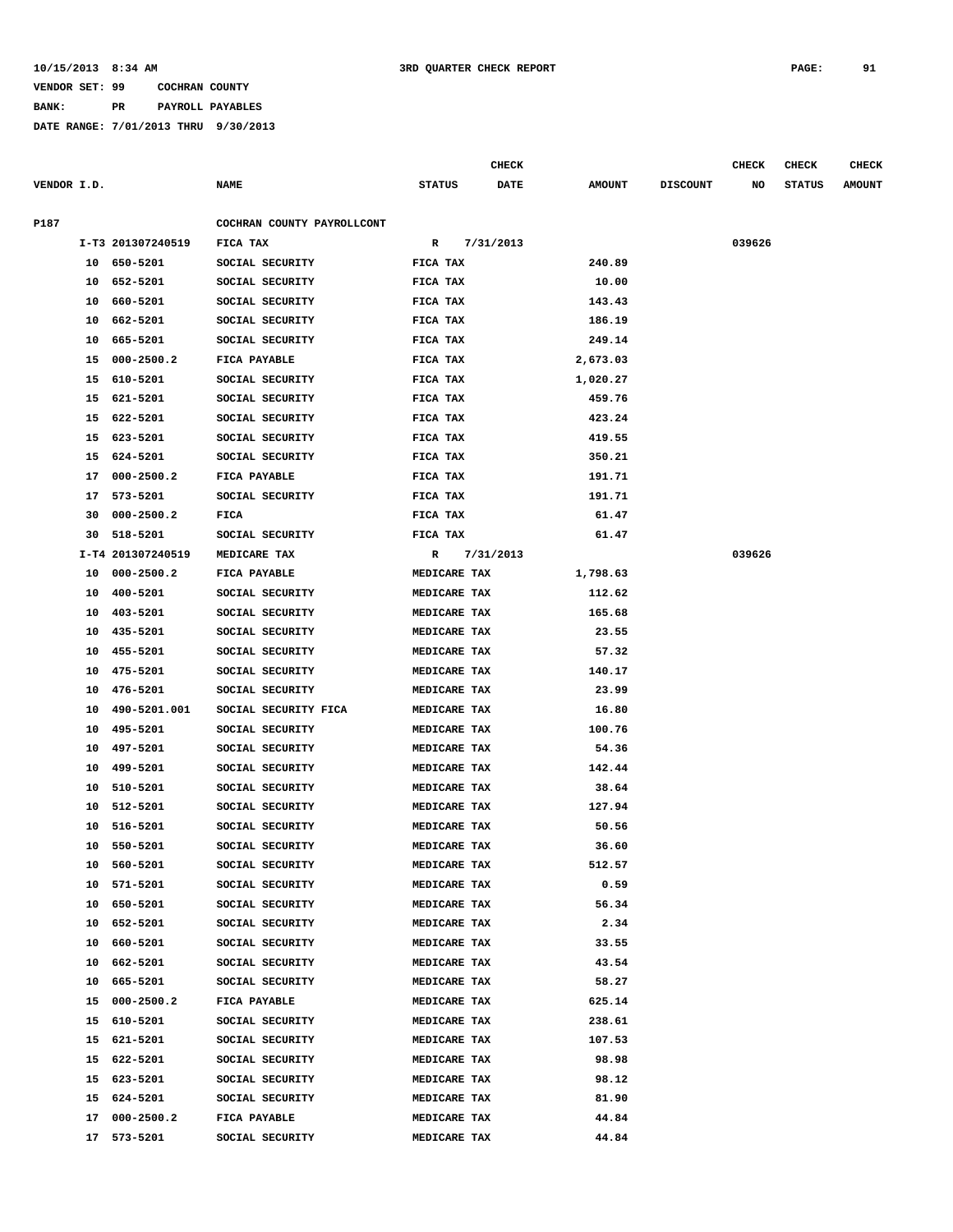**BANK: PR PAYROLL PAYABLES**

|             |    |                   |                            |               | CHECK                    |               |                 | <b>CHECK</b> | <b>CHECK</b>  | <b>CHECK</b>  |
|-------------|----|-------------------|----------------------------|---------------|--------------------------|---------------|-----------------|--------------|---------------|---------------|
| VENDOR I.D. |    |                   | <b>NAME</b>                | <b>STATUS</b> | <b>DATE</b>              | <b>AMOUNT</b> | <b>DISCOUNT</b> | NO           | <b>STATUS</b> | <b>AMOUNT</b> |
| P187        |    |                   | COCHRAN COUNTY PAYROLLCONT |               |                          |               |                 |              |               |               |
|             |    | I-T4 201307240519 | MEDICARE TAX               | R             | 7/31/2013                |               |                 | 039626       |               |               |
|             | 30 | 000-2500.2        | FICA                       | MEDICARE TAX  |                          | 14.38         |                 |              |               |               |
|             | 30 | 518-5201          | SOCIAL SECURITY            | MEDICARE TAX  |                          | 14.38         |                 |              |               | 42,696.49     |
| T218        |    |                   | TEXAS ASS'N OF COUNTIES    |               |                          |               |                 |              |               |               |
|             |    | I-11 201307240519 | EMPLOYEE PREMIUMS          | R             | 7/31/2013                |               |                 | 039627       |               |               |
|             | 10 | 400-5202          | <b>GROUP INSURANCE</b>     |               | <b>EMPLOYEE PREMIUMS</b> | 1,443.00      |                 |              |               |               |
|             | 10 | 403-5202          | <b>GROUP INSURANCE</b>     |               | <b>EMPLOYEE PREMIUMS</b> | 2,332.68      |                 |              |               |               |
|             | 10 | 455-5202          | GROUP INSURANCE            |               | <b>EMPLOYEE PREMIUMS</b> | 777.56        |                 |              |               |               |
|             | 10 | 475-5202          | GROUP INSURANCE            |               | <b>EMPLOYEE PREMIUMS</b> | 1,555.12      |                 |              |               |               |
|             | 10 | 495-5202          | <b>GROUP INSURANCE</b>     |               | <b>EMPLOYEE PREMIUMS</b> | 1,555.12      |                 |              |               |               |
|             | 10 | 497-5202          | GROUP INSURANCE            |               | EMPLOYEE PREMIUMS        | 777.56        |                 |              |               |               |
|             | 10 | 499-5202          | <b>GROUP INSURANCE</b>     |               | <b>EMPLOYEE PREMIUMS</b> | 2,332.68      |                 |              |               |               |
|             | 10 | 510-5202          | <b>GROUP INSURANCE</b>     |               | EMPLOYEE PREMIUMS        | 777.56        |                 |              |               |               |
|             | 10 | 512-5202          | <b>GROUP INSURANCE</b>     |               | EMPLOYEE PREMIUMS        | 2,363.78      |                 |              |               |               |
|             | 10 | 516-5202          | GROUP INSURANCE [50%]      |               | EMPLOYEE PREMIUMS        | 797.87        |                 |              |               |               |
|             | 10 | 550-5202          | <b>GROUP INSURANCE</b>     |               | EMPLOYEE PREMIUMS        | 777.56        |                 |              |               |               |
|             | 10 | 560-5202          | GROUP INSURANCE            |               | EMPLOYEE PREMIUMS        | 7,744.50      |                 |              |               |               |
|             | 10 | 571-5202          | <b>GROUP INSURANCE</b>     |               | <b>EMPLOYEE PREMIUMS</b> | 10.08         |                 |              |               |               |
|             | 10 | 650-5202          | <b>GROUP INSURANCE</b>     |               | <b>EMPLOYEE PREMIUMS</b> | 815.27        |                 |              |               |               |
|             | 10 | 652-5202          | GROUP INSURANCE            |               | <b>EMPLOYEE PREMIUMS</b> | 37.71         |                 |              |               |               |
|             | 10 | 660-5202          | GROUP INSURANCE [35%]      |               | <b>EMPLOYEE PREMIUMS</b> | 530.07        |                 |              |               |               |
|             | 10 | 662-5202          | <b>GROUP INSURANCE</b>     |               | <b>EMPLOYEE PREMIUMS</b> | 702.14        |                 |              |               |               |
|             | 10 | 665-5202          | GROUP INSURANCE            |               | <b>EMPLOYEE PREMIUMS</b> | 777.56        |                 |              |               |               |
|             | 15 | 610-5202          | <b>GROUP INSURANCE</b>     |               | <b>EMPLOYEE PREMIUMS</b> | 3,222.36      |                 |              |               |               |
|             | 15 | 621-5202          | <b>GROUP INSURANCE</b>     |               | EMPLOYEE PREMIUMS        | 1,555.12      |                 |              |               |               |
|             | 15 | 622-5202          | GROUP INSURANCE            |               | EMPLOYEE PREMIUMS        | 1,555.12      |                 |              |               |               |
|             | 15 | 623-5202          | <b>GROUP INSURANCE</b>     |               | <b>EMPLOYEE PREMIUMS</b> | 1,555.12      |                 |              |               |               |
|             | 15 | 624-5202          | <b>GROUP INSURANCE</b>     |               | <b>EMPLOYEE PREMIUMS</b> | 1,555.12      |                 |              |               |               |
|             |    | 17 573-5202       | GROUP HEALTH INSURANCE     |               | EMPLOYEE PREMIUMS        | 767.48        |                 |              |               |               |
|             | 30 | 518-5202          | GROUP INSURANCE [15%]      |               | <b>EMPLOYEE PREMIUMS</b> | 227.18        |                 |              |               |               |
|             |    | I-12 201307240519 | GROUP LIFE INSURANCE       | R             | 7/31/2013                |               |                 | 039627       |               |               |
|             | 10 | 400-5202          | <b>GROUP INSURANCE</b>     |               | GROUP LIFE INSURANCE     | 6.15          |                 |              |               |               |
|             | 10 | 403-5202          | <b>GROUP INSURANCE</b>     |               | GROUP LIFE INSURANCE     | 10.47         |                 |              |               |               |
|             | 10 | 455-5202          | GROUP INSURANCE            |               | GROUP LIFE INSURANCE     | 3.95          |                 |              |               |               |
|             | 10 | 475-5202          | GROUP INSURANCE            |               | GROUP LIFE INSURANCE     | 7.90          |                 |              |               |               |
|             | 10 | 495-5202          | GROUP INSURANCE            |               | GROUP LIFE INSURANCE     | 7.90          |                 |              |               |               |
|             |    | 10 497-5202       | GROUP INSURANCE            |               | GROUP LIFE INSURANCE     | 3.95          |                 |              |               |               |
|             | 10 | 499-5202          | GROUP INSURANCE            |               | GROUP LIFE INSURANCE     | 11.85         |                 |              |               |               |
|             | 10 | 510-5202          | GROUP INSURANCE            |               | GROUP LIFE INSURANCE     | 3.95          |                 |              |               |               |
|             |    | 10 512-5202       | GROUP INSURANCE            |               | GROUP LIFE INSURANCE     | 12.01         |                 |              |               |               |
|             |    | 10 516-5202       | GROUP INSURANCE [50%]      |               | GROUP LIFE INSURANCE     | 4.06          |                 |              |               |               |
|             | 10 | 550-5202          | GROUP INSURANCE            |               | GROUP LIFE INSURANCE     | 3.95          |                 |              |               |               |
|             |    | 10 560-5202       | GROUP INSURANCE            |               | GROUP LIFE INSURANCE     | 39.34         |                 |              |               |               |
|             | 10 | 571-5202          | GROUP INSURANCE            |               | GROUP LIFE INSURANCE     | 0.05          |                 |              |               |               |
|             | 10 | 650-5202          | GROUP INSURANCE            |               | GROUP LIFE INSURANCE     | 4.14          |                 |              |               |               |
|             | 10 | 652-5202          | GROUP INSURANCE            |               | GROUP LIFE INSURANCE     | 0.19          |                 |              |               |               |
|             |    |                   |                            |               |                          |               |                 |              |               |               |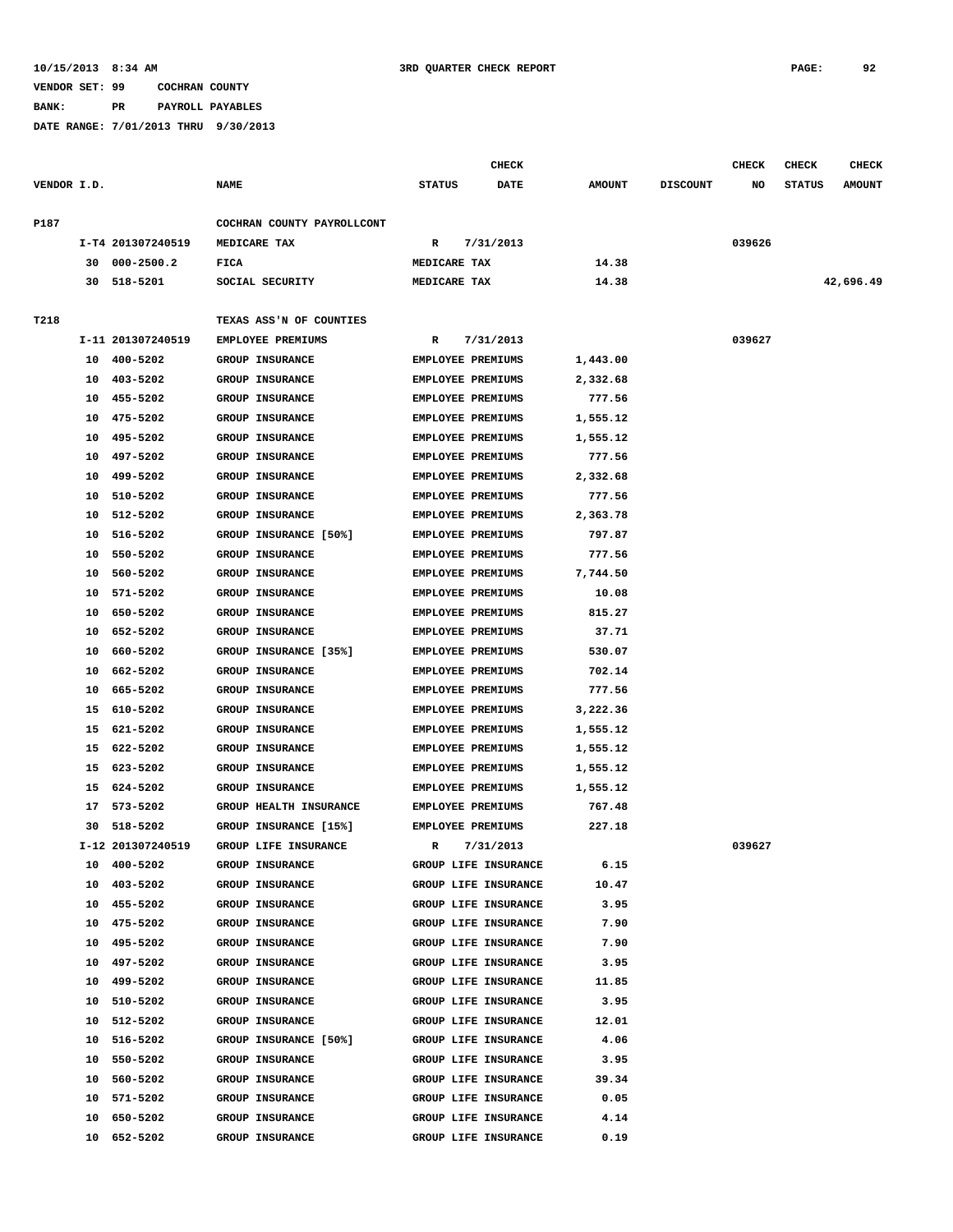**BANK: PR PAYROLL PAYABLES**

|                  |                            |                                               |                                              | <b>CHECK</b> |                      |                 | <b>CHECK</b> | <b>CHECK</b>  | <b>CHECK</b>  |
|------------------|----------------------------|-----------------------------------------------|----------------------------------------------|--------------|----------------------|-----------------|--------------|---------------|---------------|
| VENDOR I.D.      |                            | <b>NAME</b>                                   | <b>STATUS</b>                                | <b>DATE</b>  | <b>AMOUNT</b>        | <b>DISCOUNT</b> | NO           | <b>STATUS</b> | <b>AMOUNT</b> |
|                  |                            |                                               |                                              |              |                      |                 |              |               |               |
| T218             |                            | TEXAS ASS'N OF COUNTIECONT                    |                                              |              |                      |                 |              |               |               |
|                  | I-12 201307240519          | GROUP LIFE INSURANCE                          | R                                            | 7/31/2013    |                      |                 | 039627       |               |               |
|                  | 10 660-5202                | GROUP INSURANCE [35%]                         | GROUP LIFE INSURANCE                         |              | 2.69                 |                 |              |               |               |
|                  | 662-5202<br>10             | GROUP INSURANCE                               | GROUP LIFE INSURANCE                         |              | 3.57                 |                 |              |               |               |
|                  | 665-5202<br>10             | <b>GROUP INSURANCE</b>                        | GROUP LIFE INSURANCE                         |              | 3.95                 |                 |              |               |               |
|                  | 15<br>610-5202             | GROUP INSURANCE                               | GROUP LIFE INSURANCE                         |              | 12.42                |                 |              |               |               |
|                  | 15 621-5202                | GROUP INSURANCE                               | GROUP LIFE INSURANCE                         |              | 7.90                 |                 |              |               |               |
|                  | 15<br>622-5202             | <b>GROUP INSURANCE</b>                        | <b>GROUP LIFE INSURANCE</b>                  |              | 7.90                 |                 |              |               |               |
|                  | 623-5202<br>15             | GROUP INSURANCE                               | GROUP LIFE INSURANCE                         |              | 7.90                 |                 |              |               |               |
|                  | 624-5202<br>15             | GROUP INSURANCE                               | GROUP LIFE INSURANCE                         |              | 7.90                 |                 |              |               |               |
|                  | 573-5202<br>17             | GROUP HEALTH INSURANCE                        | GROUP LIFE INSURANCE                         |              | 3.90                 |                 |              |               |               |
|                  | 518-5202<br>30             | GROUP INSURANCE [15%]                         | GROUP LIFE INSURANCE                         |              | 1.15                 |                 |              |               |               |
|                  | I-15 201307240519          | DEPENDENT HEALTH PREM WITHHELD                | R                                            | 7/31/2013    |                      |                 | 039627       |               |               |
|                  | 15 000-2500.4              | INSURANCE PAYABLE                             | DEPENDENT HEALTH PRE                         |              | 855.30               |                 |              |               | 37,579.76     |
|                  |                            |                                               |                                              |              |                      |                 |              |               |               |
| T266             |                            | TREASURER OF VIRGINIA                         |                                              |              |                      |                 |              |               |               |
|                  | I-CJS201307240519          | CASE ID#0003452040                            | R                                            | 7/31/2013    |                      |                 | 039628       |               |               |
|                  | 10 000-2500.8              | CHILD SUPPORT PAYABLE                         | CASE ID#0003452040                           |              | 453.10               |                 |              |               | 453.10        |
|                  |                            |                                               |                                              |              |                      |                 |              |               |               |
| C <sub>253</sub> |                            | COCHRAN COUNTY MONEY MKT                      |                                              |              |                      |                 |              |               |               |
|                  | I-201307240521             | NON-DEPT SUPP DEATH                           | R                                            | 7/31/2013    |                      |                 | 039629       |               |               |
|                  | 10 409-5207                | SUPPLEMENTAL DEATH BENEFITS                   | JULY 2013 SUPP DEATH                         |              | 1,420.65             |                 |              |               | 1,420.65      |
|                  |                            |                                               |                                              |              |                      |                 |              |               |               |
| A067             |                            | AMERICAN FAMILY LIFE ASSURANCE                |                                              |              |                      |                 |              |               |               |
|                  | I-08 201308220522          | MONTHLY PREMIUM                               | R                                            | 8/31/2013    |                      |                 | 039767       |               |               |
|                  | $000 - 2500.4$<br>10       | INSURANCE PAYABLE                             | MONTHLY PREMIUM                              |              | 694.31               |                 |              |               |               |
|                  | $000 - 2500.4$<br>15       | INSURANCE PAYABLE                             | MONTHLY PREMIUM                              |              | 158.95               |                 |              |               |               |
|                  | $000 - 2500.4$<br>30       | AFLAC                                         | MONTHLY PREMIUM                              |              | 5.03                 |                 |              |               |               |
|                  | I-08A201308220522          | MONTHLY PREMIUM                               | R                                            | 8/31/2013    | 216.26               |                 | 039767       |               |               |
|                  | 10 000-2500.4              | INSURANCE PAYABLE                             | MONTHLY PREMIUM                              |              |                      |                 |              |               | 1,074.55      |
|                  |                            |                                               |                                              |              |                      |                 |              |               |               |
| C091             | I-17A201308220522          | <b>COMPBENEFITS</b><br>VISION MONTHLY PREMIUM | R                                            | 8/31/2013    |                      |                 | 039768       |               |               |
|                  |                            |                                               |                                              |              |                      |                 |              |               |               |
|                  | 10 000-2500.4              | INSURANCE PAYABLE                             | VISION MONTHLY PREMI                         |              | 57.86                |                 |              |               | 57.86         |
| C <sub>253</sub> |                            | COCHRAN COUNTY MONEY MKT                      |                                              |              |                      |                 |              |               |               |
|                  | I-01 201308220522          | RETIREMENT CONTRIBUTIONS                      | R                                            | 8/31/2013    |                      |                 | 039769       |               |               |
|                  | 10 000-2500.3              |                                               | RETIREMENT CONTRIBUT                         |              |                      |                 |              |               |               |
|                  | 10 400-5203                | TCDRS PAYABLE<br>RETIREMENT                   | RETIREMENT CONTRIBUT                         |              | 8,939.00<br>1,015.61 |                 |              |               |               |
|                  | 10 403-5203                | RETIREMENT                                    | RETIREMENT CONTRIBUT                         |              | 1,431.26             |                 |              |               |               |
|                  |                            | <b>RETIREMENT</b>                             |                                              |              |                      |                 |              |               |               |
|                  | 10 435-5203<br>10 455-5203 | RETIREMENT                                    | RETIREMENT CONTRIBUT<br>RETIREMENT CONTRIBUT |              | 211.15<br>575.39     |                 |              |               |               |
|                  | 10 475-5203                | RETIREMENT                                    | RETIREMENT CONTRIBUT                         |              | 1,252.97             |                 |              |               |               |
|                  | 10 476-5203                | <b>RETIREMENT</b>                             |                                              |              | 215.16               |                 |              |               |               |
|                  | 10 490-5203.001            | RETIREMENT                                    | RETIREMENT CONTRIBUT<br>RETIREMENT CONTRIBUT |              | 166.48               |                 |              |               |               |
|                  | 10 495-5203                | RETIREMENT                                    | RETIREMENT CONTRIBUT                         |              | 904.22               |                 |              |               |               |
|                  | 10<br>497-5203             | <b>RETIREMENT</b>                             | RETIREMENT CONTRIBUT                         |              | 487.39               |                 |              |               |               |
|                  | 10 499-5203                | <b>RETIREMENT</b>                             | RETIREMENT CONTRIBUT                         |              | 1,297.52             |                 |              |               |               |
|                  |                            |                                               |                                              |              |                      |                 |              |               |               |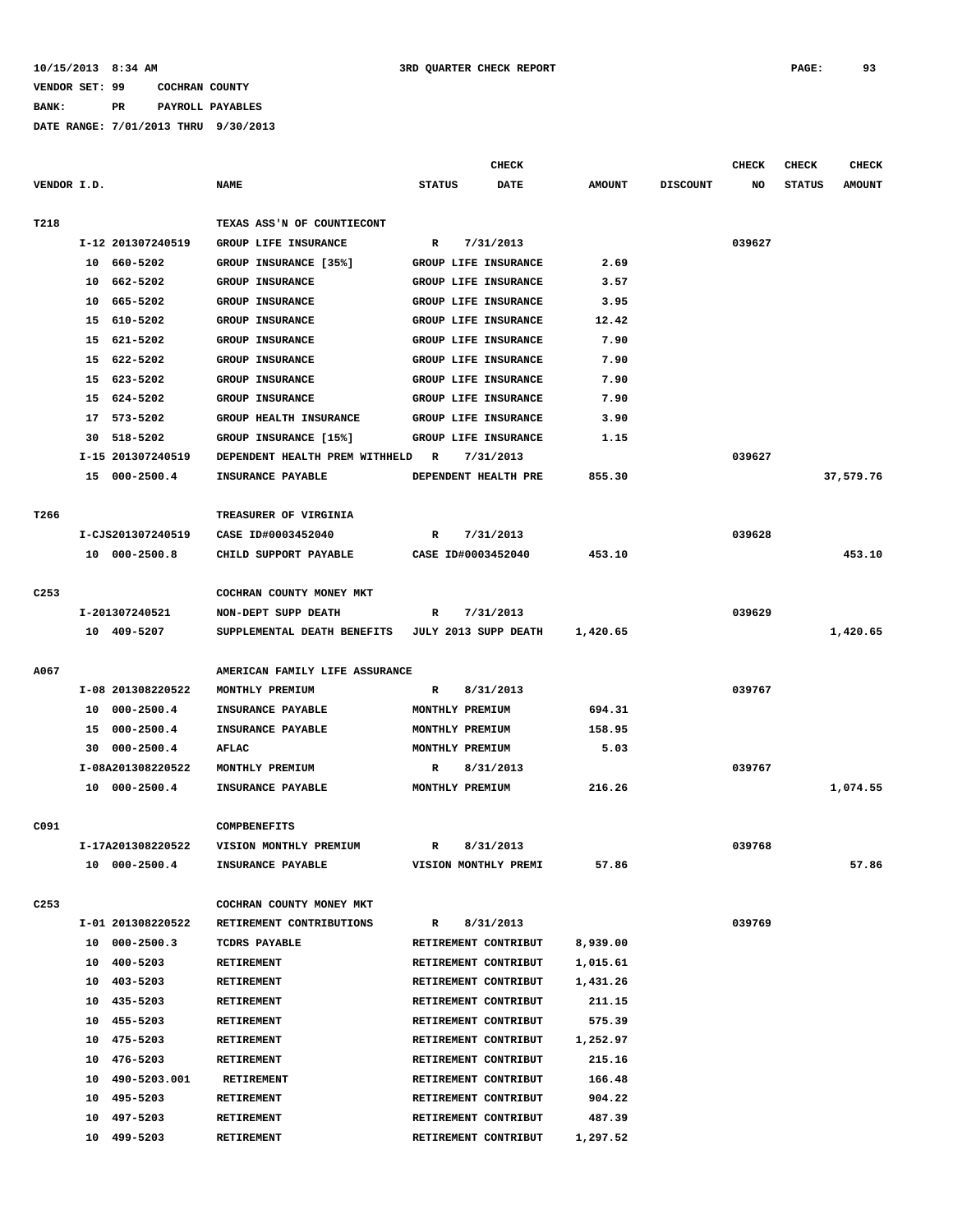**BANK: PR PAYROLL PAYABLES**

|                  |    |                   |                                |                      | <b>CHECK</b> |               |                 | <b>CHECK</b> | <b>CHECK</b>  | <b>CHECK</b>  |
|------------------|----|-------------------|--------------------------------|----------------------|--------------|---------------|-----------------|--------------|---------------|---------------|
| VENDOR I.D.      |    |                   | <b>NAME</b>                    | <b>STATUS</b>        | <b>DATE</b>  | <b>AMOUNT</b> | <b>DISCOUNT</b> | NO           | <b>STATUS</b> | <b>AMOUNT</b> |
| C <sub>253</sub> |    |                   | COCHRAN COUNTY MONEY MCONT     |                      |              |               |                 |              |               |               |
|                  |    | I-01 201308220522 | RETIREMENT CONTRIBUTIONS       | R                    | 8/31/2013    |               |                 | 039769       |               |               |
|                  | 10 | 510-5203          | RETIREMENT                     | RETIREMENT CONTRIBUT |              | 351.00        |                 |              |               |               |
|                  | 10 | 512-5203          | RETIREMENT                     | RETIREMENT CONTRIBUT |              | 1,500.02      |                 |              |               |               |
|                  | 10 | 516-5203          | RETIREMENT                     | RETIREMENT CONTRIBUT |              | 435.65        |                 |              |               |               |
|                  | 10 | 550-5203          | <b>RETIREMENT</b>              | RETIREMENT CONTRIBUT |              | 328.17        |                 |              |               |               |
|                  | 10 | 560-5203          | <b>RETIREMENT</b>              | RETIREMENT CONTRIBUT |              | 4,864.92      |                 |              |               |               |
|                  | 10 | 571-5203          | RETIREMENT                     | RETIREMENT CONTRIBUT |              | 5.20          |                 |              |               |               |
|                  | 10 | 650-5203          | RETIREMENT                     | RETIREMENT CONTRIBUT |              | 462.38        |                 |              |               |               |
|                  | 10 | 652-5203          | RETIREMENT                     | RETIREMENT CONTRIBUT |              | 20.97         |                 |              |               |               |
|                  | 10 | 660-5203          | RETIREMENT                     | RETIREMENT CONTRIBUT |              | 288.58        |                 |              |               |               |
|                  | 10 | 662-5203          | RETIREMENT                     | RETIREMENT CONTRIBUT |              | 390.40        |                 |              |               |               |
|                  | 10 | 665-5203          | RETIREMENT                     | RETIREMENT CONTRIBUT |              | 396.60        |                 |              |               |               |
|                  | 15 | $000 - 2500.3$    | <b>TCDRS PAYABLE</b>           | RETIREMENT CONTRIBUT |              | 3,065.53      |                 |              |               |               |
|                  | 15 | 610-5203          | RETIREMENT                     | RETIREMENT CONTRIBUT |              | 2,148.80      |                 |              |               |               |
|                  | 15 | 621-5203          | RETIREMENT                     | RETIREMENT CONTRIBUT |              | 850.38        |                 |              |               |               |
|                  | 15 | 622-5203          | RETIREMENT                     | RETIREMENT CONTRIBUT |              | 947.49        |                 |              |               |               |
|                  | 15 | 623-5203          | RETIREMENT                     | RETIREMENT CONTRIBUT |              | 881.60        |                 |              |               |               |
|                  | 15 | 624-5203          | RETIREMENT                     | RETIREMENT CONTRIBUT |              | 864.86        |                 |              |               |               |
|                  | 17 | $000 - 2500.3$    | <b>TCDRS PAYABLE</b>           | RETIREMENT CONTRIBUT |              | 213.14        |                 |              |               |               |
|                  | 17 | 573-5203          | RETIREMENT                     | RETIREMENT CONTRIBUT |              | 395.82        |                 |              |               |               |
|                  | 30 | $000 - 2500.3$    | TCDRS                          | RETIREMENT CONTRIBUT |              | 66.60         |                 |              |               |               |
|                  | 30 | 518-5203          | RETIREMENT                     | RETIREMENT CONTRIBUT |              | 123.68        |                 |              |               | 35,097.94     |
|                  |    |                   |                                |                      |              |               |                 |              |               |               |
| C300             |    |                   | COCHRAN COUNTY SCHOOLS FEDERAL |                      |              |               |                 |              |               |               |
|                  |    | I-18A201308220522 | MONTHLY PREMUIM                | R                    | 8/31/2013    |               |                 | 039770       |               |               |
|                  | 10 | $000 - 2500.4$    | INSURANCE PAYABLE              | MONTHLY PREMUIM      |              | 9,653.08      |                 |              |               |               |
|                  | 15 | $000 - 2500.4$    | INSURANCE PAYABLE              | MONTHLY PREMUIM      |              | 2,217.19      |                 |              |               |               |
|                  | 30 | $000 - 2500.4$    | AFLAC                          | MONTHLY PREMUIM      |              | 182.32        |                 |              |               | 12,052.59     |
|                  |    |                   |                                |                      |              |               |                 |              |               |               |
| N017             |    |                   | NATIONAL FARM LIFE             |                      |              |               |                 |              |               |               |
|                  |    | I-05 201308220522 | NFL PREMIUM                    | R                    | 8/31/2013    |               |                 | 039771       |               |               |
|                  | 10 | $000 - 2500.4$    | INSURANCE PAYABLE              | NFL PREMIUM          |              | 243.13        |                 |              |               |               |
|                  |    | 15 000-2500.4     | INSURANCE PAYABLE              | NFL PREMIUM          |              | 34.33         |                 |              |               |               |
|                  |    | I-05A201308220522 | AFTER TAX PREM                 | R                    | 8/31/2013    |               |                 | 039771       |               |               |
|                  |    | 10 000-2500.4     | INSURANCE PAYABLE              | AFTER TAX PREM       |              | 114.21        |                 |              |               |               |
|                  |    | 15 000-2500.4     | INSURANCE PAYABLE              | AFTER TAX PREM       |              | 40.94         |                 |              |               | 432.61        |
|                  |    |                   |                                |                      |              |               |                 |              |               |               |
| N060             |    |                   | NATIONWIDE RETIREMENT SOL      |                      |              |               |                 |              |               |               |
|                  |    | I-04 201308220522 | DEFERRED COMP WITHHELD         | R                    | 8/31/2013    |               |                 | 039772       |               |               |
|                  |    | 10 000-2500.7     | PEBSCO DEF COMP PAYABLE        | DEFERRED COMP WITHHE |              | 2,653.90      |                 |              |               |               |
|                  |    | 15 000-2500.7     | PEBSCO DEF COMP PAYABLE        | DEFERRED COMP WITHHE |              | 1,397.10      |                 |              |               | 4,051.00      |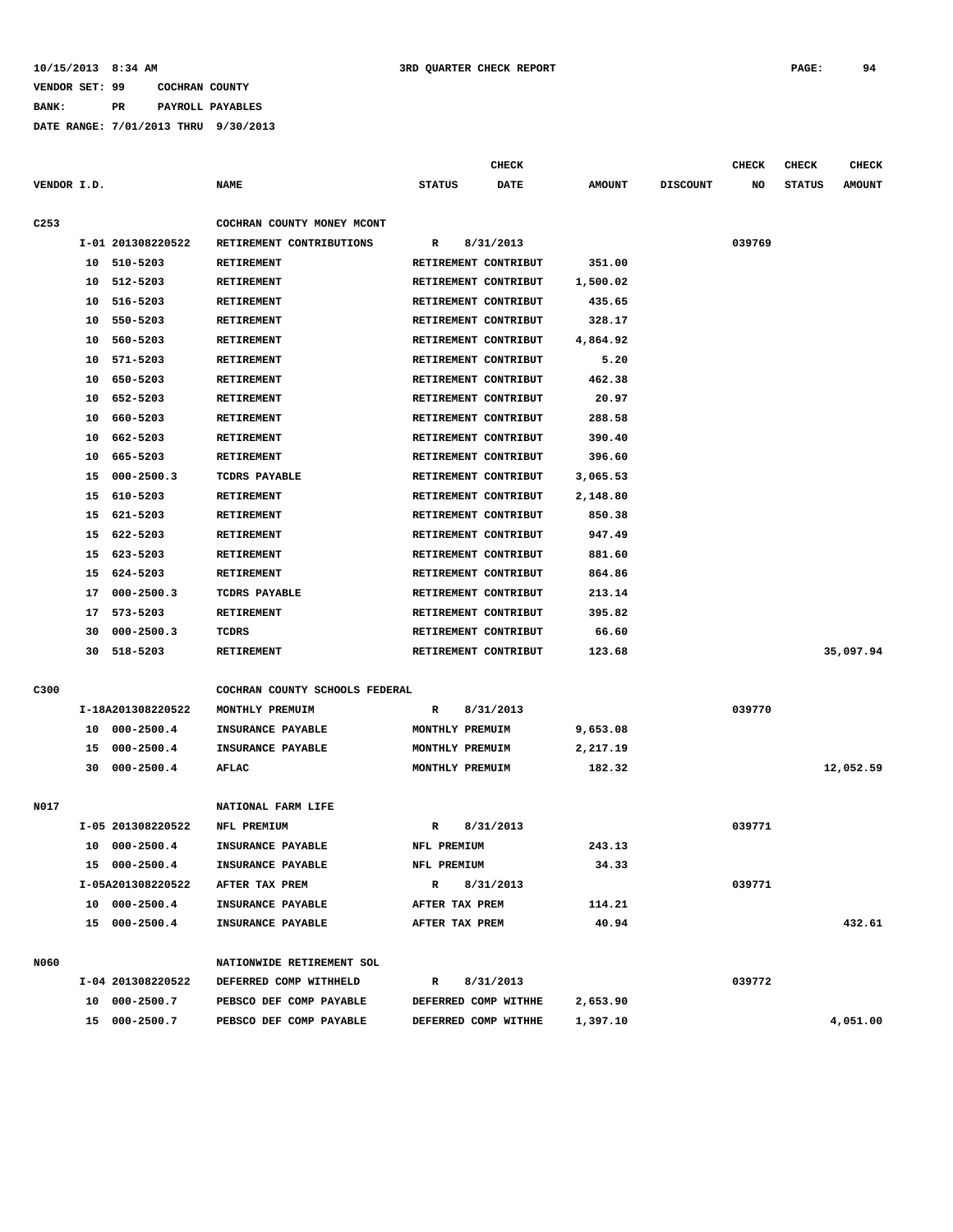**BANK: PR PAYROLL PAYABLES**

|             |    |                   |                                |                     | <b>CHECK</b>         |               |                 | <b>CHECK</b> | <b>CHECK</b>  | <b>CHECK</b>  |
|-------------|----|-------------------|--------------------------------|---------------------|----------------------|---------------|-----------------|--------------|---------------|---------------|
| VENDOR I.D. |    |                   | <b>NAME</b>                    | <b>STATUS</b>       | DATE                 | <b>AMOUNT</b> | <b>DISCOUNT</b> | NO           | <b>STATUS</b> | <b>AMOUNT</b> |
| N081        |    |                   | NATIONAL FAMILY CARE LIFE INSU |                     |                      |               |                 |              |               |               |
|             |    | I-21 201308220522 | NATIONAL FAMILY CARE           | R                   | 8/31/2013            |               |                 | 039773       |               |               |
|             |    | 10 000-2500.4     | INSURANCE PAYABLE              |                     | NATIONAL FAMILY CARE | 205.91        |                 |              |               |               |
|             |    | 15 000-2500.4     | <b>INSURANCE PAYABLE</b>       |                     | NATIONAL FAMILY CARE | 6.49          |                 |              |               | 212.40        |
|             |    |                   |                                |                     |                      |               |                 |              |               |               |
| P187        |    |                   | COCHRAN COUNTY PAYROLL TA      |                     |                      |               |                 |              |               |               |
|             |    | I-T1 201308220522 | FEDERAL INCOME TAX W/H         | R                   | 8/31/2013            |               |                 | 039774       |               |               |
|             |    | 10 000-2500.1     | WITHHOLDING TAX PAYABLE        |                     | FEDERAL INCOME TAX W | 12,739.93     |                 |              |               |               |
|             |    | 15 000-2500.1     | WITHHOLDING TAX PAYABLE        |                     | FEDERAL INCOME TAX W | 3,912.41      |                 |              |               |               |
|             | 17 | 000-2500.1        | WITHHOLDING TAX PAYABLE        |                     | FEDERAL INCOME TAX W | 258.45        |                 |              |               |               |
|             | 30 | $000 - 2500.1$    | FEDERAL WITHOLDING             |                     | FEDERAL INCOME TAX W | 116.17        |                 |              |               |               |
|             |    | I-T3 201308220522 | FICA TAX                       | R                   | 8/31/2013            |               |                 | 039774       |               |               |
|             | 10 | 000-2500.2        | FICA PAYABLE                   | FICA TAX            |                      | 7,961.55      |                 |              |               |               |
|             | 10 | 400-5201          | SOCIAL SECURITY                | FICA TAX            |                      | 481.98        |                 |              |               |               |
|             |    | 10 403-5201       | SOCIAL SECURITY                | FICA TAX            |                      | 689.47        |                 |              |               |               |
|             | 10 | 435-5201          | SOCIAL SECURITY                | FICA TAX            |                      | 100.71        |                 |              |               |               |
|             | 10 | 455-5201          | SOCIAL SECURITY                | FICA TAX            |                      | 287.13        |                 |              |               |               |
|             | 10 | 475-5201          | SOCIAL SECURITY                | FICA TAX            |                      | 597.57        |                 |              |               |               |
|             | 10 | 476-5201          | SOCIAL SECURITY                | FICA TAX            |                      | 102.61        |                 |              |               |               |
|             | 10 | 490-5201.001      | SOCIAL SECURITY FICA           | FICA TAX            |                      | 79.40         |                 |              |               |               |
|             | 10 | 495-5201          | SOCIAL SECURITY                | FICA TAX            |                      | 431.24        |                 |              |               |               |
|             | 10 | 497-5201          | SOCIAL SECURITY                | FICA TAX            |                      | 232.45        |                 |              |               |               |
|             | 10 | 499-5201          | SOCIAL SECURITY                | FICA TAX            |                      | 612.04        |                 |              |               |               |
|             | 10 | 510-5201          | SOCIAL SECURITY                | FICA TAX            |                      | 165.23        |                 |              |               |               |
|             |    | 10 512-5201       | SOCIAL SECURITY                | FICA TAX            |                      | 697.26        |                 |              |               |               |
|             |    | 10 516-5201       | SOCIAL SECURITY                | FICA TAX            |                      | 211.13        |                 |              |               |               |
|             |    | 10 550-5201       | SOCIAL SECURITY                | FICA TAX            |                      | 156.51        |                 |              |               |               |
|             | 10 | 560-5201          | SOCIAL SECURITY                | FICA TAX            |                      | 2,302.69      |                 |              |               |               |
|             | 10 | 571-5201          | SOCIAL SECURITY                | FICA TAX            |                      | 2.52          |                 |              |               |               |
|             | 10 | 650-5201          | SOCIAL SECURITY                | FICA TAX            |                      | 220.52        |                 |              |               |               |
|             |    | 10 652-5201       | SOCIAL SECURITY                | FICA TAX            |                      | 10.00         |                 |              |               |               |
|             | 10 | 660-5201          | SOCIAL SECURITY                | FICA TAX            |                      | 139.88        |                 |              |               |               |
|             |    | 10 662-5201       | SOCIAL SECURITY                | FICA TAX            |                      | 186.19        |                 |              |               |               |
|             |    | 10 665-5201       | SOCIAL SECURITY                | FICA TAX            |                      | 255.02        |                 |              |               |               |
|             |    | 15 000-2500.2     | FICA PAYABLE                   | FICA TAX            |                      | 2,649.75      |                 |              |               |               |
|             |    | 15 610-5201       | SOCIAL SECURITY                | FICA TAX            |                      | 1,022.75      |                 |              |               |               |
|             |    | 15 621-5201       | SOCIAL SECURITY                | FICA TAX            |                      | 405.56        |                 |              |               |               |
|             |    | 15 622-5201       | SOCIAL SECURITY                | FICA TAX            |                      | 446.76        |                 |              |               |               |
|             |    | 15 623-5201       | SOCIAL SECURITY                | FICA TAX            |                      | 417.07        |                 |              |               |               |
|             |    | 15 624-5201       | SOCIAL SECURITY                | FICA TAX            |                      | 357.61        |                 |              |               |               |
|             |    | 17 000-2500.2     | FICA PAYABLE                   | FICA TAX            |                      | 191.90        |                 |              |               |               |
|             |    | 17 573-5201       | SOCIAL SECURITY                | FICA TAX            |                      | 191.90        |                 |              |               |               |
|             |    | 30 000-2500.2     | FICA                           | FICA TAX            |                      | 59.95         |                 |              |               |               |
|             |    | 30 518-5201       | SOCIAL SECURITY                | FICA TAX            |                      | 59.95         |                 |              |               |               |
|             |    | I-T4 201308220522 | <b>MEDICARE TAX</b>            |                     | R 8/31/2013          |               |                 | 039774       |               |               |
|             |    | 10 000-2500.2     | <b>FICA PAYABLE</b>            | <b>MEDICARE TAX</b> |                      | 1,861.94      |                 |              |               |               |
|             |    | 10 400-5201       | SOCIAL SECURITY                | MEDICARE TAX        |                      | 112.72        |                 |              |               |               |
|             |    | 10 403-5201       | SOCIAL SECURITY                | MEDICARE TAX        |                      | 161.25        |                 |              |               |               |
|             |    |                   |                                |                     |                      |               |                 |              |               |               |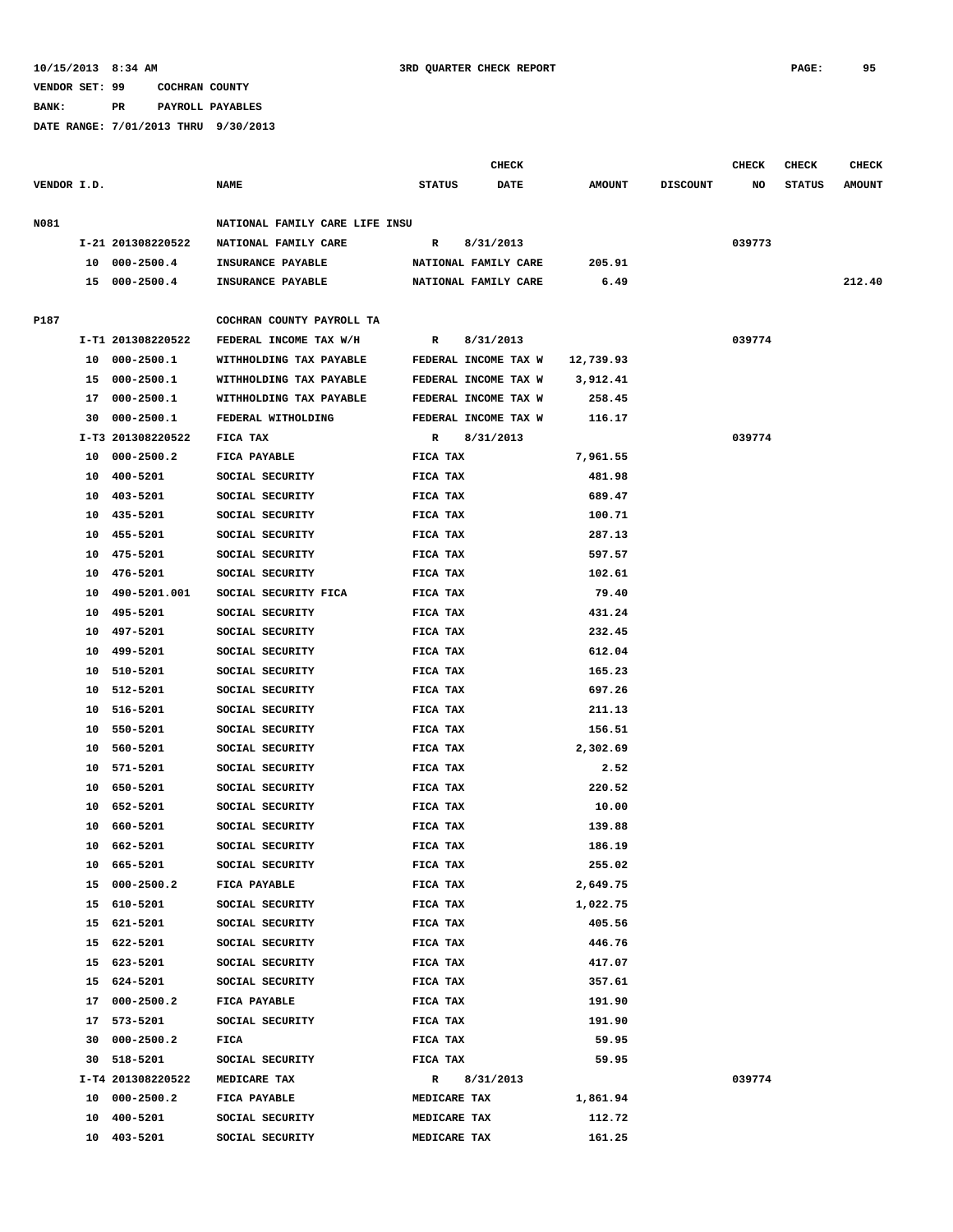**BANK: PR PAYROLL PAYABLES**

|             |          |                            |                                            |                              | CHECK     |               |                 | <b>CHECK</b> | CHECK         | <b>CHECK</b>  |
|-------------|----------|----------------------------|--------------------------------------------|------------------------------|-----------|---------------|-----------------|--------------|---------------|---------------|
| VENDOR I.D. |          |                            | <b>NAME</b>                                | <b>STATUS</b>                | DATE      | <b>AMOUNT</b> | <b>DISCOUNT</b> | NO           | <b>STATUS</b> | <b>AMOUNT</b> |
|             |          |                            |                                            |                              |           |               |                 |              |               |               |
| P187        |          | I-T4 201308220522          | COCHRAN COUNTY PAYROLLCONT<br>MEDICARE TAX | R                            | 8/31/2013 |               |                 | 039774       |               |               |
|             |          | 10 435-5201                | SOCIAL SECURITY                            | MEDICARE TAX                 |           | 23.55         |                 |              |               |               |
|             | 10       | 455-5201                   | SOCIAL SECURITY                            | MEDICARE TAX                 |           | 67.15         |                 |              |               |               |
|             | 10       | 475-5201                   | SOCIAL SECURITY                            | MEDICARE TAX                 |           | 139.75        |                 |              |               |               |
|             | 10       | 476-5201                   | SOCIAL SECURITY                            | MEDICARE TAX                 |           | 23.99         |                 |              |               |               |
|             | 10       | 490-5201.001               | SOCIAL SECURITY FICA                       | MEDICARE TAX                 |           | 18.57         |                 |              |               |               |
|             | 10       | 495-5201                   | SOCIAL SECURITY                            | MEDICARE TAX                 |           | 100.85        |                 |              |               |               |
|             | 10       | 497-5201                   | SOCIAL SECURITY                            | MEDICARE TAX                 |           | 54.36         |                 |              |               |               |
|             | 10       | 499-5201                   | SOCIAL SECURITY                            | MEDICARE TAX                 |           | 143.14        |                 |              |               |               |
|             | 10       | 510-5201                   | SOCIAL SECURITY                            | MEDICARE TAX                 |           | 38.64         |                 |              |               |               |
|             | 10       | 512-5201                   | SOCIAL SECURITY                            | MEDICARE TAX                 |           | 163.07        |                 |              |               |               |
|             | 10       | 516-5201                   | SOCIAL SECURITY                            | MEDICARE TAX                 |           | 49.38         |                 |              |               |               |
|             | 10       | 550-5201                   | SOCIAL SECURITY                            | MEDICARE TAX                 |           | 36.60         |                 |              |               |               |
|             | 10       | 560-5201                   | SOCIAL SECURITY                            | MEDICARE TAX                 |           | 538.53        |                 |              |               |               |
|             |          |                            |                                            |                              |           | 0.59          |                 |              |               |               |
|             | 10<br>10 | 571-5201<br>650-5201       | SOCIAL SECURITY<br>SOCIAL SECURITY         | MEDICARE TAX<br>MEDICARE TAX |           | 51.57         |                 |              |               |               |
|             | 10       | 652-5201                   |                                            | MEDICARE TAX                 |           | 2.34          |                 |              |               |               |
|             |          |                            | SOCIAL SECURITY<br>SOCIAL SECURITY         |                              |           | 32.71         |                 |              |               |               |
|             | 10<br>10 | 660-5201<br>662-5201       |                                            | MEDICARE TAX                 |           | 43.54         |                 |              |               |               |
|             |          |                            | SOCIAL SECURITY<br>SOCIAL SECURITY         | MEDICARE TAX                 |           |               |                 |              |               |               |
|             | 10       | 665-5201                   |                                            | MEDICARE TAX                 |           | 59.64         |                 |              |               |               |
|             | 15       | $000 - 2500.2$             | FICA PAYABLE                               | MEDICARE TAX                 |           | 619.70        |                 |              |               |               |
|             | 15       | 610-5201                   | SOCIAL SECURITY                            | MEDICARE TAX                 |           | 239.19        |                 |              |               |               |
|             | 15       | 621-5201                   | SOCIAL SECURITY                            | MEDICARE TAX                 |           | 94.85         |                 |              |               |               |
|             | 15       | 622-5201                   | SOCIAL SECURITY                            | MEDICARE TAX                 |           | 104.49        |                 |              |               |               |
|             | 15       | 623-5201                   | SOCIAL SECURITY<br>SOCIAL SECURITY         | MEDICARE TAX                 |           | 97.54         |                 |              |               |               |
|             | 15       | 624-5201                   |                                            | MEDICARE TAX                 |           | 83.63         |                 |              |               |               |
|             | 17       | $000 - 2500.2$             | FICA PAYABLE                               | MEDICARE TAX                 |           | 44.88         |                 |              |               |               |
|             | 17       | 573-5201<br>$000 - 2500.2$ | SOCIAL SECURITY                            | MEDICARE TAX                 |           | 44.88         |                 |              |               |               |
|             | 30       |                            | FICA                                       | MEDICARE TAX                 |           | 14.02         |                 |              |               |               |
|             | 30       | 518-5201                   | SOCIAL SECURITY                            | MEDICARE TAX                 |           | 14.02         |                 |              |               | 43,834.34     |
| T218        |          |                            | TEXAS ASS'N OF COUNTIES                    |                              |           |               |                 |              |               |               |
|             |          | I-11 201308220522          | <b>EMPLOYEE PREMIUMS</b>                   | R                            | 8/31/2013 |               |                 | 039775       |               |               |
|             |          | 10 400-5202                | GROUP INSURANCE                            | <b>EMPLOYEE PREMIUMS</b>     |           | 1,443.00      |                 |              |               |               |
|             | 10       | 403-5202                   | GROUP INSURANCE                            | EMPLOYEE PREMIUMS            |           | 2,332.68      |                 |              |               |               |
|             | 10       | 455-5202                   | GROUP INSURANCE                            | <b>EMPLOYEE PREMIUMS</b>     |           | 777.56        |                 |              |               |               |
|             | 10       | 475-5202                   | GROUP INSURANCE                            | <b>EMPLOYEE PREMIUMS</b>     |           | 1,555.12      |                 |              |               |               |
|             | 10       | 495-5202                   | GROUP INSURANCE                            | <b>EMPLOYEE PREMIUMS</b>     |           | 1,555.12      |                 |              |               |               |
|             | 10       | 497-5202                   | GROUP INSURANCE                            | <b>EMPLOYEE PREMIUMS</b>     |           | 777.56        |                 |              |               |               |
|             | 10       | 499-5202                   | GROUP INSURANCE                            | <b>EMPLOYEE PREMIUMS</b>     |           | 2,332.68      |                 |              |               |               |
|             | 10       | 510-5202                   | GROUP INSURANCE                            | <b>EMPLOYEE PREMIUMS</b>     |           | 777.56        |                 |              |               |               |
|             | 10       | 512-5202                   | GROUP INSURANCE                            | <b>EMPLOYEE PREMIUMS</b>     |           | 2,363.78      |                 |              |               |               |
|             | 10       | 516-5202                   | GROUP INSURANCE [50%]                      | <b>EMPLOYEE PREMIUMS</b>     |           | 798.67        |                 |              |               |               |
|             | 10       | 550-5202                   | GROUP INSURANCE                            | <b>EMPLOYEE PREMIUMS</b>     |           | 777.56        |                 |              |               |               |
|             | 10       | 560-5202                   | GROUP INSURANCE                            | <b>EMPLOYEE PREMIUMS</b>     |           | 8,522.06      |                 |              |               |               |
|             | 10       | 571-5202                   | GROUP INSURANCE                            | EMPLOYEE PREMIUMS            |           | 10.08         |                 |              |               |               |
|             | 10       | 650-5202                   | <b>GROUP INSURANCE</b>                     | <b>EMPLOYEE PREMIUMS</b>     |           | 815.27        |                 |              |               |               |
|             |          |                            |                                            |                              |           |               |                 |              |               |               |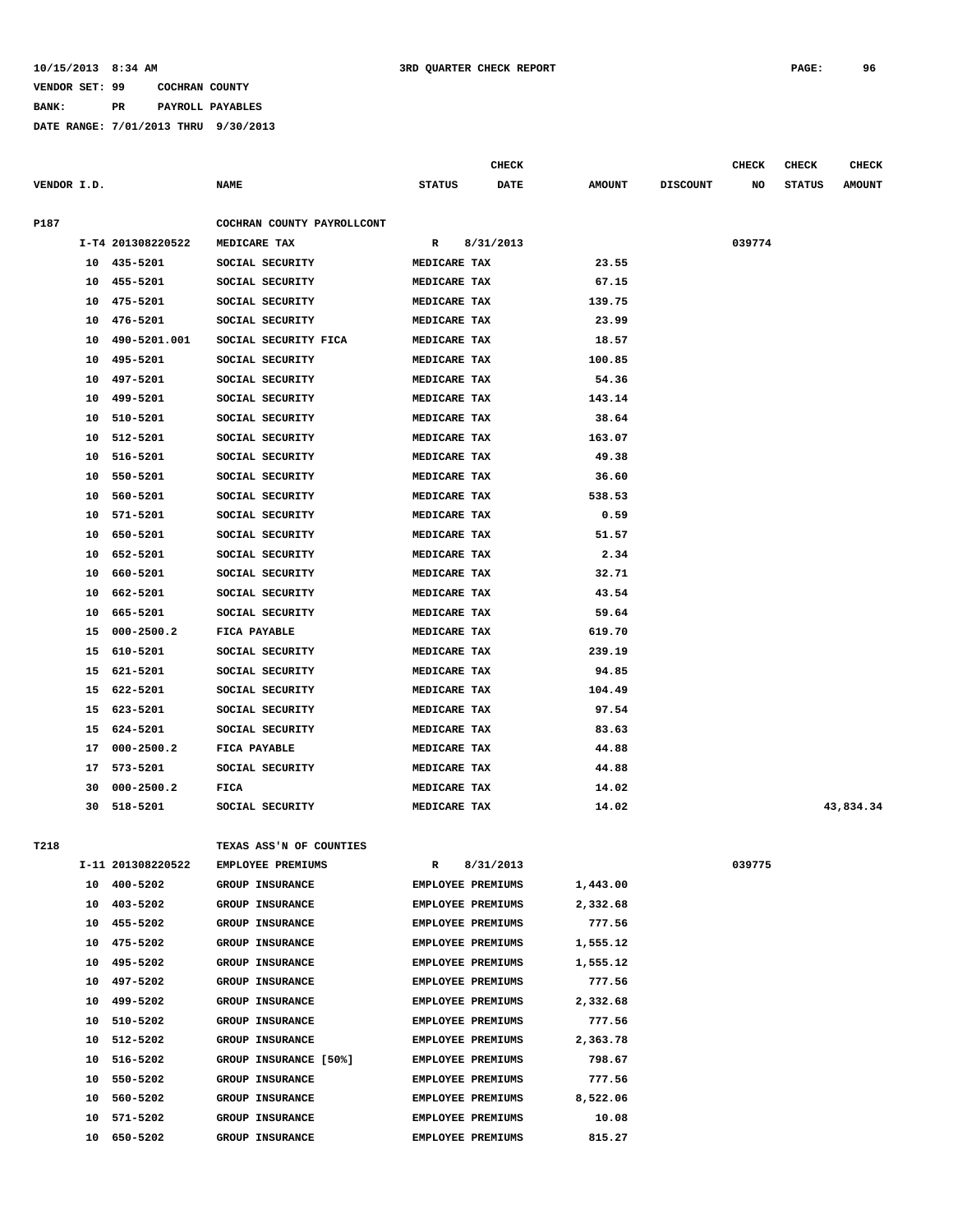## **10/15/2013 8:34 AM 3RD QUARTER CHECK REPORT PAGE: 97**

# **VENDOR SET: 99 COCHRAN COUNTY**

**BANK: PR PAYROLL PAYABLES**

|             |          |                      |                                                  |                          | CHECK                                        |               |                 | <b>CHECK</b> | CHECK         | <b>CHECK</b>  |
|-------------|----------|----------------------|--------------------------------------------------|--------------------------|----------------------------------------------|---------------|-----------------|--------------|---------------|---------------|
| VENDOR I.D. |          |                      | <b>NAME</b>                                      | <b>STATUS</b>            | DATE                                         | <b>AMOUNT</b> | <b>DISCOUNT</b> | NO           | <b>STATUS</b> | <b>AMOUNT</b> |
| T218        |          |                      | TEXAS ASS'N OF COUNTIECONT                       |                          |                                              |               |                 |              |               |               |
|             |          | I-11 201308220522    | EMPLOYEE PREMIUMS                                | R                        | 8/31/2013                                    |               |                 | 039775       |               |               |
|             | 10       | 652-5202             | <b>GROUP INSURANCE</b>                           | <b>EMPLOYEE PREMIUMS</b> |                                              | 37.71         |                 |              |               |               |
|             | 10       | 660-5202             | GROUP INSURANCE [35%]                            | <b>EMPLOYEE PREMIUMS</b> |                                              | 529.51        |                 |              |               |               |
|             | 10       | 662-5202             | <b>GROUP INSURANCE</b>                           | <b>EMPLOYEE PREMIUMS</b> |                                              | 702.14        |                 |              |               |               |
|             | 10       | 665-5202             | <b>GROUP INSURANCE</b>                           | <b>EMPLOYEE PREMIUMS</b> |                                              | 777.56        |                 |              |               |               |
|             | 15       | 610-5202             | <b>GROUP INSURANCE</b>                           | <b>EMPLOYEE PREMIUMS</b> |                                              | 3,222.36      |                 |              |               |               |
|             | 15       | 621-5202             | <b>GROUP INSURANCE</b>                           | <b>EMPLOYEE PREMIUMS</b> |                                              | 1,555.12      |                 |              |               |               |
|             | 15       | 622-5202             | <b>GROUP INSURANCE</b>                           | <b>EMPLOYEE PREMIUMS</b> |                                              | 1,555.12      |                 |              |               |               |
|             | 15       | 623-5202             | GROUP INSURANCE                                  | <b>EMPLOYEE PREMIUMS</b> |                                              | 1,555.12      |                 |              |               |               |
|             | 15       | 624-5202             | <b>GROUP INSURANCE</b>                           | <b>EMPLOYEE PREMIUMS</b> |                                              | 1,555.12      |                 |              |               |               |
|             | 17       | 573-5202             | GROUP HEALTH INSURANCE                           | EMPLOYEE PREMIUMS        |                                              | 767.48        |                 |              |               |               |
|             | 30       | 518-5202             | GROUP INSURANCE [15%]                            | EMPLOYEE PREMIUMS        |                                              | 226.94        |                 |              |               |               |
|             |          | I-12 201308220522    | GROUP LIFE INSURANCE                             | R                        | 8/31/2013                                    |               |                 | 039775       |               |               |
|             | 10       | 400-5202             | <b>GROUP INSURANCE</b>                           |                          | GROUP LIFE INSURANCE                         | 6.15          |                 |              |               |               |
|             | 10       | 403-5202             | <b>GROUP INSURANCE</b>                           |                          | GROUP LIFE INSURANCE                         | 10.47         |                 |              |               |               |
|             | 10       | 455-5202             | <b>GROUP INSURANCE</b>                           |                          | GROUP LIFE INSURANCE                         | 3.95          |                 |              |               |               |
|             | 10       | 475-5202             | <b>GROUP INSURANCE</b>                           |                          | GROUP LIFE INSURANCE                         | 7.90          |                 |              |               |               |
|             | 10       | 495-5202             | GROUP INSURANCE                                  |                          | GROUP LIFE INSURANCE                         | 7.90          |                 |              |               |               |
|             | 10       | 497-5202             | <b>GROUP INSURANCE</b>                           |                          | GROUP LIFE INSURANCE                         | 3.95          |                 |              |               |               |
|             | 10       | 499-5202             | <b>GROUP INSURANCE</b>                           |                          | GROUP LIFE INSURANCE                         | 11.85         |                 |              |               |               |
|             | 10       | 510-5202             | <b>GROUP INSURANCE</b>                           |                          | GROUP LIFE INSURANCE                         | 3.95          |                 |              |               |               |
|             | 10       | 512-5202             | <b>GROUP INSURANCE</b>                           |                          | GROUP LIFE INSURANCE                         | 12.01         |                 |              |               |               |
|             | 10       | 516-5202             | GROUP INSURANCE [50%]                            |                          | GROUP LIFE INSURANCE                         | 4.07          |                 |              |               |               |
|             | 10       | 550-5202<br>560-5202 | <b>GROUP INSURANCE</b>                           |                          | GROUP LIFE INSURANCE<br>GROUP LIFE INSURANCE | 3.95<br>43.29 |                 |              |               |               |
|             | 10<br>10 | 571-5202             | <b>GROUP INSURANCE</b><br><b>GROUP INSURANCE</b> |                          | GROUP LIFE INSURANCE                         | 0.05          |                 |              |               |               |
|             | 10       | 650-5202             | <b>GROUP INSURANCE</b>                           |                          | GROUP LIFE INSURANCE                         | 4.14          |                 |              |               |               |
|             | 10       | 652-5202             | <b>GROUP INSURANCE</b>                           |                          | GROUP LIFE INSURANCE                         | 0.19          |                 |              |               |               |
|             | 10       | 660-5202             | GROUP INSURANCE [35%]                            |                          | GROUP LIFE INSURANCE                         | 2.68          |                 |              |               |               |
|             | 10       | 662-5202             | GROUP INSURANCE                                  |                          | GROUP LIFE INSURANCE                         | 3.57          |                 |              |               |               |
|             | 10       | 665-5202             | <b>GROUP INSURANCE</b>                           |                          | GROUP LIFE INSURANCE                         | 3.95          |                 |              |               |               |
|             | 15       | 610-5202             | <b>GROUP INSURANCE</b>                           |                          | GROUP LIFE INSURANCE                         | 12.42         |                 |              |               |               |
|             |          | 15 621-5202          | GROUP INSURANCE                                  |                          | GROUP LIFE INSURANCE                         | 7.90          |                 |              |               |               |
|             |          | 15 622-5202          | <b>GROUP INSURANCE</b>                           |                          | GROUP LIFE INSURANCE                         | 7.90          |                 |              |               |               |
|             |          | 15 623-5202          | GROUP INSURANCE                                  |                          | GROUP LIFE INSURANCE                         | 7.90          |                 |              |               |               |
|             |          | 15 624-5202          | GROUP INSURANCE                                  |                          | GROUP LIFE INSURANCE                         | 7.90          |                 |              |               |               |
|             |          | 17 573-5202          | <b>GROUP HEALTH INSURANCE</b>                    |                          | GROUP LIFE INSURANCE                         | 3.90          |                 |              |               |               |
|             |          | 30 518-5202          | GROUP INSURANCE [15%]                            |                          | GROUP LIFE INSURANCE                         | 1.15          |                 |              |               |               |
|             |          | I-15 201308220522    | DEPENDENT HEALTH PREM WITHHELD R                 |                          | 8/31/2013                                    |               |                 | 039775       |               |               |
|             |          | 15 000-2500.4        | <b>INSURANCE PAYABLE</b>                         |                          | DEPENDENT HEALTH PRE                         | 855.30        |                 |              |               | 38,361.27     |
| T266        |          |                      | TREASURER OF VIRGINIA                            |                          |                                              |               |                 |              |               |               |
|             |          | I-CJS201308220522    | CASE ID#0003452040                               |                          | R 8/31/2013                                  |               |                 | 039776       |               |               |
|             |          | 10 000-2500.8        | CHILD SUPPORT PAYABLE                            |                          | CASE ID#0003452040                           | 453.10        |                 |              |               | 453.10        |
|             |          |                      |                                                  |                          |                                              |               |                 |              |               |               |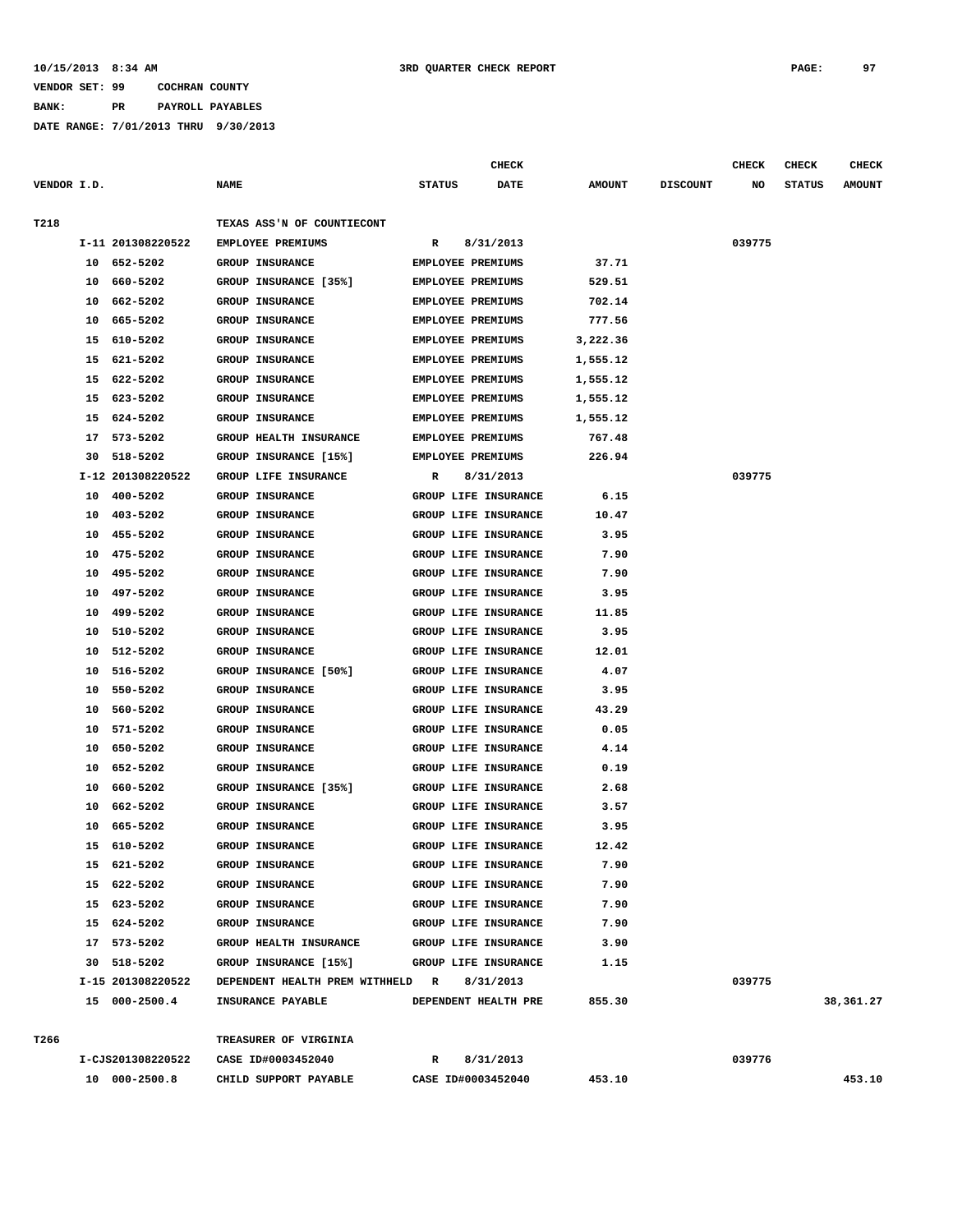**BANK: PR PAYROLL PAYABLES**

|                  |                      |                                | <b>CHECK</b>                 |               |                 | <b>CHECK</b> | <b>CHECK</b>  | <b>CHECK</b>  |
|------------------|----------------------|--------------------------------|------------------------------|---------------|-----------------|--------------|---------------|---------------|
| VENDOR I.D.      |                      | <b>NAME</b>                    | <b>DATE</b><br><b>STATUS</b> | <b>AMOUNT</b> | <b>DISCOUNT</b> | NO           | <b>STATUS</b> | <b>AMOUNT</b> |
| C <sub>253</sub> |                      | COCHRAN COUNTY MONEY MKT       |                              |               |                 |              |               |               |
|                  | I-201308230523       | NON-DEPT SUPP DEATH            | $\mathbb{R}$<br>8/31/2013    |               |                 | 039777       |               |               |
|                  | 10 409-5207          | SUPPLEMENTAL DEATH BENEFITS    | AUGUST 2013 SUPP DEA         | 1,456.56      |                 |              |               | 1,456.56      |
|                  |                      |                                |                              |               |                 |              |               |               |
| A067             |                      | AMERICAN FAMILY LIFE ASSURANCE |                              |               |                 |              |               |               |
|                  | I-08 201309230524    | MONTHLY PREMIUM                | 9/30/2013<br>R               |               |                 | 039912       |               |               |
|                  | 10 000-2500.4        | INSURANCE PAYABLE              | MONTHLY PREMIUM              | 648.81        |                 |              |               |               |
|                  | 15 000-2500.4        | INSURANCE PAYABLE              | MONTHLY PREMIUM              | 158.95        |                 |              |               |               |
|                  | 30 000-2500.4        | AFLAC                          | MONTHLY PREMIUM              | 5.03          |                 |              |               |               |
|                  | I-08A201309230524    | MONTHLY PREMIUM                | 9/30/2013<br>R               |               |                 | 039912       |               |               |
|                  | 10 000-2500.4        | INSURANCE PAYABLE              | MONTHLY PREMIUM              | 200.46        |                 |              |               | 1,013.25      |
| C091             |                      | <b>COMPBENEFITS</b>            |                              |               |                 |              |               |               |
|                  | I-17A201309230524    | VISION MONTHLY PREMIUM         | 9/30/2013<br>R               |               |                 | 039913       |               |               |
|                  |                      |                                |                              |               |                 |              |               | 49.52         |
|                  | 10 000-2500.4        | INSURANCE PAYABLE              | VISION MONTHLY PREMI         | 49.52         |                 |              |               |               |
| C <sub>253</sub> |                      | COCHRAN COUNTY MONEY MKT       |                              |               |                 |              |               |               |
|                  | I-01 201309230524    | RETIREMENT CONTRIBUTIONS       | 9/30/2013<br>R               |               |                 | 039914       |               |               |
|                  | 10 000-2500.3        | TCDRS PAYABLE                  | RETIREMENT CONTRIBUT         | 8,289.16      |                 |              |               |               |
|                  | 10 400-5203          | <b>RETIREMENT</b>              | RETIREMENT CONTRIBUT         | 1,013.87      |                 |              |               |               |
|                  | 10 403-5203          | <b>RETIREMENT</b>              | RETIREMENT CONTRIBUT         | 1,318.04      |                 |              |               |               |
|                  | 10 435-5203          | <b>RETIREMENT</b>              | RETIREMENT CONTRIBUT         | 211.15        |                 |              |               |               |
|                  | 10 455-5203          | <b>RETIREMENT</b>              | RETIREMENT CONTRIBUT         | 498.53        |                 |              |               |               |
|                  | 10 475-5203          | RETIREMENT                     | RETIREMENT CONTRIBUT         | 1,286.18      |                 |              |               |               |
|                  | 10<br>476-5203       | RETIREMENT                     | RETIREMENT CONTRIBUT         | 215.16        |                 |              |               |               |
|                  | 490-5203.001<br>10   | RETIREMENT                     | RETIREMENT CONTRIBUT         | 163.80        |                 |              |               |               |
|                  | 495-5203<br>10       | RETIREMENT                     | RETIREMENT CONTRIBUT         | 903.37        |                 |              |               |               |
|                  | 497-5203<br>10       | RETIREMENT                     | RETIREMENT CONTRIBUT         | 487.39        |                 |              |               |               |
|                  | 499-5203<br>10       | <b>RETIREMENT</b>              | RETIREMENT CONTRIBUT         | 1,317.16      |                 |              |               |               |
|                  | 510-5203<br>10       | RETIREMENT                     | RETIREMENT CONTRIBUT         | 351.00        |                 |              |               |               |
|                  | 512-5203<br>10       | RETIREMENT                     | RETIREMENT CONTRIBUT         | 769.47        |                 |              |               |               |
|                  | 516-5203<br>10       | <b>RETIREMENT</b>              | RETIREMENT CONTRIBUT         | 430.45        |                 |              |               |               |
|                  | 10<br>550-5203       | <b>RETIREMENT</b>              | RETIREMENT CONTRIBUT         | 328.17        |                 |              |               |               |
|                  | 560-5203<br>10       | RETIREMENT                     | RETIREMENT CONTRIBUT         | 4,570.53      |                 |              |               |               |
|                  | 10 571-5203          | RETIREMENT                     | RETIREMENT CONTRIBUT         | 5.20          |                 |              |               |               |
|                  | 10 650-5203          | RETIREMENT                     | RETIREMENT CONTRIBUT         | 428.19        |                 |              |               |               |
|                  | 652-5203<br>10       | <b>RETIREMENT</b>              | RETIREMENT CONTRIBUT         | 20.97         |                 |              |               |               |
|                  | 660-5203<br>10       | <b>RETIREMENT</b>              | RETIREMENT CONTRIBUT         | 288.58        |                 |              |               |               |
|                  | 10<br>662-5203       | RETIREMENT                     | RETIREMENT CONTRIBUT         | 390.40        |                 |              |               |               |
|                  | 10<br>665-5203       | RETIREMENT                     | RETIREMENT CONTRIBUT         | 396.60        |                 |              |               |               |
|                  | $000 - 2500.3$<br>15 | TCDRS PAYABLE                  | RETIREMENT CONTRIBUT         | 3,025.88      |                 |              |               |               |
|                  | 15 610-5203          | RETIREMENT                     | RETIREMENT CONTRIBUT         | 2,138.40      |                 |              |               |               |
|                  | 621-5203<br>15       | RETIREMENT                     | RETIREMENT CONTRIBUT         | 850.38        |                 |              |               |               |
|                  | 15 622-5203          | RETIREMENT                     | RETIREMENT CONTRIBUT         | 884.24        |                 |              |               |               |
|                  | 623-5203<br>15       | RETIREMENT                     | RETIREMENT CONTRIBUT         | 881.60        |                 |              |               |               |
|                  | 624-5203<br>15       | RETIREMENT                     | RETIREMENT CONTRIBUT         | 864.86        |                 |              |               |               |
|                  | 17<br>$000 - 2500.3$ | TCDRS PAYABLE                  | RETIREMENT CONTRIBUT         | 213.14        |                 |              |               |               |
|                  | 17 573-5203          | RETIREMENT                     | RETIREMENT CONTRIBUT         | 395.82        |                 |              |               |               |
|                  |                      |                                |                              |               |                 |              |               |               |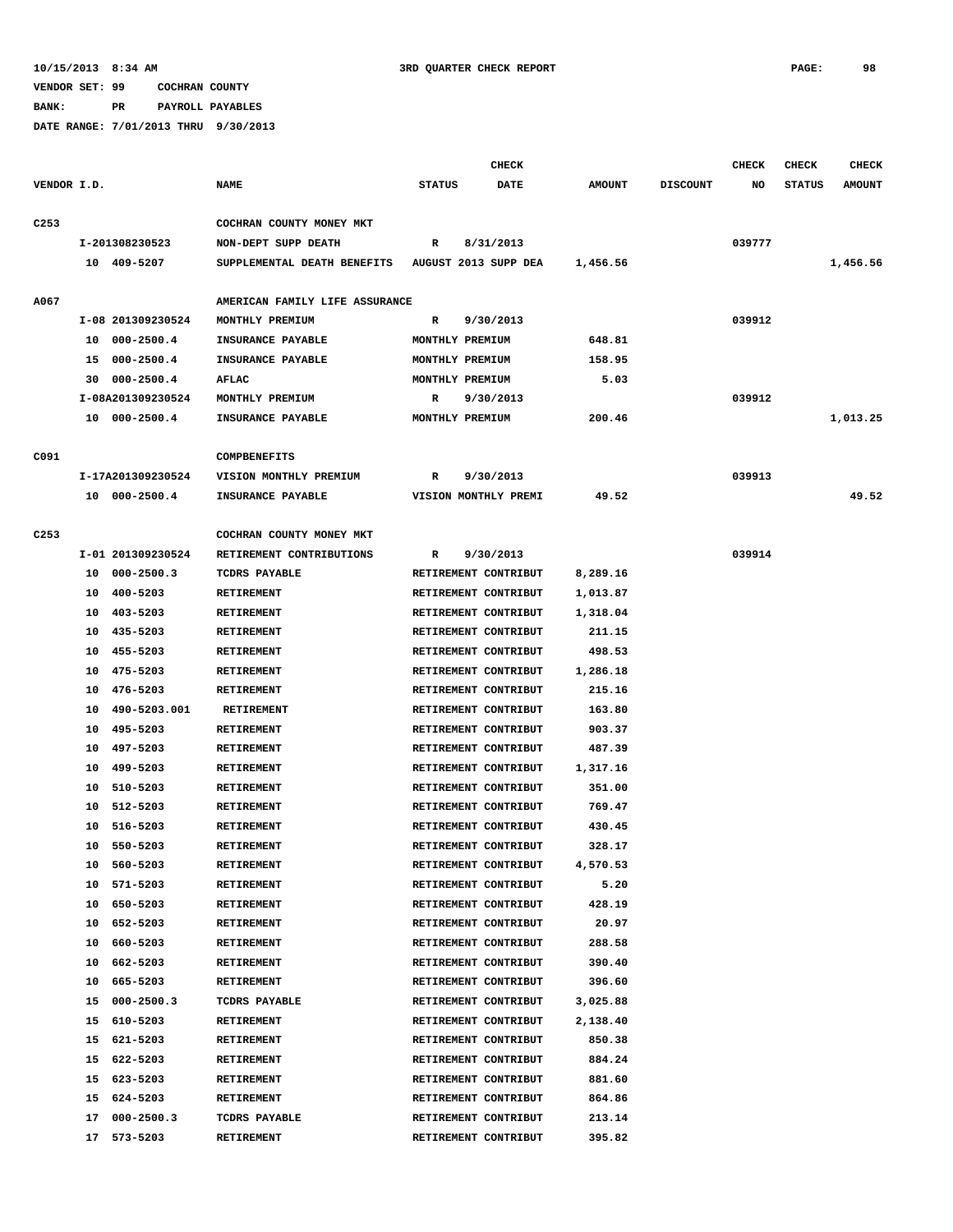**BANK: PR PAYROLL PAYABLES**

|                  |                    |                                | <b>CHECK</b>                 |               |                 | CHECK  | <b>CHECK</b>  | <b>CHECK</b>  |
|------------------|--------------------|--------------------------------|------------------------------|---------------|-----------------|--------|---------------|---------------|
| VENDOR I.D.      |                    | <b>NAME</b>                    | <b>STATUS</b><br><b>DATE</b> | <b>AMOUNT</b> | <b>DISCOUNT</b> | NO     | <b>STATUS</b> | <b>AMOUNT</b> |
| C <sub>253</sub> |                    | COCHRAN COUNTY MONEY MCONT     |                              |               |                 |        |               |               |
|                  | I-01 201309230524  | RETIREMENT CONTRIBUTIONS       | 9/30/2013<br>$\mathbb{R}$    |               |                 | 039914 |               |               |
|                  | $30000 - 2500.3$   | TCDRS                          | RETIREMENT CONTRIBUT         | 66.60         |                 |        |               |               |
|                  | 30 518-5203        | <b>RETIREMENT</b>              | RETIREMENT CONTRIBUT         | 123.68        |                 |        |               | 33,127.97     |
|                  |                    |                                |                              |               |                 |        |               |               |
| C300             |                    | COCHRAN COUNTY SCHOOLS FEDERAL |                              |               |                 |        |               |               |
|                  | I-18A201309230524  | MONTHLY PREMUIM                | 9/30/2013<br>R               |               |                 | 039915 |               |               |
|                  | 10 000-2500.4      | INSURANCE PAYABLE              | MONTHLY PREMUIM              | 8,446.06      |                 |        |               |               |
|                  | 15 000-2500.4      | INSURANCE PAYABLE              | MONTHLY PREMUIM              | 2,217.19      |                 |        |               |               |
|                  | 30 000-2500.4      | AFLAC                          | MONTHLY PREMUIM              | 183.86        |                 |        |               | 10,847.11     |
| N017             |                    | NATIONAL FARM LIFE             |                              |               |                 |        |               |               |
|                  | I-05 201309230524  | NFL PREMIUM                    | R<br>9/30/2013               |               |                 | 039916 |               |               |
|                  | 10 000-2500.4      | INSURANCE PAYABLE              | NFL PREMIUM                  | 243.13        |                 |        |               |               |
|                  | 15 000-2500.4      | INSURANCE PAYABLE              | NFL PREMIUM                  | 34.33         |                 |        |               |               |
|                  | I-05A201309230524  | AFTER TAX PREM                 | 9/30/2013<br>R               |               |                 | 039916 |               |               |
|                  | 10 000-2500.4      | INSURANCE PAYABLE              | AFTER TAX PREM               | 114.21        |                 |        |               |               |
|                  | 15 000-2500.4      | INSURANCE PAYABLE              | AFTER TAX PREM               | 40.94         |                 |        |               | 432.61        |
| N060             |                    | NATIONWIDE RETIREMENT SOL      |                              |               |                 |        |               |               |
|                  | I-04 201309230524  | DEFERRED COMP WITHHELD         | 9/30/2013<br>R               |               |                 | 039917 |               |               |
|                  | 10 000-2500.7      | PEBSCO DEF COMP PAYABLE        | DEFERRED COMP WITHHE         | 2,653.90      |                 |        |               |               |
|                  | 15 000-2500.7      | PEBSCO DEF COMP PAYABLE        | DEFERRED COMP WITHHE         | 1,397.10      |                 |        |               | 4,051.00      |
|                  |                    |                                |                              |               |                 |        |               |               |
| N081             |                    | NATIONAL FAMILY CARE LIFE INSU |                              |               |                 |        |               |               |
|                  | I-21 201309230524  | NATIONAL FAMILY CARE           | 9/30/2013<br>R               |               |                 | 039918 |               |               |
|                  | 10 000-2500.4      | INSURANCE PAYABLE              | NATIONAL FAMILY CARE         | 205.91        |                 |        |               |               |
|                  | 15 000-2500.4      | INSURANCE PAYABLE              | NATIONAL FAMILY CARE         | 6.49          |                 |        |               | 212.40        |
| P187             |                    | COCHRAN COUNTY PAYROLL TA      |                              |               |                 |        |               |               |
|                  | I-T1 201309230524  | FEDERAL INCOME TAX W/H         | R<br>9/30/2013               |               |                 | 039919 |               |               |
|                  | 000-2500.1<br>10   | WITHHOLDING TAX PAYABLE        | FEDERAL INCOME TAX W         | 12,057.58     |                 |        |               |               |
|                  | 15 000-2500.1      | WITHHOLDING TAX PAYABLE        | FEDERAL INCOME TAX W         | 3,811.15      |                 |        |               |               |
|                  | 000-2500.1<br>17   | WITHHOLDING TAX PAYABLE        | FEDERAL INCOME TAX W         | 259.79        |                 |        |               |               |
|                  | 30 000-2500.1      | FEDERAL WITHOLDING             | FEDERAL INCOME TAX W         | 115.66        |                 |        |               |               |
|                  | I-T3 201309230524  | FICA TAX                       | 9/30/2013<br>R               |               |                 | 039919 |               |               |
|                  | 10 000-2500.2      | FICA PAYABLE                   | FICA TAX                     | 7,405.93      |                 |        |               |               |
|                  | 400-5201<br>10     | SOCIAL SECURITY                | FICA TAX                     | 481.15        |                 |        |               |               |
|                  | 10<br>403-5201     | SOCIAL SECURITY                | FICA TAX                     | 651.58        |                 |        |               |               |
|                  | 10<br>435-5201     | SOCIAL SECURITY                | FICA TAX                     | 100.71        |                 |        |               |               |
|                  | 455-5201<br>10     | SOCIAL SECURITY                | FICA TAX                     | 257.91        |                 |        |               |               |
|                  | 475-5201<br>10     | SOCIAL SECURITY                | FICA TAX                     | 613.41        |                 |        |               |               |
|                  | 10<br>476-5201     | SOCIAL SECURITY                | FICA TAX                     | 102.61        |                 |        |               |               |
|                  | 490-5201.001<br>10 | SOCIAL SECURITY FICA           | FICA TAX                     | 78.12         |                 |        |               |               |
|                  | 495-5201<br>10     | SOCIAL SECURITY                | FICA TAX                     | 430.84        |                 |        |               |               |
|                  | 10<br>497-5201     | SOCIAL SECURITY                | FICA TAX                     | 232.45        |                 |        |               |               |
|                  | 499-5201<br>10     | SOCIAL SECURITY                | FICA TAX                     | 621.41        |                 |        |               |               |
|                  | 10 510-5201        | SOCIAL SECURITY                | FICA TAX                     | 165.23        |                 |        |               |               |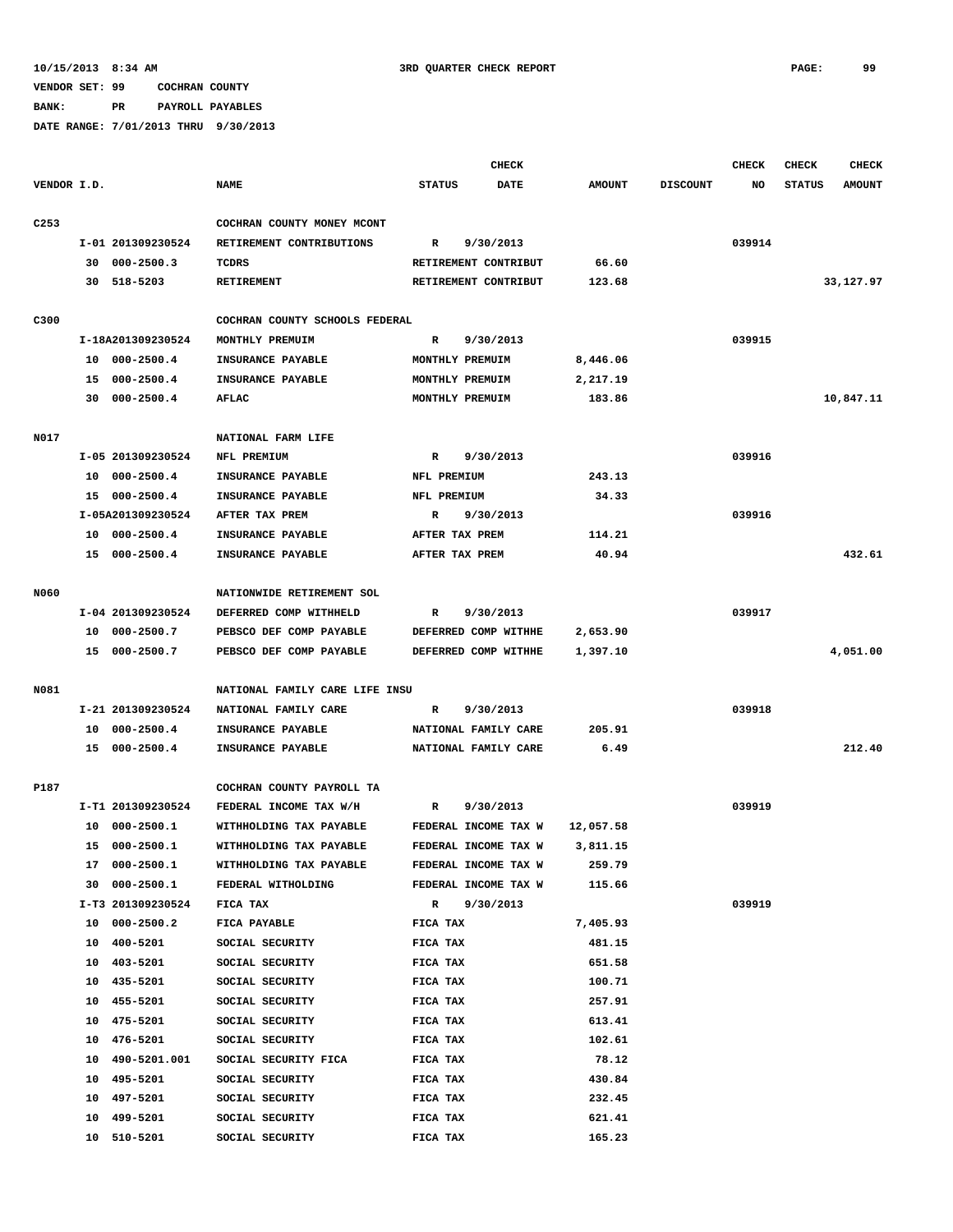**BANK: PR PAYROLL PAYABLES**

|             |    |                   |                            |               |                     | CHECK       |               |                 | <b>CHECK</b> | <b>CHECK</b>  | CHECK         |
|-------------|----|-------------------|----------------------------|---------------|---------------------|-------------|---------------|-----------------|--------------|---------------|---------------|
| VENDOR I.D. |    |                   | <b>NAME</b>                | <b>STATUS</b> |                     | <b>DATE</b> | <b>AMOUNT</b> | <b>DISCOUNT</b> | NO           | <b>STATUS</b> | <b>AMOUNT</b> |
| P187        |    |                   | COCHRAN COUNTY PAYROLLCONT |               |                     |             |               |                 |              |               |               |
|             |    | I-T3 201309230524 | FICA TAX                   | R             |                     | 9/30/2013   |               |                 | 039919       |               |               |
|             |    | 10 512-5201       | SOCIAL SECURITY            | FICA TAX      |                     |             | 351.67        |                 |              |               |               |
|             |    | 10 516-5201       | SOCIAL SECURITY            | FICA TAX      |                     |             | 208.07        |                 |              |               |               |
|             | 10 | 550-5201          | SOCIAL SECURITY            | FICA TAX      |                     |             | 156.51        |                 |              |               |               |
|             | 10 | 560-5201          | SOCIAL SECURITY            | FICA TAX      |                     |             | 2,162.31      |                 |              |               |               |
|             | 10 | 571-5201          | SOCIAL SECURITY            | FICA TAX      |                     |             | 2.53          |                 |              |               |               |
|             | 10 | 650-5201          | SOCIAL SECURITY            | FICA TAX      |                     |             | 204.21        |                 |              |               |               |
|             | 10 | 652-5201          | SOCIAL SECURITY            | FICA TAX      |                     |             | 10.00         |                 |              |               |               |
|             | 10 | 660-5201          | SOCIAL SECURITY            | FICA TAX      |                     |             | 139.50        |                 |              |               |               |
|             | 10 | 662-5201          | SOCIAL SECURITY            | FICA TAX      |                     |             | 186.19        |                 |              |               |               |
|             |    | 10 665-5201       | SOCIAL SECURITY            | FICA TAX      |                     |             | 249.52        |                 |              |               |               |
|             |    | 15 000-2500.2     | FICA PAYABLE               | FICA TAX      |                     |             | 2,613.03      |                 |              |               |               |
|             | 15 | 610-5201          | SOCIAL SECURITY            | FICA TAX      |                     |             | 1,017.79      |                 |              |               |               |
|             |    | 15 621-5201       | SOCIAL SECURITY            | FICA TAX      |                     |             | 405.56        |                 |              |               |               |
|             |    | 15 622-5201       | SOCIAL SECURITY            | FICA TAX      |                     |             | 416.59        |                 |              |               |               |
|             | 15 | 623-5201          | SOCIAL SECURITY            | FICA TAX      |                     |             | 417.07        |                 |              |               |               |
|             | 15 | 624-5201          | SOCIAL SECURITY            | FICA TAX      |                     |             | 356.02        |                 |              |               |               |
|             | 17 | $000 - 2500.2$    | FICA PAYABLE               | FICA TAX      |                     |             | 192.45        |                 |              |               |               |
|             | 17 | 573-5201          | SOCIAL SECURITY            | FICA TAX      |                     |             | 192.45        |                 |              |               |               |
|             | 30 | $000 - 2500.2$    | FICA                       | FICA TAX      |                     |             | 59.79         |                 |              |               |               |
|             | 30 | 518-5201          | SOCIAL SECURITY            | FICA TAX      |                     |             | 59.79         |                 |              |               |               |
|             |    | I-T4 201309230524 | MEDICARE TAX               | R             |                     | 9/30/2013   |               |                 | 039919       |               |               |
|             |    | 10 000-2500.2     | FICA PAYABLE               |               | MEDICARE TAX        |             | 1,731.97      |                 |              |               |               |
|             | 10 | 400-5201          | SOCIAL SECURITY            |               | MEDICARE TAX        |             | 112.52        |                 |              |               |               |
|             | 10 | 403-5201          | SOCIAL SECURITY            |               | MEDICARE TAX        |             | 152.38        |                 |              |               |               |
|             | 10 | 435-5201          | SOCIAL SECURITY            |               | MEDICARE TAX        |             | 23.55         |                 |              |               |               |
|             | 10 | 455-5201          | SOCIAL SECURITY            |               | MEDICARE TAX        |             | 60.32         |                 |              |               |               |
|             | 10 | 475-5201          | SOCIAL SECURITY            |               | MEDICARE TAX        |             | 143.45        |                 |              |               |               |
|             | 10 | 476-5201          | SOCIAL SECURITY            |               | MEDICARE TAX        |             | 23.99         |                 |              |               |               |
|             | 10 | 490-5201.001      | SOCIAL SECURITY FICA       |               | MEDICARE TAX        |             | 18.27         |                 |              |               |               |
|             | 10 | 495-5201          | SOCIAL SECURITY            |               | MEDICARE TAX        |             | 100.76        |                 |              |               |               |
|             | 10 | 497-5201          | SOCIAL SECURITY            |               | MEDICARE TAX        |             | 54.36         |                 |              |               |               |
|             | 10 | 499-5201          | SOCIAL SECURITY            |               | MEDICARE TAX        |             | 145.32        |                 |              |               |               |
|             |    | 10 510-5201       | SOCIAL SECURITY            |               | MEDICARE TAX        |             | 38.64         |                 |              |               |               |
|             |    | 10 512-5201       | SOCIAL SECURITY            |               | <b>MEDICARE TAX</b> |             | 82.25         |                 |              |               |               |
|             |    | 10 516-5201       | SOCIAL SECURITY            |               | MEDICARE TAX        |             | 48.65         |                 |              |               |               |
|             | 10 | 550-5201          | SOCIAL SECURITY            |               | MEDICARE TAX        |             | 36.60         |                 |              |               |               |
|             |    | 10 560-5201       | SOCIAL SECURITY            |               | MEDICARE TAX        |             | 505.70        |                 |              |               |               |
|             |    | 10 571-5201       | SOCIAL SECURITY            |               | MEDICARE TAX        |             | 0.59          |                 |              |               |               |
|             | 10 | 650-5201          | SOCIAL SECURITY            |               | MEDICARE TAX        |             | 47.76         |                 |              |               |               |
|             | 10 | 652-5201          | SOCIAL SECURITY            |               | MEDICARE TAX        |             | 2.34          |                 |              |               |               |
|             | 10 | 660-5201          | SOCIAL SECURITY            |               | MEDICARE TAX        |             | 32.63         |                 |              |               |               |
|             | 10 | 662-5201          | SOCIAL SECURITY            |               | MEDICARE TAX        |             | 43.54         |                 |              |               |               |
|             | 10 | 665-5201          | SOCIAL SECURITY            |               | MEDICARE TAX        |             | 58.35         |                 |              |               |               |
|             |    | 15 000-2500.2     | FICA PAYABLE               |               | MEDICARE TAX        |             | 611.11        |                 |              |               |               |
|             | 15 | 610-5201          | SOCIAL SECURITY            |               | MEDICARE TAX        |             | 238.03        |                 |              |               |               |
|             |    | 15 621-5201       | SOCIAL SECURITY            |               | MEDICARE TAX        |             | 94.85         |                 |              |               |               |
|             |    |                   |                            |               |                     |             |               |                 |              |               |               |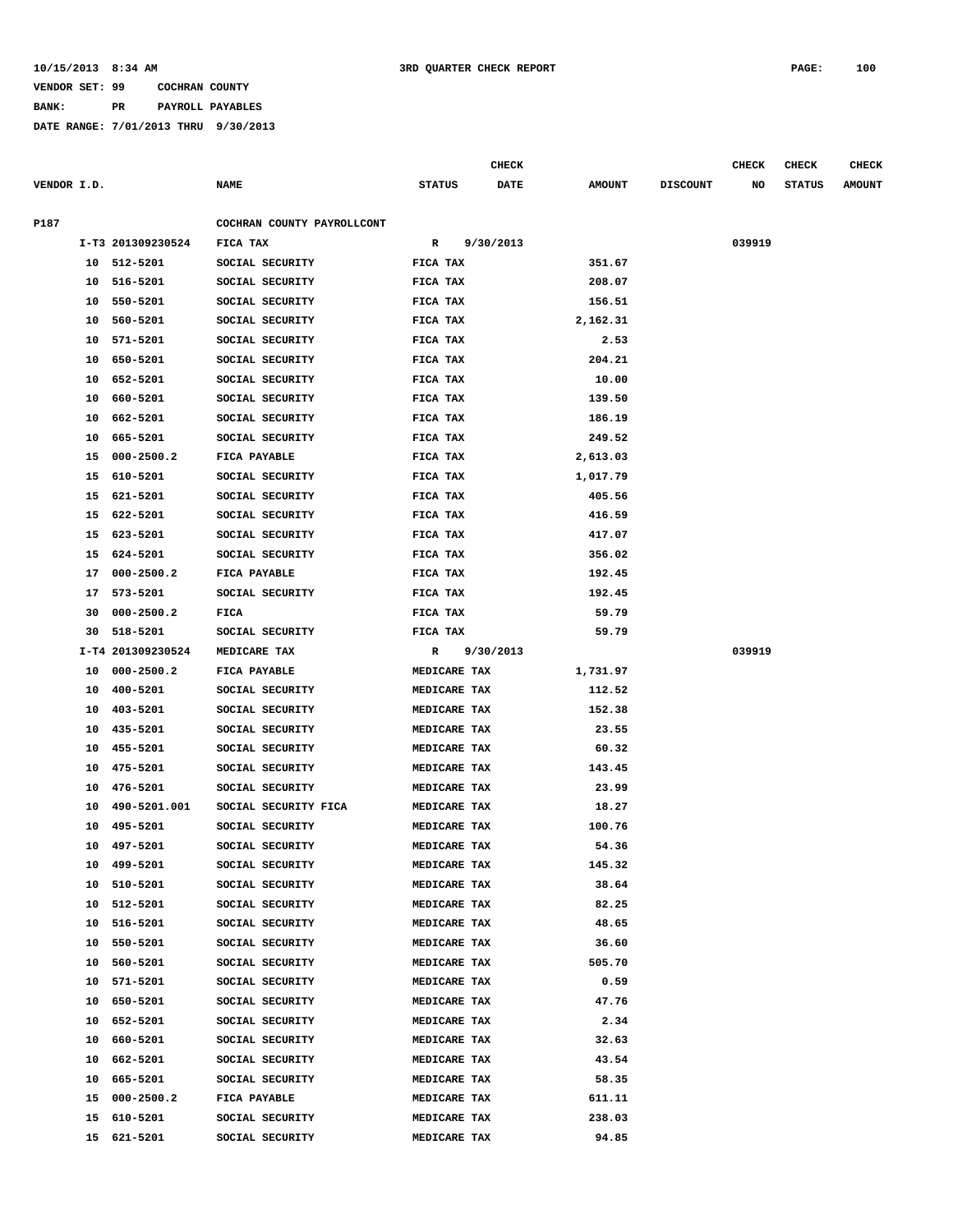**BANK: PR PAYROLL PAYABLES**

|             |          |                      |                                                  |                                                      | <b>CHECK</b>         |                  |                 | <b>CHECK</b> | <b>CHECK</b>  | <b>CHECK</b>  |
|-------------|----------|----------------------|--------------------------------------------------|------------------------------------------------------|----------------------|------------------|-----------------|--------------|---------------|---------------|
| VENDOR I.D. |          |                      | <b>NAME</b>                                      | <b>STATUS</b>                                        | DATE                 | <b>AMOUNT</b>    | <b>DISCOUNT</b> | NO           | <b>STATUS</b> | <b>AMOUNT</b> |
| P187        |          |                      | COCHRAN COUNTY PAYROLLCONT                       |                                                      |                      |                  |                 |              |               |               |
|             |          | I-T4 201309230524    | MEDICARE TAX                                     | R                                                    | 9/30/2013            |                  |                 | 039919       |               |               |
|             | 15       | 622-5201             | SOCIAL SECURITY                                  | MEDICARE TAX                                         |                      | 97.43            |                 |              |               |               |
|             | 15       | 623-5201             | SOCIAL SECURITY                                  | MEDICARE TAX                                         |                      | 97.54            |                 |              |               |               |
|             | 15       | 624-5201             | SOCIAL SECURITY                                  | MEDICARE TAX                                         |                      | 83.26            |                 |              |               |               |
|             | 17       | $000 - 2500.2$       | FICA PAYABLE                                     | MEDICARE TAX                                         |                      | 45.01            |                 |              |               |               |
|             | 17       | 573-5201             | SOCIAL SECURITY                                  | MEDICARE TAX                                         |                      | 45.01            |                 |              |               |               |
|             | 30       | $000 - 2500.2$       | FICA                                             | MEDICARE TAX                                         |                      | 13.99            |                 |              |               |               |
|             | 30       | 518-5201             | SOCIAL SECURITY                                  | MEDICARE TAX                                         |                      | 13.99            |                 |              |               | 41,590.74     |
| T218        |          |                      | TEXAS ASS'N OF COUNTIES                          |                                                      |                      |                  |                 |              |               |               |
|             |          | I-11 201309230524    | <b>EMPLOYEE PREMIUMS</b>                         | R                                                    | 9/30/2013            |                  |                 | 039920       |               |               |
|             | 10       | 400-5202             | <b>GROUP INSURANCE</b>                           | <b>EMPLOYEE PREMIUMS</b>                             |                      | 800.88           |                 |              |               |               |
|             | 10       | 403-5202             | <b>GROUP INSURANCE</b>                           | <b>EMPLOYEE PREMIUMS</b>                             |                      | 2,402.64         |                 |              |               |               |
|             | 10       | 455-5202             | <b>GROUP INSURANCE</b>                           | <b>EMPLOYEE PREMIUMS</b>                             |                      | 800.88           |                 |              |               |               |
|             | 10       | 475-5202             | <b>GROUP INSURANCE</b>                           | <b>EMPLOYEE PREMIUMS</b>                             |                      | 1,601.76         |                 |              |               |               |
|             | 10       | 495-5202             | GROUP INSURANCE                                  | EMPLOYEE PREMIUMS                                    |                      | 1,601.76         |                 |              |               |               |
|             | 10       | 497-5202             | <b>GROUP INSURANCE</b>                           | <b>EMPLOYEE PREMIUMS</b>                             |                      | 800.88           |                 |              |               |               |
|             | 10       | 499-5202             | <b>GROUP INSURANCE</b>                           | <b>EMPLOYEE PREMIUMS</b>                             |                      | 2,402.64         |                 |              |               |               |
|             | 10       | 510-5202             | GROUP INSURANCE                                  | EMPLOYEE PREMIUMS                                    |                      | 800.88           |                 |              |               |               |
|             | 10       | 512-5202             | <b>GROUP INSURANCE</b>                           | <b>EMPLOYEE PREMIUMS</b>                             |                      | 1,633.80         |                 |              |               |               |
|             |          |                      |                                                  |                                                      |                      |                  |                 |              |               |               |
|             | 10       | 516-5202<br>550-5202 | GROUP INSURANCE [50%]<br><b>GROUP INSURANCE</b>  | <b>EMPLOYEE PREMIUMS</b><br><b>EMPLOYEE PREMIUMS</b> |                      | 817.54<br>800.88 |                 |              |               |               |
|             | 10       | 560-5202             |                                                  | EMPLOYEE PREMIUMS                                    |                      | 8,777.64         |                 |              |               |               |
|             | 10<br>10 | 571-5202             | <b>GROUP INSURANCE</b><br><b>GROUP INSURANCE</b> | <b>EMPLOYEE PREMIUMS</b>                             |                      | 10.39            |                 |              |               |               |
|             |          | 650-5202             | <b>GROUP INSURANCE</b>                           | <b>EMPLOYEE PREMIUMS</b>                             |                      | 839.72           |                 |              |               |               |
|             | 10       | 652-5202             | <b>GROUP INSURANCE</b>                           | EMPLOYEE PREMIUMS                                    |                      | 38.84            |                 |              |               |               |
|             | 10       |                      |                                                  |                                                      |                      |                  |                 |              |               |               |
|             | 10       | 660-5202             | GROUP INSURANCE [35%]                            | <b>EMPLOYEE PREMIUMS</b>                             |                      | 548.96           |                 |              |               |               |
|             | 10       | 662-5202             | GROUP INSURANCE                                  | <b>EMPLOYEE PREMIUMS</b>                             |                      | 723.20           |                 |              |               |               |
|             | 10       | 665-5202             | <b>GROUP INSURANCE</b>                           | <b>EMPLOYEE PREMIUMS</b>                             |                      | 800.88           |                 |              |               |               |
|             | 15       | 610-5202             | GROUP INSURANCE                                  | <b>EMPLOYEE PREMIUMS</b>                             |                      | 3,203.52         |                 |              |               |               |
|             | 15       | 621-5202             | GROUP INSURANCE                                  | EMPLOYEE PREMIUMS                                    |                      | 1,601.76         |                 |              |               |               |
|             | 15       | 622-5202             | GROUP INSURANCE                                  | EMPLOYEE PREMIUMS                                    |                      | 1,601.76         |                 |              |               |               |
|             |          | 15 623-5202          | <b>GROUP INSURANCE</b>                           | EMPLOYEE PREMIUMS                                    |                      | 1,601.76         |                 |              |               |               |
|             | 15       | 624-5202             | <b>GROUP INSURANCE</b>                           | <b>EMPLOYEE PREMIUMS</b>                             |                      | 1,601.76         |                 |              |               |               |
|             | 17       | 573-5202             | <b>GROUP HEALTH INSURANCE</b>                    | <b>EMPLOYEE PREMIUMS</b>                             |                      | 790.49           |                 |              |               |               |
|             | 30       | 518-5202             | GROUP INSURANCE [15%]                            | EMPLOYEE PREMIUMS                                    |                      | 235.26           |                 |              |               |               |
|             |          | I-12 201309230524    | GROUP LIFE INSURANCE                             | R                                                    | 9/30/2013            |                  |                 | 039920       |               |               |
|             |          | 10 400-5202          | <b>GROUP INSURANCE</b>                           |                                                      | GROUP LIFE INSURANCE | 3.95             |                 |              |               |               |
|             |          | 10 403-5202          | GROUP INSURANCE                                  |                                                      | GROUP LIFE INSURANCE | 10.47            |                 |              |               |               |
|             | 10       | 455-5202             | <b>GROUP INSURANCE</b>                           |                                                      | GROUP LIFE INSURANCE | 3.95             |                 |              |               |               |
|             | 10       | 475-5202             | <b>GROUP INSURANCE</b>                           |                                                      | GROUP LIFE INSURANCE | 7.90             |                 |              |               |               |
|             | 10       | 495-5202             | GROUP INSURANCE                                  |                                                      | GROUP LIFE INSURANCE | 7.90             |                 |              |               |               |
|             | 10       | 497-5202             | GROUP INSURANCE                                  |                                                      | GROUP LIFE INSURANCE | 3.95             |                 |              |               |               |
|             | 10       | 499-5202             | GROUP INSURANCE                                  |                                                      | GROUP LIFE INSURANCE | 11.85            |                 |              |               |               |
|             | 10       | 510-5202             | GROUP INSURANCE                                  |                                                      | GROUP LIFE INSURANCE | 3.95             |                 |              |               |               |
|             | 10       | 512-5202             | <b>GROUP INSURANCE</b>                           |                                                      | GROUP LIFE INSURANCE | 8.06             |                 |              |               |               |
|             | 10       | 516-5202             | GROUP INSURANCE [50%]                            |                                                      | GROUP LIFE INSURANCE | 4.04             |                 |              |               |               |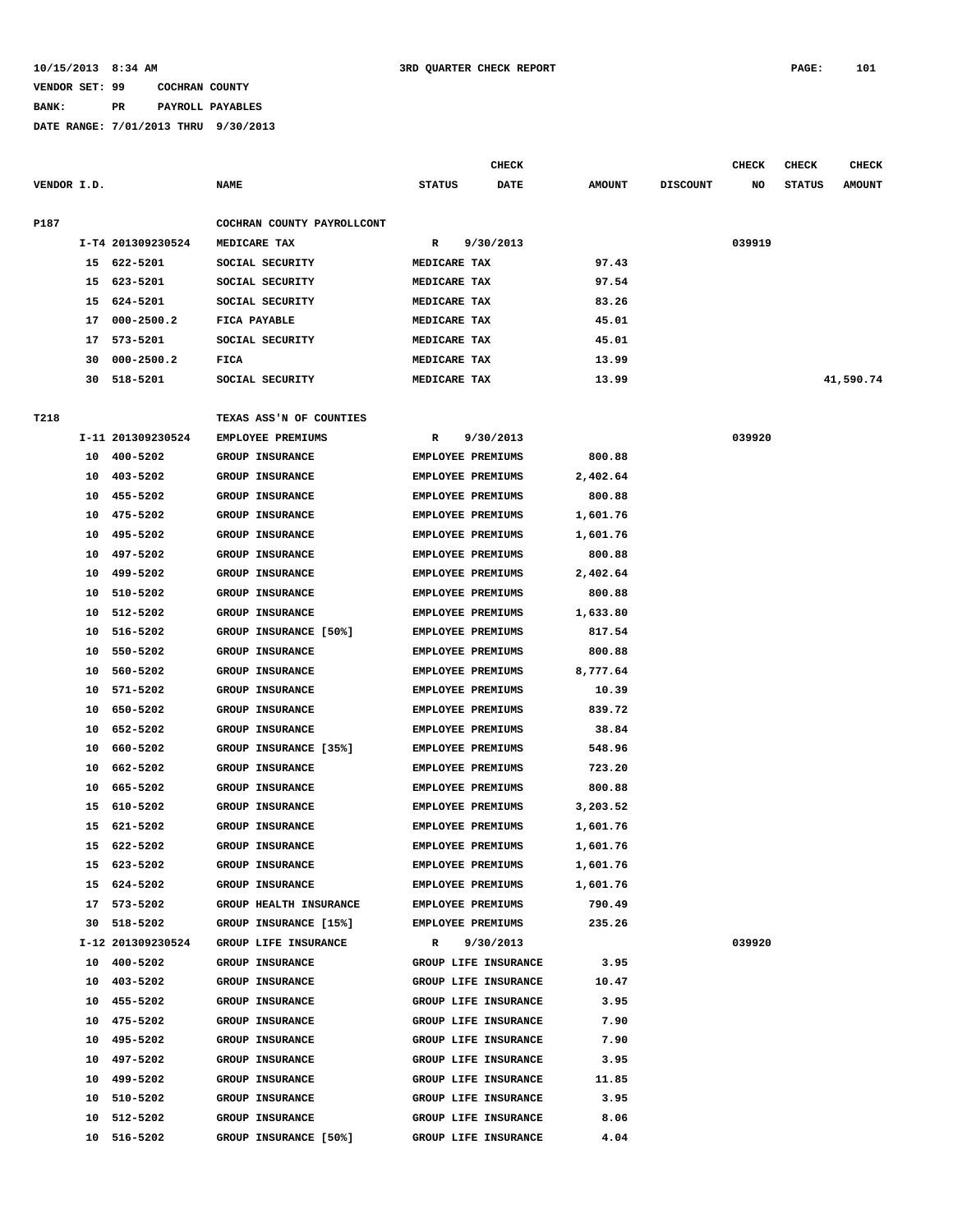**BANK: PR PAYROLL PAYABLES**

**DATE RANGE: 7/01/2013 THRU 9/30/2013**

|                  |                   |                                  |               | <b>CHECK</b>         |               |                 | <b>CHECK</b> | <b>CHECK</b>  | <b>CHECK</b>  |
|------------------|-------------------|----------------------------------|---------------|----------------------|---------------|-----------------|--------------|---------------|---------------|
| VENDOR I.D.      |                   | <b>NAME</b>                      | <b>STATUS</b> | <b>DATE</b>          | <b>AMOUNT</b> | <b>DISCOUNT</b> | NO           | <b>STATUS</b> | <b>AMOUNT</b> |
|                  |                   |                                  |               |                      |               |                 |              |               |               |
| T218             |                   | TEXAS ASS'N OF COUNTIECONT       |               |                      |               |                 |              |               |               |
|                  | I-12 201309230524 | GROUP LIFE INSURANCE             | R             | 9/30/2013            |               |                 | 039920       |               |               |
|                  | 10 550-5202       | <b>GROUP INSURANCE</b>           |               | GROUP LIFE INSURANCE | 3.95          |                 |              |               |               |
|                  | 10 560-5202       | <b>GROUP INSURANCE</b>           |               | GROUP LIFE INSURANCE | 43.29         |                 |              |               |               |
|                  | 10 571-5202       | <b>GROUP INSURANCE</b>           |               | GROUP LIFE INSURANCE | 0.05          |                 |              |               |               |
|                  | 10 650-5202       | <b>GROUP INSURANCE</b>           |               | GROUP LIFE INSURANCE | 4.14          |                 |              |               |               |
|                  | 10 652-5202       | <b>GROUP INSURANCE</b>           |               | GROUP LIFE INSURANCE | 0.19          |                 |              |               |               |
|                  | 10 660-5202       | GROUP INSURANCE [35%]            |               | GROUP LIFE INSURANCE | 2.70          |                 |              |               |               |
|                  | 10 662-5202       | <b>GROUP INSURANCE</b>           |               | GROUP LIFE INSURANCE | 3.57          |                 |              |               |               |
|                  | 10 665-5202       | <b>GROUP INSURANCE</b>           |               | GROUP LIFE INSURANCE | 3.95          |                 |              |               |               |
|                  | 15 610-5202       | <b>GROUP INSURANCE</b>           |               | GROUP LIFE INSURANCE | 12.05         |                 |              |               |               |
|                  | 15 621-5202       | <b>GROUP INSURANCE</b>           |               | GROUP LIFE INSURANCE | 7.90          |                 |              |               |               |
|                  | 15 622-5202       | <b>GROUP INSURANCE</b>           |               | GROUP LIFE INSURANCE | 7.90          |                 |              |               |               |
|                  | 15 623-5202       | <b>GROUP INSURANCE</b>           |               | GROUP LIFE INSURANCE | 7.90          |                 |              |               |               |
|                  | 15 624-5202       | <b>GROUP INSURANCE</b>           |               | GROUP LIFE INSURANCE | 7.90          |                 |              |               |               |
|                  | 17 573-5202       | <b>GROUP HEALTH INSURANCE</b>    |               | GROUP LIFE INSURANCE | 3.90          |                 |              |               |               |
|                  | 30 518-5202       | GROUP INSURANCE [15%]            |               | GROUP LIFE INSURANCE | 1.16          |                 |              |               |               |
|                  | I-15 201309230524 | DEPENDENT HEALTH PREM WITHHELD R |               | 9/30/2013            |               |                 | 039920       |               |               |
|                  | 15 000-2500.4     | <b>INSURANCE PAYABLE</b>         |               | DEPENDENT HEALTH PRE | 880.96        |                 |              |               | 37,898.01     |
|                  |                   |                                  |               |                      |               |                 |              |               |               |
| T266             |                   | TREASURER OF VIRGINIA            |               |                      |               |                 |              |               |               |
|                  | I-CJS201309230524 | CASE ID#0003452040               | $\mathbb{R}$  | 9/30/2013            |               |                 | 039921       |               |               |
|                  | 10 000-2500.8     | CHILD SUPPORT PAYABLE            |               | CASE ID#0003452040   | 453.10        |                 |              |               | 453.10        |
|                  |                   |                                  |               |                      |               |                 |              |               |               |
| C <sub>253</sub> |                   | COCHRAN COUNTY MONEY MKT         |               |                      |               |                 |              |               |               |
|                  | I-201309230525    | NON-DEPT SUPP DEATH              | R             | 9/30/2013            |               |                 | 039922       |               |               |
|                  | 10 409-5207       | SUPPLEMENTAL DEATH BENEFITS      |               | SEPT 2013 NON-DEPT S | 1,374.81      |                 |              |               | 1,374.81      |

| ** TOTALS **    | NO                  | INVOICE AMOUNT | <b>DISCOUNTS</b> | CHECK AMOUNT |
|-----------------|---------------------|----------------|------------------|--------------|
| REGULAR CHECKS: | 33                  | 0.00           | 0.00             | 401,834.34   |
| HAND CHECKS:    | 0                   | 0.00           | 0.00             | 0.00         |
| DRAFTS:         | 0                   | 0.00           | 0.00             | 0.00         |
| EFT:            | 0                   | 0.00           | 0.00             | 0.00         |
| NON CHECKS:     | 0                   | 0.00           | 0.00             | 0.00         |
|                 |                     |                |                  |              |
| VOID CHECKS:    | 0 VOID DEBITS       | 0.00           |                  |              |
|                 | <b>VOID CREDITS</b> | 0.00<br>0.00   | 0.00             |              |
|                 |                     |                |                  |              |

**TOTAL ERRORS: 0**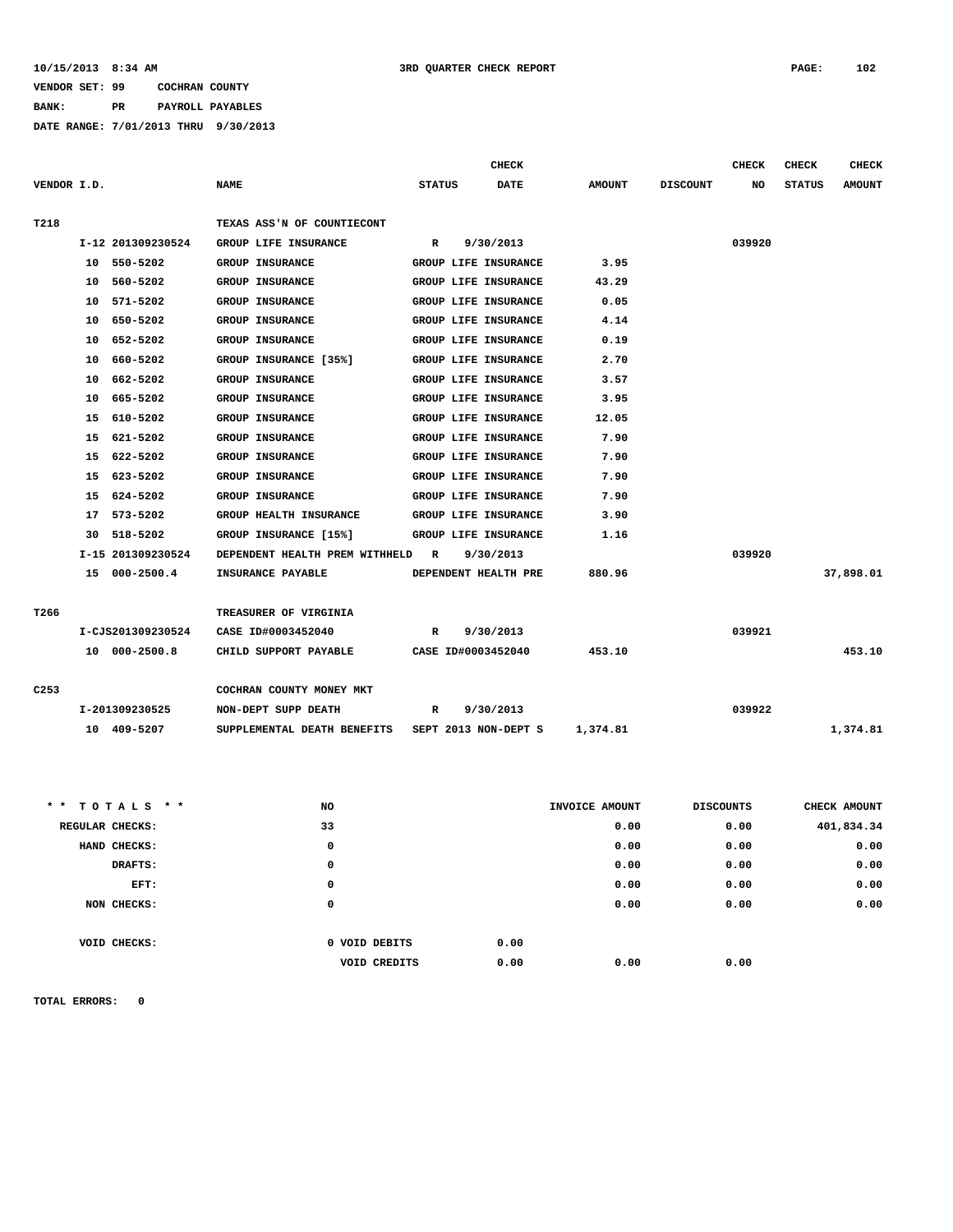## **VENDOR SET: 99 COCHRAN COUNTY BANK: PR PAYROLL PAYABLES**

**DATE RANGE: 7/01/2013 THRU 9/30/2013**

|    | G/L ACCOUNT                | <b>NAME</b>                               | <b>AMOUNT</b>        |
|----|----------------------------|-------------------------------------------|----------------------|
|    |                            |                                           |                      |
|    | 10 000-2500.1              | WITHHOLDING TAX PAYABLE                   | 37,105.85            |
|    | 10 000-2500.2              | FICA PAYABLE                              | 28,450.95            |
|    | 10 000-2500.3              | TCDRS PAYABLE                             | 25,888.97            |
|    | 10 000-2500.4              | INSURANCE PAYABLE                         | 31,869.89            |
|    | 10 000-2500.7              | PEBSCO DEF COMP PAYABLE                   | 7,961.70             |
|    | 10 000-2500.8              | CHILD SUPPORT PAYABLE                     |                      |
|    | 10 400-5201                | SOCIAL SECURITY                           | 1,359.30<br>1,782.55 |
|    | 10 400-5202                | GROUP INSURANCE                           | 3,703.13             |
|    | 10 400-5203                |                                           | 3,044.22             |
|    | 10 403-5201                | RETIREMENT<br>SOCIAL SECURITY             |                      |
|    | 10 403-5202                | <b>GROUP INSURANCE</b>                    | 2,528.84<br>7,099.41 |
|    |                            |                                           |                      |
|    | 10 403-5203<br>10 409-5207 | RETIREMENT<br>SUPPLEMENTAL DEATH BENEFITS | 4,231.19             |
|    |                            |                                           | 4,252.02             |
|    | 10 435-5201                | SOCIAL SECURITY                           | 372.78               |
| 10 | 435-5203                   | RETIREMENT                                | 633.45               |
|    | 10 455-5201                | SOCIAL SECURITY                           | 974.92               |
|    | 10 455-5202                | <b>GROUP INSURANCE</b>                    | 2,367.85             |
|    | 10 455-5203                | RETIREMENT                                | 1,587.82             |
|    | 10 475-5201                | SOCIAL SECURITY                           | 2,233.69             |
|    | 10 475-5202                | <b>GROUP INSURANCE</b>                    | 4,735.70             |
|    | 10 475-5203                | RETIREMENT                                | 3,795.84             |
|    | 10 476-5201                | SOCIAL SECURITY                           | 379.80               |
|    | 10 476-5203                | <b>RETIREMENT</b>                         | 645.48               |
|    |                            | 10 490-5201.001 SOCIAL SECURITY FICA      | 283.00               |
|    | 10 490-5203.001 RETIREMENT |                                           | 480.92               |
|    | 10 495-5201                | SOCIAL SECURITY                           | 1,595.29             |
| 10 | 495-5202                   | <b>GROUP INSURANCE</b>                    | 4,735.70             |
|    | 10 495-5203                | RETIREMENT                                | 2,710.96             |
|    | 10 497-5201                | SOCIAL SECURITY                           | 860.43               |
|    | 10 497-5202                | <b>GROUP INSURANCE</b>                    | 2,367.85             |
|    | 10 497-5203                | RETIREMENT                                | 1,462.17             |
|    | 10 499-5201                | SOCIAL SECURITY                           | 2,273.44             |
|    | 10 499-5202                | <b>GROUP INSURANCE</b>                    | 7,103.55             |
|    | 10 499-5203                | RETIREMENT                                | 3,906.01             |
|    | 10 510-5201                | SOCIAL SECURITY                           | 611.61               |
|    | 10 510-5202                | GROUP INSURANCE                           | 2,367.85             |
|    | 10 510-5203                | RETIREMENT                                | 1,053.00             |
|    | 10 512-5201                | SOCIAL SECURITY                           | 1,969.21             |
|    | 10 512-5202                | GROUP INSURANCE                           | 6,393.44             |
| 10 | 512-5203                   | RETIREMENT                                | 3,454.52             |
|    | 10 516-5201                | SOCIAL SECURITY                           | 783.99               |
|    | 10 516-5202                | GROUP INSURANCE [50%]                     | 2,426.25             |
|    | 10 516-5203                | RETIREMENT                                | 1,312.97             |
|    | 10 550-5201                | SOCIAL SECURITY                           | 579.33               |
|    | 10 550-5202                | GROUP INSURANCE                           | 2,367.85             |
| 10 | 550-5203                   | <b>RETIREMENT</b>                         | 984.51               |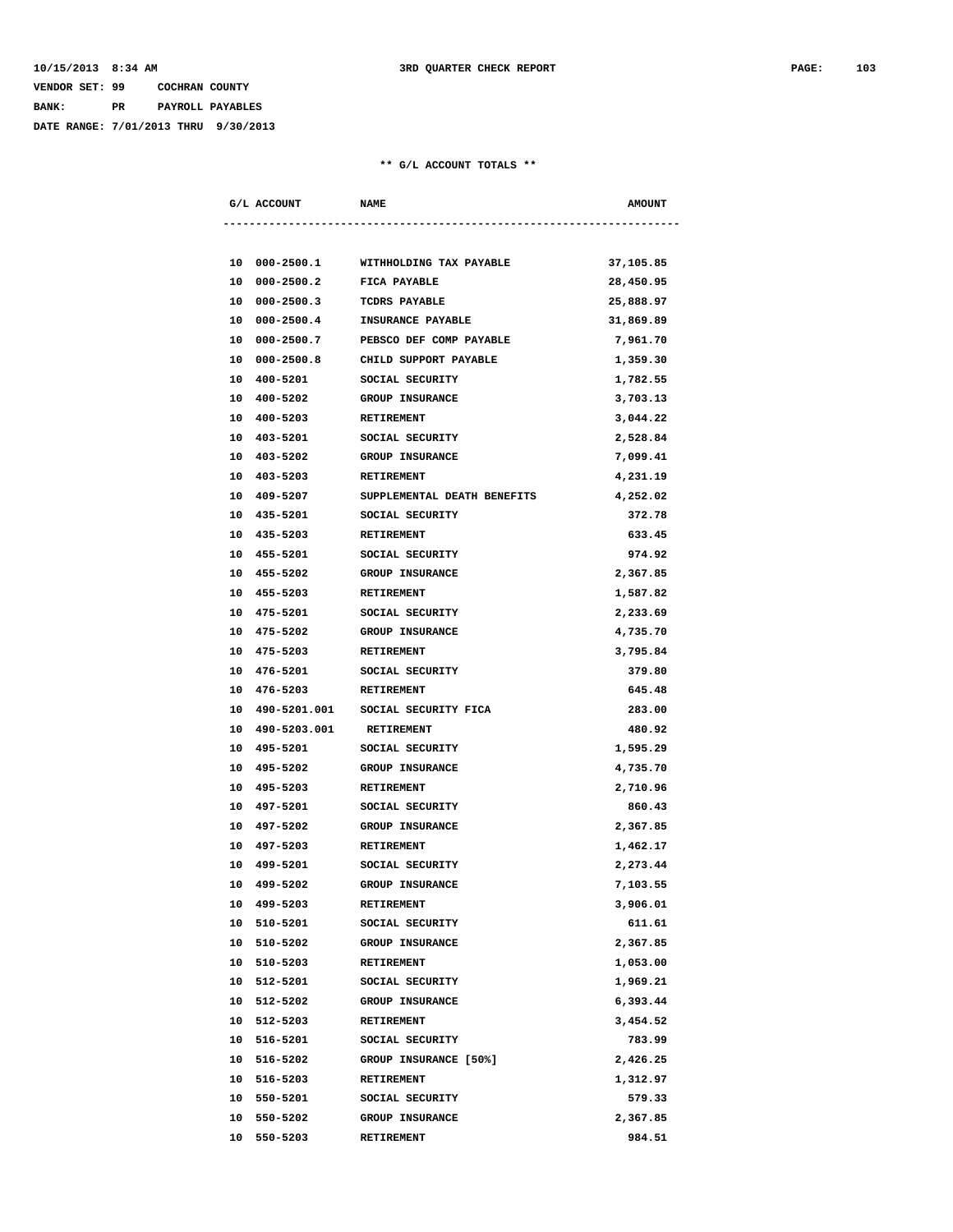## **VENDOR SET: 99 COCHRAN COUNTY BANK: PR PAYROLL PAYABLES**

**DATE RANGE: 7/01/2013 THRU 9/30/2013**

|    | G/L ACCOUNT   | <b>NAME</b>                  | <b>AMOUNT</b> |
|----|---------------|------------------------------|---------------|
|    |               |                              |               |
|    | 10 560-5201   | SOCIAL SECURITY              | 8,213.59      |
|    | 10 560-5202   | <b>GROUP INSURANCE</b>       | 25,170.12     |
|    | 10 560-5203   | <b>RETIREMENT</b>            | 14,067.83     |
| 10 | 571-5201      | SOCIAL SECURITY              | 9.34          |
|    | 10 571-5202   | <b>GROUP INSURANCE</b>       | 30.70         |
| 10 | 571-5203      | <b>RETIREMENT</b>            | 15.60         |
|    | 10 650-5201   | SOCIAL SECURITY              | 821.29        |
|    | 10 650-5202   | <b>GROUP INSURANCE</b>       | 2,482.68      |
|    | 10 650-5203   | <b>RETIREMENT</b>            | 1,395.66      |
|    | 10 652-5201   | SOCIAL SECURITY              | 37.02         |
|    | 10 652-5202   | <b>GROUP INSURANCE</b>       | 114.83        |
|    | 10 652-5203   | <b>RETIREMENT</b>            | 62.91         |
|    | 10 660-5201   | SOCIAL SECURITY              | 521.70        |
|    | 10 660-5202   | <b>GROUP INSURANCE [35%]</b> | 1,616.61      |
|    | 10 660-5203   | <b>RETIREMENT</b>            | 873.60        |
|    | 10 662-5201   | SOCIAL SECURITY              | 689.19        |
|    | 10 662-5202   | <b>GROUP INSURANCE</b>       | 2,138.19      |
|    | 10 662-5203   | <b>RETIREMENT</b>            | 1,171.20      |
|    | 10 665-5201   | SOCIAL SECURITY              | 929.94        |
|    | 10 665-5202   | <b>GROUP INSURANCE</b>       | 2,367.85      |
|    | 10 665-5203   | RETIREMENT                   | 1,189.80      |
|    |               | *** FUND TOTAL ***           | 293,008.85    |
|    |               |                              |               |
|    | 15 000-2500.1 | WITHHOLDING TAX PAYABLE      | 11,532.18     |
|    | 15 000-2500.2 | <b>FICA PAYABLE</b>          | 9,791.76      |
|    | 15 000-2500.3 | TCDRS PAYABLE                | 9,130.40      |
|    | 15 000-2500.4 | INSURANCE PAYABLE            | 9,708.98      |
|    | 15 000-2500.7 | PEBSCO DEF COMP PAYABLE      | 4,291.30      |
|    | 15 610-5201   | SOCIAL SECURITY              | 3,776.64      |
|    | 15 610-5202   | <b>GROUP INSURANCE</b>       | 9,685.13      |
|    | 15 610-5203   | <b>RETIREMENT</b>            | 6,430.80      |
|    | 15 621-5201   | SOCIAL SECURITY              | 1,568.11      |
|    | 15 621-5202   | GROUP INSURANCE              | 4,735.70      |
|    | 15 621-5203   | <b>RETIREMENT</b>            | 2,551.14      |
|    | 15 622-5201   | SOCIAL SECURITY              | 1,587.49      |
|    | 15 622-5202   | <b>GROUP INSURANCE</b>       | 4,735.70      |
|    | 15 622-5203   | <b>RETIREMENT</b>            | 2,729.91      |
|    | 15 623-5201   | SOCIAL SECURITY              | 1,546.89      |
|    | 15 623-5202   | <b>GROUP INSURANCE</b>       | 4,735.70      |
|    | 15 623-5203   | <b>RETIREMENT</b>            | 2,650.00      |
|    | 15 624-5201   | SOCIAL SECURITY              | 1,312.63      |
|    | 15 624-5202   | <b>GROUP INSURANCE</b>       | 4,735.70      |
|    | 15 624-5203   | RETIREMENT                   | 2,594.58      |
|    |               | *** FUND TOTAL ***           | 99,830.74     |
|    |               |                              |               |
|    | 17 000-2500.1 | WITHHOLDING TAX PAYABLE      | 776.25        |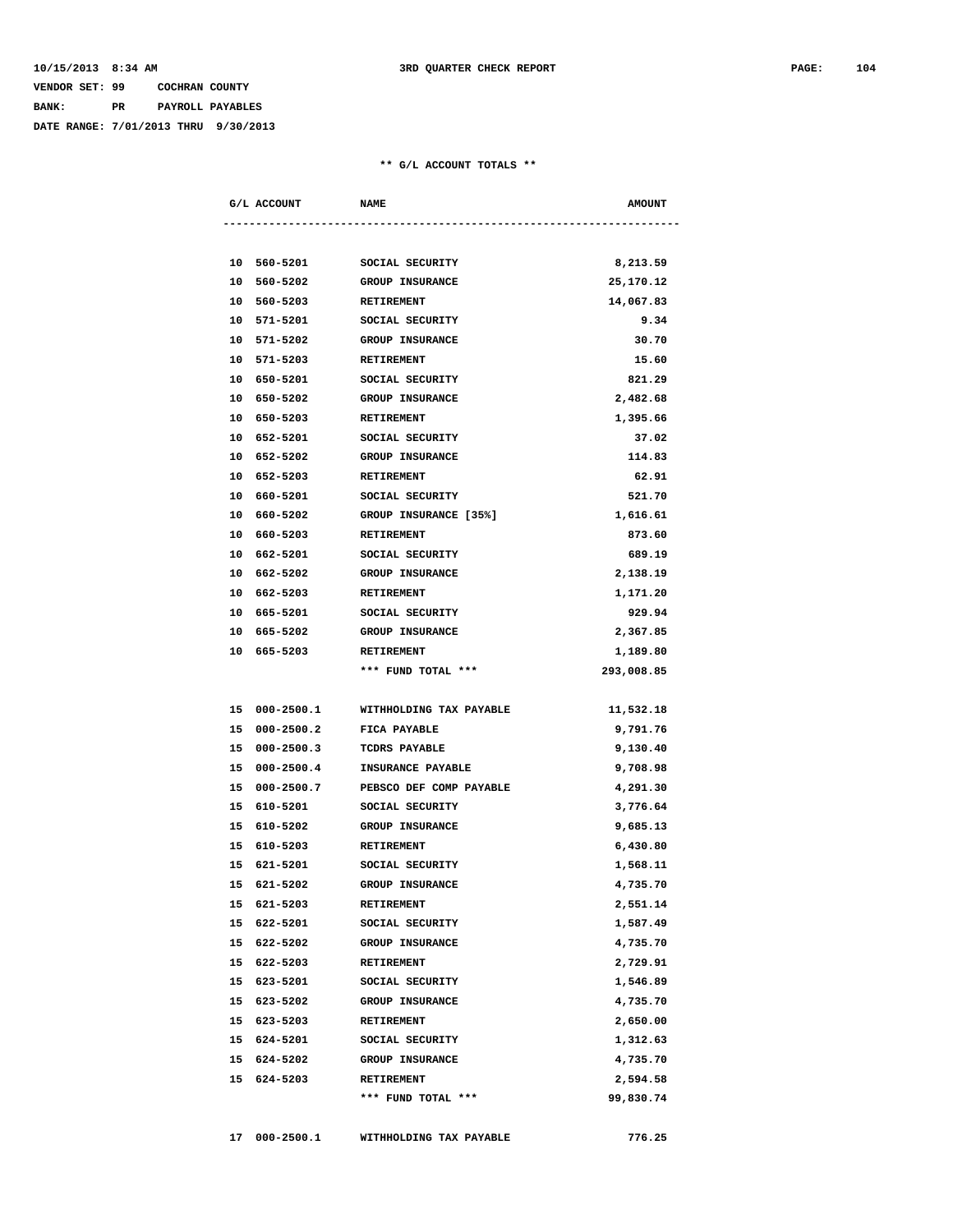## **VENDOR SET: 99 COCHRAN COUNTY BANK: PR PAYROLL PAYABLES**

**DATE RANGE: 7/01/2013 THRU 9/30/2013**

|                         | G/L ACCOUNT                      | <b>NAME</b>                   | <b>AMOUNT</b> |      |                   |
|-------------------------|----------------------------------|-------------------------------|---------------|------|-------------------|
|                         |                                  |                               |               |      |                   |
|                         |                                  |                               |               |      |                   |
|                         | 17 000-2500.2 FICA PAYABLE       |                               | 710.79        |      |                   |
|                         | 17 000-2500.3                    | <b>TCDRS PAYABLE</b>          | 639.42        |      |                   |
|                         | 17 573-5201 SOCIAL SECURITY      |                               | 710.79        |      |                   |
|                         | 17 573-5202                      | <b>GROUP HEALTH INSURANCE</b> | 2,337.15      |      |                   |
|                         | 17 573-5203                      | RETIREMENT                    | 1,187.46      |      |                   |
|                         |                                  | *** FUND TOTAL ***            | 6,361.86      |      |                   |
|                         |                                  |                               |               |      |                   |
|                         | 30 000-2500.1 FEDERAL WITHOLDING |                               | 353.09        |      |                   |
|                         | 30 000-2500.2                    | FICA                          | 223.60        |      |                   |
|                         | 30 000-2500.3                    | TCDRS                         | 201.61        |      |                   |
|                         | 30 000-2500.4                    | AFLAC                         | 563.74        |      |                   |
|                         | 30 518-5201                      | SOCIAL SECURITY               | 223.60        |      |                   |
|                         | 30 518-5202                      | GROUP INSURANCE [15%]         | 692.84        |      |                   |
|                         | 30 518-5203                      | RETIREMENT                    | 374.41        |      |                   |
|                         |                                  | *** FUND TOTAL ***            | 2,632.89      |      |                   |
|                         |                                  |                               |               |      |                   |
| VENDOR SET: 99 BANK: PR | 33<br>TOTALS:                    |                               | 401,834.34CR  |      | $0.00$ 401,834.34 |
| BANK: PR<br>TOTALS:     | 33                               |                               | 401,834.34CR  | 0.00 | 401,834.34        |
| REPORT TOTALS:          | 406                              |                               | 965,294.23CR  | 0.00 | 964,466.23        |